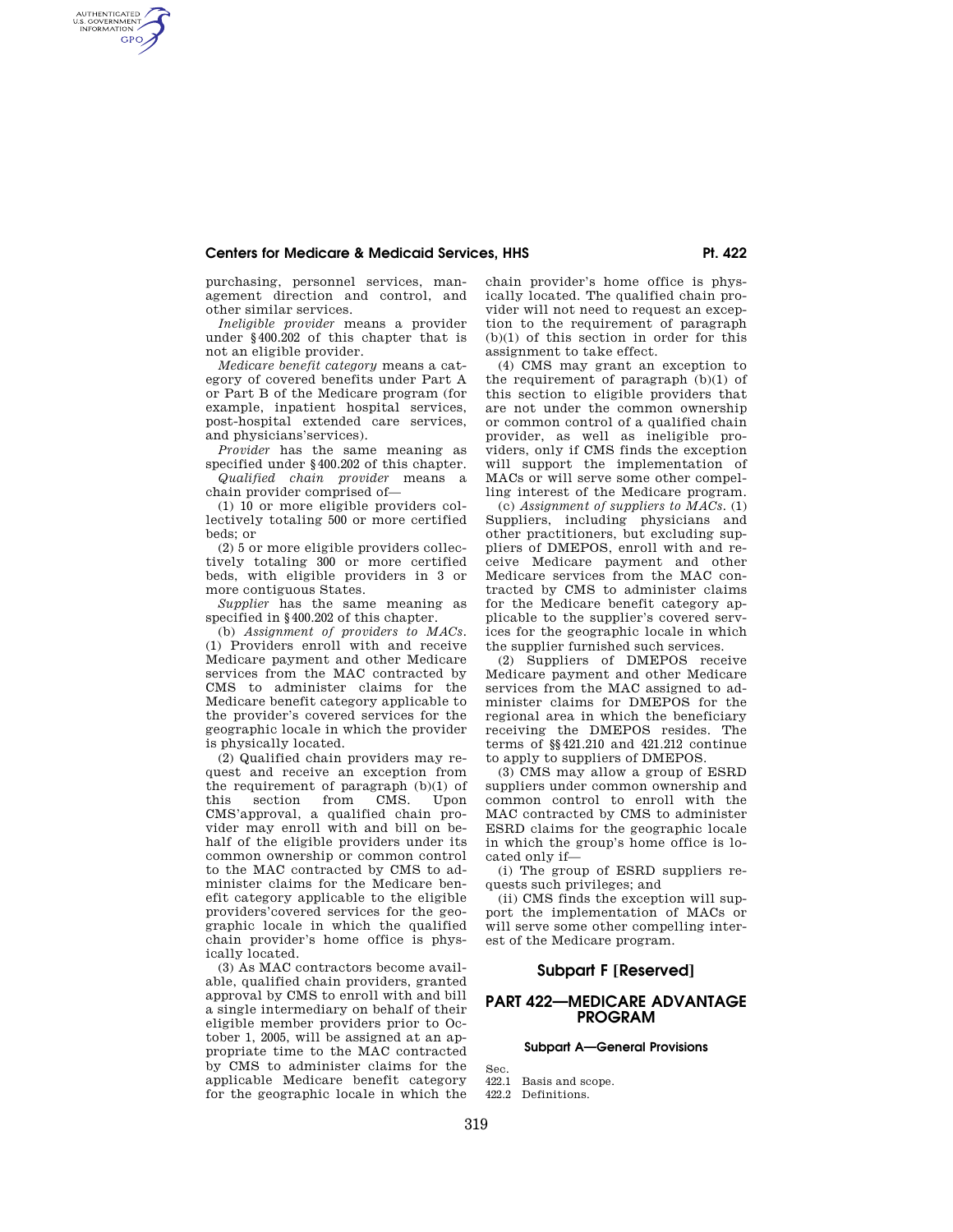- 422.4 Types of MA plans.
- 422.6 Cost-sharing in enrollment-related costs.

## **Subpart B—Eligibility, Election, and Enrollment**

- 422.50 Eligibility to elect an MA plan.
- 422.52 Eligibility to elect an MA plan for special needs individuals. 422.53 Eligibility to elect an MA plan for
- senior housing facility residents. 422.54 Continuation of enrollment for MA
- local plans. 422.56 Limitations on enrollment in an MA
- MSA plan.
- 422.57 Limited enrollment under MA RFB plans.
- 422.60 Election process
- 422.62 Election of coverage under an MA plan.
- 422.64 Information about the MA program.
- 422.66 Coordination of enrollment and disenrollment through MA organizations.
- 422.68 Effective dates of coverage and change of coverage.
- 422.74 Disenrollment by the MA organization.

#### **Subpart C—Benefits and Beneficiary Protections**

- 422.100 General requirements.
- 422.101 Requirements relating to basic benefits.
- 422.102 Supplemental benefits.
- 422.103 Benefits under an MA MSA plan.
- 422.104 Special rules on supplemental benefits for MA MSA plans.
- 422.105 Special rules for self-referral and point of service option.
- 422.106 Coordination of benefits with employer or union group health plans and Medicaid.
- 422.107 Special needs plans and dual-eligibles: Contract with State Medicaid Agency.
- 422.108 Medicare secondary payer (MSP) procedures.
- 422.109 Effect of national coverage deter-<br>minations (NCDs) and legislative legislative changes in benefits.
- 422.110 Discrimination against beneficiaries prohibited.
- $422.111$  Disclosure requirements.<br> $422.112$  Access to services
- Access to services.
- 422.113 Special rules for ambulance services, emergency and urgently needed services, and maintenance and post-stabilization care services.
- 422.114 Access to services under an MA private fee-for-service plan.
- 422.118 Confidentiality and accuracy of enrollee records.
- 422.128 Information on advance directives.
- 422.132 Protection against liability and loss of benefits.

# **Pt. 422 42 CFR Ch. IV (10–1–13 Edition)**

422.133 Return to home skilled nursing facility.

# **Subpart D—Quality Improvement**

- 422.152 Quality improvement program.
- 422.153 Use of quality improvement organization review information.
- 422.156 Compliance deemed on the basis of accreditation.
- 422.157 Accreditation organizations.
- 422.158 Procedures for approval of accreditation as a basis for deeming compliance.

#### **Subpart E—Relationships With Providers**

- 422.200 Basis and scope.<br>422.202 Participation pr
- Participation procedures.
- 422.204 Provider selection and credentialing.<br>422.205 Provider antidiscrimination rules
- Provider antidiscrimination rules.
- 422.206 Interference with health care profes-
- sionals' advice to enrollees prohibited. 422.208 Physician incentive plans: requirements and limitations.
- 422.210 Assurances to CMS.
- 422.212 Limitations on provider indemnification.
- 422.214 Special rules for services furnished by noncontract providers.
- 422.216 Special rules for MA private fee-forservice plans.
- 422.220 Exclusion of services furnished under a private contract.

#### **Subpart F—Submission of Bids, Premiums, and Related Information and Plan Approval**

- 422.250 Basis and scope.
- 422.252 Terminology.
- 422.254 Submission of bids.
- 422.256 Review, negotiation, and approval of bids.
- 422.258 Calculation of benchmarks.
- 422.260 Appeals of quality bonus payment determinations.
- 422.262 Beneficiary premiums.<br>422.264 Calculation of savings.
- Calculation of savings.
- 422.266 Beneficiary rebates.
- 422.270 Incorrect collections of premiums and cost sharing.

### **Subpart G—Payments to Medicare Advantage Organizations**

- 422.300 Basis and scope.<br>422.304 Monthly paymer
- 422.304 Monthly payments.<br>422.306 Annual MA capitati
- 422.306 Annual MA capitation rates.
- Adjustments to capitation rates, benchmarks, bids, and payments.
- 422.310 Risk adjustment data.
- 422.311 RADV audit dispute and appeal processes.
- 422.314 Special rules for beneficiaries enrolled in MA MSA plans.
- 422.316 Special rules for payments to Federally qualified health centers.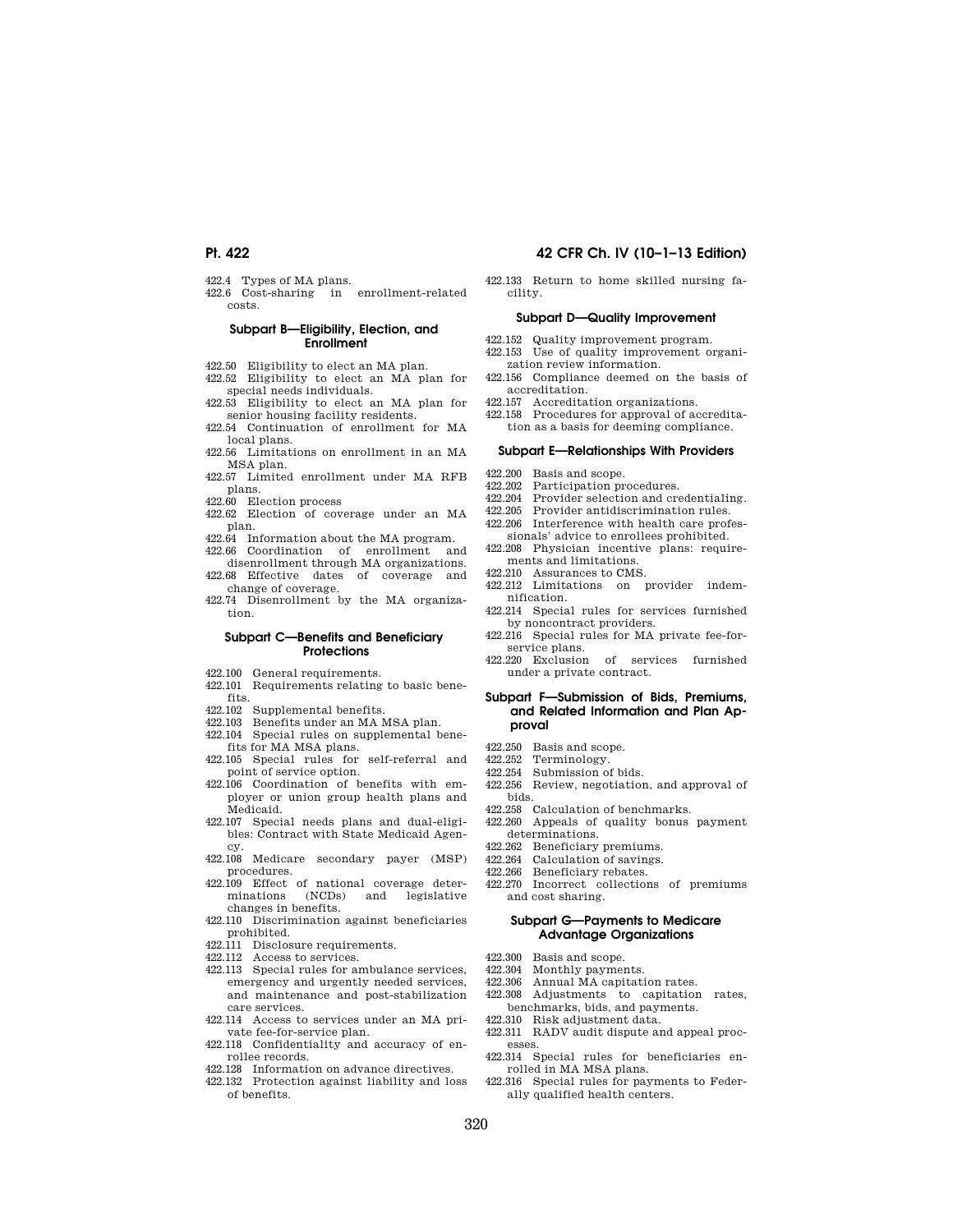- 422.318 Special rules for coverage that begins or ends during an inpatient hospital stay.
- 422.320 Special rules for hospice care.
- 422.322 Source of payment and effect of MA plan election on payment.
- 422.324 Payments to MA organizations for graduate medical education costs.

### **Subpart H—Provider-Sponsored Organizations**

- 422.350 Basis, scope, and definitions.
- 422.352 Basic requirements.
- 422.354 Requirements for affiliated providers.
- 422.356 Determining substantial financial risk and majority financial interest.
- 422.370 Waiver of State licensure.
- 422.372 Basis for waiver of State licensure.
- 422.374 Waiver request and approval process.
- 422.376 Conditions of the waiver.
- 422.378 Relationship to State law.
- 422.380 Solvency standards.
- 422.382 Minimum net worth amount.
- 422.384 Financial plan requirement.
- 
- 422.386 Liquidity.<br>422.388 Deposits. Deposits.
- 422.390 Guarantees.

## **Subpart I—Organization Compliance With State Law and Preemption by Federal Law**

- 422.400 State licensure requirement.<br>422.402 Federal preemption of State
- Federal preemption of State law.
- 422.404 State premium taxes prohibited.

# **Subpart J—Special Rules for MA Regional Plans**

- 422.451 Moratorium on new local preferred provider organization plans.
- 422.455 Special rules for MA Regional plans. 422.458 Risk sharing with regional MA orga-
- nizations for 2006 and 2007.

### **Subpart K—Application Procedures and Contracts for Medicare Advantage Organizations**

- 422.500 Scope and definitions.
- 422.501 Application requirements.
- 422.502 Evaluation and determination procedures.
- 422.503 General provisions.
- 
- 422.504 Contract provisions.<br>422.505 Effective date and t
- 422.505 Effective date and term of contract.<br>422.506 Nonrenewal of contract. Nonrenewal of contract.
- 422.508 Modification or termination of contract by mutual consent.
- 422.510 Termination of contract by CMS.
- 422.512 Termination of contract by the MA organization.
- 422.514 Minimum enrollment requirements.
- 422.516 Validation of Part C reporting requirements.
- 422.520 Prompt payment by MA organization.
- 422.521 Effective date of new significant regulatory requirements.
- 422.524 Special rules for RFB societies.
- 422.527 Agreements with Federally qualified health centers.

### **Subpart L—Effect of Change of Ownership or Leasing of Facilities During Term of Contract**

- 422.550 General provisions.
- 422.552 Novation agreement requirements.
- 422.553 Effect of leasing of an MA organization's facilities.

## **Subpart M—Grievances, Organization Determinations and Appeals**

- 
- 422.560 Basis and scope.<br>422.561 Definitions. 422.561 Definitions.<br>422.562 General pro
- 422.562 General provisions.<br>422.564 Grievance procedur
- Grievance procedures.
- 422.566 Organization determinations.
- 422.568 Standard timeframes and notice requirements for organization determinations.
- 422.570 Expediting certain organization determinations.
- 422.572 Timeframes and notice requirements for expedited organization determinations.
- 422.574 Parties to the organization determination.
- 422.576 Effect of an organization determination.
- 422.578 Right to a reconsideration.
- 422.580 Reconsideration defined.
- 422.582 Request for a standard reconsideration.
- 422.584 Expediting certain reconsiderations.<br>422.586 Opportunity to submit evidence
- Opportunity to submit evidence.
- 422.590 Timeframes and responsibility for
- reconsiderations. 422.592 Reconsideration by an independent
- entity. 422.594 Notice of reconsidered determina-
- tion by the independent entity. 422.596 Effect of a reconsidered determina-
- tion.
- 422.600 Right to a hearing.
- 422.602 Request for an ALJ hearing. 422.608 Medicare Appeals Council (MAC) re-
- view.
- 422.612 Judicial review.
- 422.616 Reopening and revising determinations and decisions.
- 422.618 How an MA organization must effectuate standard reconsidered determinations or decisions.
- 422.619 How an MA organization must effectuate expedited reconsidered determinations.
- 422.620 Notifying enrollees of hospital discharge appeal rights.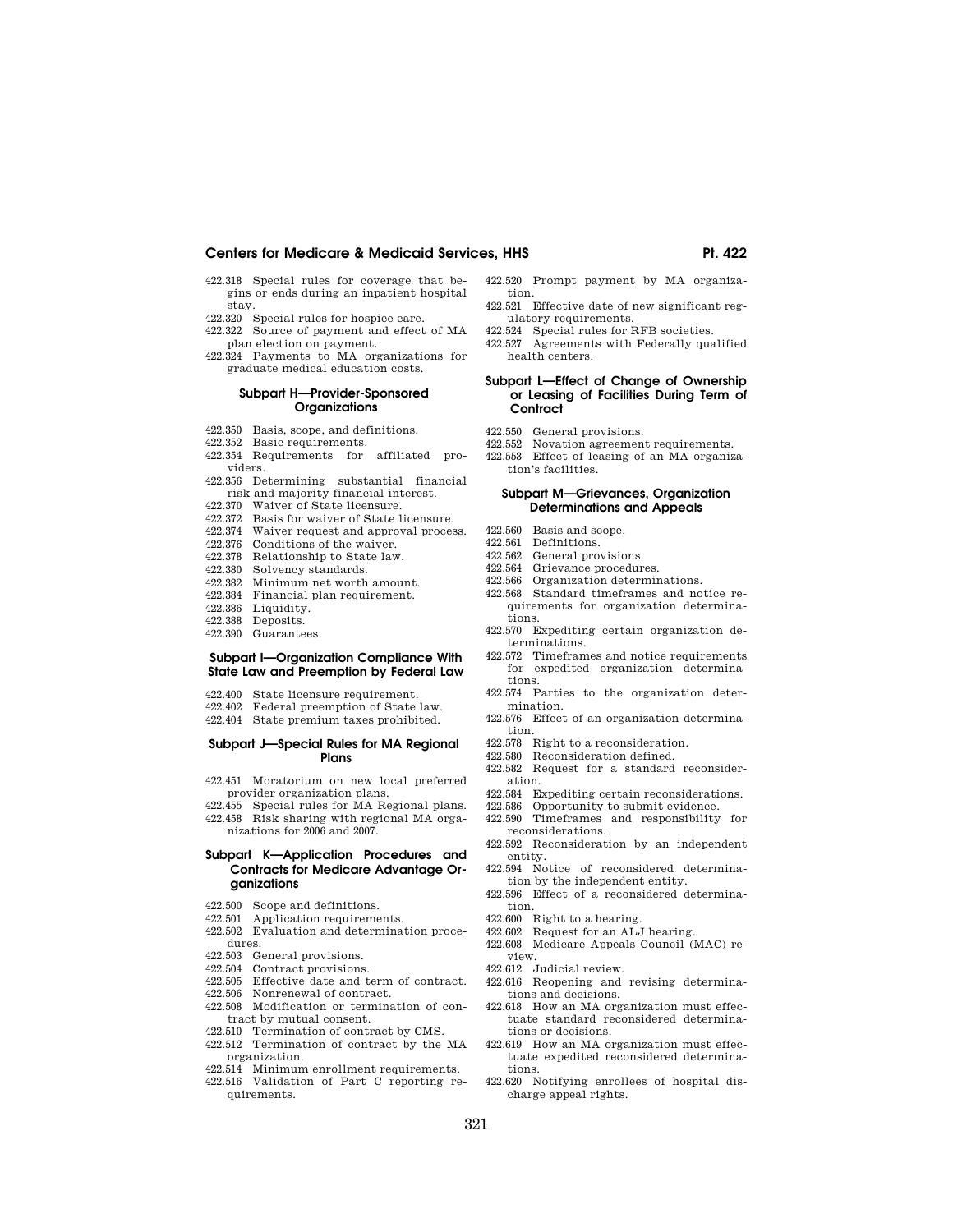- 422.622 Requesting immediate QIO review of the decision to discharge from the inpatient hospital.
- 422.624 Notifying enrollees of termination of provider services.
- 422.626 Fast-track appeals of service terminations to independent review entities  $(IREs)$ .

### **Subpart N—Medicare Contract Determinations and Appeals**

- 422.641 Contract determinations.
- 422.644 Notice of contract determination.
- 422.646 Effect of contract determination.
- 422.660 Right to a hearing, burden of proof, standard of proof, and standards of review.
- 422.662 Request for hearing.
- 422.664 Postponement of effective date of a contract determination when a request for a hearing is filed timely.
- 422.666 Designation of hearing officer.
- 422.668 Disqualification of hearing officer.<br>422.670 Time and place of hearing.
- 422.670 Time and place of hearing.<br>422.672 Appointment of representa
- Appointment of representatives.
- 422.674 Authority of representatives.
- 422.676 Conduct of hearing.
- 422.678 Evidence.
- 422.680 Witnesses.<br>422.682 Witness li
- Witness lists and documents.
- 422.684 Prehearing and summary judgment.
- 422.686 Record of hearing.
- 422.688 Authority of hearing officer.
- 422.690 Notice and effect of hearing decision.
- 422.692 Review by the Administrator.<br>422.694 Effect of Administrator's deci-
- Effect of Administrator's decision.
- 422.696 Reopening of a contract determination or decision of a hearing officer or the Administrator.

## **Subpart O—Intermediate Sanctions**

- 422.750 Types of intermediate sanctions and civil money penalties.
- 422.752 Basis for imposing intermediate sanctions and civil money penalties.
- 422.756 Procedures for imposing intermediate sanctions and civil money penalties.
- 422.758 Collection of civil money penalties imposed by CMS.
- 422.760 Determinations regarding the amount of civil money penalties and assessment imposed by CMS.
- 422.762 Settlement of penalties.
- 422.764 Other applicable provisions.

#### **Subparts P—S [Reserved]**

#### **Subpart T—Appeal Procedures for Civil Money Penalties**

- 422.1000 Basis and scope.
- 422.1002 Definitions.
- 422.1004 Scope and applicability.
- 422.1006 Appeal rights.
- 422.1008 Appointment of representatives.
- 422.1010 Authority of representatives.
- 422.1012 Fees for services of representatives.
- 422.1014 Charge for transcripts.
- 422.1016 Filing of briefs with the Administrative Law Judge or Departmental Appeals Board, and opportunity for rebuttal.
- 422.1018 Notice and effect of initial determinations.
- 422.1020 Request for hearing.<br>422.1022 Parties to the hearing.
- Parties to the hearing.
- 422.1024 Designation of hearing official.<br>422.1026 Disqualification of Administration
- Disqualification of Administrative Law Judge.
- 422.1028 Prehearing conference.<br>422.1030 Notice of prehearing co
- 422.1030 Notice of prehearing conference.<br>422.1032 Conduct of prehearing conference
- Conduct of prehearing conference.
- 422.1034 Record, order, and effect of prehearing conference.
- 422.1036 Time and place of hearing.
- 422.1038 Change in time and place of hearing.<br>422 1040
- 422.1040 Joint hearings.<br>422.1042 Hearing on new
- Hearing on new issues.
- 422.1044 Subpoenas.
- 422.1046 Conduct of hearing.
- 422.1048 Evidence.<br>422.1050 Witnesses
- Witnesses.
- 422.1052 Oral and written summation.
- 422.1054 Record of hearing.
- 422.1056 Waiver of right to appear and present evidence.
- 422.1058 Dismissal of request for hearing.
- 422.1060 Dismissal for abandonment.
- 422.1062 Dismissal for cause.
- 422.1064 Notice and effect of dismissal and right to request review.
- 422.1066 Vacating a dismissal of request for hearing.
- 422.1068 Administrative Law Judge's decision.
- 422.1070 Removal of hearing to Departmental Appeals Board.
- 422.1072 Remand by the Administrative Law Judge.
- 422.1074 Right to request Departmental Appeals Board review of Administrative Law Judge's decision or dismissal.
- 422.1076 Request for Departmental Appeals Board review.
- 422.1078 Departmental Appeals Board action on request for review.
- 422.1080 Procedures before the Departmental Appeals Board on review.
- 422.1082 Evidence admissible on review. 422.1084 Decision or remand by the Departmental Appeals Board.
- 422.1086 Effect of Departmental Appeals Board Decision.
- 422.1088 Extension of time for seeking judicial review.
- 422.1090 Basis, timing, and authority for reopening an Administrative Law Judge or Board decision.
- 422.1092 Revision of reopened decision.

# **Pt. 422 42 CFR Ch. IV (10–1–13 Edition)**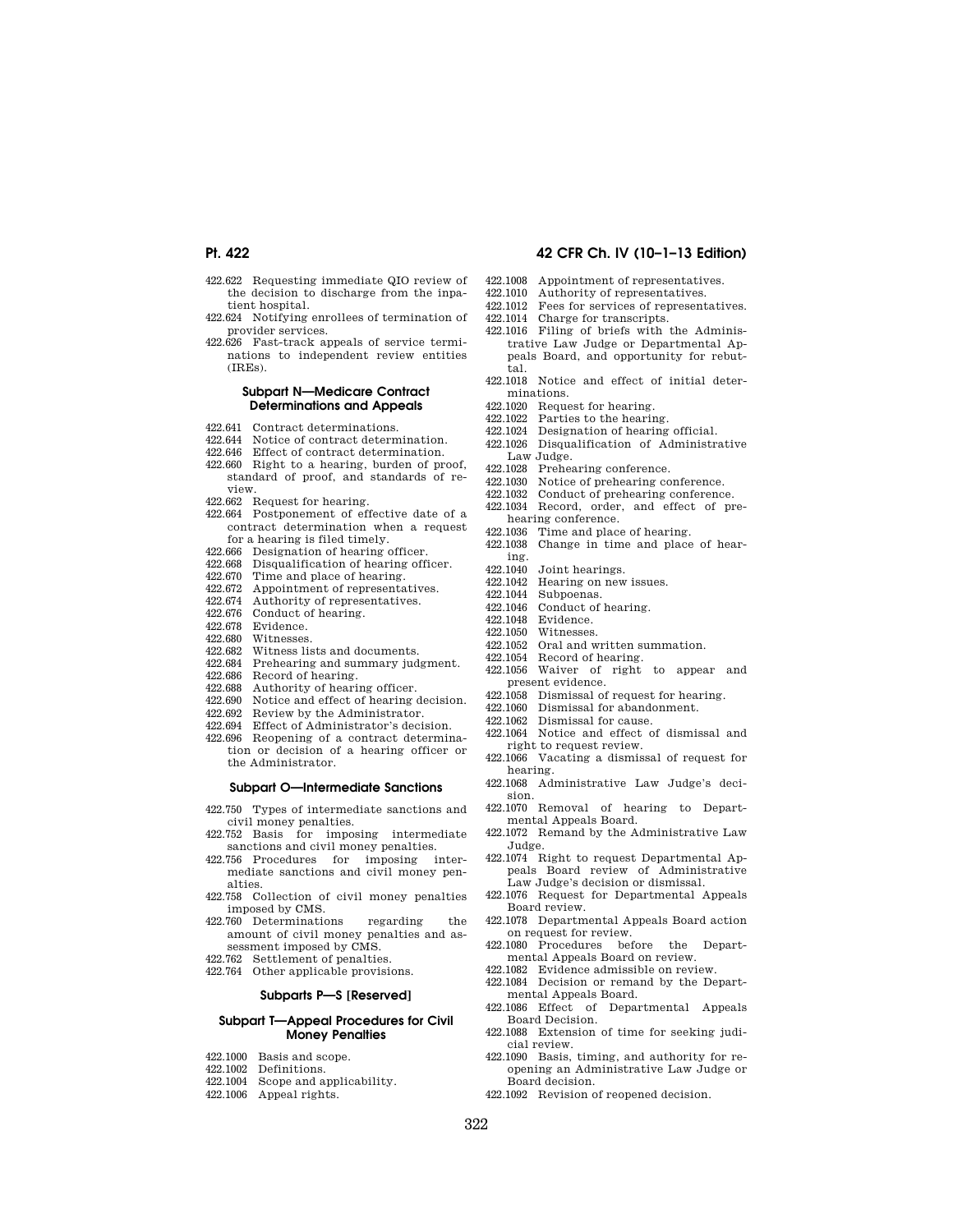422.1094 Notice and effect of revised decision.

### **Subpart U [Reserved]**

## **Subpart V—Medicare Advantage Marketing Requirements**

- 422.2260 Definitions concerning marketing materials.
- 422.2262 Review and distribution of marketing materials.
- 422.2264 Guidelines for CMS review.
- 422.2266 Deemed approval.
- 422.2268 Standards for MA organization marketing.
- 422.2272 Licensing of marketing representatives and confirmation of marketing resources.
- 422.2274 Broker and agent requirements.
- 422.2276 Employer group retiree marketing.

### **Subpart W [Reserved]**

### **Subpart X—Requirement for a Minimum Medical Loss Ratio**

- 422.2400 Basis and scope.<br>422.2401 Definitions.
- Definitions.
- 422.2410 General requirements.
- 422.2420 Calculation of the medical loss ratio.
- 422.2430 Activities that improve health care quality.
- 422.2440 Credibility adjustment.
- 422.2450 [Reserved]
- 422.2460 Reporting requirements.
- 422.2470 Remittance to CMS if the applicable MLR requirement is not met.
- 422.2480 MLR review and non-compliance.

AUTHORITY: Secs. 1102 and 1871 of the Social Security Act (42 U.S.C. 1302 and 1395hh).

SOURCE: 63 FR 18134, Apr. 14, 1998, unless otherwise noted.

EDITORIAL NOTE: Nomenclature changes to part 422 appear at 70 FR 4741, Jan. 28, 2005.

## **Subpart A—General Provisions**

SOURCE: 63 FR 35068, June 26, 1998, unless otherwise noted.

#### **§ 422.1 Basis and scope.**

(a) *Basis.* This part is based on the indicated provisions of the following sections of the Act:

1851—Eligibility, election, and enrollment.

1852—Benefits and beneficiary protections.

1853—Payments to Medicare Advantage (MA) organizations.

1854—Premiums.

1855—Organization, licensure, and solvency of MA organizations.

1856—Standards. 1857—Contract requirements.

1858—Special rules for MA Regional Plans.

1859—Definitions; enrollment restriction for certain MA plans.

(b) *Scope.* This part establishes standards and sets forth the requirements, limitations, and procedures for Medicare services furnished, or paid for, by Medicare Advantage organizations through Medicare Advantage plans.

[63 FR 35068, June 26, 1998, as amended at 70 FR 4714, Jan. 28, 2005]

## **§ 422.2 Definitions.**

As used in this part—

*Arrangement* means a written agreement between an MA organization and a provider or provider network, under which—

(1) The provider or provider network agrees to furnish for a specific MA plan(s) specified services to the organization's MA enrollees;

(2) The organization retains responsibilities for the services; and

(3) Medicare payment to the organization discharges the enrollee's obligation to pay for the services.

*Attestation process* means a CMS-developed RADV audit-related dispute process that enables MA organizations undergoing RADV audit to submit CMS-generated and physician practitioner signed attestations for medical records with missing or illegible signatures or credentials. Physicians/practitioners who documented health care services in the specific medical record under RADV review will be allowed to attest that they provided and documented the health care services evidenced in the specific medical record.

*Balance billing* generally refers to an amount billed by a provider that represents the difference between the amount the provider charges an individual for a service and the sum of the amount the individual's health insurer (for example, the original Medicare program) will pay for the service plus any cost-sharing by the individual.

*Basic benefits* means all Medicare-covered benefits (except hospice services).

*Benefits* means health care services that are intended to maintain or improve the health status of enrollees, for which the MA organization incurs a cost or liability under an MA plan (not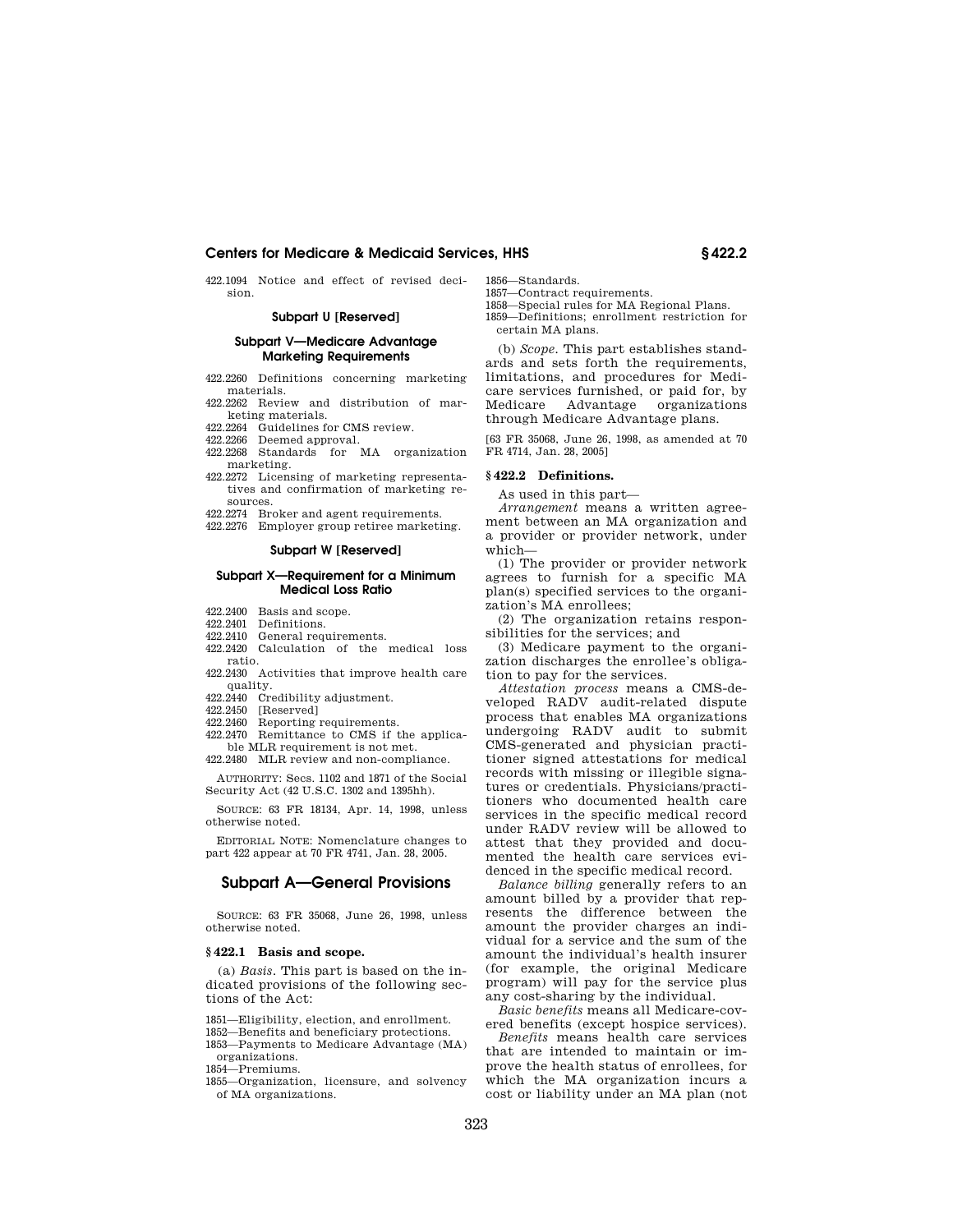**§ 422.2 42 CFR Ch. IV (10–1–13 Edition)** 

solely an administrative processing cost). Benefits are submitted and approved through the annual bidding process.

*Coinsurance* is a fixed percentage of the total amount paid for a health care service that can be charged to an MA enrollee on a per-service basis.

*Copayment* is a fixed amount that can be charged to an MA plan enrollee on a per-service basis.

*Cost-sharing* includes deductibles, coinsurance, and copayments.

*Downstream entity* means any party that enters into a written arrangement, acceptable to CMS, with persons or entities involved with the MA benefit, below the level of the arrangement between an MA organization (or applicant) and a first tier entity. These written arrangements continue down to the level of the ultimate provider of both health and administrative services.

*First tier entity* means any party that enters into a written arrangement, acceptable to CMS, with an MA organization or applicant to provide administrative services or health care services for a Medicare eligible individual under the MA program.

*Fiscally sound operation* means an operation which at least maintains a positive net worth (total assets exceed total liabilities).

*Fully integrated dual eligible special needs plan* means a CMS approved MA– PD dual eligible special needs plan that—

(1) Enrolls special needs individuals entitled to medical assistance under a Medicaid State plan, as defined in section  $1859(b)(6)(B)(ii)$  of the Act and §422.2;

(2) Provides dual eligible beneficiaries access to Medicare and Medicaid benefits under a single managed care organization;

(3) Has a capitated contract with a State Medicaid agency that includes coverage of specified primary, acute, and long-term care benefits and services, consistent with State policy;

(4) Coordinates the delivery of covered Medicare and Medicaid health and long-term care services using aligned care management and specialty care network methods for high-risk beneficiaries; and

(5) Employs policies and procedures approved by CMS and the State to coordinate or integrate member materials, enrollment, communications, grievance and appeals, and quality improvement.

*Hierarchical condition categories (HCC)*  means disease groupings consisting of disease codes (currently ICD–9–CM codes) that predict average healthcare spending. HCCs represent the disease component of the enrollee risk score that are applied to MA payments.

*Initial Validation Contractor (IVC)*  means the first level of medical record review under the RADV audit process.

*Institutionalized* means for the purpose of defining a special needs individual, an MA eligible individual who continuously resides or is expected to continuously reside for 90 days or longer in a long-term care facility which is a skilled nursing facility (SNF) nursing facility (NF); SNF/NF; an intermediate care facility for individuals with intellectual disabilities (ICF/IID); or an inpatient psychiatric facility.

*Institutionalized-equivalent* means for the purpose of defining a special needs individual, an MA eligible individual who is living in the community but requires an institutional level of care. The determination that the individual requires an institutional level of care (LOC) must be made by—

(1) The use of a State assessment tool from the State in which the individual resides; and

(2) An assessment conducted by an impartial entity and having the requisite knowledge and experience to accurately identify whether the beneficiary meets the institutional LOC criteria. In States and territories that do not have an existing institutional level of care assessment tool, the individual must be assessed using the same methodology that State uses to determine institutional level of care for Medicaid nursing home eligibility.

*Licensed by the State as a risk-bearing entity* means the entity is licensed or otherwise authorized by the State to assume risk for offering health insurance or health benefits coverage, such that the entity is authorized to accept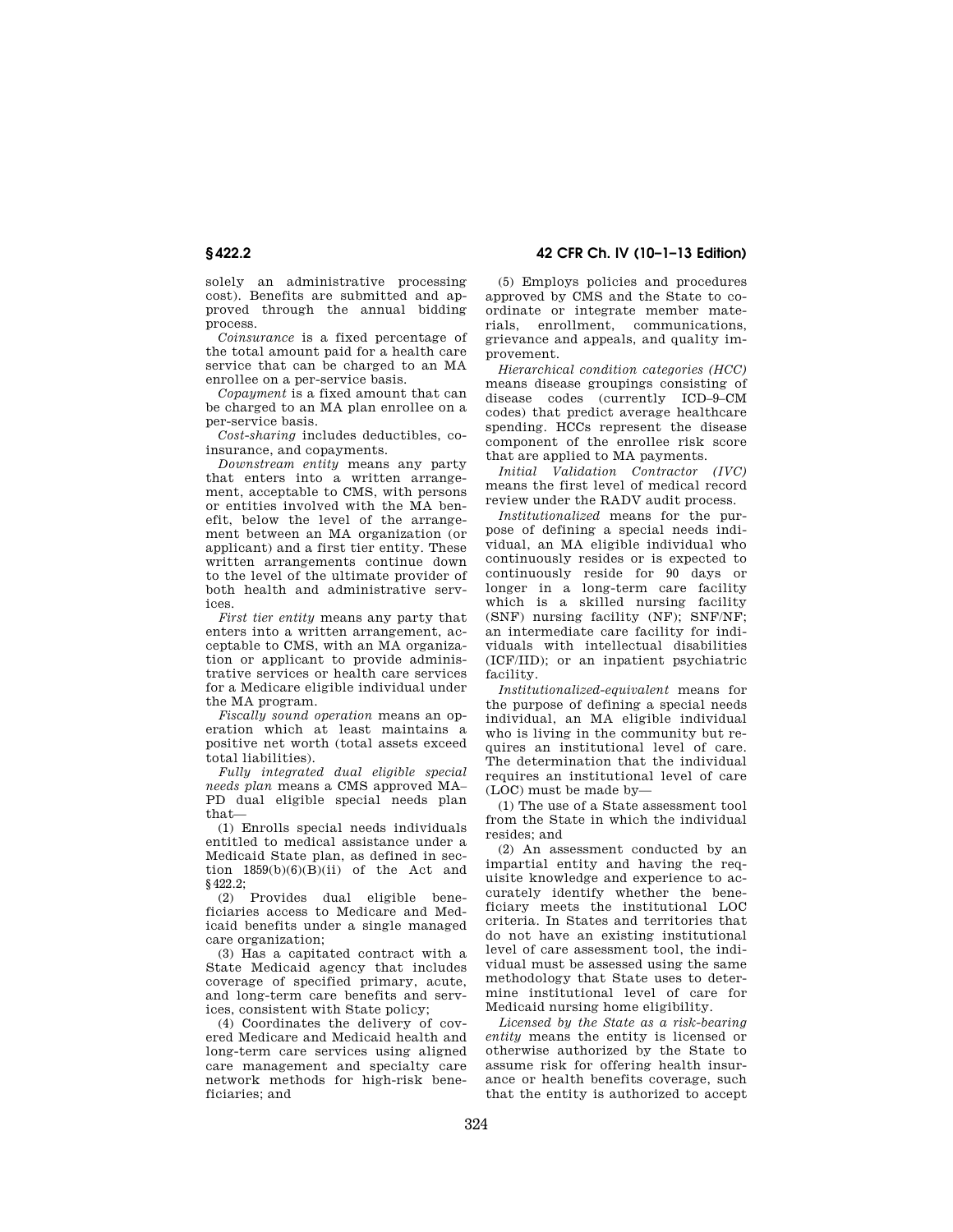prepaid capitation for providing, arranging, or paying for comprehensive health services under an MA contract.

*MA* stands for Medicare Advantage.

*MA local area* is defined in §422.252.

*MA local plan* means an MA plan that is not an MA regional plan.

*MA-Prescription drug (PD) plan* means an MA plan that provides qualified prescription drug coverage under Part D of the Social Security Act.

*MA regional plan* means a coordinated care plan structured as a preferred provider organization (PPO) that serves one or more entire regions. An MA regional plan must have a network of contracting providers that have agreed to a specific reimbursement for the plan's covered services and must pay for all covered services whether provided in or out of the network.

*MA eligible individual* means an individual who meets the requirements of §422.50.

*MA organization* means a public or private entity organized and licensed by a State as a risk-bearing entity (with the exception of provider-sponsored organizations receiving waivers) that is certified by CMS as meeting the MA contract requirements.

*MA plan* means health benefits coverage offered under a policy or contract by an MA organization that includes a specific set of health benefits offered at a uniform premium and uniform level of cost-sharing to all Medicare beneficiaries residing in the service area of the MA plan (or in individual segments of a service area, under §422.304(b)(2)).

*MA plan enrollee* is an MA eligible individual who has elected an MA plan offered by an MA organization.

*Mandatory supplemental benefits*  means health care services not covered by Medicare that an MA enrollee must accept or purchase as part of an MA plan. The benefits may include reductions in cost sharing for benefits under the original Medicare fee for service program and are paid for in the form of premiums and cost sharing, or by an application of the beneficiary rebate rule in section  $1854(b)(1)(C)(ii)(I)$  of the Act, or both.

*MSA* stands for medical savings account.

*MSA trustee* means a person or business with which an enrollee establishes an MA MSA. A trustee may be a bank, an insurance company, or any other entity that—

(1) Is approved by the Internal Revenue Service to be a trustee or custodian of an individual retirement account (IRA); and

(2) Meets the requirements of §422.262(b).

*National coverage determination* (NCD) means a national policy determination regarding the coverage status of a particular service that CMS makes under section  $1862(a)(1)$  of the Act, and publishes as a FEDERAL REGISTER notice or CMS ruling. (The term does not include coverage changes mandated by statute.)

*Optional supplemental benefits* are health services not covered by Medicare that are purchased at the option of the MA enrollee and paid for in full, directly by (or on behalf of) the Medicare enrollee, in the form of premiums or cost-sharing. These services may be grouped or offered individually.

*Original Medicare* means health insurance available under Medicare Part A and Part B through the traditional feefor service payment system.

*Point of service (POS)* means a benefit option that an MA HMO plan can offer to its Medicare enrollees as a mandatory supplemental, or optional supplemental benefit. Under the POS benefit option, the HMO plan allows members the option of receiving specified services outside of the HMO plan's provider network. In return for this flexibility, members typically have higher costsharing requirements for services received and, when offered as a mandatory or optional supplemental benefit, may also be charged a premium for the POS benefit option.

*Prescription drug plan (PDP).* PDP has the definition set forth in §423.4 of this chapter.

*Prescription drug plan (PDP) sponsor.*  A prescription drug plan sponsor has the definition set forth in §423.4 of this chapter.

*Provider* means—

(1) Any individual who is engaged in the delivery of health care services in a State and is licensed or certified by the State to engage in that activity in the State; and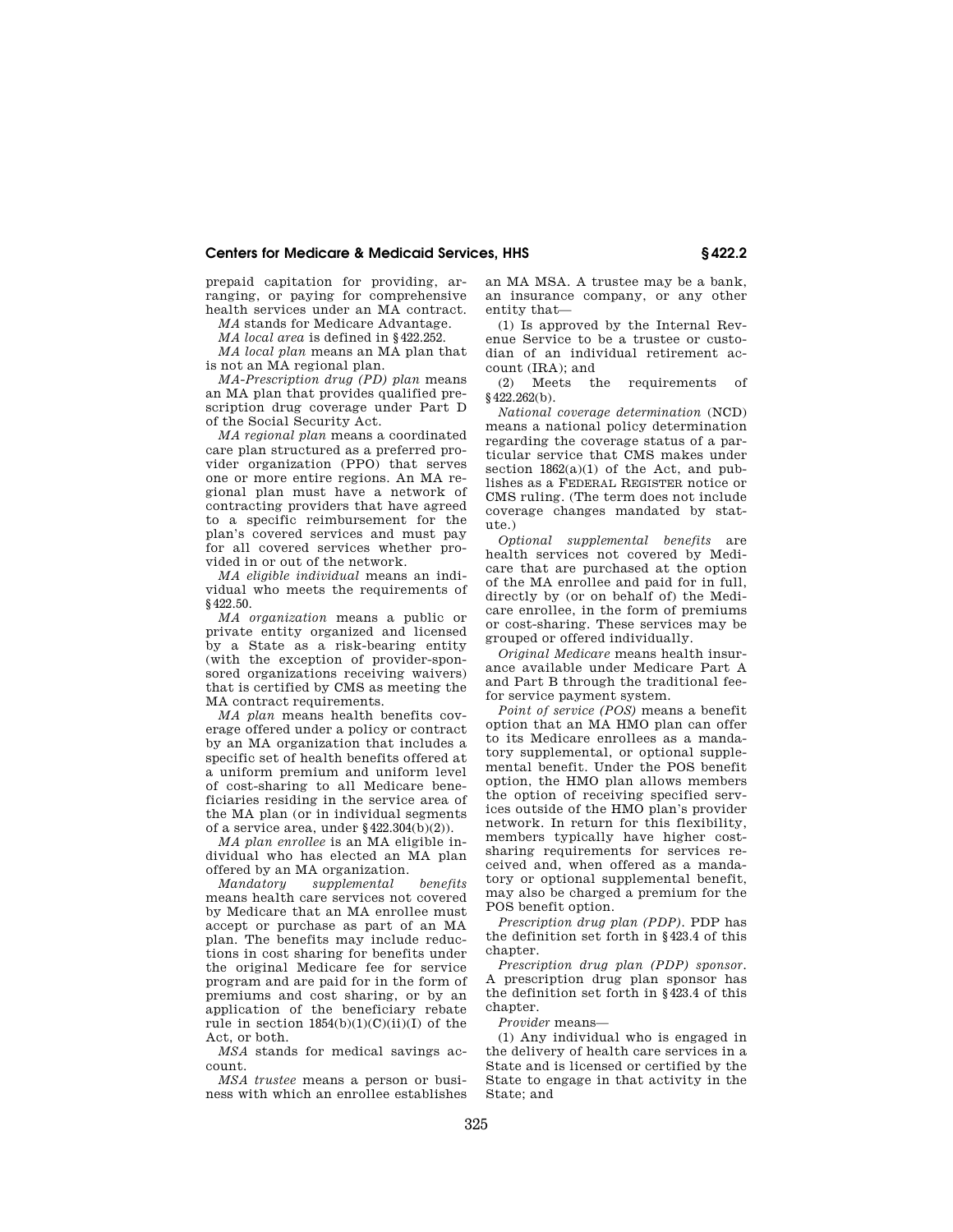(2) Any entity that is engaged in the delivery of health care services in a State and is licensed or certified to deliver those services if such licensing or certification is required by State law or regulation.

*Provider network* means the providers with which an MA organization contracts or makes arrangements to furnish covered health care services to Medicare enrollees under an MA coordinated care plan or network PFFS plan.

*RADV payment error calculation appeal process* means an administrative process that enables MA organizations that have undergone RADV audit to appeal the CMS calculation of an MA organization's RADV payment error.

*Related entity* means any entity that is related to the MA organization by common ownership or control and

(1) Performs some of the MA organization's management functions under contract or delegation;

(2) Furnishes services to Medicare enrollees under an oral or written agreement; or

(3) Leases real property or sells materials to the MA organization at a cost of more than \$2,500 during a contract period.

*Religious Fraternal benefit (RFB) society* means an organization that—

 $(1)$  Is described in section  $501(c)(8)$  of the Internal Revenue Code of 1986 and is exempt from taxation under section 501(a) of that Act; and

(2) Is affiliated with, carries out the tenets of, and shares a religious bond with, a church or convention or association of churches or an affiliated group of churches.

*RFB plan* means an MA plan that is offered by an RFB society.

*Risk adjustment data validation (RADV) audit* means a CMS-administered payment audit of a Medicare Advantage (MA) organization that ensures the integrity and accuracy of risk adjustment payment data.

*Senior housing facility plan* means an MA coordinated care plan that—

(1) Restricts enrollment to individuals who reside in a continuing care retirement community as defined in  $$422.133(b)(2)$ ;

(2) Provides primary care services onsite and has a ratio of accessible physicians to beneficiaries that CMS determines is adequate consistent with prevailing patterns of community health care referenced at §422.112(a)(10);

(3) Provides transportation services for beneficiaries to specialty providers outside of the facility; and

(4) Was participating as of December 31, 2009 in a demonstration established by CMS for not less than 1 year.

*Service area* means a geographic area that for local MA plans is a county or multiple counties, and for MA regional plans is a region approved by CMS within which an MA-eligible individual may enroll in a particular MA plan offered by an MA organization. Facilities in which individuals are incarcerated are not included in the service area of an MA plan. Each MA plan must be available to all MA-eligible individuals within the plan's service area. In deciding whether to approve an MA plan's proposed service area, CMS considers the following criteria:

(1) For local MA plans:

(i) Whether the area meets the ''county integrity rule'' that a service area generally consists of a full county or counties.

(ii) However, CMS may approve a service area that includes only a portion of a county if it determines that the ''partial county'' area is necessary, nondiscriminatory, and in the best interests of the beneficiaries. CMS may also consider the extent to which the proposed service area mirrors service areas of existing commercial health care plans or MA plans offered by the organization.

(2) For all MA coordinated care plans, whether the contracting provider network meets the access and availability standards set forth in §422.112. Although not all contracting providers must be located within the plan's service area, CMS must determine that all services covered under the plan are accessible from the service area.

(3) For MA regional plans, whether the service area consists of the entire region.

*Severe or disabling chronic condition*  means for the purpose of defining a special needs individual, an MA eligible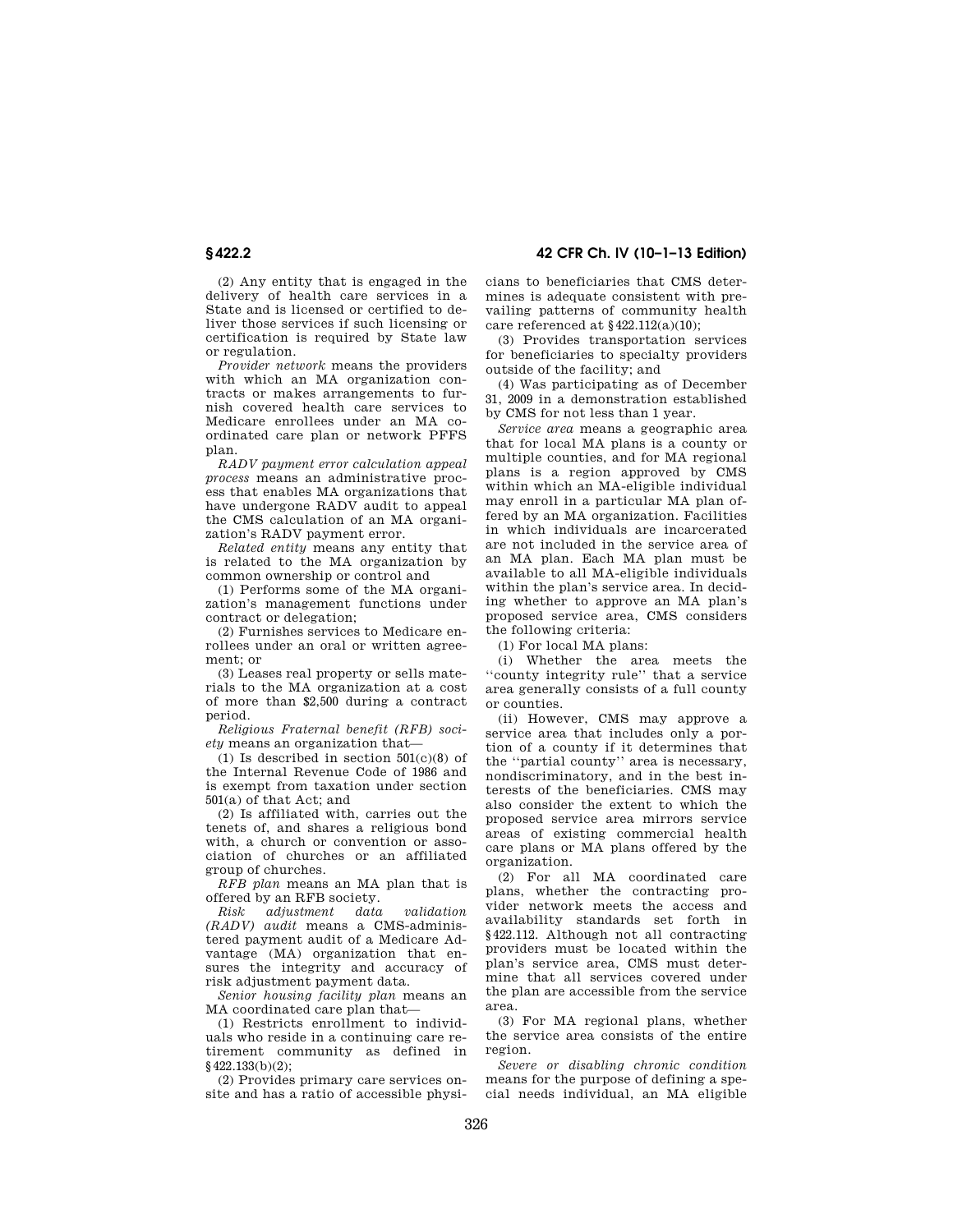individual who has one or more co-morbid and medically complex chronic conditions that are substantially disabling or life-threatening, has a high risk of hospitalization or other significant adverse health outcomes, and requires specialized delivery systems across domains of care.

*Special needs individual* means an MA eligible individual who is institutionalized, as defined above, is entitled to medical assistance under a State plan under title XIX, or has a severe or disabling chronic condition(s) and would benefit from enrollment in a specialized MA plan.

*Specialized MA Plans for Special Needs Individuals* means an MA coordinated care plan that exclusively enrolls special needs individuals as set forth in §422.4(a)(1)(iv) and that provides Part D benefits under part 423 of this chapter to all enrollees; and which has been designated by CMS as meeting the requirements of an MA SNP as determined on a case-by-case basis using criteria that include the appropriateness of the target population, the existence of clinical programs or special expertise to serve the target population, and whether the proposal discriminates against sicker members of the target population.

*The one best medical record* for the purposes of Medicare Advantage Risk Adjustment Validation (RADV) means the clinical documentation for a single encounter for care (that is, a physician office visit, an inpatient hospital stay, or an outpatient hospital visit) that occurred for one patient during the data collection period. The single encounter for care must be based on a face-to-face encounter with a provider deemed acceptable for risk adjustment and documentation of this encounter must be reflected in the medical record.

[63 FR 35068, June 26, 1998, as amended at 65 FR 40314, June 29, 2000; 68 FR 50855, Aug. 22, 2003; 70 FR 4714, Jan. 28, 2005; 70 FR 52026, Sept. 1, 2005; 70 FR 76197, Dec. 23, 2005; 72 FR 68722, Dec. 5, 2007; 74 FR 1540, Jan. 12, 2009; 75 FR 19803, Apr. 15, 2010; 76 FR 21561, Apr. 15, 2011]

## **§ 422.4 Types of MA plans.**

(a) *General rule.* An MA plan may be a coordinated care plan, a combination of an MA MSA plan and a contribution into an MA MSA established in accordance with §422.262, or an MA private fee-for-service plan.

(1) *A coordinated care plan.* A coordinated care plan is a plan that includes a network of providers that are under contract or arrangement with the organization to deliver the benefit package approved by CMS.

(i) The network is approved by CMS to ensure that all applicable requirements are met, including access and availability, service area, and quality.

(ii) Coordinated care plans may include mechanisms to control utilization, such as referrals from a gatekeeper for an enrollee to receive services within the plan, and financial arrangements that offer incentives to providers to furnish high quality and cost-effective care.

(iii) Coordinated care plans include plans offered by any of the following:

(A) Health maintenance organizations (HMOs);

(B) Provider-sponsored organizations (PSOs), subject to paragraph  $(a)(1)(vi)$ of this section.

(C) Regional or local preferred provider organizations (PPOs) as specified in paragraph  $(a)(1)(v)$  of this section.

(D) Other network plans (except PFFS plans).

(iv) A specialized MA plan for special needs individuals (SNP) includes any type of coordinated care plan that meets CMS's SNP requirements and exclusively enrolls special needs individuals as defined by §422.2 of this subpart. All MA plans wishing to offer a SNP will be required to be approved by the National Commission on Quality Assurance (NCQA) effective January 1, 2012. This approval process applies to existing SNPs as well as new SNPs joining the program. All SNPs must submit their model of care (MOC) to CMS for NCQA evaluation and approval as per CMS guidance.

(v) A PPO plan is a plan that—

(A) Has a network of providers that have agreed to a contractually specified reimbursement for covered benefits with the organization offering the plan;

(B) Provides for reimbursement for all covered benefits regardless of whether the benefits are provided within the network of providers;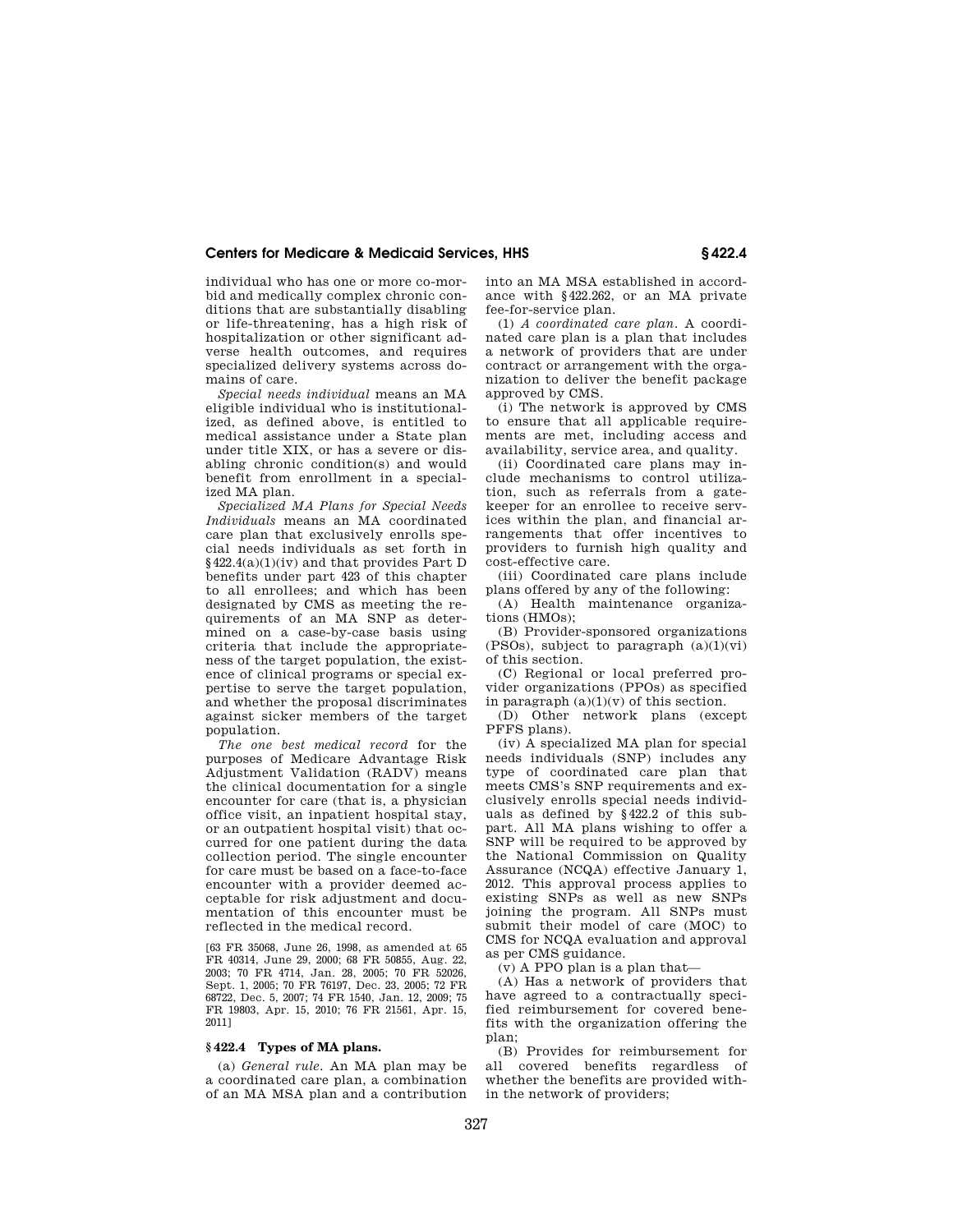**§ 422.4 42 CFR Ch. IV (10–1–13 Edition)** 

(C) Only for purposes of quality assurance requirements in §422.152(e), is offered by an organization that is not licensed or organized under State law as an HMO; and

(D) Does not permit prior notification for out-of-network services—that is, a reduction in the plan's standard cost-sharing levels when the out-ofnetwork provider from whom an enrollee is receiving plan-covered services voluntarily notifies the plan prior to furnishing those services, or the enrollee voluntarily notifies the PPO plan prior to receiving plan-covered services from an out-of-network provider.

(vi) In accordance with §422.370, CMS does not waive the State licensure requirement for organizations seeking to offer a PSO.

(2) *A combination of an MA MSA plan and a contribution into the MA MSA established in accordance with §422.262.* (i) *MA MSA plan* means a plan that—

(A) Pays at least for the services described in §422.101, after the enrollee has incurred countable expenses (as specified in the plan) equal in amount to the annual deductible specified in §422.103(d);

(B) Does not permit prior notification—that is, a reduction in the plan's standard cost-sharing levels when the provider from whom an enrollee is receiving plan-covered services voluntarily notifies the plan prior to furnishing those services, or the enrollee voluntarily notifies the MSA plan prior to receiving plan-covered services from a provider; and

(C) Meets all other applicable requirements of this part.

(ii) *MA MSA* means a trust or custodial account—

(A) That is established in conjunction with an MSA plan for the purpose of paying the qualified expenses of the account holder; and

(B) Into which no deposits are made other than contributions by CMS under the MA program, or a trustee-to-trustee transfer or rollover from another MA MSA of the same account holder, in accordance with the requirements of sections 138 and 220 of the Internal Revenue Code.

(3) *MA private fee-for-service plan.* An MA private fee-for-service plan is an MA plan that—

(i) Pays providers of services at a rate determined by the plan on a feefor-service basis without placing the provider at financial risk;

(ii) Subject to paragraphs  $(a)(3)(ii)(A)$ and (B) of this section, does not vary the rates for a provider based on the utilization of that provider's services; and

(A) May vary the rates for a provider based on the specialty of the provider, the location of the provider, or other factors related to the provider that are not related to utilization and do not violate §422.205 of this part.

(B) May increase the rates for a provider based on increased utilization of specified preventive or screening services.

(iii) Does not restrict enrollees' choices among providers that are lawfully authorized to provide services and agree to accept the plan's terms and conditions of payment.

(iv) Does not permit prior notification—that is, a reduction in the plan's standard cost-sharing levels when the provider from whom an enrollee is receiving plan-covered services voluntarily notifies the plan prior to furnishing those services, or the enrollee voluntarily notifies the PFFS plan prior to receiving plan-covered services from a provider.

(b) *Multiple plans.* Under its contract, an MA organization may offer multiple plans, regardless of type, provided that the MA organization is licensed or approved under State law to provide those types of plans (or, in the case of a PSO plan, has received from CMS a waiver of the State licensing requirement). If an MA organization has received a waiver for the licensing requirement to offer a PSO plan, that waiver does not apply to the licensing requirement for any other type of MA plan.

(c) *Rule for MA Plans' Part D coverage.*  (1) Coordinated care plans. In order to offer an MA coordinated care plan in an area, the MA organization offering the coordinated care plan must offer qualified Part D coverage meeting the requirements in §423.104 of this chapter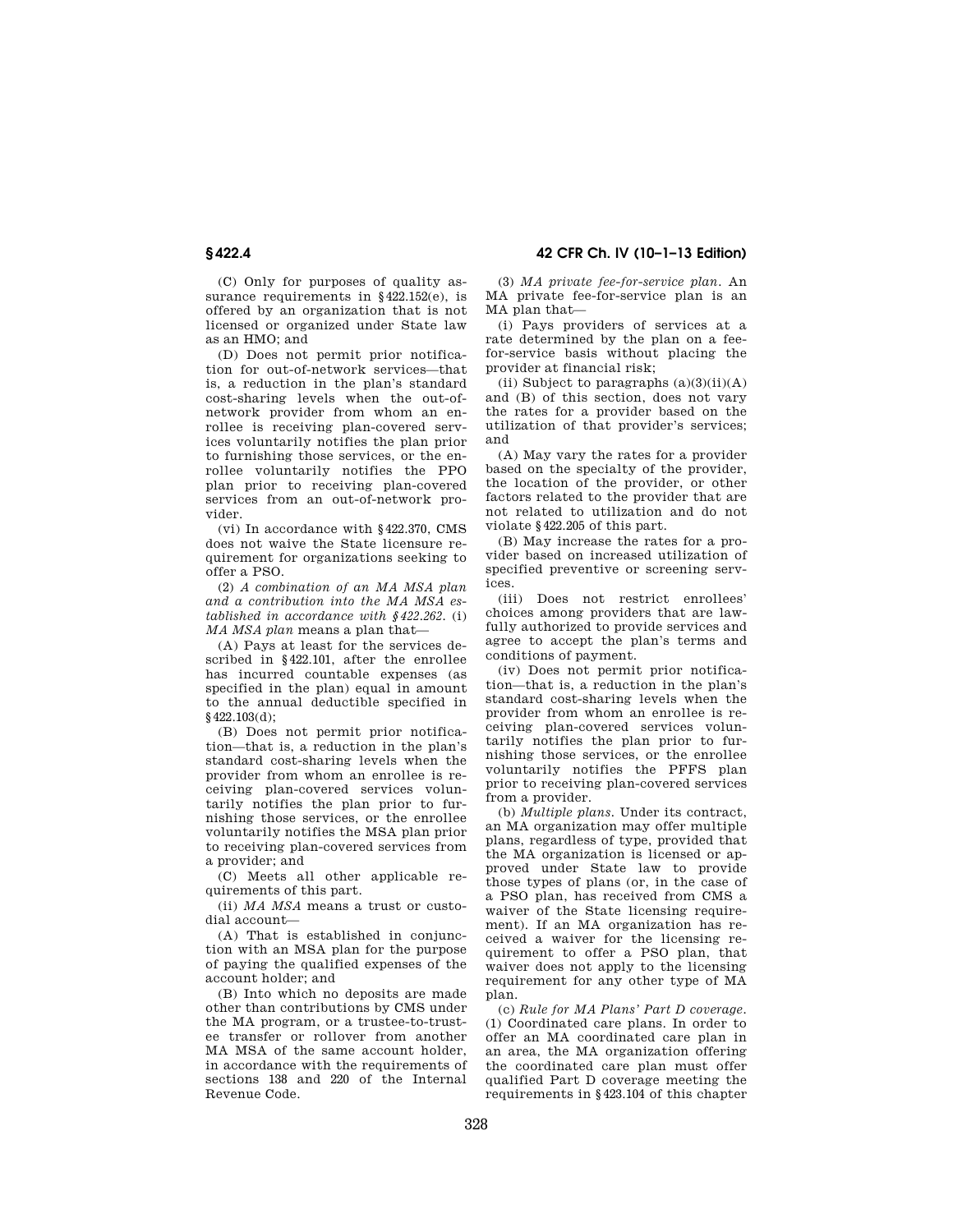in that plan or in another MA plan in the same area.

(2) *MSAs.* MA organizations offering MSA plans are not permitted to offer prescription drug coverage, other than that required under Parts A and B of Title XVIII of the Act.

(3) *Private Fee-For-Service.* MA organizations offering private fee-for-service plans can choose to offer qualified Part D coverage meeting the requirements in §423.104 in that plan.

[63 FR 35068, June 26, 1998, as amended at 65 FR 40315, June 29, 2000; 70 FR 4714, Jan. 28, 2005; 70 FR 52026, Sept. 1, 2005; 73 FR 54248, Sept. 18, 2008; 74 FR 1541, Jan. 12, 2009; 75 FR 19804, Apr. 15, 2010; 76 FR 21561, Apr. 15, 2011]

### **§ 422.6 Cost-sharing in enrollment-related costs.**

(a) *Basis and scope.* This section implements that portion of section 1857 of the Act that pertains to cost-sharing in enrollment-related costs. It sets forth the procedures that CMS follows to determine the aggregate annual ''user fee'' to be contributed by MA organizations and PDP sponsors under Medicare Part D and to assess the required user fees for each MA plan offered by MA organizations and PDP sponsors.

(b) *Purpose of assessment.* Section 1857(e)(2) of the Act authorizes CMS to charge and collect from each MA plan offered by an MA organization its pro rata share of fees for administering section 1851 of the Act (relating to dissemination of enrollment information), and section 4360 of the Omnibus Budget Reconciliation Act of 1990 (relating to the health insurance counseling and assistance program) and section 1860D– 1(c) of the Act (relating to dissemination of enrollment information for the drug benefit).

(c) *Applicability.* The fee assessment also applies to those demonstrations for which enrollment is effected or coordinated under section 1851 of the Act.

(d) *Collection of fees*—(1) *Timing of collection.* CMS collects the fees over 9 consecutive months beginning with January of each fiscal year.

(2) *Amount to be collected.* The aggregate amount of fees for a fiscal year is the lesser of—

(i) The estimated costs to be incurred by CMS in that fiscal year to carry out the activities described in paragraph (b) of this section; or

(ii) For fiscal year 2006 and each succeeding year, the applicable portion (as defined in paragraph (e) of this section) of \$200 million.''

(e) *Applicable portion.* In this section, the term ''applicable portion'' with respect to an MA plan means, for a fiscal year, CMS's estimate of Medicare Part C and D expenditures for those MA organizations as a percentage of all expenditures under title XVIII and with respect to PDP sponsors, the applicable portion is CMS's estimate of Medicare Part D prescription drug expenditures for those PDP sponsors as a percentage of all expenditures under title XVIII.

(f) *Assessment methodology.* (1) The amount of the applicable portion of the user fee each MA organization and PDP sponsor must pay is assessed as a percentage of the total Medicare payments to each organization. CMS determines the annual assessment percentage rate separately for MA organizations and for PDPs using the following formula:

(i) The assessment formula for MA organizations (including MA-PD plans): C divided by A times B where—

A is the total estimated January payments to all MA organizations subject to the assessment;

B is the 9-month (January through September) assessment period; and

C is the total fiscal year MA organization user fee assessment amount determined in accordance with paragraph  $(d)(2)$  of this section.

(ii) The assessment formula for PDPs: C divided by A times B where— A is the total estimated January payments to all PDP sponsors subject to the assessment; B is the 9-month (January through September) assessment period; and C is the total fiscal year PDP sponsor's user fee assessment amount determined in accordance with paragraph (d)(2) of this section.

(2) CMS determines each MA organization's and PDP sponsor's pro rata share of the annual fee on the basis of the organization's calculated monthly payment amount during the 9 consecutive months beginning with January. CMS calculates each organization's monthly pro rata share by multiplying the established percentage rate by the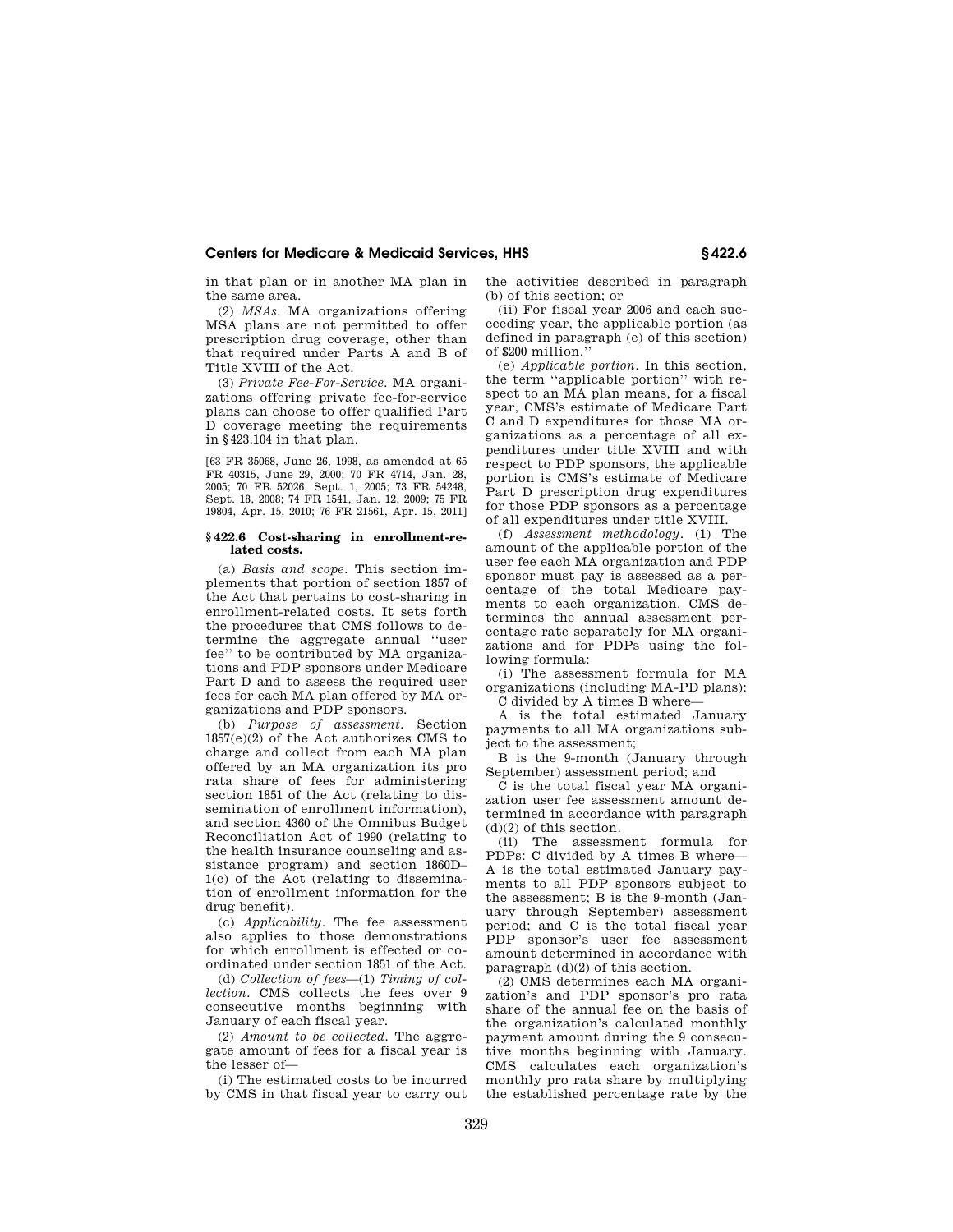total monthly calculated Medicare payment amount to the organization as recorded in CMS's payment system on the first day of the month.

(3) CMS deducts the organization's fee from the amount of Federal funds otherwise payable to the MA organization or PDP sponsor for that month.

(4) If assessments reach the amount authorized for the year before the end of September, CMS discontinues assessment.

(5) If there are delays in determining the amount of the annual aggregate fees specified in paragraph (d)(2) of this section, or the fee percentage rate specified in paragraph (f)(2), CMS may adjust the assessment time period and the fee percentage amount.

[65 FR 40315, June 29, 2000. Redesignated and amended at 70 FR 4715, Jan. 28, 2005; 70 FR 52026, Sept. 1, 2005]

# **Subpart B—Eligibility, Election, and Enrollment**

SOURCE: 63 FR 35071, June 26, 1998, unless otherwise noted.

#### **§ 422.50 Eligibility to elect an MA plan.**

For this subpart, all references to an MA plan include MA-PD and both MA local and MA regional plans, as defined in §422.2 unless specifically noted otherwise.

(a) An individual is eligible to elect an MA plan if he or she—

(1) Is entitled to Medicare under Part A and enrolled in Part B (except that an individual entitled only to Part B and who was enrolled in an HMO or CMP with a risk contract under part 417 of this chapter on December 31, 1998 may continue to be enrolled in the MA organization as an MA plan enrollee);

(2) Has not been medically determined to have end-stage renal disease, except that—

(i) An individual who develops endstage renal disease while enrolled in an MA plan or in a health plan offered by the MA organization is eligible to elect an MA plan offered by that organization;<br>(ii)

An individual with end-stage renal disease whose enrollment in an MA plan was terminated or discontinued after December 31, 1998, because

**§ 422.50 42 CFR Ch. IV (10–1–13 Edition)** 

CMS or the MA organization terminated the MA organization's contract for the plan or discontinued the plan in the area in which the individual resides, is eligible to elect another MA plan. If the plan so elected is later terminated or discontinued in the area in which the individual resides, he or she may elect another MA plan; and

(iii) An individual with end-stage renal disease may elect an MA special needs plan as defined in §422.2, as long as that plan has opted to enroll ESRD individuals.

(3) Meets either of the following residency requirements:

(i) Resides in the service area of the MA plan.

(ii) Resides outside of the service area of the MA plan and is enrolled in a health plan offered by the MA organization during the month immediately preceding the month in which the individual is entitled to both Medicare Part A and Part B, provided that an MA organization chooses to offer this option and that CMS determines that all applicable MA access requirements of §422.112 are met for that individual through the MA plan's established provider network. The MA organization must furnish the same benefits to these enrollees as to enrollees who reside in the service area;

(4) Has been a member of an Employer Group Health Plan (EGHP) that includes the elected MA plan, even if the individual lives outside of the MA plan service area, provided that an MA organization chooses to offer this option and that CMS determines that all applicable MA access requirements at §422.112 are met for that individual through the MA plan's established provider network. The MA organization must furnish the same benefits to all enrollees, regardless of whether they reside in the service area;

(5) Completes and signs an election form or completes another CMS-approved election method offered by the MA organization and provides information required for enrollment; and

(6) Agrees to abide by the rules of the MA organization after they are disclosed to him or her in connection with the election process.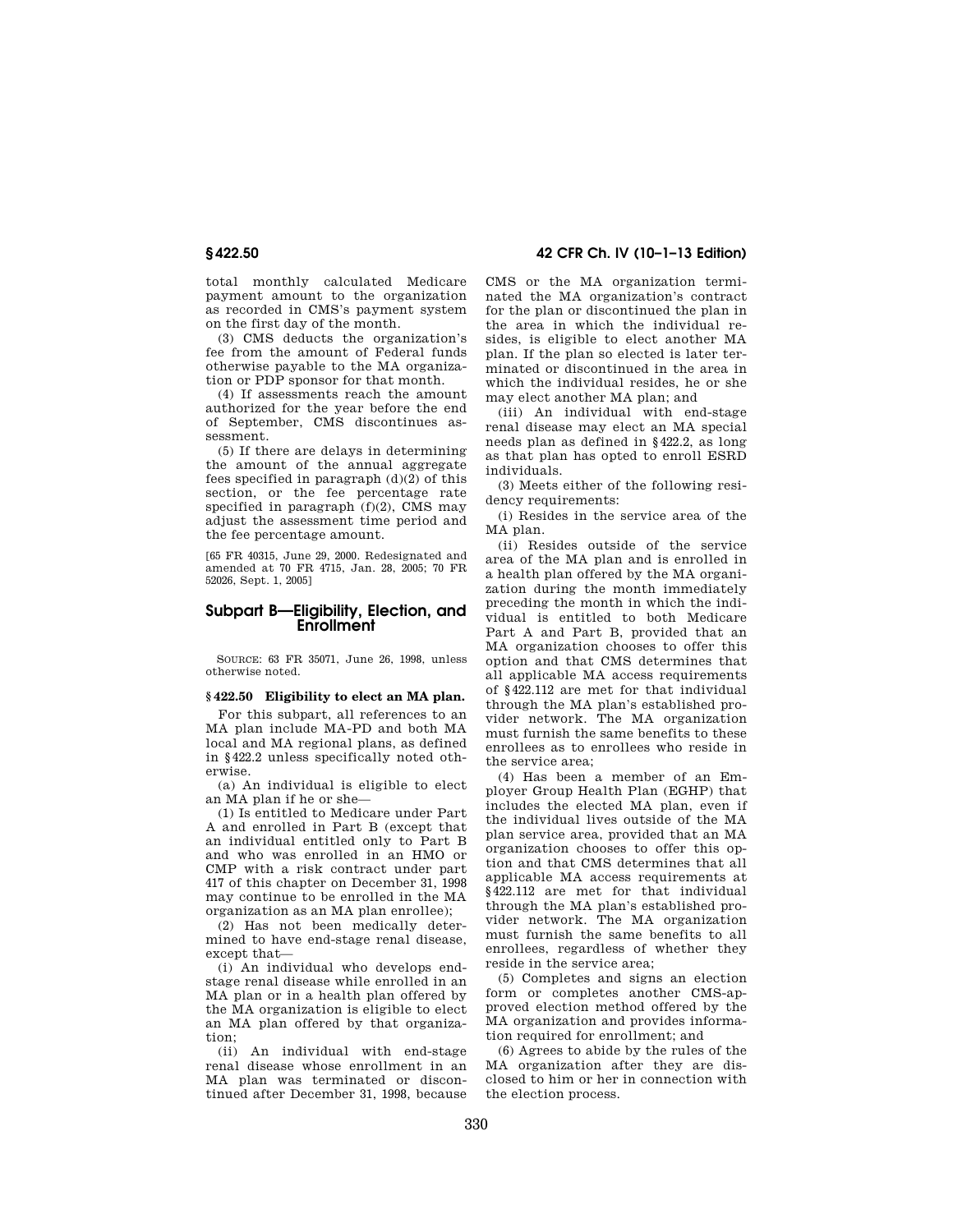(b) An MA eligible individual may not be enrolled in more than one MA plan at any given time.

[63 FR 35071, June 26, 1998; 63 FR 52611, Oct. 1, 1998, as amended at 65 FR 40316, June 29, 2000; 68 FR 50855, Aug. 22, 2003; 70 FR 4715, Jan. 28, 2005; 70 FR 52026, Sept. 1, 2005]

## **§ 422.52 Eligibility to elect an MA plan for special needs individuals.**

(a) *General rule.* In order to elect a specialized MA plan for a special needs individual (Special Needs MA plan, or SNP), the individual must meet the eligibility requirements specified in this section.

(b) *Basic eligibility requirements.* Except as provided in paragraph (c) of this section, to be eligible to elect an SNP, an individual must:

(1) Meet the definition of a special needs individual, as defined at §422.2;

(2) Meet the eligibility requirements for that specific SNP; and

(3) Be eligible to elect an MA plan under §422.50.

(c) *Exception to §422.50.* CMS may waive  $$422.50(a)(2)$  concerning the exclusion of persons with ESRD.

(d) *Deeming continued eligibility.* If an SNP determines that the enrollee no longer meets the eligibility criteria, but can reasonably be expected to again meet that criteria within a 6 month period, the enrollee is deemed to continue to be eligible for the MA plan for a period of not less than 30 days but not to exceed 6 months.

(e) *Restricting enrollment.* An SNP must restrict future enrollment to only special needs individuals as established under §422.2.

(f) *Establishing eligibility for enrollment.* A SNP must employ a process approved by CMS to verify the eligibility of each individual enrolling in the SNP.

[70 FR 4716, Jan. 28, 2005, as amended at 74 FR 1541, Jan. 12, 2009]

#### **§ 422.53 Eligibility to elect an MA plan for senior housing facility residents.**

(a) *Basic eligibility requirements.* To be eligible to elect an MA senior housing facility plan, the individual must meet both of the following:

(1) Be a resident of an MA senior housing facility defined in §422.2.

(2) Be eligible to elect an MA plan under §422.50.

(b) *Restricting enrollment.* An MA senior housing facility plan must restrict enrollment to only those individuals who reside in a continuing care retirement community as defined at §422.133(b)(2).

(c) *Establishing eligibility for enrollment.* An MA senior housing facility plan must verify the eligibility of each individual enrolling in its plan using a CMS approved process.

[76 FR 21561, Apr. 15, 2011]

### **§ 422.54 Continuation of enrollment for MA local plans.**

(a) *Definition. Continuation area*  means an additional area (outside the service area) within which the MA organization offering a local plan furnishes or arranges to furnish services to its continuation-of-enrollment enrollees. Enrollees must reside in a continuation area on a permanent basis. A continuation area does not expand the service area of any MA local plan.

(b) *Basic rule.* An MA organization may offer a continuation of enrollment option to MA local plan enrollees when they no longer reside in the service area of a plan and permanently move into the geographic area designated by the MA organization as a continuation area. The intent to no longer reside in an area and permanently live in another area is verified through documentation that establishes residency, such as a driver's license or voter registration card.

(c) *General requirements.* (1) An MA organization that wishes to offer a continuation of enrollment option must meet the following requirements:

(i) Obtain CMS's approval of the continuation area, the marketing materials that describe the option, and the MA organization's assurances of access to services.

(ii) Describe the option(s) in the member materials it offers and make the option available to all MA local plan enrollees residing in the continuation area.

(2) An enrollee who moves out of the service area and into the geographic area designated as the continuation area has the choice of continuing enrollment or disenrolling from the MA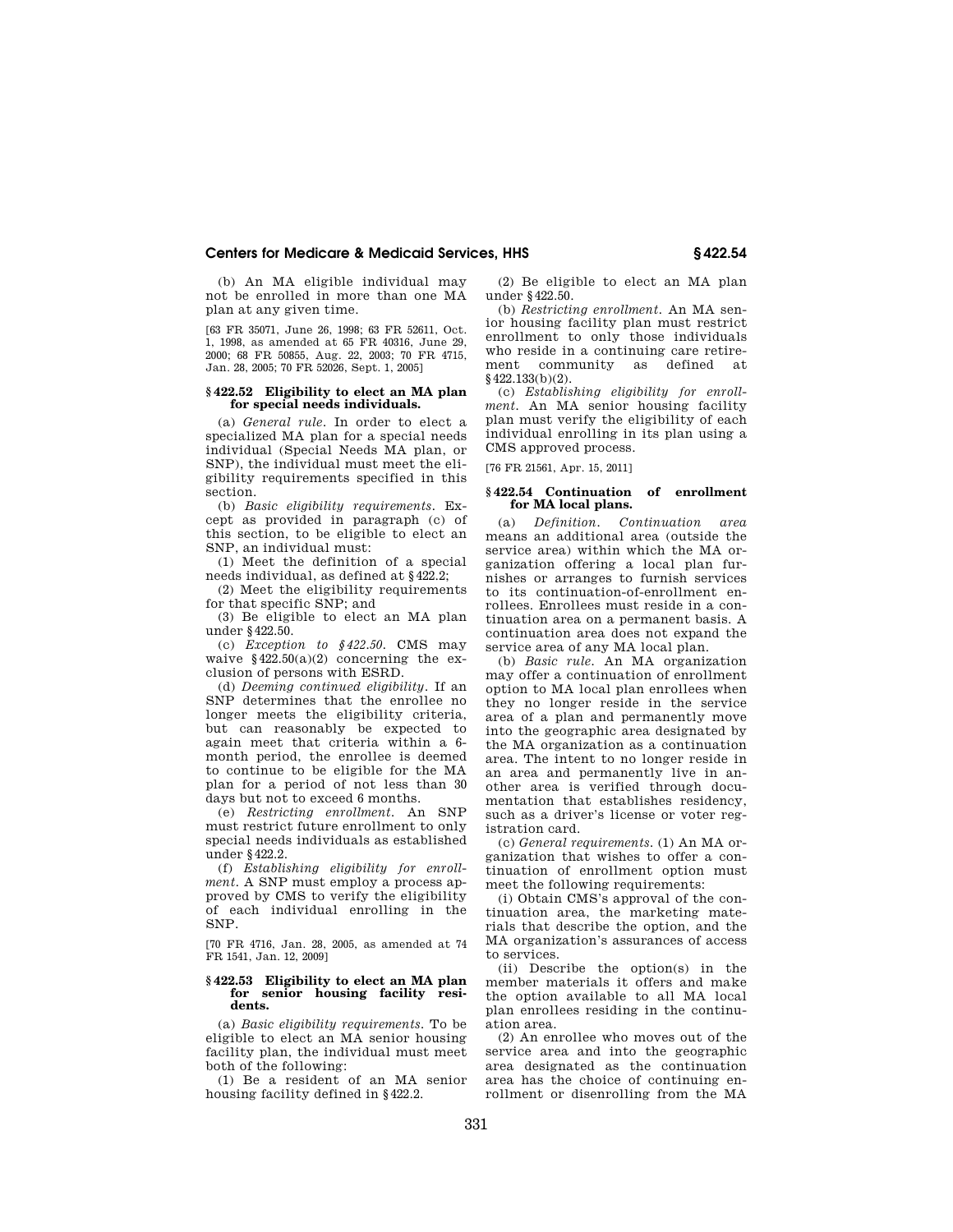local plan. The enrollee must make the choice of continuing enrollment in a manner specified by CMS. If no choice is made, the enrollee must be disenrolled from the plan.

(d) *Specific requirements*—(1) *Continuation of enrollment benefits.* The MA organization must, at a minimum, provide or arrange for the Medicare-covered benefits as described in §422.101(a).

(2) *Reasonable access.* The MA organization must ensure reasonable access in the continuation area—

(i) Through contracts with providers, or through direct payment of claims that satisfy the requirements in §422.100(b)(2), to other providers who meet the requirement in subpart E of this part; and

(ii) By ensuring that the access requirements of §422.112 are met.

(3) *Reasonable cost sharing.* For services furnished in the continuation area, an enrollee's cost-sharing liability is limited to the cost-sharing amounts required in the MA local plan's service area (in which the enrollee no longer resides).

(4) *Protection of enrollee rights.* An MA organization that offers a continuation of enrollment option must convey all enrollee rights conferred under this rule, with the understanding that—

(i) The ultimate responsibility for all appeals and grievance requirements remain with the organization that is receiving payment from CMS; and

(ii) Organizations that require enrollees to give advance notice of intent to use the continuation of enrollment option, must stipulate the notification process in the marketing materials.

(e) *Capitation payments.* CMS's capitation payments to all MA organizations, for all Medicare enrollees, are based on rates established on the basis of the enrollee's permanent residence, regardless of where he or she receives services.

[63 FR 35071, June 26, 1998; 63 FR 52611, Oct. 1, 1998, as amended at 65 FR 40316, June 29, 2000; 70 FR 4716, Jan. 28, 2005]

#### **§ 422.56 Enrollment in an MA MSA plan.**

(a) *General.* An individual is not eligible to elect an MA MSA plan unless the individual provides assurances that are satisfactory to CMS that he or she will

**§ 422.56 42 CFR Ch. IV (10–1–13 Edition)** 

reside in the United States for at least 183 days during the year for which the election is effective.

(b) *Individuals eligible for or covered under other health benefits program.* Unless otherwise provided by the Secretary, an individual who is enrolled in a Federal Employee Health Benefit plan under 5 U.S.C. chapter 89, or is eligible for health care benefits through the Veteran's Administration under 10 U.S.C. chapter 55 or the Department of Defense under 38 U.S.C. chapter 17, may not enroll in an MA MSA plan.

(c) *Individuals eligible for Medicare cost-sharing under Medicaid State plans.*  An individual who is entitled to coverage of Medicare cost-sharing under a State plan under title XIX of the Act is not eligible to enroll in an MA MSA plan.

(d) *Other limitations.* An individual who receives health benefits that cover all or part of the annual deductible under the MA MSA plan may not enroll in an MA MSA plan. Examples of this type of coverage include, but are not limited to, primary health care coverage other than Medicare, current coverage under the Medicare hospice benefit, supplemental insurance policies not specifically permitted under §422.104, and retirement health benefits.

[63 FR 35071, June 26, 1998; 63 FR 52612, Oct. 1, 1998, as amended at 70 FR 4716, Jan. 28, 2005]

## **§ 422.57 Limited enrollment under MA RFB plans.**

An RFB society that offers an MA RFB plan may offer that plan only to members of the church, or convention or group of churches with which the society is affiliated.

## **§ 422.60 Election process.**

(a) *Acceptance of enrollees: General rule.* (1) Except for the limitations on enrollment in an MA MSA plan provided by  $§422.62(d)(1)$  and except as specified in paragraph (a)(2) of this section, each MA organization must accept without restriction (except for an MA RFB plan as provided by §422.57) individuals who are eligible to elect an MA plan that the MA organization offers and who elect an MA plan during initial coverage election periods under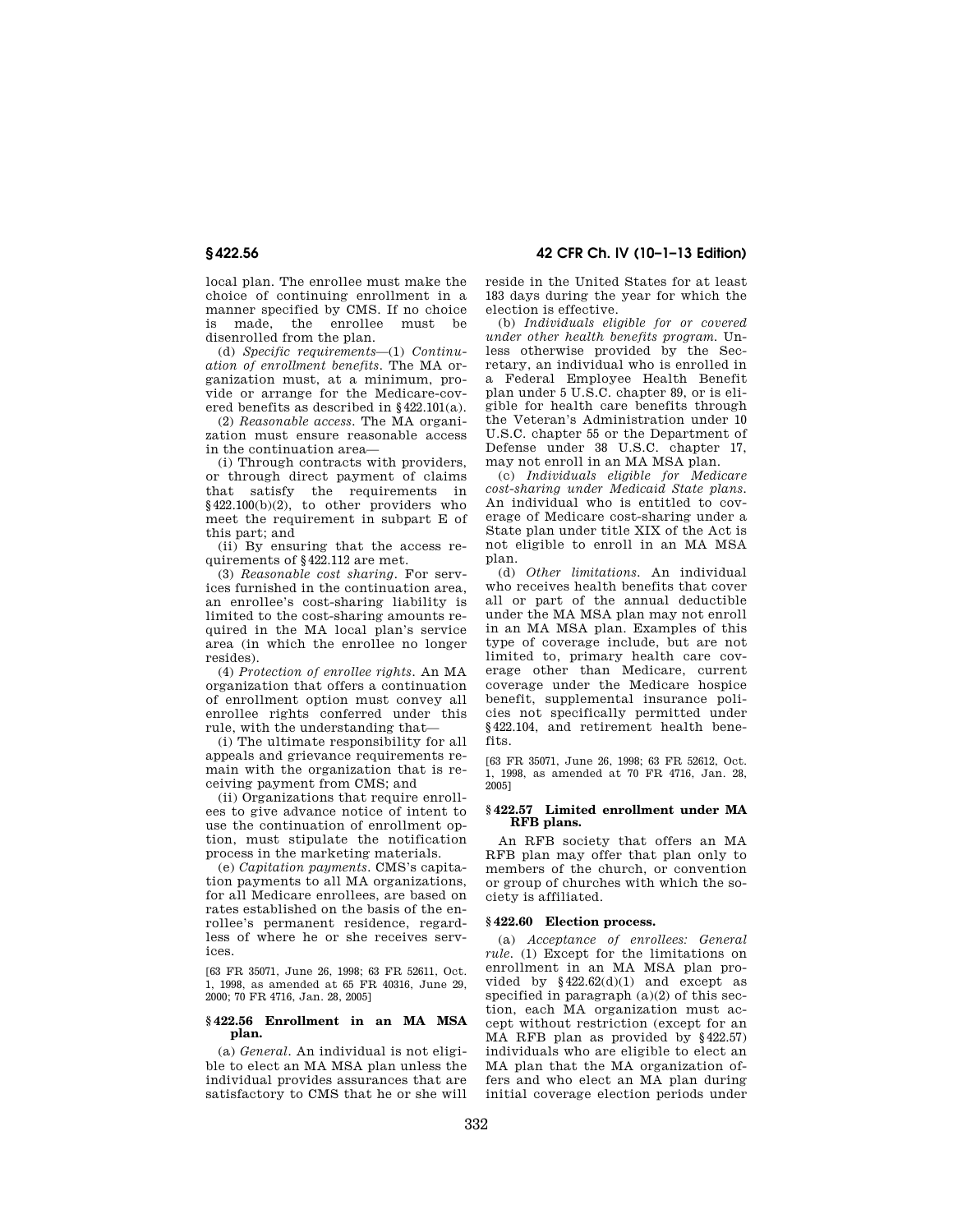§422.62(a)(1), annual election periods under  $§422.62(a)(2)$ , and under the circumstances described in §422.62(b)(1) through (b)(4).

(2) MA organizations must accept elections during the open enrollment periods specified in  $§422.62(a)(3)$ ,  $(a)(4)$ , and (a)(5) if their MA plans are open to new enrollees.

(b) *Capacity to accept new enrollees.* (1) MA organizations may submit information on enrollment capacity of plans.

(2) If CMS determines that an MA plan offered by an MA organization has a capacity limit, and the number of MA eligible individuals who elect to enroll in that plan exceeds the limit, the MA organization offering the plan may limit enrollment in the plan under this part, but only if it provides priority in acceptance as follows:

(i) First, for individuals who elected the plan prior to the CMS determination that capacity has been exceeded, elections will be processed in chronological order by date of receipt of their election forms.

(ii) Then for other individuals in a manner that does not discriminate on the basis of any factor related to health as described in §422.110.

(3) CMS considers enrollment limit requests for an MA plan service area, or a portion of the plan service area, only if the health and safety of beneficiaries is at risk, such as if the provider network is not available to serve the enrollees in all or a portion of the service area.

(c) *Election forms and other election mechanisms.* (1) The election must comply with CMS instructions regarding content and format and be approved by CMS as described in §422.2262. The election must be completed by the MA eligible individual (or the individual who will soon become eligible to elect an MA plan) and include authorization for disclosure and exchange of necessary information between the U.S. Department of Health and Human Services and its designees and the MA organization. Persons who assist beneficiaries in completing forms must sign the form, or through other approved mechanisms, indicate their relationship to the beneficiary.

(2) The MA organization must file and retain election forms for the period specified in CMS instructions.

(d) *When an election is considered to have been made.* An election in an MA plan is considered to have been made on the date the completed election is received by the MA organization.

(e) *Handling of elections.* The MA organization must have an effective system for receiving, controlling, and processing elections. The system must meet the following conditions and requirements:

(1) Each election is dated as of the day it is received in a manner acceptable to CMS.

(2) Elections are processed in chronological order, by date of receipt.

(3) The MA organization gives the beneficiary prompt notice of acceptance or denial in a format specified by CMS.

(4) If the MA plan is enrolled to capacity, it explains the procedures that will be followed when vacancies occur.

(5) Upon receipt of the election, or for an individual who was accepted for future enrollment from the date a vacancy occurs, the MA organization transmits, within the timeframes specified by CMS, the information necessary for CMS to add the beneficiary to its records as an enrollee of the MA organization.

(f) *Exception for employer group health plans.* (1) In cases in which an MA organization has both a Medicare contract and a contract with an employer group health plan, and in which the MA organization arranges for the employer to process elections for Medicare-entitled group members who wish to enroll under the Medicare contract, the effective date of the election may be retroactive. Consistent with §422.308(f)(2), payment adjustments based on a retroactive effective date may be made for up to a 90-day period.

(2) In order to obtain the effective date described in paragraph  $(f)(1)$  of this section, the beneficiary must certify that, at the time of enrollment in the MA organization, he or she received the disclosure statement specified in §422.111.

(3) Upon receipt of the election from the employer, the MA organization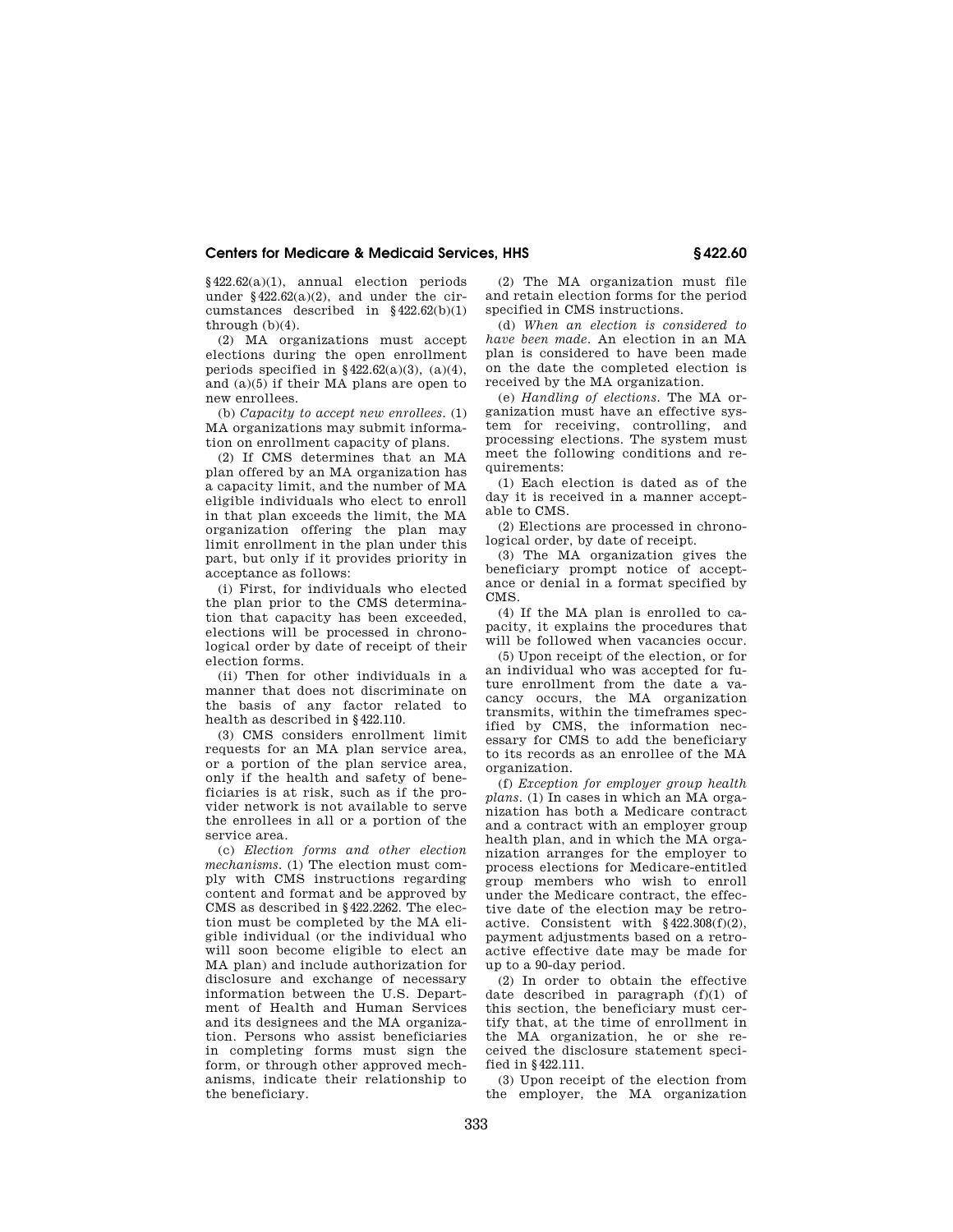must submit the enrollment within timeframes specified by CMS.

(g) *Passive enrollment by CMS.* In situations involving either immediate terminations as provided in  $§422.510(a)(5)$ or other situations in which CMS determines that remaining enrolled in a plan poses potential harm to the members, CMS may implement passive enrollment procedures.

(1) *Passive enrollment procedures.* Individuals will be considered to have elected the plan selected by CMS unless they—

(i) Decline the plan selected by CMS, in a form and manner determined by CMS, or

(ii) Request enrollment in another plan.

(2) *Beneficiary notification.* The organization that receives the enrollment must provide notification that describes the costs and benefits of the plan and the process for accessing care under the plan and clearly explains the beneficiary's ability to decline the enrollment or choose another plan. Such notification must be provided to all potential enrollees prior to the enrollment effective date (or as soon as possible after the effective date if prior notice is not practical), in a form and manner determined by CMS.

(3) *Special election period.* All individuals will be provided with a special election period, as described in  $§$ 422.62(b)(4).

[63 FR 35071, June 26, 1998; 63 FR 52612, Oct. 1, 1998; 63 FR 54526, Oct. 9, 1998; 64 FR 7980, Feb. 17, 1999; 65 FR 40316, June 29, 2000; 70 FR 4716, Jan. 28, 2005; 70 FR 52026, Sept. 1, 2005; 74 FR 1541, Jan. 12, 2009; 77 FR 22166, Apr. 12, 2012]

## **§ 422.62 Election of coverage under an MA plan.**

(a) *General: Coverage election periods*— (1) *Initial coverage election period for MA.* The initial coverage election period is the period during which a newly MA-eligible individual may make an initial election. This period begins 3 months before the month the individual is first entitled to both Part A and Part B and ends on the later of—

(i) The last day of the month preceding the month of entitlement; or

(ii) If after May 15, 2006, the last day of the individual's Part B initial enrollment period.

(2) *Annual coordinated election period.*  (i) For 2002 through 2010, except for 2006, the annual coordinated election period for the following calendar year is November 15 through December 31.

(ii) For 2006, the annual coordinated election period begins on November 15, 2005 and ends on May 15, 2006.

(iii) Beginning in 2011, the annual coordinated election period for the following calendar year is October 15 through December 7.

(iv) During the annual coordinated election period, an individual eligible to enroll in an MA plan may change his or her election from an MA plan to Original Medicare or to a different MA plan, or from Original Medicare to an MA plan. If an individual changes his or her election to Original Medicare, he or she may also elect a PDP.

(3) *Open enrollment and disenrollment opportunities through 2005.* Through 2005, the number of elections or changes that an MA eligible individual may make is not limited (except as provided for in paragraph (d) of this section for MA MSA plans). Subject to the MA plan being open to enrollees as provided under §422.60(a)(2), an individual eligible to elect an MA plan may change his or her election from an MA plan to original Medicare or to a different MA plan, or from original Medicare to an MA plan.

(4) *Open enrollment and disenrollment during 2006.* (i) Except as provided in paragraphs  $(a)(4)(ii)$ ,  $(a)(4)(iii)$ , and (a)(6) of this section, an individual who is not enrolled in an MA plan, but who is eligible to elect an MA plan in 2006, may elect an MA plan only once during the first 6 months of the year.

(A) An individual who is enrolled in an MA-PD plan may elect another MA-PD plan or original Medicare and coverage under a PDP. Such an individual may not elect an MA plan that does not provide qualified prescription drug coverage.

(B) An individual who is enrolled in an MA plan that does not provide qualified prescription drug coverage may elect another MA plan that does not provide that coverage or original Medicare. Such an individual may not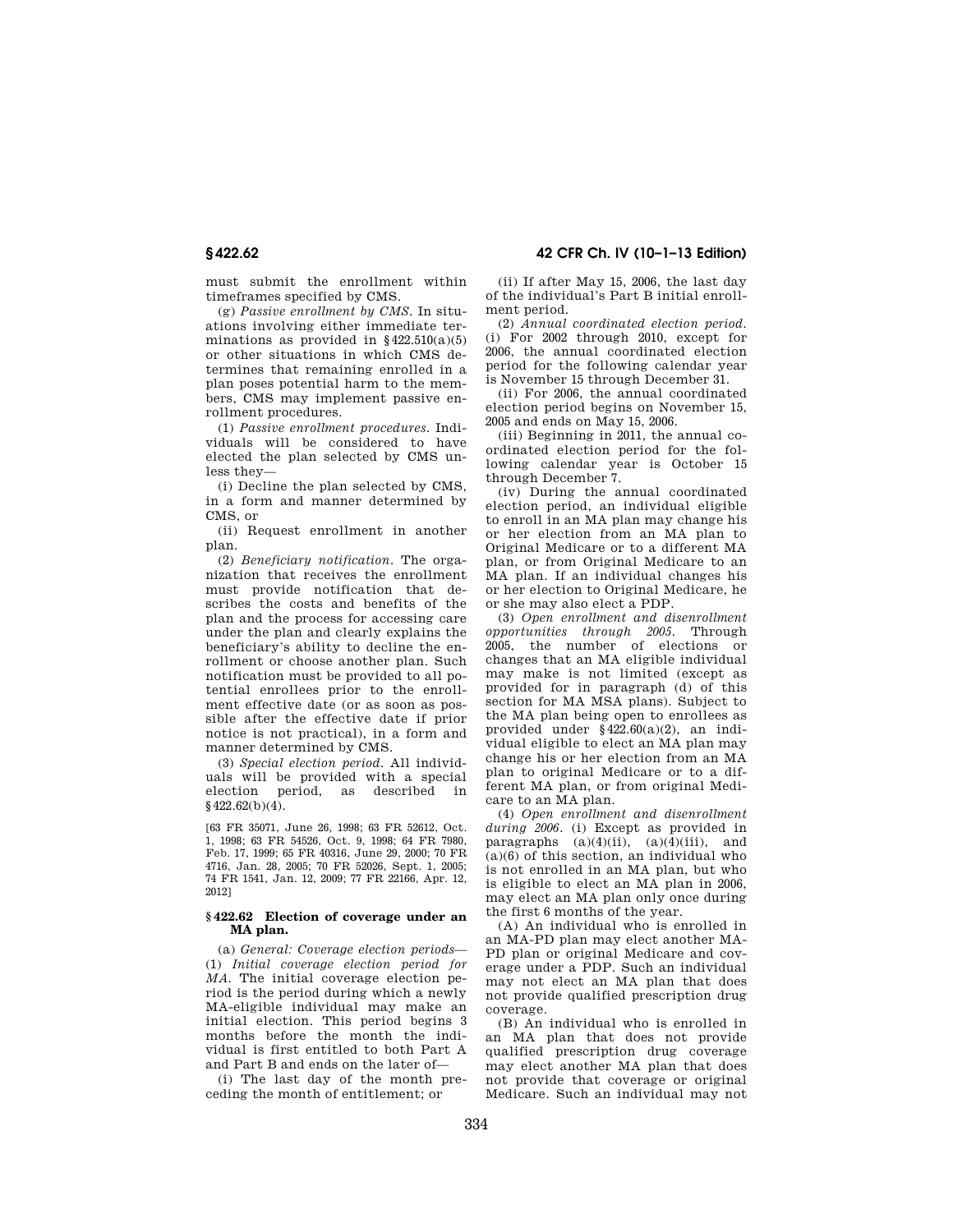elect an MA-PD plan or coverage under a PDP.

(ii) *Newly eligible MA individual.* An individual who becomes MA eligible during 2006 may elect an MA plan or change his or her election once during the period that begins the month the individual is entitled to both Part A and Part B and ends on the last day of the 6th month of the entitlement, or on December 31, whichever is earlier, subject to the limitations in paragraphs  $(a)(4)(i)(A)$  and  $(a)(4)(i)(B)$  of this section.

(iii) The limitation to one election or change in paragraphs  $(a)(4)(i)$  and  $(a)(4)(ii)$  of this section does not apply to elections or changes made during the annual coordinated election period specified in paragraph  $(a)(2)$  of this section or during a special election period specified in paragraph (b) of this section.

(5) *Open enrollment and disenrollment from 2007 through 2010*. (i) Open enrollment period. For 2007 through 2010, except as provided in paragraphs  $(a)(5)(ii)$ , (iii), and  $(a)(6)$  of this section, an individual who is not enrolled in an MA plan but is eligible to elect an MA plan may make an election into an MA plan once during the first 3 months of the year.

(ii) *Newly eligible MA individual*. An individual who becomes MA eligible in 2007 through 2010 may elect an MA plan or change his or her election once during the period that begins the month the individual is entitled to both Part A and Part B and ends on the last day of the third month of the entitlement, or on December 31, whichever is earlier, subject to the limitations in paragraphs  $(a)(5)(i)(A)$  and  $(a)(5)(i)(B)$  of this section.

(iii) *Single election limitation*. The limitation to one election or change in paragraphs  $(a)(5)(i)$  and  $(a)(5)(ii)$  of this section does not apply to elections or changes made during the annual coordinated election period specified in paragraph  $(a)(2)$  of this section, or during a special election period specified in paragraph (b) of this section.

(6) *Open enrollment period for institutionalized individuals.* After 2005, an individual who is eligible to elect an MA plan and who is institutionalized, as defined by CMS, is not limited (except as provided for in paragraph (d) of this section for MA MSA plans) in the number of elections or changes he or she may make. Subject to the MA plan being open to enrollees as provided under §422.60(a)(2), an MA eligible institutionalized individual may at any time elect an MA plan or change his or her election from an MA plan to original Medicare, to a different MA plan, or from original Medicare to an MA plan.

(7) *Annual 45-day period for disenrollment from MA plans to Original Medicare.* For 2011 and subsequent years, at any time from January 1 through February 14, an individual who is enrolled in an MA plan may elect Original Medicare once during this 45 day period. An individual who chooses to exercise this election may also make a coordinating election to enroll in a PDP as specified in §423.38(d).

(b) *Special election periods.* An individual may at any time (that is, not limited to the annual coordinated election period) discontinue the election of an MA plan offered by an MA organization and change his or her election, in the form and manner specified by CMS, from an MA plan to original Medicare or to a different MA plan under any of the following circumstances:

(1) CMS or the organization has terminated the organization's contract for the plan, discontinued the plan in the area in which the individual resides, or the organization has notified the individual of the impending termination of the plan, or the impending discontinuation of the plan in the area in which the individual resides.

(2) The individual is not eligible to remain enrolled in the plan because of a change in his or her place of residence to a location out of the service area or continuation area or other change in circumstances as determined by CMS but not including terminations resulting from a failure to make timely payment of an MA monthly or supplemental beneficiary premium, or from disruptive behavior.

(3) The individual demonstrates to CMS, in accordance with guidelines issued by CMS, that—

(i) The organization offering the plan substantially violated a material provision of its contract under this part in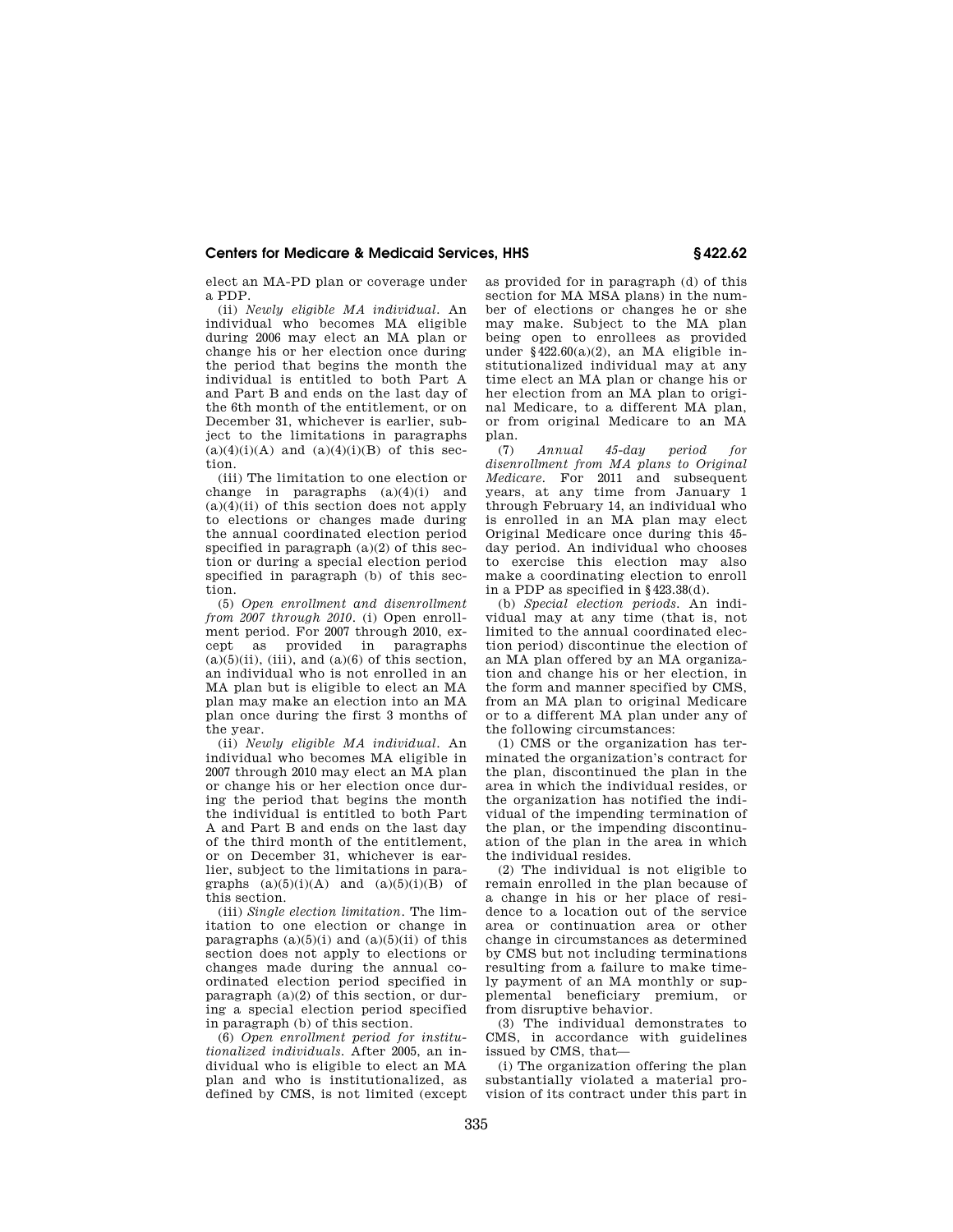relation to the individual, including, but not limited to the following:

(A) Failure to provide the beneficiary on a timely basis medically necessary services for which benefits are available under the plan.

(B) Failure to provide medical services in accordance with applicable quality standards; or

(ii) The organization (or its agent, representative, or plan provider) materially misrepresented the plan's provisions in marketing the plan to the individual.

(4) The individual meets such other exceptional conditions as CMS may provide.

(c) *Special election period for individual age 65.* Effective January 1, 2002, an MA eligible individual who elects an MA plan during the initial enrollment period, as defined under section 1837(d) of the Act, that surrounds his or her 65th birthday (this period begins 3 months before and ends 3 months after the month of the individual's 65th birthday) may discontinue the election of that plan and elect coverage under original Medicare at any time during the 12-month period that begins on the effective date of enrollment in the MA plan.

(d) *Special rules for MA MSA plans*—(1) *Enrollment.* An individual may enroll in an MA MSA plan only during an initial coverage election period or annual coordinated election period described in paragraphs  $(a)(1)$  and  $(a)(2)$  of this section.

(2) *Disenrollment.* (i) Except as provided in paragraph  $(d)(2)(ii)$  of this section, an individual may disenroll from an MA MSA plan only during—

(A) An annual election period; or

(B) The special election period described in paragraph (b) of this section.

(ii) *Exception.* An individual who elects an MA MSA plan during an annual election period and has never before elected an MA MSA plan may revoke that election, no later than December 15 of that same year, by submitting to the organization that offers the MA MSA plan a signed and dated request in the form and manner prescribed by CMS or by filing the appropriate disenrollment form through

**§ 422.64 42 CFR Ch. IV (10–1–13 Edition)** 

other mechanisms as determined by CMS.

[63 FR 35071, June 26, 1998; 63 FR 52612, Oct. 1, 1998, as amended at 65 FR 40317, June 29, 2000; 70 FR 4717, Jan. 28, 2005; 76 FR 21561, Apr. 15, 2011]

## **§ 422.64 Information about the MA program.**

Each MA organization must provide, on an annual basis, and in a format and using standard terminology that may be specified by CMS, the information necessary to enable CMS to provide to current and potential beneficiaries the information they need to make informed decisions with respect to the available choices for Medicare coverage.

[65 FR 40317, June 29, 2000]

#### **§ 422.66 Coordination of enrollment and disenrollment through MA organizations.**

(a) *Enrollment.* An individual who wishes to elect an MA plan offered by an MA organization may make or change his or her election during the election periods specified in §422.62 by filing the appropriate election form with the organization or through other mechanisms as determined by CMS.

(b) *Disenrollment*—(1) *Basic rule.* An individual who wishes to disenroll from an MA plan may change his or her election during the election periods specified in §422.62 in either of the following manners:

(i) Elect a different MA plan by filing the appropriate election with the MA organization.

(ii) Submit a request for disenrollment to the MA organization in the form and manner prescribed by CMS or file the appropriate disenrollment request through other mechanisms as determined by CMS.

(2) *When a disenrollment request is considered to have been made.* A disenrollment request is considered to have been made on the date the disenrollment request is received by the MA organization.

(3) *Responsibilities of the MA organization.* The MA organization must—

(i) Submit a disenrollment notice to CMS within timeframes specified by CMS;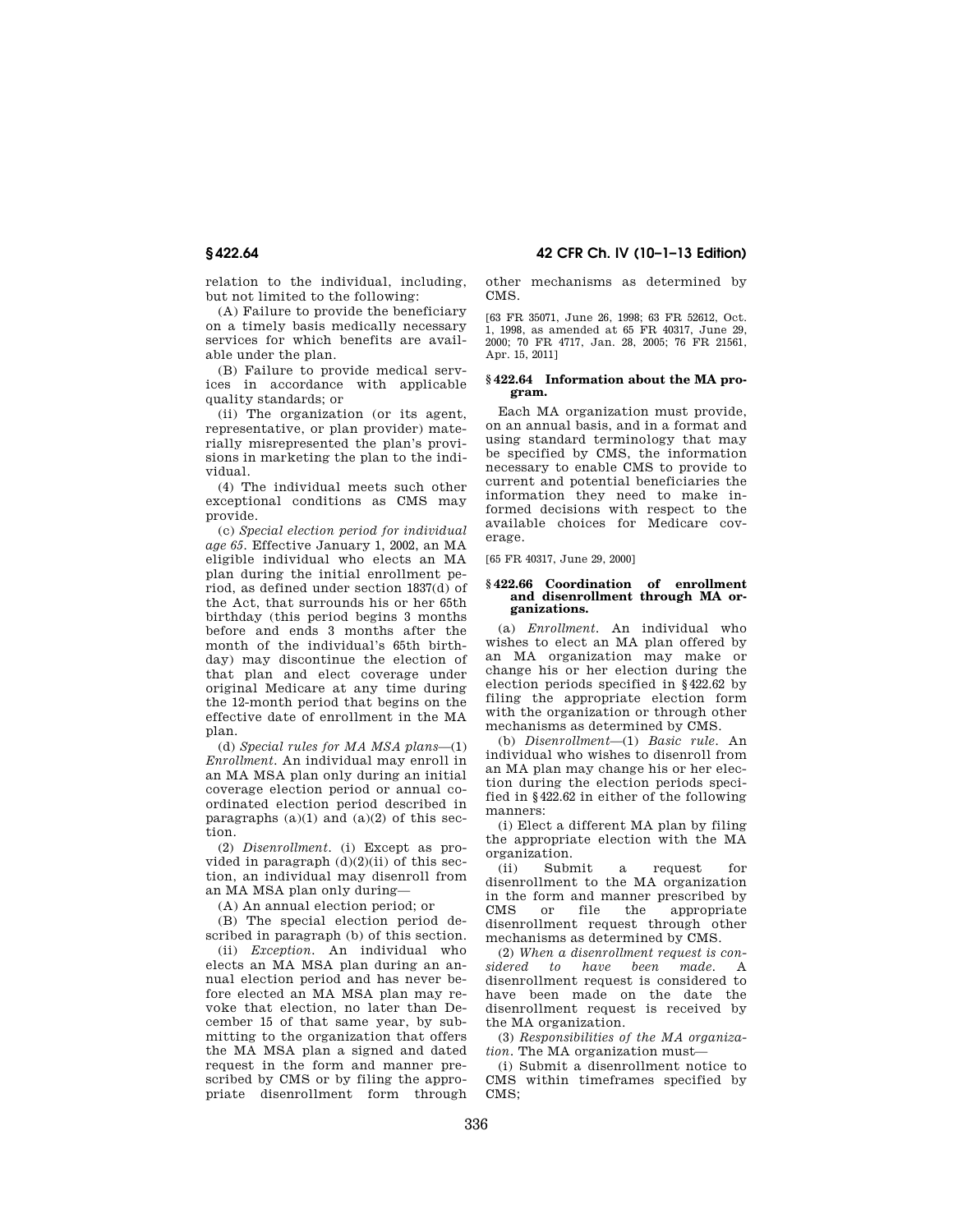(ii) Provide enrollee with notice of disenrollment in a format specified by CMS; and

(iii) In the case of a plan where lockin applies, include in the notice a statement explaining that he or she—

(A) Remains enrolled until the effective date of disenrollment; and

(B) Until that date, neither the MA organization nor CMS pays for services not provided or arranged for by the MA plan in which the enrollee is enrolled; and

(iv) File and retain disenrollment requests for the period specified in CMS instructions.<br>(4) *Effect* 

(4) *Effect of failure to submit disenrollment notice to CMS promptly.* If the MA organization fails to submit the correct and complete notice required in paragraph  $(b)(3)(i)$  of this section, the MA organization must reimburse CMS for any capitation payments received after the month in which payment would have ceased if the requirement had been met timely.

(5) *Retroactive disenrollment.* CMS may grant retroactive disenrollment in the following cases:

(i) There never was a legally valid enrollment.

(ii) A valid request for disenrollment was properly made but not processed or acted upon.

(c) *Election by default: Initial coverage election period.* An individual who fails to make an election during the initial coverage election period is deemed to have elected original Medicare.

(d) *Conversion of enrollment (seamless continuation of coverage*)—(1) *Basic rule.*  An MA plan offered by an MA organization must accept any individual (regardless of whether the individual has end-stage renal disease) who is enrolled in a health plan offered by the MA organization during the month immediately preceding the month in which he or she is entitled to both Part A and Part B, and who meets the eligibility requirements at §422.50.

(2) *Reserved vacancies.* Subject to CMS's approval, an MA organization may set aside a reasonable number of vacancies in order to accommodate enrollment of conversions. Any set aside vacancies that are not filled within a reasonable time must be made available to other MA eligible individuals.

(3) *Effective date of conversion.* If an individual chooses to remain enrolled with the MA organization as an MA enrollee, the individual's conversion to an MA enrollee is effective the month in which he or she is entitled to both Part A and Part B in accordance with the requirements in paragraph  $(d)(5)$  of this section.

(4) *Prohibition against disenrollment.*  The MA organization may disenroll an individual who is converting under the provisions of paragraph (a) of this section only under the conditions specified in §422.74.

(5) *Election.* The individual who is converting must complete an election as described in  $$422.60(c)(1)$  unless otherwise provided in a form and manner approved by CMS.

(6) *Submittal of information to CMS.*  The MA organization must transmit the information necessary for CMS to add the individual to its records as specified in  $§422.60(e)(6)$ .

(e) *Maintenance of enrollment.* (1) An individual who has made an election under this section is considered to have continued to have made that election until either of the following, which ever occurs first:

(i) The individual changes the election under this section.

(ii) The elected MA plan is discontinued or no longer serves the area in which the individual resides, as provided under §422.74(b)(3), or the organization does not offer or the individual does not elect the option of continuing enrollment, as provided under §422.54.

(2) An individual enrolled in an MA plan that becomes an MA-PD plan on January 1, 2006, will be deemed to have elected to enroll in that MA-PD plan.

(3) An individual enrolled in an MA plan that, as of December 31, 2005, offers any prescription drug coverage will be deemed to have elected an MA-PD plan offered by the same organization as of January 1, 2006.

(4) An individual who has elected an MA plan that does not provide prescription drug coverage will not be deemed to have elected an MA-PD plan and will remain enrolled in the MA plan as provided in paragraph (e)(1) of this section.

(5) An individual enrolled in an MA-PD plan as of December 31 of a year is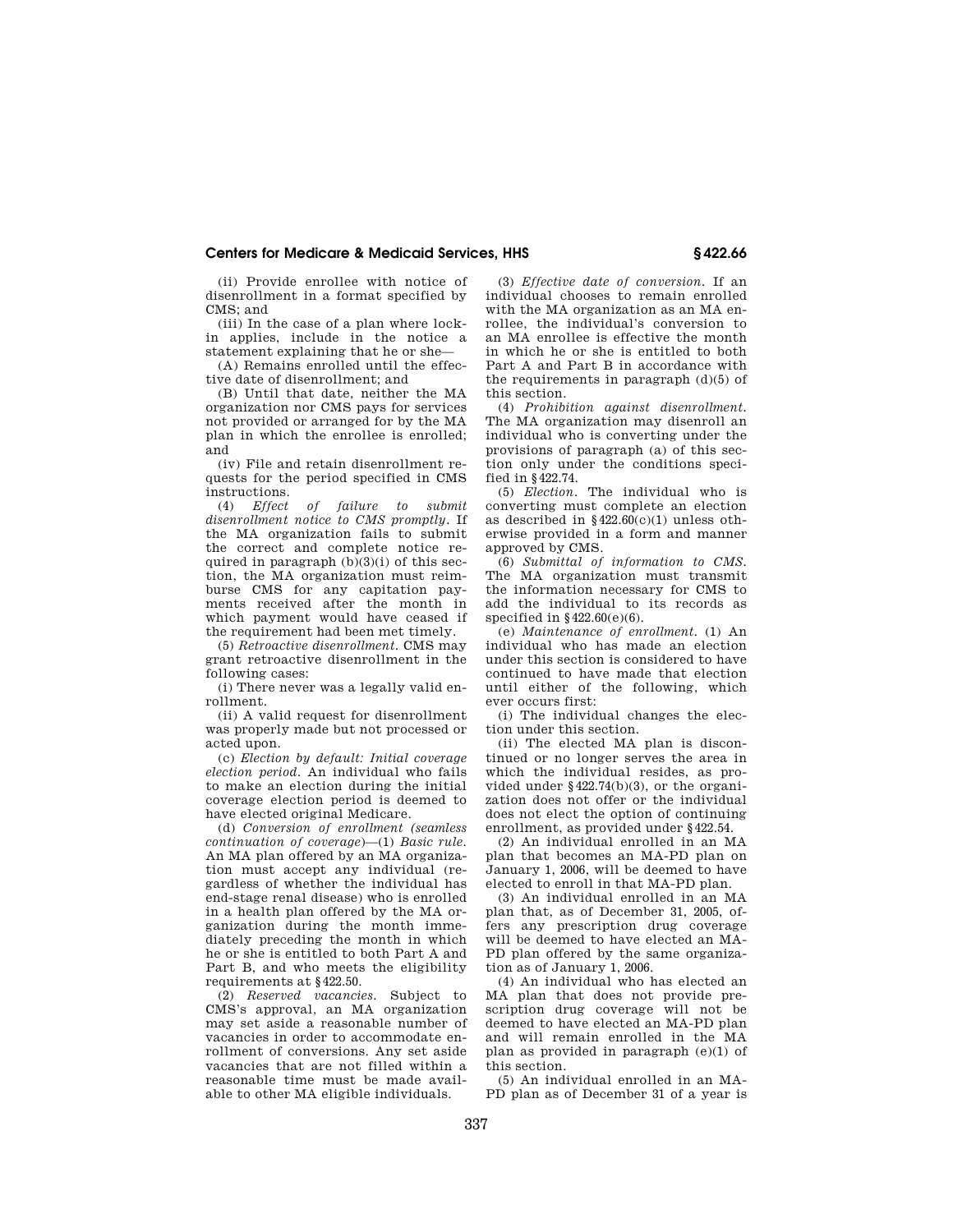deemed to have elected to remain enrolled in that plan on January 1 of the following year.

(f) *Exception for employer group health plans.* (1) In cases when an MA organization has both a Medicare contract and a contract with an employer group health plan, and in which the MA organization arranges for the employer to process election forms for Medicare-entitled group members who wish to disenroll from the Medicare contract, the effective date of the election may be retroactive. Consistent with §422.308(f)(2), payment adjustments based on a retroactive effective date may be made for up to a 90-day period.

(2) Upon receipt of the election from the employer, the MA organization must submit a disenrollment notice to CMS within timeframes specified by CMS.

[63 FR 35071, June 26, 1998; 63 FR 52612, Oct. 1, 1998, as amended at 65 FR 40317, June 29, 2000; 70 FR 4718, Jan. 28, 2005; 70 FR 52026, Sept. 1, 2005]

## **§ 422.68 Effective dates of coverage and change of coverage.**

(a) *Initial coverage election period.* An election made during an initial coverage election period as described in  $§422.62(a)(1)$  is effective as of the first day of the month of entitlement to both Part A and Part B.

(b) *Annual coordinated election periods.*  For an election or change of election made during the annual coordinated election period as described in  $§422.62(a)(2)(i)$ , coverage is effective as of the first day of the following calendar year except that for the annual coordinated election period described in  $§422.62(a)(2)(ii)$ , elections made after December 31, 2005 through May 15, 2006 are effective as of the first day of the first calendar month following the month in which the election is made.

(c) *Open enrollment periods.* For an election, or change in election, made during an open enrollment period, as described in §422.62(a)(3) through (a)(6). coverage is effective as of the first day of the first calendar month following the month in which the election is made.

(d) *Special election periods.* For an election or change of election made during a special election period as de-

**§ 422.68 42 CFR Ch. IV (10–1–13 Edition)** 

scribed in §422.62(b), the effective date of coverage shall be determined by CMS, to the extent practicable, in a manner consistent with protecting the continuity of health benefits coverage.

(e) *Special election period for individual age 65.* For an election of coverage under original Medicare made during a special election period for an individual age 65 as described in §422.62(c), coverage is effective as of the first day of the first calendar month following the month in which the election is made.

(f) *Annual 45-day period for disenrollment from MA plans to Original Medicare.* Beginning in 2011, an election made from January 1 through February 14 to disenroll from an MA plan to Original Medicare, as described in  $§422.62(a)(7)$ , is effective the first day of the first month following the month in which the election is made.

[63 FR 35071, June 26, 1998, as amended at 65 FR 40317, June 29, 2000; 67 FR 13288, Mar. 22, 2002; 70 FR 4718, Jan. 28, 2005; 76 FR 21562, Apr. 15, 2011]

### **§ 422.74 Disenrollment by the MA organization.**

(a) *General rule.* Except as provided in paragraphs (b) through (d) of this section, an MA organization may not—

(1) Disenroll an individual from any MA plan it offers; or

(2) Orally or in writing, or by any action or inaction, request or encourage an individual to disenroll.

(b) *Basis for disenrollment*—(1) *Optional disenrollment.* An MA organization may disenroll an individual from an MA plan it offers in any of the following circumstances:

(i) Any monthly basic and supplementary beneficiary premiums are not paid on a timely basis, subject to the grace period for late payment established under paragraph (d)(1) of this section.

(ii) The individual has engaged in disruptive behavior specified at paragraph  $(d)(2)$  of this section.

(iii) The individual provides fraudulent information on his or her election form or permits abuse of his or her enrollment card as specified in paragraph  $(d)(3)$  of this section.

(2) *Required disenrollment.* An MA organization must disenroll an individual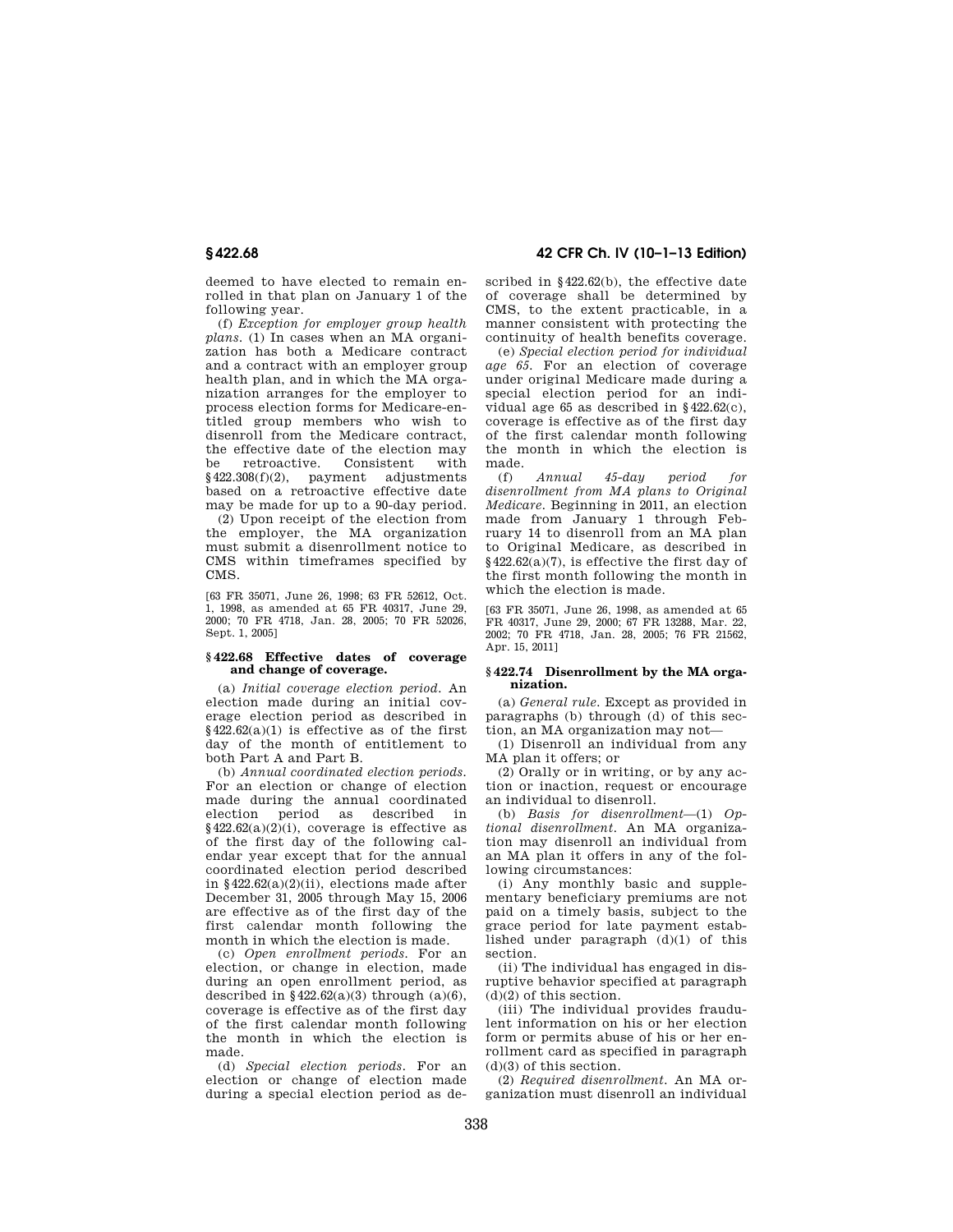from an MA plan it offers in any of the following circumstances:

(i) The individual no longer resides in the MA plan's service area as specified under paragraph (d)(4) of this section, is no longer eligible under §422.50(a)(3)(ii), and optional continued enrollment has not been offered or elected under §422.54.

(ii) The individual loses entitlement to Part A or Part B benefits as described in paragraph  $(d)(5)$  of this section.

(iii) Death of the individual as described in paragraph (d)(6) of this section.

(iv) Individuals enrolled in a specialized MA plan for special needs individuals that exclusively serves and enrolls special needs individuals who no longer meet the special needs status of that plan (or deemed continued eligibility, if applicable).

(3) *Plan termination or reduction of area where plan is available*—(i) *General rule.* An MA organization that has its contract for an MA plan terminated, that terminates an MA plan, or that discontinues offering the plan in any portion of the area where the plan had<br>previously been available, must available, must disenroll affected enrollees in accordance with the procedures for disenrollment set forth at paragraph  $(d)(7)$  of this section, unless the exception in paragraph  $(b)(3)(ii)$  of this section applies.

(ii) *Exception.* When an MA organization discontinues offering an MA plan in a portion of its service area, the MA organization may elect to offer enrollees residing in all or portions of the affected area the option to continue enrollment in an MA plan offered by the organization, provided that there is no other MA plan offered in the affected area at the time of the organization's election. The organization may require an enrollee who chooses to continue enrollment to agree to receive the full range of basic benefits (excluding emergency and urgently needed care) exclusively through facilities designated by the organization within the plan service area.<br> $(c)$  Notice  $r_c$ 

*requirement.* If the disenrollment is for any of the reasons specified in paragraphs  $(b)(1)$ ,  $(b)(2)(i)$ , or (b)(3) of this section (that is, other than death or loss of entitlement to Part A or Part B) the MA organization must give the individual a written notice of the disenrollment with an explanation of why the MA organization is planning to disenroll the individual. Notices for reasons specified in paragraphs  $(b)(1)$  through  $(b)(2)(i)$  must—

(1) Be provided to the individual before submission of the disenrollment to CMS; and

(2) Include an explanation of the individual's right to a hearing under the MA organization's grievance procedures.

(d) *Process for disenrollment.* (1) Except as specified in paragraph  $(d)(1)(iv)$  of this section, an MA organization may disenroll an individual from the MA plan for failure to pay basic and supplementary premiums under the following circumstances:

(i) The MA organization can demonstrate to CMS that it made reasonable efforts to collect the unpaid premium amount, including:

(A) Alerting the individual that the premiums are delinquent;

(B) Providing the individual with a grace period, that is, an opportunity to pay past due premiums in full. The length of the grace period must—

(*1*) Be at least 2 months; and

(*2*) Begin on the first day of the month for which the premium is unpaid or the first day of the month following the date on which premium payment is requested, whichever is later.

(C) Advising the individual that failure to pay the premiums by the end of the grace period will result in termination of MA coverage.

(ii) The MA organization provides the enrollee with notice of disenrollment that meets the requirements set forth in paragraph (c) of this section.

(iii) If the enrollee fails to pay the premium for optional supplemental benefits but pays the basic premium and any mandatory supplemental premium, the MA organization has the option to discontinue the optional supplemental benefits and retain the individual as an MA enrollee.

(iv) An MA organization may not disenroll an individual who had monthly premiums withheld per §422.262(f)(1)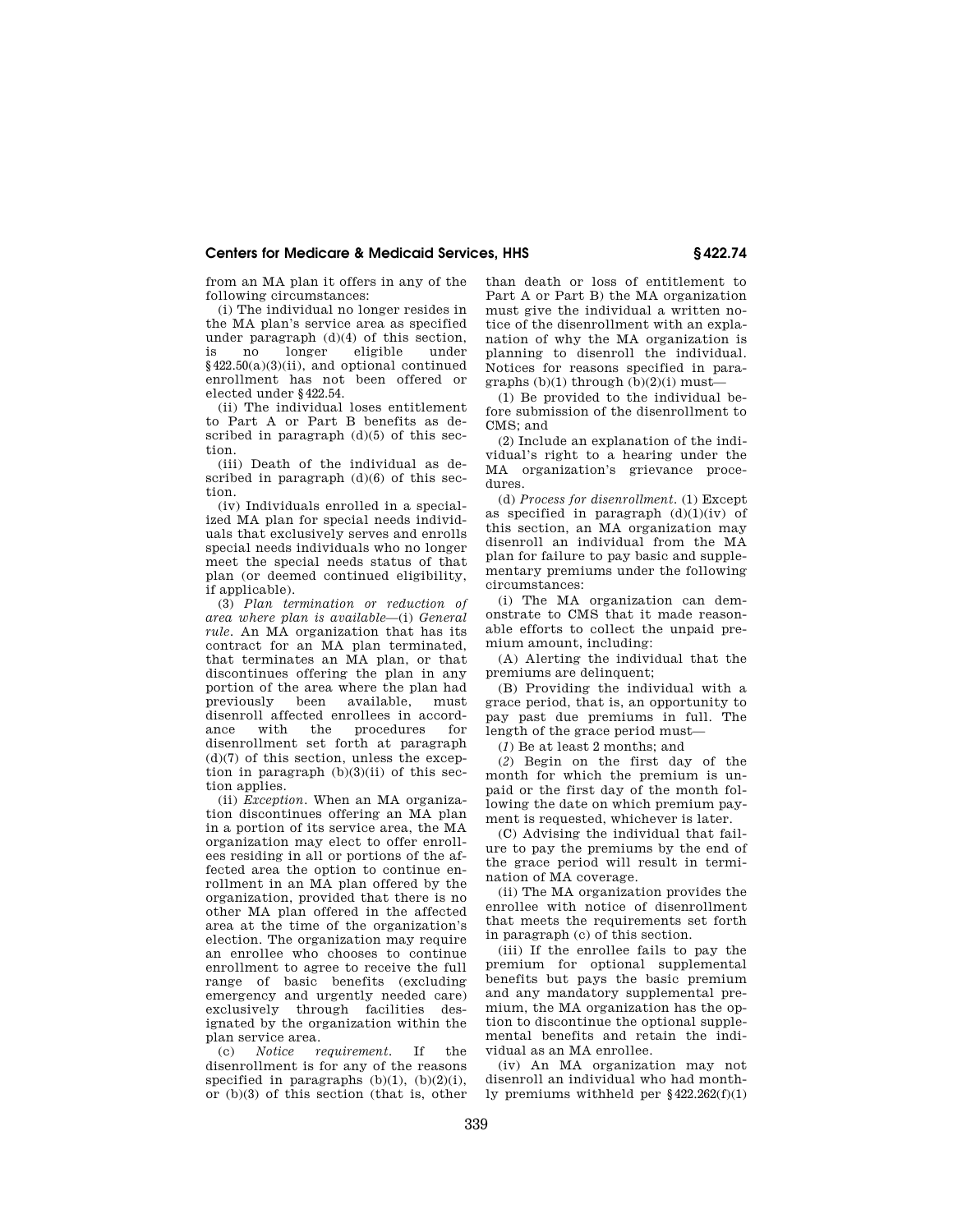and (g) of this part, or who is in premium withhold status, as defined by CMS.

(v) *Extension of grace period for good cause and reinstatement.* When an individual is disenrolled for failure to pay the plan premium, CMS may reinstate enrollment in the MA plan, without interruption of coverage, if the individual shows good cause for failure to pay within the initial grace period, and pays all overdue premiums within 3 calendar months after the disenrollment date. The individual must establish by a credible statement that failure to pay premiums within the initial grace period was due to circumstances for which the individual had no control, or which the individual could not reasonably have been expected to foresee.

(vi) *No extension of grace period.* A beneficiary's enrollment in the MA plan may not be reinstated if the only basis for such reinstatement is a change in the individual's cumstances subsequent to the involuntary disenrollment for non-payment of premiums.

(2) *Disruptive behavior*—(i) *Definition of disruptive behavior.* An MA plan enrollee is disruptive if his or her behavior substantially impairs the plan's ability to arrange for or provide services to the individual or other plan members. An individual cannot be considered disruptive if such behavior is related to the use of medical services or compliance (or noncompliance) with medical advice or treatment.

(ii) *Basis of disenrollment for disruptive behavior.* An organization may disenroll an individual whose behavior is disruptive as defined in  $422.74(d)(2)(i)$ only after it meets the requirements described in this section and CMS has reviewed and approved the request.

(iii) *Effort to resolve the problem.* The MA organization must make a serious effort to resolve the problems presented by the individual, including providing reasonable accommodations, as determined by CMS, for individuals with mental or cognitive conditions. including mental illness and developmental disabilities. In addition, the MA organization must inform the individual of the right to use the organization's grievance procedures. The bene-

**§ 422.74 42 CFR Ch. IV (10–1–13 Edition)** 

ficiary has a right to submit any information or explanation that he or she may wish to the MA organization.

(iv) *Documentation.* The MA organization must document the enrollee's behavior, its own efforts to resolve any problems, as described in paragraph (iii), and any extenuating circumstances. The MA organization may request from CMS the ability to decline future enrollment by the individual. The MA organization must submit this information and any documentation received by the beneficiary to CMS.

(v) *CMS review of the proposed disenrollment.* CMS will review the information submitted by the MA organization and any information submitted by the beneficiary (which the MA organization must forward to CMS) to determine if the MA organization has fulfilled the requirements to request disenrollment for disruptive behavior. If the organization has fulfilled the necessary requirements, CMS will review the information and make a decision to approve or deny the request for disenrollment, including conditions on future enrollment, within 20 working days. During the review, CMS will ensure that staff with appropriate clinical or medical expertise review the case before making the final decision. The MA organization will be required to provide a reasonable accommodation, as determined by CMS, for the individual in such exceptional circumstances that CMS deems necessary. CMS will notify the MA organization within 5 working days after making its decision.

(vi) *Effective date of disenrollment.* If CMS permits an MA organization to disenroll an individual for disruptive behavior, the termination is effective the first day of the calendar month after the month in which the MA organization gives the individual notice of the disenrollment that meets the requirements set forth in paragraph (c) of this section, unless otherwise determined by CMS.

(3) *Individual commits fraud or permits abuse of enrollment card*—(i) *Basis for disenrollment.* An MA organization may disenroll the individual from an MA plan if the individual—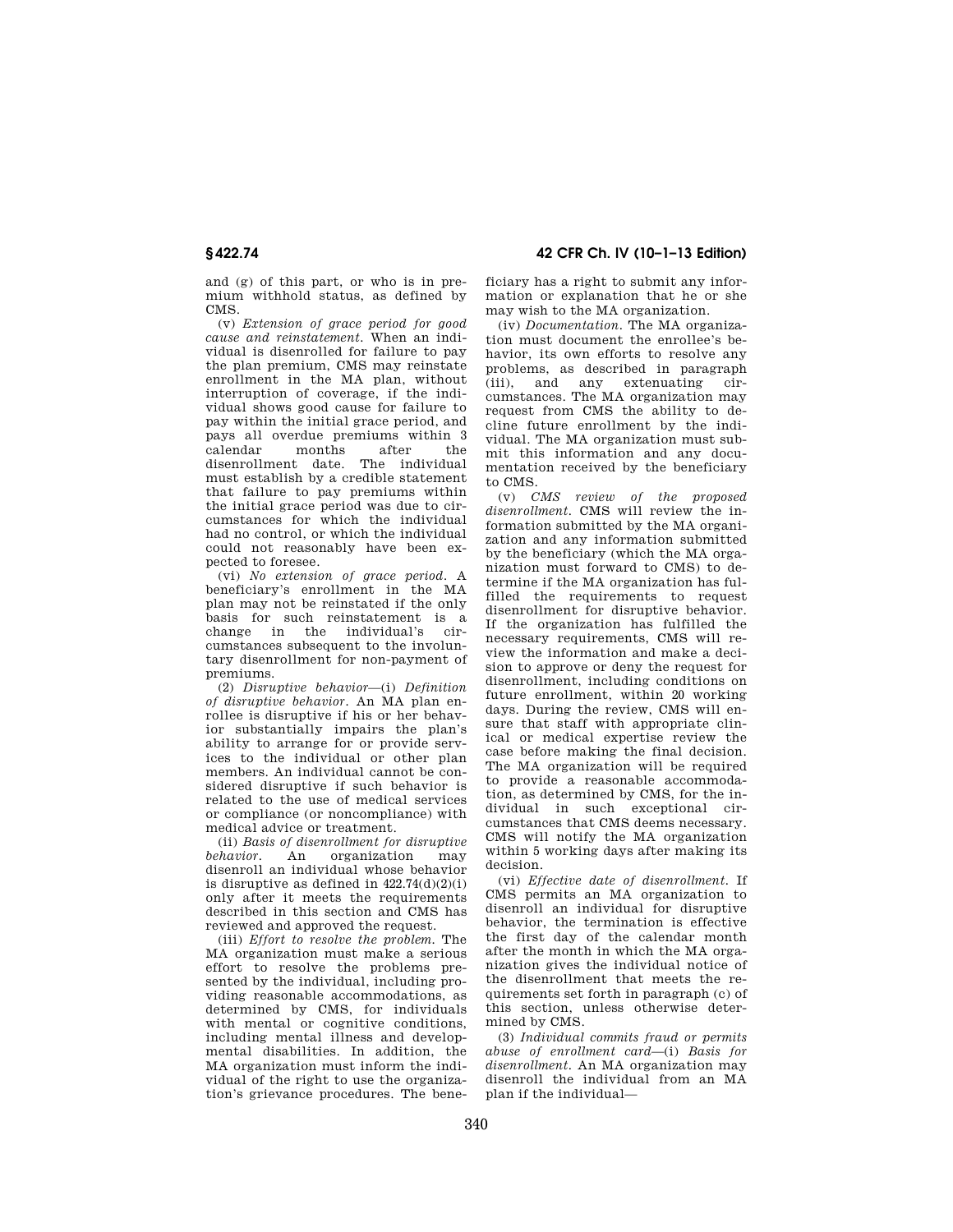(A) Knowingly provides, on the election form, fraudulent information that materially affects the individual's eligibility to enroll in the MA plan; or

(B) Intentionally permits others to use his or her enrollment card to obtain services under the MA plan.

(ii) *Notice of disenrollment.* The MA organization must give the individual a written notice of the disenrollment that meets the requirements set forth in paragraph (c) of this section.

(iii) *Report to CMS.* The MA organization must report to CMS any disenrollment based on fraud or abuse by the individual.

(4) *Individual no longer resides in the MA plan's service area*—(i) *Basis for disenrollment.* Unless continuation of enrollment is elected under §422.54, the MA organization must disenroll an individual if the MA organization establishes, on the basis of a written statement from the individual or other evidence acceptable to CMS, that the individual has permanently moved—

(A) Out of the MA plan's service area; or

(B) From the residence in which the individual resided at the time of enrollment in the MA plan to an area outside the MA plan's service area, for those individuals who enrolled in the MA plan under the eligibility requirements at  $$422.50(a)(3)(ii)$  or  $(a)(4)$ .

(ii) *Special rule.* If the individual has not moved from the MA plan's service area (or residence, as described in paragraph  $(d)(4)(i)(B)$  of this section), but has left the service area (or residence) for more than 6 months, the MA organization must disenroll the individual from the plan, unless the exception in paragraph  $(d)(4)(iii)$  of this section applies.

(iii) *Exception.* If the MA plan offers a visitor/traveler benefit when the individual is out of the service area but within the United States (as defined in §400.200 of this chapter) for a period of consecutive days longer than 6 months but less than 12 months, the MA organization may elect to offer to the individual the option of remaining enrolled in the MA plan if—

(A) The individual is disenrolled on the first day of the 13th month after the individual left the service area (or residence, if paragraph  $(d)(4)(i)(B)$  of this section applies);

(B) The individual understands and accepts any restrictions imposed by the MA plan on obtaining these services while absent from the MA plan's service area for the extended period, consistent with paragraph  $(d)(4)(i)(C)$  of the section;

(C) The MA organization makes this visitor/traveler option available to all Medicare enrollees who are absent for an extended period from the MA plan's service area. MA organizations may limit this visitor/traveler option to enrollees who travel to certain areas, as defined by the MA organization, and who receive services from qualified providers who directly provide, arrange for, or pay for health care; and

(D) The MA organization furnishes all Medicare Parts A and B services and all mandatory and optional supplemental benefits at the same cost sharing levels as apply within the plan's service area; and

(E) The MA organization furnishes the services in paragraph  $(d)(4)(iii)(D)$ of this section consistent with Medicare access and availability requirements at §422.112 of this part.

(iv) *Notice of disenrollment.* The MA organization must give the individual a written notice of the disenrollment that meets the requirements set forth in paragraph (c) of this section.

(5) *Loss of entitlement to Part A or Part B benefits.* If an individual is no longer entitled to Part A or Part B benefits, CMS notifies the MA organization that the disenrollment is effective the first day of the calendar month following the last month of entitlement to Part A or Part B benefits.

(6) *Death of the individual.* If the individual dies, disenrollment is effective the first day of the calendar month following the month of death.

(7) *Plan termination or area reduction.*  (i) When an MA organization has its contract for an MA plan terminated, terminates an MA plan, or discontinues offering the plan in any portion of the area where the plan had previously been available, the MA organization must give each affected MA plan enrollee a written notice of the effective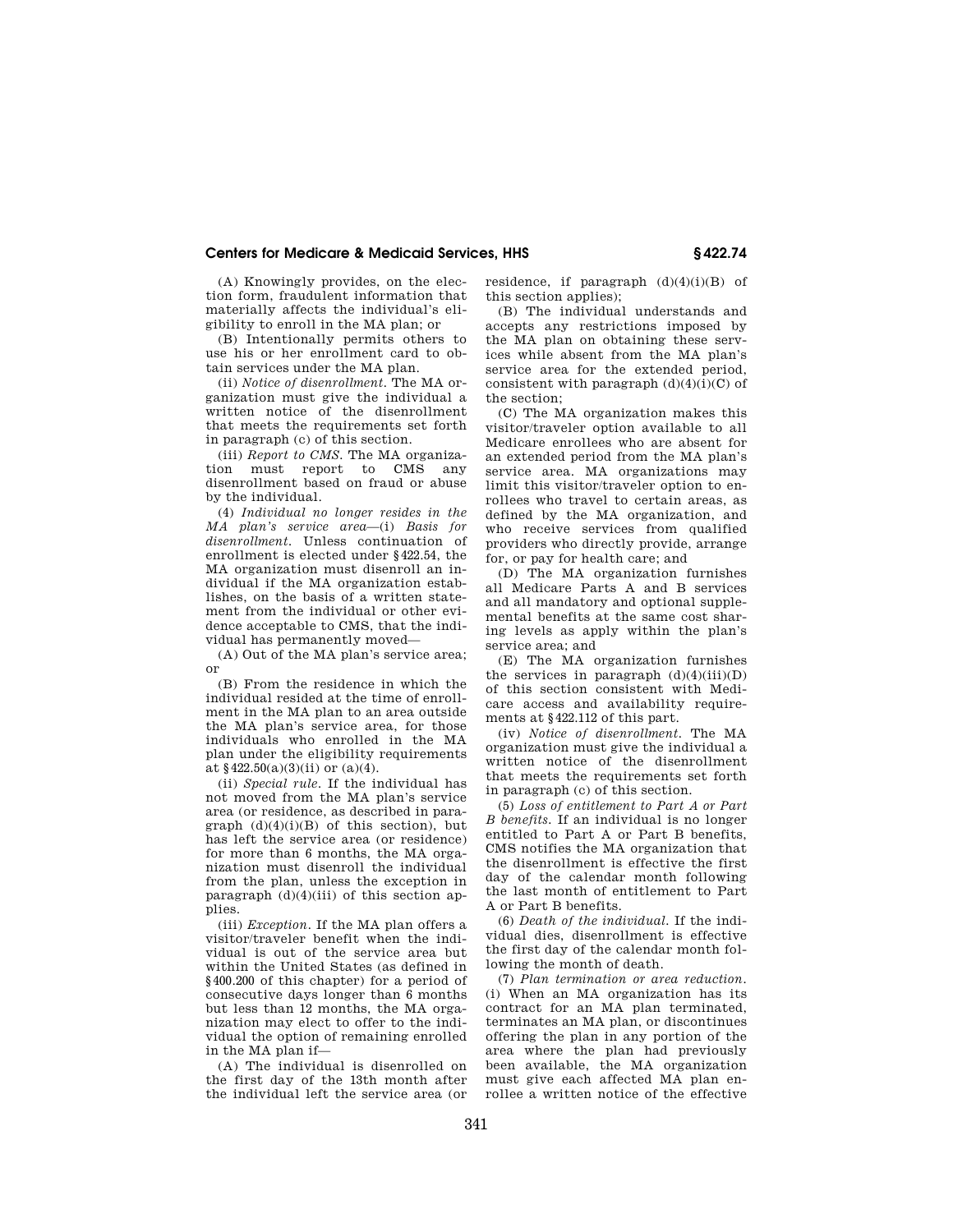**§ 422.100 42 CFR Ch. IV (10–1–13 Edition)** 

date of the plan termination or area reduction and a description of alternatives for obtaining benefits under the MA program.

(ii) The notice must be sent before the effective date of the plan termination or area reduction, and in the timeframes specified in  $§422.506(a)(2)$ .

(e) *Consequences of disenrollment*—(1) *Disenrollment for non-payment of premiums, disruptive behavior, fraud or abuse, loss of Part A or Part B.* An individual who is disenrolled under paragraph  $(b)(1)(i)$ ,  $(b)(1)(ii)$ ,  $(b)(1)(iii)$ , or paragraph  $(b)(2)(ii)$  of this section is deemed to have elected original Medicare.

(2) *Disenrollment based on plan termination, area reduction, or individual moves out of area.* (i) An individual who is disenrolled under paragraph (b)(2)(i) or (b)(3) of this section has a special election period in which to make a new election as provided in §422.62(b)(1) and (b)(2).

(ii) An individual who fails to make an election during the special election period is deemed to have elected original Medicare.

[63 FR 35071, June 26, 1998; 63 FR 52612, Oct. 1, 1998, as amended at 65 FR 40318, June 29, 2000; 68 FR 50855, Aug. 22, 2003; 70 FR 4718, Jan. 28, 2005; 74 FR 1541, Jan. 12, 2009; 75 FR 19804, Apr. 15, 2010; 76 FR 21562, Apr. 15, 2011]

# **Subpart C—Benefits and Beneficiary Protections**

SOURCE: 63 FR 35077, June 26, 1998, unless otherwise noted.

#### **§ 422.100 General requirements.**

(a) *Basic rule.* Subject to the conditions and limitations set forth in this subpart, an MA organization offering an MA plan must provide enrollees in that plan with coverage of the basic benefits described in paragraph (c) of this section (and, to the extent applicable, the benefits described in §422.102) by furnishing the benefits directly or through arrangements, or by paying for the benefits. CMS reviews these benefits subject to the requirements of §422.100(g) and the requirements in subpart G of this part.

(b) *Services of noncontracting providers and suppliers.* (1) An MA organization must make timely and reasonable payment to or on behalf of the plan enrollee for the following services obtained from a provider or supplier that does not contract with the MA organization to provide services covered by the MA plan:

(i) Ambulance services dispatched through 911 or its local equivalent as provided in §422.113.

(ii) Emergency and urgently needed services as provided in §422.113.

(iii) Maintenance and post-stabilization care services as provided in §422.113.

(iv) Renal dialysis services provided while the enrollee was temporarily outside the plan's service area.

(v) Services for which coverage has been denied by the MA organization and found (upon appeal under subpart M of this part) to be services the enrollee was entitled to have furnished, or paid for, by the MA organization.

(2) An MA plan (and an MA MSA plan, after the annual deductible in §422.103(d) has been met) offered by an MA organization satisfies paragraph (a) of this section with respect to benefits for services furnished by a noncontracting provider if that MA plan provides payment in an amount the provider would have received under original Medicare (including balance billing permitted under Medicare Part A and Part B).

(c) *Types of benefits.* An MA plan includes at a minimum basic benefits, and also may include mandatory and optional supplemental benefits.

(1) Basic benefits are all Medicarecovered services, except hospice services.

(2) Supplemental benefits, which consist of—

(i) Mandatory supplemental benefits are services not covered by Medicare that an MA enrollee must purchase as part of an MA plan that are paid for in full, directly by (or on behalf of) Medicare enrollees, in the form of premiums or cost-sharing.

(ii) Optional supplemental benefits are health services not covered by Medicare that are purchased at the option of the MA enrollee and paid for in full, directly by (or on behalf of) the Medicare enrollee, in the form of premiums or cost-sharing. These services may be grouped or offered individually.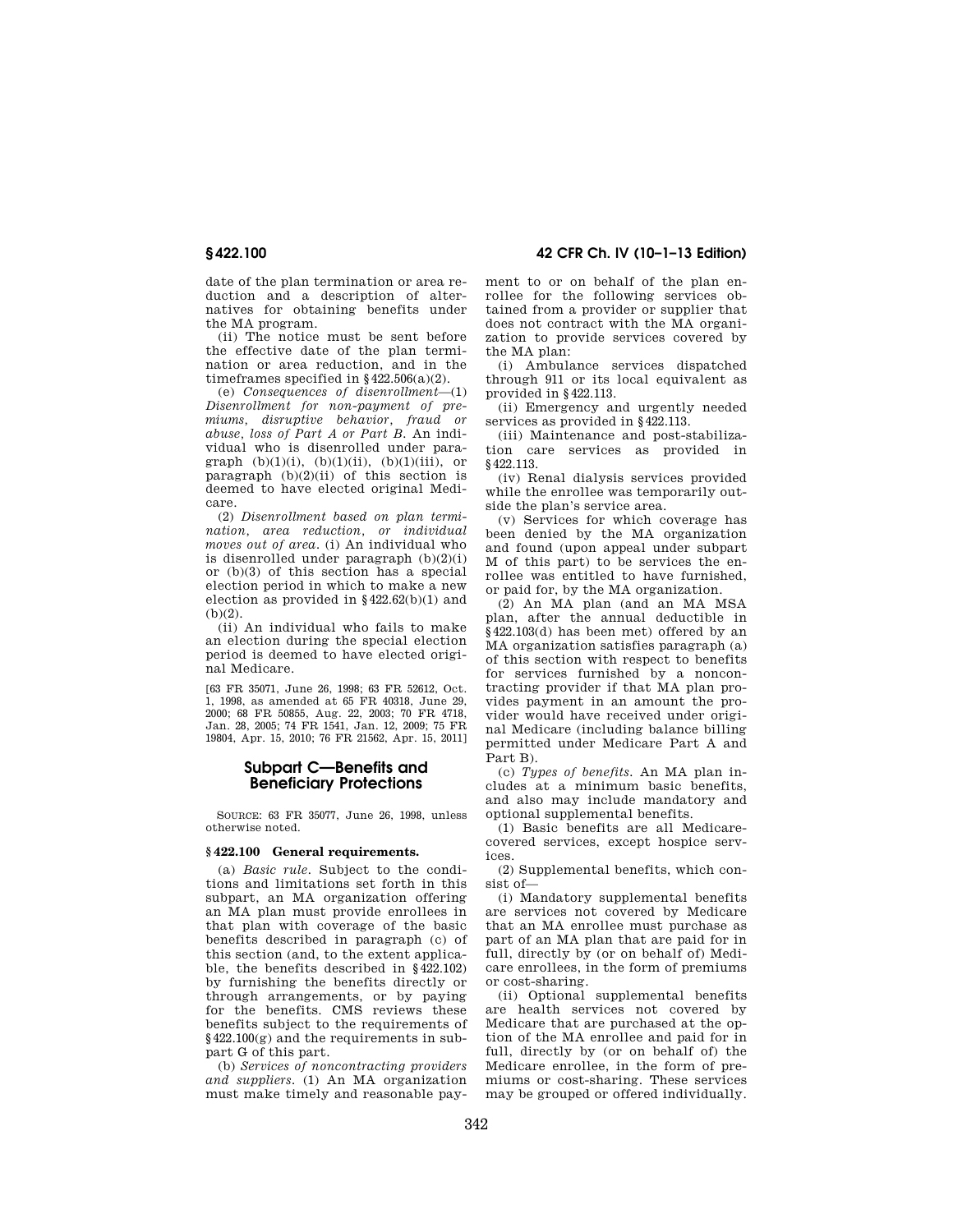(d) *Availability and structure of plans.*  An MA organization offering an MA plan must offer it—

(1) To all Medicare beneficiaries residing in the service area of the MA plan;

(2) At a uniform premium, with uniform benefits and level of cost-sharing throughout the plan's service area, or segment of service area as provided in §422.262(c)(2).

(e) *Multiple plans in one service area.*  An MA organization may offer more than one MA plan in the same service area subject to the conditions and limitations set forth in this subpart for each MA plan.

(f) *CMS review and approval of MA benefits and associated cost sharing.* CMS reviews and approves MA benefits and associated cost sharing using written policy guidelines and requirements in this part and other CMS instructions to ensure all of the following:

(1) Medicare-covered services meet CMS fee-for-service guidelines.

(2) MA organizations are not designing benefits to discriminate against beneficiaries, promote discrimination, discourage enrollment or encourage disenrollment, steer subsets of Medicare beneficiaries to particular MA plans, or inhibit access to services. and

(3) Benefit design meets other MA program requirements.

(4) Except as provided in paragraph  $(f)(5)$ ,  $MA$  local plans (as defined in §422.2) must have an out-of pocket maximum for Medicare Parts A and B services that is no greater than the annual limit set by CMS.

(5) With respect to a local PPO plan, the limit specified under paragraph (f)(4) applies only to use of network providers. Such local PPO plans must .<br>include a total catastrophic limit on beneficiary out-of-pocket expenditures for both in-network and out-of-network Parts A and B services that is—

(i) Consistent with the requirements applicable to MA regional plans at §422.101(d)(3) of this part; and

(ii) Not greater than the annual limit set by CMS.

(6) Cost sharing for Medicare Part A and B services specified by CMS does not exceed levels annually determined by CMS to be discriminatory for such services.

(g) *Benefits affecting screening mammography, influenza vaccine, and pneumoccal vaccine.* (1) Enrollees of MA organizations may directly access (through self-referral) screening mammography and influenza vaccine.

(2) MA organizations may not impose cost-sharing for influenza vaccine and pneumococcal vaccine on their MA plan enrollees.

(h) *Requirements relating to Medicare conditions of participation.* Basic benefits must be furnished through providers meeting the requirements in §422.204(b)(3).

(i) *Provider networks.* The MA plans offered by an MA organization may share a provider network as long as each MA plan independently meets the access and availability standards described at §422.112, as determined by CMS.

(j) *Services for which cost sharing may not exceed cost sharing under Original Medicare.* On an annual basis, CMS will evaluate whether there are service categories for which MA plans' in-network cost sharing may not exceed that required under Original Medicare and specify in regulation which services are subject to that cost sharing limit. The following services are subject to this limit on cost sharing:

(1) Chemotherapy administration services to include chemotherapy drugs and radiation therapy integral to the treatment regimen.

(2) Renal dialysis services as defined at section 1881(b)(14)(B) of the Act.

(3) Skilled nursing care defined as services provided during a covered stay in a skilled nursing facility during the period for which cost sharing would apply under Original Medicare.

(k) *Cost sharing for in-network preventive services.* MA organizations may not charge deductibles, copayments, or coinsurance for in-network Medicare-covered preventive services (as defined in §410.152(1)).

(l) Coverage of DME. MA organizations—

(1) Must cover and ensure enrollees have access to all categories of DME covered under Part B; and

(2) May, within specific categories of DME, limit coverage to certain DME brands, items, and supplies of preferred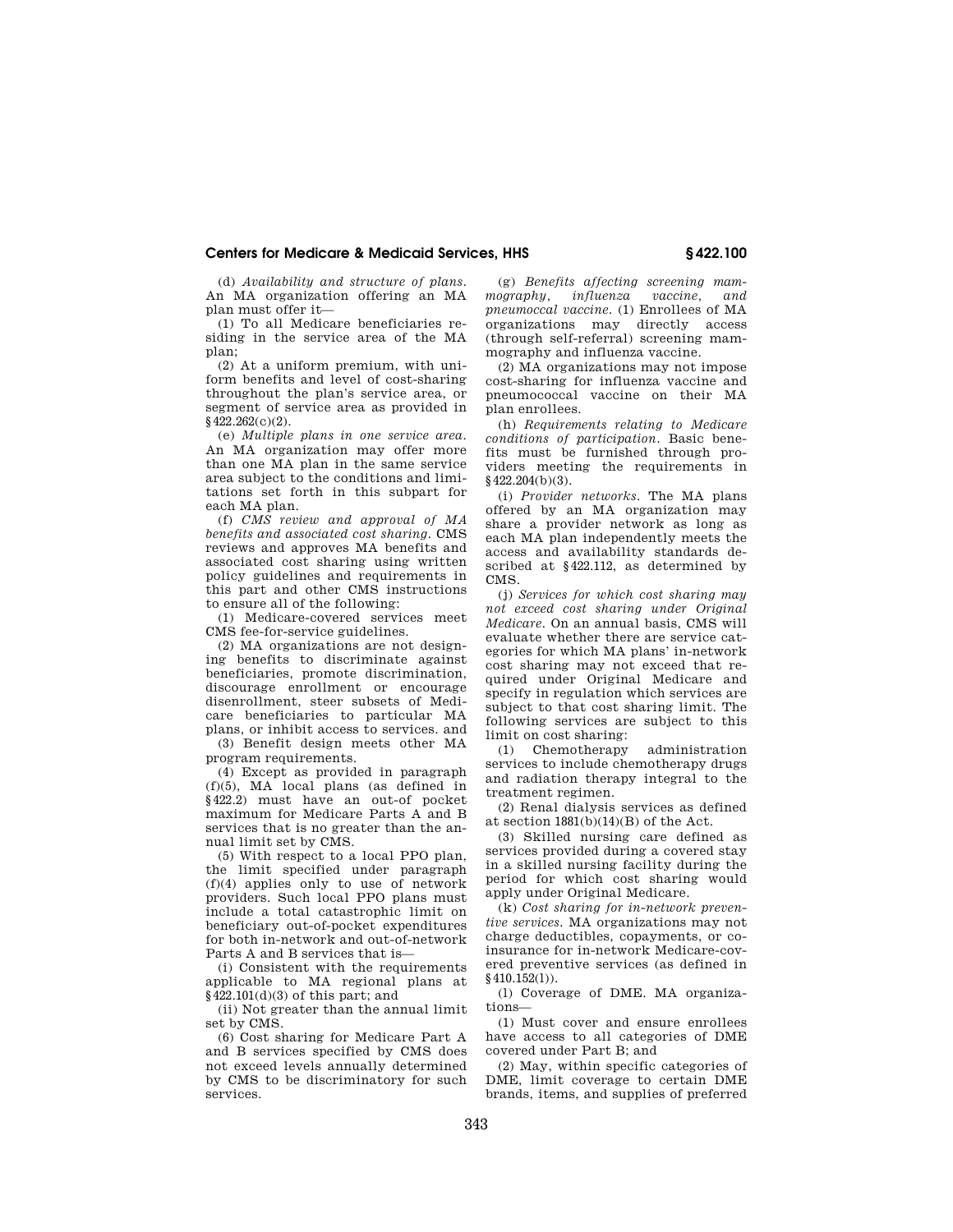manufacturers provided the MA organization ensures all of the following:

(i) Its contracts with DME suppliers ensure that enrollees have access to all DME brands, items, and supplies of preferred manufacturers.

(ii) Its enrollees have access to all<br>edically-necessary DME brands medically-necessary items, and supplies of non-preferred manufacturers.

(iii) At the enrollees' request, it provides for an appropriate transition process for new enrollees during the first 90 days of their coverage under its MA plan, during which time the MA organization will do the following:

(A) Ensure the provision of a transition supply of DME brands, items, and supplies of non-preferred manufacturers.

(B) Provide for the repair of DME brands, items, and supplies of non-preferred manufacturers.

(iv) It makes no negative changes to its DME brands, items, and supplies of preferred manufacturers during the plan year.

(v) It treats denials of DME brands, items, and supplies of non-preferred manufacturers as organization determinations subject to §422.566.

(vi) It discloses DME coverage limitations and beneficiary appeal rights in the case of a denial of a DME brand, item, or supply of a non-preferred manufacturer as part of the description of benefits required under  $§422.111(b)(2)$ and §422.111(h).

(vii) It provides full coverage, without limitation on brand and manufacturer, to all DME categories or subcategories annually determined by CMS to require full coverage.

[65 FR 40319, June 29, 2000, as amended at 67 FR 13288, Mar. 22, 2002; 70 FR 4719, Jan. 28, 2005; 70 FR 52026, Sept. 1, 2005; 75 FR 19804, Apr. 15, 2010; 76 FR 21562, Apr. 15, 2011; 77 FR 22166, Apr. 12, 2012]

#### **§ 422.101 Requirements relating to basic benefits.**

Except as specified in §422.318 (for entitlement that begins or ends during a hospital stay) and §422.320 (with respect to hospice care), each MA organization must meet the following requirements:

(a) Provide coverage of, by furnishing, arranging for, or making pay-

**§ 422.101 42 CFR Ch. IV (10–1–13 Edition)** 

ment for, all services that are covered by Part A and Part B of Medicare (if the enrollee is entitled to benefits under both parts) or by Medicare Part B (if entitled only under Part B) and that are available to beneficiaries residing in the plan's service area. Services may be provided outside of the service area of the plan if the services are accessible and available to enrollees.

(b) Comply with—

(1) CMS's national coverage determinations;

(2) General coverage guidelines included in original Medicare manuals and instructions unless superseded by regulations in this part or related instructions; and

(3) Written coverage decisions of local Medicare contractors with jurisdiction for claims in the geographic area in which services are covered under the MA plan. If an MA plan covers geographic areas encompassing more than one local coverage policy area, the MA organization offering such an MA plan may elect to apply to plan enrollees in all areas uniformly the coverage policy that is the most beneficial to MA enrollees. MA organizations that elect this option must notify CMS before selecting the area that has local coverage policies that are most beneficial to enrollees as follows:

(i) An MA organization electing to adopt a uniform local coverage policy for a plan or plans must notify CMS at least 60 days before the date specified in  $§422.254(a)(1)$ , which is 60 days before the date bid amounts are due for the subsequent year. Such notice must identify the plan or plans and service area or services areas to which the uniform local coverage policy or policies will apply, the competing local coverage policies involved, and a justification explaining why the selected local coverage policy or policies are most beneficial to MA enrollees.

(ii) CMS will review notices provided under paragraph  $(b)(3)(i)$  of this section, evaluate the selected local coverage policy or policies based on such factors as cost, access, geographic distribution of enrollees, and health status of enrollees, and notify the MA organization of its approval or denial of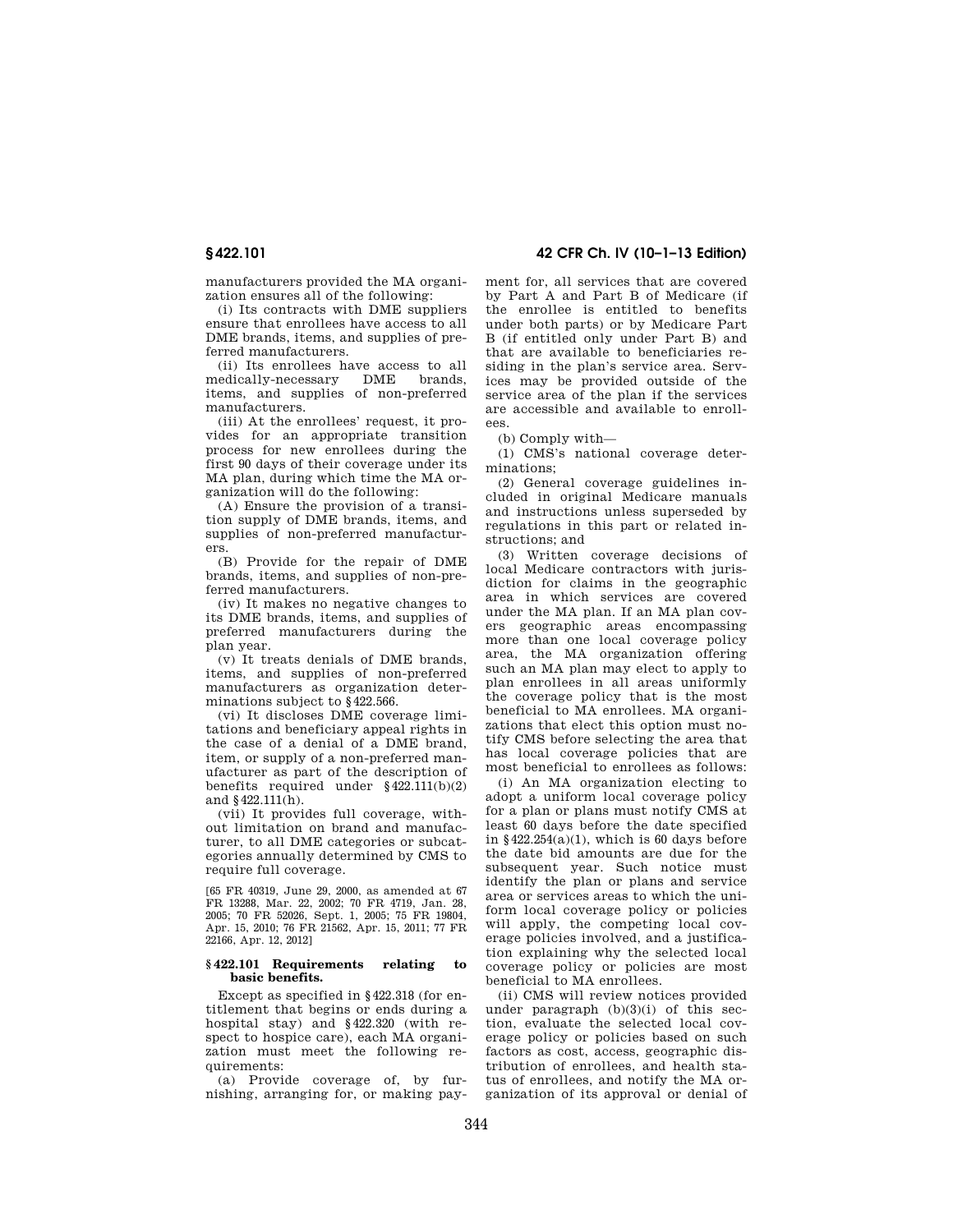the selected uniform local coverage policy or policies.

(4) Instead of applying rules in paragraph (b)(3)(ii) of this section, and to the extent it exercises this option, an organization offering an MA regional plan in an MA region that covers more than one local coverage policy area must uniformly apply all of the local coverage policy determinations that apply in the selected local coverage policy area in that MA region to all parts of that same MA region. The selection of the single local coverage policy area's local coverage policy determinations to apply throughout the MA region is at the discretion of the MA regional plan and is not subject to CMS pre-approval.

(5) If an MA organization offering an MA local plan elects to exercise the option in paragraph (b)(3) of this section related to a local MA plan, or if an MA organization offering an MA regional plan elects to exercise the option in paragraph (b)(4) of this section related to an MA regional plan, then the MA organization must make information on the selected local coverage policy readily available, including through the Internet, to enrollees and health care providers.

(c) MA organizations may elect to furnish, as part of their Medicare covered benefits, coverage of posthospital SNF care as described in subparts C and D of this part, in the absence of the prior qualifying hospital stay that would otherwise be required for coverage of this care.

(d) *Special cost-sharing rules for MA regional plans.* In addition to the requirements in paragraph (a) through paragraph (c) of this section, MA regional plans must provide for the following:

(1) *Single deductible.* MA regional and local PPO plans, to the extent they apply a deductible as follows:

(i) Must have a single deductible related to all in-network and out-of-network Medicare Part A and Part B services.

(ii) May specify separate deductible amounts for specific in-network Medicare Part A and Part B services, to the extent these deductible amounts apply to the single deductible amount specified in paragraph  $(d)(1)(i)$  of this section.

(iii) May waive other plan-covered items and services from the single deductible described in paragraph  $(d)(1)(i)$ of this section.

(iv) Must waive all Medicare-covered preventive services (as defined in §410.152(l)) from the single deductible described paragraph  $(d)(1)(i)$  of this section.

(2) *Catastrophic limit.* MA regional plans are required to establish a catastrophic limit on beneficiary out-ofpocket expenditures for in-network benefits under the Original Medicare fee-for-service program (Part A and Part B benefits) that is no greater than the annual limit set by CMS.

(3) *Total catastrophic limit.* MA regional plans are required to establish a total catastrophic limit on beneficiary out-of-pocket expenditures for in-network and out-of-network benefits under the Original Medicare fee-forservice program. This total out-ofpocket catastrophic limit, which would apply to both in-network and out-ofnetwork benefits under Original Medicare, may be higher than the in-network catastrophic limit in paragraph  $(d)(2)$  of this section, but may not increase the limit described in paragraph  $(d)(2)$  of this section and may be no greater than the annual limit set by CMS.

(4) *Tracking of deductible and catastrophic limits and notification.* MA regional plans are required to track the deductible (if any) and catastrophic limits in paragraphs (d)(1) through (d)(3) of this section based on incurred out-of-pocket beneficiary costs for original Medicare covered services, and are also required to notify members and health care providers when the deductible (if any) or a limit has been reached.

(e) *Other rules for MA regional plans.*  (1) MA regional plans are required to provide reimbursement for all covered benefits, regardless of whether those benefits are provided within or outside of the network of contracted providers.

(2) In applying the actuarially equivalent level of cost-sharing with respect to MA bids related to benefits under the original Medicare program option as set forth at  $$422.256(b)(3)$ , only the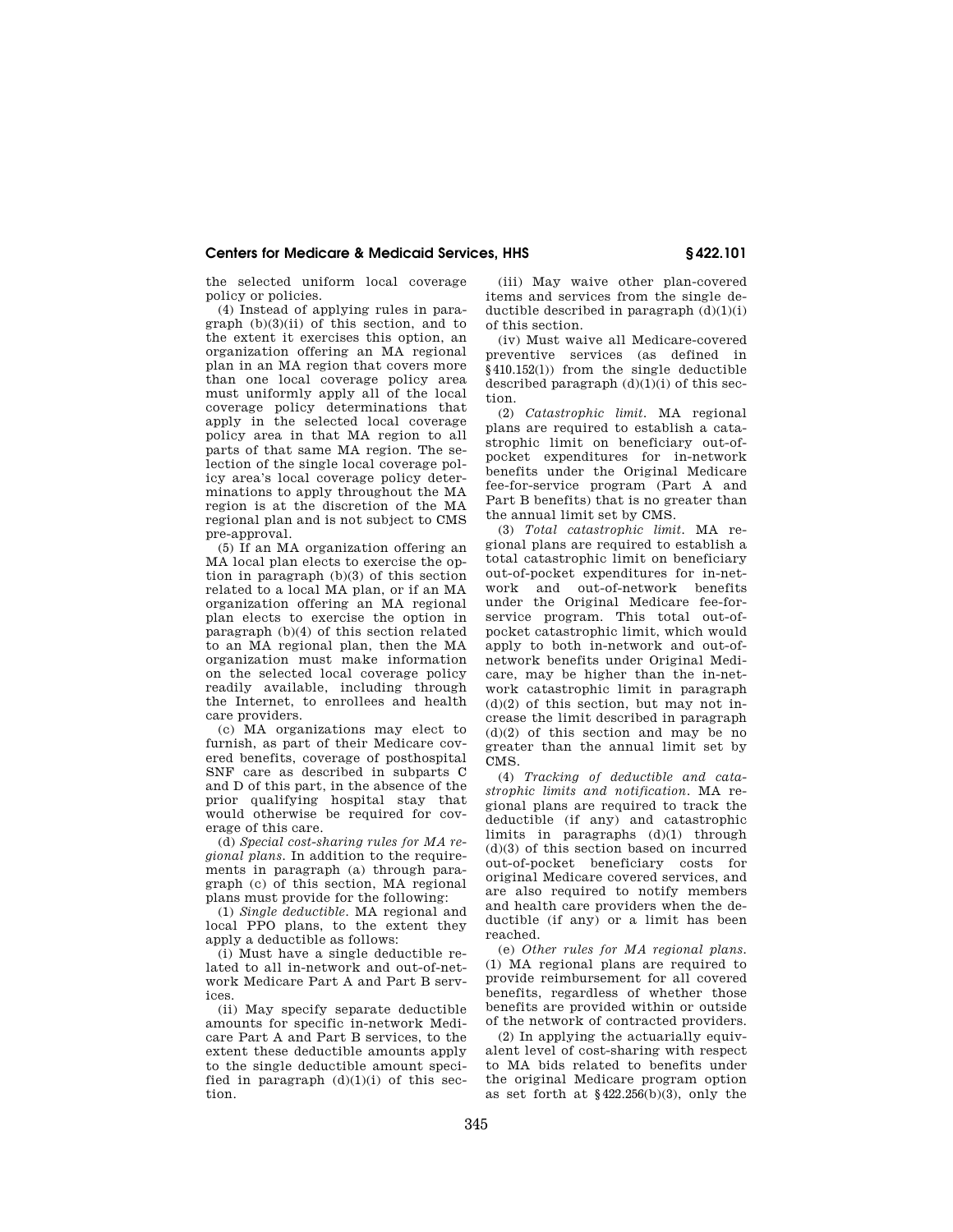catastrophic limit on out-of-pocket expenses for in-network benefits in paragraph (d)(2) of this section will be taken into account.

(f) *Special needs plan model of care*. (1) MA organizations offering special needs plans (SNP) must implement an evidence-based model of care with appropriate networks of providers and specialists designed to meet the specialized needs of the plan's targeted enrollees. The MA organization must, with respect to each individual enrolled—

(i) Conduct a comprehensive initial health risk assessment of the individual's physical, psychosocial, and functional needs as well as annual health risk reassessment, using a comprehensive risk assessment tool that CMS will review during oversight activities.

(ii) Develop and implement a comprehensive individualized plan of care through an interdisciplinary care team in consultation with the beneficiary, as feasible, identifying goals and objectives including measurable outcomes as well as specific services and benefits to be provided.

(iii) Use an interdisciplinary team in the management of care.

(2) MA organizations offering SNPs must also develop and implement the following model of care components to assure an effective management structure:

(i) Target one of the three SNP populations defined in §422.2 of this part.

(ii) Have appropriate staff (employed, contracted, or non-contracted) trained on the SNP plan model of care to coordinate and/or deliver all services and benefits.

(iii) Coordinate the delivery of care across healthcare settings, providers, and services to assure continuity of care.

(iv) Coordinate the delivery of specialized benefits and services that meet the needs of the most vulnerable beneficiaries among the three target special needs populations as defined in §422.2 of this part, including frail/disabled beneficiaries and beneficiaries near the end of life.

(v) Coordinate communication among plan personnel, providers, and beneficiaries.

# **§ 422.102 42 CFR Ch. IV (10–1–13 Edition)**

(vi) All MAOs wishing to offer or continue to offer a SNP will be required to be approved by the National Committee for Quality Assurance (NCQA) effective January 1, 2012 and subsequent years. All SNPs must submit their model of care (MOC) to CMS for NCQA evaluation and approval in accordance with CMS guidance.

[65 FR 40319, June 29, 2000, as amended at 68 FR 50856, Aug. 22, 2003; 70 FR 4720, Jan. 28, 2005; 70 FR 52026, Sept. 1, 2005; 70 FR 76197, Dec. 23, 2005; 73 FR 54248, Sept. 18, 2008; 74 FR 1541, Jan. 12, 2009; 76 FR 21562, Apr. 15, 2011; 76 FR 54634, Sept. 1, 2011; 77 FR 22167, Apr. 12, 2012]

#### **§ 422.102 Supplemental benefits.**

(a) *Mandatory supplemental benefits.*  (1) Subject to CMS approval, an MA organization may require Medicare enrollees of an MA plan (other than an MSA plan) to accept or pay for services in addition to Medicare-covered services described in §422.101.

(2) If the MA organization imposes mandatory supplemental benefits, it must impose them on all Medicare beneficiaries enrolled in the MA plan.

(3) CMS approves mandatory supplemental benefits if the benefits are designed in accordance with CMS' guidelines and requirements as stated in this part and other written instructions.

(4) Beginning in 2006, an MA plan may reduce cost sharing below the actuarial value specified in section  $1854(e)(4)(A)$  of the Act only as a mandatory supplemental benefit.

(b) *Optional supplemental benefits.* Except as provided in §422.104 in the case of MSA plans, each MA organization may offer (for election by the enrollee and without regard to health status) services that are not included in the basic benefits as described in  $§ 422.100(c)$ and any mandatory supplemental benefits described in paragraph (a) of this section. Optional supplemental benefits are purchased at the discretion of the enrollee and must be offered to all Medicare beneficiaries enrolled in the MA plan.

(c) *Payment for supplemental services.*  All supplemental benefits are paid for in full, directly by (or on behalf of) the enrollee of the MA plan.

(d) *Marketing of supplemental benefits.*  MA organizations may offer enrollees a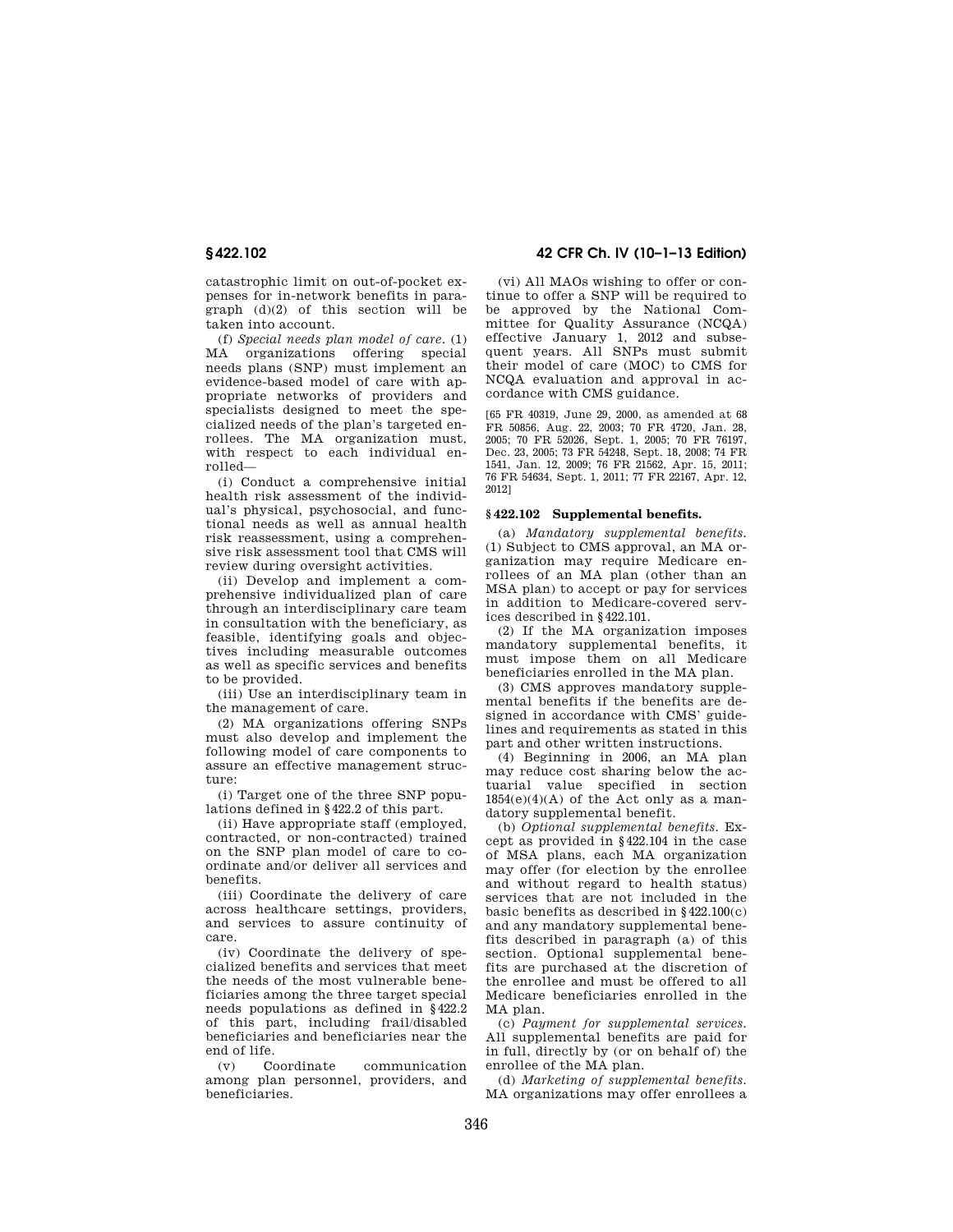group of services as one optional supplemental benefit, offer services individually, or offer a combination of groups and individual services.

(e) *Supplemental benefits for certain dual eligible special needs plans.* Subject to CMS approval, dual eligible special needs plans that meet a high standard of integration and minimum performance and quality-based standards may offer additional supplemental benefits, consistent with the requirements of this part, where CMS finds that the offering of such benefits could better integrate care for the dual eligible population provided that the special needs plan—

(1) Operated in the MA contract year prior to the MA contract year for which it is submitting its bid; and

(2) Offers its enrollees such benefits without cost-sharing or additional premium charges.

[65 FR 40320, June 29, 2000, as amended at 70 FR 4720, Jan. 28, 2005; 77 FR 22167, Apr. 12, 2012]

## **§ 422.103 Benefits under an MA MSA plan.**

(a) *General rule.* An MA organization offering an MA MSA plan must make available to an enrollee, or provide reimbursement for, at least the services described in §422.101 after the enrollee incurs countable expenses equal to the amount of the plan's annual deductible.

(b) *Countable expenses.* An MA organization offering an MA MSA plan must count toward the annual deductible at least all amounts that would be paid for the particular service under original Medicare, including amounts that would be paid by the enrollee as deductibles or coinsurance.

(c) *Services after the deductible.* For services received by the enrollee after the annual deductible is satisfied, an MA organization offering an MA MSA plan must pay, at a minimum, the lesser of the following amounts:

(1) 100 percent of the expense of the services.

(2) 100 percent of the amounts that would have been paid for the services under original Medicare, including amounts that would be paid by the enrollee as deductibles and coinsurance.

(d) *Annual deductible.* The annual deductible for an MA MSA plan—

(1) For contract year 1999, may not exceed \$6,000; and

(2) For subsequent contract years may not exceed the deductible for the preceding contract year, increased by the national per capita growth percentage determined under §422.306(a)(2).

(3) Is pro-rated for enrollments occurring during a beneficiary's initial coverage election period as described at  $$422.62(a)(1)$  of this part or during any other enrollments occurring after January 1.

(e) All MA organizations offering MSA plans must provide enrollees with available information on the cost and quality of services in their service area, and submit to CMS for approval a proposed approach to providing such information.

[63 FR 35077, June 26, 1998, as amended at 70 FR 4720, Jan. 28, 2005; 70 FR 52026, Sept. 1, 2005; 74 FR 1541, Jan. 12, 2009; 75 FR 19805, Apr. 15, 2010]

## **§ 422.104 Special rules on supplemental benefits for MA MSA plans.**

(a) An MA organization offering an MA MSA plan may not provide supplemental benefits that cover expenses that count towards the deductible specified in §422.103(d).

(b) In applying the limitation of paragraph (a) of this section, the following kinds of policies are not considered as covering the deductible:

(1) A policy that provides coverage (whether through insurance or otherwise) for accidents, disability, dental care, vision care, or long-term care.

(2) A policy of insurance in which substantially all of the coverage relates to liabilities incurred under workers' compensation laws, tort liabilities, liabilities relating to use or ownership of property, and any other similar liabilities that CMS may specify by regulation.

(3) A policy of insurance that provides coverage for a specified disease or illness or pays a fixed amount per day (or other period) of hospitalization.

#### **§ 422.105 Special rules for self-referral and point of service option.**

(a) *Self-referral.* When an MA plan member receives an item or service of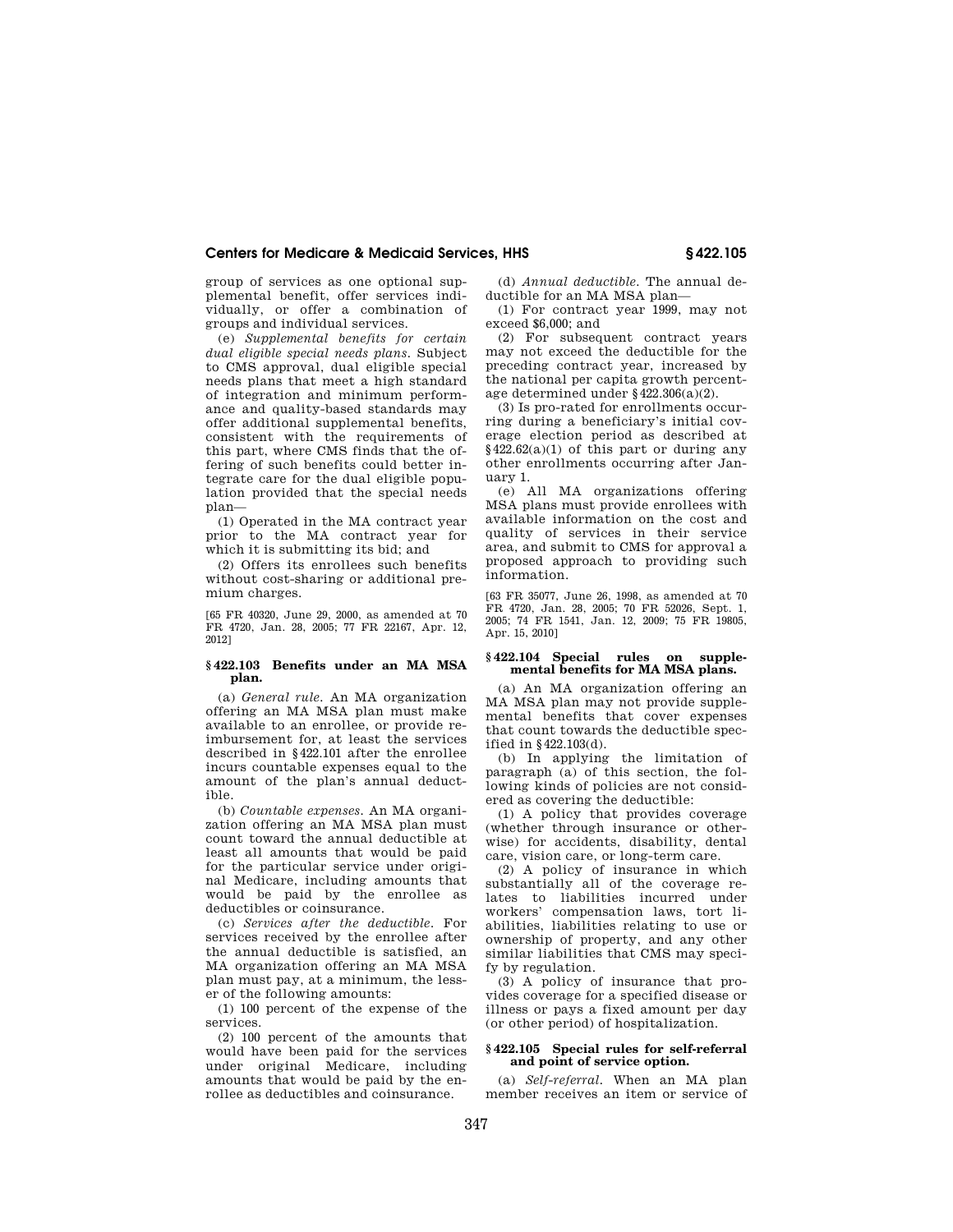the plan that is covered upon referral or pre-authorization from a contracted provider of that plan, the member cannot be financially liable for more than the normal in-plan cost sharing, if the member correctly identified himself or herself as a member of that plan to the contracted provider before receiving the covered item or service, unless the contracted provider can show that the enrollee was notified prior to receiving the item or service that the item or service is covered only if further action is taken by the enrollee.

(b) *Point of service option.* As a general rule, a POS benefit is an option that an MA organization may offer in an HMO plan to provide enrollees with additional choice in obtaining specified health care services. The organization may offer a POS option—

(1) Before January 1, 2006, under a coordinated care plan as an additional benefit as described in section  $1854(f)(1)(A)$  of the Act;

(2) Under an HMO plan as a mandatory supplemental benefit as described in §422.102(a); or

(3) Under an HMO plan as an optional supplemental benefit as described in  $§$ 422.102(b).

(c) *Ensuring availability and continuity of care.* An MA HMO plan that includes a POS benefit must continue to provide all benefits and ensure access as required under this subpart.

(d) *Enrollee information and disclosure.*  The disclosure requirements specified in §422.111 apply in addition to the following requirements:

(1) *Written rules.* MA organizations must maintain written rules on how to obtain health benefits through the POS benefit.

(2) *Evidence of coverage document.* The MA organization must provide to beneficiaries enrolling in a plan with a POS benefit an ''evidence of coverage'' document, or otherwise provide written documentation, that specifies all costs and possible financial risks to the enrollee, including—

(i) Any premiums and cost-sharing for which the enrollee is responsible;

(ii) Annual limits on benefits and on out-of-pocket expenditures;

(iii) Potential financial responsibility for services for which the plan denies payment because they were not

**§ 422.106 42 CFR Ch. IV (10–1–13 Edition)** 

covered under the POS benefit, or exceeded the dollar limit for the benefit; and

(iv) The annual maximum out-ofpocket expense an enrollee could incur.

(e) *Prompt payment.* Health benefits payable under the POS benefit are subject to the prompt payment requirements in §422.520.

(f) *POS-related data.* An MA organization that offers a POS benefit through an HMO plan must report enrollee utilization data at the plan level by both plan contracting providers (in-network) and by non-contracting providers (out-of-network) including enrollee use of the POS benefit, in the form and manner prescribed by CMS.

[63 FR 35077, June 26, 1998, as amended at 65 FR 40320, June 29, 2000; 70 FR 4721, Jan. 28, 2005; 75 FR 19805, Apr. 15, 2010]

### **§ 422.106 Coordination of benefits with employer or union group health plans and Medicaid.**

(a) *General rule.* If an MA organization contracts with an employer, labor organization, or the trustees of a fund established by one or more employers or labor organizations that cover enrollees in an MA plan, or contracts with a State Medicaid agency to provide Medicaid benefits to individuals who are eligible for both Medicare and Medicaid, and who are enrolled in an MA plan, the enrollees must be provided the same benefits as all other enrollees in the MA plan, with the employer, labor organization, fund trustees, or Medicaid benefits supplementing the MA plan benefits. Jurisdiction regulating benefits under these circumstances is as follows:

(1) All requirements of this part that apply to the MA program apply to the MA plan coverage and benefits provided to enrollees eligible for benefits under an employer, labor organization, trustees of a fund established by one or more employers or labor organizations, or Medicaid contract.

(2) Employer benefits that complement an MA plan, which are not part of the MA plan, are not subject to review or approval by CMS.

(3) Medicaid benefits are not reviewed under this part, but are subject to appropriate CMS review under the Medicaid program. MA plan benefits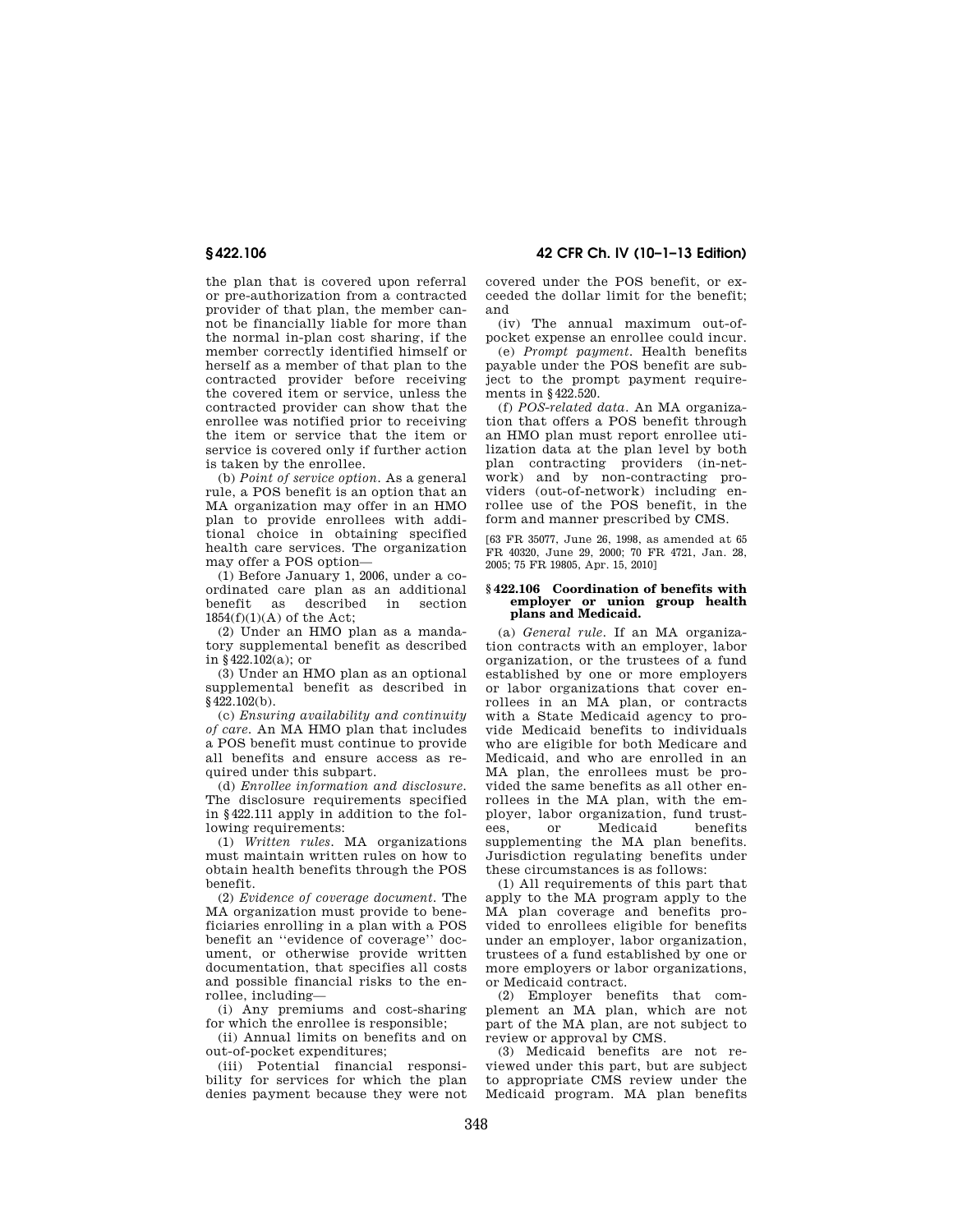provided to individuals entitled to Medicaid benefits provided by the MA organization under a contract with the State Medicaid agency are subject to MA rules and requirements.

(b) *Examples.* Permissible employer, labor organization, benefit fund trustee, or Medicaid plan benefits include the following:

(1) Payment of a portion or all of the MA basic and supplemental premiums.

(2) Payment of a portion or all of other cost-sharing amounts approved for the MA plan.

(3) Other employer-sponsored benefits that may require additional premium and cost-sharing, or other benefits provided by the organization under a contract with the State Medicaid agency.

(c) *Waiver or modification of contracts with MA organizations.* (1) MA organizations may request, in writing, from CMS, a waiver or modification of those requirements in this part that hinder the design of, the offering of, or the enrollment in, MA plans under contracts between MA organizations and employers, labor organizations, or the trustees of funds established by one or more employers or labor organizations to furnish benefits to the entity's employees, former employees, or members or former members of the labor organizations.

(2) Approved waivers or modifications under this paragraph granted to any MA organization may be used by any other similarly situated MA organization in developing its bid.

(d) *Employer sponsored MA plans for plan years beginning on or after January 1, 2006.* (1) CMS may waive or modify any requirement in this part or Part D that hinders the design of, the offering of, or the enrollment in, an employersponsored group MA plan (including an MA–PD plan) offered by one or more employers, labor organizations, or the trustees of a fund established by one or more employers or labor organizations (or combination thereof), or that is offered, sponsored or administered by an entity on behalf of one or more employers or labor organizations, to furnish benefits to the employers' employees, former employees (or combination thereof) or members or former members (or combination thereof) of the labor organizations. Any entity seeking to offer, sponsor, or administer such an MA plan described in this paragraph may request, in writing, from CMS, a waiver or modification of requirements in this part that hinder the design of, the offering of, or the enrollment in, such MA plan.

(2) An MA plan described in this paragraph may restrict the enrollment of individuals in that plan to individuals who are beneficiaries and participants in that plan.

(3) Approved waivers or modifications under this paragraph granted to any MA plan may be used by any other similarly situated MA plan in developing its bid.

(4) An employer-sponsored group MA plan means MA coverage offered to retirees who are Medicare eligible individuals under employment-based retiree health coverage, as defined in paragraph (d)(5) of this section, approved by CMS as an MA plan.

(5) Employment-based retiree coverage means coverage of health care costs under a group health plan, as defined in paragraph (d)(6) of this section, based on an individual's status as a retired participant in the plan, or as the spouse or dependent of a retired participant. The term includes coverage provided by voluntary insurance coverage, or coverage as a result of a statutory or contractual obligation.

(6) Group health plans include plans as defined in section 607(1) of ERISA, (29 U.S.C. 1167(1)). They also include the following plans:

(i) A Federal or State governmental plan, which is a plan providing medical care that is established or maintained for its employees by the Government of the United States, by the government of any State or political subdivision of a State (including a county or local government), or by any agency or instrumentality or any of the foregoing, including a health benefits plan offered under 5 U.S.C. 89 (the Federal Employee Health Benefit Plan (FEHBP)).

(ii) A collectively bargained plan, which is a plan providing medical care that is established or maintained under or by one or more collective bargaining agreements.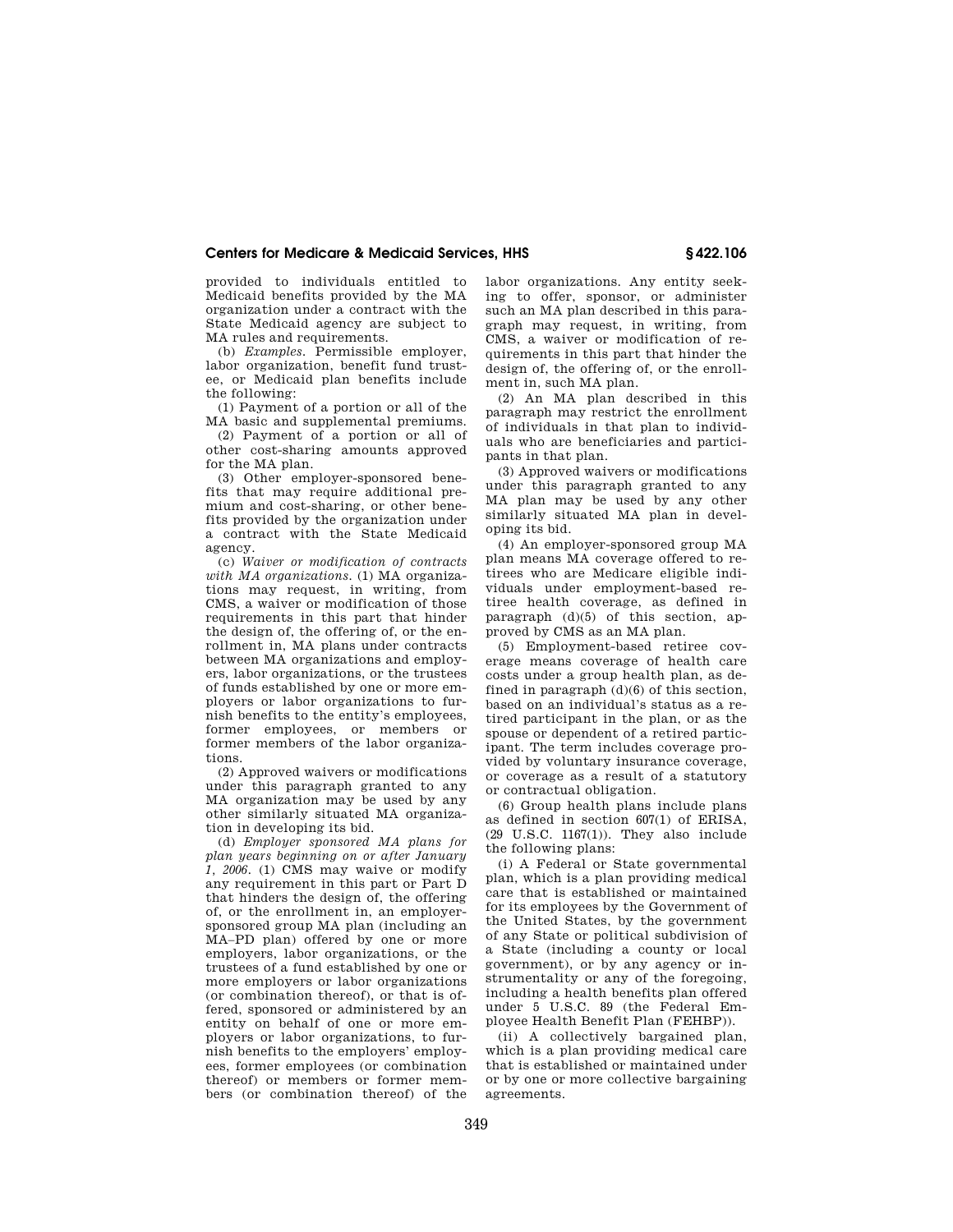(iii) A church plan, which is a plan providing medical care that is established and maintained for its employees or their beneficiaries by a church or by a convention or association of churches that is exempt from tax under section 501 of the Internal Revenue Code of 1986 (26 U.S.C. 501).

(iv) Any of the following plans:

(A) An account-based medical plan such as a Health Reimbursement Arrangement (HRA) as defined in Internal Revenue Service Notice 2002–45, 2002–28 I.R.B. 93.

(B) A health Flexible Spending Arrangement (FSA) as defined in Internal Revenue Code (Code) section 106(c)(2).

(C) A health savings account (HSA) as defined in Code section 223.

(D) An Archer MSA as defined in Code section 220, to the extent they are subject to ERISA as employee welfare benefit plans providing medical care (or would be subject to ERISA but for the exclusion in ERISA section 4(b), 29 U.S.C.1003(b), for governmental plans or church plans).

[65 FR 40320, June 29, 2000, as amended at 68 FR 50856, Aug. 22, 2003; 70 FR 4721, Jan. 28, 2005; 76 FR 21562, Apr. 15, 2011]

#### **§ 422.107 Special needs plans and dualeligibles: Contract with State Medicaid Agency.**

(a) *Definition*. For the purpose of this section, a contract with a State Medicaid agency means a formal written agreement between an MA organization and the State Medicaid agency documenting each entity's roles and responsibilities with regard to dual-eligible individuals.

(b) *General rule*. MA organizations seeking to offer a special needs plan serving beneficiaries eligible for both Medicare and Medicaid (dual-eligible) must have a contract with the State Medicaid agency. The MA organization retains responsibility under the contract for providing benefits, or arranging for benefits to be provided, for individuals entitled to receive medical assistance under title XIX. Such benefits may include long-term care services consistent with State policy.

(c) *Minimum contract requirements*. At a minimum, the contract must document—

**§ 422.107 42 CFR Ch. IV (10–1–13 Edition)** 

(1) The MA organization's responsibility, including financial obligations, to provide or arrange for Medicaid benefits.

(2) The category(ies) of eligibility for dual-eligible beneficiaries to be enrolled under the SNP, as described under the Statute at sections 1902(a), 1902(f), 1902(p), and 1905.

(3) The Medicaid benefits covered under the SNP.

(4) The cost-sharing protections covered under the SNP.

(5) The identification and sharing of information on Medicaid provider participation.

(6) The verification of enrollee's eligibility for both Medicare and Medicaid.

(7) The service area covered by the SNP.

(8) The contract period for the SNP. (d) *Date of Compliance*. (1) Effective January 1, 2010—

(i) MA organizations offering a new dual-eligible SNP must have a State Medicaid agency contract.

(ii) Existing dual-eligible SNPs that do not have a State Medicaid agency contract—

(A) May continue to operate through the 2012 contract year provided they meet all other statutory and regulatory requirements.

(B) May not expand their service areas during contract years 2010 through 2012.

(2) [Reserved]

[73 FR 54248, Sept. 18, 2008, as amended at 76 FR 21563, Apr. 15, 2011]

## **§ 422.108 Medicare secondary payer (MSP) procedures.**

(a) *Basic rule.* CMS does not pay for services to the extent that Medicare is not the primary payer under section 1862(b) of the Act and part 411 of this chapter.

(b) *Responsibilities of the MA organization.* The MA organization must, for each MA plan—

(1) Identify payers that are primary to Medicare under section 1862(b) of the Act and part 411 of this chapter;

(2) Identify the amounts payable by those payers; and

(3) Coordinate its benefits to Medicare enrollees with the benefits of the primary payers, including reporting, on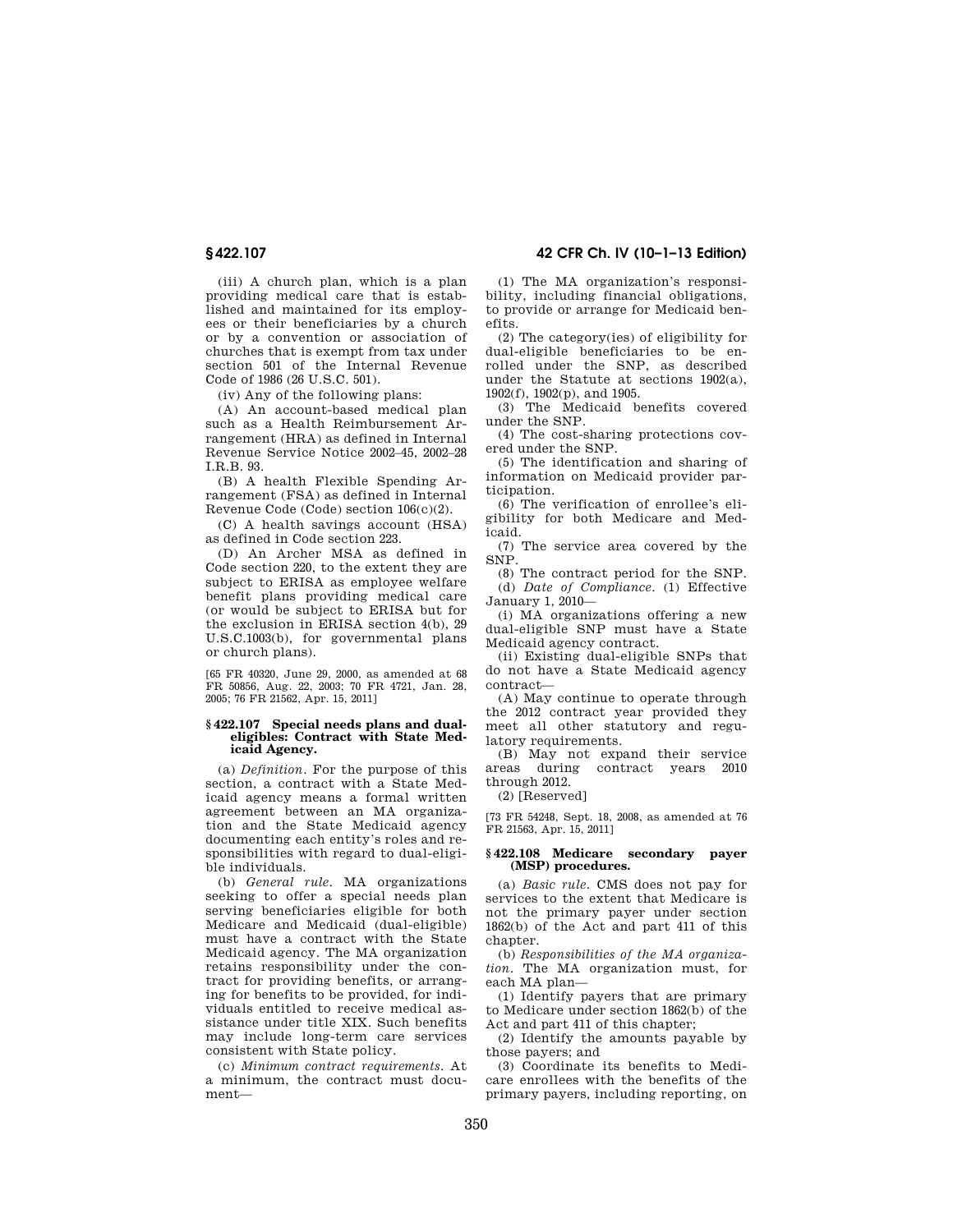an ongoing basis, information obtained related to requirements in paragraphs  $(b)(1)$  and  $(b)(2)$  of this section in accordance with CMS instructions.

(c) *Collecting from other entities.* The MA organization may bill, or authorize a provider to bill, other individuals or entities for covered Medicare services for which Medicare is not the primary payer, as specified in paragraphs (d) and (e) of this section.

(d) *Collecting from other insurers or the enrollee.* If a Medicare enrollee receives from an MA organization covered services that are also covered under State or Federal workers' compensation, any no-fault insurance, or any liability insurance policy or plan, including a selfinsured plan, the MA organization may bill, or authorize a provider to bill any of the following—

(1) The insurance carrier, the employer, or any other entity that is liable for payment for the services under section 1862(b) of the Act and part 411 of this chapter.

(2) The Medicare enrollee, to the extent that he or she has been paid by the carrier, employer, or entity for covered medical expenses.

(e) *Collecting from group health plans (GHPs) and large group health plans (LGHPs).* An MA organization may bill a GHP or LGHP for services it furnishes to a Medicare enrollee who is also covered under the GHP or LGHP and may bill the Medicare enrollee to the extent that he or she has been paid by the GHP or LGHP.

(f) *MSP rules and State laws.* Consistent with §422.402 concerning the Federal preemption of State law, the rules established under this section supersede any State laws, regulations, contract requirements, or other standards that would otherwise apply to MA plans. A State cannot take away an MA organization's right under Federal law and the MSP regulations to bill, or to authorize providers and suppliers to bill, for services for which Medicare is not the primary payer. The MA organization will exercise the same rights to recover from a primary plan, entity, or individual that the Secretary exercises under the MSP regulations in subparts B through D of part 411 of this chapter.

[63 FR 35077, June 26, 1998, as amended at 65 FR 40320, June 29, 2000; 70 FR 4721, Jan. 28, 2005; 75 FR 19805, Apr. 15, 2010]

#### **§ 422.109 Effect of national coverage determinations (NCDs) and legislative changes in benefits.**

(a) *Definitions.* The term *significant cost,* as it relates to a particular NCD or legislative change in benefits, means either of the following:

(1) The average cost of furnishing a single service exceeds a cost threshold that—

(i) For calendar years 1998 and 1999, is \$100,000; and

(ii) For calendar year 2000 and subsequent calendar years, is the preceding year's dollar threshold adjusted to reflect the national per capita growth percentage described in §422.308(a).

(2) The estimated cost of Medicare services furnished as a result of a particular NCD or legislative change in benefits represents at least 0.1 percent of the national average per capita costs.

(b) *General rule.* If CMS determines and announces that an individual NCD or legislative change in benefits meets the criteria for significant cost described in paragraph (a) of this section, a MA organization is not required to assume risk for the costs of that service or benefit until the contract year for which payments are appropriately adjusted to take into account the cost of the NCD service or legislative change in benefits. If CMS determines that an NCD or legislative change in benefits does not meet the ''significant cost'' threshold described in §422.109(a), the MA organization is required to provide coverage for the NCD or legislative change in benefits and assume risk for the costs of that service or benefit as of the effective date stated in the NCD or specified in the legislation.

(c) *Before payment adjustments become effective.* Before the contract year that payment adjustments that take into account the significant cost of the NCD service or legislative change in benefits become effective, the service or benefit is not included in the MA organization's contract with CMS, and is not a covered benefit under the contract. The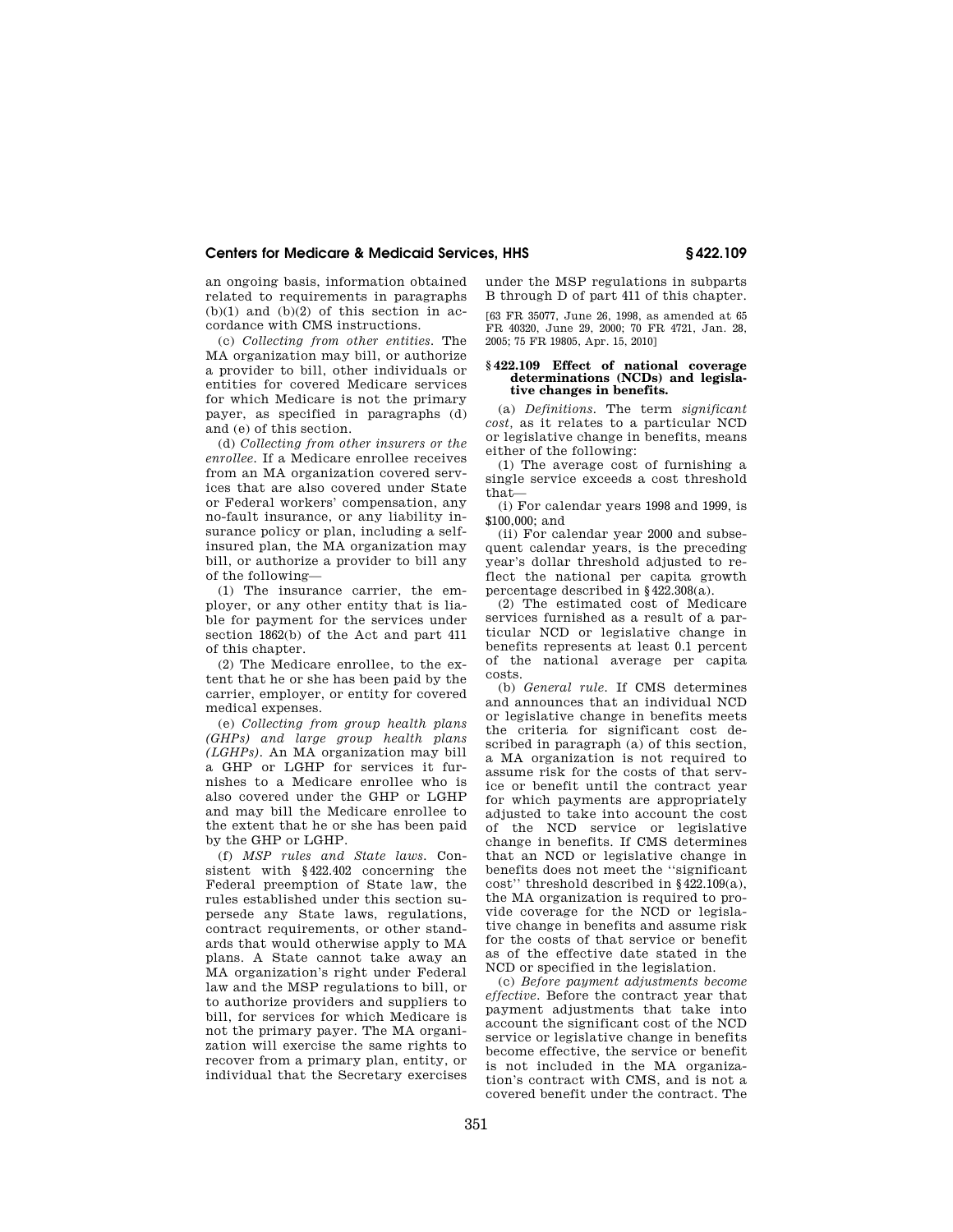following rules apply to these services or benefits:

(1) Medicare payment for the service or benefit is made directly by the fiscal intermediary and carrier to the provider furnishing the service or benefit in accordance with original Medicare payment rules, methods, and requirements.

(2) Costs for NCD services or legislative changes in benefits for which CMS intermediaries and carriers will not make payment and are the responsibility of the MA organization are—

(i) Services necessary to diagnose a condition covered by the NCD or legislative changes in benefits;

(ii) Most services furnished as followup care to the NCD service or legislative change in benefits;

(iii) Any service that is already a Medicare-covered service and included in the annual MA capitation rate or previously adjusted payments; and

(iv) Any services, including the costs of the NCD service or legislative change in benefits, to the extent the MA organization is already obligated to cover it as a supplemental benefit under §422.102.

(3) Costs for significant cost NCD services or legislative changes in benefits for which CMS fiscal intermediaries and carriers will make payment are those Medicare costs not listed in paragraphs (c)(2)(i) through  $(c)(2)(iv)$  of this section.

(4) Beneficiaries are liable for any applicable coinsurance amounts.

(d) *After payment adjustments become effective.* For the contract year in which payment adjustments that take into account the significant cost of the NCD service or legislative change in benefits are in effect, the service or benefit is included in the MA organization's contract with CMS, and is a covered benefit under the contract. Subject to all applicable rules under this part, the MA organization must furnish, arrange, or pay for the NCD service or legislative change in benefits. MA organizations may establish separate plan rules for these services and benefits, subject to CMS review and approval. CMS may, at its discretion, issue overriding instructions limiting or revising the MA plan rules, depending on the specific NCD or legislative

# **§ 422.110 42 CFR Ch. IV (10–1–13 Edition)**

change in benefits. For these services or benefits, the Medicare enrollee will be responsible for MA plan cost sharing, as approved by CMS or unless otherwise instructed by CMS.

[68 FR 50856, Aug. 22, 2003, as amended at 70 FR 4721, Jan. 28, 2005; 70 FR 52026, Sept. 1, 2005]

#### **§ 422.110 Discrimination against beneficiaries prohibited.**

(a) *General prohibition.* Except as provided in paragraph (b) of this section, an MA organization may not deny, limit, or condition the coverage or furnishing of benefits to individuals eligible to enroll in an MA plan offered by the organization on the basis of any factor that is related to health status, including, but not limited to the following:

(1) Medical condition, including mental as well as physical illness.

(2) Claims experience.

(3) Receipt of health care.

(4) Medical history.

(5) Genetic information.

(6) Evidence of insurability, including conditions arising out of acts of domestic violence.

(7) Disability.

(b) *Exception.* An MA organization may not enroll an individual who has been medically determined to have end-stage renal disease. However, an enrollee who develops end-stage renal disease while enrolled in a particular<br>MA organization may not be MA organization may not be disenrolled for that reason. An individual who is an enrollee of a particular MA organization, and who resides in the MA plan service area at the time he or she first becomes MA eligible, or, an individual enrolled by an MA organization that allows those who reside outside its MA service area to enroll in an MA plan as set forth at §422.50(a)(3)(ii), then that individual is considered to be ''enrolled'' in the MA organization for purposes of the preceding sentence.

[63 FR 35077, June 26, 1998; 63 FR 52612, Oct. 1, 1998; 64 FR 7980, Feb. 17, 1999, as amended at 65 FR 40321, June 29, 2000; 70 FR 4721, Jan. 28, 2005]

### **§ 422.111 Disclosure requirements.**

(a) *Detailed description.* An MA organization must disclose the information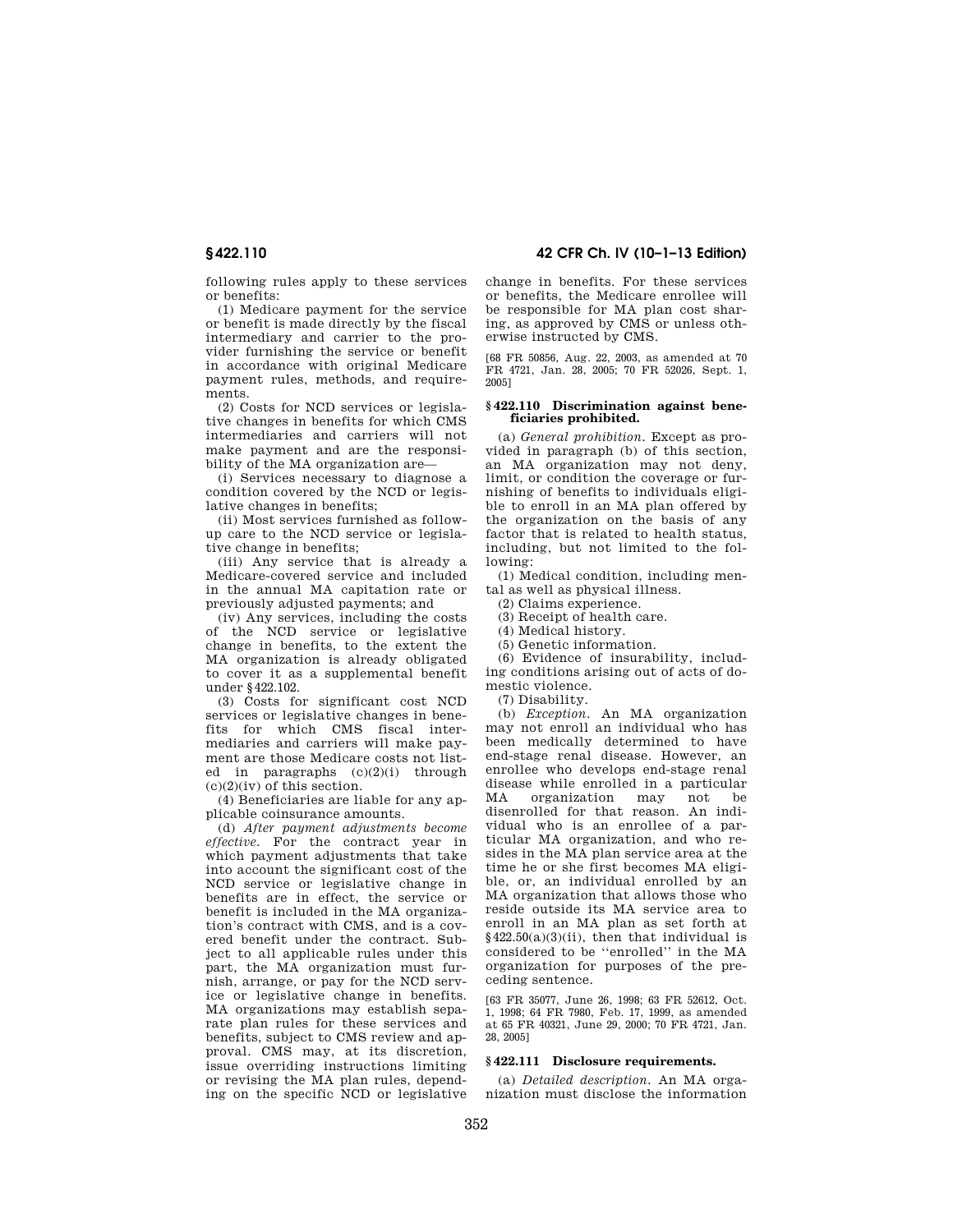specified in paragraph (b) of this section—

(1) To each enrollee electing an MA plan it offers;

(2) In clear, accurate, and standardized form; and

(3) At the time of enrollment and at least annually thereafter, 15 days before the annual coordinated election period.

(b) *Content of plan description.* The description must include the following information:

(1) *Service area.* The MA plan's service area and any enrollment continuation area.

(2) *Benefits.* The benefits offered under a plan, including applicable conditions and limitations, premiums and cost-sharing (such as copayments, deductibles, and coinsurance) and any other conditions associated with receipt or use of benefits; and to the extent it offers Part D as an MA-PD plan, the information in §423.128 of this chapter; and for purposes of comparison-

(i) The benefits offered under original Medicare, including the content specified in paragraph  $(f)(1)$  of this section;

(ii) For an MA MSA plan, the benefits under other types of MA plans; and

(iii) For a Special Needs Plan for dual-eligible individuals, prior to enrollment, for each prospective enrollee, a comprehensive written statement describing cost sharing protections and benefits that the individual is entitled to under title XVIII and the State Medicaid program under title XIX.

(iv) The availability of the Medicare hospice option and any approved hospices in the service area, including those the MA organization owns, controls, or has a financial interest in.

(3) *Access.* (i) The number, mix, and distribution (addresses) of providers from whom enrollees may reasonably be expected to obtain services; any outof network coverage; any point-of-service option, including the supplemental premium for that option; and how the MA organization meets the requirements of §§422.112 and 422.114 for access to services offered under the plan.

(ii) The process MA regional plan enrollees should follow to secure in-network cost sharing when covered services are not readily available from contracted network providers.

(4) Out-of-area coverage provided under the plan, including coverage provided to individuals eligible to enroll in the plan under  $\S 422.50(a)(3)(ii)$ .

(5) *Emergency coverage.* Coverage of emergency services, including—

(i) Explanation of what constitutes an emergency, referencing the definitions of emergency services and emergency medical condition at §422.113;

(ii) The appropriate use of emergency services, stating that prior authorization cannot be required;

(iii) The process and procedures for obtaining emergency services, including use of the 911 telephone system or its local equivalent; and

(iv) The locations where emergency care can be obtained and other locations at which contracting physicians and hospitals provide emergency services and post-stabilization care included in the MA plan.

(6) *Supplemental benefits.* Any mandatory or optional supplemental benefits and the premium for those benefits.

(7) *Prior authorization and review rules.* Prior authorization rules and other review requirements that must be met in order to ensure payment for the services. The MA organization must instruct enrollees that, in cases where noncontracting providers submit a bill directly to the enrollee, the enrollee should not pay the bill, but submit it to the MA organization for processing and determination of enrollee liability, if any.

(8) *Grievance and appeals procedures.*  All grievance and appeals rights and procedures.

(9) *Quality improvement program.* A description of the quality improvement program required under §422.152.

(10) Disenrollment rights and responsibilities.

(11) *Catastrophic caps and single deductible.* MA organizations sponsoring MA regional plans are required to provide enrollees a description of the catastrophic stop-loss coverage and single deductible (if any) applicable under the plan.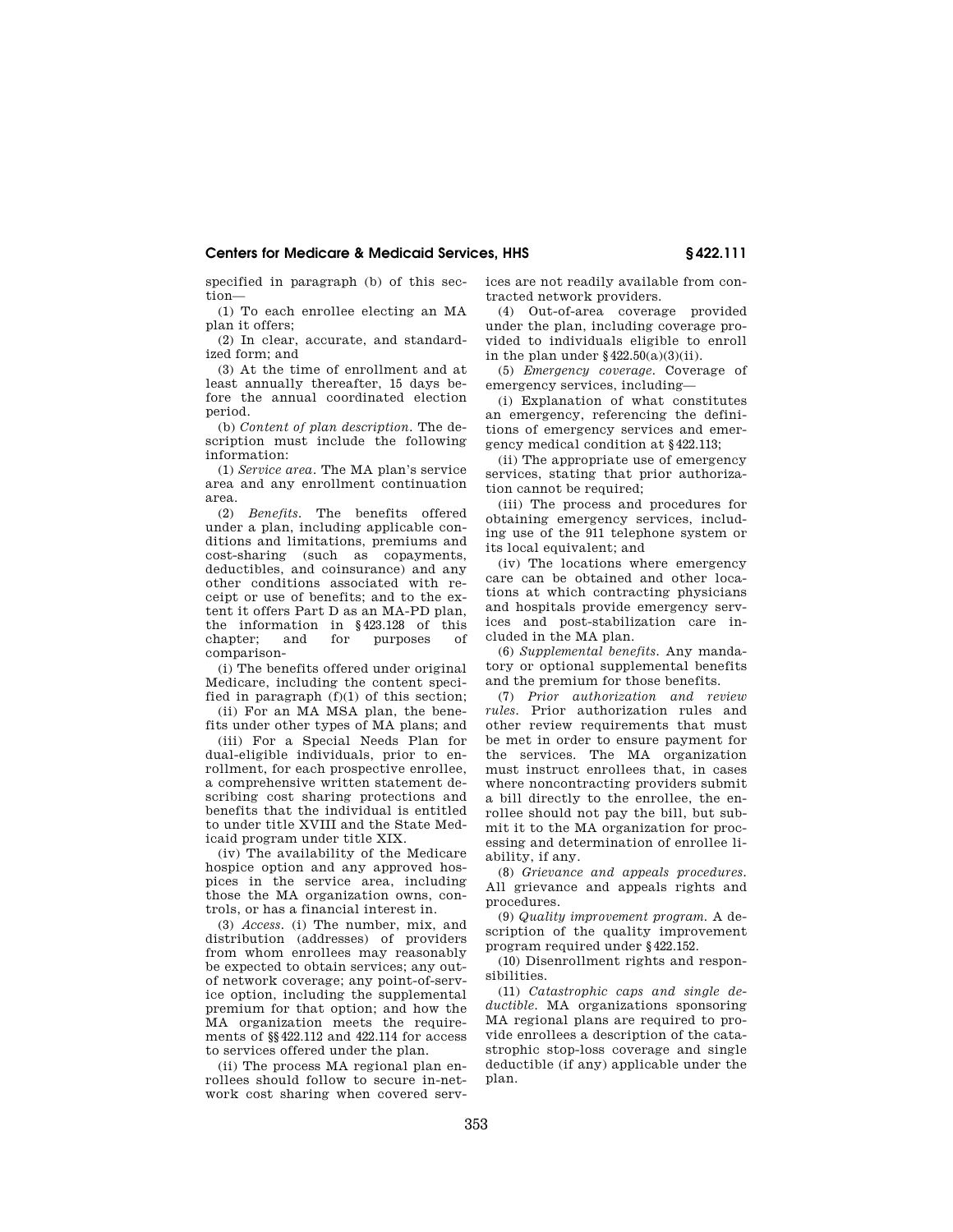**§ 422.111 42 CFR Ch. IV (10–1–13 Edition)** 

(12) *Claims information.* CMS may require an MA organization to furnish directly to enrollees, in the manner specified by CMS and in a form easily understandable to such enrollees, a written explanation of benefits, when benefits are provided under this part.

(c) *Disclosure upon request.* Upon request of an individual eligible to elect an MA plan, an MA organization must provide to the individual the following information:

(1) The information required in paragraph (f) of this section.

(2) The procedures the organization uses to control utilization of services and expenditures.

(3) The number of disputes, and the disposition in the aggregate, in a manner and form described by the Secretary. Such disputes shall be categorized as

(i) Grievances according to §422.564; and

(ii) Appeals according to §422.578 et. seq.

(4) A summary description of the method of compensation for physicians.

(5) Financial condition of the MA organization, including the most recently audited information regarding, at least, a description of the financial condition of the MA organization offering the plan.

(d) *Changes in rules.* If an MA organization intends to change its rules for an MA plan, it must:

(1) Submit the changes for CMS review under the procedures of §422.80.

(2) For changes that take effect on January 1, notify all enrollees at least 15 days before the beginning of the Annual Coordinated Election Period defined in section 1851(e)(3)(B) of the Act.

(3) For all other changes, notify all enrollees at least 30 days before the intended effective date of the changes.

(e) *Changes to provider network.* The MA organization must make a good faith effort to provide written notice of a termination of a contracted provider at least 30 calendar days before the termination effective date to all enrollees who are patients seen on a regular basis by the provider whose contract is terminating, irrespective of whether the termination was for cause or without cause. When a contract termination involves a primary care professional, all enrollees who are patients of that primary care professional must be notified.

(f) *Disclosable information*—(1) *Benefits under original Medicare.* (i) Covered services.

(ii) Beneficiary cost-sharing, such as deductibles, coinsurance, and copayment amounts.

(iii) Any beneficiary liability for balance billing.

(2) *Enrollment procedures.* Information and instructions on how to exercise election options under this subpart.

(3) *Rights.* A general description of procedural rights (including grievance and appeals procedures) under original Medicare and the MA program and the right to be protected against discrimination based on factors related to health status in accordance with §422.110.

(4) *Potential for contract termination.*  The fact that an MA organization may terminate or refuse to renew its contract, or reduce the service area included in its contract, and the effect that any of those actions may have on individuals enrolled in that organization's MA plan.

(5) *Benefits.* (i) Covered services beyond those provided under original Medicare.

(ii) Any beneficiary cost-sharing.

(iii) Any maximum limitations on out-of-pocket expenses.

(iv) In the case of an MA MSA plan, the amount of the annual MSA deposit.

(v) The extent to which an enrollee may obtain benefits through out-ofnetwork health care providers.

(vi) The types of providers that participate in the plan's network and the extent to which an enrollee may select among those providers.

(vii) The coverage of emergency and urgently needed services.

(6) *Premiums.* (i) The MA monthly basic beneficiary premiums.

(ii) The MA monthly supplemental beneficiary premium.

(iii) The reduction in Part B premiums, if any.

(7) The plan's service area.

(8) *Quality and performance indicators*  for benefits under a plan to the extent they are available as follows (and how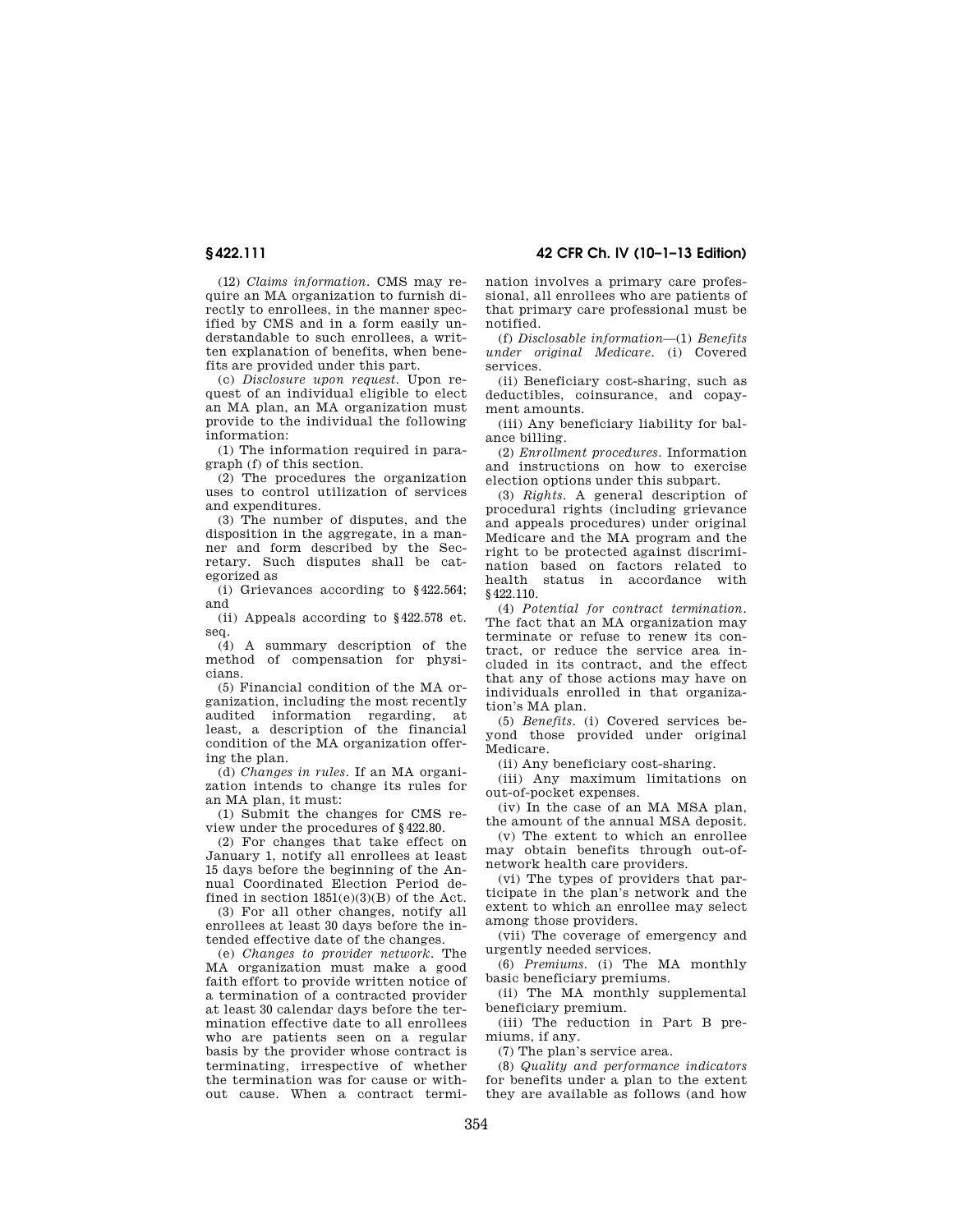they compare with indicators under original Medicare):

(i) Disenrollment rates for Medicare enrollees for the 2 previous years, excluding disenrollment due to death or moving outside the plan's service area, calculated according to CMS guidelines.

(ii) Medicare enrollee satisfaction.

(iii) Health outcomes.

(iv) Plan-level appeal data.

(v) The recent record of plan compliance with the requirements of this part, as determined by the Secretary.

(vi) Other performance indicators.

(9) *Supplemental benefits.* Whether the plan offers mandatory and optional supplemental benefits, including any reductions in cost sharing offered as a mandatory supplemental benefit as permitted under section 1852(a)(3) of the Act (and implementing regulations at §422.102) and the terms, conditions, and premiums for those benefits.

(10) The names, addresses, and phone numbers of contracted providers from whom the enrollee may obtain in-network coverage in other parts of the service area.

(11) If an MA organization exercises the option in  $§422.101(b)(3)$  or (b)(4) related to an MA plan, then it must make the local coverage determination that applies to members of that plan readily available to providers, including through a web site on the Internet.

(g) CMS may require an MA organization to disclose to its enrollees or potential enrollees, the MA organization's performance and contract compliance deficiencies in a manner speci-.<br>fied by CMS.

(h) *Provision of specific information.*  Each MA organization must have mechanisms for providing specific information on a timely basis to current and prospective enrollees upon request. These mechanisms must include all of the following:

(1) A toll-free customer service call center that meets all of the following:

(i) Is open during usual business hours.

(ii) Provides customer telephone service in accordance with standard business practices.

(iii) Provides interpreters for non-English speaking and limited English proficient (LEP) individuals.

(2) An Internet Web site that includes, at a minimum the following:

(i) The information required in paragraph (b) of this section.

(ii) Copies of its evidence of coverage, summary of benefits, and information (names, addresses, phone numbers, and specialty) on the network of contracted providers. Such posting does not relieve the MA organization of its responsibility under §422.111(a) to provide hard copies to enrollees.

(3) The provision of information in writing, upon request.

(i) *Provision of information required for access to covered services.* MA plans must issue and reissue (as appropriate) member identification cards that enrollees may use to access covered services under the plan. The cards must comply with standards established by CMS.

[63 FR 35077, June 26, 1998, as amended at 64 FR 7980, Feb. 17, 1999; 65 FR 40321, June 29, 2000; 68 FR 50857, Aug. 22, 2003; 70 FR 4722, Jan. 28, 2005; 70 FR 52026, Sept. 1, 2005; 73 FR 54220, 54249, Sept. 18, 2008; 75 FR 19805, Apr. 15, 2010; 76 FR 21563, Apr. 15, 2011; 77 FR 22167, Apr. 12, 2012]

## **§ 422.112 Access to services.**

(a) *Rules for coordinated care plans.* An MA organization that offers an MA coordinated care plan may specify the networks of providers from whom enrollees may obtain services if the MA organization ensures that all covered services, including supplemental services contracted for by (or on behalf of) the Medicare enrollee, are available and accessible under the plan. To accomplish this, the MA organization must meet the following requirements:

(1) *Provider network.* (i) Maintain and monitor a network of appropriate providers that is supported by written agreements and is sufficient to provide adequate access to covered services to meet the needs of the population served. These providers are typically used in the network as primary care providers (PCPs), specialists, hospitals, skilled nursing facilities, home health agencies, ambulatory clinics, and other providers.

(ii) *Exception*: MA regional plans, upon CMS pre-approval, can use methods other than written agreements to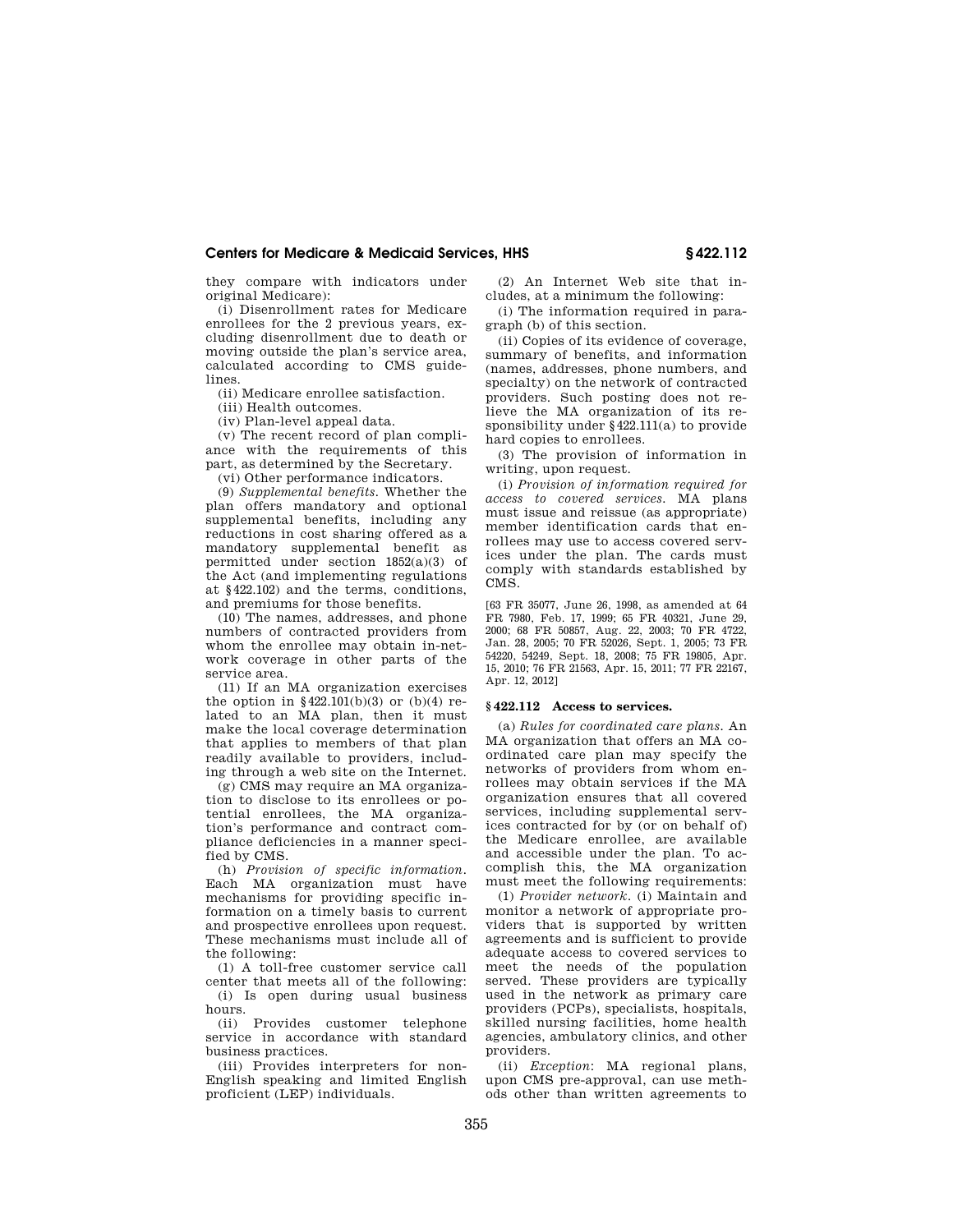establish that access requirements are met.

(2) *PCP panel.* Establish a panel of PCPs from which the enrollee may select a PCP. If an MA organization requires its enrollees to obtain a referral in most situations before receiving services from a specialist, the MA organization must either assign a PCP for purposes of making the needed referral or make other arrangements to ensure access to medically necessary specialty care.

(3) *Specialty care.* Provide or arrange for necessary specialty care, and in particular give women enrollees the option of direct access to a women's health specialist within the network for women's routine and preventive health care services provided as basic benefits (as defined in §422.2). The MA organization arranges for specialty care outside of the plan provider network when network providers are unavailable or inadequate to meet an enrollee's medical needs.

(4) *Service area expansion.* If seeking a service area expansion for an MA plan, demonstrate that the number and type of providers available to plan enrollees are sufficient to meet projected needs of the population to be served.

(5) *Credentialed providers.* Demonstrate to CMS that its providers in an MA plan are credentialed through the process set forth at  $§422.204(a)$ .

(6) *Written standards.* Establish written standards for the following:

(i) Timeliness of access to care and member services that meet or exceed standards established by CMS. Timely access to care and member services within a plan's provider network must be continuously monitored to ensure compliance with these standards, and the MA organization must take corrective action as necessary.

(ii) Policies and procedures (coverage rules, practice guidelines, payment policies, and utilization management) that allow for individual medical necessity determinations.

(iii) Provider consideration of beneficiary input into the provider's proposed treatment plan.

(7) *Hours of operation.* Ensure that—

(i) The hours of operation of its MA plan providers are convenient to the population served under the plan and do not discriminate against Medicare enrollees; and

(ii) Plan services are available 24 hours a day, 7 days a week, when medically necessary.

(8) *Cultural considerations.* Ensure that services are provided in a culturally competent manner to all enrollees, including those with limited English proficiency or reading skills, and diverse cultural and ethnic backgrounds.

(9) *Ambulance services, emergency and urgently needed services, and post-stabilization care services coverage.* Provide coverage for ambulance services, emergency and urgently needed services, and post-stabilization care services in accordance with §422.113.

(10) *Prevailing patterns of community health care delivery.* MA plans that meet Medicare access and availability requirements through direct contracting network providers must do so consistent with the prevailing community pattern of health care delivery in the areas where the network is being offered. Factors making up community patterns of health care delivery that CMS will use as a benchmark in evaluating a proposed MA plan health care delivery network include, but are not limited to the following:

(i) The number and geographical distribution of eligible health care providers available to potentially contract with an MAO to furnish plan covered services within the proposed service area of the MA plans.

(ii) The prevailing market conditions in the service area of the MA plan. Specifically, the number and distribution of health care providers contracting with other health care plans (both commercial and Medicare) operating in the service area of the plan.

(iii) Whether the service area is comprised of rural or urban areas or some combination of the two.

(iv) Whether the MA plan's proposed provider network meet Medicare time and distance standards for member access to health care providers including specialties.

(v) Other factors that CMS determines are relevant in setting a standard for an acceptable health care delivery network in a particular service area.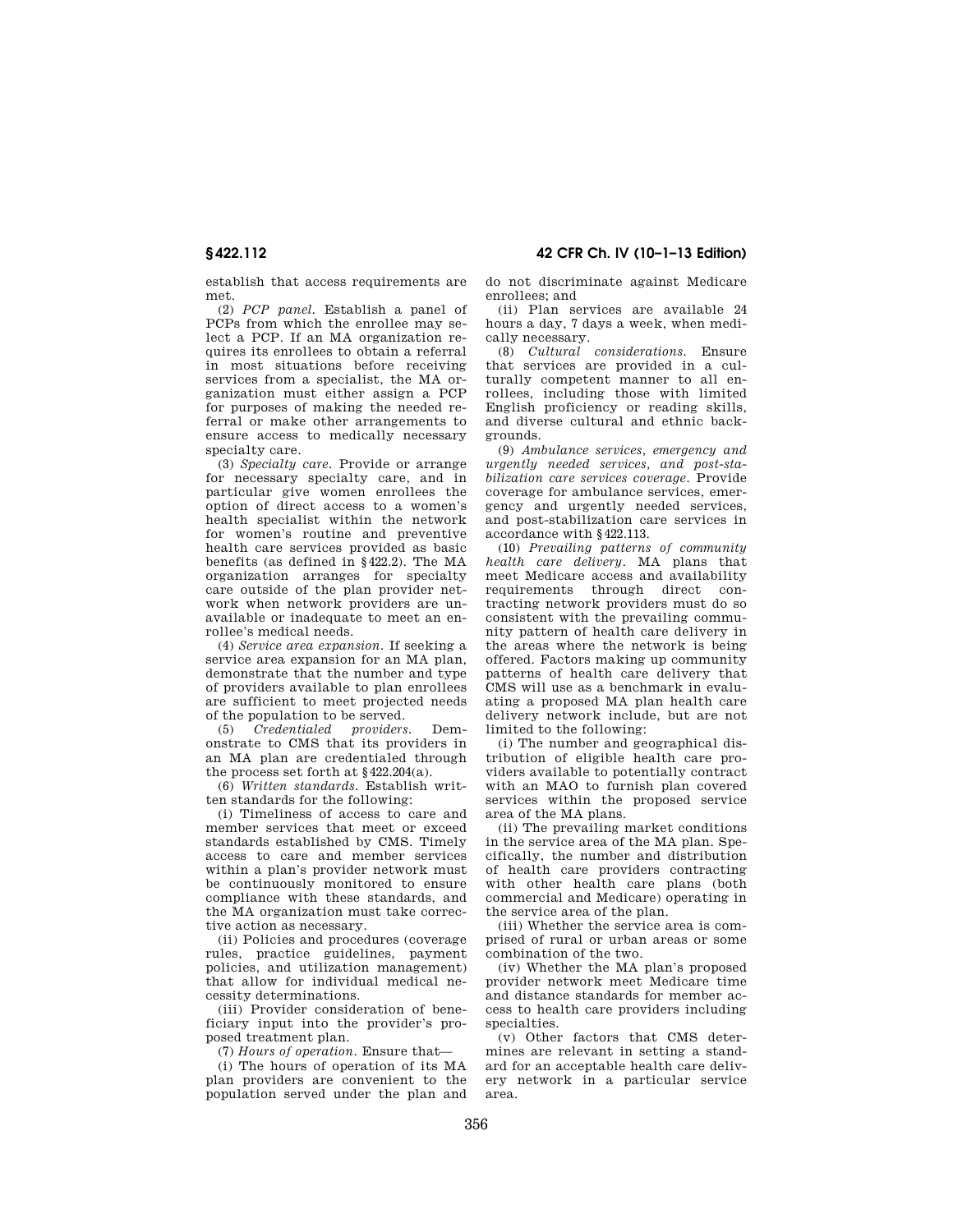(b) *Continuity of care.* MA organizations offering coordinated care plans must ensure continuity of care and integration of services through arrangements with contracted providers that include—

(1) Policies that specify under what circumstances services are coordinated and the methods for coordination;

(2) Offering to provide each enrollee with an ongoing source of primary care and providing a primary care source to each enrollee who accepts the offer;

(3) Programs for coordination of plan services with community and social services generally available through contracting or noncontracting providers in the area served by the MA plan, including nursing home and community-based services; and

(4) Procedures to ensure that the MA organization and its provider network have the information required for effective and continuous patient care and quality review, including procedures to ensure that—

(i) The MA organization makes a ''best-effort'' attempt to conduct an initial assessment of each enrollee's health care needs, including following up on unsuccessful attempts to contact an enrollee, within 90 days of the effective date of enrollment;

(ii) Each provider, supplier, and practitioner furnishing services to enrollees maintains an enrollee health record in accordance with standards established by the MA organization, taking into account professional standards; and

(iii) There is appropriate and confidential exchange of information among provider network components.

(5) Procedures to ensure that enrollees are informed of specific health care needs that require follow-up and receive, as appropriate, training in selfcare and other measures they may take to promote their own health; and

(6) Systems to address barriers to enrollee compliance with prescribed treatments or regimens.

(c) *Essential hospital.* An MA regional plan may seek, upon application to CMS, to designate a noncontracting hospital as an essential hospital as defined in section 1858(h) of the Act under the following conditions:

(1) The hospital that the MA regional plan seeks to designate as essential is a general acute care hospital identified as a ''subsection(d)'' hospital as defined in section 1886(d)(1)(B) of the Act.

(2) The MA regional plan provides convincing evidence to CMS that the MA regional plan needs to contract with the hospital as a condition of meeting access requirements under this section.

(3) The MA regional plan must establish that it made a ''good faith'' effort to contract with the hospital to be designated as an essential hospital and that the hospital refused to contract with it despite its ''good faith'' effort. A ''good faith'' effort to contract will be established to the extent that the MA regional plan can show it has offered the hospital a contract providing for the payment of rates in an amount no less than the amount the hospital would have received had payment been made under section 1886(d) of the Act.

(4) The MA regional plan must establish that there are no competing Medicare participating hospitals in the area to which MA regional plan enrollees could reasonably be referred for inpatient hospital services.

(5) The hospital that is an essential hospital under this paragraph provides convincing evidence to CMS that the amounts normally payable under section 1886 of the Act (and which the MA regional plan has agreed to pay) will be less than the hospital's actual costs of providing care to the MA regional plan's enrollee.

(6) If CMS determines the requirements in paragraphs (c)(1) through (c)(5) of this section have been met, it will make payment to the essential hospital in accordance with section 1858(h)(2) of the Act based on the order in which claims are received, as limited by the amounts specified in section  $1858(h)(3)$  of the Act.

(7) If CMS determines the requirements in paragraphs (c)(1) through (c)(4) of this section have been met, (and if they continue to be met upon annual renewal of the CMS contract with the MA organization offering the MA regional plan), then the hospital designated by the MA regional plan in paragraph (c)(1) of this section shall be 'deemed'' to be a network hospital to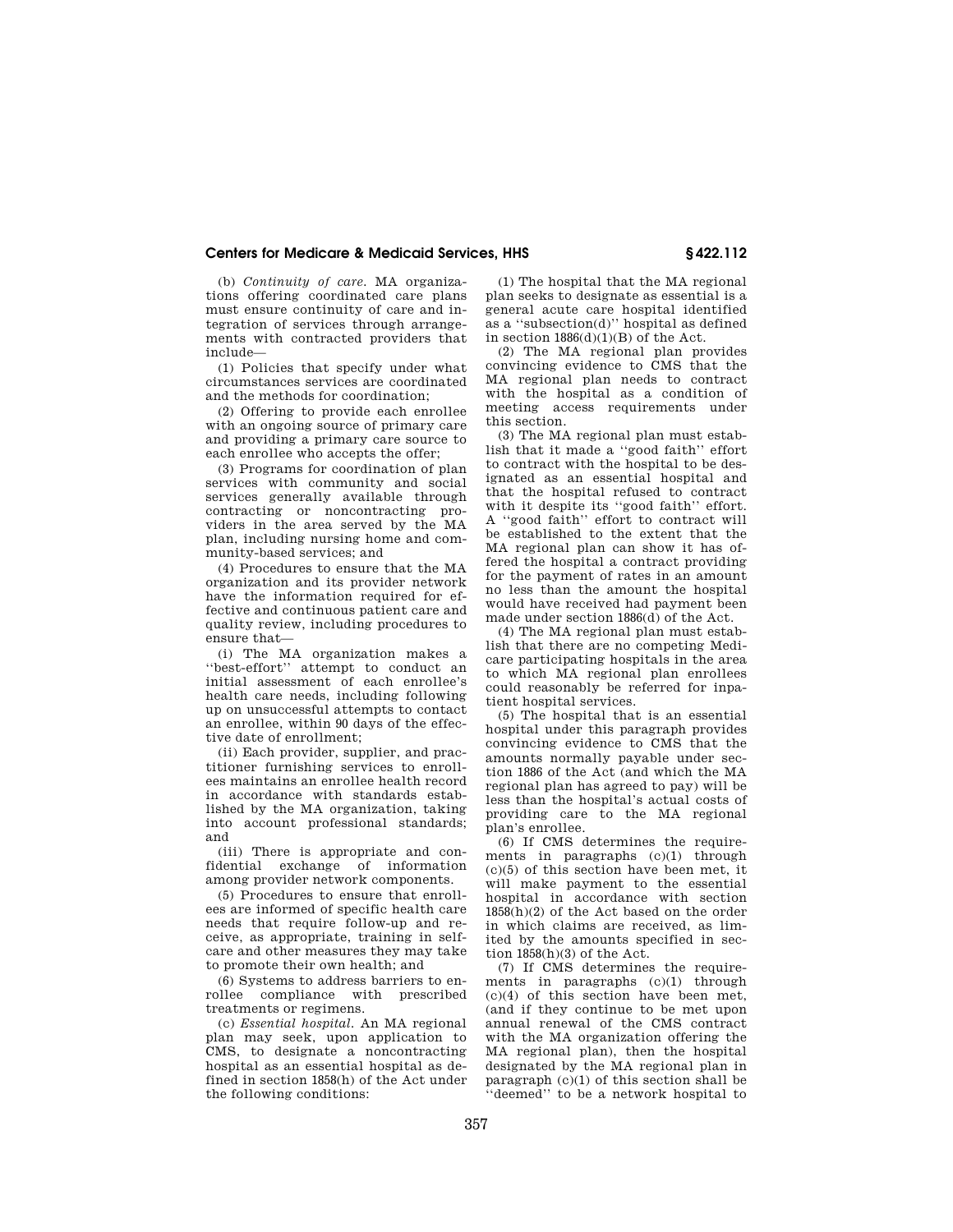# **§ 422.113 42 CFR Ch. IV (10–1–13 Edition)**

that MA regional plan based on the exception in paragraph  $(a)(1)(ii)$  of this section and normal in-network inpatient hospital cost sharing levels (including the catastrophic limit described in  $\frac{22.101(d)(2)}{2}$  shall apply to all plan members accessing covered inpatient hospital services in that hospital.

[64 FR 7980, Feb. 17, 1999, as amended at 65 FR 40321, June 29, 2000; 70 FR 4722, Jan. 28, 2005; 70 FR 76197, Dec. 23, 2005; 75 FR 19805, Apr. 15, 2010; 76 FR 21563, Apr. 15, 2011]

#### **§ 422.113 Special rules for ambulance services, emergency and urgently needed services, and maintenance and post-stabilization care services.**

(a) *Ambulance services.* The MA organization is financially responsible for ambulance services, including ambulance services dispatched through 911 or its local equivalent, where other means of transportation would endanger the beneficiary's health.

(b) *Emergency and urgently needed services*—(1) *Definitions.* (i) *Emergency medical condition* means a medical condition manifesting itself by acute symptoms of sufficient severity (including severe pain) such that a prudent layperson, with an average knowledge of health and medicine, could reasonably expect the absence of immediate medical attention to result in—

(A) Serious jeopardy to the health of the individual or, in the case of a pregnant woman, the health of the woman or her unborn child;

(B) Serious impairment to bodily functions; or

(C) Serious dysfunction of any bodily organ or part.

(ii) *Emergency services* means covered inpatient and outpatient services that are—

(A) Furnished by a provider qualified to furnish emergency services; and

(B) Needed to evaluate or stabilize an emergency medical condition.

(iii) *Urgently needed services* means covered services that are not emergency services as defined this section, provided when an enrollee is temporarily absent from the MA plan's service (or, if applicable, continuation) area (or, under unusual and extraordinary circumstances, provided when the enrollee is in the service or continuation area but the organization's provider network is temporarily unavailable or inaccessible) when the services are medically necessary and immediately required—

(A) As a result of an unforeseen illness, injury, or condition; and

(B) It was not reasonable given the circumstances to obtain the services through the organization offering the MA plan.

(2) *MA organization financial responsibility.* The MA organization is financially responsible for emergency and urgently needed services—

(i) Regardless of whether the services are obtained within or outside the MA organization;

(ii) Regardless of whether there is prior authorization for the services.

(A) Instructions to seek prior authorization for emergency or urgently needed services may not be included in any materials furnished to enrollees (including wallet card instructions), and enrollees must be informed of their right to call 911.

(B) Instruction to seek prior authorization before the enrollee has been stabilized may not be included in any materials furnished to providers (including contracts with providers);

(iii) In accordance with the prudent layperson definition of *emergency medical condition* regardless of final diagnosis;

(iv) For which a plan provider or other MA organization representative instructs an enrollee to seek emergency services within or outside the plan; and

(v) With a limit on charges to enrollees for emergency department services that CMS will determine annually, or what it would charge the enrollee if he or she obtained the services through the MA organization, whichever is less.

(3) *Stabilized condition.* The physician treating the enrollee must decide when the enrollee may be considered stabilized for transfer or discharge, and that decision is binding on the MA organization.

(c) *Maintenance care and post-stabilization care services* (hereafter together referred to as ''post-stabilization care services'').

(1) *Definition. Post-stabilization care services* means covered services, related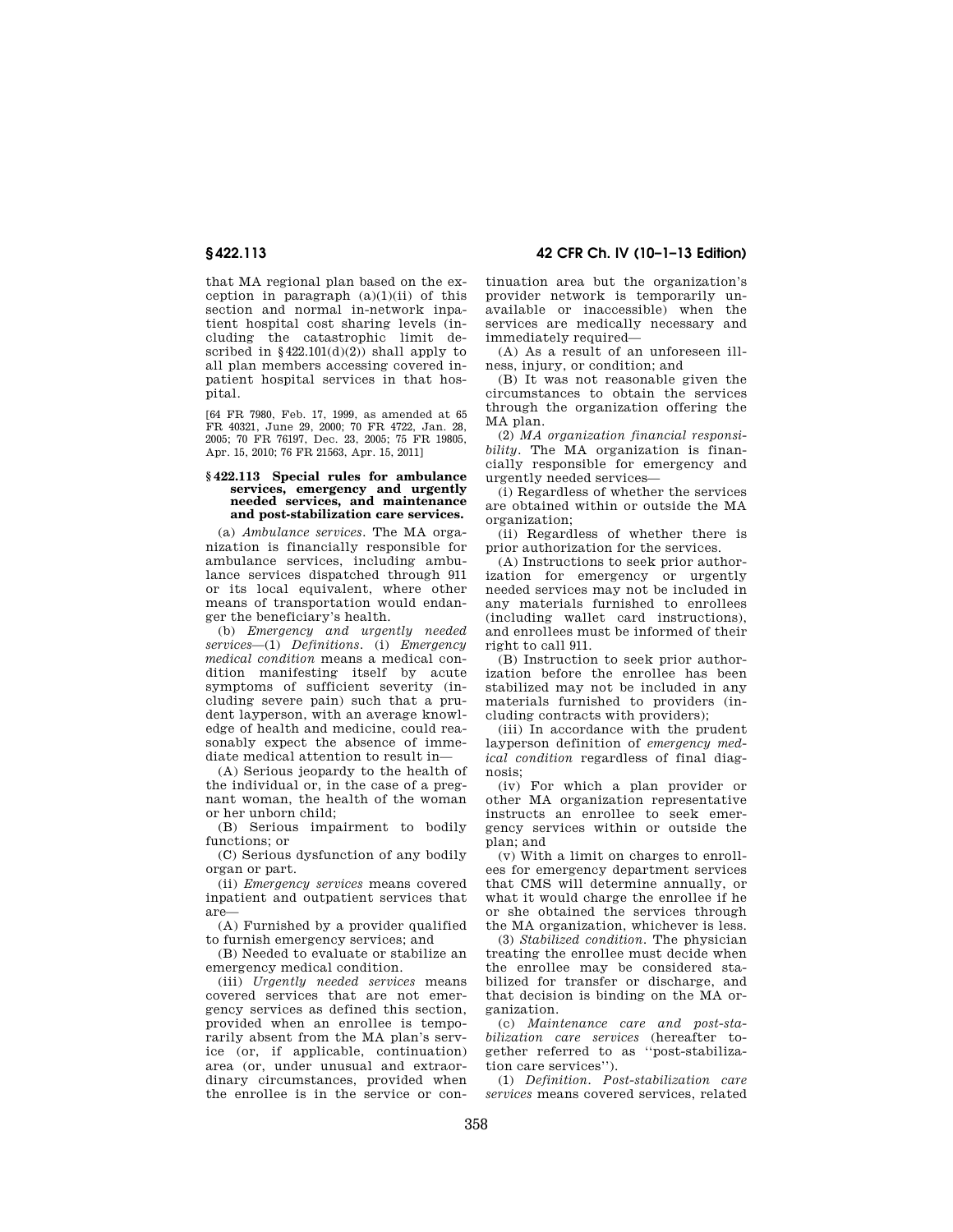to an emergency medical condition, that are provided after an enrollee is stabilized in order to maintain the stabilized condition, or, under the circumstances described in paragraph  $(c)(2)(iii)$  of this section, to improve or resolve the enrollee's condition.

(2) *MA organization financial responsibility.* The MA organization—

(i) Is financially responsible (consistent with §422.214) for post-stabilization care services obtained within or outside the MA organization that are pre-approved by a plan provider or other MA organization representative;

(ii) Is financially responsible for post-stabilization care services obtained within or outside the MA organization that are not pre-approved by a plan provider or other MA organization representative, but administered to maintain the enrollee's stabilized condition within 1 hour of a request to the MA organization for pre-approval of further post-stabilization care services;

(iii) Is financially responsible for post-stabilization care services obtained within or outside the MA organization that are not pre-approved by a plan provider or other MA organization representative, but administered to maintain, improve, or resolve the enrollee's stabilized condition if—

(A) The MA organization does not respond to a request for pre-approval within 1 hour;

(B) The MA organization cannot be contacted; or

(C) The MA organization representative and the treating physician cannot reach an agreement concerning the enrollee's care and a plan physician is not available for consultation. In this situation, the MA organization must give the treating physician the opportunity to consult with a plan physician and the treating physician may continue with care of the patient until a plan physician is reached or one of the criteria in  $§422.113(c)(3)$  is met; and

(iv) Must limit charges to enrollees for post-stabilization care services to an amount no greater than what the organization would charge the enrollee if he or she had obtained the services through the MA organization. For purposes of cost sharing, post-stabilization care services begin upon inpatient admission.

(3) *End of MA organization's financial responsibility.* The MA organization's financial responsibility for post-stabilization care services it has not preapproved ends when—

(i) A plan physician with privileges at the treating hospital assumes responsibility for the enrollee's care;

(ii) A plan physician assumes responsibility for the enrollee's care through transfer;

(iii) An MA organization representative and the treating physician reach an agreement concerning the enrollee's care; or

(iv) The enrollee is discharged.

[65 FR 40322, June 29, 2000, as amended at 70 FR 4723, Jan. 28, 2005; 76 FR 21563, Apr. 15, 2011]

### **§ 422.114 Access to services under an MA private fee-for-service plan.**

(a) *Sufficient access.* (1) An MA organization that offers an MA private feefor-service plan must demonstrate to CMS that it has sufficient number and range of providers willing to furnish services under the plan.

(2) Subject to paragraphs (a)(3) and (a)(4) of this section, CMS finds that an MA organization meets the requirement in paragraph (a)(1) of this section if, with respect to a particular category of health care providers, the MA organization has—

(i) Payment rates that are not less than the rates that apply under original Medicare for the provider in question;

(ii) Subject to paragraph (A) of section  $(a)(2)(ii)$ , contracts or agreements with a sufficient number and range of providers to furnish the services covered under the MA private fee-for-service plan; or

(A) For plan year 2010 and subsequent plan years, contracts or agreements with a sufficient number and range of providers to meet the access standards described in section 1852(d)(1) of the Act.

(B) [Reserved]

(iii) A combination of paragraphs  $(a)(2)(i)$  and  $(a)(2)(ii)$  of this section.

(3) For plan year 2011 and subsequent plan years, an MA organization that offers an MA private fee-for-service plan (other than a plan described in section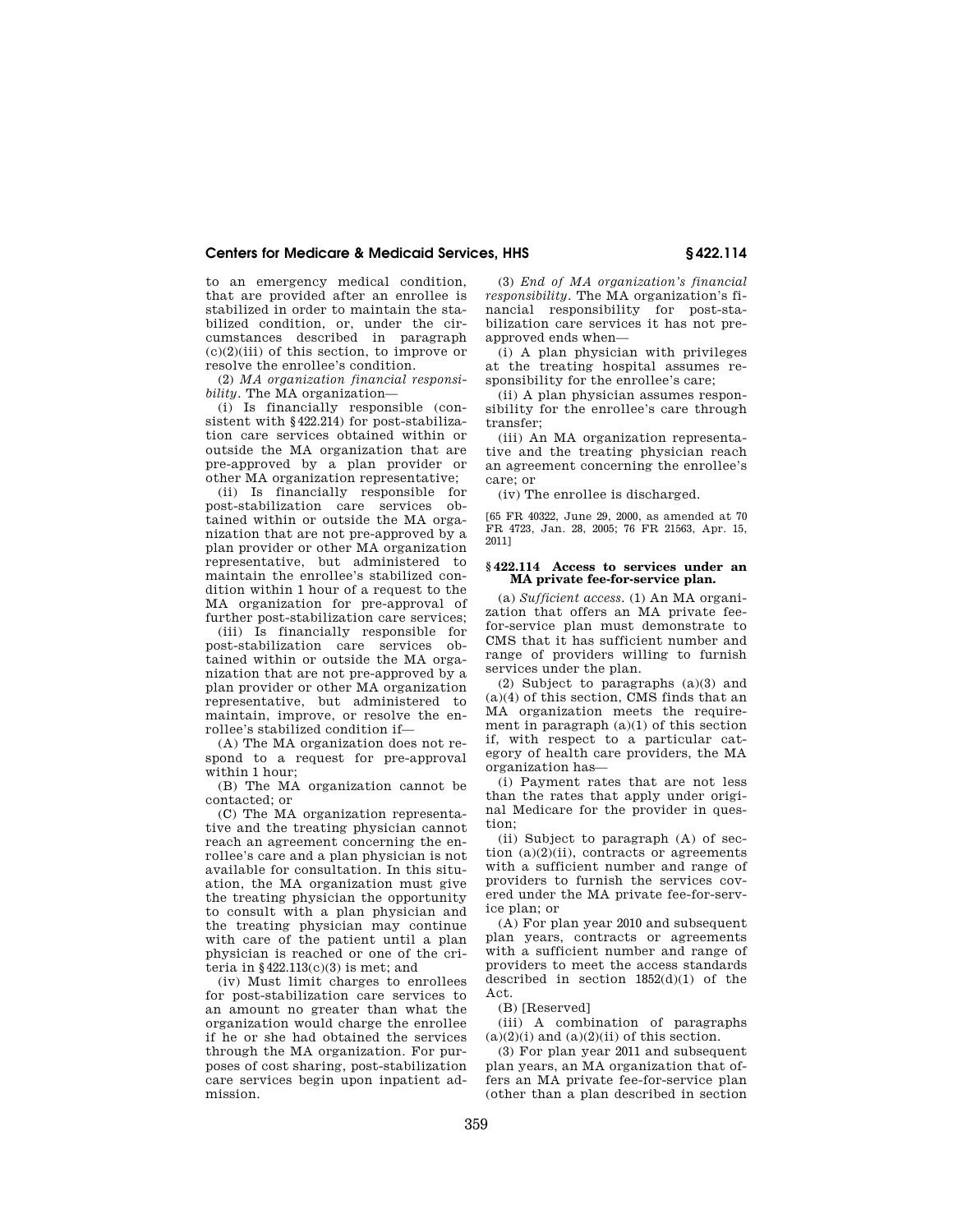$1857(i)(1)$  or (2) of the Act) that is operating in a network area (as defined in paragraph  $(a)(3)(i)$  of this section) meets the requirement in paragraph  $(a)(1)$  of this section only if the MA organization has contracts or agreements with providers in accordance with paragraph  $(a)(2)(ii)(A)$  of this section.

(i) Network area is defined, for a given plan year, as the area that the Secretary identifies in the announcement of the risk and other factors to be used in adjusting MA capitation rates for each MA payment area for the previous plan year as having at least 2 network-based plans (as defined in paragraph  $(a)(3)(ii)$  of this section) with enrollment as of the first day of the year in which the announcement is made.

(ii) Network-based plan is defined as a coordinated care plan as described in §422.4(a)(1)(ii), a network-based MSA plan, or a section 1876 reasonable cost plan. A network-based plan excludes a MA regional plan that meets access requirements substantially through the authority of  $§422.112(a)(1)(ii)$  instead of written contracts.

(4) For plan year 2011 and subsequent plan years, an MA organization that offers an MA private fee-for-service plan that is described in section  $1857(i)(1)$  or (2) of the Act meets the requirement in paragraph  $(a)(1)$  of this section only if the MA organization has contracts or agreements with providers in accordance with paragraph  $(a)(2)(ii)(A)$  of this section.

(b) *Freedom of choice.* MA fee-for-service plans must permit enrollees to obtain services from any entity that is authorized to provide services under Medicare Part A and Part B and agrees to provide services under the terms of the plan.

(c) *Contracted network.* Private feefor-service plans that meet network adequacy requirements for a category of health care professional or provider by meeting the requirements in para $graph (a)(2)(ii)$  of this section may provide for a higher beneficiary copayment in the case of health care professionals or providers of that same category who do not have contracts or

# **§ 422.118 42 CFR Ch. IV (10–1–13 Edition)**

agreements to provide covered services under the terms of the plan.

[63 FR 35077, June 26, 1998, as amended at 70 FR 4723, Jan. 28, 2005; 73 FR 54249, Sept. 18, 2008]

#### **§ 422.118 Confidentiality and accuracy of enrollee records.**

For any medical records or other health and enrollment information it maintains with respect to enrollees, an MA organization must establish procedures to do the following:

(a) Abide by all Federal and State laws regarding confidentiality and disclosure of medical records, or other health and enrollment information. The MA organization must safeguard the privacy of any information that identifies a particular enrollee and have procedures that specify—

(1) For what purposes the information will be used within the organization; and

(2) To whom and for what purposes it will disclose the information outside the organization.

(b) Ensure that medical information is released only in accordance with applicable Federal or State law, or pursuant to court orders or subpoenas.

(c) Maintain the records and information in an accurate and timely manner.

(d) Ensure timely access by enrollees to the records and information that pertain to them.

[65 FR 40323, June 29, 2000]

### **§ 422.128 Information on advance directives.**

(a) Each MA organization must maintain written policies and procedures that meet the requirements for advance directives, as set forth in subpart I of part 489 of this chapter. For purposes of this part, *advance directive* has the meaning given the term in §489.100 of this chapter.

(b) An MA organization must maintain written policies and procedures concerning advance directives with respect to all adult individuals receiving medical care by or through the MA organization.

(1) An MA organization must provide written information to those individuals with respect to the following: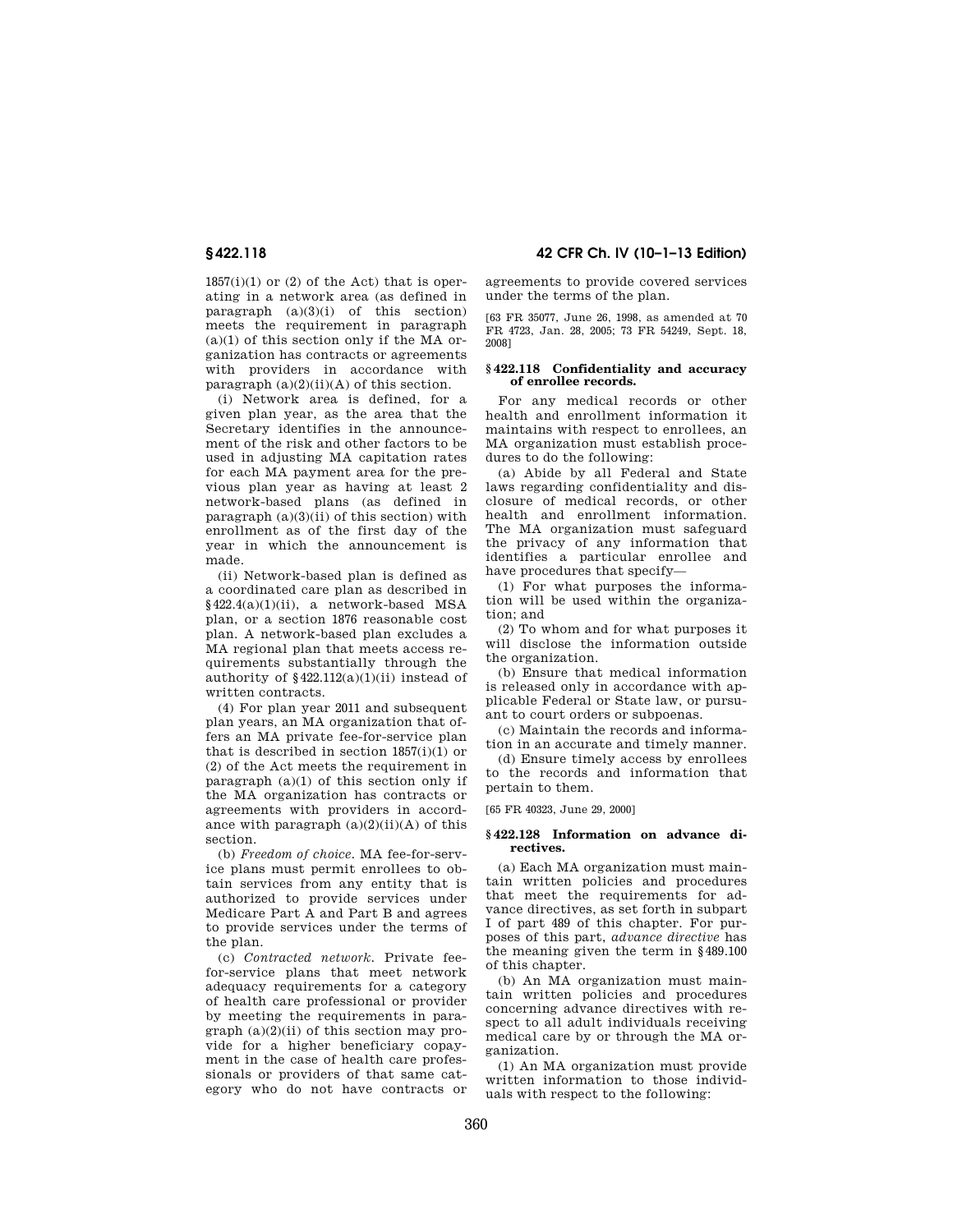(i) Their rights under the law of the State in which the organization furnishes services (whether statutory or recognized by the courts of the State) to make decisions concerning their medical care, including the right to accept or refuse medical or surgical treatment and the right to formulate advance directives. Providers may contract with other entities to furnish this information but remain legally responsible for ensuring that the requirements of this section are met. The information must reflect changes in State law as soon as possible, but no later than 90 days after the effective date of the State law.

(ii) The MA organization's written policies respecting the implementation of those rights, including a clear and precise statement of limitation if the MA organization cannot implement an advance directive as a matter of conscience. At a minimum, this statement must do the following:

(A) Clarify any differences between institution-wide conscientious objections and those that may be raised by individual physicians.

(B) Identify the state legal authority permitting such objection.

(C) Describe the range of medical conditions or procedures affected by the conscience objection.

(D) Provide the information specified in paragraph  $(a)(1)$  of this section to each enrollee at the time of initial enrollment. If an enrollee is incapacitated at the time of initial enrollment and is unable to receive information (due to the incapacitating condition or a mental disorder) or articulate whether or not he or she has executed an advance directive, the MA organization may give advance directive information to the enrollee's family or surrogate in the same manner that it issues other materials about policies and procedures to the family of the incapacitated enrollee or to a surrogate or other concerned persons in accordance with State law. The MA organization is not relieved of its obligation to provide this information to the enrollee once he or she is no longer incapacitated or unable to receive such information. Follow-up procedures must be in place to ensure that the information is given to the individual directly at the appropriate time.

(E) Document in a prominent part of the individual's current medical record whether or not the individual has executed an advance directive.

(F) Not condition the provision of care or otherwise discriminate against an individual based on whether or not the individual has executed an advance directive.

(G) Ensure compliance with requirements of State law (whether statutory or recognized by the courts of the State) regarding advance directives.

(H) Provide for education of staff concerning its policies and procedures on advance directives.

(I) Provide for community education regarding advance directives that may include material required in paragraph  $(a)(1)(i)$  of this section, either directly or in concert with other providers or entities. Separate community education materials may be developed and used, at the discretion of the MA organization. The same written materials are not required for all settings, but the material should define what constitutes an advance directive, emphasizing that an advance directive is designed to enhance an incapacitated individual's control over medical treatment, and describe applicable State law concerning advance directives. An MA organization must be able to document its community education efforts.

(2) The MA organization—

(i) Is not required to provide care that conflicts with an advance directive; and

(ii) Is not required to implement an advance directive if, as a matter of conscience, the MA organization cannot implement an advance directive and State law allows any health care provider or any agent of the provider to conscientiously object.

(3) The MA organization must inform individuals that complaints concerning noncompliance with the advance directive requirements may be filed with the State survey and certification agency.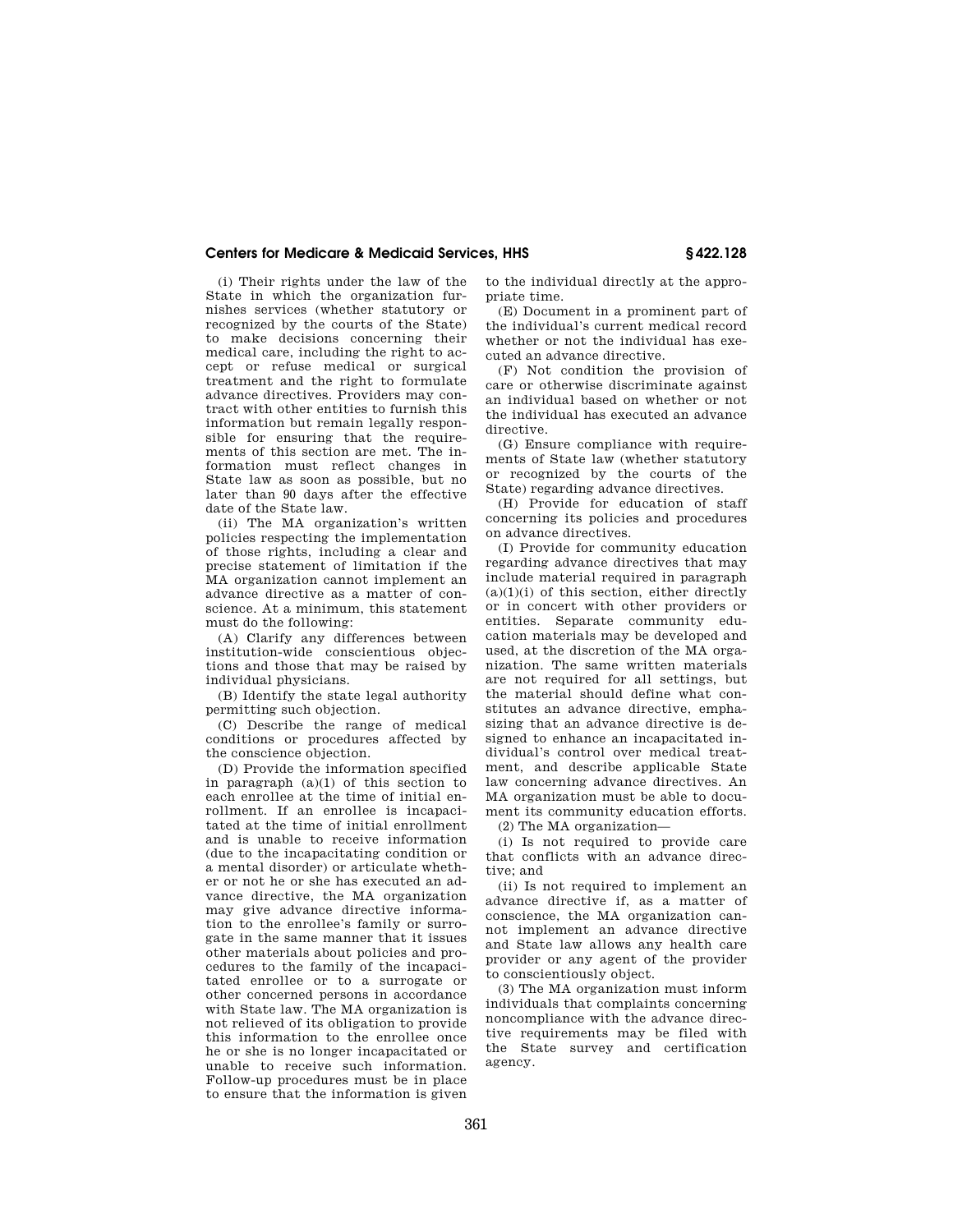## **§ 422.132 Protection against liability and loss of benefits.**

Enrollees of MA organizations are entitled to the protections specified in  $$422.504(*g*)$ .

[63 FR 35077, June 26, 1998, as amended at 70 FR 52026, Sept. 1, 2005]

### **§ 422.133 Return to home skilled nursing facility.**

(a) *General rule.* MA plans must provide coverage of posthospital extended care services to Medicare enrollees through a home skilled nursing facility if the enrollee elects to receive the coverage through the home skilled nursing facility, and if the home skilled nursing facility either has a contract with the MA organization or agrees to accept substantially similar payment under the same terms and conditions that apply to similar skilled nursing facilities that contract with the MA organization.

(b) *Definitions.* In this subpart, *home skilled nursing facility* means—

(1) The skilled nursing facility in which the enrollee resided at the time of admission to the hospital preceding the receipt of posthospital extended care services;

(2) A skilled nursing facility that is providing posthospital extended care services through a continuing care retirement community in which the MA plan enrollee was a resident at the time of admission to the hospital. A continuing care retirement community is an arrangement under which housing and health-related services are provided (or arranged) through an organization for the enrollee under an agreement that is effective for the life of the enrollee or for a specified period; or

(3) The skilled nursing facility in which the spouse of the enrollee is residing at the time of discharge from the hospital.

(4) If an MA organization elects to furnish SNF care in the absence of a prior qualifying hospital stay under §422.101(c), then that SNF care is also subject to the home skilled nursing facility rules in this section. In applying the provisions of this section to coverage under this paragraph, references to a hospitalization, or discharge from a hospital, are deemed to refer to wherever the enrollee resides immediately

before admission for extended care services.

(c) *Coverage no less favorable.* The posthospital extended care scope of services, cost-sharing, and access to coverage provided by the home skilled nursing facility must be no less favorable to the enrollee than posthospital extended care services coverage that would be provided to the enrollee by a skilled nursing facility that would be otherwise covered under the MA plan.

(d) *Exceptions.* The requirement to allow an MA plan enrollee to elect to return to the home skilled nursing facility for posthospital extended care services after discharge from the hospital does not do the following:

(1) Require coverage through a skilled nursing facility that is not otherwise qualified to provide benefits under Part A for Medicare beneficiaries not enrolled in the MA plan.

(2) Prevent a skilled nursing facility from refusing to accept, or imposing conditions on the acceptance of, an enrollee for the receipt of posthospital extended care services.

[68 FR 50857, Aug. 22, 2003, as amended at 70 FR 4723, Jan. 28, 2005]

# **Subpart D—Quality Improvement**

SOURCE: 63 FR 35082, June 26, 1998, unless otherwise noted.

### **§ 422.152 Quality improvement program.**

(a) *General rule.* Each MA organization that offers one or more MA plans must have, for each of those plans, an ongoing quality improvement program that meets applicable requirements of this section for the service it furnishes to its MA enrollees. As part of its ongoing quality improvement program, a plan must—

(1) Have a chronic care improvement program that meets the requirements of paragraph (c) of this section concerning elements of a chronic care program and addresses populations identified by CMS based on a review of current quality performance;

(2) Conduct quality improvement projects that can be expected to have a favorable effect on health outcomes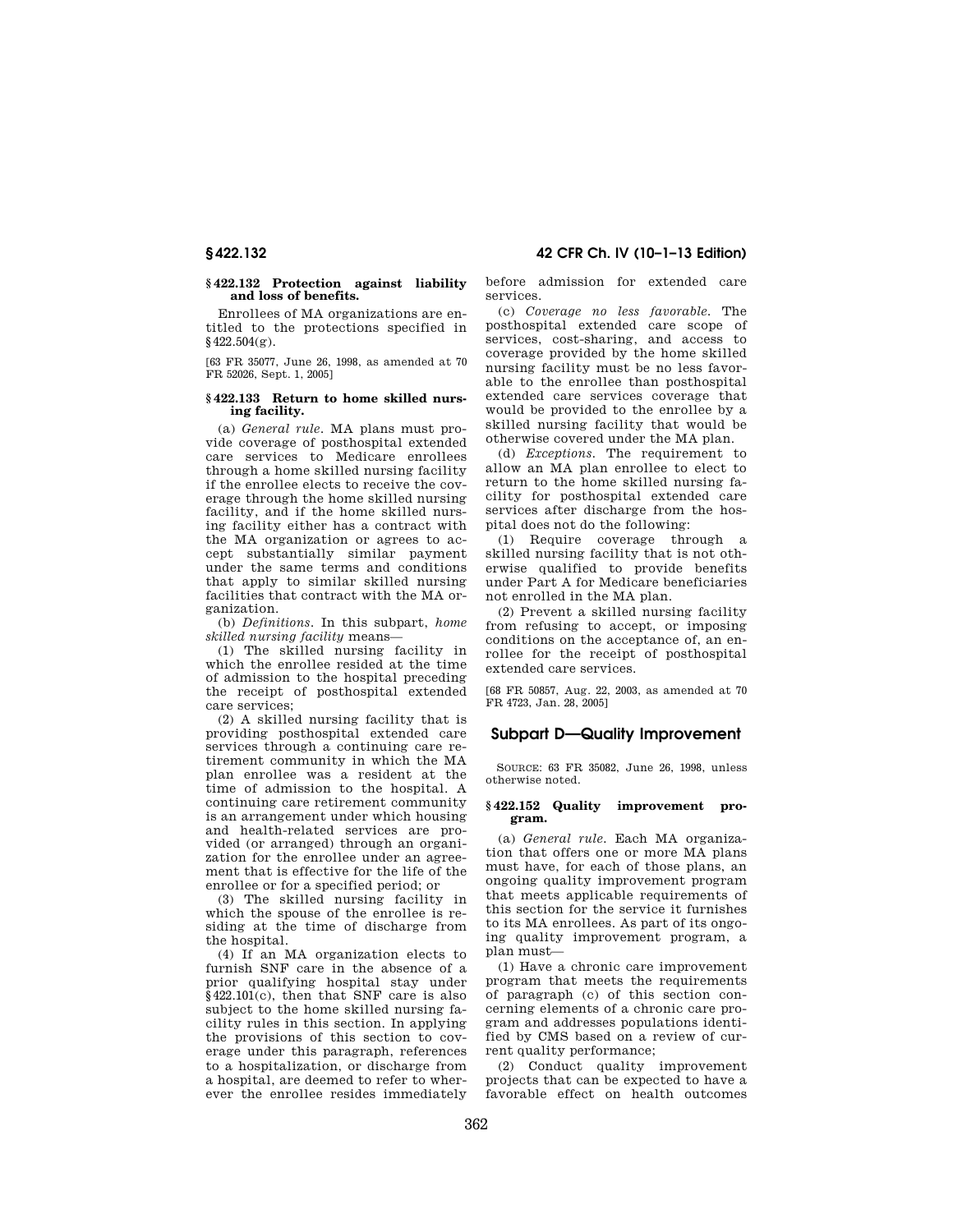and enrollee satisfaction, meet the requirements of paragraph (d) of this section, and address areas identified by CMS; and

(3) Encourage its providers to participate in CMS and HHS quality improvement initiatives.

(b) *Requirements for MA coordinated care plans (except for regional MA plans) and including local PPO plans that are offered by organizations that are licensed or organized under State law as HMOs.*  An MA coordinated care plan's (except for regional PPO plans and local PPO plans as defined in paragraph (e) of this section) quality improvement program must—

(1) In processing requests for initial or continued authorization of services, follow written policies and procedures that reflect current standards of medical practice.

(2) Have in effect mechanisms to detect both underutilization and overutilization of services.

(3) Measure and report performance. The organization offering the plan must do the following:

(i) Measure performance under the plan, using the measurement tools required by CMS, and report its performance to CMS. The standard measures may be specified in uniform data collection and reporting instruments required by CMS.

(ii) Collect, analyze, and report quality performance data identified by CMS that are of the same type as those under paragraph (b)(3)(i) of this section.

(iii) Make available to CMS information on quality and outcomes measures that will enable beneficiaries to compare health coverage options and select among them, as provided in §422.64.

(4) Special rule for MA local PPOtype plans that are offered by an organization that is licensed or organized under State law as a health maintenance organization must meet the requirements specified in paragraphs  $(b)(1)$  through  $(b)(3)$  of this section.

(5) All coordinated care contracts (including local and regional PPOs, contracts with exclusively SNP benefit packages, private fee-for-service contracts, and MSA contracts), and all cost contracts under section 1876 of the Act, with 600 or more enrollees in July

of the prior year, must contract with approved Medicare Consumer Assessment of Healthcare Providers and Systems (CAHPS) survey vendors to conduct the Medicare CAHPS satisfaction survey of Medicare plan enrollees in accordance with CMS specifications and submit the survey data to CMS.

(c) *Chronic care improvement program requirements.* Develop criteria for a chronic care improvement program. These criteria must include—

(1) Methods for identifying MA enrollees with multiple or sufficiently severe chronic conditions that would benefit from participating in a chronic care improvement program; and

(2) Mechanisms for monitoring MA enrollees that are participating in the chronic care improvement program.

(d) *Quality improvement projects.* (1) Quality improvement projects are an organization's initiatives that focus on specified clinical and nonclinical areas and that involve the following:

(i) Measurement of performance.

(ii) System interventions, including the establishment or alteration of practice guidelines.

(iii) Improving performance.

(iv) Systematic and periodic followup on the effect of the interventions.

(2) For each project, the organization must assess performance under the plan using quality indicators that are—

(i) Objective, clearly and unambiguously defined, and based on current clinical knowledge or health services research; and

(ii) Capable of measuring outcomes such as changes in health status, functional status and enrollee satisfaction, or valid proxies of those outcomes.

(3) Performance assessment on the selected indicators must be based on systematic ongoing collection and analysis of valid and reliable data.

(4) Interventions must achieve demonstrable improvement.

(5) The organization must report the status and results of each project to CMS as requested.

(e) *Requirements for MA regional plans and MA local plans that are PPO plans as defined in this section*—(1) *Definition of local preferred provider organization plan.* For purposes of this section, the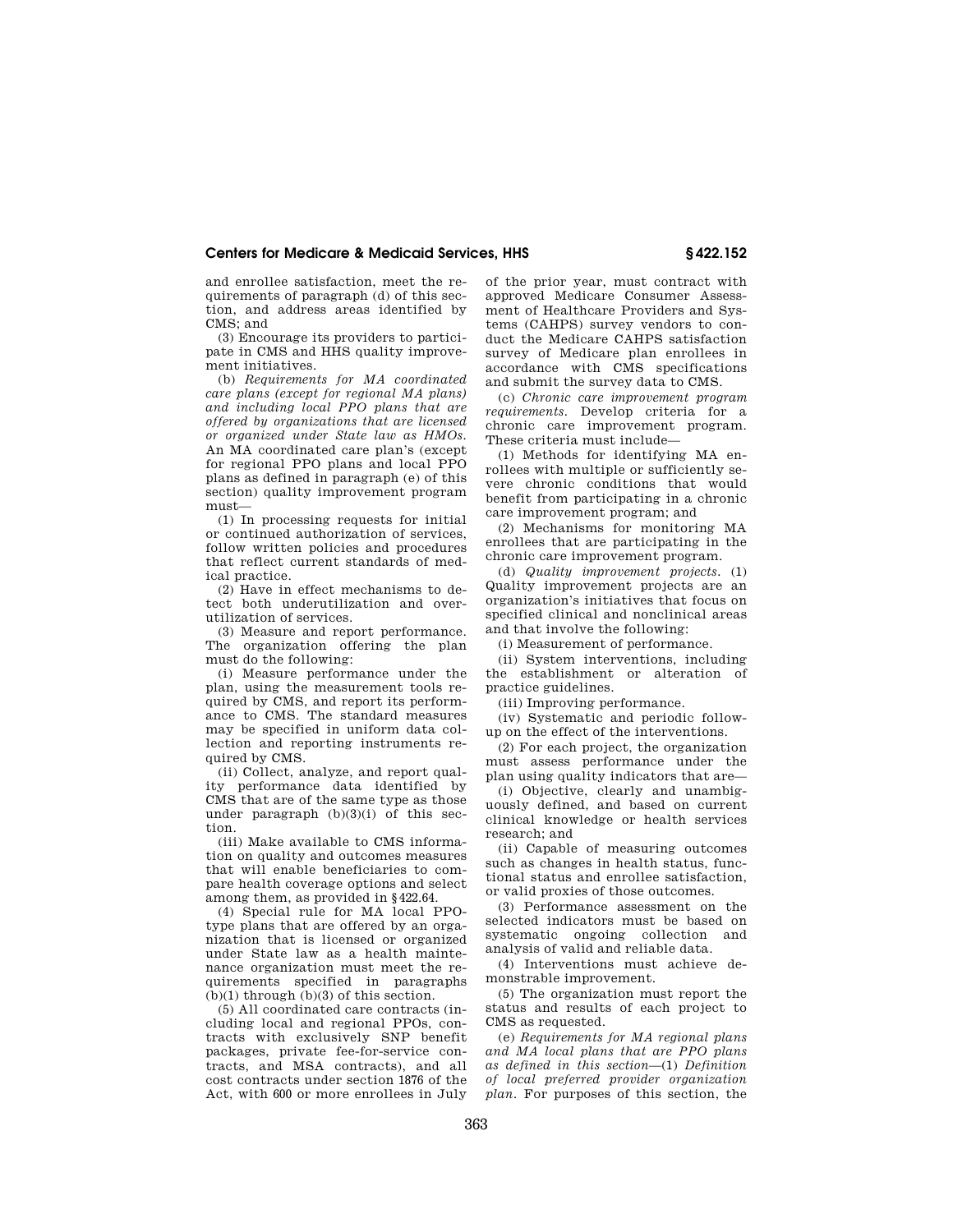term local preferred provider organization (PPO) plan means an MA plan that—

(i) Has a network of providers that have agreed to a contractually specified reimbursement for covered benefits with the organization offering the plan;

(ii) Provides for reimbursement for all covered benefits regardless of whether the benefits are provided within the network of providers; and

(iii) Is offered by an organization that is not licensed or organized under State law as a health maintenance organization.

(2) MA organizations offering an MA regional plan or local PPO plan as defined in this section must:

(i) Measure performance under the plan using standard measures required by CMS and report its performance to CMS. The standard measures may be specified in uniform data collection and reporting instruments required by CMS.

(ii) Collect, analyze, and report quality performance data identified by CMS that are of the same type as those described under paragraph  $(e)(2)(i)$  of this section.

(iii) Evaluate the continuity and coordination of care furnished to enrollees.

(iv) If the organization uses written protocols for utilization review, the organization must—

(A) Base those protocols on current standards of medical practice; and

(B) Have mechanisms to evaluate utilization of services and to inform enrollees and providers of services of the results of the evaluation.

(f) *Requirements for all types of plans*— (1) *Health information.* For all types of plans that it offers, an organization must—

(i) Maintain a health information system that collects, analyzes, and integrates the data necessary to implement its quality improvement program;

(ii) Ensure that the information it receives from providers of services is reliable and complete; and

(iii) Make all collected information available to CMS.

(2) *Program review.* For each plan, there must be in effect a process for

**§ 422.152 42 CFR Ch. IV (10–1–13 Edition)** 

formal evaluation, at least annually, of the impact and effectiveness of its quality improvement program.

(3) *Remedial action.* For each plan, the organization must correct all problems that come to its attention through internal surveillance, complaints, or other mechanisms.

(g) *Special requirements for specialized MA plans for special needs individuals.*  All special needs plans (SNPs) must be approved by the National Committee for Quality Assurance (NCQA) effective January 1, 2012 and subsequent years. SNPs must submit their model of care (MOC) to CMS for NCQA evaluation and approval, in accordance with CMS guidance. A SNP must conduct a quality improvement program that—

(1) Provides for the collection, analysis, and reporting of data that measures health outcomes and indices of quality pertaining to its targeted special needs population (that is, dual-eligible, institutionalized, or chronic condition) at the plan level.

(2) Measures the effectiveness of its model of care through the collection, aggregation, analysis, and reporting of data that demonstrate the following:

(i) Access to care as evidenced by measures from the care coordination domain (for example, service and benefit utilization rates, or timeliness of referrals or treatment).

(ii) Improvement in beneficiary health status as evidenced by measures from functional, psychosocial, or clinical domains (for example, quality of life indicators, depression scales, or chronic disease outcomes).

(iii) Staff implementation of the SNP model of care as evidenced by measures of care structure and process from the continuity of care domain (for example, National Committee for Quality Assurance accreditation measures or medication reconciliation associated with care setting transitions indicators).

(iv) Comprehensive health risk assessment as evidenced by measures from the care coordination domain (for example, accuracy of acuity stratification, safety indicators, or timeliness of initial assessments or annual reassessments).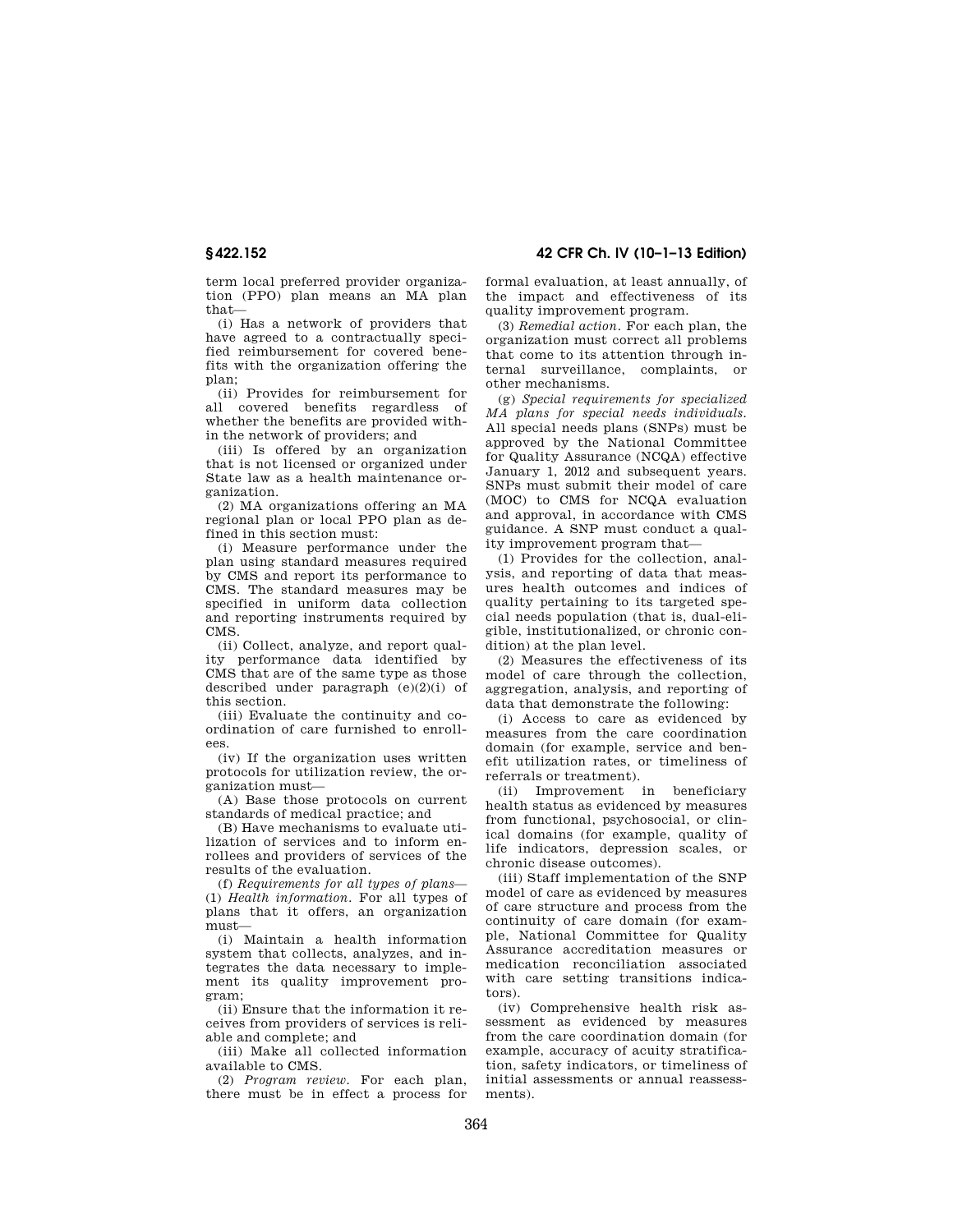(v) Implementation of an individualized plan of care as evidenced by measures from functional, psychosocial, or clinical domains (for example, rate of participation by IDT members and beneficiaries in care planning).

(vi) A provider network having targeted clinical expertise as evidenced by measures from medication management, disease management, or behavioral health domains.

(vii) Delivery of services across the continuum of care.

(viii) Delivery of extra services and benefits that meet the specialized needs of the most vulnerable beneficiaries as evidenced by measures from the psychosocial, functional, and endof-life domains.

(ix) Use of evidence-based practices and nationally recognized clinical protocols.

(x) Use of integrated systems of communication as evidenced by measures from the care coordination domain (for example, call center utilization rates, rates of beneficiary involvement in care plan development, etc.).

(3) Makes available to CMS information on quality and outcomes measures that will—

(i) Enable beneficiaries to compare health coverage options; and

(ii) Enable CMS to monitor the plan's model of care performance.

(h) *Requirements for MA private-feefor-service plans and Medicare medical savings account plans.* (1) Subject to paragraph (h)(2) of this section, MA PFFS and MSA plans are subject to requirements that may not exceed the requirements specified in §422.152(e).

(2) For plan year 2010, MA PFFS and MSA plans are not subject to the limitations under  $$422.152(e)(1)(i)$  and must meet the requirements using administrative claims data only.

[70 FR 4723, Jan. 28, 2005, as amended at 70 FR 52026, Sept. 1, 2005; 73 FR 54249, Sept. 18, 2008; 75 FR 19805, Apr. 15, 2010; 76 FR 21564, Apr. 15, 2011]

#### **§ 422.153 Use of quality improvement organization review information.**

CMS will acquire from quality improvement organizations (QIOs) as defined in part 475 of this chapter data<br>collected under section collected under section  $1886(b)(3)(B)(viii)$  of the Act and subject to the requirements in §480.140(g). CMS will acquire this information, as needed, and may use it for the following functions:

(a) Enable beneficiaries to compare health coverage options and select among them.

(b) Evaluate plan performance.

(c) Ensure compliance with plan requirements under this part.

(d) Develop payment models.

(e) Other purposes related to MA plans as specified by CMS.

[76 FR 26546, May 6, 2011]

#### **§ 422.156 Compliance deemed on the basis of accreditation.**

(a) *General rule.* An MA organization is deemed to meet all of the requirements of any of the areas described in paragraph (b) of this section if—

(1) The MA organization is fully accredited (and periodically reaccredited) for the standards related to the applicable area under paragraph (b) of this section by a private, national accreditation organization approved by CMS; and

(2) The accreditation organization used the standards approved by CMS for the purposes of assessing the MA organization's compliance with Medicare requirements.

(b) *Deemable requirements.* The requirements relating to the following areas are deemable:

(1) *Quality improvement.* The deeming process should focus on evaluating and assessing the overall quality improvement (QI) program. However, the quality improvement projects (QIPs) and the chronic care improvement programs (CCIPs) will be excluded from the deeming process.

(2) Antidiscrimination.

(3) Access to services.

(4) Confidentiality and accuracy of enrollee records.

(5) Information on advance directives.

(6) Provider participation rules.

(7) The requirements listed in §423.165 (b)(1) through (3) of this chapter for MA organizations that offer prescription drug benefit programs.

(c) *Effective date of deemed status.* The date on which the organization is deemed to meet the applicable requirements is the later of the following: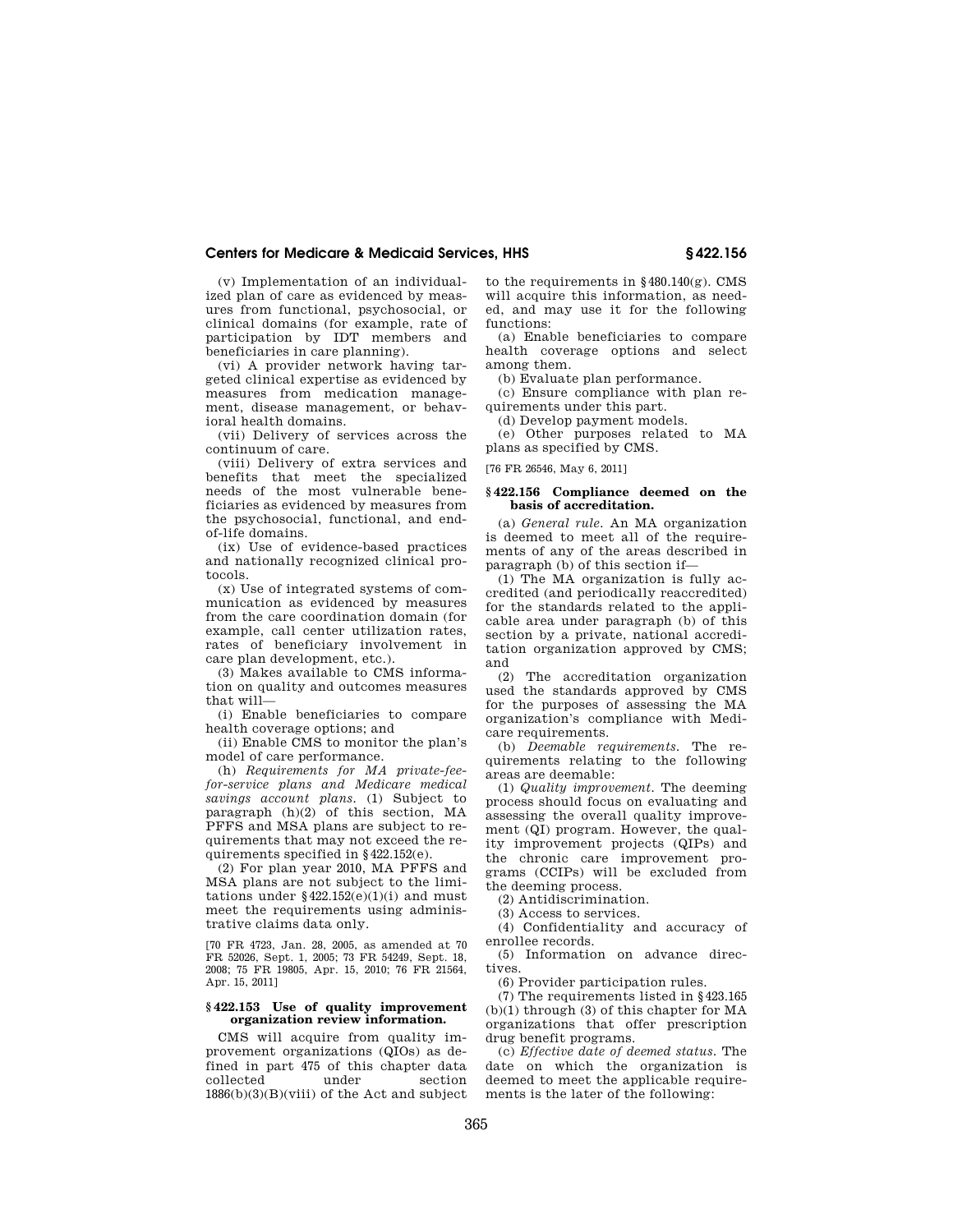(1) The date on which the accreditation organization is approved by CMS.

(2) The date the MA organization is accredited by the accreditation organization.

(d) *Obligations of deemed MA organizations.* An MA organization deemed to meet Medicare requirements must—

(1) Submit to surveys by CMS to validate its accreditation organization's accreditation process; and

(2) Authorize its accreditation organization to release to CMS a copy of its most recent accreditation survey, together with any survey-related information that CMS may require (including corrective action plans and summaries of unmet CMS requirements).

(e) *Removal of deemed status.* CMS removes part or all of an MA organization's deemed status for any of the following reasons:

(1) CMS determines, on the basis of its own investigation, that the MA organization does not meet the Medicare requirements for which deemed status was granted.

(2) CMS withdraws its approval of the accreditation organization that accredited the MA organization.

(3) The MA organization fails to meet the requirements of paragraph (d) of this section.

(f) *Authority.* Nothing in this subpart limits CMS' authority under subparts K and O of this part, including but not limited to, the ability to impose intermediate sanctions, civil money penalties, and terminate a contract with an MA organization.

[63 FR 35082, June 26, 1998, as amended at 65 FR 40323, June 29, 2000; 65 FR 59749, Oct. 6, 2000; 70 FR 4724, Jan. 28, 2005; 75 FR 19806, Apr. 15, 2010; 76 FR 21564, Apr. 15, 2011]

### **§ 422.157 Accreditation organizations.**

(a) *Conditions for approval.* CMS may approve an accreditation organization with respect to a given standard under this part if it meets the following conditions:

(1) In accrediting MA organizations, it applies and enforces standards that are at least as stringent as Medicare requirements with respect to the standard or standards in question.

(2) It complies with the application and reapplication procedures set forth in §422.158.

**§ 422.157 42 CFR Ch. IV (10–1–13 Edition)** 

(3) It ensures that:

(i) Any individual associated with it, who is also associated with an entity it accredits, does not influence the accreditation decision concerning that entity.

(ii) The majority of the membership of its governing body is not comprised of managed care organizations or their representatives.

(iii) Its governing body has a broad and balanced representation of interests and acts without bias.

(b) *Notice and comment*—(1) *Proposed notice.* CMS publishes a notice in the FEDERAL REGISTER whenever it is considering granting an accreditation organization's application for approval. The notice—

(i) Announces CMS's receipt of the accreditation organization's application for approval;

(ii) Describes the criteria CMS will use in evaluating the application; and

(iii) Provides at least a 30-day comment period.

(2) *Final notice.* (i) After reviewing public comments, CMS publishes a final FEDERAL REGISTER notice indicating whether it has granted the accreditation organization's request for approval.

(ii) If CMS grants the request, the final notice specifies the effective date and the term of the approval, which may not exceed 6 years.

(c) *Ongoing responsibilities of an approved accreditation organization.* An accreditation organization approved by CMS must undertake the following activities on an ongoing basis:

(1) Provide to CMS in written form and on a monthly basis all of the following:

(i) Copies of all accreditation surveys, together with any survey-related information that CMS may require (including corrective action plans and summaries of unmet CMS requirements).

(ii) Notice of all accreditation decisions.

(iii) Notice of all complaints related to deemed MA organizations.

(iv) Information about any MA organization against which the accrediting organization has taken remedial or adverse action, including revocation,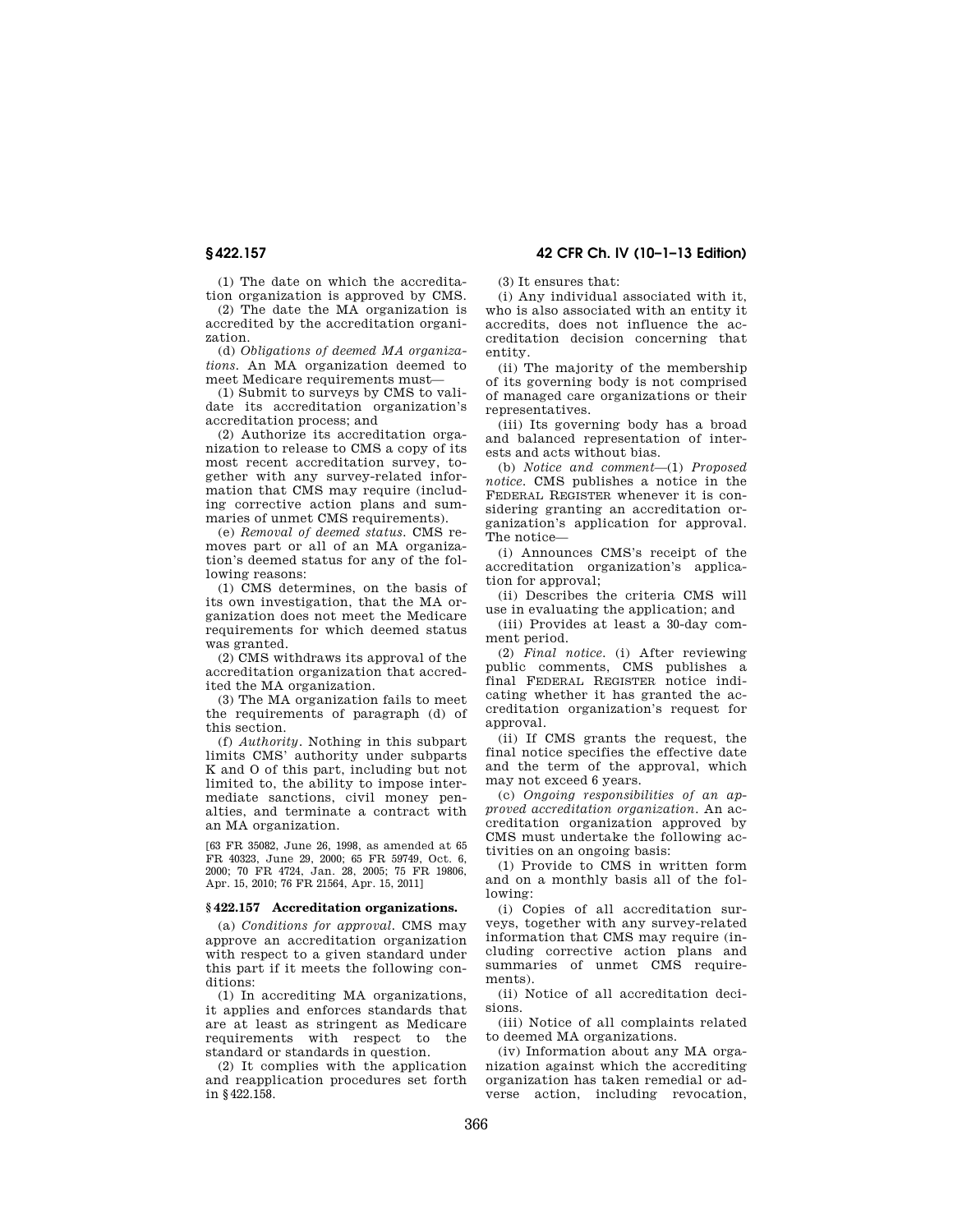withdrawal or revision of the MA organization's accreditation. (The accreditation organization must provide this information within 30 days of taking the remedial or adverse action.)

(v) Notice of any proposed changes in its accreditation standards or requirements or survey process. If the organization implements the changes before or without CMS approval, CMS may withdraw its approval of the accreditation organization.

(2) Within 30 days of a change in CMS requirements, submit to CMS—

(i) An acknowledgment of CMS's notification of the change;

(ii) A revised cross-walk reflecting the new requirements; and

(iii) An explanation of how the accreditation organization plans to alter its standards to conform to CMS's new requirements, within the time-frames specified in the notification of change it receives from CMS.

(3) Permit its surveyors to serve as witnesses if CMS takes an adverse action based on accreditation findings.

(4) Within 3 days of identifying, in an accredited MA organization, a deficiency that poses immediate jeopardy to the organization's enrollees or to the general public, give CMS written notice of the deficiency.

(5) Within 10 days of CMS's notice of withdrawal of approval, give written notice of the withdrawal to all accredited MA organizations.

(6) Provide, on an annual basis, summary data specified by CMS that relate to the past year's accreditation activities and trends.

(d) *Continuing Federal oversight of approved accreditation organizations.* This paragraph establishes specific criteria and procedures for continuing oversight and for withdrawing approval of an accreditation organization.

(1) *Equivalency review.* CMS compares the accreditation organization's standards and its application and enforcement of those standards to the comparable CMS requirements and processes when—

(i) CMS imposes new requirements or changes its survey process;

(ii) An accreditation organization proposes to adopt new standards or changes in its survey process; or

(iii) The term of an accreditation organization's approval expires.

(2) *Validation review.* CMS or its agent may conduct a survey of an accredited organization, examine the results of the accreditation organization's own survey, or attend the accreditation organization's survey, in order to validate the organization's accreditation process. At the conclusion of the review, CMS identifies any accreditation programs for which validation survey results—

(i) Indicate a 20 percent rate of disparity between certification by the accreditation organization and certification by CMS or its agent on standards that do not constitute immediate jeopardy to patient health and safety if unmet;

(ii) Indicate any disparity between certification by the accreditation organization and certification by CMS or its agent on standards that constitute immediate jeopardy to patient health and safety if unmet; or

(iii) Indicate that, irrespective of the rate of disparity, there are widespread or systematic problems in an organization's accreditation process such that accreditation no longer provides assurance that the Medicare requirements are met or exceeded.

(3) *Onsite observation.* CMS may conduct an onsite inspection of the accreditation organization's operations and offices to verify the organization's representations and assess the organization's compliance with its own policies and procedures. The onsite inspection may include, but is not limited to, reviewing documents, auditing meetings concerning the accreditation process, evaluating survey results or the accreditation status decision making process, and interviewing the organization's staff.

(4) *Notice of intent to withdraw approval.* If an equivalency review, validation review, onsite observation, or CMS's daily experience with the accreditation organization suggests that the accreditation organization is not meeting the requirements of this subpart, CMS gives the organization written notice of its intent to withdraw approval.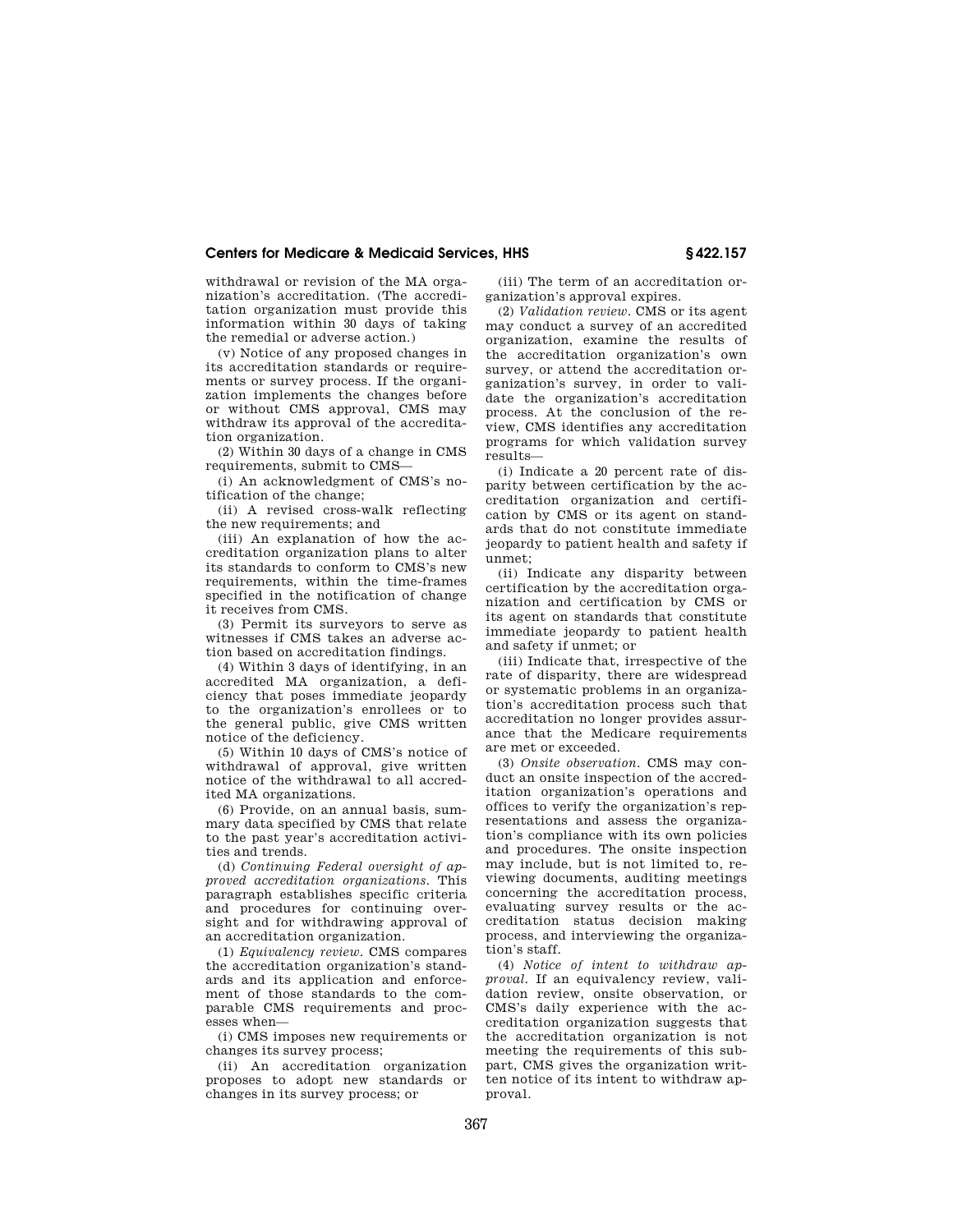(5) *Withdrawal of approval.* CMS may withdraw its approval of an accreditation organization at any time if CMS determines that—

(i) Deeming based on accreditation no longer guarantees that the MA organization meets the MA requirements, and failure to meet those requirements could jeopardize the health or safety of Medicare enrollees and constitute a significant hazard to the public health; or

(ii) The accreditation organization has failed to meet its obligations under this section or under §422.156 or §422.158.

(6) *Reconsideration of withdrawal of approval.* An accreditation organization dissatisfied with a determination to withdraw CMS approval may request a reconsideration of that determination in accordance with subpart D of part 488 of this chapter.

[63 FR 35082, June 26, 1998, as amended at 65 FR 40323, June 29, 2000; 65 FR 59749, Oct. 6, 2000]

#### **§ 422.158 Procedures for approval of accreditation as a basis for deeming compliance.**

(a) *Required information and materials.*  A private, national accreditation organization applying for approval must furnish to CMS all of the following information and materials. (When reapplying for approval, the organization need furnish only the particular information and materials requested by CMS.)

(1) The types of MA plans that it would review as part of its accreditation process.

(2) A detailed comparison of the organization's accreditation requirements and standards with the Medicare requirements (for example, a crosswalk).

(3) Detailed information about the organization's survey process, including—

(i) Frequency of surveys and whether surveys are announced or unannounced.

(ii) Copies of survey forms, and guidelines and instructions to surveyors.

(iii) Descriptions of—

(A) The survey review process and the accreditation status decision making process;

# **§ 422.158 42 CFR Ch. IV (10–1–13 Edition)**

(B) The procedures used to notify accredited MA organizations of deficiencies and to monitor the correction of those deficiencies; and

(C) The procedures used to enforce compliance with accreditation requirements.

(4) Detailed information about the individuals who perform surveys for the accreditation organization, including—

(i) The size and composition of accreditation survey teams for each type of plan reviewed as part of the accreditation process;

(ii) The education and experience requirements surveyors must meet;

(iii) The content and frequency of the in-service training provided to survey personnel;

(iv) The evaluation systems used to monitor the performance of individual surveyors and survey teams; and

(v) The organization's policies and practice with respect to the participation, in surveys or in the accreditation decision process by an individual who is professionally or financially affiliated with the entity being surveyed.

(5) A description of the organization's data management and analysis system with respect to its surveys and accreditation decisions, including the kinds of reports, tables, and other displays generated by that system.

(6) A description of the organization's procedures for responding to and investigating complaints against accredited organizations, including policies and procedures regarding coordination of these activities with appropriate licensing bodies and ombudsmen programs.

(7) A description of the organization's policies and procedures with respect to the withholding or removal of accreditation for failure to meet the accreditation organization's standards or requirements, and other actions the organization takes in response to noncompliance with its standards and requirements.

(8) A description of all types (for example, full, partial) and categories (for example, provisional, conditional, temporary) of accreditation offered by the organization, the duration of each type and category of accreditation and a statement identifying the types and categories that would serve as a basis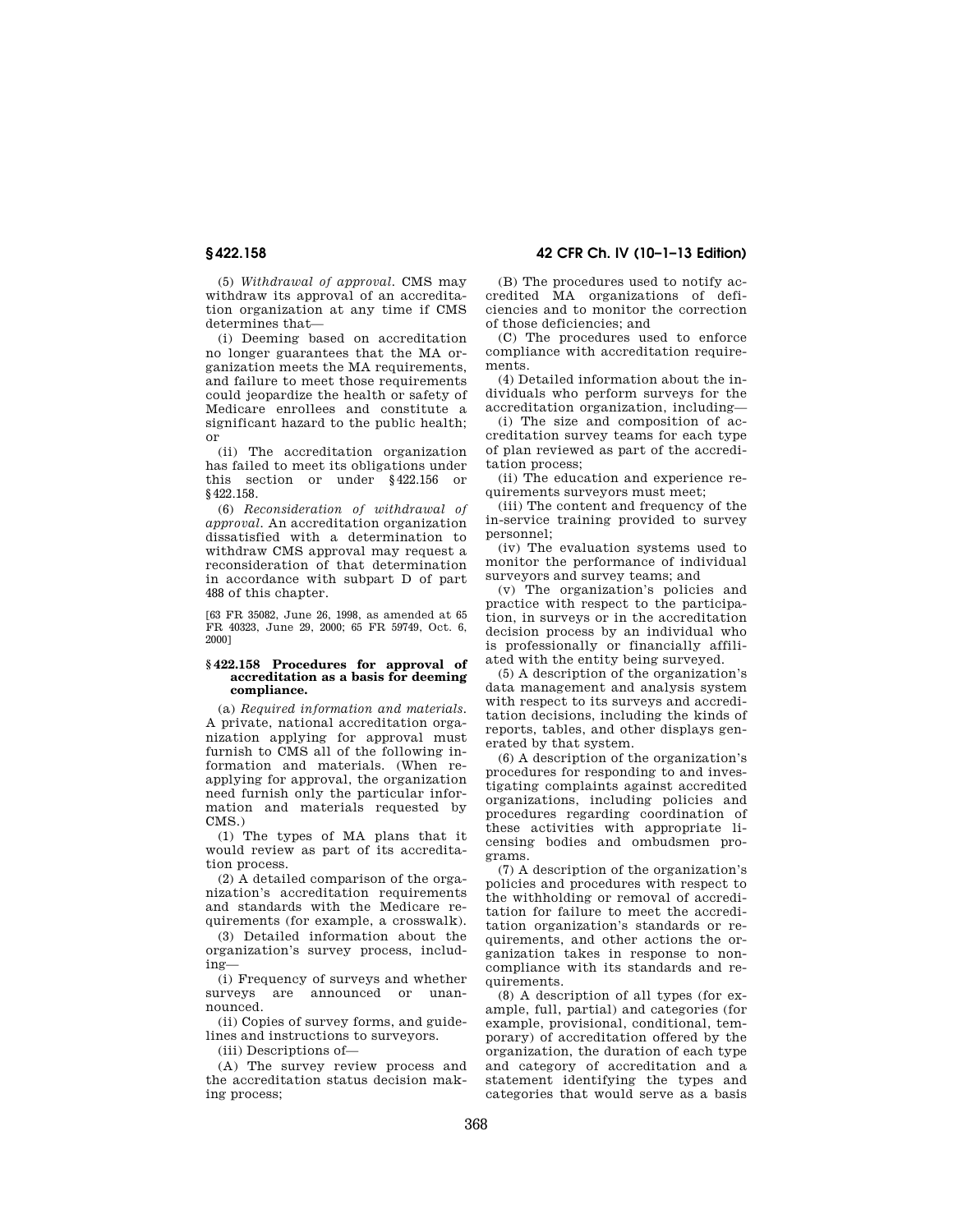for accreditation if CMS approves the accreditation organization.

(9) A list of all currently accredited MA organizations and the type, category, and expiration date of the accreditation held by each of them.

(10) A list of all full and partial accreditation surveys scheduled to be performed by the accreditation organization as requested by CMS.

(11) The name and address of each person with an ownership or control interest in the accreditation organization.

(b) *Required supporting documentation.*  A private, national accreditation organization applying or reapplying for approval must also submit the following supporting documentation:

(1) A written presentation that demonstrates its ability to furnish CMS with electronic data in CMS compatible format.

(2) A resource analysis that demonstrates that its staffing, funding, and other resources are adequate to perform the required surveys and related activities.

(3) A statement acknowledging that, as a condition for approval, it agrees to comply with the ongoing responsibility requirements of §422.157(c).

(c) *Additional information.* If CMS determines that it needs additional information for a determination to grant or deny the accreditation organization's request for approval, it notifies the organization and allows time for the organization to provide the additional information.

(d) *Onsite visit.* CMS may visit the accreditation organization's offices to verify representations made by the organization in its application, including, but not limited to, review of documents, and interviews with the organization's staff.

(e) *Notice of determination.* CMS gives the accreditation organization, within 210 days of receipt of its completed application, a formal notice that—

(1) States whether the request for approval has been granted or denied;

(2) Gives the rationale for any denial; and

(3) Describes the reconsideration and reapplication procedures.

(f) *Withdrawal.* An accreditation organization may withdraw its application for approval at any time before it receives the formal notice specified in paragraph (e) of this section.

(g) *Reconsideration of adverse determination.* An accreditation organization that has received notice of denial of its request for approval may request reconsideration in accordance with subpart D of part 488 of this chapter.

(h) *Request for approval following denial.* (1) Except as provided in paragraph (h)(2) of this section, an accreditation organization that has received notice of denial of its request for approval may submit a new request if it—

(i) Has revised its accreditation program to correct the deficiencies on which the denial was based;

(ii) Can demonstrate that the MA organizations that it has accredited meet or exceed applicable Medicare requirements; and

(iii) Resubmits the application in its entirety.

(2) An accreditation organization that has requested reconsideration of CMS's denial of its request for approval may not submit a new request until the reconsideration is administratively final.

[63 FR 35082, June 26, 1998, as amended at 65 FR 40324, June 29, 2000]

## **Subpart E—Relationships With Providers**

SOURCE: 63 FR 35085, June 26, 1998, unless otherwise noted.

## **§ 422.200 Basis and scope.**

This subpart is based on sections  $1852(a)(1)$ ,  $(a)(2)$ ,  $(b)(2)$ ,  $(c)(2)(D)$ ,  $(j)$ , and  $(k)$  of the Act; section  $1859(b)(2)(A)$  of the Act; and the general authority under 1856(b) of the Act requiring the establishment of standards. It sets forth the requirements and standards for the MA organization's relationships with providers including physicians, other health care professionals, institutional providers and suppliers, under contracts or arrangements or deemed contracts under MA private fee-forservice plans. This subpart also contains some requirements that apply to noncontracting providers.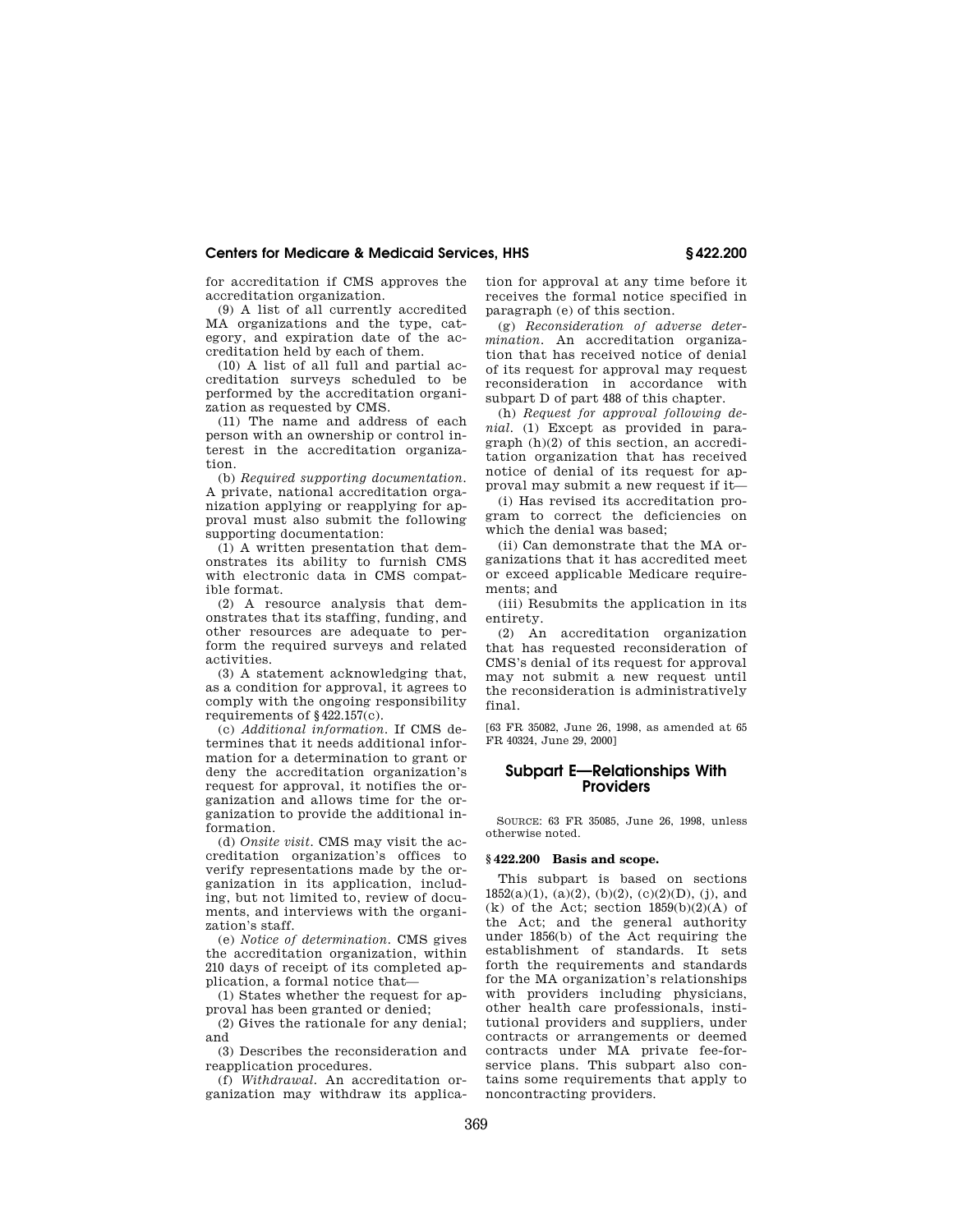## **§ 422.202 Participation procedures.**

(a) *Notice and appeal rights.* An MA organization that operates a coordinated care plan or network MSA plan must provide for the participation of individual physicians, and the management and members of groups of physicians, through reasonable procedures that include the following:

(1) Written notice of rules of participation including terms of payment, credentialing, and other rules directly related to participation decisions.

(2) Written notice of material changes in participation rules before the changes are put into effect.

(3) Written notice of participation decisions that are adverse to physicians.

(4) A process for appealing adverse participation procedures, including the right of physicians to present information and their views on the decision. In the case of termination or suspension of a provider contract by the MA organization, this process must conform to the rules in §422.202(d).

(b) *Consultation.* The MA organization must establish a formal mechanism to consult with the physicians who have agreed to provide services under the MA plan offered by the organization, regarding the organization's medical policy, quality improvement programs and medical management procedures and ensure that the following standards are met:

(1) Practice guidelines and utilization management guidelines—

(i) Are based on reasonable medical evidence or a consensus of health care professionals in the particular field;

(ii) Consider the needs of the enrolled population;

(iii) Are developed in consultation with contracting physicians; and

(iv) Are reviewed and updated periodically.

(2) The guidelines are communicated to providers and, as appropriate, to enrollees.

(3) Decisions with respect to utilization management, enrollee education, coverage of services, and other areas in which the guidelines apply are consistent with the guidelines.

(c) *Subcontracted groups.* An MA organization that operates an MA plan through subcontracted physician groups must provide that the participation procedures in this section apply equally to physicians within those subcontracted groups.

(d) *Suspension or termination of contract.* An MA organization that operates a coordinated care plan or network MSA plan providing benefits through contracting providers must meet the following requirements:

(1) *Notice to physician.* An MA organization that suspends or terminates an agreement under which the physician provides services to MA plan enrollees must give the affected individual written notice of the following:

(i) The reasons for the action, including, if relevant, the standards and profiling data used to evaluate the physician and the numbers and mix of physicians needed by the MA organization.

(ii) The affected physician's right to appeal the action and the process and timing for requesting a hearing.

(2) *Composition of hearing panel.* The MA organization must ensure that the majority of the hearing panel members are peers of the affected physician.

(3) *Notice to licensing or disciplinary bodies.* An MA organization that suspends or terminates a contract with a physician because of deficiencies in the quality of care must give written notice of that action to licensing or disciplinary bodies or to other appropriate authorities.

(4) *Timeframes.* An MA organization and a contracting provider must provide at least 60 days written notice to each other before terminating the contract without cause.

[64 FR 7981, Feb. 17, 1999, as amended at 65 FR 40324, June 29, 2000; 68 FR 50857, Aug. 22, 2003; 70 FR 4724, Jan. 28, 2005]

## **§ 422.204 Provider selection and credentialing.**

(a) *General rule.* An MA organization must have written policies and procedures for the selection and evaluation of providers. These policies must conform with the credential and recredentialing requirements set forth in paragraph (b) of this section and with the antidiscrimination provisions set forth in §422.205.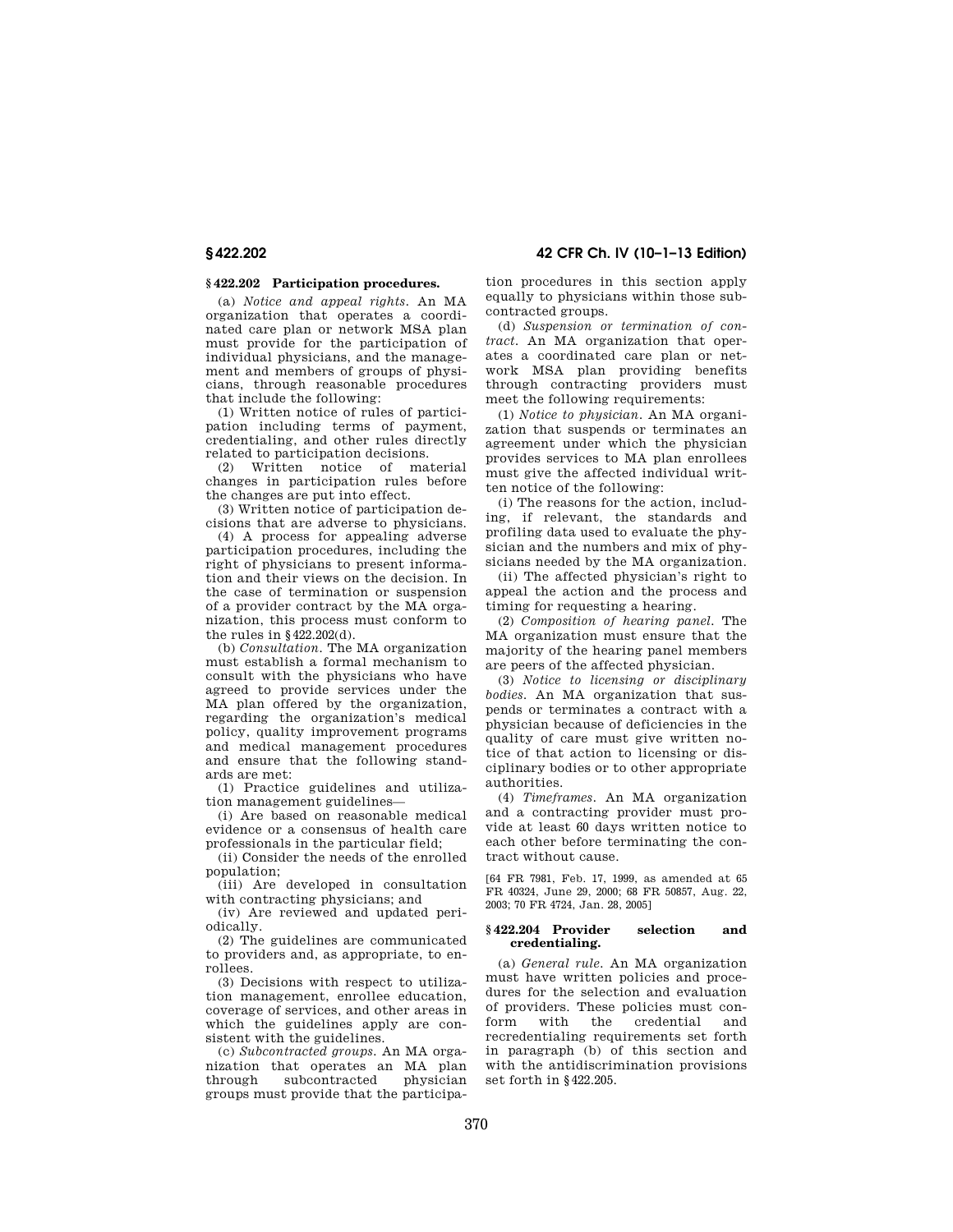(b) *Basic requirements.* An MA organization must follow a documented process with respect to providers and suppliers who have signed contracts or participation agreements that—

(1) For providers (other than physicians and other health care professionals) requires determination, and redetermination at specified intervals, that each provider is—

(i) Licensed to operate in the State, and in compliance with any other applicable State or Federal requirements; and

(ii) Reviewed and approved by an accrediting body, or meets the standards established by the organization itself;

(2) For physicians and other health care professionals, including members of physician groups, covers—

(i) Initial credentialing that includes written application, verification of licensure or certification from primary sources, disciplinary status, eligibility for payment under Medicare, and site visits as appropriate. The application must be signed and dated and include an attestation by the applicant of the correctness and completeness of the application and other information submitted in support of the application;

(ii) Recredentialing at least every 3 years that updates information obtained during initial credentialing, considers performance indicators such as those collected through quality improvement programs, utilization management systems, handling of grievances and appeals, enrollee satisfaction surveys, and other plan activities, and that includes an attestation of the correctness and completeness of the new information; and

(iii) A process for consulting with contracting health care professionals respect to criteria credentialing and recredentialing.

(3) Specifies that basic benefits must be provided through, or payments must be made to, providers and suppliers that meet applicable requirements of title XVIII and part A of title XI of the Act. In the case of providers meeting the definition of ''provider of services'' in section 1861(u) of the Act, basic benefits may only be provided through these providers if they have a provider agreement with CMS permitting them

to provide services under original Medicare.

(4) Ensures compliance with the requirements at  $§422.752(a)(8)$  that prohibit employment or contracts with individuals (or with an entity that employs or contracts with such an individual) excluded from participation under Medicare and with the requirements at §422.220 regarding physicians and practitioners who opt out of Medicare.

[65 FR 40324, June 29, 2000, as amended at 66 FR 47413, Sept. 12, 2001; 70 FR 4724, Jan. 28, 2005]

#### **§ 422.205 Provider antidiscrimination rules.**

(a) *General rule.* Consistent with the requirements of this section, the policies and procedures concerning provider selection and credentialing established under §422.204, and with the requirement under §422.100(c) that all Medicare-covered services be available to MA plan enrollees, an MA organization may select the practitioners that participate in its plan provider networks. In selecting these practitioners, an MA organization may not discriminate, in terms of participation, reimbursement, or indemnification, against any health care professional who is acting within the scope of his or her license or certification under State law, solely on the basis of the license or certification. If an MA organization declines to include a given provider or group of providers in its network, it must furnish written notice to the effected provider(s) of the reason for the decision.

(b) *Construction.* The prohibition in paragraph (a)(1) of this section does not preclude any of the following by the MA organization:

(1) Refusal to grant participation to health care professionals in excess of the number necessary to meet the needs of the plan's enrollees (except for MA private-fee-for-service plans, which may not refuse to contract on this basis).

(2) Use of different reimbursement amounts for different specialties or for different practitioners in the same specialty.

(3) Implementation of measures designed to maintain quality and control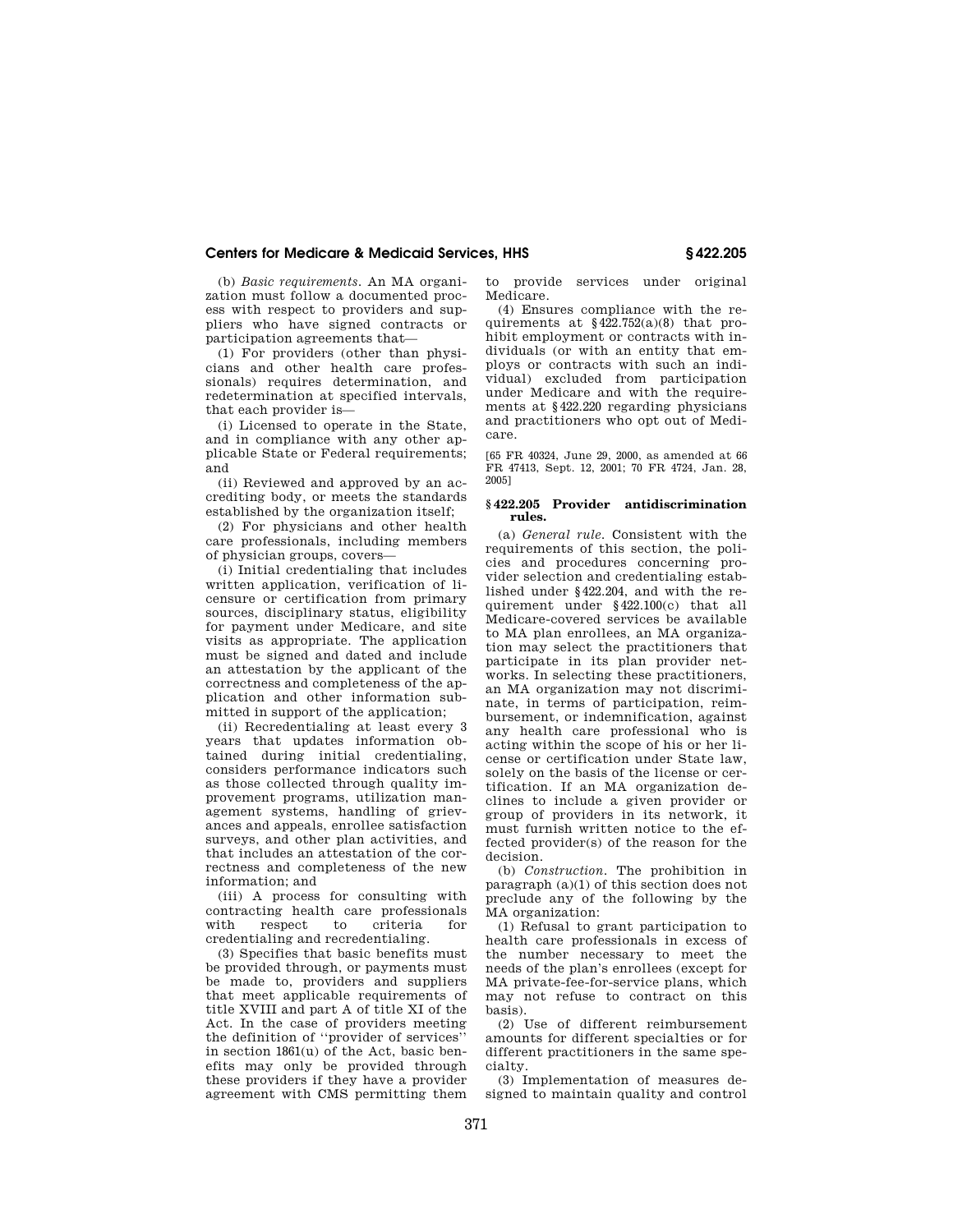costs consistent with its responsibilities.

[65 FR 40324, June 29, 2000]

#### **§ 422.206 Interference with health care professionals' advice to enrollees prohibited.**

(a) *General rule.* (1) An MA organization may not prohibit or otherwise restrict a health care professional, acting within the lawful scope of practice, from advising, or advocating on behalf of, an individual who is a patient and enrolled under an MA plan about—

(i) The patient's health status, medical care, or treatment options (including any alternative treatments that may be self-administered), including the provision of sufficient information to the individual to provide an opportunity to decide among all relevant treatment options;

(ii) The risks, benefits, and consequences of treatment or non-treatment; or

(iii) The opportunity for the individual to refuse treatment and to express preferences about future treatment decisions.

(2) Health care professionals must provide information regarding treatment options in a culturally-competent manner, including the option of no treatment. Health care professionals must ensure that individuals with disabilities have effective communications with participants throughout the health system in making decisions regarding treatment options.

(b) *Conscience protection.* The general rule in paragraph (a) of this section does not require the MA plan to cover, furnish, or pay for a particular counseling or referral service if the MA organization that offers the plan—

(1) Objects to the provision of that service on moral or religious grounds; and

(2) Through appropriate written means, makes available information on these policies as follows:

(i) To CMS, with its application for a Medicare contract, within 10 days of submitting its bid proposal or, for policy changes, in accordance with §422.80 (concerning approval of marketing materials and election forms) and with §422.111.

**§ 422.206 42 CFR Ch. IV (10–1–13 Edition)** 

(ii) To prospective enrollees, before or during enrollment.

(iii) With respect to current enrollees, the organization is eligible for the exception provided in paragraph  $(b)(1)$ of this section if it provides notice of such change within  $90$  days after adopting the policy at issue; however, under §422.111(d), notice of such a change must be given in advance.

(c) *Construction.* Nothing in paragraph (b) of this section may be construed to affect disclosure requirements under State law or under the Employee Retirement Income Security Act of 1974.

(d) *Sanctions.* An MA organization that violates the prohibition of paragraph (a) of this section or the conditions in paragraph (b) of this section is subject to intermediate sanctions under subpart O of this part.

[63 FR 35085, June 26, 1998, as amended at 65 FR 40325, June 29, 2000; 70 FR 52026, Sept. 1, 2005]

#### **§ 422.208 Physician incentive plans: requirements and limitations.**

(a) *Definitions.* In this subpart, the following definitions apply:

*Bonus* means a payment made to a physician or physician group beyond any salary, fee-for-service payments, capitation, or returned withhold.

*Capitation* means a set dollar payment per patient per unit of time (usually per month) paid to a physician or physician group to cover a specified set of services and administrative costs without regard to the actual number of services provided. The services covered may include the physician's own services, referral services, or all medical services.

*Physician group* means a partnership, association, corporation, individual practice association, or other group of physicians that distributes income from the practice among members. An individual practice association is defined as a physician group for this section only if it is composed of individual physicians and has no subcontracts with physician groups.

*Physician incentive plan* means any compensation arrangement to pay a physician or physician group that may directly or indirectly have the effect of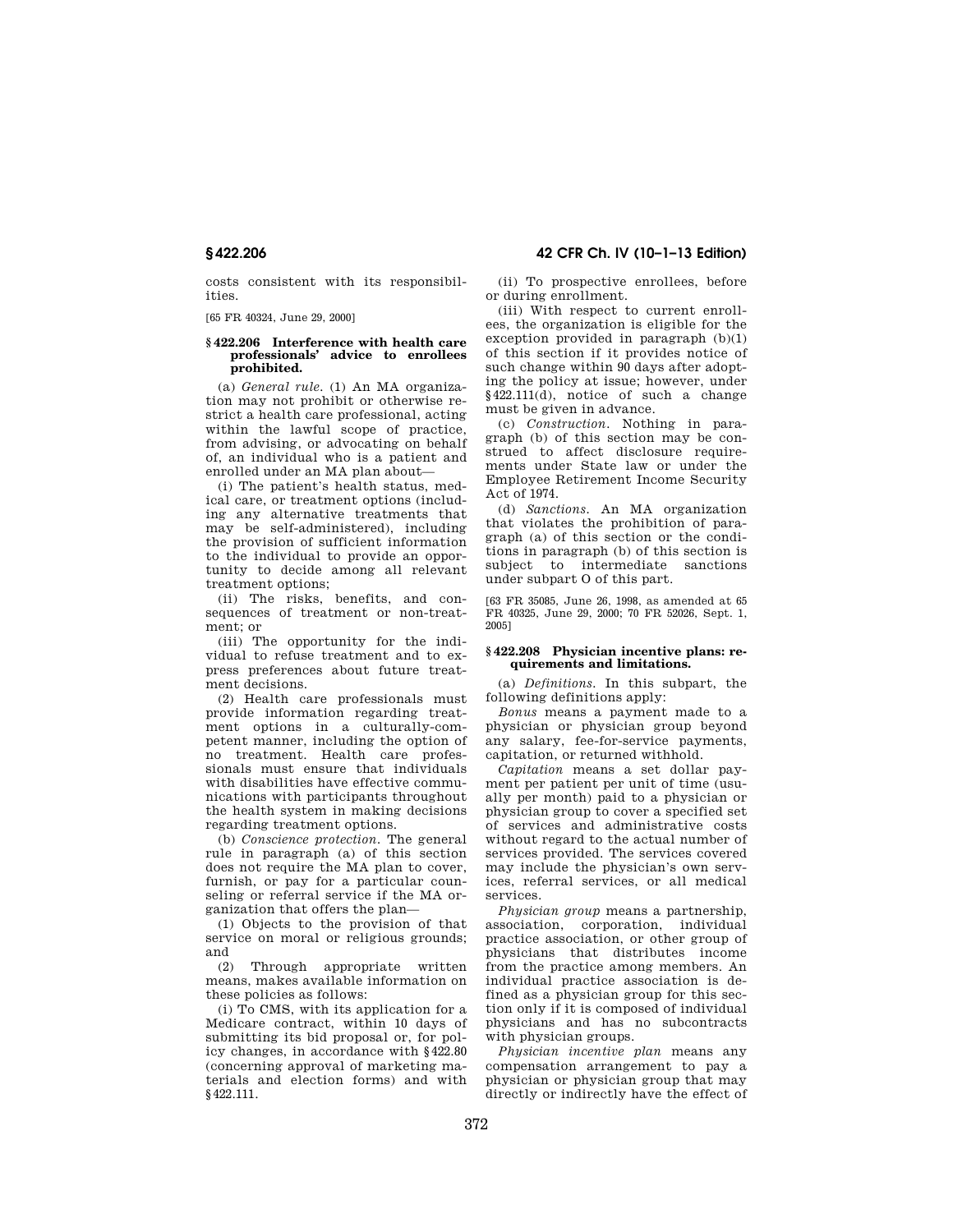reducing or limiting the services provided to any plan enrollee.

*Potential payments* means the maximum payments possible to physicians or physician groups including payments for services they furnish directly, and additional payments based on use and costs of referral services, such as withholds, bonuses, capitation, or any other compensation to the physician or physician group. Bonuses and other compensation that are not based on use of referrals, such as quality of care furnished, patient satisfaction or committee participation, are not considered payments in the determination of substantial financial risk.

*Referral services* means any specialty, inpatient, outpatient, or laboratory services that a physician or physician group orders or arranges, but does not furnish directly.

*Risk threshold* means the maximum risk, if the risk is based on referral services, to which a physician or physician group may be exposed under a physician incentive plan without being at substantial financial risk. This is set at 25 percent risk.

*Substantial financial risk,* for purposes of this section, means risk for referral services that exceeds the risk threshold.

*Withhold* means a percentage of payments or set dollar amounts deducted from a physician's service fee, capitation, or salary payment, and that may or may not be returned to the physician, depending on specific predetermined factors.

(b) *Applicability.* The requirements in this section apply to an MA organization and any of its subcontracting arrangements that utilize a physician incentive plan in their payment arrangements with individual physicians or physician groups. Subcontracting arrangements may include an intermediate entity, which includes but is not limited to, an individual practice association that contracts with one or more physician groups or any other organized group such as those specified in §422.4.

(c) *Basic requirements.* Any physician incentive plan operated by an MA organization must meet the following requirements:

(1) The MA organization makes no specific payment, directly or indirectly, to a physician or physician group as an inducement to reduce or limit medically necessary services furnished to any particular enrollee. Indirect payments may include offerings of monetary value (such as stock options or waivers of debt) measured in the present or future.

(2) If the physician incentive plan places a physician or physician group at substantial financial risk (as determined under paragraph (d) of this section) for services that the physician or physician group does not furnish itself, the MA organization must assure that all physicians and physician groups at substantial financial risk have either aggregate or per-patient stop-loss protection in accordance with paragraph (f) of this section.

(3) For all physician incentive plans, the MA organization provides to CMS the information specified in §422.210.

(d) *Determination of substantial financial risk*—(1) *Basis.* Substantial financial risk occurs when risk is based on the use or costs of referral services, and that risk exceeds the risk threshold. Payments based on other factors, such as quality of care furnished, are not considered in this determination.

(2) *Risk threshold.* The risk threshold is 25 percent of potential payments.

(3) *Arrangements that cause substantial financial risk.* The following incentive arrangements cause substantial financial risk within the meaning of this section, if the physician's or physician group's patient panel size is not greater than 25,000 patients, as shown in the table at paragraph  $(f)(2)(iii)$  of this section:

(i) Withholds greater than 25 percent of potential payments.

(ii) Withholds less than 25 percent of potential payments if the physician or physician group is potentially liable for amounts exceeding 25 percent of potential payments.

(iii) Bonuses that are greater than 33 percent of potential payments minus the bonus.

(iv) Withholds plus bonuses if the withholds plus bonuses equal more than 25 percent of potential payments. The threshold bonus percentage for a particular withhold percentage may be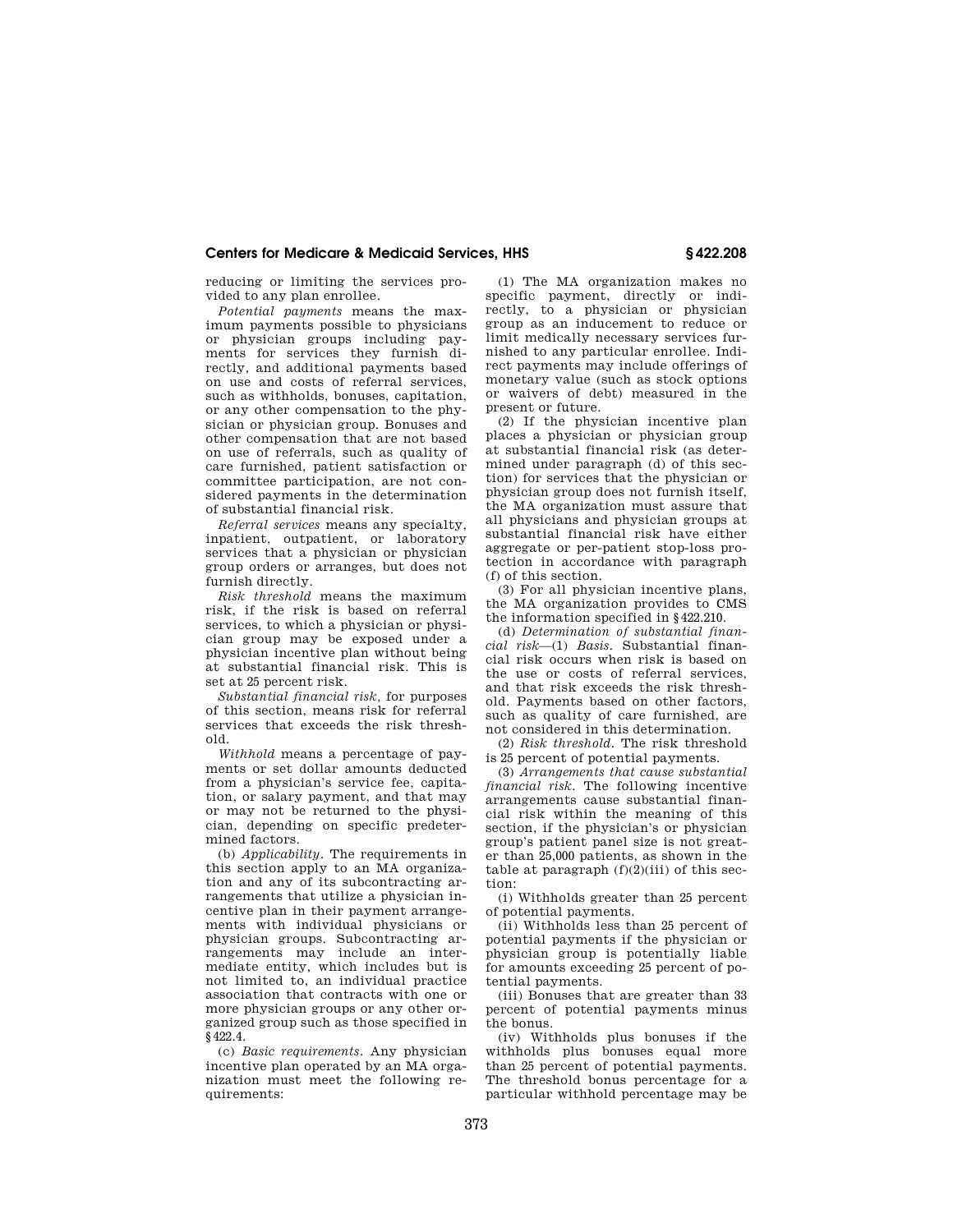calculated using the formula—Withhold  $\% = -0.75$  (Bonus  $\%$ ) +25%.

(v) Capitation arrangements, if—

(A) The difference between the maximum potential payments and the minimum potential payments is more than 25 percent of the maximum potential payments;

(B) The maximum and minimum potential payments are not clearly explained in the contract with the physician or physician group.

(vi) Any other incentive arrangements that have the potential to hold a physician or physician group liable for more than 25 percent of potential payments.

(e) *Prohibition for private MA fee-forservice plans.* An MA fee-for-service plan may not operate a physician incentive plan.

(f) *Stop-loss protection requirements*— (1) *Basic rule.* The MA organization must assure that all physicians and physician groups at substantial finan-

**§ 422.210 42 CFR Ch. IV (10–1–13 Edition)** 

cial risk have either aggregate or perpatient stop-loss protection in accordance with the following requirements:

(2) *Specific requirements.* (i) Aggregate stop-loss protection must cover 90 percent of the costs of referral services that exceed 25 percent of potential payments.

(ii) For per-patient stop-loss protection if the stop-loss protection provided is on a per-patient basis, the stop-loss limit (deductible) per patient must be determined based on the size of the patient panel and may be a combined policy or consist of separate policies for professional services and institutional services. In determining patient panel size, the patients may be pooled in accordance with paragraph (g) of this section.

(iii) Stop-loss protection must cover 90 percent of the costs of referral services that exceed the per patient deductible limit. The per-patient stop-loss deductible limits are as follows:

| Panel size | Single combined                                  | Separate institu-                                  | Separate profes-                                |
|------------|--------------------------------------------------|----------------------------------------------------|-------------------------------------------------|
|            | İeductible                                       | tional deductible                                  | sional deductible                               |
| >25.000    | \$6.000<br>30.000<br>40.000<br>75,000<br>150.000 | \$10,000<br>40.000<br>60,000<br>100.000<br>200,000 | \$3.000<br>10.000<br>15.000<br>20,000<br>25,000 |

1 None.

(g) *Pooling of patients.* Any entity that meets the pooling conditions of this section may pool commercial, Medicare, and Medicaid enrollees or the enrollees of several MA organizations with which a physician or physician group has contracts. The conditions for pooling are as follows:

(1) It is otherwise consistent with the relevant contracts governing the compensation arrangements for the physician or physician group.

(2) The physician or physician group is at risk for referral services with respect to each of the categories of patients being pooled.

(3) The terms of the compensation arrangements permit the physician or physician group to spread the risk across the categories of patients being pooled.

(4) The distribution of payments to physicians from the risk pool is not calculated separately by patient category.

(5) The terms of the risk borne by the physician or physician group are comparable for all categories of patients being pooled.

(h) *Sanctions.* An MA organization that fails to comply with the requirements of this section is subject to intermediate sanctions under subpart O of this part.

[63 FR 35085, June 26, 1998, as amended at 65 FR 40325, June 29, 2000; 70 FR 4724, Jan. 28, 2005; 70 FR 52026, Sept. 1, 2005]

#### **§ 422.210 Assurances to CMS.**

(a) Assurances to CMS. Each organization will provide assurance satisfactory to the Secretary that the requirements of §422.208 are met.

(b) Disclosure to Medicare Beneficiaries. Each MA organization must provide the following information to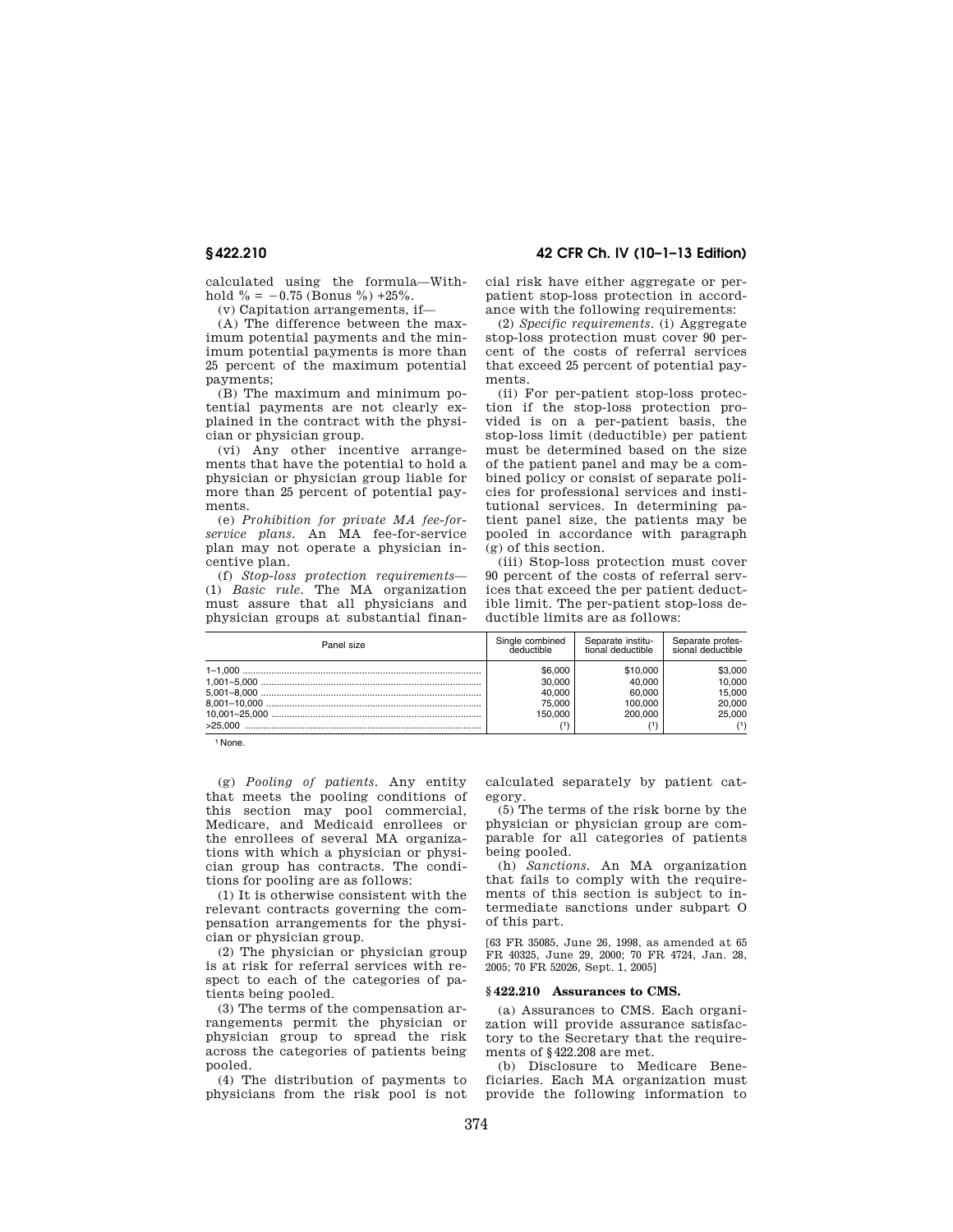any Medicare beneficiary who requests it:

(1) Whether the MA organization uses a physician incentive plan that affects the use of referral services.

(2) The type of incentive arrangement.

(3) Whether stop-loss protection is provided.

[70 FR 52026, Sept. 1, 2005]

## **§ 422.212 Limitations on provider indemnification.**

An MA organization may not contract or otherwise provide, directly or indirectly, for any of the following individuals, organizations, or entities to indemnify the organization against any civil liability for damage caused to an enrollee as a result of the MA organization's denial of medically necessary care:

(a) A physician or health care professional.

(b) Provider of services.

(c) Other entity providing health care services.

(d) Group of such professionals, providers, or entities.

#### **§ 422.214 Special rules for services furnished by noncontract providers.**

(a) *Services furnished by non-section 1861(u) providers.* (1) Any provider (other than a provider of services as defined in section 1861(u) of the Act) that does not have in effect a contract establishing payment amounts for services furnished to a beneficiary enrolled in an MA coordinated care plan, an MSA plan, or an MA private fee-forservice plan must accept, as payment in full, the amounts that the provider could collect if the beneficiary were enrolled in original Medicare.

(2) Any statutory provisions (including penalty provisions) that apply to payment for services furnished to a beneficiary not enrolled in an MA plan also apply to the payment described in paragraph (a)(1) of this section.

(b) Services furnished by section 1861(u) providers of service. Any provider of services as defined in section 1861(u) of the Act that does not have in effect a contract establishing payment amounts for services furnished to a beneficiary enrolled in an MA coordinated care plan, an MSA plan, or an

MA private fee-for-service plan must accept, as payment in full, the amounts (less any payments under §§412.105(g) and 413.76 of this chapter) that it could collect if the beneficiary were enrolled in original Medicare. (Section 412.105(g) concerns indirect medical education payment to hospitals for managed care enrollees. Section 413.76 concerns calculating payment for direct medical education costs.)

(c) *Deemed request for Medicare payment rate.* A noncontract section 1861(u) of the Act provider of services that furnishes services to MA enrollees and submits the same information that it would submit for payment under Original Medicare is deemed to be seeking to be paid the amount it would be paid under Original Medicare unless the provider expressly notifies the MA organization in writing that it is billing an amount less than such amount.

(d) *Regional PPO payments in non-network areas.* An MA Regional PPO must pay non-contract providers the Original Medicare payment rate in those portions of its service area where it is providing access to services by nonnetwork means under §422.111(b)(3)(ii) of this part.

[63 FR 35085, June 26, 1998, as amended at 65 FR 40325, June 29, 2000; 70 FR 4724, Jan. 28, 2005; 70 FR 47490, Aug. 12, 2005; 76 FR 21564, Apr. 15, 2011]

#### **§ 422.216 Special rules for MA private fee-for-service plans.**

(a) *Payment to providers*—(1) *Payment*  rate. (i) The MA organization must establish payment rates for plan covered items and services that apply to deemed providers. The MA organization may vary payment rates for providers in accordance with §422.4(a)(3).

(ii) Providers must be reimbursed on a fee-for-service basis.

(iii) The MA organization must make information on its payment rates available to providers that furnish services that may be covered under the MA private fee-for-service plan.

(2) *Noncontract providers.* The organization pays for services of noncontract providers in accordance with §422.100(b)(2).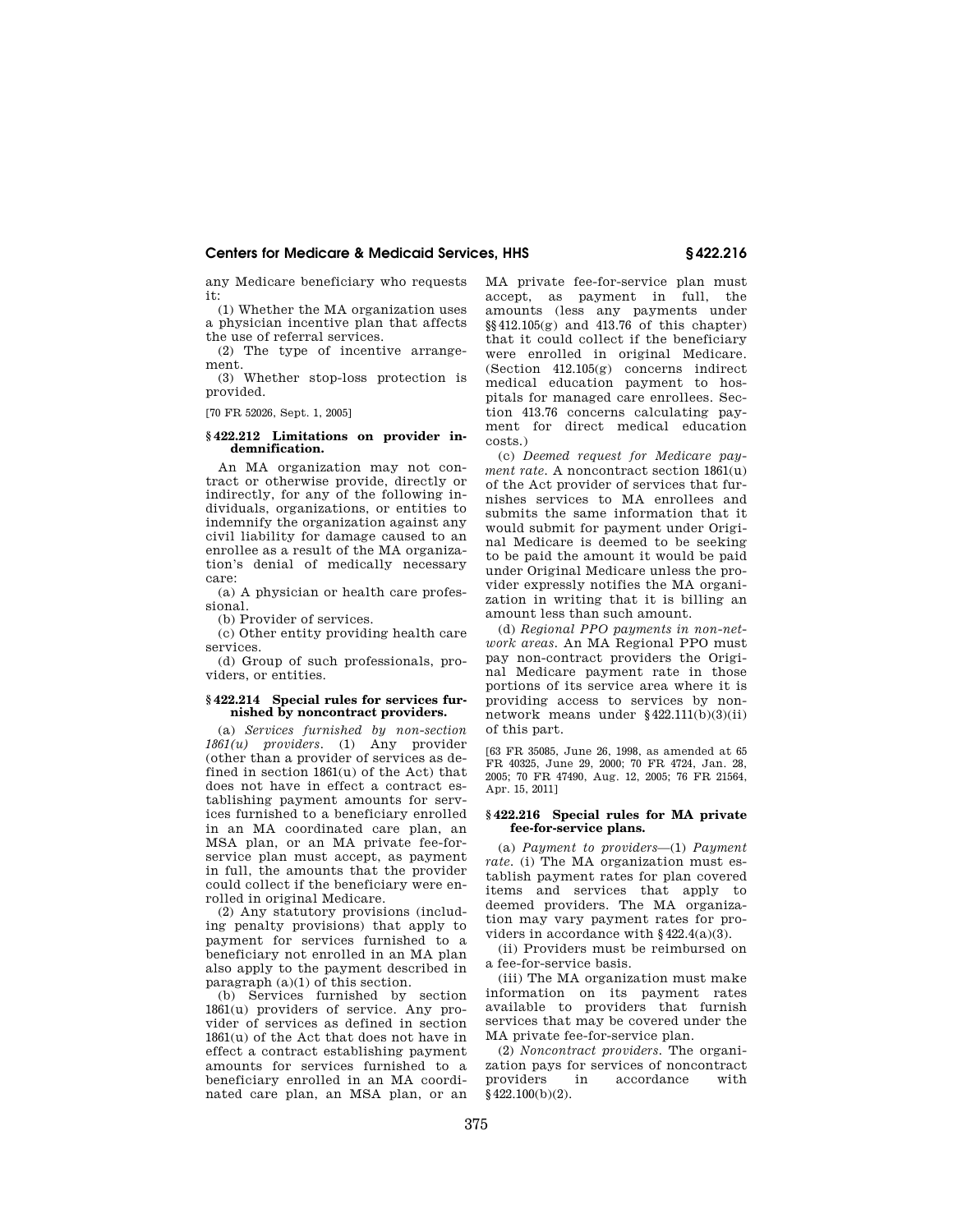(3) *Services furnished by providers of service.* Any provider of services as defined in section 1861(u) of the Act that does not have in effect a contract establishing payment amounts for services furnished to a beneficiary enrolled in an MA private fee-for-service plan must receive, and accept as payment in full, at least the amount (less any payments under §§412.105(g) and 413.76 of this chapter) that it could collect if the beneficiary were enrolled in original Medicare.

(b) *Charges to enrollees*—(1) *Contract providers* (i) Contract providers and ''deemed'' contract providers may charge enrollees no more than the costsharing and, subject to the limit in paragraph  $(b)(1)(ii)$  of this section, balance billing amounts that are permitted under the plan, and these amounts must be the same for ''deemed'' contract providers as for those that have signed contracts in effect, unless access requirements with respect to a particular category of health care providers are met solely through  $§422.114(a)(2)(ii)$  and the MA organization imposes higher beneficiary copayments as permitted under §422.114(c).

(ii) The organization may permit balance billing no greater than 15 percent of the payment rate established under paragraph (a)(1) of this section.

(iii) The MA organization must specify the amount of cost-sharing and balance billing in its contracts with providers and these amounts must be the same for ''deemed'' contract providers as for those that have signed contracts in effect, unless access requirements with respect to a particular category of health care providers are met solely through  $§422.114(a)(2)(ii)$  and the MA organization imposes higher beneficiary copayments as permitted under §422.114(c).

(iv) The MA organization is subject to intermediate sanctions under  $§422.752(a)(7)$ , under the rules in subpart O of this part, if it fails to enforce the limit specified in paragraph  $(b)(1)(i)$ of this section.

(2) *Noncontract providers.* A noncontract provider may not collect from an enrollee more than the cost-sharing established by the MA private fee-for-<br>service plan as specified in specified

# **§ 422.216 42 CFR Ch. IV (10–1–13 Edition)**

§422.256(b)(3), unless the provider has opted out of Medicare as described in part 405, subpart D of this chapter.

(c) *Enforcement of limit*—(1) *Contract providers.* An MA organization that offers an MA fee-for-service plan must enforce the limit specified in paragraph (b)(1) of this section.

(2) *Noncontract providers.* An MA organization that offers an MA private feefor-service plan must monitor the amount collected by noncontract providers to ensure that those amounts do not exceed the amounts permitted to be collected under paragraph  $(b)(2)$  of this section, unless the provider has opted out of Medicare as described in part 405, subpart D of this chapter. The MA organization must develop and document violations specified in instructions and must forward documented cases to CMS.

(d) *Information on enrollee liability*—(1) *General information.* An MA organization that offers an MA private fee-forservice plan must provide to plan enrollees, an appropriate explanation of benefits consistent with the requirements of §422.111(b)(12).

(2) *Advance notice for hospital services.*  In its terms and conditions of payment to hospitals, the MA organization must require the hospital, if it imposes balance billing, to provide to the enrollee, before furnishing any services for which balance billing could amount to not less than \$500—

(i) Notice that balance billing is permitted for those services;

(ii) A good faith estimate of the likely amount of balance billing, based on the enrollees presenting condition; and

(iii) The amount of any deductible, coinsurance, and copayment that may be due in addition to the balance billing amount.

(e) *Coverage determinations.* The MA organization must make coverage determinations in accordance with subpart M of this part.

(f) *Rules describing deemed contract providers.* Any provider furnishing health services, except for emergency services furnished in a hospital pursuant to §489.24 of this chapter, to an enrollee in an MA private fee-for-service plan, and who has not previously entered into a contract or agreement to furnish services under the plan, is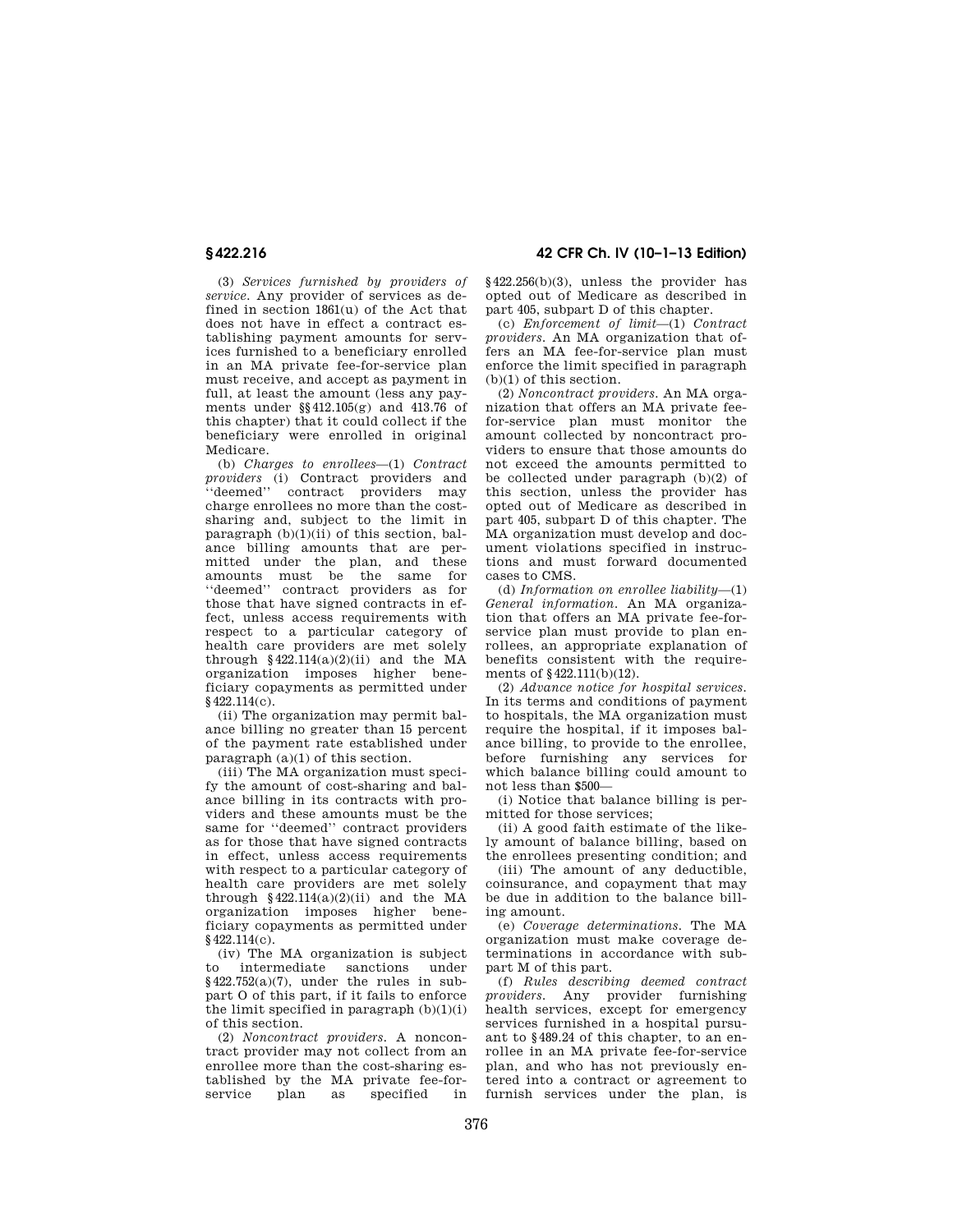treated as having a contract in effect and is subject to the limitations of this section that apply to contract providers if the following conditions are met:

(1) The services are covered under the plan and are furnished—

(i) To an enrollee of an MA fee-forservice plan; and

(ii) Provided by a provider including a provider of services (as defined in section 1861(u) of the Act) that does not have in effect a signed contract with the MA organization.

(2) Before furnishing the services, the provider—

(i) Was informed of the individual's enrollment in the plan; and

(ii) Was informed (or given a reasonable opportunity to obtain information) about the terms and conditions of payment under the plan, including the information described in §422.202(a)(1).

(3) The information was provided in a manner that was reasonably designed to effect informed agreement and met the requirements of paragraphs (g) and (h) of this section.

(g) *Enrollment information.* Enrollment information was provided by one of the following methods or a similar method:

(1) Presentation of an enrollment card or other document attesting to enrollment.

(2) Notice of enrollment from CMS, a Medicare intermediary or carrier, or the MA organization itself.

(h) *Information on payment terms and conditions.* Information on payment terms and conditions was made available through either of the following methods:

(1) The MA organization used postal service, electronic mail, FAX, or telephone to communicate the information to one of the following:

(i) The provider.

(ii) The employer or billing agent of the provider.

(iii) A partnership of which the provider is a member.

(iv) Any party to which the provider makes assignment or reassigns benefits.

(2) The MA organization has in effect a procedure under which—

(i) Any provider furnishing services to an enrollee in an MA private fee-forservice plan, and who has not previously entered into a contract or agreement to furnish services under the plan, can receive instructions on how to request the payment information;

(ii) The organization responds to the request before the entity furnishes the service; and

(iii) The information the organization provides includes the following:

(A) Billing procedures.

(B) The amount the organization will pay towards the service.

(C) The amount the provider is permitted to collect from the enrollee.

(D) The information described in  $§$ 422.202(a)(1).

(3) Announcements in newspapers, journals, or magazines or on radio or television are not considered communication of the terms and conditions of payment.

(i) *Provider credential requirements.*  Contracts with providers must provide that, in order to be paid to provide services to plan enrollees, providers must meet the requirements specified in  $\S$  422.204(b)(1)(i) and (b)(3).

[63 FR 35085, June 26, 1998, as amended at 65 FR 40325, June 29, 2000; 70 FR 52056, Sept. 1, 2005; 70 FR 47490, Aug. 12, 2005; 70 FR 76197, Dec. 23, 2005; 73 FR 54250, Sept. 18, 2008; 77 FR 22167, Apr. 12, 2012]

#### **§ 422.220 Exclusion of services furnished under a private contract.**

An MA organization may not pay, directly or indirectly, on any basis, for services (other than emergency or urgently needed services as defined in §422.2) furnished to a Medicare enrollee by a physician (as defined in section 1861(r)(1) of the Act) or other practitioner (as defined in section  $1842(b)(18)(C)$  of the Act) who has filed with the Medicare carrier an affidavit promising to furnish Medicare-covered services to Medicare beneficiaries only through private contracts under section 1802(b) of the Act with the beneficiaries. An MA organization must pay for emergency or urgently needed services furnished by a physician or practitioner who has not signed a private contract with the beneficiary.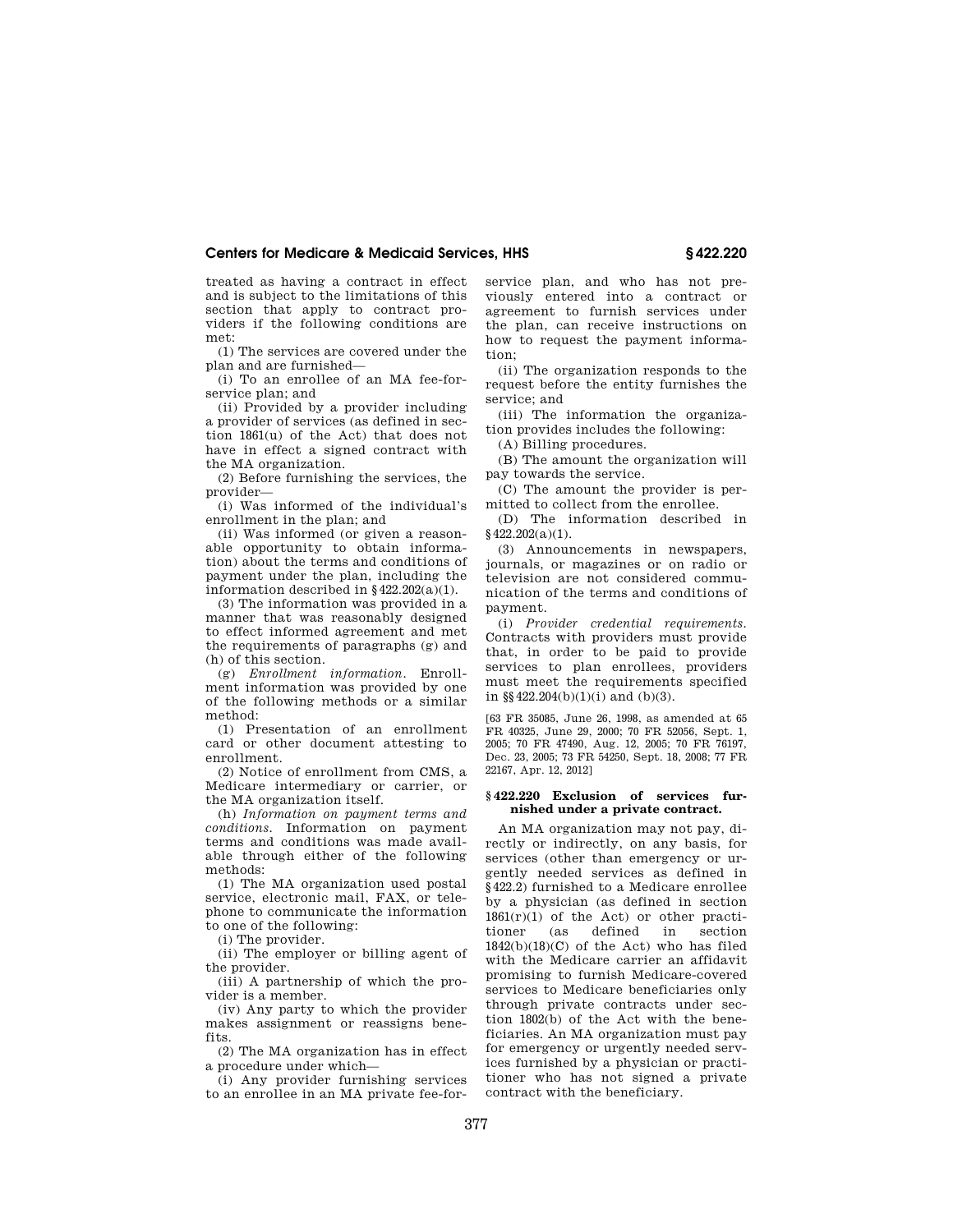# **Subpart F—Submission of Bids, Premiums, and Related Information and Plan Approval**

SOURCE: 70 FR 4725, Jan. 28, 2005, unless otherwise noted.

## **§ 422.250 Basis and scope.**

This subpart is based largely on section 1854 of the Act, but also includes provisions from section 1853 and section 1858 of the Act. It sets forth the requirements for the Medicare Advantage bidding payment methodology, including CMS' calculation of benchmarks, submission of plan bids by Medicare Advantage (MA) organizations, establishment of beneficiary premiums and rebates through comparison of plan bids and benchmarks, and negotiation and approval of bids by CMS.

## **§ 422.252 Terminology.**

*Annual MA capitation rate* means a county payment rate for an MA local area (county) for a calendar year. The terms ''per capita rate'' and ''capitation rate'' are used interchangeably to refer to the annual MA capitation rate.

*Low enrollment contract* means a contract that could not undertake Healthcare Effectiveness Data and Information Set (HEDIS) and Health Outcome Survey (HOS) data collections because of a lack of a sufficient number of enrollees to reliably measure the performance of the health plan.

*MA local area* means a payment area consisting of county or equivalent area specified by CMS.

*MA monthly basic beneficiary premium*  means the premium amount an MA plan (except an MSA plan) charges an enrollee for benefits under the original Medicare fee-for-service program option (if any), and is calculated as described at §422.262.

*MA monthly MSA premium* means the amount of the plan premium for coverage of benefits under the original Medicare program through an MSA plan, as set forth at §422.254(e).

*MA monthly prescription drug beneficiary premium* is the MA-PD plan base beneficiary premium, defined at section  $1860D-13(a)(2)$  of the Act, as adjusted to reflect the difference between the plan's bid and the national average

**§ 422.250 42 CFR Ch. IV (10–1–13 Edition)** 

bid (as described in §422.256(c)) less the amount of rebate the MA-PD plan elects to apply, as described at  $§$ 422.266(b)(2).

*MA monthly supplemental beneficiary premium* is the portion of the plan bid attributable to mandatory and/or optional supplemental health care benefits described under §422.102, less the amount of beneficiary rebate the plan elects to apply to a mandatory supple-<br>mental benefit as described at mental benefit, as described §422.266(b)(1).

*MA-PD plan* means an MA local or regional plan that provides prescription drug coverage under Part D of Title XVIII of the Social Security Act.

*Monthly aggregate bid amount* means the total monthly plan bid amount for coverage of an MA eligible beneficiary with a nationally average risk profile for the factors described in §422.308(c), and this amount is comprised of the following:

(1) The unadjusted MA statutory non-drug monthly bid amount for coverage of original Medicare benefits;

(2) The amount for coverage of basic prescription drug benefits under Part D (if any); and

(3) The amount for provision of supplemental health care benefits (if any).

*New MA plan* means a MA contract offered by a parent organization that has not had another MA contract in the previous 3 years.

*Plan basic cost sharing* means cost sharing that would be charged by a plan for benefits under the original Medicare FFS program option before any reductions resulting from mandatory supplemental benefits.

*Unadjusted MA area-specific non-drug monthly benchmark amount* means, for local MA plans serving one county, the county capitation rate CMS publishes annually that reflects the nationally average risk profile for the risk factors CMS applies to payment calculations as set forth at §422.308(c) of this part, (that is, a standardized benchmark). For local MA plans serving multiple counties it is the weighted average of county rates in a plan's service area, weighted by the plan's projected enrollment per county. The rules for determining county capitation rates are specific to a time period, as set forth at §422.258(a). Effective 2012, the MA area-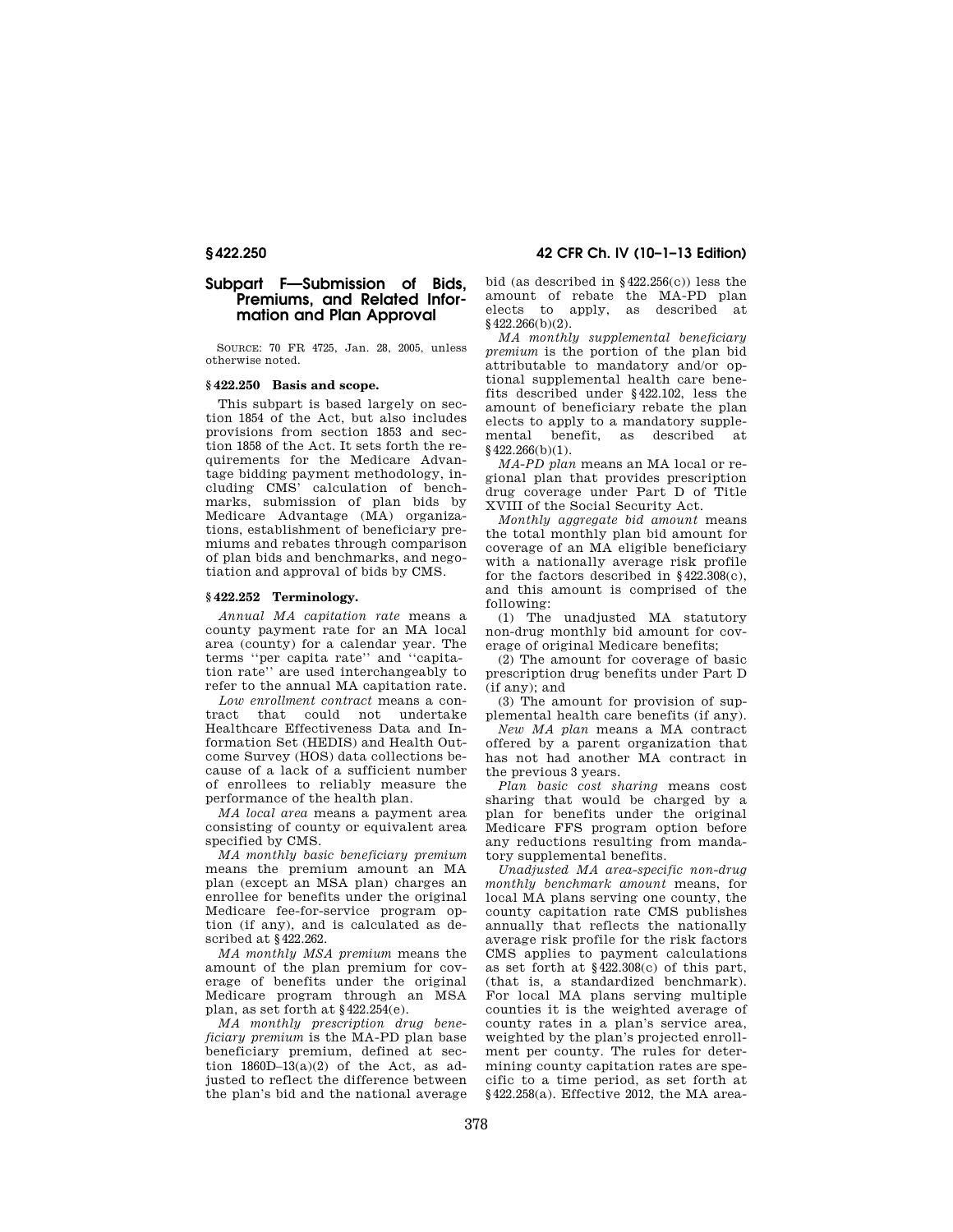specific non-drug monthly benchmark amount is called the blended benchmark amount, and is determined according to the rules set forth under §422.258(d) of this part.

*Unadjusted MA region-specific nondrug monthly benchmark amount* means, for MA regional plans, the amount described at §422.258(b).

*Unadjusted MA statutory non-drug monthly bid amount* means a plan's estimate of its average monthly required revenue to provide coverage of original Medicare benefits to an MA eligible beneficiary with a nationally average risk profile for the risk factors CMS applies to payment calculations as set forth at §422.308(c).

[63 FR 35085, June 26, 1998, as amended at 70 FR 52026, Sept. 1, 2005; 76 FR 21564, Apr. 15, 2011]

#### **§ 422.254 Submission of bids.**

(a) *General rules.* (1) Not later than the first Monday in June, each MA organization must submit to CMS an aggregate monthly bid amount for each MA plan (other than an MSA plan) the organization intends to offer in the upcoming year in the service area (or segment of such an area if permitted under  $$422.262(c)(2))$  that meets the requirements in paragraph (b) of this section. With each bid submitted, the MA organization must provide the information required in paragraph (c) of this section and, for plans with rebates as described at §422.266(a), the MA organization must provide the information required in paragraph (d) of this section.

(2) CMS has the authority to determine whether and when it is appropriate to apply the bidding methodology described in this section to ESRD MA enrollees.

(3) If the bid submission described in paragraphs  $(a)(1)$  and  $(2)$  of this section is not complete, timely, or accurate, CMS has the authority to impose sanctions under subpart O of this part or may choose not to renew the contract.

(4) *Substantial differences between bids.*  An MA organization's bid submissions must reflect differences in benefit packages or plan costs that CMS determines to represent substantial differences relative to a sponsor's other bid submissions.

(5) CMS may decline to accept any or every otherwise qualified bid submitted by an MA organization or potential MA organization.

(b) *Bid requirements.* (1) The monthly aggregate bid amount submitted by an MA organization for each plan is the organization's estimate of the revenue required for the following categories for providing coverage to an MA eligible beneficiary with a national average risk profile for the factors described in §422.308(c):

(i) The unadjusted MA statutory nondrug monthly bid amount, which is the MA plan's estimated average monthly required revenue for providing benefits under the original Medicare fee-forservice program option (as defined in §422.252).

(ii) The amount to provide basic prescription drug coverage, if any (defined at section  $1860D-2(a)(3)$  of the Act).

(iii) The amount to provide supplemental health care benefits, if any.

(2) Each bid is for a uniform benefit package for the service area.

(3) Each bid submission must contain all estimated revenue required by the plan, including administrative costs and return on investment.

(4) The bid amount is for plan payments only but must be based on plan assumptions about the amount of revenue required from enrollee cost-sharing. The estimate of plan cost-sharing for the unadjusted MA statutory nondrug monthly bid amount for coverage of original Medicare benefits must reflect the requirement that the level of cost sharing MA plans charge to enrollees must be actuarially equivalent to the level of cost sharing (deductible, copayments, or coinsurance) charged to beneficiaries under the original Medicare program option. The actuarially equivalent level of cost sharing reflected in a regional plan's unadjusted MA statutory non-drug monthly bid amount does not include cost sharing for out-of-network Medicare benefits, as described at §422.101(d).

(5) *Actuarial valuation.* The bid must be prepared in accordance with CMS actuarial guidelines based on generally accepted actuarial principles.

(i) A qualified actuary must certify the plan's actuarial valuation (which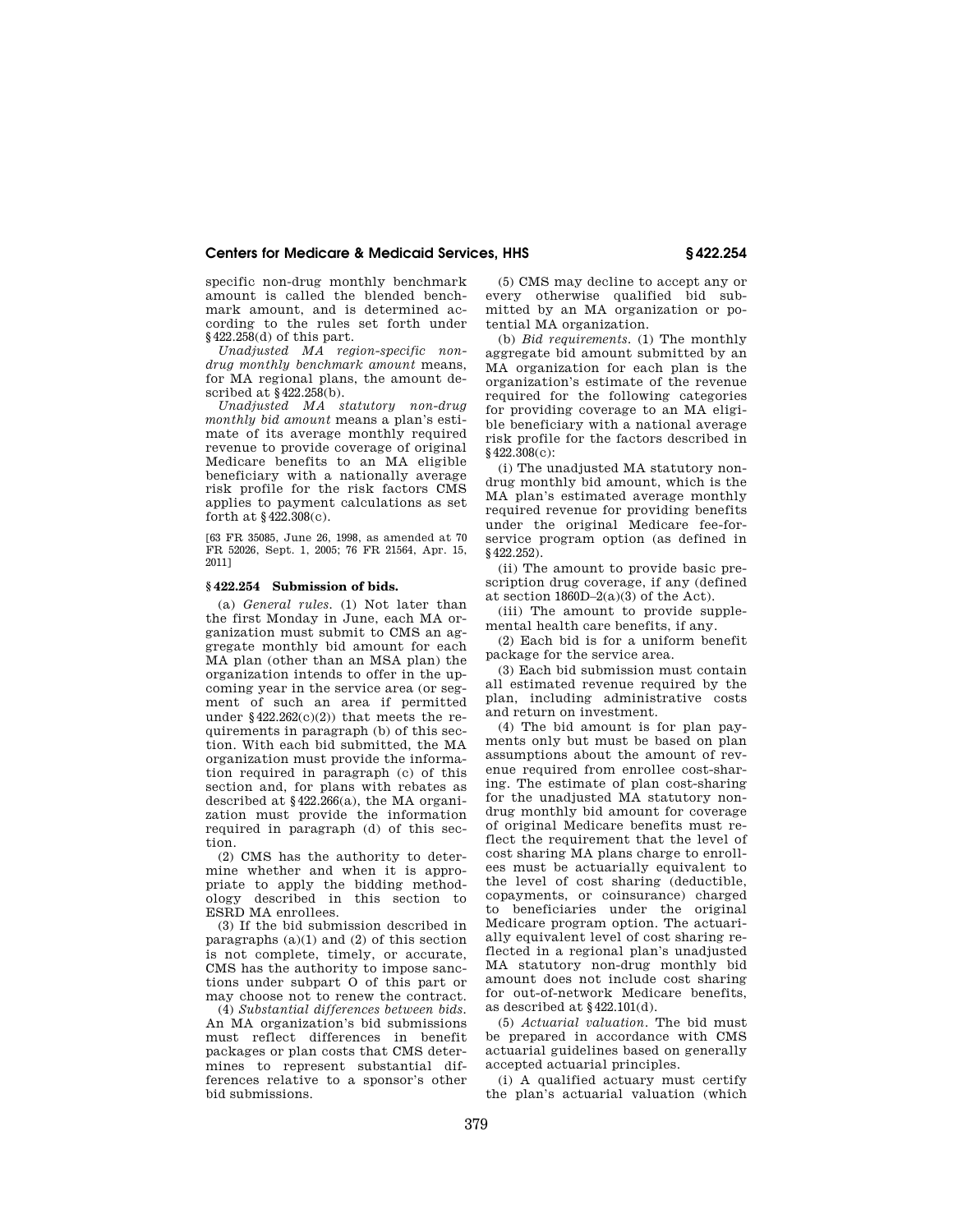**§ 422.256 42 CFR Ch. IV (10–1–13 Edition)** 

may be prepared by others under his or her direction or review).

(ii) To be deemed a qualified actuary, the actuary must be a member of the American Academy of Actuaries.

(iii) Applicants may use qualified outside actuaries to prepare their bids.

(c) *Information required for coordinated care plans and MA private fee-for-service plans.* MA organizations' submission of bids for coordinated care plans, including regional MA plans and specialized MA plans for special needs beneficiaries (described at  $\frac{6422.4(a)(1)(iv)}{i}$ , and for MA private fee-for-service plans must include the following information:

(1) The plan type for each plan.

(2) The monthly aggregate bid amount for the provision of all items and services under the plan, as defined in §422.252 and discussed in paragraph (a) of this section.

(3) The proportions of the bid amount attributable to-

(i) The provision of benefits under the original Medicare fee-for-service program option (as defined at  $§$  422.100(c));

(ii) The provision of basic prescription drug coverage (as defined at section  $1860D-2(a)(3)$  of the Act; and

(iii) The provision of supplemental health care benefits (as defined §422.102).

(4) The projected number of enrollees in each MA local area used in calculation of the bid amount, and the enrollment capacity, if any, for the plan.

(5) The actuarial basis for determining the amount under paragraph  $(c)(2)$  of this section, the proportions under paragraph (c)(3) of this section, the amount under paragraph (b)(4) of this section, and additional information as CMS may require to verify actuarial bases and the projected number of enrollees.

(6) A description of deductibles, coinsurance, and copayments applicable under the plan and the actuarial value of the deductibles, coinsurance, and copayments.

(7) For qualified prescription drug coverage, the information required under section 1860D–11(b) of the Act with respect to coverage.

(8) For the purposes of calculation of risk corridors under §422.458, MA organizations offering regional MA plans in 2006 and/or 2007 must submit the following information developed using the appropriate actuarial bases.

(i) Projected allowable costs (defined in §422.458(a)).

(ii) The portion of projected allowable costs attributable to administrative expenses incurred in providing these benefits.

(iii) The total projected costs for providing rebatable integrated benefits (as defined in §422.458(a)) and the portion of costs that is attributable to administrative expenses.

(9) For regional plans, as determined by CMS, the relative cost factors for the counties in a plan's service area, for the purposes of adjusting payment under §422.308(d) for intra-area variations in an MA organization's local payment rates.

(d) *Beneficiary rebate information.* In the case of a plan required to provide a monthly rebate under §422.266 for a year, the MA organization offering the plan must inform CMS how the plan will distribute the beneficiary rebate among the options described at §422.266(b).

(e) *Information required for MSA plans.*  MA organizations intending to offer MA MSA plans must submit—

(1) The enrollment capacity (if any) for the plan;

(2) The amount of the MSA monthly premium for basic benefits under the original Medicare fee-for-service program option;

(3) The amount of the plan deductible; and

(4) The amount of the beneficiary supplemental premium, if any.

(f) Separate bids must be submitted for Part A and Part B enrollees and Part B-only enrollees for each MA plan offered.

[63 FR 35085, June 26, 1998, as amended at 70 FR 52026, Sept. 1, 2005; 75 FR 19806, Apr. 15, 2010; 76 FR 21564, Apr. 15, 2011]

#### **§ 422.256 Review, negotiation, and approval of bids.**

(a) *Authority.* Subject to paragraphs  $(a)(2)$ ,  $(d)$ , and  $(e)$  of this section, CMS has the authority to review the aggregate bid amounts submitted under §422.252 and conduct negotiations with MA organizations regarding these bids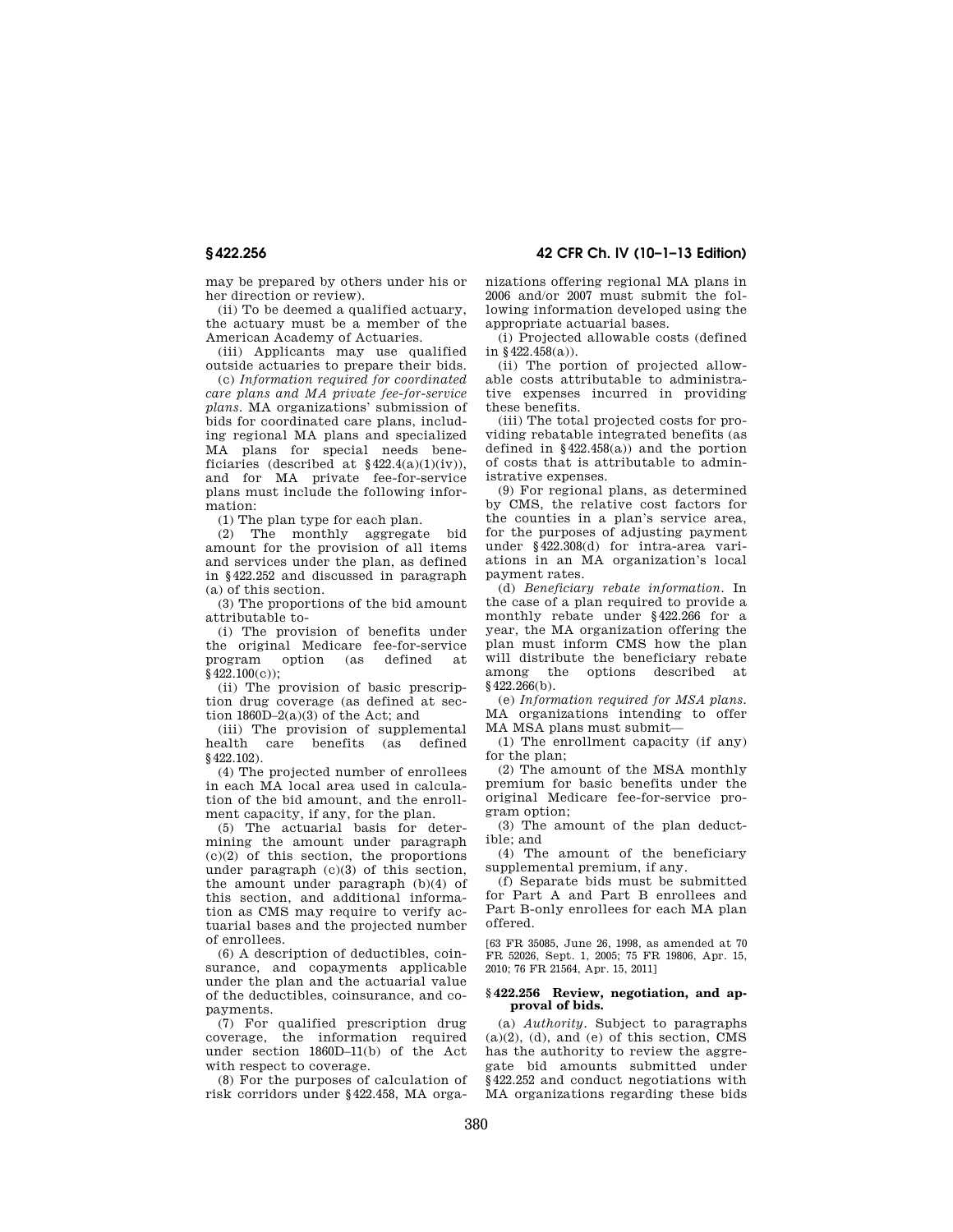(including the supplemental benefits) and the proportions of the aggregate bid attributable to basic benefits, supplemental benefits, and prescription drug benefits and may decline to approve a bid if the plan sponsor proposes significant increases in cost sharing or decreases in benefits offered under the plan.

(1) When negotiating bid amounts and proportions, CMS has authority similar to that provided the Director of the Office of Personnel Management for negotiating health benefits plans under 5 U.S.C. chapter 89.

(2) *Noninterference.* (i) In carrying out Parts C and D under this title, CMS may not require any MA organization to contract with a particular hospital, physician, or other entity or individual to furnish items and services.

(ii) CMS may not require a particular price structure for payment under such a contract, with the exception of payments to Federally qualified health centers as set forth at §422.316.

(b) *Standards of bid review.* Subject to paragraphs (d) and (e) of this section, CMS can only accept bid amounts or proportions described in paragraph (a) of this section if CMS determines the following standards have been met:

(1) The bid amount and proportions are supported by the actuarial bases provided by MA organizations under §422.254.

(2) The bid amount and proportions reasonably and equitably reflects the plan's estimated revenue requirements for providing the benefits under that plan, as the term revenue requirements is used for purposes of section 1302(8) of the Public Health Service Act.

(3) *Limitation on enrollee cost sharing.*  For coordinated care plans (including regional MA plans and specialized MA plans) and private fee-for-service plans:

(i) The actuarial value of plan basic cost sharing, reduced by any supplemental benefits, may not exceed—<br>(ii) The actuarial value

The actuarial deductibles, coinsurance, and copayments that would be applicable for the benefits to individuals entitled to benefits under Part A and enrolled under Part B in the plan's service area with a national average risk profile for the factors described in  $§422.308(c)$  if they were not members of an MA organization for the year, except that cost sharing for non-network Medicare services in a regional MA plan is not counted under the amount described in paragraph (b)(2)(i) of this section.

(4) *Substantial differences between bids*—(i) *General.* CMS approves a bid only if it finds that the benefit package and plan costs represented by that bid are substantially different from the MA organization's other bid submissions. In order to be considered ''substantially different,'' as provided under §422.254(a)(4) of this subpart, each bid must be significantly different from other plans of its plan type with respect to premiums, benefits, or costsharing structure.

(ii) Transition period for MA organizations with new acquisitions. After a 2-year transition period, CMS approves a bid offered by an MA organization (or by a parent organization to that MA organization) that recently purchased (or otherwise acquired or merged with) another MA organization only if it finds that the benefit package or plan costs represented by that bid are substantially different, as provided under paragraph  $(b)(4)(i)$  of this section, from any benefit package and plan costs represented by another bid submitted by the same MA organization (or parent organization to that MA organization).

(c) *Negotiation process.* The negotiation process may include the resubmission of information to allow MA organizations to modify their initial bid submissions to account for the outcome of CMS' regional benchmark calculations required under §422.258(c) and the outcome of CMS' calculation of the national average monthly bid amount required under section 1860D–13(a)(4) of the Act.

(d) *Exception for private fee-for-service plans.* For private fee-for-service plans defined at  $§422.4(a)(3)$ , CMS will not review, negotiate, or approve the bid amount, proportions of the bid, or the amounts of the basic beneficiary premium and supplemental premium.

(e) *Exception for MSA plans.* CMS does not review, negotiate, or approve amounts submitted with respect to MA MSA plans, except to determine that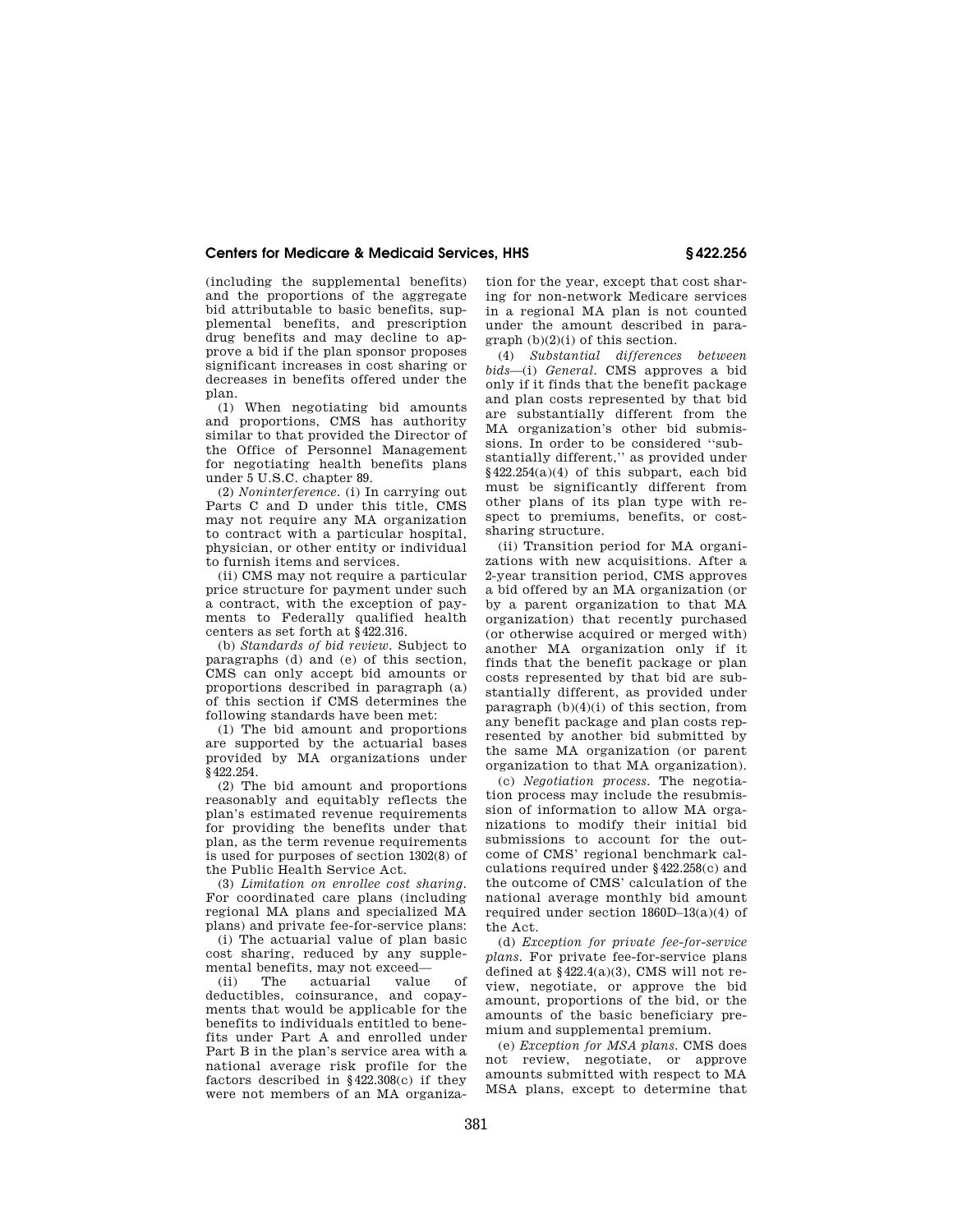the deductible does not exceed the statutory maximum, defined at §422.103(d).

[63 FR 35085, June 26, 1998, as amended at 70 FR 52026, Sept. 1, 2005; 70 FR 76198, Dec. 23. 2005; 75 FR 19806, Apr. 15, 2010; 76 FR 21564, Apr. 15, 2011]

#### **§ 422.258 Calculation of benchmarks.**

(a) The term ''MA area-specific nondrug monthly benchmark amount'' means, for a month in a year:

(1) For MA local plans with service areas entirely within a single MA local area:

(i) For years before 2007, one-twelfth of the annual MA capitation rate (described at §422.306) for the area, adjusted as appropriate for the purpose of risk adjustment.

(ii) For years 2007 through 2010, onetwelfth of the applicable amount determined under section  $1853(k)(1)$  of the Act for the area for the year, adjusted as appropriate for the purpose of risk adjustment.

(iii) For 2011, one-twelfth of the applicable amount determined under 1853(k)(1) for the area for 2010.

(iv) Beginning with 2012, one-twelfth of the blended benchmark amount described in paragraph (d) of this section, subject to paragraph (d)(8) of this section and adjusted as appropriate for the purpose of risk adjustment.

(2) For MA local plans with service areas including more than one MA local area, an amount equal to the weighted average of amounts described in paragraph (a)(1) of this section for the year for each local area (county) in the plan's service area, using as weights the projected number of enrollees in each MA local area that the plan used to calculate the bid amount, and adjusted as appropriate for the purpose of risk adjustment.

(b) For MA regional plans, the term ''MA region-specific non-drug monthly benchmark amount'' is:

(1) The sum of two components: the statutory component (based on a weighted average of local benchmarks in the region, as described in paragraph  $(c)(3)$  of this section; and the plan bid component (based on a weighted average of regional plan bids in the region as described in paragraph (c)(4) of this section).

(2) Announced before November 15 of each year, but after CMS has received the plan bids.

(c) *Calculation of MA regional nondrug benchmark amount.* CMS calculates the monthly regional non-drug benchmark amount for each MA region as follows:

(1) *Reference month.* For all calculations that follow, CMS will determine the number of MA eligible individuals in each local area, in each region, and nationally as of the reference month, which is a month in the previous calendar year CMS identifies.

(2) *Statutory market share.* CMS will determine the statutory national market share percentage as the proportion of the MA eligible individuals nationally who were not enrolled in an MA plan.

(3) *Statutory component of the regionspecific benchmark.* (i) CMS calculates the unadjusted region-specific nondrug amount by multiplying the amount determined under paragraph (a) of this section for the year by the county's share of the MA eligible individuals residing in the region (the number of MA eligible individuals in the county divided by the number of MA eligible individuals in the region), and then adding all the enrollmentweighted county rates to a sum for the region.

(ii) CMS then multiplies the unadjusted region-specific non-drug amount from paragraph  $(c)(3)(i)$  of this section by the statutory market share to determine the statutory component of the regional benchmark.

(4) *Plan-bid component of the regionspecific benchmark.* For each regional plan offered in a region, CMS will multiply the plan's unadjusted region-specific non-drug bid amount by the plan's share of enrollment (as determined under paragraph (c)(5) of this section) and then sum these products across all plans offered in the region. CMS then multiples this by 1 minus the statutory market share to determine the plan-bid component of the regional benchmark.

(5) *Plan's share of enrollment.* CMS will calculate the plan's share of MA enrollment in the region as follows:

(i) In the first year that any MA regional plan is being offered in an MA region, and more than one MA regional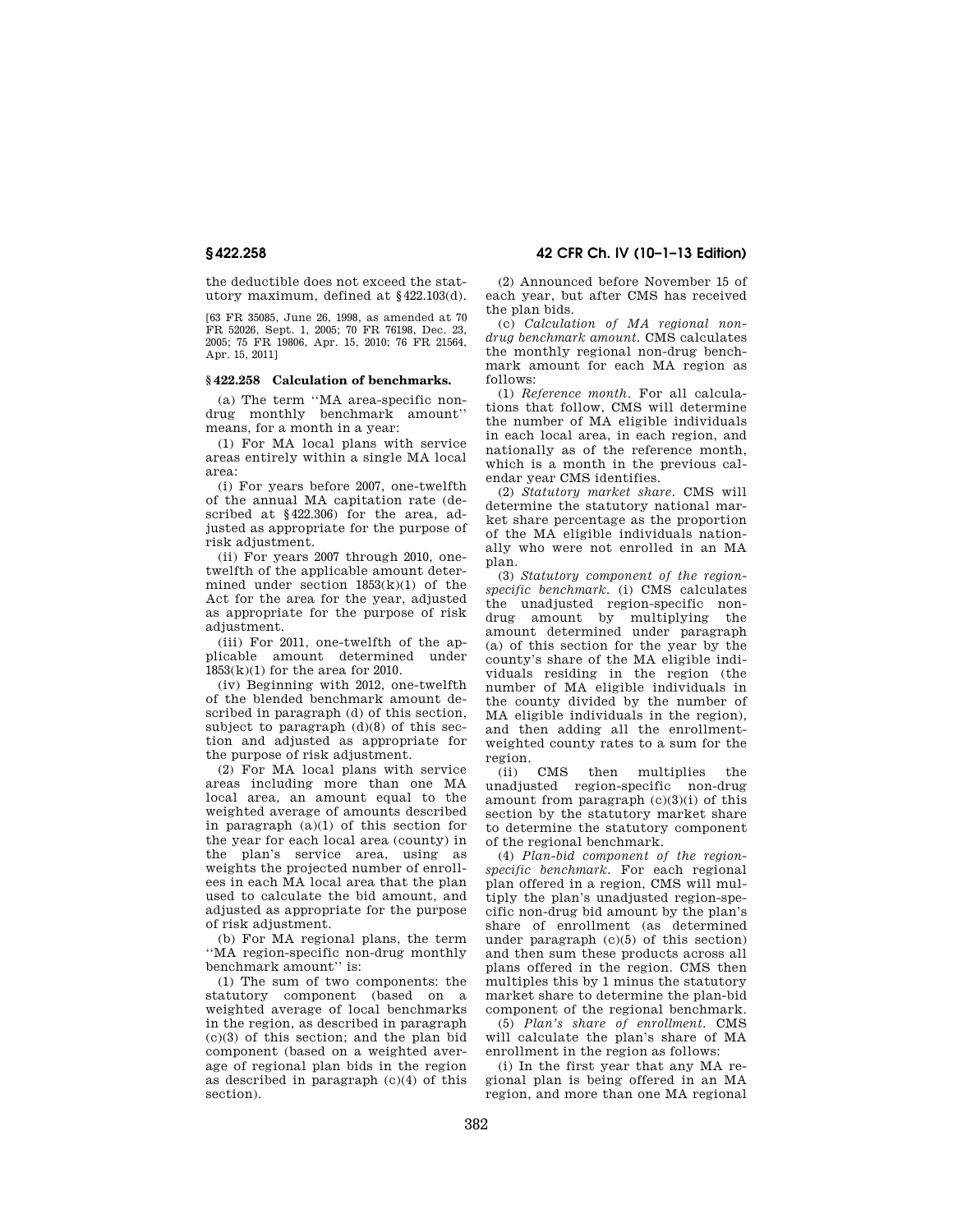plan is being offered, CMS will determine each regional plan's share of enrollment based on one of two possible approaches. CMS may base this factor on equal division among plans, so that each plan's share will be 1 divided by the number of plans offered. Alternatively, CMS may base this factor on each regional plan's estimate of projected enrollment. Plan enrollment projections are subject to review and adjustment by CMS to assure reasonableness.

(ii) If two or more regional plans are offered in a region and were offered in the reference month: The plan's share of enrollment will be the number of MA eligible individuals enrolled in the plan divided by the number of MA eligible individuals enrolled in all of the plans in the region, as of the reference month.

(iii) If a single regional plan is being offered in the region: The plan's share of enrollment is equal to 1.

(d) *Determination of the blended benchmark amount*—(1) *General rules.* For the purpose of paragraphs (a) and (b) of this section, the term blended benchmark amount for an area for a year means the sum of two components: the applicable amount determined under section 1853(k)(1) of the Act and the specified amount determined under section 1853(n)(2) of Act. The weights for each component are based on the phase-in period assigned each area, as described in paragraphs  $(d)(8)$  and  $(d)(9)$ of this section. At the conclusion of an area's phase-in period, the blended benchmark for an area for a year equals the section  $1853(n)(2)$  of the Act specified amount described in paragraph (d)(2) of this section. The blended benchmark amount for an area for a year (which takes into account paragraph (d)(8) of this section), cannot exceed the applicable amount described in paragraph (d)(2) of this section that would be in effect but for the application of this paragraph.

(2) *Applicable amount.* For the purpose of paragraphs (a) and (b) of this section, the applicable amount determined under section  $1853(k)(1)$  of the Act for a year is—

(i) In a rebasing year (described at  $§422.306(b)(2)$ , an amount equal to the greater of the average FFS expenditure amount at §422.306(b)(2) for an area for a year and the minimum percentage increase rate at §422.306(a) for an area for a year.

(ii) In a year when the amounts at  $§422.306(b)(2)$  are not rebased, the minimum percentage increase rate at §422.306(a) for the area for the year.

(iii) In no case the blended benchmark amount for an area for a year, determined taking into account paragraph (d)(8) of this section, be greater than the applicable amount at paragraph (d)(2) of this section for an area for a year.

(iv) Paragraph (d) of this section does not apply to the PACE program under section 1894 of Act.

(3) *Specified amount.* For the purpose of paragraphs (a) and (b) of this section, the specified amount under section  $1853(n)(2)$  of the Act is the product of the base payment amount for an area for a year (adjusted as required under  $§422.306(c)$  multiplied by the applicable percentage described in paragraph (d)(5) of this section for an area for a year.

(4) *Base payment amount.* The base payment amount is as follows:

(i) For 2012, the average FFS expenditure amount specified in  $§422.306(b)(2)$ , determined for 2012.

(ii) For subsequent years, the average FFS expenditure amount specified in  $§$ 422.306(b)(2).

(5) *Applicable percentage.* Subject to paragraph (d)(7) of this section, the applicable percentage is one of four values assigned to an area based on Secretary's determination of the quartile ranking of the area's average FFS ex-<br>penditure amount (described at amount (described at  $\frac{1}{8}$ 422.306(b)(2) and adjusted as required at §422.306(c)), relative to this amount for all areas.

(i) For the 50 States or the District of Columbia, a county with an average FFS expenditure amount adjusted under §422.306(c) that falls in the—

(A) Highest quartile of such rates for all areas for the previous year receives an applicable percentage of 95 percent;

(B) Second highest quartile of such rates for all areas for the previous year receives an applicable percentage of 100 percent;

(C) Third highest quartile of such rates for all areas for the previous year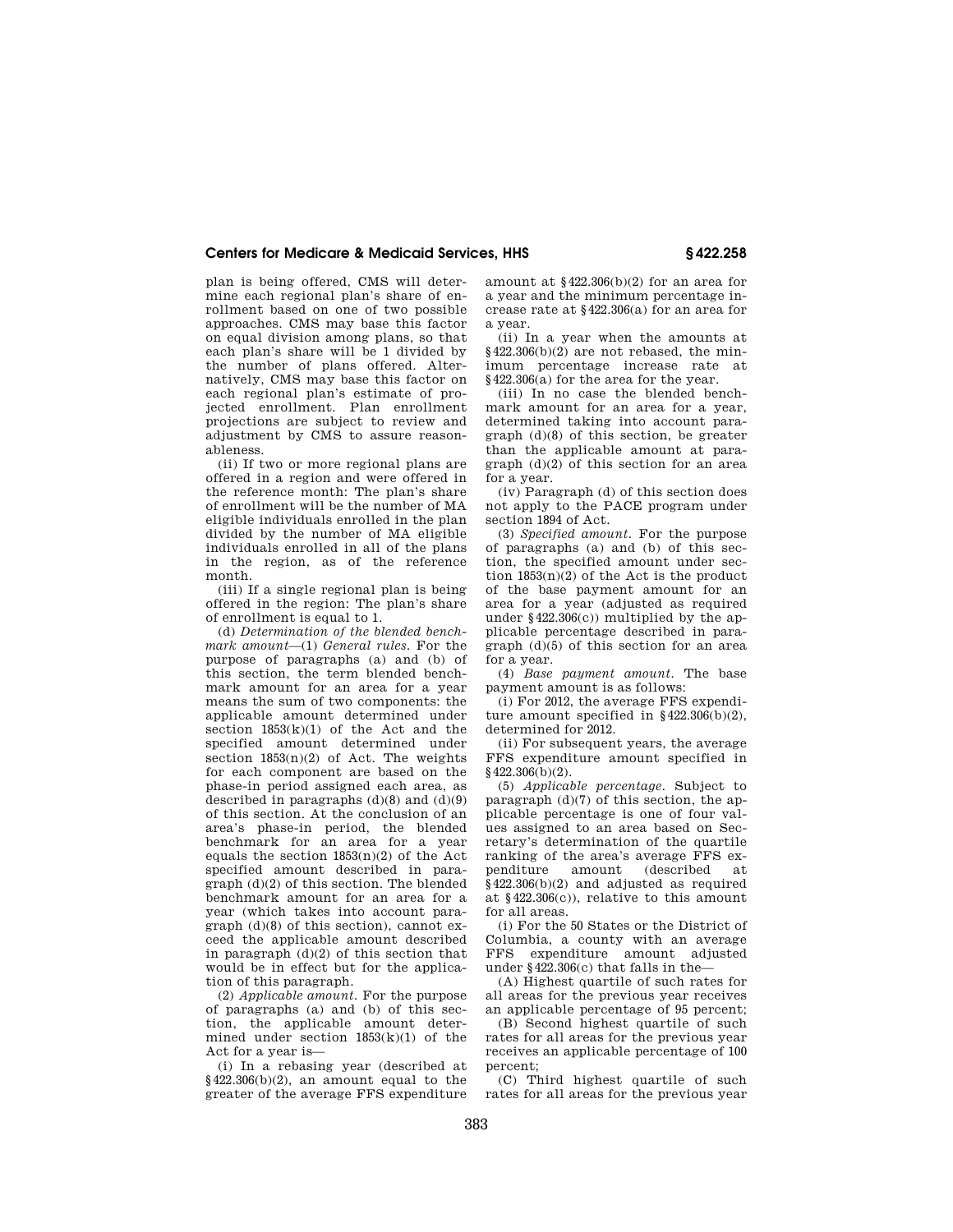receives an applicable percentage of 107.5 percent; or

(D) Lowest quartile of such rates for all areas for the previous year receives an applicable percentage of 115 percent.

(ii) To determine the applicable percentages for a territory, the Secretary ranks such areas for a year based on the level of the area's  $§422.306(b)(2)$ amount adjusted under §422.306(c), relative to the quartile rankings computed under paragraph  $(d)(5)(i)$  of this section.

(6) *Additional rules for determining the applicable percentage.* (i) In a contract year when the average FFS expenditure amounts from the previous year were rebased (according to the periodic rebasing requirement at  $$422.306(b)(2)$ , the Secretary must determine an area's applicable percentage based on a quartile ranking of the previous year's rebased FFS amounts adjusted under §422.306(c).

(ii) If, for a year after 2012, there is a change in the quartile in which an area is ranked compared to the previous year's ranking, the applicable percentage for the area in the year must be the average of the applicable percentage for the previous year and the applicable percentage that would otherwise apply for the area for the year in the absence of this transitional provision.

(7) *Increases to the applicable percentage for quality.* Beginning with 2012, the blended benchmark under paragraphs (a) and (b) of this section will reflect the level of quality rating at the plan or contract level, as determined by the Secretary. The quality rating for a plan is determined by the Secretary according to a 5-star rating system (based on the data collected under section 1852(e) of the Act). Specifically, the applicable percentage under paragraph (d)(5) of this section must be increased according to criteria in paragraphs  $(d)(7)(i)$  through  $(v)$  of this section if the plan or contract is determined to be a qualifying plan or a qualifying plan in a qualifying county for the year.

(i) *Qualifying plan.* Beginning with 2012, a qualifying plan means a plan that had a quality rating of 4 stars or higher based on the most recent data available for such year. For a qualifying plan, the applicable percentage

**§ 422.258 42 CFR Ch. IV (10–1–13 Edition)** 

at paragraph (d)(5) of this section must be increased as follows:

(A) For 2012, by 1.5 percentage points.

(B) For 2013, by 3.0 percentage points.

(C) For 2014 and subsequent years, by 5.0 percentage points.

(ii) *Qualifying county.* (A) A *qualifying county* means a county that meets the following three criteria:

(*1*) Has an MA capitation rate that, in 2004, was based on the amount specified in section  $1853(c)(1)(B)$  of the Act for a Metropolitan Statistical Area with a population of more than 250,000.

(*2*) Of the MA-eligible individuals residing in the county, at least 25 percent of such individuals were enrolled in MA plans as of December 2009.

(*3*) Has per capita fee-for-service spending that is lower than the national monthly per capita cost for expenditures for individuals enrolled under the Original Medicare fee-forservice program for the year.

(B) Beginning with 2012, for a qualifying plan serving a qualifying county, the increase to the applicable percentage described at paragraph  $(d)(7)(i)$  of this section must be doubled for the qualifying county.

(iii) MA organizations that fail to report data as required by the Secretary must be counted as having a rating of fewer than 3.5 stars at the plan or contract level, as determined by the Secretary.

(iv) *Application of applicable percentage increases to low enrollment contracts.*  (A) For 2012, for an MA plan that the Secretary determines is unable to have a quality rating because of low enrollment, the Secretary treats this plan as a qualifying plan under paragraph  $(d)(7)(i)$  of this section.

(B) For 2013 and subsequent years, the Secretary develops a methodology to apply to MA plans with low enrollment (as defined by the Secretary) to determine whether a low enrollment contract is a qualifying plan.

(v) *Application of increases in applicable percentage to new MA plans.* A new MA plan (as defined at §422.252) that meets criteria specified by the Secretary must be treated as a qualifying plan under paragraph  $(d)(7)(i)$  of this section, except that the applicable percentage must be increased as follows:

(A) For 2012, by 1.5 percentage points.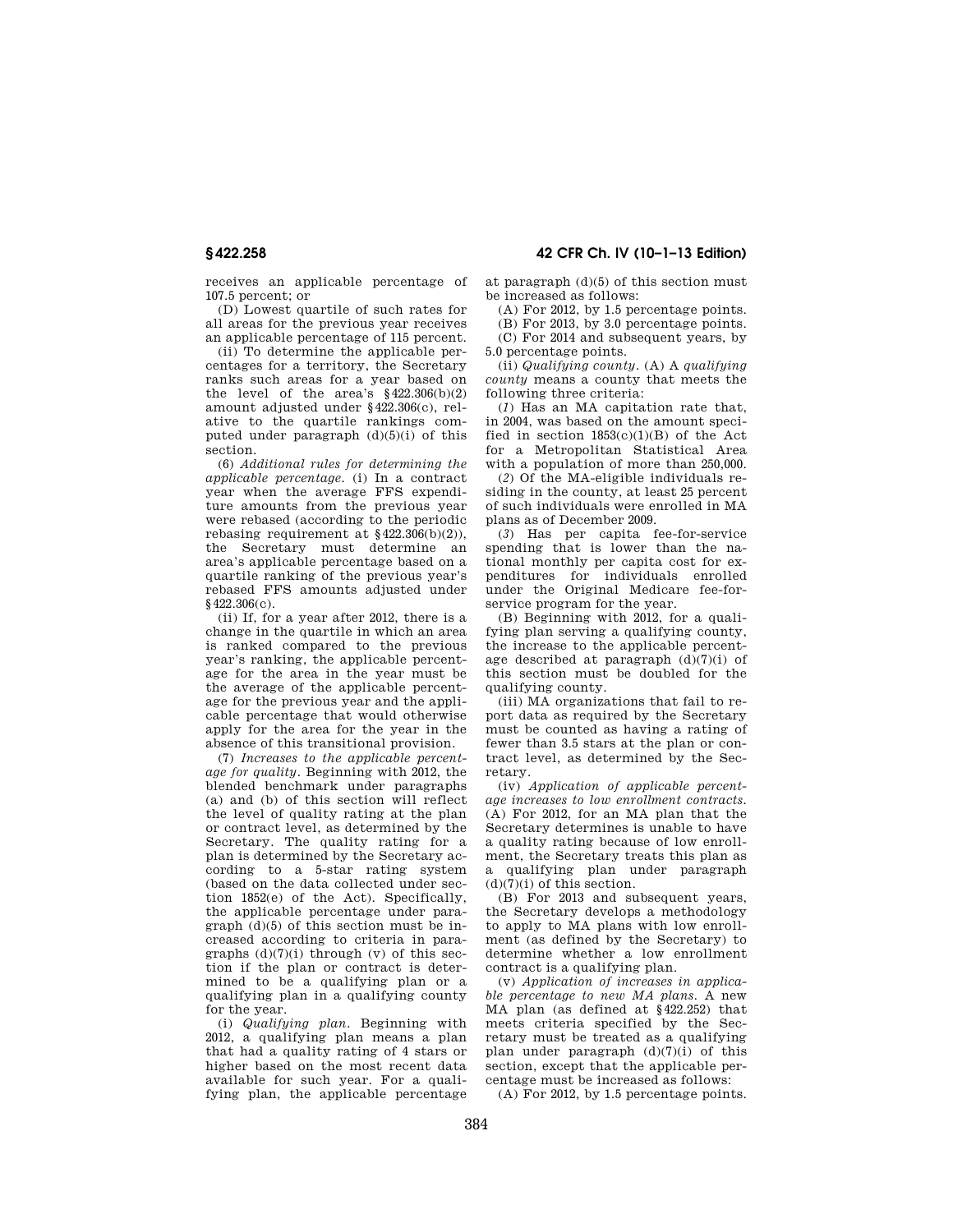(B) For 2013, by 2.5 percentage points. (C) For 2014 and subsequent years, by 3.5 percentage points.

(8) *Determination of phase-in period for the blended benchmark amount.* For 2012 through 2016, the blended benchmark amount for an area for a year depends on the phase-in period assigned to that area. The Secretary assigns one of three phase-in periods to each area: 2 year, 4 year, or 6 year. The phase-in period assigned to an area is based on the size of the difference between the 2010 applicable amount at paragraph  $(d)(2)$ of this section and the projected 2010 benchmark amount defined at paragraph (d)(8)(i) of this section.

(i) The projected 2010 benchmark amount is calculated once for the purpose of determining the phase-in period for an area. It is equal to one-half of the 2010 applicable amount at paragraph (d)(2) of this section and one-half of the specified amount at paragraph  $(d)(3)$  modified to apply to 2010 (as described in  $(d)(8)(ii)$  of this section).

(ii) To assign a phase-in period to an area, the specified amount is modified as if it applies to 2010, and is the product of—

(A) The 2010 base payment amount adjusted as required under §422.306(c) of this part; and

(B) The applicable percentage determined as if the reference to the ''previous year'' at paragraph (d)(5) of this section were deemed a reference to 2010 and increased as follows:

(*1*) The increase at paragraph  $(d)(7)(i)$ of this section for a qualifying plan in the area is applied as if the reference to a qualifying plan for 2012 were deemed a reference for 2010; and

(*2*) The increase at paragraph  $(d)(7)(ii)$  of this section is applied as if the determination of a qualifying county were made for 2010.

(iii) *Two-year phase-in.* An area is assigned the 2-year phase-in period if the difference between the applicable amount at paragraph  $(d)(2)$  of this section and the projected 2010 benchmark amount at paragraph  $(d)(8)(i)$  of this section is less than \$30.

(iv) *Four-year phase-in.* An area is assigned the 4-year phase-in period if the difference between the applicable amount at paragraph  $(d)(2)$  of this section and the projected 2010 benchmark amount at paragraph (d)(8)(i) of this section is at least \$30 but less than \$50.

(v) *Six-year phase-in.* An area is assigned the 6-year phase-in period if the difference between the applicable amount at paragraph  $(d)(2)$  of this section and the projected 2010 benchmark amount at paragraph  $(d)(8)(i)$  of this section is at least \$50.

(9) *Impact of phase-in period on calculation of the blended benchmark amount*—(i) *Weighting for the 2-year phase-in.* (A) For 2012, the blended benchmark is the sum of one-half of the applicable amount at paragraph (d)(2) of this section and one-half of the specified amount at paragraph (d)(3) of this section.

(B) For 2013 and subsequent years, the blended benchmark equals the specified amount.

(ii) *Weighting for the 4-year phase-in.*  The blended benchmark is the sum of the applicable amount at paragraph  $(d)(2)$  of this section and the specified amount at paragraph  $(d)(2)$  of this section in the following proportions:

(A) For 2012, three-fourths of the applicable amount for the area for the year and one-fourth of the specified amount for the area and year.

(B) For 2013, one-half of the applicable amount for the area for the year and one-half of the specified amount for the area and year.

(C) For 2014, one-fourth of the applicable amount for the area for the year and three-fourths of the specified amount for the area and year.

(D) For 2015 and subsequent years, the blended benchmark equals the specified amount for the area and year.

(iii) *Weighting for the 6-year phase-in.*  The blended benchmark is the sum of the applicable amount at paragraph (d)(2) and the specified amount at paragraph (d)(3) of this section in the following proportions:

(A) For 2012, five-sixths of the applicable amount for the area and year and one-sixth of the specified amount for the area and year.

(B) For 2013, two-thirds of the applicable amount for the area and year and one-third of the specified amount for the area and year.

(C) For 2014, one-half of the applicable amount for the area and year and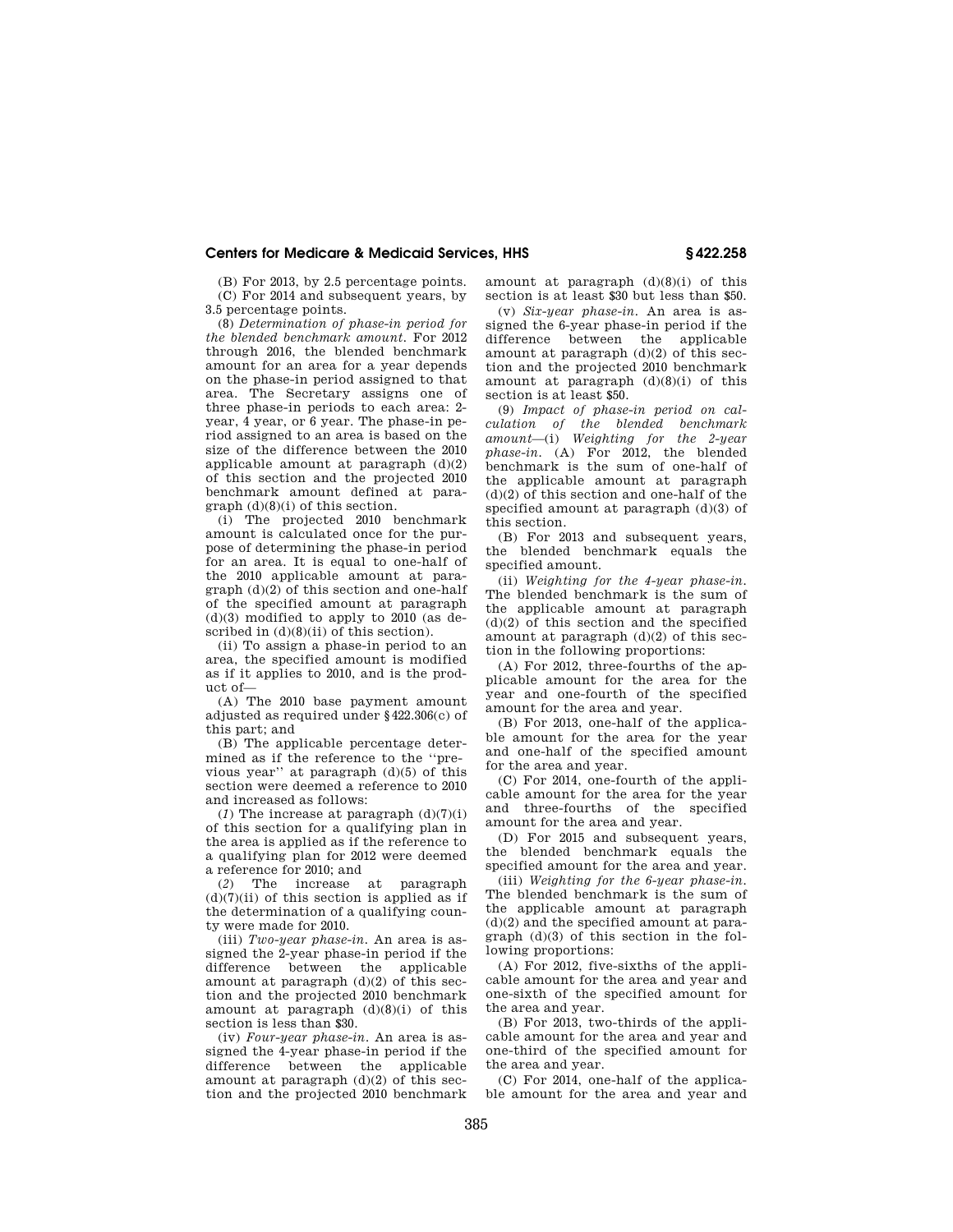one-half of the specified amount for the area and for year.

(D) For 2015, one-third of the applicable amount for the area and year and two-thirds of the specified amount for the area and for year.

(E) For 2016, one-sixth of the applicable amount for the area and year and five-sixths of the specified amount for the area and for year.

(F) For 2017 and subsequent years, the blended benchmark equals the specified amount for the area and year.≤[70 FR 4725, Jan. 28, 2005, as amended at 76 FR 21564, Apr. 15, 2011]

#### **§ 422.260 Appeals of quality bonus payment determinations.**

(a) *Scope.* The provisions of this section pertain to the administrative review process to appeal quality bonus payment status determinations based on section 1853(o) of the Act.

(b) *Definitions.* The following definitions apply to this section:

*Quality bonus payment* (QBP) means— (i) Enhanced CMS payments to MA organizations based on the organization's demonstrated quality of its Medicare contract operations; or

(ii) Increased beneficiary rebate retention allowances based on the organization's demonstrated quality of its Medicare contract operations.

*Quality bonus payment (QBP) determination methodology* means the formula CMS adopts for evaluating whether MA organizations qualify for a QBP.

*Quality bonus payment (QBP) status*  means a MA organization's standing with respect to its qualification to—

(i) Receive a quality bonus payment, as determined by CMS; or

(ii) Retain a portion of its beneficiary rebates based on its quality rating, as determined by CMS.

(c) *Administrative review process for QBP status appeals.* (1) Reconsideration request. An MA organization may request reconsideration of its QBP status.

(i) The MA organization requesting reconsideration of its QBP status must do so by providing written notice to CMS within 10 business days of the release of its QBP status. The request must specify the given measure(s) in question and the basis for reconsideration such as a calculation error or incorrect data was used to determine the QBP status. The error could impact an individual measure's value or the overall star rating.

(ii) The reconsideration official's decision is final and binding unless a request for an informal hearing is filed in accordance with paragraph (2) of this section.

(2) *Informal hearing request.* An MA organization may request an informal hearing on the record following the reconsideration official's decision regarding its QBP status.

(i) The MA organization seeking an appeal of the reconsideration official's decision regarding its QBP status must do so by providing written notice to CMS within 10 business days of the issuance of the reconsideration decision. The notice must specify the errors the MA organization asserts that CMS made in making the QBP determination and how correction of those errors could result in the organization's qualification for a QBP or a higher QBP.

(ii) The MA organization may not request an informal hearing of its QBP status unless it has already requested and received a reconsideration decision in accordance with paragraph (c)(1) of this section.

(iii) The informal hearing request must pertain only to the measure(s) and value(s) in question that precipitated the request for reconsideration.

(iv) The informal hearing is conducted by a CMS hearing officer on the record. The hearing officer receives no testimony, but may accept written statements with exhibits from each party in support of their position in the matter.

(v) The MA organization must provide clear and convincing evidence that CMS' calculations of the measure(s) and value(s) in question were incorrect.

(vi) The hearing officer issues the decision by electronic mail to the MA organization.

(vii) The hearing officer's decision is final and binding.

(3) *Limits to requesting an administrative review.* (i) CMS may limit the measures or bases for which a contract may request an administrative review of its QBP status.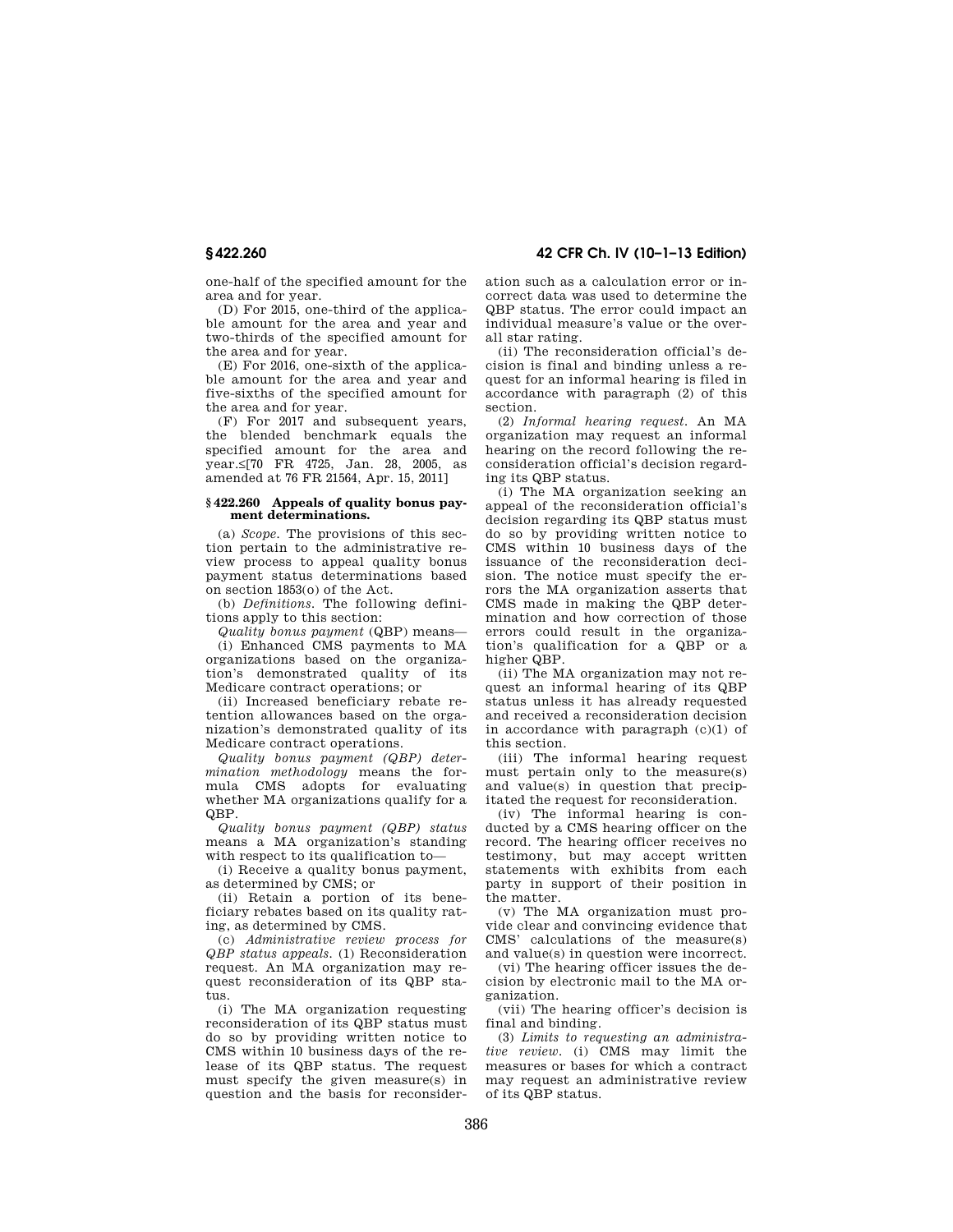(ii) An administrative review cannot be requested for the following: the methodology for calculating the star ratings (including the calculation of the overall star ratings); cut-off points for determining measure thresholds; the set of measures included in the star rating system; and the methodology for determining QBP determinations for low enrollment contracts and new MA plans.

(4) *Designation of a hearing officer.*  CMS designates a hearing officer to conduct the appeal of the QBP status. The officer must be an individual who did not directly participate in the initial QBP determination.

(d) *Reopening of QBP determinations.*  CMS may, on its own initiative, revise an MA organization's QBP status at any time after the initial release of the QBP determinations through April 1 of each year. CMS may take this action on the basis of any credible information, including the information provided during the administrative review process that demonstrates that the initial QBP determination was incorrect.

[76 FR 21566, Apr. 15, 2011]

#### **§ 422.262 Beneficiary premiums.**

(a) *Determination of MA monthly basic beneficiary premium.* (1) For an MA plan with an unadjusted statutory non-drug bid amount that is less than the relevant unadjusted non-drug benchmark amount, the basic beneficiary premium is zero.

(2) For an MA plan with an unadjusted statutory non-drug bid amount that is equal to or greater than the relevant unadjusted non-drug benchmark amount, the basic beneficiary premium is the amount by which (if any) the bid amount exceeds the benchmark amount. All approved basic premiums must be charged; they cannot be waived.

(b) *Consolidated monthly premiums.* Except as specified in paragraph (b)(2) of this section, MA organizations must charge enrollees a consolidated monthly MA premium.

(1) The consolidated monthly premium for an MA plan (other than a MSA plan) is the sum of the MA monthly basic beneficiary premium (if any), the MA monthly supplementary beneficiary premium (if any), and the

MA monthly prescription drug beneficiary premium (if any).

(2) *Special rule for MSA plans.* For an individual enrolled in an MSA plan offered by an MA organization, the monthly beneficiary premium is the supplemental premium (if any).

(c) *Uniformity of premiums*—(1) *General rule.* Except as permitted for supple-<br>mental premiums pursuant to mental premiums pursuant to §422.106(d), for MA contracts with employers and labor organizations, the MA monthly bid amount submitted under §422.254, the MA monthly basic beneficiary premium, the MA monthly supplemental beneficiary premium, the MA monthly prescription drug premium, and the monthly MSA premium of an MA organization may not vary among individuals enrolled in an MA plan (or segment of the plan as provided for local MA plans under paragraph (c)(2) of this section). In addition, the MA organization cannot vary the level of cost-sharing charged for basic benefits or supplemental benefits (if any) among individuals enrolled in an MA plan (or segment of the plan).

(2) *Segmented service area option.* An MA organization may apply the uniformity requirements in paragraph (c)(1) of this section to segments of an MA local plan service area (rather than to the entire service area) as long as such a segment is composed of one or more MA payment areas. The information specified under §422.254 is submitted separately for each segment. This provision does not apply to MA regional plans.

(d) *Monetary inducement prohibited.*  An MA organization may not provide for cash or other monetary rebates as an inducement for enrollment or for any other reason or purpose.

(e) *Timing of payments.* The MA organization must permit payments of MA monthly basic and supplemental beneficiary premiums and monthly prescription drug beneficiary premiums on a monthly basis and may not terminate coverage for failure to make timely payments except as provided in  $§422.74(b).$ 

(f) *Beneficiary payment options.* An MA organization must permit each enrollee, at the enrollee's option, to make payment of premiums (if any)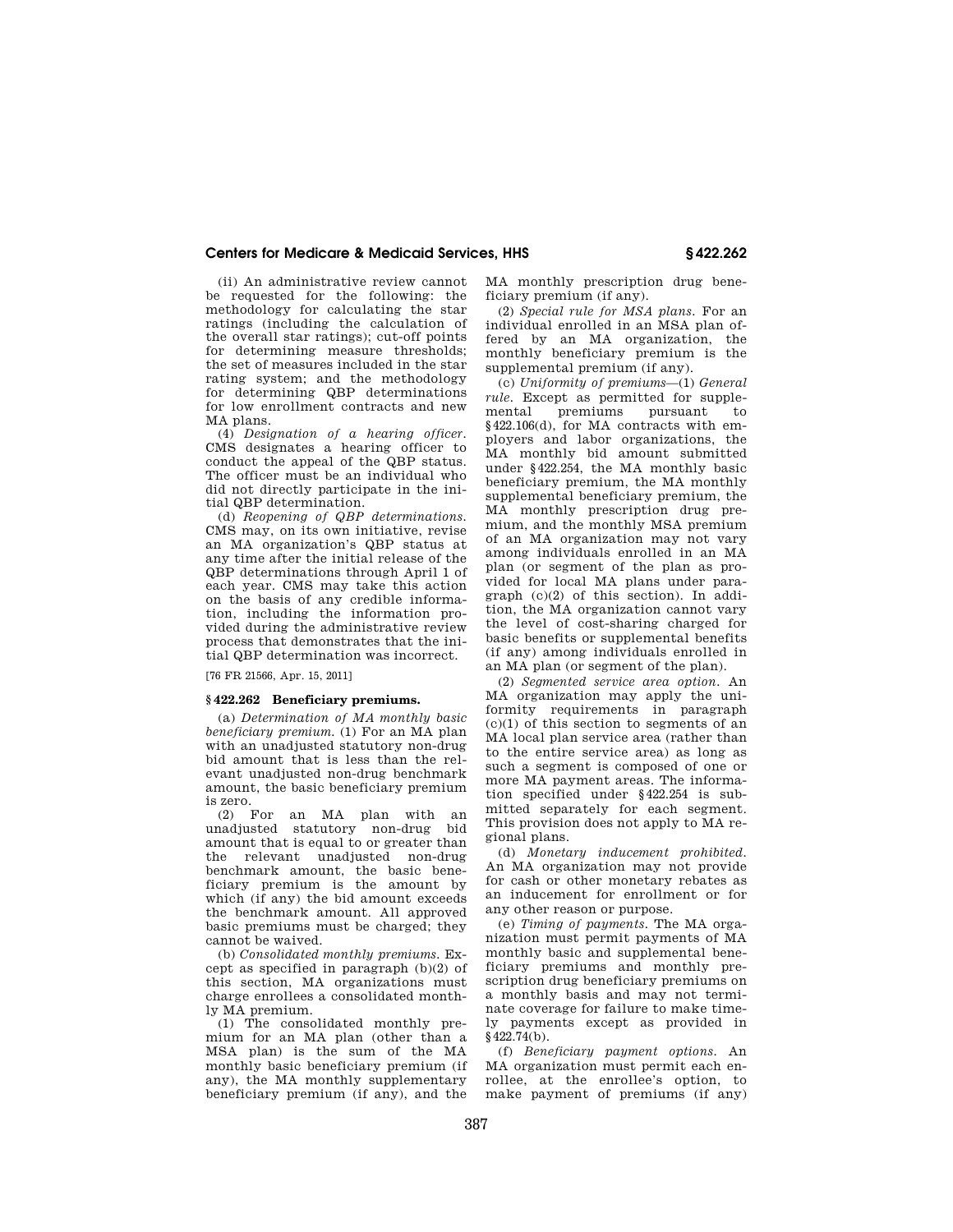**§ 422.264 42 CFR Ch. IV (10–1–13 Edition)** 

under this part to the organization through-

(1) Withholding from the enrollee's Social Security benefit payments, or benefit payments by the Railroad Retirement Board or the Office of Personnel Management, in the manner that the Part B premium is withheld;

(2) An electronic funds transfer mechanism (such as automatic charges of an account at a financial institution or a credit or debit card account);

(3) According to other means that CMS may specify, including payment by an employer or under employmentbased retiree health coverage on behalf of an employee, former employee (or dependent), or by other third parties such as a State.

(i) Regarding the option in paragraph (f)(1) of this section, MA organizations may not impose a charge on beneficiaries for the election of this option.

(ii) An enrollee may opt to make a direct payment of premium to the plan.

(g) *Prohibition on improper billing of premiums.* MA organizations shall not bill an enrollee for a premium payment period if the enrollee has had the premium for that period withheld from his or her Social Security, Railroad Retirement Board or Office of Personnel Management check.

(h) *Retroactive collection of premiums.*  In circumstances where retroactive collection of premium amounts is necessary and the enrollee is without fault in creating the premium arrearage, the Medicare Advantage organization shall offer the enrollee the option of payment either by lump sum, by equal monthly installment spread out over at least the same period for which the premiums were due, or through other arrangements mutually acceptable to the enrollee and the Medicare Advantage organization. For monthly installments, for example, if 7 months of premiums are due, the member would have at least 7 months to repay.

[63 FR 18134, Apr. 14, 1998, as amended at 74 FR 1541, Jan. 12, 2009]

## **§ 422.264 Calculation of savings.**

(a) *Computation of risk adjusted bids and benchmarks.* (1) *The risk adjusted MA statutory non-drug monthly bid amount* is the unadjusted plan bid amount for coverage of original Medicare benefits (defined at §422.254), adjusted using the factors described in paragraph (c) of this section for local plans and paragraph (e) of this section for regional plans.

(2) The *risk adjusted MA area-specific non-drug monthly benchmark amount* is the unadjusted benchmark amount for coverage of original Medicare benefits by a local MA plan (defined at §422.258), adjusted using the factors described in paragraph (c) of this section.

(3) The *risk adjusted MA region-specific non-drug monthly benchmark amount* is the unadjusted benchmark for coverage of original Medicare benefits amount by a regional MA plan (defined at §422.258) adjusted using the factors described in paragraph (e) of this section.

(b) *Computation of savings for MA local plans.* The average per capita monthly savings for an MA local plan is 100 percent of the difference between the plan's risk-adjusted statutory non-drug monthly bid amount (described in paragraph (a)(1) of this section) and the plan's risk-adjusted area-specific nondrug monthly benchmark amount (described in paragraph  $(a)(2)$  of this section). Plans with bids equal to or greater than plan benchmarks will have zero savings.

(c) *Risk adjustment factors for determination of savings for local plans.* CMS will publish the first Monday in April before the upcoming calendar year the risk adjustment factors described in paragraph  $(c)(1)$  or  $(c)(2)$  of this section determined for the purpose of calculating savings amounts for MA local plans.

(1) For the purpose of calculating savings for MA local plans CMS has the authority to apply risk adjustment factors that are plan-specific average risk adjustment factors, Statewide average risk adjustment factors, or factors determined on a basis other than planspecific factors or Statewide average factors.

(2) In the event that CMS applies Statewide average risk adjustment factors, the statewide factor for each State is the average of the risk factors calculated under §422.308(c), based on all enrollees in MA local plans in that State in the previous year. In the case of a State in which no local MA plan was offered in the previous year, CMS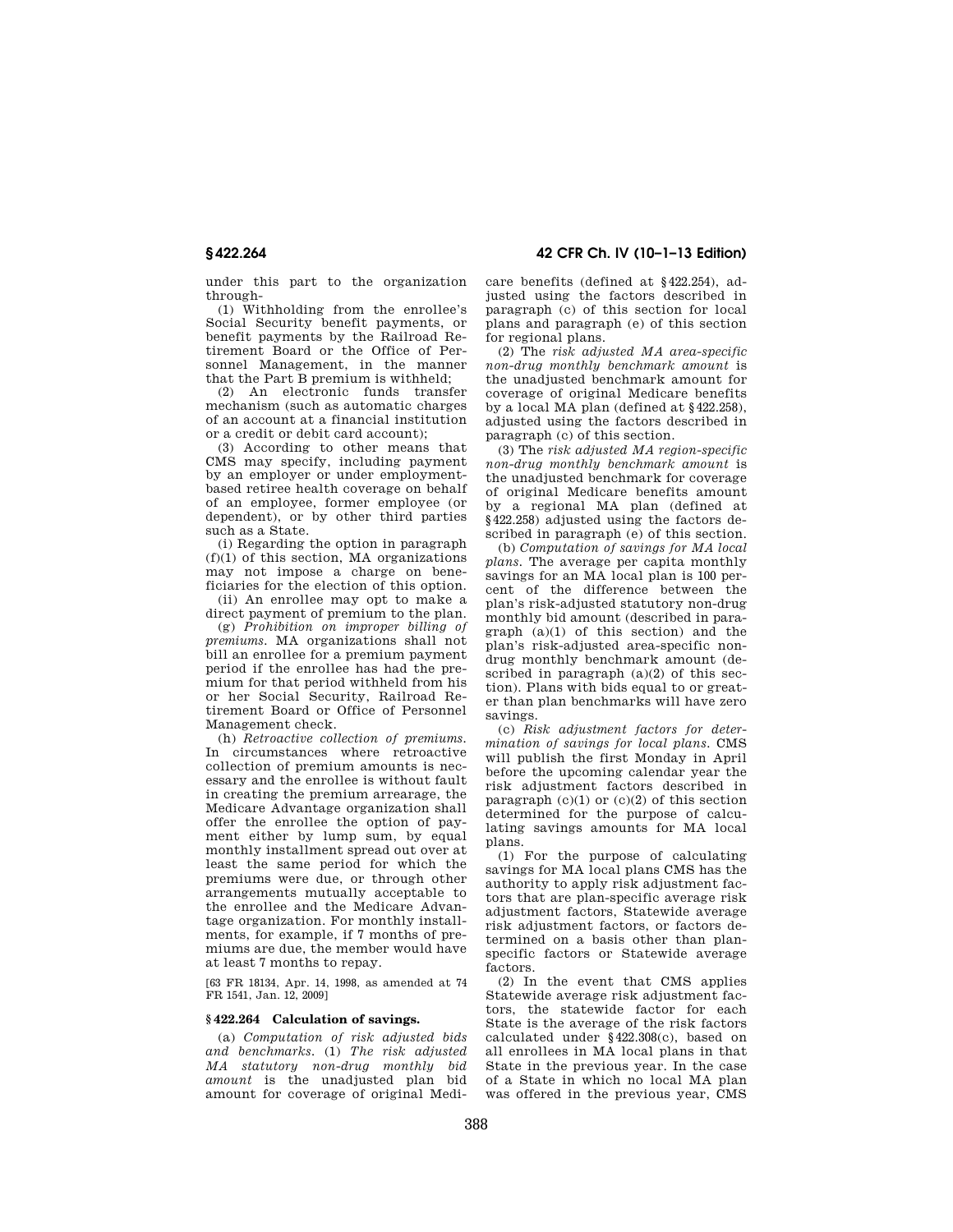will estimate an average and may base this average on average risk adjustment factors applied to comparable States or applied on a national basis.

(d) *Computation of savings for MA regional plans.* The average per capita monthly savings for an MA regional plan and year is 100 percent of the difference between the plan's risk-adjusted statutory non-drug monthly bid amount (described in paragraph (a)(1) of this section) and the plan's risk-adjusted region-specific non-drug monthly benchmark amount (described in paragraph (a)(3) of this section), using the risk adjustment factors described in paragraph (e) of this section. Plans with bids equal to or greater than plan benchmarks will have zero savings.

(e) *Risk adjustment factors for determination of savings for regional plans.*  CMS will publish the first Monday in April before the upcoming calendar year the risk adjustment factors described in paragraph  $(e)(1)$ and  $(e)(2)$  of this section determined for the purpose of calculating savings amounts for MA regional plans.

(1) For the purpose of calculating savings for MA regional plans, CMS has the authority to apply risk adjustment factors that are plan-specific average risk adjustment factors, Region-wide average risk adjustment factors, or factors determined on a basis other than MA regions.

(2) In the event that CMS applies region-wide average risk adjustment factors, the region-wide factor for each MA region is the average of the risk factors calculated under §422.308(c), based on all enrollees in MA regional plans in that region in the previous year. In the case of a region in which no regional plan was offered in the previous year, CMS will estimate an average and may base this average on average risk adjustment factors applied to comparable regions or applied on a national basis.

## **§ 422.266 Beneficiary rebates.**

(a) *Calculation of rebate.* (1) For 2006 through 2011, an MA organization must provide to the enrollee a monthly rebate equal to 75 percent of the average per capita savings (if any) described in §422.264(b) for MA local plans and  $\overline{\S}$  422.264(d) for MA regional plans.

(2) For 2012 and subsequent years, an MA organization must provide to the enrollee a monthly rebate equal to a specified percentage of the average per capita savings (if any) at §422.264(b) for MA local plans and §422.264(d) for MA regional plans. For 2012 and 2013, this percentage is based on a combination of the (a)(1) rule of 75 percent and the  $(a)(2)(ii)$  rules that set the percentage based on the plan's quality rating under a 5 star rating system, as determined by the Secretary under §422.258(d)(7). For 2014 and subsequent years, this percentage is determined based only on the paragraph  $(a)(2)(ii)$  of this section.

(i) *Applicable rebate percentage for 2012 and 2013.* Subject to paragraphs  $(a)(2)(iii)$  and  $(iv)$  of this section, the transitional applicable rebate percentage is, for a year, the sum of two amounts as follows:

(A) *For 2012.* Two-thirds of the old proportion of 75 percent of the average per capita savings; and one-third of the new proportion assigned the plan under paragraph  $(a)(2)(ii)$  of this section, based on the quality rating specified in §422.258(d)(7).

(B) *For 2013.* One-third of the old proportion of 75 percent of the average per capita savings; and two-thirds of the new proportion assigned the plan under  $\begin{bmatrix} \text{param} \\ \text{param} \\ \text{param} \end{bmatrix}$  (d)(2)(ii) of this section, based on the quality rating at based on the quality rating at  $§422.258(d)(7)$ .

(ii) *Final applicable rebate percentage.*  For 2014 and subsequent years, and subject to paragraphs  $(a)(2)(iii)$  and  $(iv)$  of this section, the final applicable rebate percentage is as follows:

(A) In the case of a plan with a quality rating under such system of at least 4.5 stars, 70 percent of the average per capita savings;

(B) In the case of a plan with a quality rating under such system of at least 3.5 stars and less than 4.5 stars, 65 percent of the average per capita savings.

(C) In the case of a plan with a quality rating under such system of less than 3.5 stars, 50 percent of the average per capita savings.

(iii) *Treatment of low enrollment contracts.* For 2012, in the case of a plan described at  $\frac{22.258(d)}{7(iv)}$ , the plan must be treated as having a rating of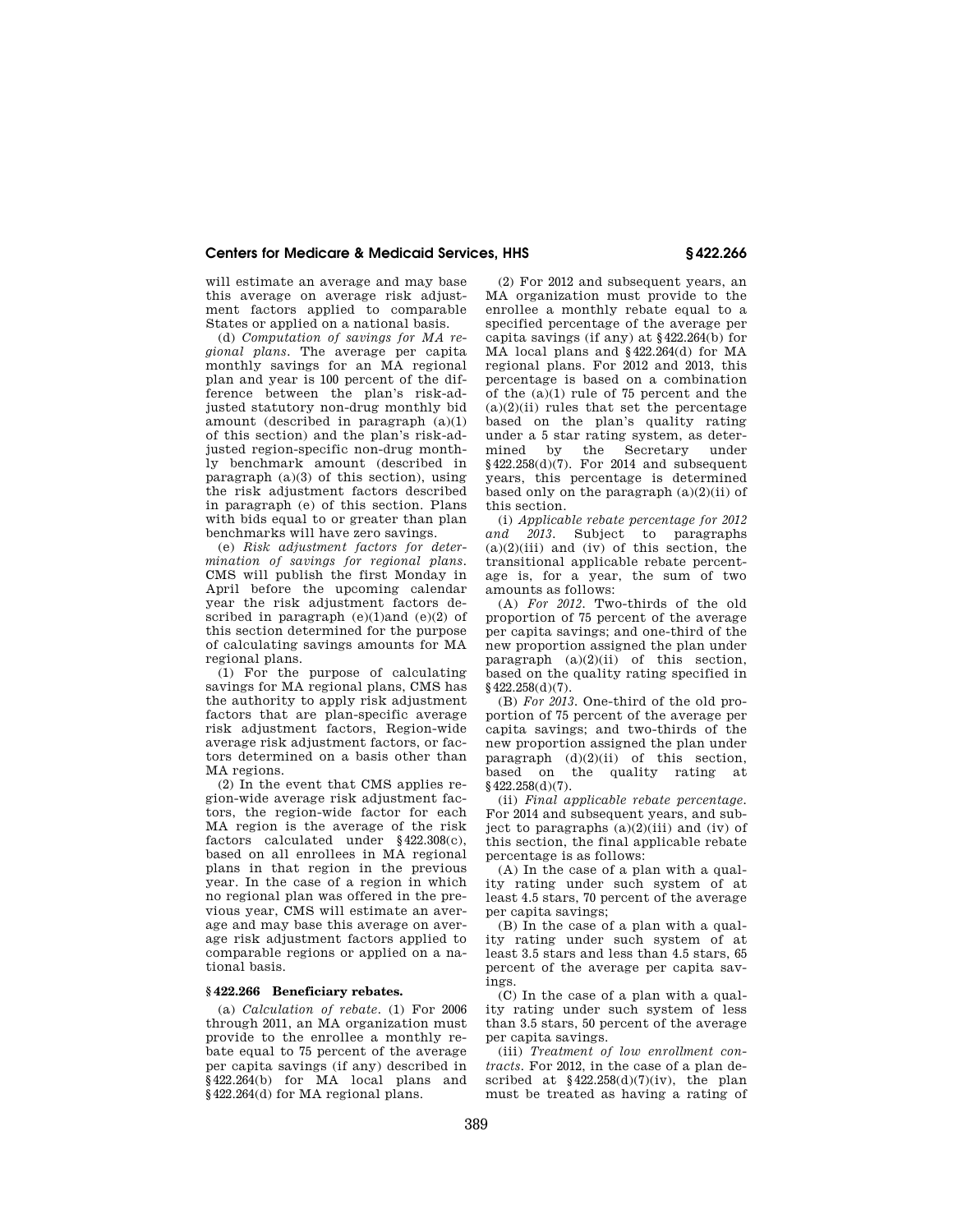4.5 stars for the purpose of determining the beneficiary rebate amount.

(iv) *Treatment of new MA plans.* For 2012 or a subsequent year, a new MA plan defined at §422.252 that meets the criteria specified by the Secretary for purposes of  $\frac{1}{2}$  422.258(d)(7)(v) must be treated as a qualifying plan under §422.258(d)(7)(i), except that plan must be treated as having a rating of 3.5 stars for purposes of determining the beneficiary rebate amount.

(b) *Form of rebate.* The rebate required under this paragraph must be provided by crediting the rebate amount to one or more of the following:

(1) *Supplemental health care benefits.*  MA organizations may apply all or some portion of the rebate for a plan toward payment for non-drug supplemental health care benefits for enrollees as described in §422.102, which may include the reduction of cost sharing for benefits under original Medicare and additional health care benefits that are not benefits under original Medicare. MA organizations also may apply all or some portion of the rebate for a plan toward payment for supplemental drug coverage described at §423.104(f)(1)(ii), which may include reduction in cost sharing and coverage of drugs not covered under Part D. The rebate, or portion of rebate, applied toward supplemental benefits may only be applied to a mandatory supplemental benefit, and cannot be used to fund an optional supplemental benefit.

(2) *Payment of premium for prescription drug coverage.* MA organizations that offer a prescription drug benefit may credit some or all of the rebate toward reduction of the MA monthly prescription drug beneficiary premium.

(3) *Payment toward Part B premium.*  MA organizations may credit some or all of the rebate toward reduction of the Medicare Part B premium (determined without regard to the application of subsections (b), (h), and (i) of section 1839 of the Act).

(c) *Disclosure relating to rebates.* MA organizations must disclose to CMS information on the amount of the rebate provided, as required at §422.254(d). MA organizations must distinguish, for each MA plan, the amount of rebate applied to enhance original Medicare ben-

**§ 422.270 42 CFR Ch. IV (10–1–13 Edition)** 

efits from the amount of rebate applied to enhance Part D benefits.≤[70 FR 4725, Jan. 28, 2005, as amended at 76 FR 21567, Apr. 15, 2011]

#### **§ 422.270 Incorrect collections of premiums and cost-sharing.**

(a) *Definitions.* As used in this section-

(1) Amounts incorrectly collected-

(i) Means amounts that-

(A) Exceed the limits approved under §422.262;

(B) In the case of an MA private feefor-service plan, exceed the MA monthly basic beneficiary premium or the MA monthly supplemental premium submitted under §422.262; and

(C) In the case of an MA MSA plan, exceed the MA monthly beneficiary<br>supplemental premium submitted supplemental premium under §422.262, or exceed permissible cost sharing amounts after the deductible has been met per §422.103; and

(ii) Includes amounts collected from an enrollee who was believed to be entitled to Medicare benefits but was later found not to be entitled.

(2) *Other amounts due* are amounts due for services that were—

(i) Emergency, urgently needed services, or other services obtained outside the MA plan; or

(ii) Initially denied but, upon appeal, found to be services the enrollee was entitled to have furnished by the MA organization.

(b) *Basic commitments.* An MA organization must agree to refund all amounts incorrectly collected from its Medicare enrollees, or from others on behalf of the enrollees, and to pay any other amounts due the enrollees or others on their behalf.

(c) *Refund methods*—(1) *Lump-sum payment.* The MA organization must use lump-sum payments for the following:

(i) Amounts incorrectly collected that were not collected as premiums.

(ii) Other amounts due.

(iii) All amounts due if the MA organization is going out of business or terminating its MA contract for an MA plan(s).

(2) *Premium adjustment or lump-sum payment, or both.* If the amounts incorrectly collected were in the form of premiums, or included premiums as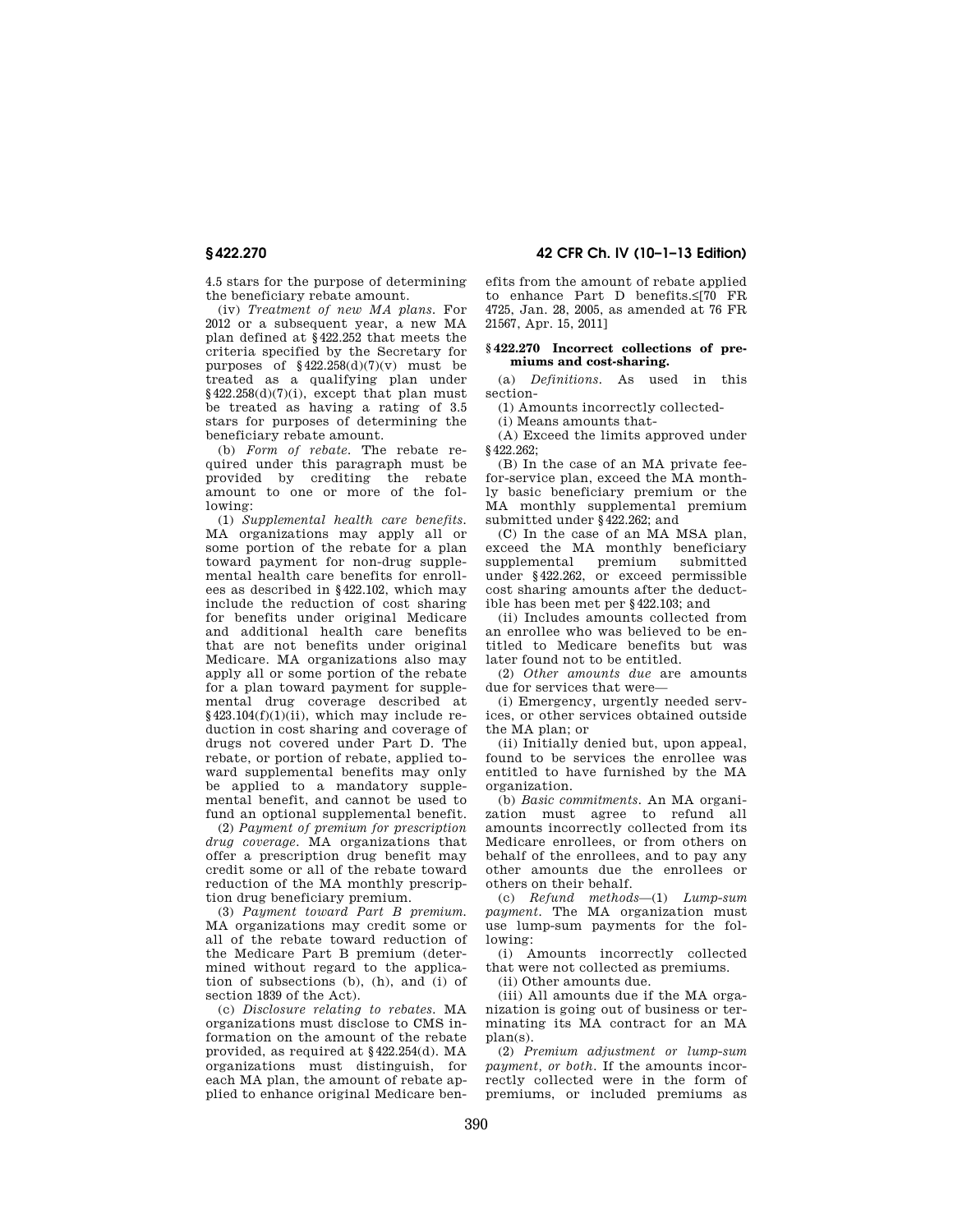well as other charges, the MA organization may refund by adjustment of future premiums or by a combination of premium adjustment and lump-sum payments.

(3) *Refund when enrollee has died or cannot be located.* If an enrollee has died or cannot be located after reasonable effort, the MA organization must make the refund in accordance with State law.

(d) *Reduction by CMS.* If the MA organization does not make the refund required under this section by the end of the contract period following the contract period during which an amount was determined to be due to an enrollee, CMS will reduce the premium the MA organization is allowed to charge an MA plan enrollee by the amounts incorrectly collected or otherwise due. In addition, the MA organization would be subject to sanction under subpart O of this part for failure to refund amounts incorrectly collected from MA plan enrollees.

# **Subpart G—Payments to Medicare Advantage Organizations**

SOURCE: 70 FR 4729, Jan. 28, 2005, unless otherwise noted.

#### **§ 422.300 Basis and scope.**

This subpart is based on sections 1853, 1854, and 1858 of the Act. It sets forth the rules for making payments to Medicare Advantage (MA) organizations offering local and regional MA plans, including calculation of MA capitation rates and benchmarks, conditions under which payment is based on plan bids, adjustments to capitation rates (including risk adjustment), and other payment rules.

See §422.458 in subpart J for rules on risk sharing payments to MA regional organizations.

# **§ 422.304 Monthly payments.**

(a) *General rules.* Except as provided in paragraph (b) of this section, CMS makes advance monthly payments of the amounts determined under paragraphs  $(a)(1)$  and  $(a)(2)$  of this section for coverage of original fee-for-service benefits for an individual in an MA payment area for a month.

(1) *Payment of bid for plans with bids below benchmark.* For MA plans that have average per capita monthly savings (as described at §422.264(b) for local plans and §422.264(d) for regional plans), CMS pays:

(i) The unadjusted MA statutory nondrug monthly bid amount defined in §422.252, risk-adjusted as described at §422.308(c) and adjusted (if applicable) for variations in rates within the plan's service area (described at  $\frac{22.258(a)(2)}{2}$ and for the effects of risk adjustment on beneficiary premiums under §422.262; and

(ii) The amount (if any) of the rebate described in paragraph (a)(3) of this section.

(2) *Payment of benchmark for plans with bids at or above benchmark.* For MA plans that do not have average per capita monthly savings (as described at  $§422.264(b)$  for local plans and §422.264(b) for local plans and §422.264(d) for regional plans), CMS pays the unadjusted MA area-specific non-drug monthly benchmark amount specified at §422.258, risk-adjusted as described at §422.308(c) and adjusted (if applicable) for variations in rates within the plan's service area (described at  $§422.258(a)(2))$  and for the effects of risk adjustment on beneficiary premiums under §422.262.

(3) *Payment of rebate for plans with bids below benchmarks.* The rebate amount under paragraph (a)(1)(ii) of this section is the amount of the monthly rebate computed under §422.266(a) for that plan, less the amount (if any) applied to reduce the Part B premium, as provided under  $§$ 422.266(b)(3)).

(b) *Separate payment for Federal drug subsidies.* In the case of an enrollee in an MA-PD plan, defined at §422.252, the MA organization offering such a plan also receives-

(1) Direct and reinsurance subsidy payments for qualified prescription drug coverage, described at section 1860D–15(a) and (b) of the Act (other than payments for fallback prescription drug plans described at section  $1860D-11(g)(5)$  of the Act); and

(2) Reimbursement for premium and cost sharing reductions for low-income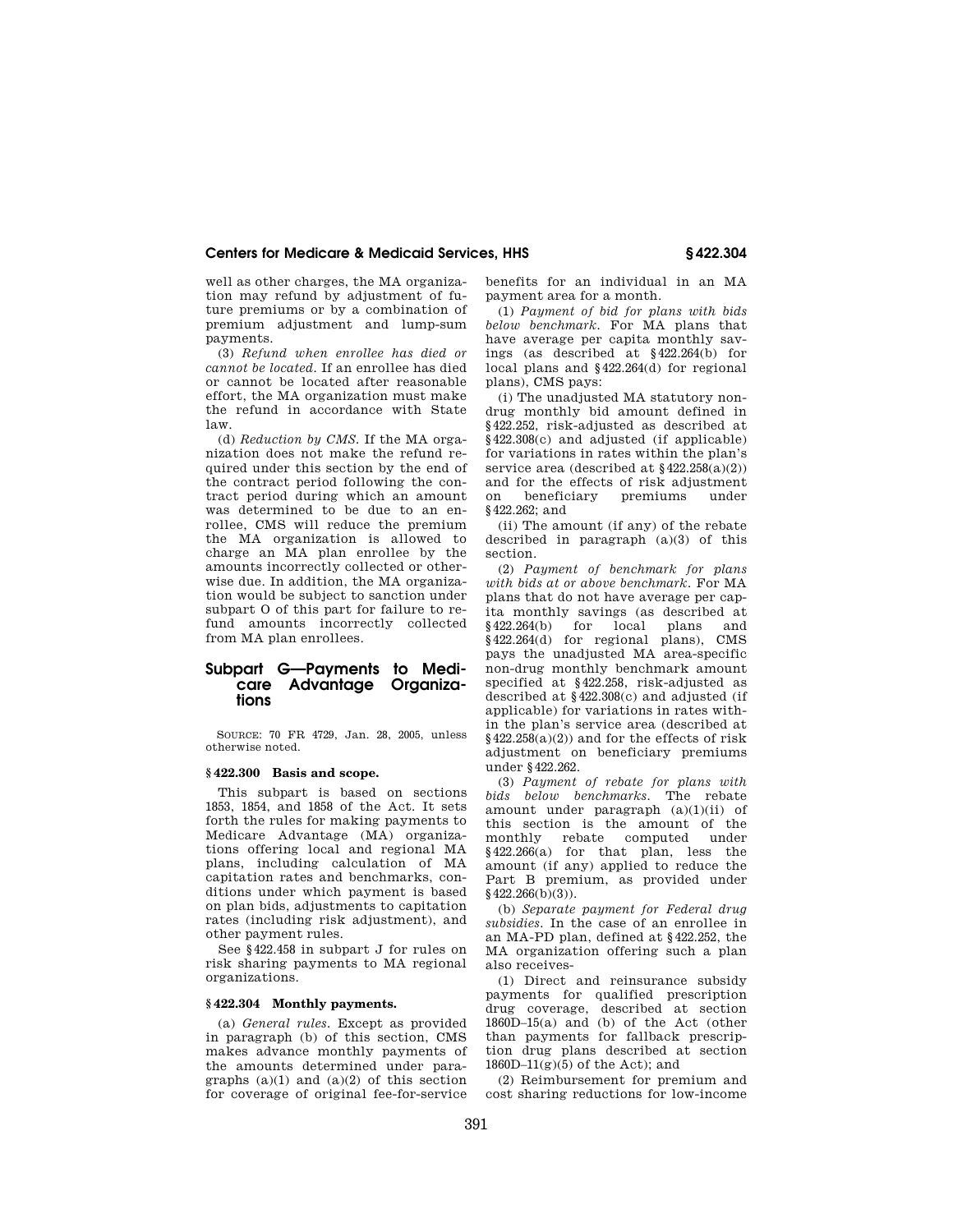individuals, described at section 1860D– 14 of the Act.

(c) *Special rules*—(1) *Enrollees with end-stage renal disease.* (i) For enrollees determined to have end-stage renal disease (ESRD), CMS establishes special rates that are actuarially equivalent to rates in effect before the enactment of the Medicare Prescription Drug, Improvement, and Modernization Act of 2003.

(ii) CMS publishes annual changes in these capitation rates no later than the first Monday in April each year, as provided in §422.312.

(iii) CMS applies appropriate adjustments when establishing the rates, including risk adjustment factors.

(iv) CMS reduces the payment rate for each renal dialysis treatment by the same amount that CMS is authorized to reduce the amount of each composite rate payment for each treatment as set forth in section 1881(b)(7) of the Act. These funds are to be used to help pay for the ESRD network program in the same manner as similar reductions are used in original Medicare.

(2) *MSA enrollees.* In the case of an MSA plan, CMS pays the unadjusted MA area-specific non-drug monthly benchmark amount for the service area, determined in accordance with §422.314(c) and subject to risk adjustment as set forth at  $$422.308(c)$ , less  $\frac{1}{12}$ of the annual lump sum amount (if any) CMS deposits to the enrollee's MA MSA.

(3) *RFB plan enrollees.* For RFB plan enrollees, CMS adjusts the capitation payments otherwise determined under this subpart to ensure that the payment level is appropriate for the actuarial characteristics and experience of these enrollees. That adjustment can be made on an individual or organization basis.

(d) *Payment areas*—(1) *General rule.*  Except as provided in paragraph (e) of this section—

(i) An MA payment area for an MA local plan is an MA local area defined at §422.252.

(ii) An MA payment area for an MA regional plan is an MA region, defined at §422.455(b)(1).

(2) *Special rule for ESRD enrollees.* For ESRD enrollees, the MA payment area

# **§ 422.304 42 CFR Ch. IV (10–1–13 Edition)**

is a State or other geographic area specified by CMS.

(e) *Geographic adjustment of payment areas for MA local plans*—(1) *Terminology.* ''Metropolitan Statistical Area'' and ''Metropolitan Division'' mean any areas so designated by the Office of Management and Budget in the Executive Office of the President.

(2) *State request.* A State's chief executive may request, no later than February 1 of any year, a geographic adjustment of the State's payment areas for MA local plans for the following calendar year. The chief executive may request any of the following adjustments to the payment area specified in paragraph  $(c)(1)(i)$  of this section:

(i) A single statewide MA payment area.

(ii) A metropolitan-based system in which all non-metropolitan areas within the State constitute a single payment area and any of the following constitutes a separate MA payment area:

(A) All portions of each single Metropolitan Statistical Area within the State.

(B) All portions of each Metropolitan Statistical Area within each Metropolitan Division within the State.

(iii) A consolidation of noncontiguous counties.

(3) *CMS response.* In response to the request, CMS makes the payment adjustment requested by the chief executive. This adjustment cannot be requested or made for payments to regional MA plans.

(4) *Budget neutrality adjustment for geographically adjusted payment areas.* If CMS adjusts a State's payment areas in accordance with paragraph  $(d)(2)$  of this section, CMS at that time, and each year thereafter, adjusts the capitation rates so that the aggregate Medicare payments do not exceed the aggregate Medicare payments that would have been made to all the State's payments areas, absent the geographic adjustment.

(f) *Separate payment for meaningful use of certified EHRs.* In the case of qualifying MA organizations, as defined in §495.200 of this chapter, entitled to MA EHR incentive payments per §495.220 of this chapter, such payments are made in accordance with sections 1853(l) and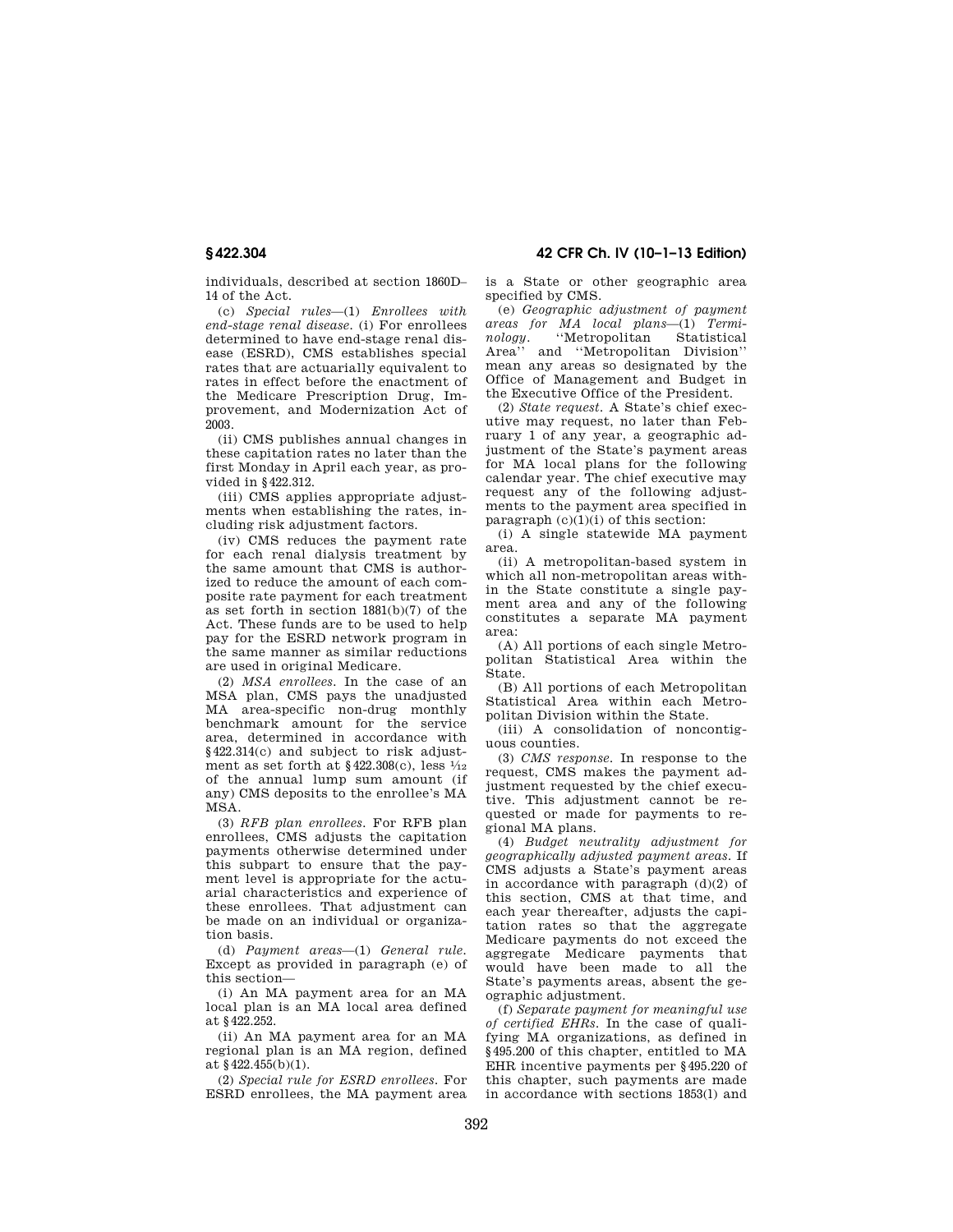(m) of the Act and subpart C of part 495 of this chapter.

[70 FR 4729, Jan. 28, 2005, as amended at 75 FR 44564, July 28, 2010]

## **§ 422.306 Annual MA capitation rates.**

Subject to adjustments at §§422.308(b) and 422.308(g), the annual capitation rate for each MA local area is determined under paragraph (a) of this section for 2005 and each succeeding year, except for years when CMS announces under §422.312(b) that the annual capitation rates will be determined under paragraph (b) of this section, and is then adjusted to exclude the applicable phase-in percentage of the standardized costs for payments under section  $1886(d)(5)(B)$  of the Act in the area for the year under paragraph (c) of this section.

(a) *Minimum percentage increase rate.*  The annual capitation rate for each MA local area is equal to the minimum percentage increase rate, which is the annual capitation rate for the area for the preceding year increased by the national per capita MA growth percentage (defined at §422.308(a)) for the year, but not taking into account any adjustment under §422.308(b) for a year before 2004.

(b) *Greater of the minimum percentage increase rate or local area fee-for-service costs.* The annual capitation rate for each MA local area is the greater of—

(1) The minimum percentage increase rate under paragraph (a) of this section; or

(2) The amount determined, no less frequently than every 3 years, to be the adjusted average per capita cost for the MA local area, as determined under section 1876(a)(4) of the Act, based on 100 percent of fee-for-service costs for individuals who are not enrolled in an MA plan for the year, with the following adjustments:

(i) Adjusted as appropriate for the purpose of risk adjustment;

(ii) Adjusted to exclude costs attributable to payments under section 1886(h) of the Act for the costs of direct graduate medical education;

(iii) Adjusted to include CMS' estimate of the amount of additional per capita payments that would have been made in the MA local area if individuals entitled to benefits under this title had not received services from facilities of the Department of Defense or the Department of Veterans Affairs; and

(iv) Adjusted to exclude costs attributable to payments under sections 1848(o) and 1886(n) of the Act of Medicare FFS incentive payments for meaningful use of electronic health records.

(c) *Phase-out of the indirect costs of medical education from MA capitation rates.* Beginning with 2010, after the annual capitation rate for each MA local area is determined under paragraph (a) or (b), the amount is adjusted in accordance with section 1853(k)(4) of the Act to exclude from such amount the phase-in percentage for the year of the estimated costs for payments under section  $1886(d)(5)(B)$  of the Act in the area for the year.

[70 FR 4729, Jan. 28, 2005, as amended at 73 FR 54250, Sept. 18, 2008; 75 FR 19806, Apr. 15, 2010; 75 FR 44564, July 28, 2010]

#### **§ 422.308 Adjustments to capitation rates, benchmarks, bids, and payments.**

CMS performs the following calculations and adjustments to determine rates and payments:

(a) *National per capita growth percentage.* (1) The national per capita growth percentage for a year, applied under §422.306, is CMS' estimate of the rate of growth in per capita expenditures under this title for an individual entitled to benefits under Part A and enrolled under Part B. CMS may make separate estimates for aged enrollees, disabled enrollees, and enrollees who have ESRD.

(2) The amount calculated in paragraph  $(a)(1)$  of this section must exclude expenditures attributable to sections  $1848(a)(7)$  and (o) and sections  $1886(b)(3)(B)(ix)$  and (n) of the Act.

(b) *Adjustment for over or under projection of national per capita growth percentages.* CMS will adjust the minimum percentage increase rate at §422.306(a)(2) and the adjusted average per capita cost rate at §422.306(b)(2) for the previous year to reflect any differences between the projected national per capita growth percentages for that year and previous years, and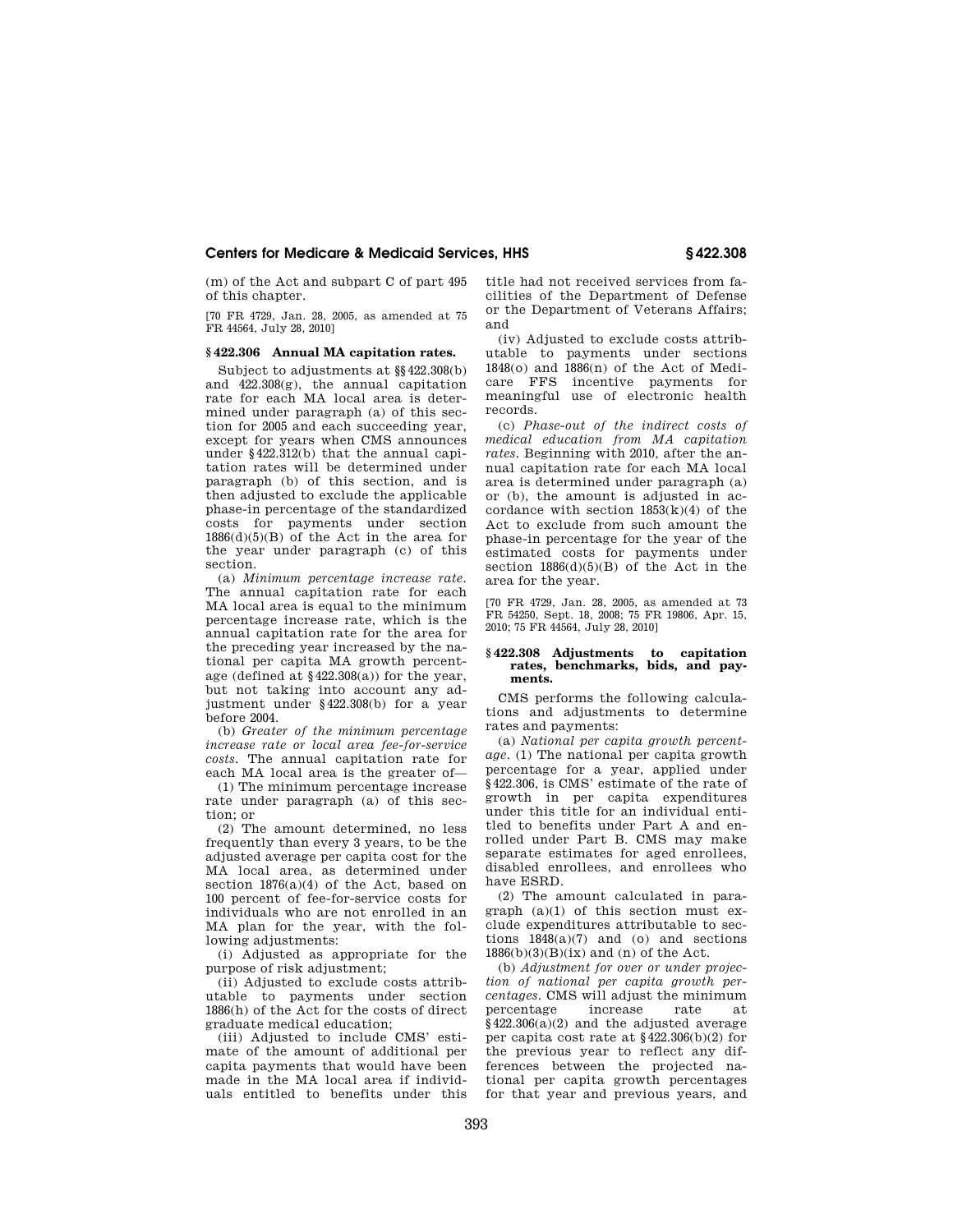the current estimates of those percentages for those years. CMS will not make this adjustment for years before 2004.

(c) *Risk adjustment*—(1) *General rule.*  CMS will adjust the payment amounts under  $§422.304(a)(1)$ ,  $(a)(2)$ , and  $(a)(3)$  for age, gender, disability status, institutional status, and other factors CMS determines to be appropriate, including health status, in order to ensure actuarial equivalence. CMS may add to, modify, or substitute for risk adjustment factors if those changes will improve the determination of actuarial equivalence.

(2) *Risk adjustment: Health status*—(i) *Data collection.* To adjust for health status, CMS applies a risk factor based on data obtained in accordance with §422.310.

(ii) *Implementation.* CMS applies a risk factor that incorporates inpatient hospital and ambulatory risk adjustment data. This factor is phased as follows:

(A) 100 percent of payments for ESRD MA enrollees in 2005 and succeeding years.

(B) 75 percent of payments for aged and disabled enrollees in 2006.

(C) 100 percent of payments for aged and disabled enrollees in 2007 and succeeding years.

(3) *Uniform application.* Except as provided for MA RFB plans under §422.304(c)(3), CMS applies this adjustment factor to all types of plans.

(4) *Authority to apply frailty adjustment under PACE payment rules for certain specialized MA plans for special needs individuals.* (i) *Application of payment rules.* For plan year 2011 and subsequent plan years, in the case of a plan described in paragraph (c)(4)(ii) of this section, the Secretary may apply the payment rules under section 1894(d) of the Act (other than paragraph (3) of that section) rather than the payment rules that would otherwise apply under this part, but only to the extent necessary to reflect the costs of treating high concentrations of frail individuals.

(ii) *Plan described.* A plan described in this paragraph is a fully integrated dual-eligible special needs plan, as defined at §422.2, and has a similar aver-

**§ 422.308 42 CFR Ch. IV (10–1–13 Edition)** 

age level of frailty (as determined by the Secretary) as the PACE program.

(5) *Application of coding adjustment.* (i) In applying the adjustment under paragraph (c)(1) of this section for health status to payment amounts, the Secretary ensures that such adjustment reflects changes in treatment and coding practices in the fee-for-service sector and reflects differences in coding patterns between MA plans and providers under Part A and B to the extent that the Secretary has identified such differences.

(ii) In order to ensure payment accuracy, the Secretary annually conducts an analysis of the differences described in paragraph (c)(5)(i) of this section.

(A) The Secretary completes such analysis by a date necessary to ensure that the results of such analysis are incorporated on a timely basis into the risk scores for 2008 and subsequent years.

(B) In conducting such analysis, the Secretary uses data submitted with respect to 2004 and subsequent years, as available and updated as appropriate.

(iii) In calculating each year's adjustment, the adjustment factor is as follows:

(A) For 2014, not less than the adjustment factor applied for 2010, plus 1.3 percentage points.

(B) For each of the years 2015 through 2018, not less than the adjustment factor applied for the previous year, plus 0.25 percentage points.

(C) For 2019 and each subsequent year, not less than 5.7 percent.

(iv) Such adjustment is applied to risk scores until the Secretary implements risk adjustment using MA diagnostic, cost, and use data.

(6) *Improvements to risk adjustment for special needs individuals with chronic health conditions*—(i) *General rule.* For 2011 and subsequent years, for purposes of the adjustment under paragraph  $(c)(1)$  of this section with respect to individuals described in paragraph  $(c)(6)(ii)$  of the section, the Secretary uses a risk score that reflects the known underlying risk profile and chronic health status of similar individuals. Such risk score is used instead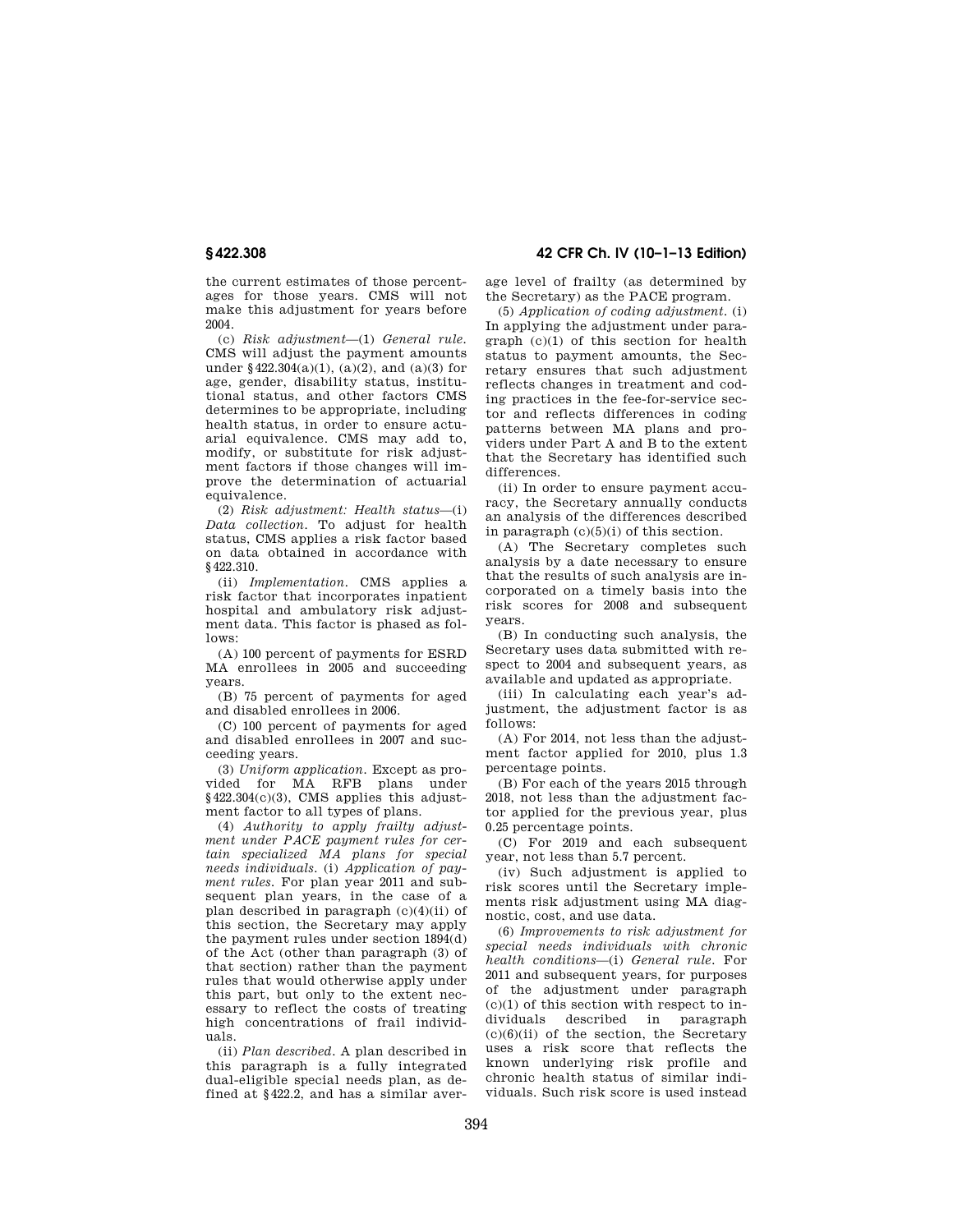of the default risk score for new enrollees in MA plans that are not specialized MA plans for special needs individuals (as defined in section 1859(b)(6) of the Act).

(ii) *Individuals described.* An individual described in this clause is a special needs individual described in section  $1859(b)(6)(B)(iii)$  of the Act who enrolls in a specialized MA plan for special needs individuals on or after January 1, 2011.

(iii) *Evaluation.* For 2011 and periodically thereafter, the Secretary evaluates and revises the risk adjustment system under this paragraph in order to, as accurately as possible, account for—

(A) Higher medical and care coordination costs associated with frailty, individuals with multiple, comorbid chronic conditions, and individuals with a diagnosis of mental illness; and

(B) Costs that may be associated with higher concentrations of beneficiaries with the conditions specified in paragraph (c)(6)(iii)(A) of this section.

(iv) *Publication of evaluation and revisions.* The Secretary publishes, as part of an announcement under section 1853(b) of the Act, a description of any evaluation conducted under paragraph  $(c)(6)(iii)$  of this section during the preceding year and any revisions made under paragraph  $(c)(6)(iii)$  of this section as a result of such evaluation.

(d) *Adjustment for intra-area variations.* CMS makes the following adjustments to payments.

(1) *Intra-regional variations.* For payments for an MA regional plan for an MA region, CMS will adjust the payment amount specified at \$422,304(a)(1) and (a)(2) to take into account variations in local payment rates among the different MA local areas included in the region.

(2) *Intra-service area variations.* For payments to an MA local plan with a service area covering more than one MA local area (county), CMS will adjust the payment amount specified in  $§422.304(a)(1)$  and  $(a)(2)$  to take into account variations in local payment rates among the different MA local areas included in the plan's service area.

(e) *Adjustment relating to risk adjustment: the government premium adjustment.* CMS will adjust payments to an MA plan as necessary to ensure that the sum of CMS' monthly payment made under §422.304(a) and the plan's monthly basic beneficiary premium equals the unadjusted MA statutory non-drug bid amount, adjusted for risk and for intra-area or intra-regional payment variation.

(f) *Adjustment of payments to reflect number of Medicare enrollees*—(1) *General rule.* CMS adjusts payments retroactively to take into account any difference between the actual number of Medicare enrollees and the number on which it based an advance monthly payment.

(2) *Special rules for certain enrollees.* (i) Subject to paragraph (f)(2)(ii) of this section, CMS may make adjustments, for a period (not to exceed 90 days) that begins when a beneficiary elects a group health plan (as defined in §411.1010) offered by an MA organization, and ends when the beneficiary is enrolled in an MA plan offered by the MA organization.

(ii) CMS does not make an adjustment unless the beneficiary certifies that, at the time of enrollment under the MA plan, he or she received from the organization the disclosure statement specified in §422.111.

(g) *Adjustment for national coverage determination (NCD) services and legislative changes in benefits.* If CMS determines that the cost of furnishing an NCD service or legislative change in benefits is significant, as defined in §422.109, CMS will adjust capitation rates, or make other payment adjustments, to account for the cost of the service or legislative change in benefits. Until the new capitation rates are in effect, the MA organization will be paid for the significant cost NCD service or legislative change in benefits on a fee-for-service basis as provided under §422.109(b).

(h) *Adjustments to payments to regional MA plans for purposes of risk corridor payments.* For the purpose of calculation of risk corridors under §422.458, MA organizations offering regional MA plans in 2006 and/or 2007 must submit,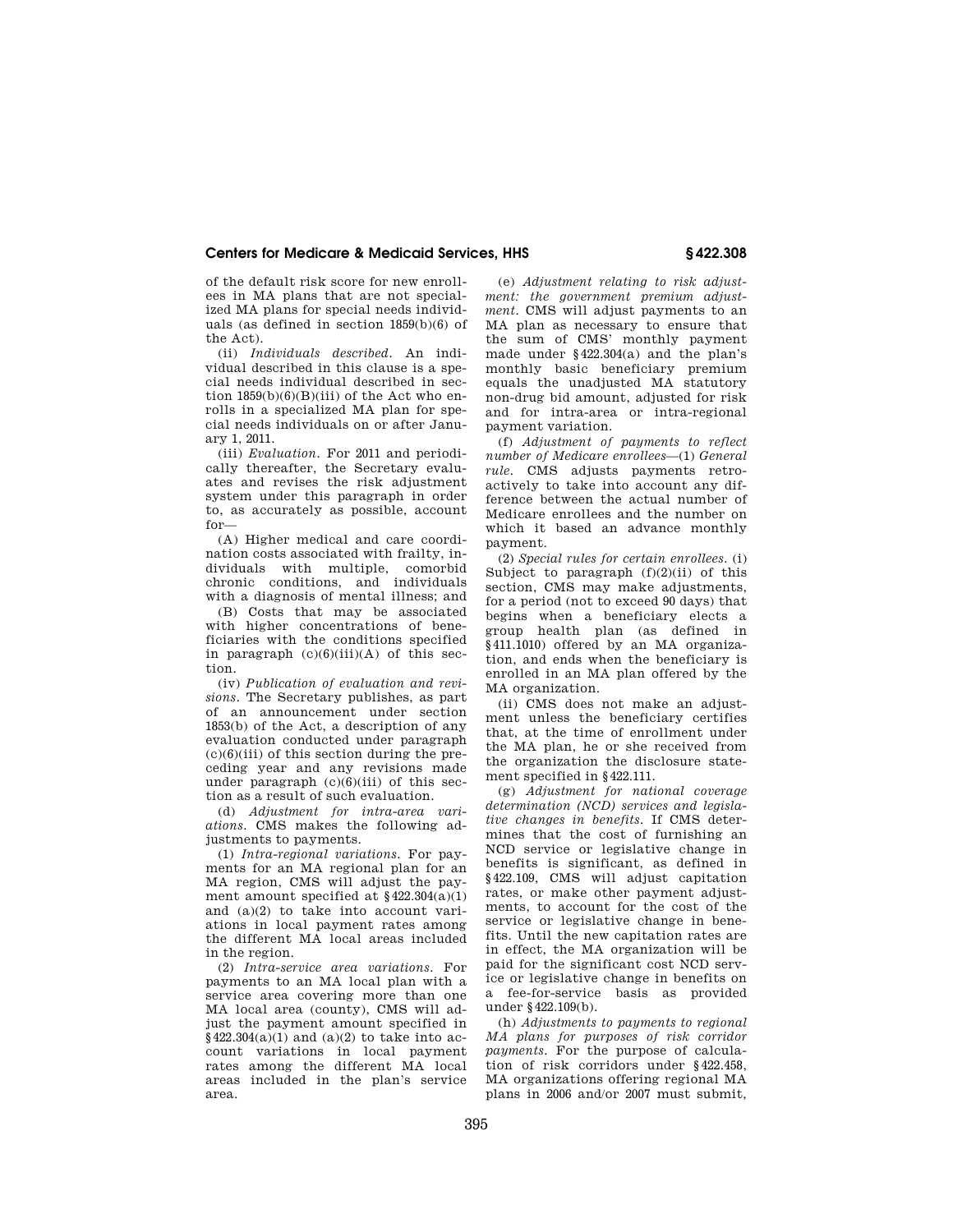after the end of a contract year and before a date CMS specifies, the following information:

(1) Actual allowable costs (defined in §422.458(a)) for the previous contract year.

(2) The portion of the costs attributable to administrative expenses incurred in providing these benefits.

(3) The total costs for providing rebatable integrated benefits (as defined in  $§422.458(a)$  and the portion of the costs that is attributable to administrative expenses in addition to the administrative expenses described in paragraph (h)(2) of this section.

[70 FR 4729, Jan. 28, 2005, as amended at 75 FR 44564, July 28, 2010; 76 FR 21567, Apr. 15, 2011]

### **§ 422.310 Risk adjustment data.**

(a) *Definition of risk adjustment data.*  Risk adjustment data are all data that are used in the development and application of a risk adjustment payment model.

(b) *Data collection: Basic rule.* Each MA organization must submit to CMS (in accordance with CMS instructions) the data necessary to characterize the context and purposes of each item and service provided to a Medicare enrollee by a provider, supplier, physician, or other practitioner. CMS may also collect data necessary to characterize the functional limitations of enrollees of each MA organization.

(c) *Sources and extent of data.* (1) To the extent required by CMS, risk adjustment data must account for the following:

(i) Items and services covered under the original Medicare program.

(ii) Medicare covered items and services for which Medicare is not the primary payer.

(iii) Other additional or supplemental benefits that the MA organization may provide.

(2) The data must account separately for each provider, supplier, physician, or other practitioner that would be permitted to bill separately under the original Medicare program, even if they participate jointly in the same service.

(d) *Other data requirements.* (1) MA organizations must submit data that conform to CMS' requirements for data

**§ 422.310 42 CFR Ch. IV (10–1–13 Edition)** 

equivalent to Medicare fee-for-service data, when appropriate, and to all relevant national standards. CMS may specify abbreviated formats for data submission required of MA organizations.

(2) The data must be submitted electronically to the appropriate CMS contractor.

(3) MA organizations must obtain the risk adjustment data required by CMS from the provider, supplier, physician, or other practitioner that furnished the item or service.

(4) MA organizations may include in their contracts with providers, suppliers, physicians, and other practitioners, provisions that require submission of complete and accurate risk adjustment data as required by CMS. These provisions may include financial penalties for failure to submit complete data.

(e) *Validation of risk adjustment data.*  MA organizations and their providers and practitioners will be required to submit a sample of medical records for the validation of risk adjustment data, as required by CMS. There may be penalties for submission of false data.

(f) *Use of data.* CMS uses the data obtained under this section to determine the risk adjustment factors used to adjust payments, as required under  $\S$ §422.304(a) and (c). CMS also may use the data for updating risk adjustment models, calculating Medicare DSH percentages, conducting quality review and improvement activities, and for Medicare coverage purposes.

(g) *Deadlines for submission of risk adjustment data.* Risk adjustment factors for each payment year are based on risk adjustment data submitted for items and services furnished during the 12-month period before the payment year that is specified by CMS. As determined by CMS, this 12-month period may include a 6-month data lag that may be changed or eliminated as appropriate. CMS may adjust these deadlines, as appropriate.

(1) The annual deadline for risk adjustment data submission is the first Friday in September for risk adjustment data reflecting items and services furnished during the 12-month period ending the prior June 30, and the first Friday in March for data reflecting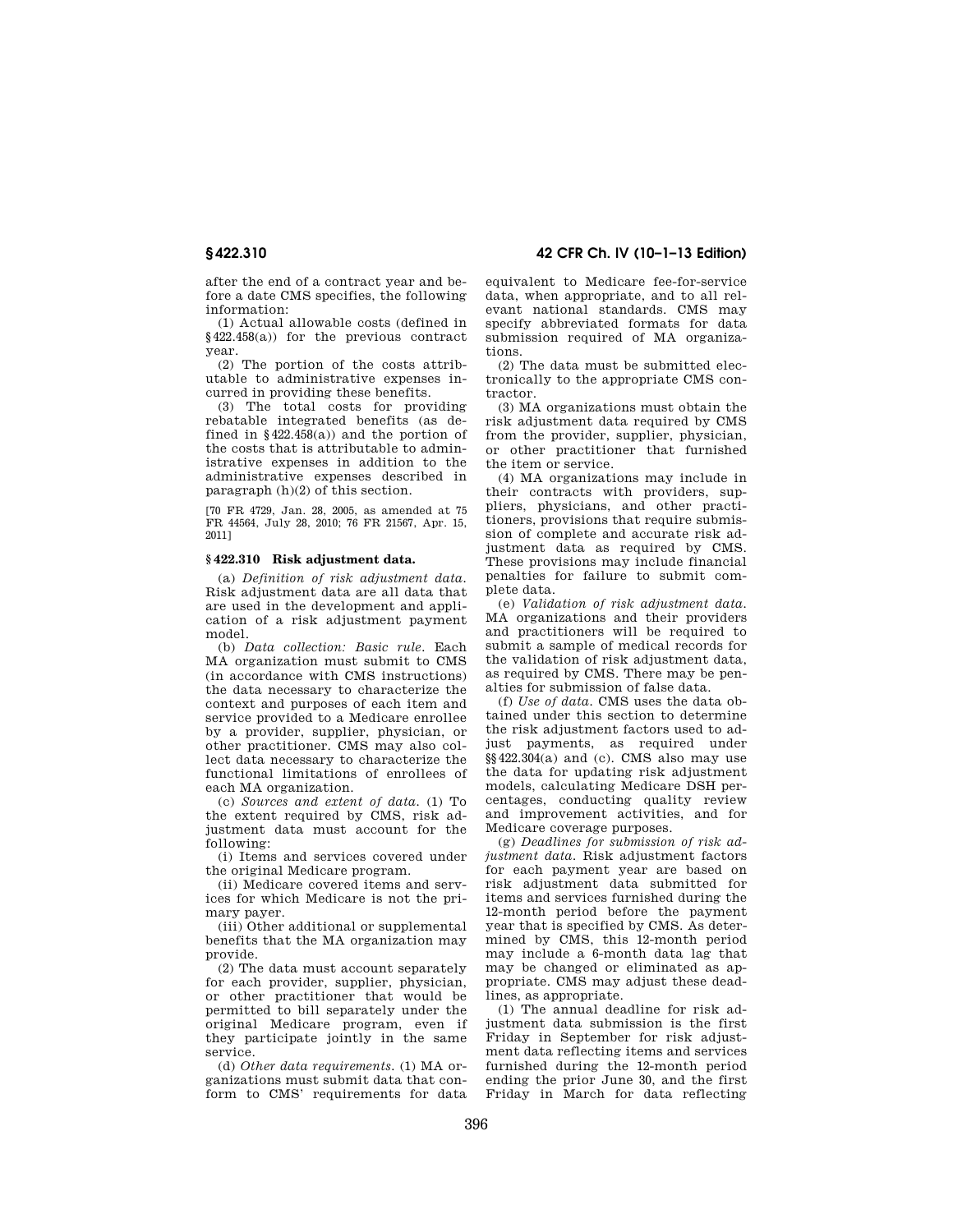services furnished during the 12-month period ending the prior December 31.

(2) CMS allows a reconciliation process to account for late data submissions. CMS continues to accept risk adjustment data submitted after the March deadline until January 31 of the year following the payment year. After the payment year is completed, CMS recalculates the risk factors for affected individuals to determine if adjustments to payments are necessary. Risk adjustment data that are received after the annual January 31 late data submission deadline will not be accepted for the purposes of reconciliation.

[73 FR 48757, Aug. 19, 2008]

## **§ 422.311 RADV audit dispute and appeal processes.**

(a) *Risk adjustment data validation (RADV) audits.* In accordance with  $§422.2$  and  $§422.310(e)$ , CMS annually conducts RADV audits to ensure risk adjusted payment integrity and accuracy.

(b) *RADV audit results.* (1) MA organizations that undergo RADV audits will be issued an audit report post medical record review that describes the results of the RADV audit as follows:

(i) Detailed enrollee-level information relating to confirmed enrollee HCC discrepancies.

(ii) The contract-level RADV payment error estimate in dollars.

(iii) The contract-level payment adjustment amount to be made in dollars. (iv) An approximate timeframe for

the payment adjustment. (v) A description of the MA organiza-

tion's RADV audit appeal rights.

(2) *Compliance date.* The compliance date for meeting RADV medical record submission requirements for the validation of risk adjustment data is the due date when MA organizations selected for RADV audit must submit medical records to CMS or its contractors.

(3) *Medical record review appeal.* MA organizations that do not agree with the medical record review determinations for audited HCCs may appeal the medical record review determinations of the initial validation contractor to CMS in accordance with paragraph (c)(2) of this section.

(c) *RADV audit dispute and appeal processes*—(1) *Attestation process*—(i) *Submission requirements for attestations.*  MA organizations—

(A) May submit CMS-generated attestations from physician/practitioner(s) in order to dispute signaturerelated or credential-related RADV errors in accordance with the attestations provisions of this section.

(B) Are not obligated to submit attestations to CMS.

(ii) *RADV audit-related errors eligible for attestation process.* CMS will only accept an attestation to support a physician or outpatient medical record with a missing signature or missing credential or both.

(iii) *RADV audit-related errors and documentation ineligible for attestation process.* (A) Attestations from providers for anything other than signature-related and credential-related errors will not be permitted.

(B) Inpatient provider-type medical records are not eligible for attestation.

(iv) *Manner and timing of a request for attestation.* (A) CMS will provide MA organizations selected for RADV audits with attestations and accompanying instructions at the time the organization receives its audit instructions.

(B) If an organization decides to submit attestations completed by physicians or other practitioners, the MA organization must submit the attestations to CMS at the same time that the MA organization is required to submit related medical records for RADV audit.

(v) *Attestation content.* An attestation must accompany and correspond to the medical record submitted for RADV audit and must meet the following requirements:

(A) Contain only CMS-generated attestations.

(B) The CMS attestation form may not be altered unless otherwise instructed and agreed-upon in writing by CMS.

(C) Attestations must be completed and be signed and dated by the eligible risk adjustment physician/practitioner whose medical record accompanies the attestation.

(D) Attestations must be based upon medical records that document face-toface encounters between beneficiaries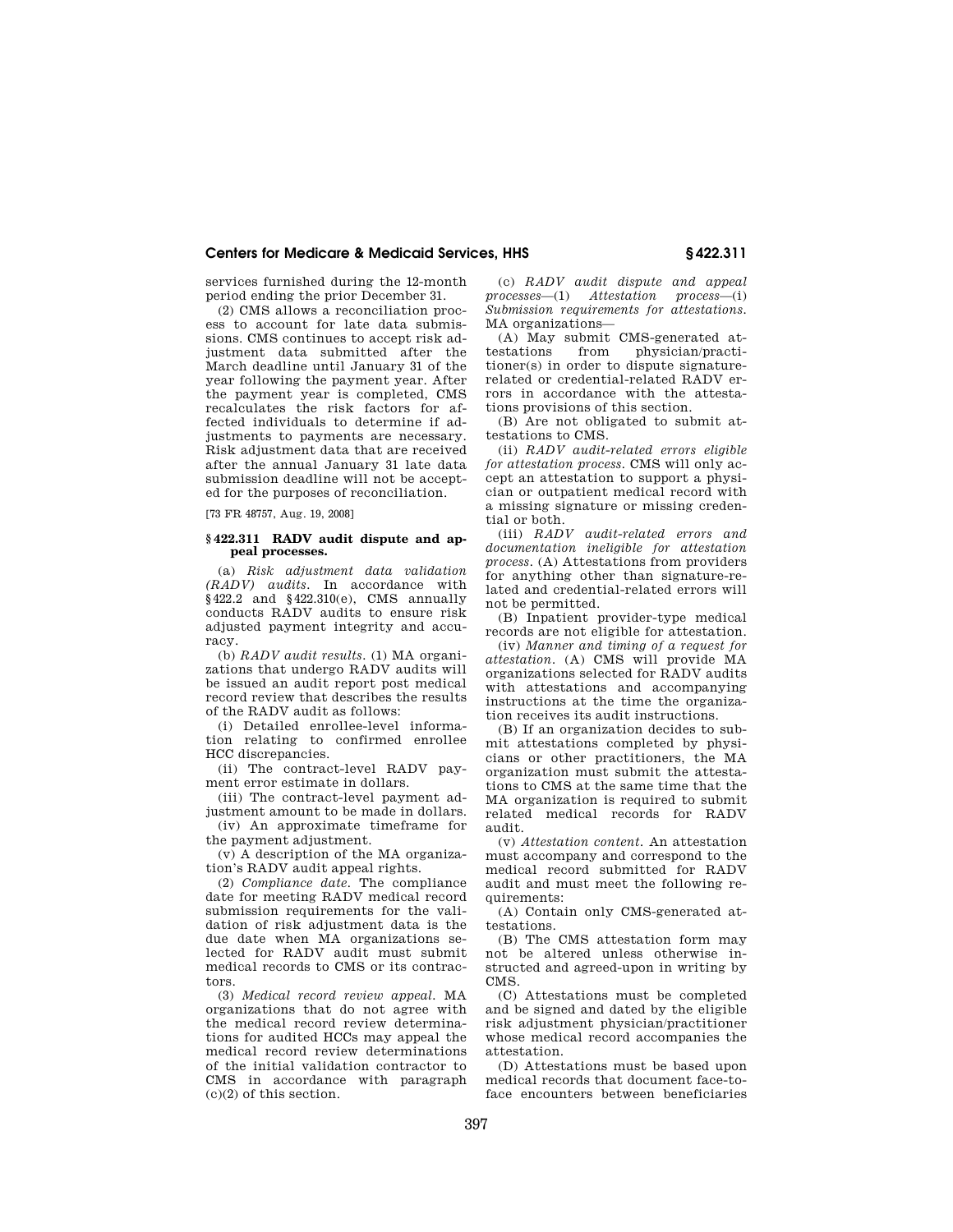and RADV-eligible physicians/practitioners.

(vi) *Attestation review and determination procedures.* CMS—

(A) Reviews each submitted attestation to determine if it meets CMS requirements and is acceptable for use during the medical record review; and

(B) Provides written notice of its determination(s) regarding submitted attestations to the MA organization at the time CMS issues its RADV audit report.

(vii) *Effect of CMS's attestation determination.* (A) CMS' attestation determination is final.

(B) An MA organization may choose to appeal its medical record review determinations for audited HCCs following initial validation contractor review using a CMS-administered medical record review determination appeal process.

(2) *RADV-related medical record review errors and documentation eligible for medical record review determination appeal process.*—(i) *General rules.* (A) In order to be eligible for medical record review determination appeal, MA organizations must adhere to established RADV audit procedures and RADV appeals requirements. Failure to follow CMS rules regarding the RADV medical record review audit procedures and<br>RADV appeals requirements may appeals requirements may render the MA organization's request for appeal invalid.

(B) The medical record review determination appeal process applies only to error determinations from review of the one best medical record submitted by the MA organization and audited by the RADV initial validation contractor  $(TVC)$ .

(C) MA organizations that choose to appeal the IVC's medical record review determination(s) may only submit the IVC-audited one best medical record and IVC-reviewed attestation, previously submitted in accordance with paragraph (c)(1) of this section, to CMS for re-review.

(D) MA organizations' request for medical record review determination appeal may not include additional documentary evidence beyond the IVC-audited one best medical record and IVCreviewed attestation.

**§ 422.311 42 CFR Ch. IV (10–1–13 Edition)** 

(ii) *RADV-related audit errors and documentation ineligible for medical record review appeal process.* (A) MA organizations may not appeal errors that resulted because MA organizations failed to adhere to established RADV audit procedures and RADV appeals requirements. This includes failure by the MA organization to meet the medical record submission deadline established by CMS.

(B) Any other documentation submitted to CMS beyond the one best medical record and attestation submitted to and audited by the IVC will not be reviewed by CMS under the medical record review determination appeal process.

(C) The MA organization's written request for medical record review determination appeal must specify the audited HCC(s) that CMS identified as being in error and eligible for medical record review determination appeal, and that the MA organization wishes to appeal.

(iii) *Manner and timing of a request for medical record review determination appeal.* (A) At the time CMS issues its IVC RADV audit report to audited MA organizations, CMS notifies these MA organizations of any RADV HCC errors that are eligible for medical record review determination appeal.

(B) MA organizations have 30 calendar days from date of issuance of the RADV audit report to file a written request with CMS for medical record review determination appeal.

(C) A request for medical record review determination appeal must specify the determinations with which the MA organization disagrees and the reasons for the request for appeal.

(iv) *Medical record review determination appeal review and notification procedures*—(A) *Designation of a hearing officer.* CMS designates a hearing officer to conduct the medical record review determination appeal. The hearing officer need not be an ALJ.

(B) *Disqualification of hearing officer.*  (*1*) A hearing officer may not conduct a hearing in a case in which he or she is prejudiced or partial to any party or has any interest in the matter pending for decision.

(*2*) A party to the hearing who objects to the designated hearing officer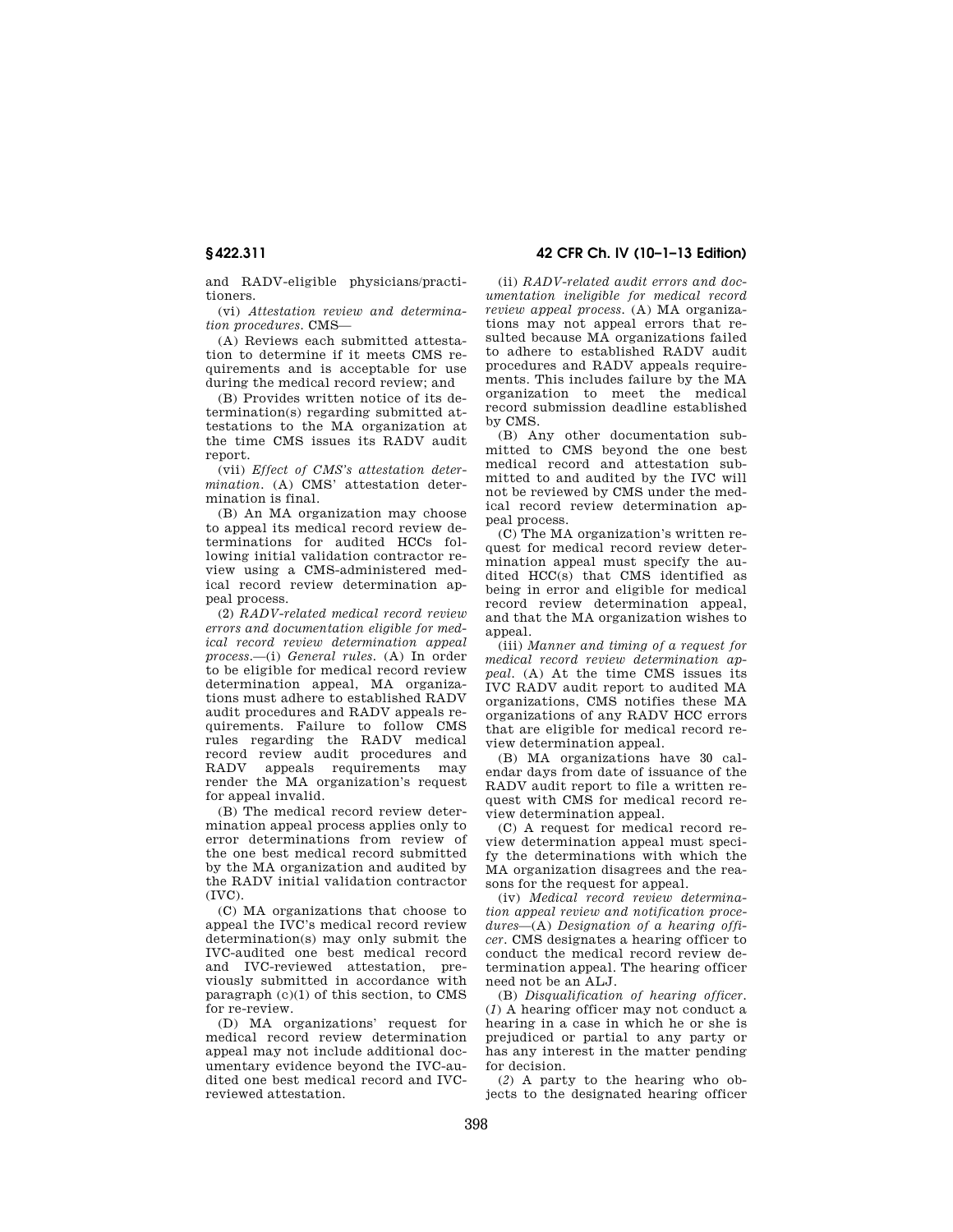must notify that officer in writing at the earliest opportunity.

(*3*) The hearing officer must consider the objections, and may, at his or her discretion, either proceed with the hearing or withdraw.

(*i*) If the hearing officer withdraws, CMS designates another hearing officer to conduct the hearing.

(*ii*) If the hearing officer does not withdraw, the objecting party may, after the hearing, present objections and request that the officer's decision be revised or a new hearing be held before another hearing officer. The objections must be submitted in writing to CMS.

(v) *Hearing officer's review.* The hearing officer reviews the IVC-audited one best medical record and the IVC-reviewed attestation submitted by the MA organization to determine whether it supports overturning medical record review determination errors listed in the MA organization's IVC-level RADV audit report.

(vi) *Hearing procedures.* (A) CMS provides written notice of the time and place of the hearing at least 30 calendar days before the scheduled date.

(B) The hearing is conducted by a CMS hearing officer who neither receives testimony nor accepts any new evidence that was not presented to the IVC. The CMS hearing officer is limited to the review of the record that was before the IVC.

(vii) *Hearing officer's decision.* As soon as practical after the hearing, the hearing officer issues a decision which provides written notice of the hearing officer's review of the appeal of medical record review determination(s) to the MA organization and to CMS.

(viii) *Computations based on hearing decision.* In accordance with the hearing officer's decision, CMS recalculates the MA organization's RADV payment error and issues a new RADV audit report to the appellant MA organization.

(ix) *Effect of hearing decision.* The hearing officer's decision is final and binding, unless the MA organization requests review of the hearings officer appeal determination by the CMS Administrator.

(x) *Review by the CMS Administrator.*  (A) A MA organization that has received a hearing officer decision may request review by the CMS Administrator within 30 calendar days of receipt of the hearing officer's determination. A request for CMS Administrator review must be made in writing and filed with CMS.

(B) After receiving a request for review, the CMS Administrator has the discretion to elect to review the hearing officer's decision or to decline to review the hearing decision.

(C) If the CMS Administrator elects to review the hearing decision, the CMS Administrator—

(*1*) Acknowledges the decision to review the hearing decision in writing; and

(*2*) Reviews the decision and determine based upon all of the following whether the determination should be upheld, reversed, or modified:

(*i*) The hearing record.

(*ii*) Written arguments submitted by the MA organization or CMS.

(xi) *Notification of Administrator determination.* (A) The Administrator notifies both parties of his or her determination regarding review of the hearing decision within 30 calendar days of acknowledging his or her decision to review the hearing decision.

(B) The decision of the hearing officer is final if the Administrator—

(*1*) Declines to review the hearing decision; or

(*2*) Does not make a determination regarding review within 30 calendar days.

(3) *RADV payment error calculation appeal process.* (i) MA organizations may appeal CMS' RADV payment error calculation.

(ii) *RADV payment error-related issues ineligible for appeal.* MA organizations may not—

(A) Appeal RADV medical record review-related errors as part of the RADV payment error calculation appeal process. In accordance with paragraph (c)(2) of this section, MA organizations that wish to appeal medical record review determinations may do so following issuance of the IVC RADV audit report of findings.

(B) Introduce new HCCs to CMS for payment consideration in the context of their RADV payment error calculation appeal.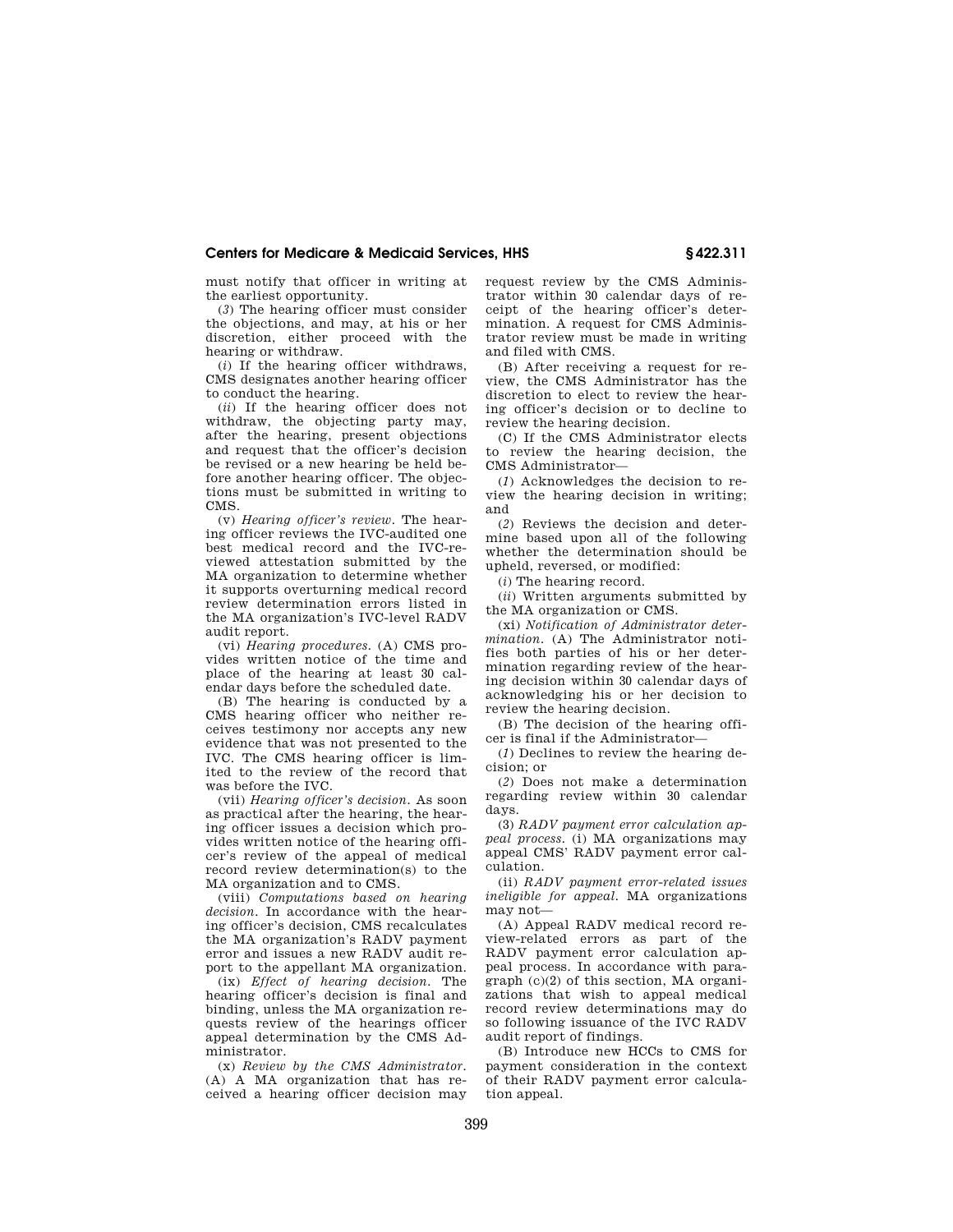**§ 422.311 42 CFR Ch. IV (10–1–13 Edition)** 

(C) Appeal RADV errors that result from an MA organization's failure to submit a medical record.

(D) Appeal CMS' RADV payment error calculation methodology.

(iii) *Manner and timing of a request for appeal.* (A) MA organizations may not appeal their RADV error calculation until any appeals of RADV medical record review determinations filed by the MA organization have been completed and the decisions are final.

(B) At the time CMS issues either its IVC or post-medical record review appeal RADV audit report, CMS notifies affected MA organizations in writing of their appeal rights around the RADV payment error calculation.

(C) MA organizations have 30 calendar days from the date of this notice to submit a written request for reconsideration of its RADV payment error calculation.

(iv) *Burden of proof.* The MA organization bears the burden of proof in demonstrating that CMS failed to follow its stated RADV payment error calculation methodology.

(v) *Content of request.* The written request for reconsideration must specify the issues with which the MA organization disagrees and the reasons for the disagreements.

(A) The written request for reconsideration may include additional documentary evidence the MA organization wishes CMS to consider.

(B) CMS does not accept reconsiderations for issues with the methodology applied in any part of the RADV audit.

(vi) *Conduct of written reconsideration.*  (A) In conducting the written reconsideration, CMS reviews all of the following information:

(*1*) The RADV payment error calculation.

(*2*) The evidence and findings upon which they were based.

(*3*) Any other written evidence submitted by the MA organization.

(B) CMS ensures that a third party either within CMS or a CMS contractor—not otherwise involved in the initial RADV payment error calculation reviews the written request for reconsideration.

(C) The third party recalculates the payment error in accordance with CMS RADV payment calculation procedures described in CMS' RADV payment error calculation standard operating procedures.

(D) The third party described in paragraph  $(c)(3)(vi)(B)$  of this section provides his or her determination to a CMS reconsideration official not otherwise involved in the RADV payment error calculation to review the reconsideration determination.

(vi) *Decision of the CMS reconsideration official.* The CMS reconsideration official informs the MA organization and CMS in writing of the decision of the CMS reconsideration official.

(vii) *Effect of the CMS reconsideration official.* The written reconsideration decision is final and binding unless a request for a hearing is filed by CMS or the appellant MA organization in accordance with paragraph (c) (4) of this section.

(4) *Right to a hearing.* CMS or a MA organization dissatisfied with the written decision of the CMS reconsideration official is entitled to a hearing as provided in this section.

(i) *Manner and timing for request.* A request for a hearing must be made in writing and filed with CMS within 30 calendar days of the date CMS and the MA organization receives the CMS reconsideration officer's written reconsideration decision.

(ii) *Content of request.* The written request for hearing must include a copy of the written decision of the CMS reconsideration official and must specify the findings or issues in the reconsideration decision with which either CMS or the MA organization disagrees and the reasons for the disagreement.

(iii) *Hearing procedures.* (A) CMS provides written notice of the time and place of the hearing at least 30 calendar days before the scheduled date.

(B) The hearing will be held on the record, unless the parties request, subject to the hearing officer's discretion, a live or telephonic hearing. The hearing officer may schedule a live or telephonic hearing on his/her own motion.

(C) The hearing is conducted by the CMS hearing officer who neither receives testimony nor accepts any new evidence that was not presented with the request for reconsideration. The CMS hearing officer is limited to the review of the record that was before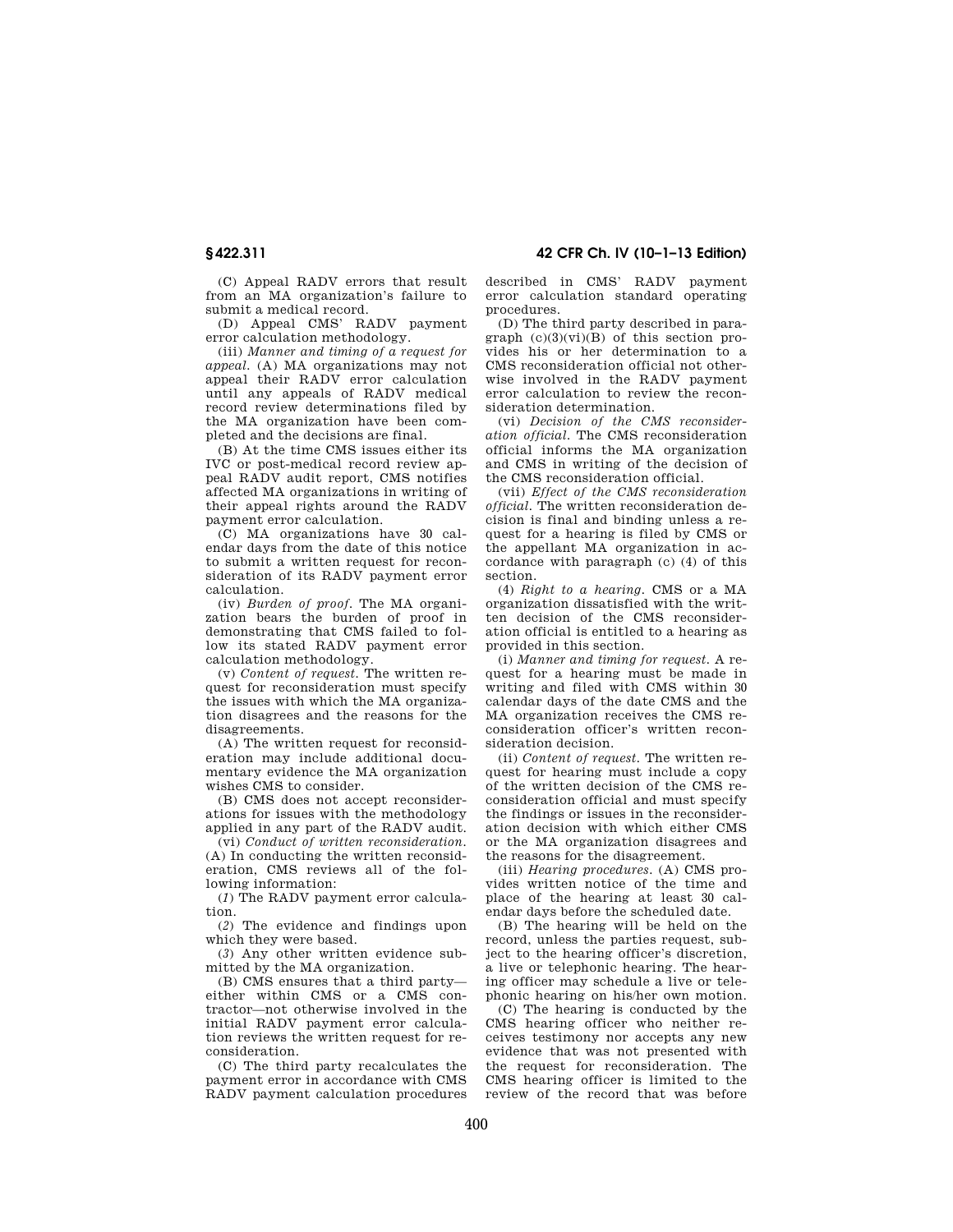CMS when CMS made either its initial RADV payment error calculation determination or its post-medical record review appeal payment error calculation determination and when the CMS reconsideration official issued the written reconsideration decision.

(D) The hearing officer has full power to make rules and establish procedures, consistent with the law, regulations, and CMS rulings. These powers include the authority to dismiss the appeal with prejudice or take any other action which the hearing officer considers appropriate for failure to comply with such rules and procedures.

(iv) *Decision of the CMS Hearing Officer.* The CMS hearing officer decides whether the reconsideration official's decision was correct, and sends a written decision to CMS and the MA organization, explaining the basis for the decision.

(v) *Effect of the Hearing Officer's decision.* The hearing officer's decision is final and binding, unless the decision is reversed or modified by the Administrator in accordance with paragraph (c)(5) of this section.

(vi) *Review by the CMS Administrator.*  (A) CMS or a MA organization that has received a hearing officer's decision upholding or overturning a CMS initial or reconsideration-level RADV payment error calculation determination may request review by the CMS Administrator within 30 calendar days of receipt of the hearing officer's decision.

(B) At his or her discretion, the CMS Administrator can choose to either review or not review a case.

(C) If the CMS Administrator chooses to review the case, the CMS Administrator—

(*1*) Acknowledges his or her decision to review the hearing officer's decision in writing; and

(*2*) Determines whether to uphold, reverse, or modify the Hearing Officer's decision based on his or her review of the following:

(*i*) The Hearing Officer's decision.

(*ii*) Written documents submitted by CMS or the MA organization to the Hearing Officer.

(*iii*) Any other any other information included in the record of the Hearing Officer's decision.

(D) The Administrator notifies both parties of his or her determination regarding review of the hearing decision within 30 calendar days of receiving the request for review.

(E) If the Administrator chooses to review, the Administrator's determination is final and binding.

(F) The decision of the hearing officer is final if the Administrator—

(*1*) Declines to review the hearing decision; or

(*2*) Does not make a determination regarding review within 30 calendar days.

[75 FR 19806, Apr. 15, 2010; 75 FR 32859, June 10, 2010]

#### **§ 422.312 Announcement of annual capitation rate, benchmarks, and methodology changes.**

(a) *Capitation rates*—(1) *Initial announcement.* Not later than the first Monday in April each year, CMS announces to MA organizations and other interested parties the following information for each MA payment area for the following calendar year:

(i) The annual MA capitation rate.

(ii) The risk and other factors to be used in adjusting those rates under §422.308 for payments for months in that year.

(2) CMS includes in the announcement an explanation of assumptions used and a description of the risk and other factors.

(3) *Regional benchmark announcement.*  Before the beginning of each annual, coordinated election period under §422.62(a)(2), CMS will announce to MA organizations and other interested parties the MA region-specific non-drug monthly benchmark amount for the year involved for each MA region and each MA regional plan for which a bid was submitted under §422.256.

(b) *Advance notice of changes in methodology.* (1) No later than 45 days before making the announcement under paragraph (a)(1) of this section, CMS notifies MA organizations of changes it proposes to make in the factors and the methodology it used in the previous determination of capitation rates.

(2) The MA organizations have 15 days to comment on the proposed changes.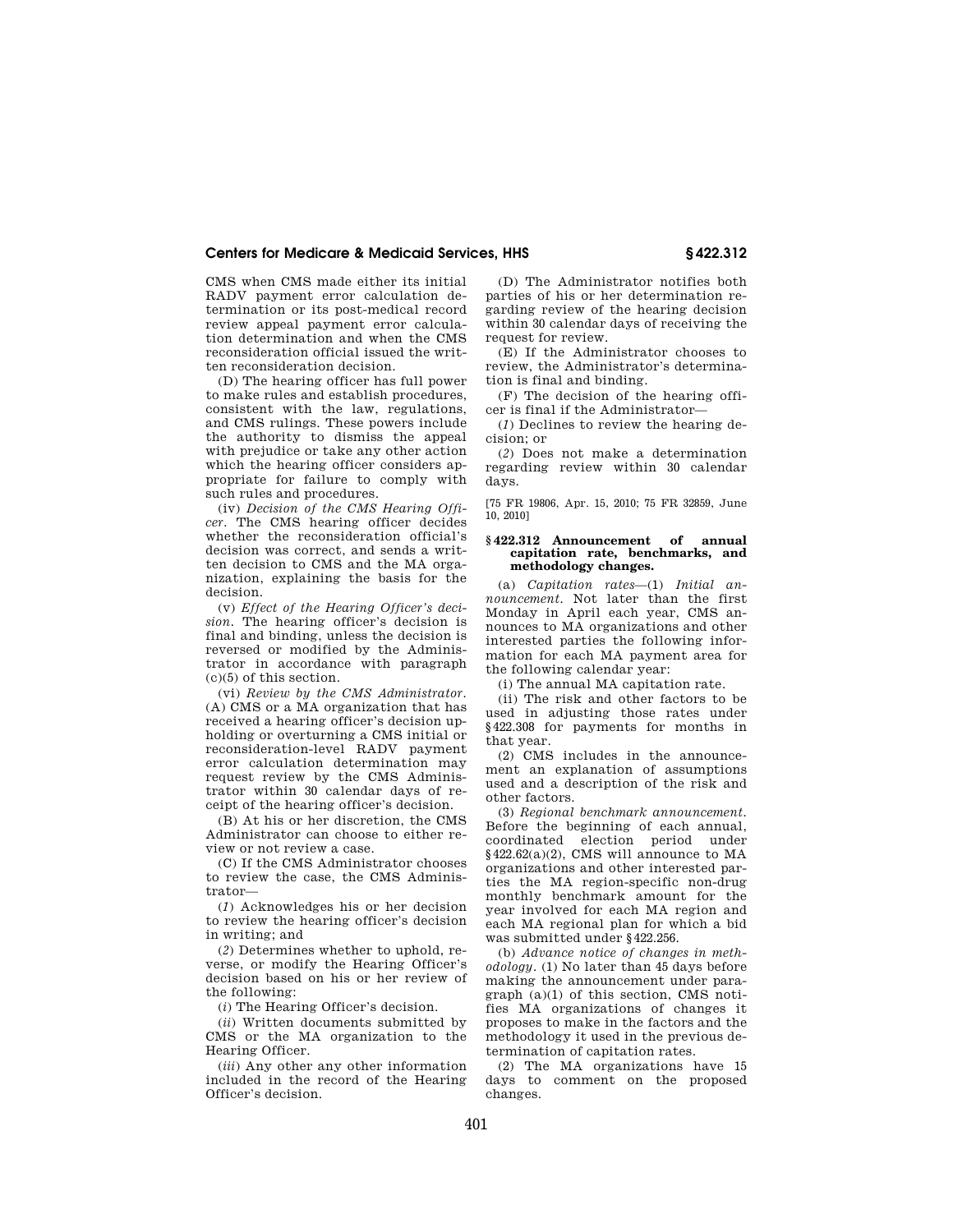# **§ 422.314 42 CFR Ch. IV (10–1–13 Edition)**

#### **§ 422.314 Special rules for beneficiaries enrolled in MA MSA plans.**

(a) *Establishment and designation of medical savings account (MSA).* A beneficiary who elects coverage under an MA MSA plan—

(1) Must establish an MA MSA with a trustee that meets the requirements of paragraph (b) of this section; and

(2) If he or she has more than one MA MSA, designate the particular account to which payments under the MA MSA plan are to be made.

(b) *Requirements for MSA trustees.* An entity that acts as a trustee for an MA MSA must—

(1) Register with CMS;

(2) Certify that it is a licensed bank, insurance company, or other entity qualified, under sections 408(a)(2) or 408(h) of the Internal Revenue Code of 1986, to act as a trustee of individual retirement accounts;

(3) Agree to comply with the MA MSA provisions of section 138 of the Internal Revenue Code of 1986; and

(4) Provide any other information that CMS may require.

(c) *Deposit in the MA MSA.* (1) The payment is calculated as follows:

(i) The monthly MA MSA premium is compared with 1⁄12 of the annual capitation rate applied under this section for the.

(ii) If the monthly MA MSA premium is less than  $\frac{1}{12}$  of the annual capitation rate applied under this section for the area, the difference is the amount to be deposited in the MA MSA for each month for which the beneficiary is enrolled in the MSA plan.

(2) CMS deposits the full amount to which a beneficiary is entitled under paragraph  $(c)(1)(ii)$  of this section for the calendar year, beginning with the month in which MA MSA coverage begins.

(3) If the beneficiary's coverage under the MA MSA plan ends before the end of the calendar year, CMS recovers the amount that corresponds to the remaining months of that year.

[70 FR 4729, Jan. 28, 2005, as amended at 70 FR 52027, Sept. 1, 2005]

# **§ 422.316 Special rules for payments to Federally qualified health centers.**

If an enrollee in an MA plan receives a service from a Federally qualified health center (FQHC) that has a written agreement with the MA organization offering the plan concerning the provision of this service (including the agreement required under section 1857(e)(3) of the Act and as codified in §422.527)—

(a) CMS will pay the amount determined under section  $1833(a)(3)(B)$  of the Act directly to the FQHC at a minimum on a quarterly basis, less the amount the FQHC would receive for the MA enrollee from the MA organization (which includes the cost sharing amount the FQHC may charge an enrollee, as established in the contract between the FQHC and the MA organization); and

(b) CMS will not reduce the amount of the monthly payments under this section as a result of the application of paragraph (a) of this section.

[70 FR 4729, Jan. 28, 2005, as amended at 70 FR 76198, Dec. 23, 2005]

#### **§ 422.318 Special rules for coverage that begins or ends during an inpatient hospital stay.**

(a) *Applicability.* This section applies to inpatient services in a ''subsection (d) hospital'' as defined in section  $1886(d)(1)(B)$  of the Act, a psychiatric hospital described in section  $1886(d)(1)(B)(i)$  of the act, a rehabilitation hospital described in section  $1886(d)(1)(B)(ii)$  of the Act, a distinct part rehabilitation unit described in the matter following clause (v) of section  $1886(d)(1)(B)$  of the Act, or a longterm care hospital (described in section  $1886(d)(1)(B)(iv)$ .

(b) *Coverage that begins during an inpatient stay.* If coverage under an MA plan offered by an MA organization begins while the beneficiary is an inpatient in one of the facilities described in paragraph (a) of this section—

(1) Payment for inpatient services until the date of the beneficiary's discharge is made by the previous MA organization or original Medicare, as appropriate;

(2) The MA organization offering the newly-elected MA plan is not responsible for the inpatient services until the date after the beneficiary's discharge; and

(3) The MA organization offering the newly-elected MA plan is paid the full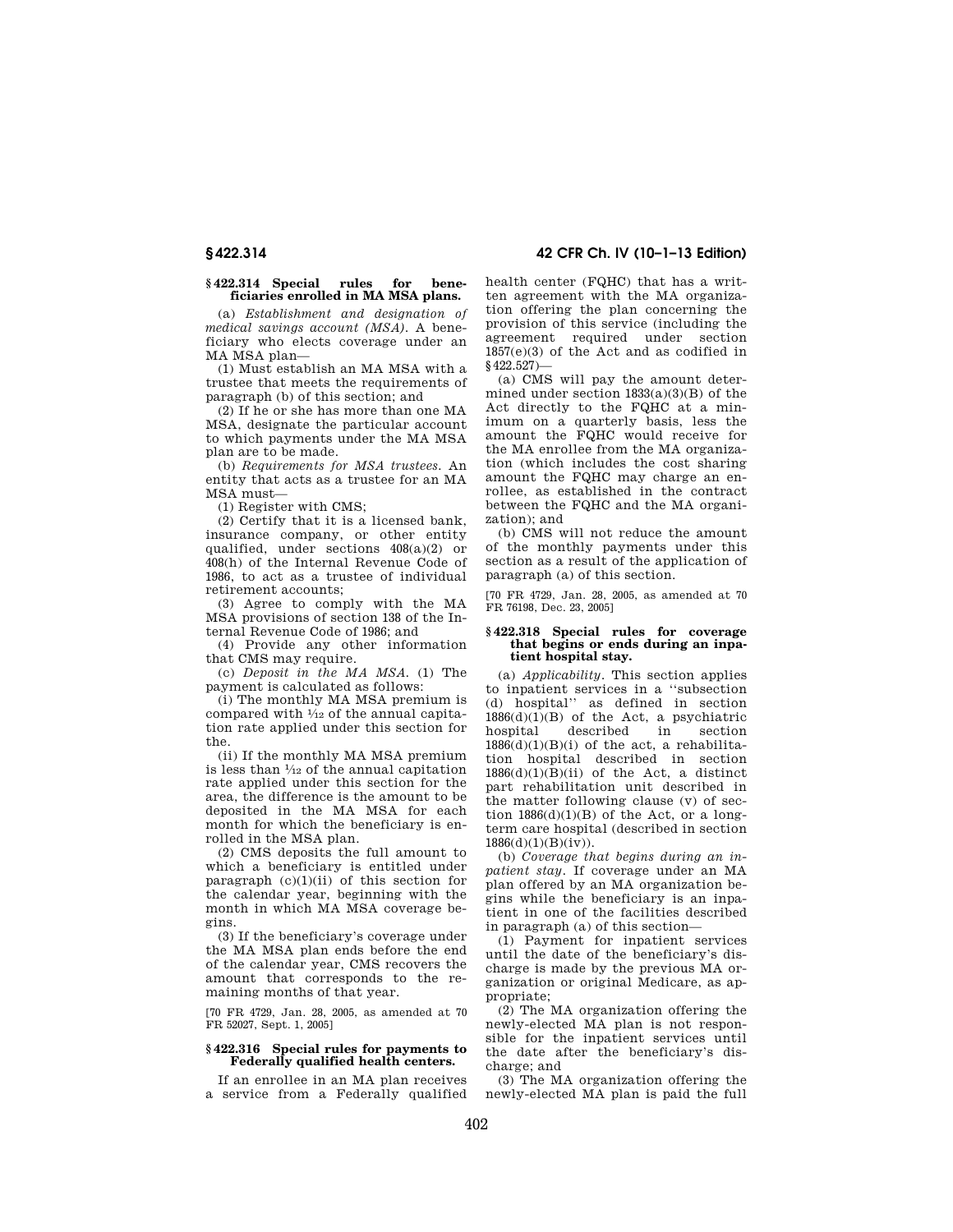amount otherwise payable under this subpart.

(c) *Coverage that ends during an inpatient stay.* If coverage under an MA plan offered by an MA organization ends while the beneficiary is an inpatient in one of the facilities described in paragraph (a) of this section—

(1) The MA organization is responsible for the inpatient services until the date of the beneficiary's discharge;

(2) Payment for those services during the remainder of the stay is not made by original Medicare or by any succeeding MA organization offering a newly-elected MA plan; and

(3) The MA organization that no longer provides coverage receives no payment for the beneficiary for the period after coverage ends.

## **§ 422.320 Special rules for hospice care.**

(a) *Information.* An MA organization that has a contract under subpart K of this part must inform each Medicare enrollee eligible to select hospice care under §418.24 of this chapter about the availability of hospice care (in a manner that objectively presents all available hospice providers, including a statement of any ownership interest in a hospice held by the MA organization or a related entity) if—

(1) A Medicare hospice program is located within the plan's service area; or

(2) It is common practice to refer patients to hospice programs outside that area.

(b) *Enrollment status.* Unless the enrollee disenrolls from the MA plan, a beneficiary electing hospice continues his or her enrollment in the MA plan and is entitled to receive, through the MA plan, any benefits other than those that are the responsibility of the Medicare hospice.

(c) *Payment.* (1) No payment is made to an MA organization on behalf of a Medicare enrollee who has elected hospice care under §418.24 of this chapter, except for the portion of the payment attributable to the beneficiary rebate for the MA plan, described §422.266(b)(1) plus the amount of the monthly prescription drug payment described in §423.315 (if any). This no-payment rule is effective from the first day of the month following the month

of election to receive hospice care, until the first day of the month following the month in which the election is terminated.

(2) During the time the hospice election is in effect, CMS' monthly capitation payment to the MA organization is reduced to the sum of—

(i) An amount equal to the beneficiary rebate for the MA plan, as described in §422.304(a)(3) or to zero for plans with no beneficiary rebate, described at §422.304(a)(2); and

(ii) The amount of the monthly prescription drug payment described in §423.315 (if any).

(3) In addition, CMS pays through the original Medicare program (subject to the usual rules of payment)—

(i) The hospice program for hospice care furnished to the Medicare enrollee; and

(ii) The MA organization, provider, or supplier for other Medicare-covered services to the enrollee.

[70 FR 4729, Jan. 28, 2005, as amended at 70 FR 52027, Sept. 1, 2005]

## **§ 422.322 Source of payment and effect of MA plan election on payment.**

(a) *Source of payments.* (1) Payments under this subpart for original fee-forservice benefits to MA organizations or MA MSAs are made from the Federal Hospital Insurance Trust Fund or the Supplementary Medical Insurance Trust Fund. CMS determines the proportions to reflect the relative weight that benefits under Part A, and benefits under Part B represents of the actuarial value of the total benefits under title XVIII of the Act.

(2) Payments to MA-PD organizations for statutory drug benefits provided under this title are made from the Medicare Prescription Drug Account in the Federal Supplementary Medical Insurance Trust Fund.

(3) Payments under subpart C of part 495 of this chapter for meaningful use of certified EHR technology are made from the Federal Hospital Insurance Trust Fund or the Supplementary Medical Insurance Trust Fund. In applying section 1848(o) of the Act under sections  $1853(1)$  and  $1886(n)(2)$ of the Act under section 1853(m) of the Act, CMS determines the amount to the extent feasible and practical to be similar to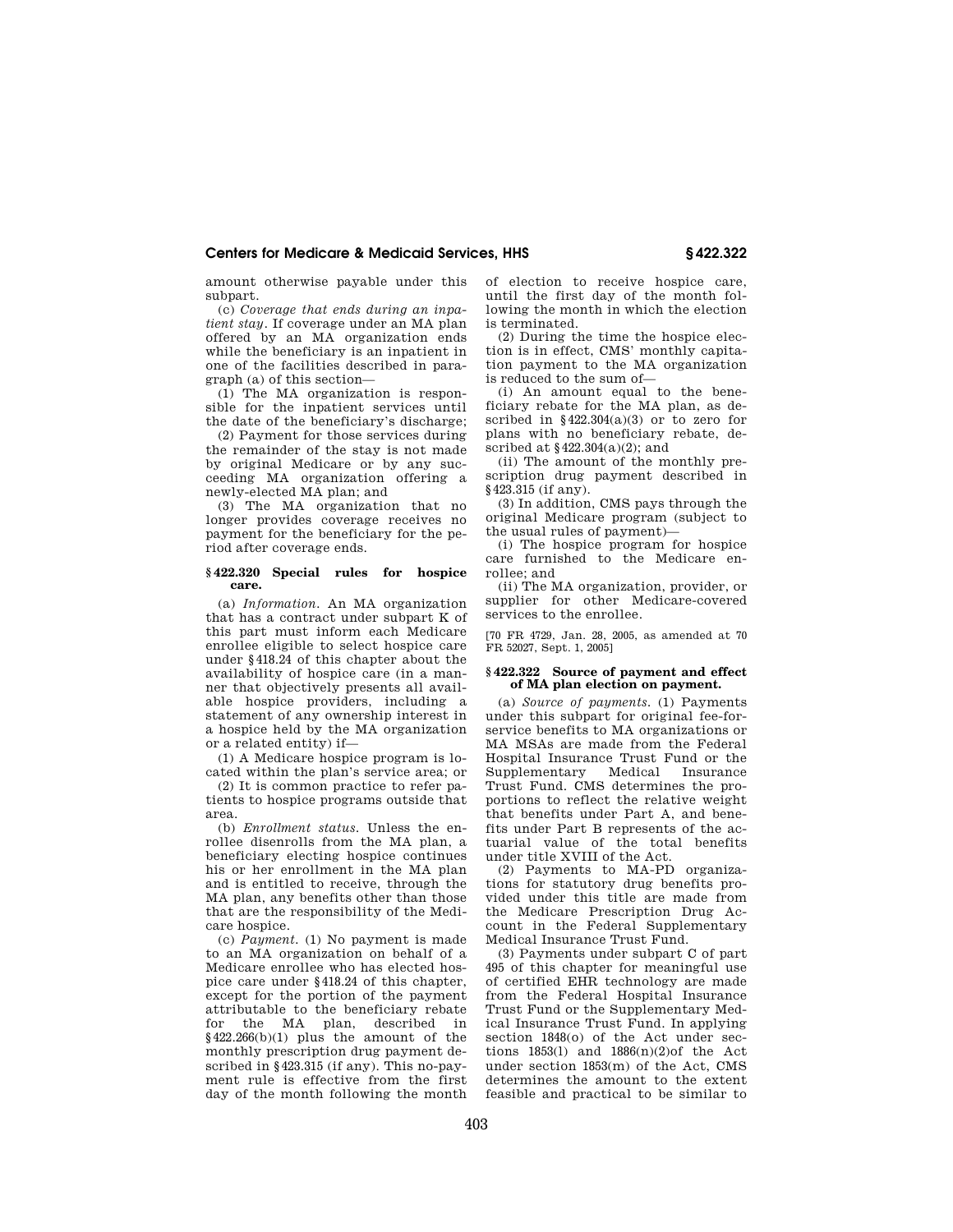the estimated amount in the aggregate that would be payable for services furnished by professionals and hospitals under Parts B and A, respectively, under title XVIII of the Act.

(b) *Payments to the MA organization.*  Subject to §§412.105(g), 413.86(d), and 495.204 of this chapter and §§422.109, 422.316, and 422.320, CMS' payments under a contract with an MA organization (described in §422.304) with respect to an individual electing an MA plan offered by the organization are instead of the amounts which (in the absence of the contract) would otherwise be payable under original Medicare for items and services furnished to the individual.

(c) *Only the MA organization entitled to payment.* Subject to §§422.314, 422.316, 422.318, 422.320, and 422.520 and sections 1886(d)(11) and 1886(h)(3)(D) of the Act, only the MA organization is entitled to receive payment from CMS under title XVIII of the Act for items and services furnished to the individual.

[70 FR 4729, Jan. 28, 2005, as amended at 70 FR 52027, Sept. 1, 2005; 75 FR 44654, July 28, 2010]

#### **§ 422.324 Payments to MA organizations for graduate medical education costs.**

(a) MA organizations may receive direct graduate medical education payments for the time that residents spend in non-hospital provider settings such as freestanding clinics, nursing homes, and physicians' offices in connection with approved programs.

(b) MA organizations may receive direct graduate medical education payments if all of the following conditions are met:

(1) The resident spends his or her time assigned to patient care activities.

(2) The MA organization incurs ''all or substantially all'' of the costs for the training program in the non-hospital setting as defined in §413.86(b) of this chapter.

(3) There is a written agreement between the MA organization and the non-hospital site that indicates the MA organization will incur the costs of the resident's salary and fringe benefits and provide reasonable compensation

**§ 422.324 42 CFR Ch. IV (10–1–13 Edition)** 

to the non-hospital site for teaching activities.

(c) An MA organization's allowable direct graduate medical education costs, subject to the redistribution and community support principles specified in §413.85(c) of this chapter, consist of—

(1) Residents' salaries and fringe benefits (including travel and lodging where applicable); and

(2) Reasonable compensation to the non-hospital site for teaching activities related to the training of medical residents.

(d) The direct graduate medical education payment is equal to the product of—

(1) The lower of—

(i) The MA organization's allowable costs per resident as defined in paragraph (c) of this section; or

(ii) The national average per resident amount; and

(2) Medicare's share, which is equal to the ratio of the number of Medicare beneficiaries enrolled to the total number of individuals enrolled in the MA organization.

(e) Direct graduate medical education payments made to MA organizations under this section are made from the Federal Supplementary Medical Insurance Trust Fund.

# **Subpart H—Provider-Sponsored Organizations**

EDITORIAL NOTE: Nomenclature changes to subpart H of part 422 appear at 63 FR 35098, 35099, June 26, 1998.

#### **§ 422.350 Basis, scope, and definitions.**

(a) *Basis and scope.* This subpart is based on sections 1851 and 1855 of the Act which, in part,—

(1) Authorize provider sponsored organizations, (PSOs), to contract as a MA plan;

(2) Require that a PSO meet certain qualifying requirements; and

(3) Provide for waiver of State licensure for PSOs under specified conditions.

(b) *Definitions.* As used in this subpart (unless otherwise specified)—

*Capitation payment* means a fixed per enrollee per month amount paid for contracted services without regard to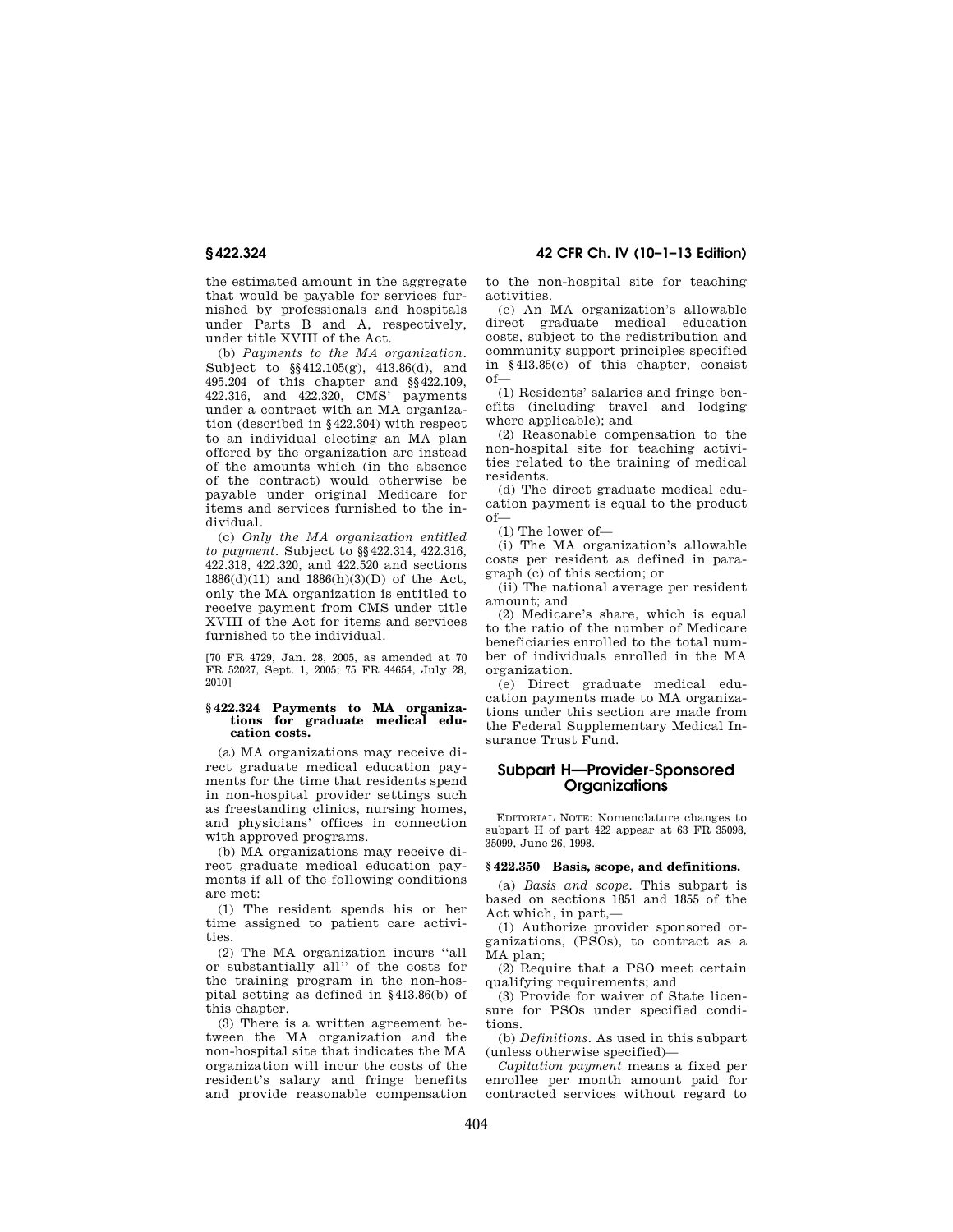the type, cost, or frequency of services furnished.

*Cash equivalent* means those assets excluding accounts receivable that can be exchanged on an equivalent basis as cash, or converted into cash within 90 days from their presentation for exchange.

*Control* means that an individual, group of individuals, or entity has the power, directly or indirectly, to direct or influence significantly the actions or policies of an organization or institution.

*Current ratio* means total current assets divided by total current liabilities.

*Deferred acquisition costs* are those costs incurred in starting or purchasing a business. These costs are capitalized as intangible assets and carried on the balance sheet as deferred charges since they benefit the business for periods after the period in which the costs were incurred.

*Engaged in the delivery of health care services* means—

(1) For an individual, that the individual directly furnishes health care services, or

(2) For an entity, that the entity is organized and operated primarily for the purpose of furnishing health care services directly or through its provider members or entities.

*Generally accepted accounting principles (GAAP)* means broad rules adopted by the accounting profession as guides in measuring, recording, and reporting the financial affairs and activities of a business to its owners, creditors and other interested parties.

*Guarantor* means an entity that—

(1) Has been approved by CMS as meeting the requirements to be a guarantor; and

(2) Obligates its resources to a PSO to enable the PSO to meet the solvency requirements required to contract with CMS as an MA organization.

*Health care delivery assets (HCDAs)*  means any tangible assets that are part of a PSO's operation, including hospitals and other medical facilities and their ancillary equipment, and such property as may be reasonably required for the PSO's principal office or for such other purposes as the PSO may need for transacting its business.

*Insolvency* means a condition in which the liabilities of the debtor exceed the fair valuation of its assets.

*Net worth* means the excess of total assets over total liabilities, excluding fully subordinated debt or subordinated liabilities.

*Provider-sponsored organization* (PSO) means a public or private entity that—

(1) Is established or organized, and operated, by a provider or group of affiliated providers;

(2) Provides a substantial proportion (as defined in §422.352) of the health care services under the MA contract directly through the provider or affiliated group of providers; and

(3) When it is a group, is composed of affiliated providers who—

(i) Share, directly or indirectly, substantial financial risk, as determined under §422.356, for the provision of services that are the obligation of the PSO under the MA contract; and

(ii) Have at least a majority financial interest in the PSO.

*Qualified actuary* means a member in good standing of the American Academy of Actuaries or a person recognized by the Academy as qualified for membership, or a person who has otherwise demonstrated competency in the field of actuarial determination and is satisfactory to CMS.

*Statutory accounting practices* means those accounting principles or practices prescribed or permitted by the domiciliary State insurance department in the State that PSO operates.

*Subordinated debt* means an obligation that is owed by an organization, that the creditor of the obligation, by law, agreement, or otherwise, has a lower repayment rank in the hierarchy of creditors than another creditor. The creditor would be entitled to repayment only after all higher ranking creditors' claims have been satisfied. A debt is fully subordinated if it has a lower repayment rank than all other classes of creditors.

*Subordinated liability* means claims liabilities otherwise due to providers that are retained by the PSO to meet net worth requirements and are fully subordinated to all other creditors.

*Uncovered expenditures* means those expenditures for health care services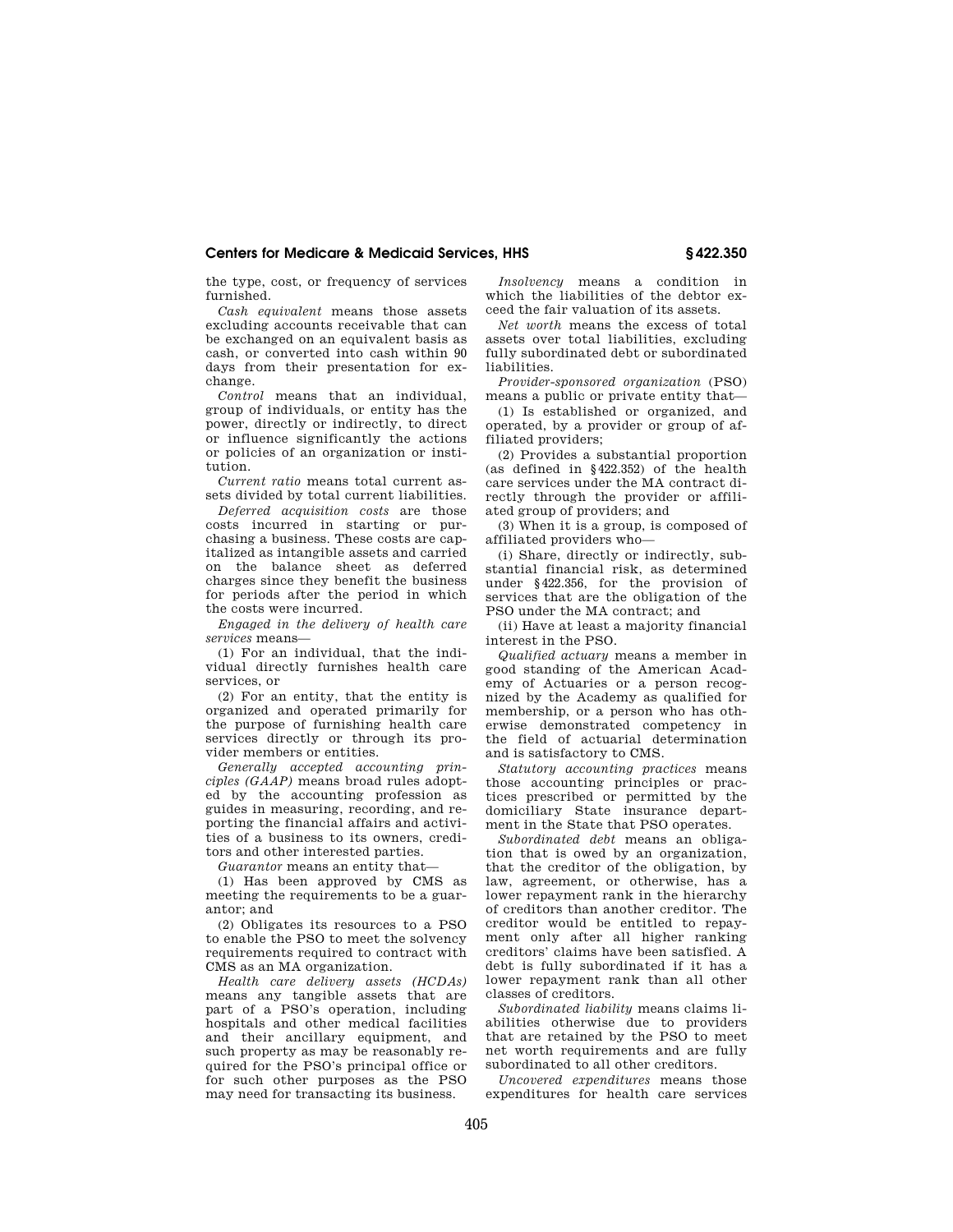that are the obligation of an organization, for which an enrollee may also be liable in the event of the organization's insolvency and for which no alternative arrangements have been made that are acceptable to CMS. They include expenditures for health care services for which the organization is at risk, such as out-of-area services, referral services and hospital services. However, they do not include expenditures for services when a provider has agreed not to bill the enrollee.

[63 FR 18134, Apr. 14, 1998, as amended at 63 FR 25376, May 7, 1998; 63 FR 35098, June 26, 1998]

#### **§ 422.352 Basic requirements.**

(a) *General rule.* An organization is considered a PSO for purposes of a MA contract if the organization—

(1) Has obtained a waiver of State licensure as provided for under §422.370;

(2) Meets the definition of a PSO set forth in §422.350 and other applicable requirements of this subpart; and

(3) Is effectively controlled by the provider or, in the case of a group, by one or more of the affiliated providers that established and operate the PSO.

(b) *Provision of services.* A PSO must demonstrate to CMS's satisfaction that it is capable of delivering to Medicare enrollees the range of services required under a contract with CMS. Each PSO must deliver a substantial proportion of those services directly through the provider or the affiliated providers responsible for operating the PSO. Substantial proportion means—

(1) For a non-rural PSO, not less than 70% of Medicare services covered under the contract.

(2) For a rural PSO, not less than 60% of Medicare services covered under the contract.

(c) *Rural PSO.* To qualify as a rural PSO, a PSO must—

(1) Demonstrate to CMS that—

(i) It has available in the rural area, as defined in §412.62(f) of this chapter, routine services including but not limited to primary care, routine specialty care, and emergency services; and

(ii) The level of use of providers outside the rural area is consistent with general referral patterns for the area; and

**§ 422.352 42 CFR Ch. IV (10–1–13 Edition)** 

(2) Enroll Medicare beneficiaries, the majority of which reside in the rural area the PSO serves.

[63 FR 18134, Apr. 14, 1998, as amended at 63 FR 35098, June 26, 1998; 65 FR 40327, June 29, 2000]

#### **§ 422.354 Requirements for affiliated providers.**

A PSO that consists of two or more providers must demonstrate to CMS'S satisfaction that it meets the following requirements:

(a) The providers are affiliated. For purposes of this subpart, providers are affiliated if, through contract, ownership, or otherwise—

(1) One provider, directly or indirectly, controls, is controlled by, or is under common control with another;

(2) Each provider is part of a lawful combination under which each shares substantial financial risk in connection with the PSO's operations;

(3) Both, or all, providers are part of a controlled group of corporations under section 1563 of the Internal Revenue Code of 1986; or

(4) Both, or all, providers are part of an affiliated service group under section 414 of that Code.

(b) Each affiliated provider of the PSO shares, directly or indirectly, substantial financial risk for the furnishing of services the PSO is obligated to provide under the contract.

(c) Affiliated providers, as a whole or in part, have at least a majority financial interest in the PSO.

(d) For purposes of paragraph(a)(1) of this section, control is presumed to exist if one party, directly or indirectly, owns, controls, or holds the power to vote, or proxies for, not less than 51 percent of the voting rights or governance right of another.

[63 FR 18134, Apr. 14, 1998, as amended at 63 FR 35098, June 26, 1998]

#### **§ 422.356 Determining substantial financial risk and majority financial interest.**

(a) *Determining substantial financial risk.* The PSO must demonstrate to CMS's satisfaction that it apportions a significant part of the financial risk of the PSO enterprise under the MA contract to each affiliated provider. The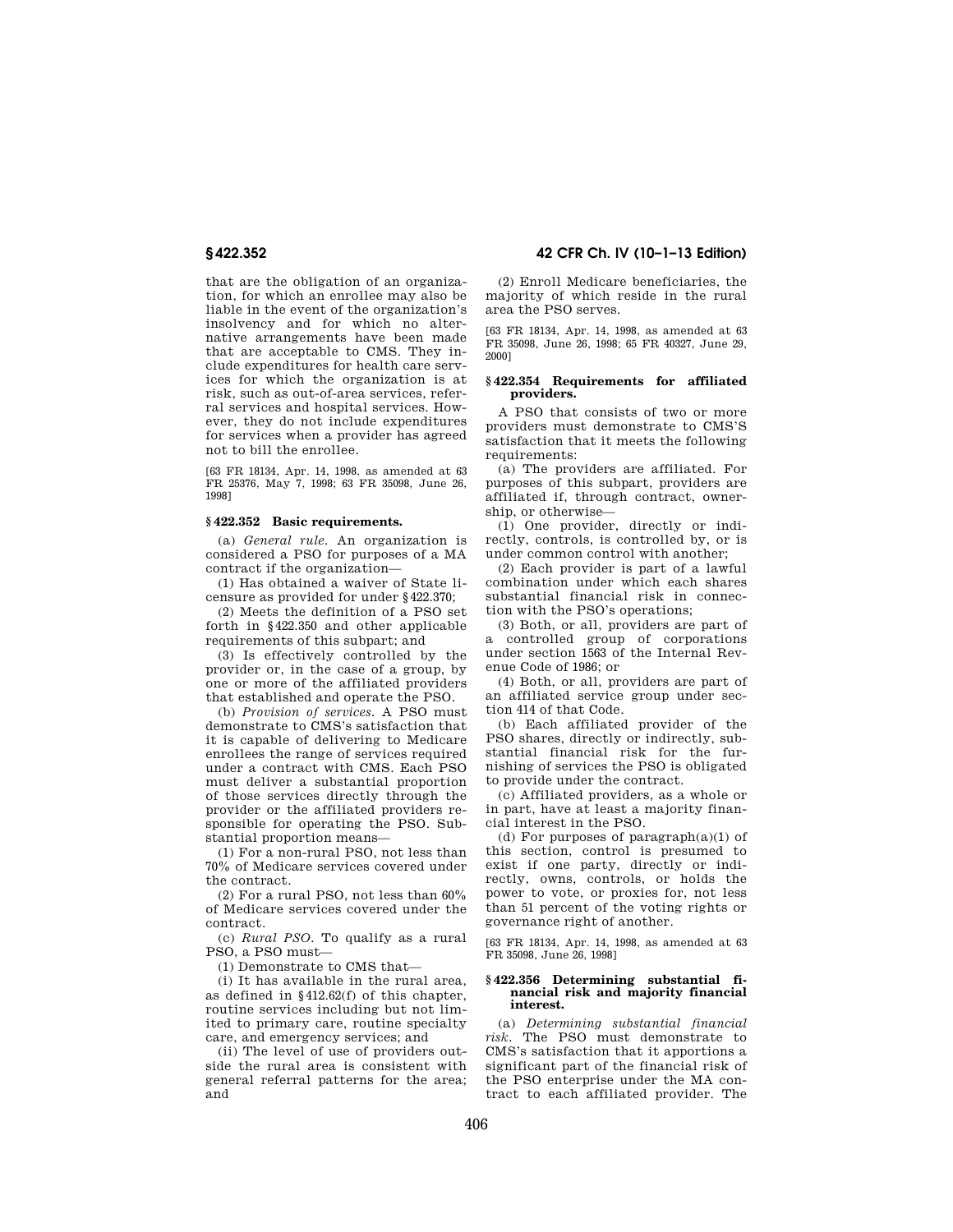PSO must demonstrate that the financial arrangements among its affiliated providers constitute ''substantial'' risk in the PSO for each affiliated provider. The following mechanisms may constitute risk-sharing arrangements, and may have to be used in combination to demonstrate substantial financial risk in the PSO enterprise.

(1) Agreement by a provider to accept capitation payment for each Medicare enrollee.

(2) Agreement by a provider to accept as payment a predetermined percentage of the PSO premium or the PSO's revenue.

(3) The PSO's use of significant financial incentives for its affiliated providers, with the aim of achieving utilization management and cost containment goals. Permissible methods include the following:

(i) Affiliated providers agree to a withholding of a significant amount of the compensation due them, to be used for any of the following:

(A) To cover losses of the PSO.

(B) To cover losses of other affiliated providers.

(C) To be returned to the affiliated provider if the PSO meets its utilization management or cost containment goals for the specified time period.

(D) To be distributed among affiliated providers if the PSO meets its utilization management or cost-containment goals for the specified time period.

(ii) Affiliated providers agree to preestablished cost or utilization targets for the PSO and to subsequent significant financial rewards and penalties (which may include a reduction in payments to the provider) based on the PSO's performance in meeting the targets.

(4) Other mechanisms that demonstrate significant shared financial risk.

(b) *Determining majority financial interest.* Majority financial interest means maintaining effective control of the PSO.

[63 FR 18134, Apr. 14, 1998, as amended at 63 FR 35098, June 26, 1998]

#### **§ 422.370 Waiver of State licensure.**

For an organization that seeks to contract to offer an MA plan under this subpart, CMS may waive the State licensure requirement of section 1855(a)(1) of the Act if—

(a) The organization requests a waiver no later than November 1, 2002; and

(b) CMS determines there is a basis for a waiver under §422.372.

[63 FR 25376, May 7, 1998, as amended at 63 FR 35098, June 26, 1998]

#### **§ 422.372 Basis for waiver of State licensure.**

(a) *General rule.* Subject to this section and to paragraphs (a) and (e) of §422.374, CMS may waive the State licensure requirement if the organization has applied (except as provided in paragraph (b)(4) of this section) for the most closely appropriate State license or authority to conduct business as an MA plan.

(b) *Basis for waiver of State licensure.*  Any of the following may constitute a basis for CMS's waiver of State licensure.

(1) *Failure to act timely on application.*  The State failed to complete action on the licensing application within 90 days of the date the State received a substantially complete application.

(2) *Denial of application based on discriminatory treatment.* The State has—

(i) Denied the license application on the basis of material requirements, procedures, or standards (other than solvency requirements) not generally applied by the State to other entities engaged in a substantially similar business; or

(ii) Required, as a condition of licensure that the organization offer any product or plan other than an MA plan.

(3) *Denial of application based on different solvency requirements.* (i) The State has denied the application, in whole or in part, on the basis of the organization's failure to meet solvency requirements that are different from those set forth in §§422.380 through 422.390; or

(ii) CMS determines that the State has imposed, as a condition of licensure, any documentation or information requirements relating to solvency or other material requirements, procedures, or standards relating to solvency that are different from the requirements, procedures, or standards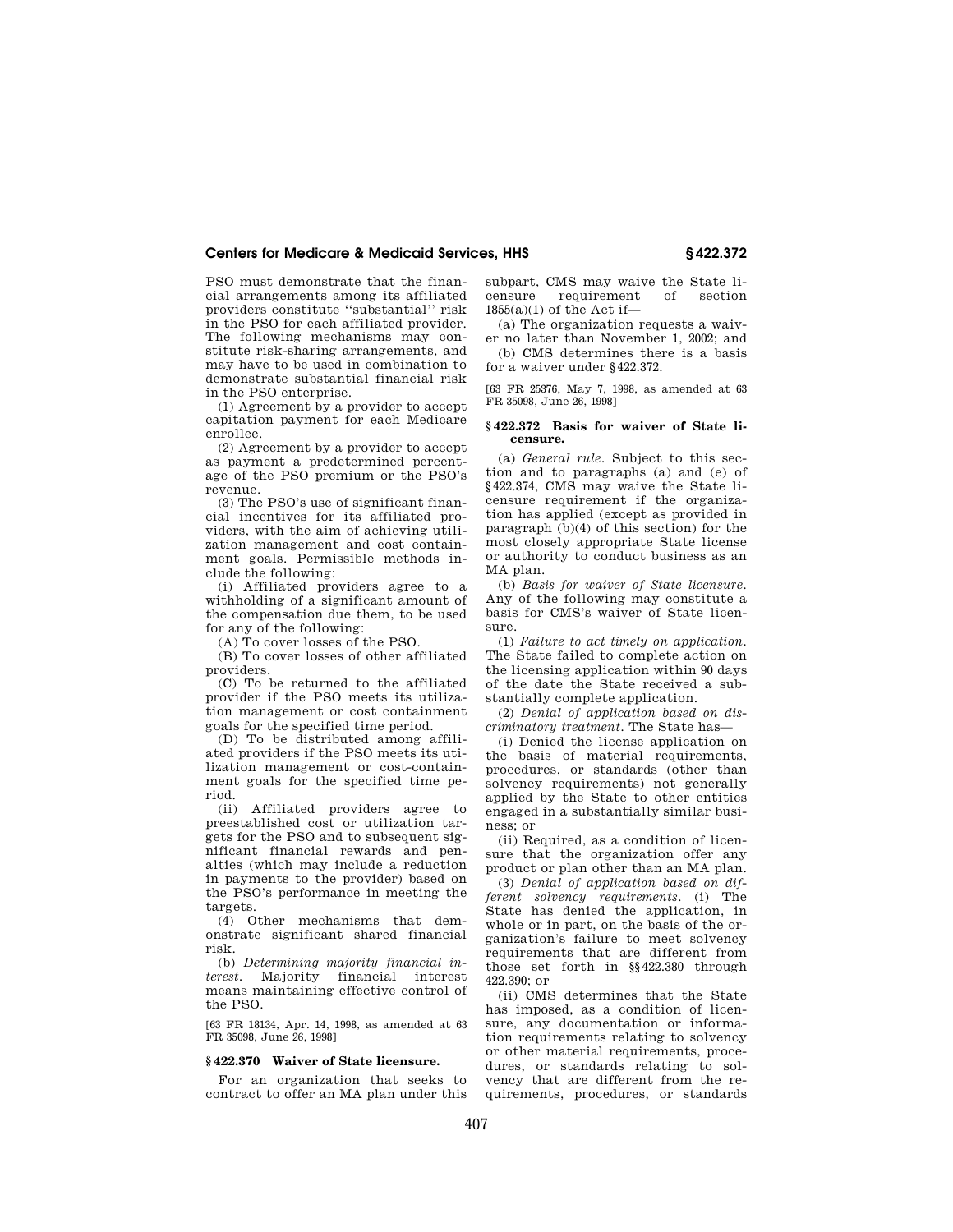set forth by CMS to implement, monitor, and enforce §§422.380 through 422.390.

(4) *State declines to accept licensure application.* The appropriate State licensing authority has given the organization written notice that it will not accept its licensure application.

[63 FR 35098, June 26, 1998]

#### **§ 422.374 Waiver request and approval process.**

(a) *Substantially complete waiver request.* The organization must submit a substantially complete waiver request that clearly demonstrates and documents its eligibility for a waiver under §422.372.

(b) CMS gives the organization written notice of granting or denial of waiver within 60 days of receipt of a substantially complete waiver request.

(c) *Subsequent waiver requests.* An organization that has had a waiver request denied, may submit subsequent waiver requests until November 1, 2002.

(d) *Effective date.* A waiver granted under §422.370 will be effective on the effective date of the organization's MA contract.

(e) *Consistency in application.* CMS reserves the right to revoke waiver eligibility if it subsequently determines that the organization's MA application is significantly different from the application submitted by the organization to the State licensing authority.

[63 FR 25377, May 7, 1998, as amended at 63 FR 35098, June 26, 1998]

## **§ 422.376 Conditions of the waiver.**

A waiver granted under this section is subject to the following conditions:

(a) *Limitation to State.* The waiver is effective only for the particular State for which it is granted and does not apply to any other State. For each State in which the organization wishes to operate without a State license, it must submit a waiver request and receive a waiver.

(b) *Limitation to 36-month period.* The waiver is effective for 36 months or through the end of the calendar year in which the 36 month period ends unless it is revoked based on paragraph (c) of this section.

**§ 422.374 42 CFR Ch. IV (10–1–13 Edition)** 

(c) *Mid-period revocation.* During the waiver period (set forth in paragraph (b) of this section), the waiver is automatically revoked upon—

(1) Termination of the MA contract;

(2) The organization's compliance with the State licensure requirement of section 1855(a)(1) of the Act; or

(3) The organization's failure to comply with §422.378.

[63 FR 25377, May 7, 1998]

## **§ 422.378 Relationship to State law.**

(a) *Preemption of State law.* Any provisions of State law that relate to the licensing of the organization and that prohibit the organization from providing coverage under a contract as specified in this subpart, are superseded.

(b) *Consumer protection and quality standards.* (1) A waiver of State licensure granted under this subpart is conditioned upon the organization's compliance with all State consumer protection and quality standards that—

(i) Would apply to the organization if it were licensed under State law;

(ii) Generally apply to other MA organizations and plans in the State; and

(iii) Are consistent with the standards established under this part.

(2) The standards specified in paragraph (b)(1) of this section do not include any standard preempted under section  $1856(b)(3)(B)$  of the Act.

(c) *Incorporation into contract.* In contracting with an organization that has a waiver of State licensure, CMS incorporates into the contract the requirements specified in paragraph (b) of this section.

(d) *Enforcement.* CMS may enter into an agreement with a State for the State to monitor and enforce compliance with the requirements specified in paragraph (b) of this section by an organization that has obtained a waiver under this subpart.

[63 FR 25377, May 7, 1998]

# **§ 422.380 Solvency standards.**

*General rule.* A PSO or the legal entity of which the PSO is a component that has been granted a waiver under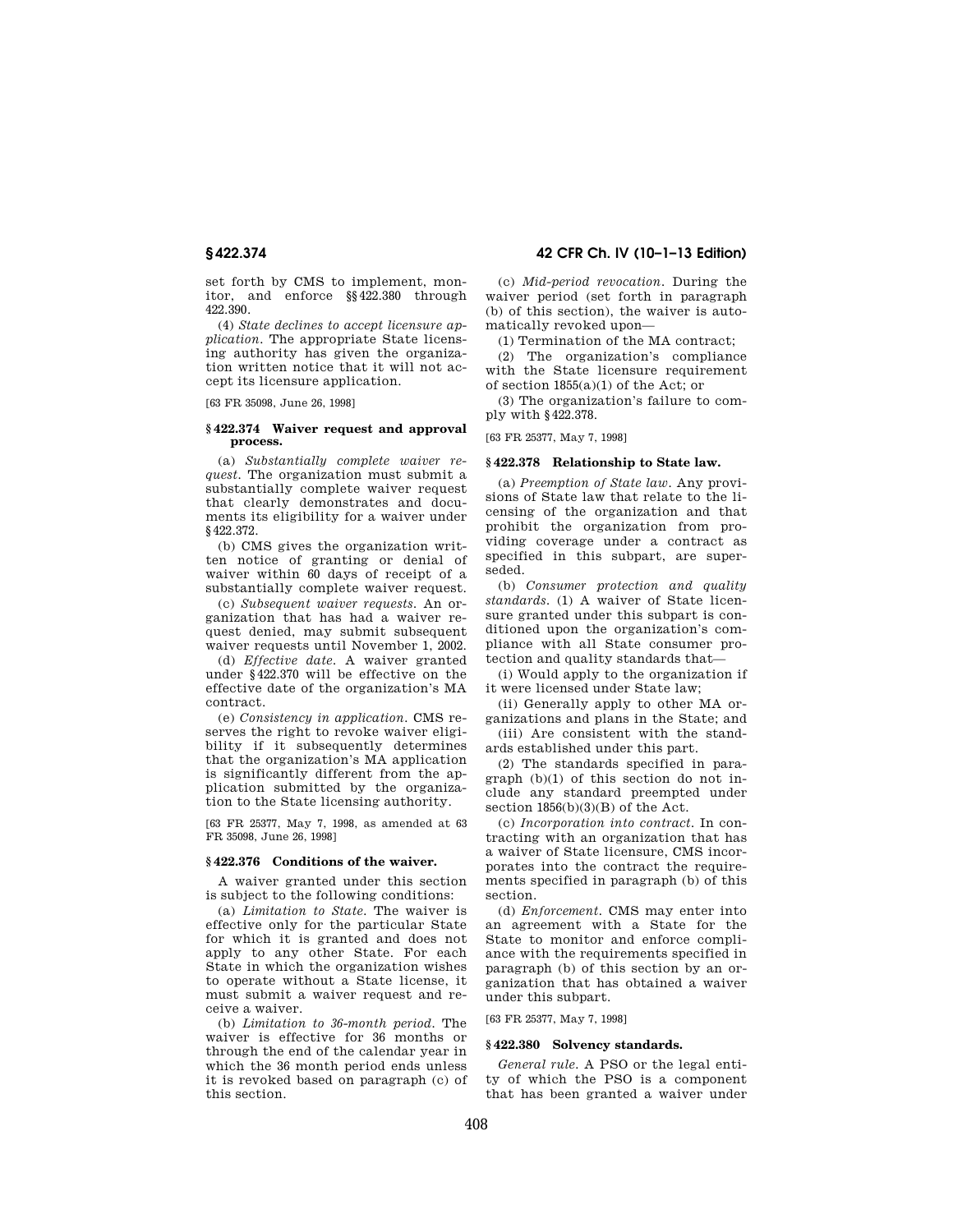§422.370 must have a fiscally sound operation that meets the requirements of §§422.382 through 422.390.

[63 FR 25377, May 7, 1998]

## **§ 422.382 Minimum net worth amount.**

(a) At the time an organization applies to contract with CMS as a PSO under this part, the organization must have a minimum net worth amount, as determined under paragraph (c) of this section, of:

(1) At least \$1,500,000, except as provided in paragraph  $(a)(2)$  of this section.

(2) No less than \$1,000,000 based on evidence from the organization's financial plan (under §422.384) demonstrating to CMS's satisfaction that the organization has available to it an administrative infrastructure that CMS considers appropriate to reduce, control or eliminate start-up administrative costs.

(b) After the effective date of a PSO's MA contract, a PSO must maintain a minimum net worth amount equal to the greater of—

(1) One million dollars;

(2) Two percent of annual premium revenues as reported on the most recent annual financial statement filed with CMS for up to and including the first \$150,000,000 of annual premiums and 1 percent of annual premium revenues on premiums in excess of \$150,000,000;

(3) An amount equal to the sum of three months of uncovered health care expenditures as reported on the most recent financial statement filed with CMS; or

(4) Using the most recent financial statement filed with CMS, an amount equal to the sum of—

(i) Eight percent of annual health care expenditures paid on a noncapitated basis to non-affiliated providers; and

(ii) Four percent of annual health care expenditures paid on a capitated basis to non-affiliated providers plus annual health care expenditures paid on a non-capitated basis to affiliated providers.

(iii) Annual health care expenditures that are paid on a capitated basis to affiliated providers are not included in the calculation of the net worth re-

quirement (regardless of downstream arrangements from the affiliated provider) under paragraphs (a) and (b)(4) of this section.

(c) *Calculation of the minimum net worth amount*—(1) *Cash requirement.* (i) At the time of application, the organization must maintain at least \$750,000 of the minimum net worth amount in cash or cash equivalents.

(ii) After the effective date of a PSO's MA contract, a PSO must maintain the greater of \$750,000 or 40 percent of the minimum net worth amount in cash or cash equivalents.

(2) *Intangible assets.* An organization may include intangible assets, the value of which is based on Generally Accepted Accounting Principles (GAAP), in the minimum net worth amount calculation subject to the following limitations—

(i) *At the time of application.* (A) Up to 20 percent of the minimum net worth amount, provided at least \$1,000,000 of the minimum net worth amount is met through cash or cash equivalents; or

(B) Up to 10 percent of the minimum net worth amount, if less than \$1,000,000 of the minimum net worth amount is met through cash or cash equivalents, or if CMS has used its discretion under paragraph (a)(2) of this section.

(ii) *From the effective date of the contract.* (A) Up to 20 percent of the minimum net worth amount if the greater of \$1,000,000 or 67 percent of the minimum net worth amount is met by cash or cash equivalents; or

(B) Up to ten percent of the minimum net worth amount if the greater of \$1,000,000 or 67 percent of the minimum net worth amount is not met by cash or cash equivalents.

(3) *Health care delivery assets.* Subject to the other provisions of this section, a PSO may apply 100 percent of the GAAP depreciated value of health care delivery assets (HCDAs) to satisfy the minimum net worth amount.

(4) *Other assets.* A PSO may apply other assets not used in the delivery of health care provided that those assets are valued according to statutory accounting practices (SAP) as defined by the State.

(5) *Subordinated debts and subordinated liabilities.* Fully subordinated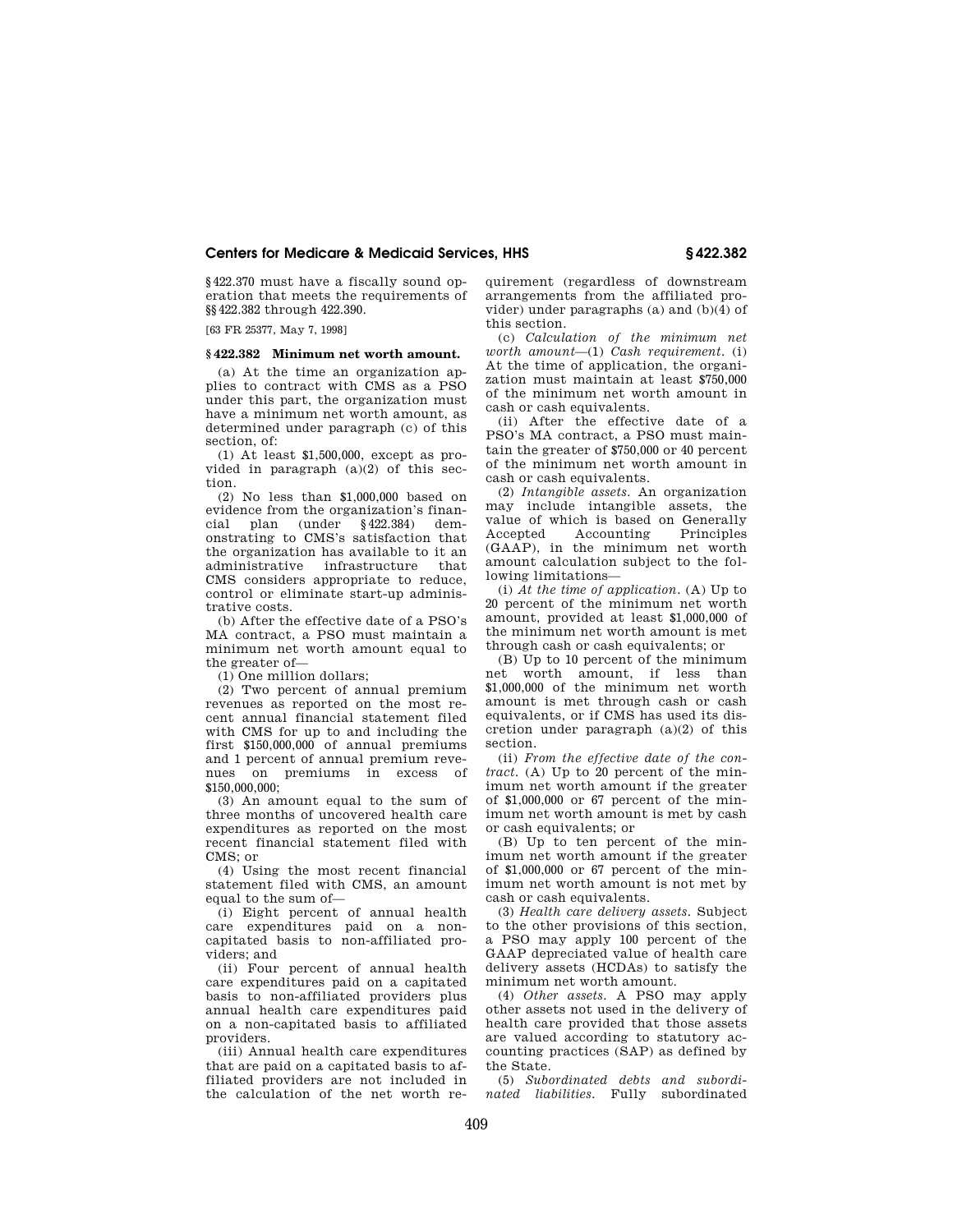debt and subordinated liabilities are excluded from the minimum net worth amount calculation.

(6) *Deferred acquisition costs.* Deferred acquisition costs are excluded from the calculation of the minimum net worth amount.

[63 FR 25377, May 7, 1998, as amended at 64 FR 71678, Dec. 22, 1999]

## **§ 422.384 Financial plan requirement.**

(a) *General rule.* At the time of application, an organization must submit a financial plan acceptable to CMS.

(b) *Content of plan.* A financial plan must include—

(1) A detailed marketing plan;

(2) Statements of revenue and expense on an accrual basis;

(3) Cash-flow statements;

(4) Balance sheets;

(5) Detailed justifications and assumptions in support of the financial plan including, where appropriate, certification of reserves and actuarial liabilities by a qualified actuary; and

(6) If applicable, statements of the availability of financial resources to meet projected losses.

(c) *Period covered by the plan.* A financial plan must—

(1) Cover the first 12 months after the estimated effective date of a PSO's MA contract; or

(2) If the PSO is projecting losses, cover 12 months beyond the end of the period for which losses are projected.

(d) *Funding for projected losses.* Except for the use of guarantees, LOC, and other means as provided in §422.384(e), (f) and (g), an organization must have the resources for meeting projected losses on its balance sheet in cash or a form that is convertible to cash in a timely manner, in accordance with the PSO's financial plan.

(e) *Guarantees and projected losses.*  Guarantees will be an acceptable resource to fund projected losses, provided that a PSO—

(1) Meets CMS's requirements for guarantors and guarantee documents as specified in §422.390; and

(2) Obtains from the guarantor cash or cash equivalents to fund the projected losses timely, as follows—

(i) Prior to the effective date of a PSO's MA contract, the amount of the

**§ 422.384 42 CFR Ch. IV (10–1–13 Edition)** 

projected losses for the first two quarters;

(ii) During the first quarter and prior to the beginning of the second quarter of a PSO's MA contract, the amount of projected losses through the end of the third quarter; and

(iii) During the second quarter and prior to the beginning of the third quarter of a PSO's MA contract, the amount of projected losses through the end of the fourth quarter.

(3) If the guarantor complies with the requirements in paragraph (e)(2) of this section, the PSO, in the third quarter, may notify CMS of its intent to reduce the period of advance funding of projected losses. CMS will notify the PSO within 60 days of receiving the PSO's request if the requested reduction in the period of advance funding will not be accepted.

(4) If the guarantee requirements in paragraph (e)(2) of this section are not met, CMS may take appropriate action, such as requiring funding of projected losses through means other than a guarantee. CMS retains discretion to require other methods or timing of funding, considering factors such as the financial condition of the guarantor and the accuracy of the financial plan.

(f) *Letters of credit.* Letters of credit are an acceptable resource to fund projected losses, provided they are irrevocable, unconditional, and satisfactory to CMS. They must be capable of being promptly paid upon presentation of a sight draft under the letters of credt without further reference to any other agreement, document, or entity.

(g) *Other means.* If satisfactory to CMS, and for periods beginning one year after the effective date of a PSO's MA contract, a PSO may use the following to fund projected losses—

(1) Lines of credit from regulated financial institutions;

(2) Legally binding agreements for capital contributions; or

(3) Legally binding agreements of a similar quality and reliability as permitted in paragraphs  $(g)(1)$  and  $(2)$  of this section.

(h) *Application of guarantees, Letters of credit or other means of funding projected losses.* Notwithstanding any other provision of this section, a PSO may use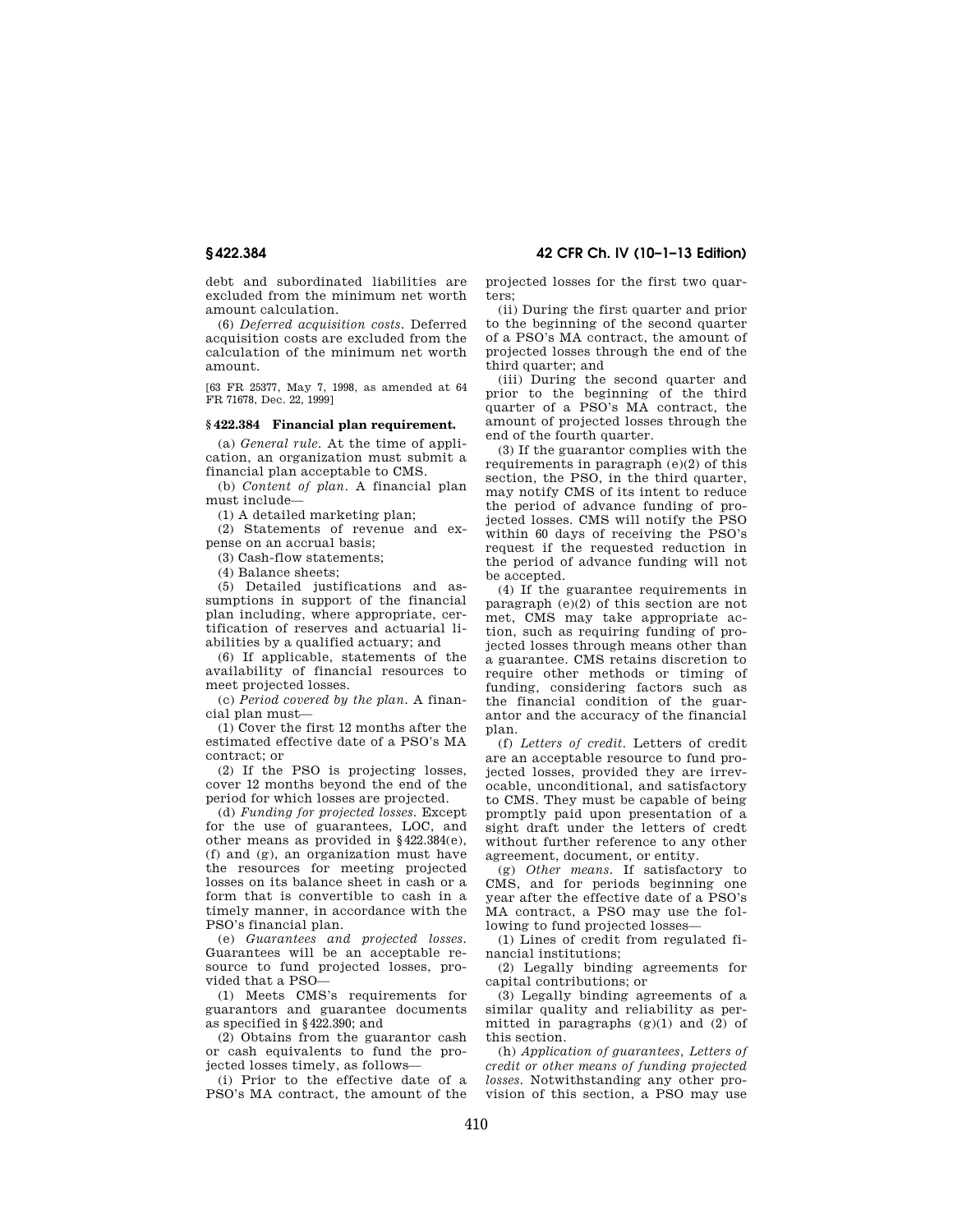guarantees, letters of credit and, beginning one year after the effective date of a PSO's MA contract, other means of funding projected losses, but only in a combination or sequence that CMS considers appropriate.

[63 FR 25378, May 7, 1998, as amended at 63 FR 35098, June 26, 1998; 64 FR 71678, Dec. 22, 1999]

#### **§ 422.386 Liquidity.**

(a) A PSO must have sufficient cash flow to meet its financial obligations as they become due and payable.

(b) To determine whether the PSO meets the requirement in paragraph (a) of this section, CMS will examine the following—

(1) The PSO's timeliness in meeting current obligations;

(2) The extent to which the PSO's current ratio of assets to liabilities is maintained at 1:1 including whether there is a declining trend in the current ratio over time; and

(3) The availability of outside financial resources to the PSO.

(c) If CMS determines that a PSO fails to meet the requirement in paragraph (b)(1) of this section, CMS will require the PSO to initiate corrective action and pay all overdue obligations.

(d) If CMS determines that a PSO fails to meet the requirement of paragraph (b)(2) of this section, CMS may require the PSO to initiate corrective action to—

(1) Change the distribution of its assets;

(2) Reduce its liabilities; or

(3) Make alternative arrangements to secure additional funding to restore the PSO's current ratio to 1:1.

(e) If CMS determines that there has been a change in the availability of outside financial resources as required by paragraph (b)(3) of this section, CMS requires the PSO to obtain funding from alternative financial resources.

[63 FR 25378, May 7, 1998, as amended at 64 FR 71678, Dec. 22, 1999]

#### **§ 422.388 Deposits.**

(a) *Insolvency deposit.* (1) At the time of application, an organization must deposit \$100,000 in cash or securities (or any combination thereof) into an account in a manner that is acceptable to CMS.

(2) The deposit must be restricted to use in the event of insolvency to help assure continuation of services or pay costs associated with receivership or liquidation.

(3) At the time of the PSO's application for an MA contract and, thereafter, upon CMS's request, a PSO must provide CMS with proof of the insolvency deposit, such proof to be in a form that CMS considers appropriate.

(b) *Uncovered expenditures deposit.* (1) If at any time uncovered expenditures exceed 10 percent of a PSO's total health care expenditures, then the PSO must place an uncovered expenditures deposit into an account with any organization or trustee that is acceptable to CMS.

(2) The deposit must at all times have a fair market value of an amount that is 120 percent of the PSO's outstanding liability for uncovered expenditures for enrollees, including incurred, but not reported claims.

(3) The deposit must be calculated as of the first day of each month required and maintained for the remainder of each month required.

(4) If a PSO is not otherwise required to file a quarterly report, it must file a report within 45 days of the end of the calendar quarter with information sufficient to demonstrate compliance with this section.

(5) The deposit required under this section is restricted and in trust for CMS's use to protect the interests of the PSO's Medicare enrollees and to pay the costs associated with administering the insolvency. It may be used only as provided under this section.

(c) A PSO may use the deposits required under paragraphs (a) and (b) of this section to satisfy the PSO's minimum net worth amount required under §422.382(a) and (b).

(d) All income from the deposits or trust accounts required under paragraphs (a) and (b) of this section, are considered assets of the PSO. Upon CMS's approval, the income from the deposits may be withdrawn.

(e) On prior written approval from CMS, a PSO that has made a deposit under paragraphs (a) or (b) of this section, may withdraw that deposit or any part thereof if—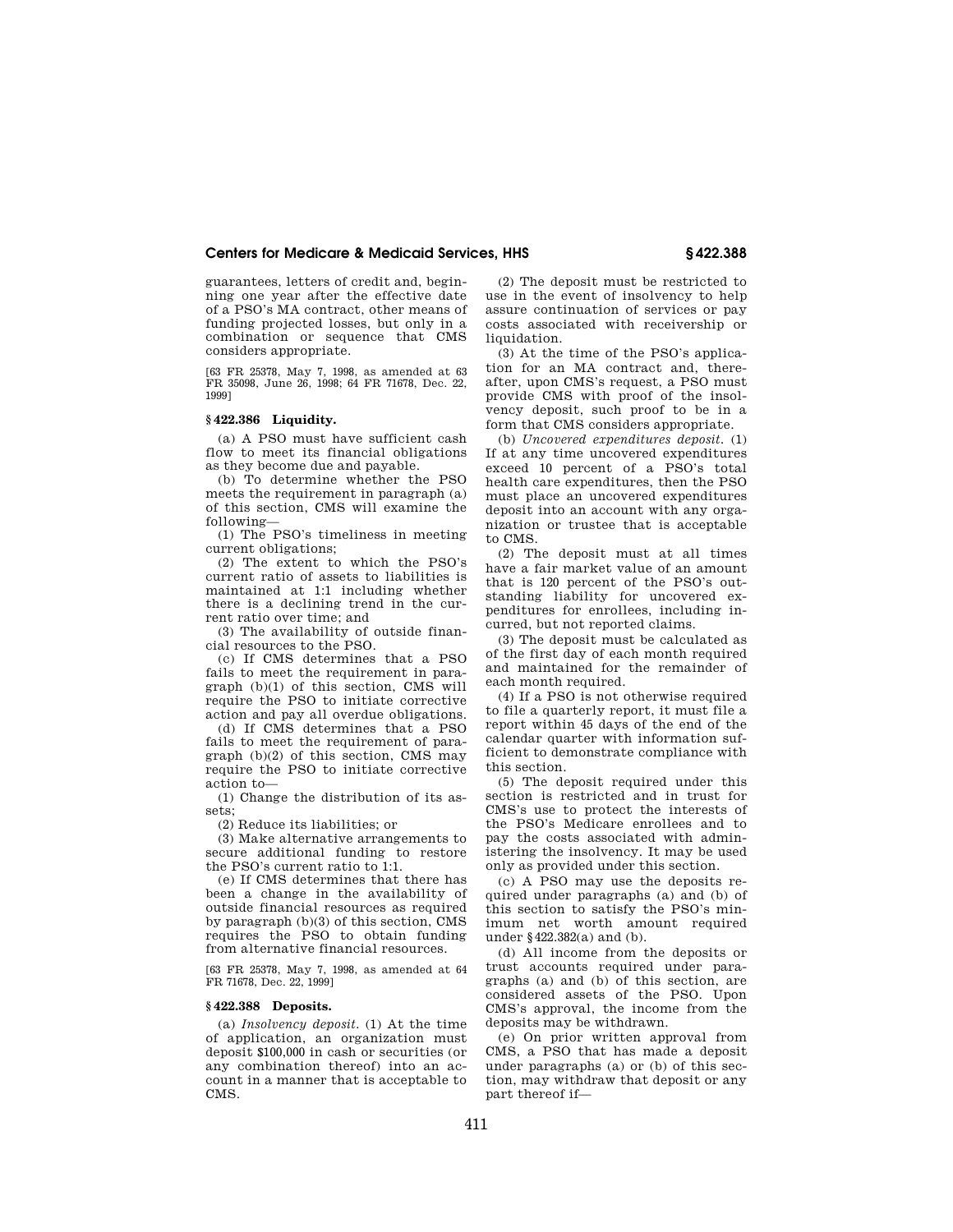(1) A substitute deposit of cash or securities of equal amount and value is made;

(2) The fair market value exceeds the amount of the required deposit; or

(3) The required deposit under paragraphs (a) or (b) of this section is reduced or eliminated.

[63 FR 25379, May 7, 1998]

#### **§ 422.390 Guarantees.**

(a) *General policy.* A PSO, or the legal entity of which the PSO is a component, may apply to CMS to use the financial resources of a guarantor for the purpose of meeting the requirements in §422.384. CMS has the discretion to approve or deny approval of the use of a guarantor.

(b) *Request to use a guarantor.* To apply to use the financial resources of a guarantor, a PSO must submit to CMS—

(1) Documentation that the guarantor meets the requirements for a guarantor under paragraph (c) of this section; and

(2) The guarantor's independently audited financial statements for the current year-to-date and for the two most recent fiscal years. The financial statements must include the guarantor's balance sheets, profit and loss statements, and cash flow statements.

(c) *Requirements for guarantor.* To serve as a guarantor, an organization must meet the following requirements:

(1) Be a legal entity authorized to conduct business within a State of the United States.

(2) Not be under Federal or State bankruptcy or rehabilitation proceedings.

(3) Have a net worth (not including other guarantees, intangibles and restricted reserves) equal to three times the amount of the PSO guarantee.

(4) If the guarantor is regulated by a State insurance commissioner, or other State official with authority for riskbearing entities, it must meet the net worth requirement in  $§422.390(c)(3)$ with all guarantees and all investments in and loans to organizations covered by guarantees excluded from its assets.

(5) If the guarantor is not regulated by a State insurance commissioner, or other similar State official it must

**§ 422.390 42 CFR Ch. IV (10–1–13 Edition)** 

meet the net worth requirement in §422.390(c)(3) with all guarantees and all investments in and loans to organizations covered by a guarantee and to related parties (subsidiaries and affiliates) excluded from its assets.

(d) *Guarantee document.* If the guarantee request is approved, a PSO must submit to CMS a written guarantee document signed by an appropriate authority of the guarantor. The guarantee document must—

(1) State the financial obligation covered by the guarantee;

(2) Agree to—

(i) Unconditionally fulfill the financial obligation covered by the guarantee; and

(ii) Not subordinate the guarantee to any other claim on the resources of the guarantor;

(3) Declare that the guarantor must act on a timely basis, in any case not more than 5 business days, to satisfy the financial obligation covered by the guarantee; and

(4) Meet other conditions as CMS may establish from time to time.

(e) *Reporting requirement.* A PSO must submit to CMS the current internal financial statements and annual audited financial statements of the guarantor according to the schedule, manner, and form that CMS requests.

(f) *Modification, substitution, and termination of a guarantee.* A PSO cannot modify, substitute or terminate a guarantee unless the PSO—

(1) Requests CMS's approval at least 90 days before the proposed effective date of the modification, substitution, or termination;

(2) Demonstrates to CMS's satisfaction that the modification, substitution, or termination will not result in insolvency of the PSO; and

(3) Demonstrates how the PSO will meet the requirements of this section.

(g) *Nullification.* If at any time the guarantor or the guarantee ceases to meet the requirements of this section, CMS will notify the PSO that it ceases to recognize the guarantee document. In the event of this nullification, a PSO must—

(1) Meet the applicable requirements of this section within 15 business days; and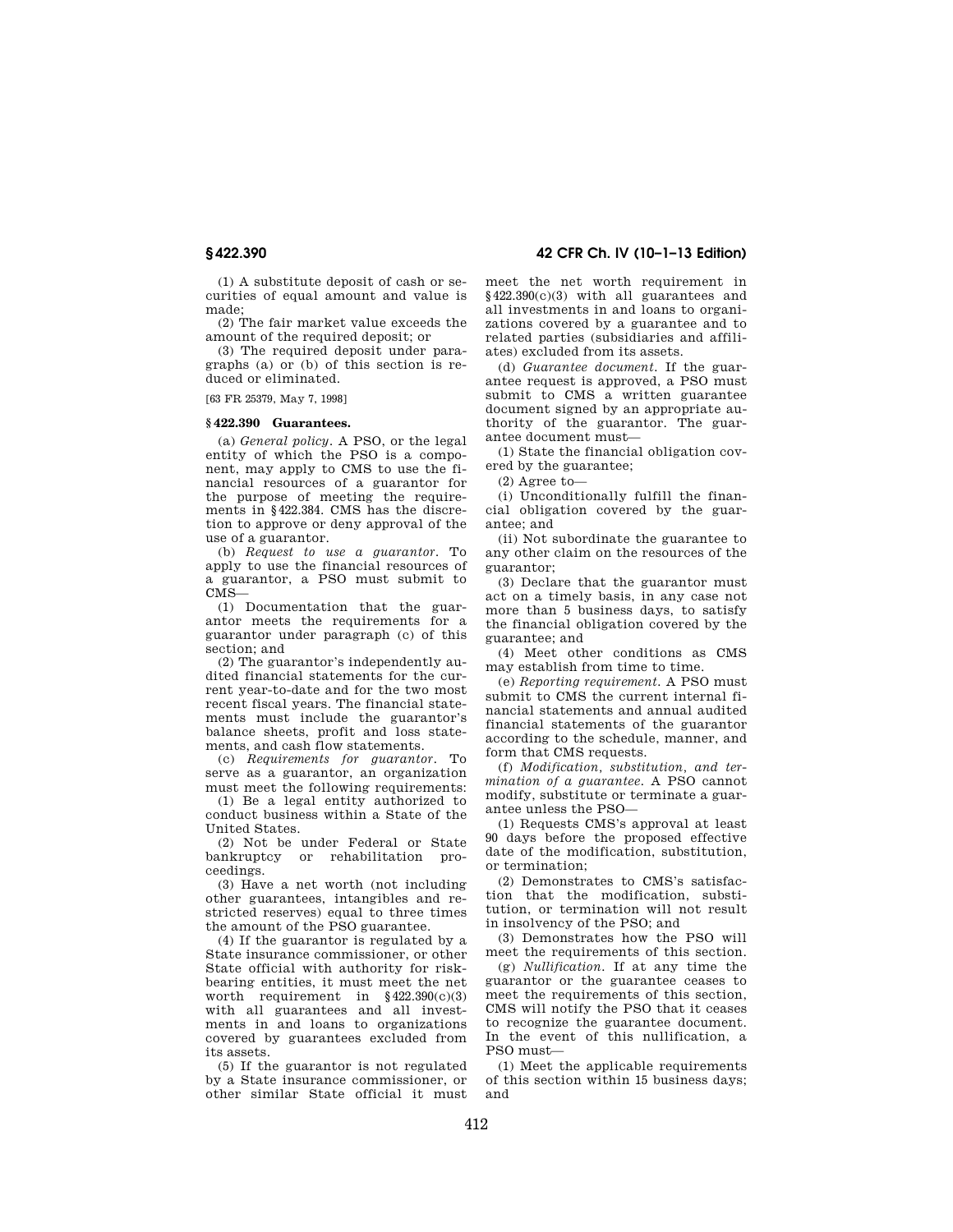(2) If required by CMS, meet a portion of the applicable requirements in less than the time period granted in paragraph (g)(1) of this section.

[63 FR 25379, May 7, 1998]

# **Subpart I—Organization Compliance With State Law and Preemption by Federal Law**

SOURCE: 63 FR 35099, June 26, 1998, unless otherwise noted.

#### **§ 422.400 State licensure requirement.**

Except in the case of a PSO granted a waiver under subpart H of this part, each MA organization must—

(a) Be licensed under State law, or otherwise authorized to operate under State law, as a risk-bearing entity (as defined in §422.2) eligible to offer health insurance or health benefits coverage in each State in which it offers one or more MA plans;

(b) If not commercially licensed, obtain certification from the State that the organization meets a level of financial solvency and such other standards as the State may require for it to operate as an MA organization; and

(c) Demonstrate to CMS that—

(1) The scope of its license or authority allows the organization to offer the type of MA plan or plans that it intends to offer in the State; and

(2) If applicable, it has obtained the State certification required under paragraph (b) of this section.

#### **§ 422.402 Federal preemption of State law.**

The standards established under this part supersede any State law or regulation (other than State licensing laws or State laws relating to plan solvency) with respect to the MA plans that are offered by MA organizations.

[70 FR 4733, Jan. 28, 2005]

#### **§ 422.404 State premium taxes prohibited.**

(a) *Basic rule.* No premium tax, fee, or other similar assessment may be imposed by any State, the District of Columbia, the Commonwealth of Puerto Rico, the Virgin Islands, Guam, and American Samoa, or any of their political subdivisions or other governmental authorities with respect to any payment CMS makes on behalf of MA enrollees under subpart G of this part, or with respect to any payment made to MA plans by beneficiaries, or payment to MA plans by a third party on a beneficiary's behalf.

(b) *Construction.* Nothing in this section shall be construed to exempt any MA organization from taxes, fees, or other monetary assessments related to the net income or profit that accrues to, or is realized by, the organization from business conducted under this part, if that tax, fee, or payment is applicable to a broad range of business activity.

[63 FR 35099, June 26, 1998, as amended at 70 FR 4733, Jan. 28, 2005]

# **Subpart J—Special Rules for MA Regional Plans**

SOURCE: 70 FR 4733, Jan. 28, 2005, unless otherwise noted.

#### **§ 422.451 Moratorium on new local preferred provider organization plans.**

CMS will not approve the offering of a local preferred provider organization plan during 2006 or 2007 in a service area unless the MA organization seeking to offer the plan was offering a local preferred provider organization plan in the service area before December 31, 2005.

## **§ 422.455 Special rules for MA Regional Plans.**

(a) *Coverage of entire MA region.* The service area for an MA regional plan will consist of an entire MA region established under paragraph (b) of this section, and an MA region may not be segmented as described in  $§ 422.262(c)(2)$ .

(b) *Establishment of MA regions*—(1) *MA region.* The term ''MA region'' means a region within the 50 States and the District of Columbia as established by CMS under this section.

(2) *Establishment*—(i) *Initial establishment.* By January 1, 2005, CMS will establish and publish the MA regions.

(ii) *Periodic review and revision of service areas.* CMS may periodically review MA regions and may revise the regions if it determines the revision to be appropriate.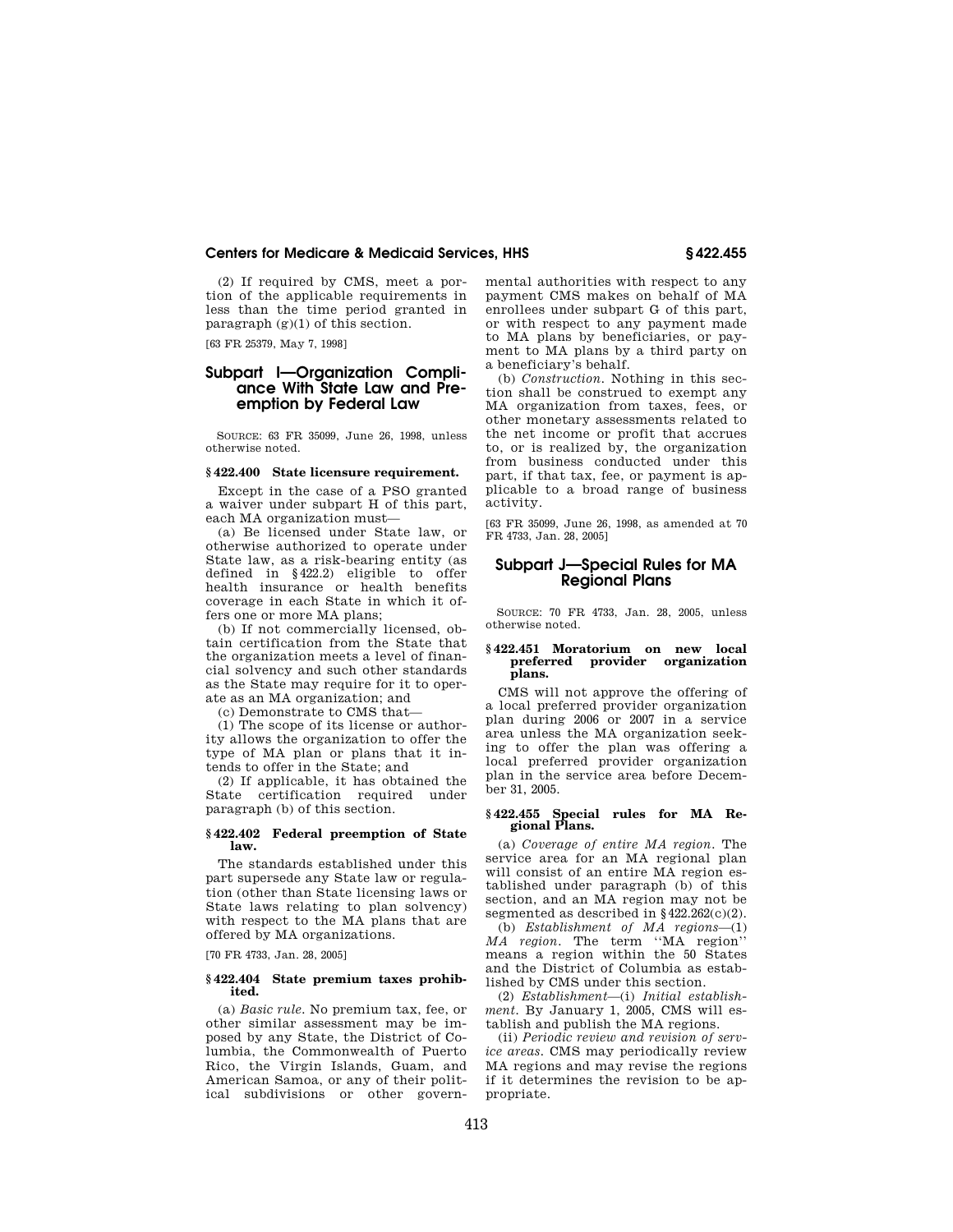**§ 422.458 42 CFR Ch. IV (10–1–13 Edition)** 

(3) *Requirements for MA regions.* CMS will establish, and may revise, MA regions in a manner consistent with the following:

(i) *Number of regions.* There will be no fewer than 10 regions, and no more than 50 regions.

(ii) *Maximizing availability of plans.*  The main purpose of the regions is to maximize the availability of MA regional plans to all MA eligible individuals without regard to health status, or geographic location, especially those residing in rural areas.

(4) *Market survey and analysis.* Before establishing MA regions, CMS will conduct a market survey and analysis, including an examination of current insurance markets, to assist CMS in determining how the regions should be established.

(c) *National plan.* An MA regional plan can be offered in more than one MA region (including all regions).

#### **§ 422.458 Risk sharing with regional MA organizations for 2006 and 2007.**

(a) *Terminology.* For purposes of this section—

*Allowable costs* means, with respect to an MA regional plan offered by an organization for a year, the total amount of costs that the organization incurred in providing benefits covered under the original Medicare fee-for-service program option for all enrollees under the plan in the region in the year and in providing rebatable integrated benefits, as defined in this paragraph, reduced by the portion of those costs attributable to administrative expenses incurred in providing these benefits.

*Rebatable integrated benefits* means those non-drug supplemental benefits that are funded through beneficiary rebates (described at  $§422.266(b)(1)$ ) and that CMS determines are additional health benefits not covered under the original Medicare program option and that require expenditures by the plan. For purposes of the calculation of risk corridors, these are the only supplemental benefits that count toward allowable costs.

*Target amount* means, with respect to an MA regional plan offered by an organization in a year, the total amount of payments made to the organization for enrollees in the plan for the year

(which includes payments attributable to benefits under the original Medicare fee-for-service program option as defined in  $$422.100(c)(1)$ , the total of the MA monthly basic beneficiary premium collectible for those enrollees for the year, and the total amount of rebatable integrated benefits), reduced by the amount of administrative expenses assumed in the portion of the bid attributable to benefits under original Medicare fee-for-service program option or to rebatable integrated benefits.

(b) *Application of risk corridors for benefits covered under original fee-for-service Medicare*—(1) *General rule.* This section will only apply to MA regional plans offered during 2006 or 2007.

(2) *Notification of allowable costs under the plan.* In the case of an MA organization that offers an MA regional plan in an MA region in 2006 or 2007, the organization must notify CMS, before that date in the succeeding year as CMS specifies, of—

(i) Its total amount of costs that the organization

incurred in providing benefits covered under the original Medicare feefor-service program option for all enrollees under the plan (as described in paragraph (a) of this section).

(ii) Its total amount of costs that the organization incurred in providing rebatable integrated benefits for all enrollees under the plan (as described in paragraph (a) of this section), and, with respect to those benefits, the portion of those costs that is attributable to administrative expenses that is in addition to the administrative expense incurred in provision of benefits under the original Medicare fee-for-service program option.

(c) *Adjustment of payment*—(1) *No adjustment if allowable costs within 3 percent of target amount.* If the allowable costs for the plan for the year are at least 97 percent, but do not exceed 103 percent, of the target amount for the plan and year, there will be no payment adjustment under this section for the plan and year.

(2) *Increase in payment if allowable costs above 103 percent of target amount*— (i) *Costs between 103 and 108 percent of target amount.* If the allowable costs for the plan for the year are greater than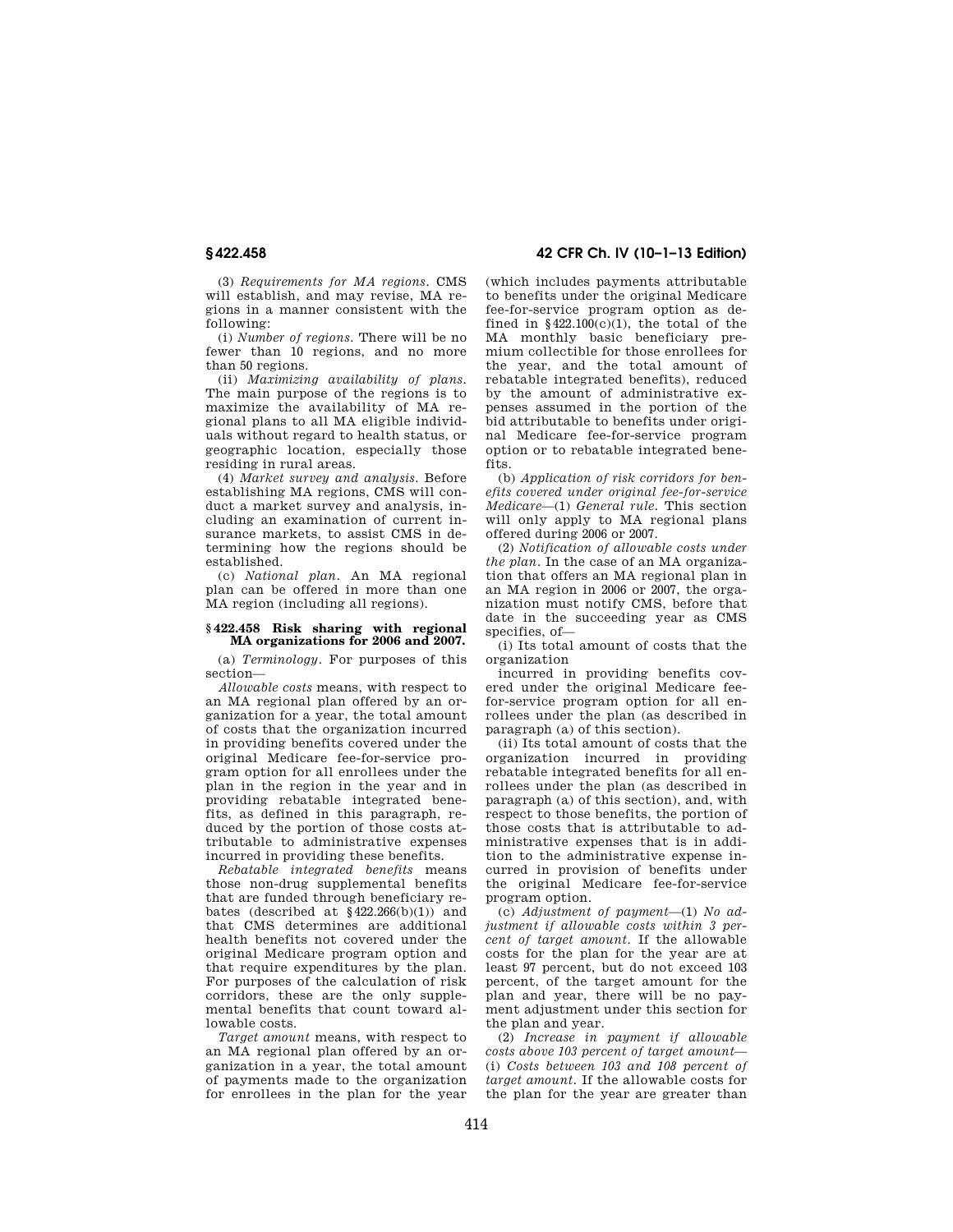103 percent, but not greater than 108 percent, of the target amount for the plan and year, CMS will increase the total of the monthly payments made to the organization offering the plan for the year under §422.302(a) (section  $1853(a)$  of the Act) by an amount equal to 50 percent of the difference between those allowable costs and 103 percent of that target amount.

(ii) *Costs above 108 percent of target amount.* If the allowable costs for the plan for the year are greater than 108 percent of the target amount for the plan and year, CMS will increase the total of the monthly payments made to the organization offering the plan for the year under section 1853(a) of the Act by an amount equal to the sum of—

(A) 2.5 percent of that target amount; and

(B) 80 percent of the difference between those allowable costs and 108 percent of that target amount.

(3) *Reduction in payment if allowable costs below 97 percent of target amount*— (i) *Costs between 92 and 97 percent of target amount.* If the allowable costs for the plan for the year are less than 97 percent, but greater than or equal to 92 percent, of the target amount for the plan and year, CMS will reduce the total of the monthly payments made to the organization offering the plan for the year under §422.302(a) (section  $1853(a)$  of the Act) by an amount (or otherwise recover from the plan an amount) equal to 50 percent of the difference between 97 percent of the target amount and those allowable costs.

(ii) *Costs below 92 percent of target amount.* If the allowable costs for the plan for the year are less than 92 percent of the target amount for the plan and year, CMS will reduce the total of the monthly payments made to the organization offering the plan for the year under §422.302(a) (section 1853(a)of the Act) by an amount (or otherwise recover from the plan an amount) equal to the sum of-

(A) 2.5 percent of that target amount; and

(B) 80 percent of the difference between 92 percent of that target amount and those allowable costs.

(d) *Disclosure of information*—(1) *General rule.* Each MA organization offering an MA regional plan must provide CMS with information as CMS determines is necessary to implement this section; and

(2) According to  $$422.504(d)(1)(iii)$ , CMS has the right to inspect and audit any books and records of the organization that pertain to the information regarding costs provided to CMS under paragraph (b)(2) of this section.

(3) *Restriction on use of information.*  Information disclosed or obtained for the purposes of this section may be used by officers, employees, and contractors of DHHS only for the purposes of, and to the extent necessary in, implementing this section.

(e) *Organizational and financial requirements*—(1) *General rule.* Regional MA plans offered by MA organizations must be licensed under State law, or otherwise authorized under State law, as a risk-bearing entity (as defined in §422.2) eligible to offer health insurance or health benefits coverage in each State in which it offers one or more plans. However, as provided for under this section, MA organizations offering MA regional plans may obtain a temporary waiver of State licensure. In the case of an MA organization that is offering an MA regional plan in an MA region, and is not licensed in each State in which it offers such an MA regional plan, the following rules apply:

(i) The MA organization must be licensed to bear risk in at least one State of the region.

(ii) For the other States in a region in which the organization is not licensed to bear risk, if it demonstrates to CMS that it has filed the necessary application to meet those requirements, CMS may temporarily waive the licensing requirement with respect to each State for a period of time as CMS determines appropriate for the timely processing of the application by the State or States.

(iii) If the State licensing application or applications are denied, CMS may extend the licensing waiver through the end of the plan year or as CMS determines appropriate to provide for a transition.

(2) *Selection of appropriate State.* In the case of an MA organization to which CMS grants a waiver and that is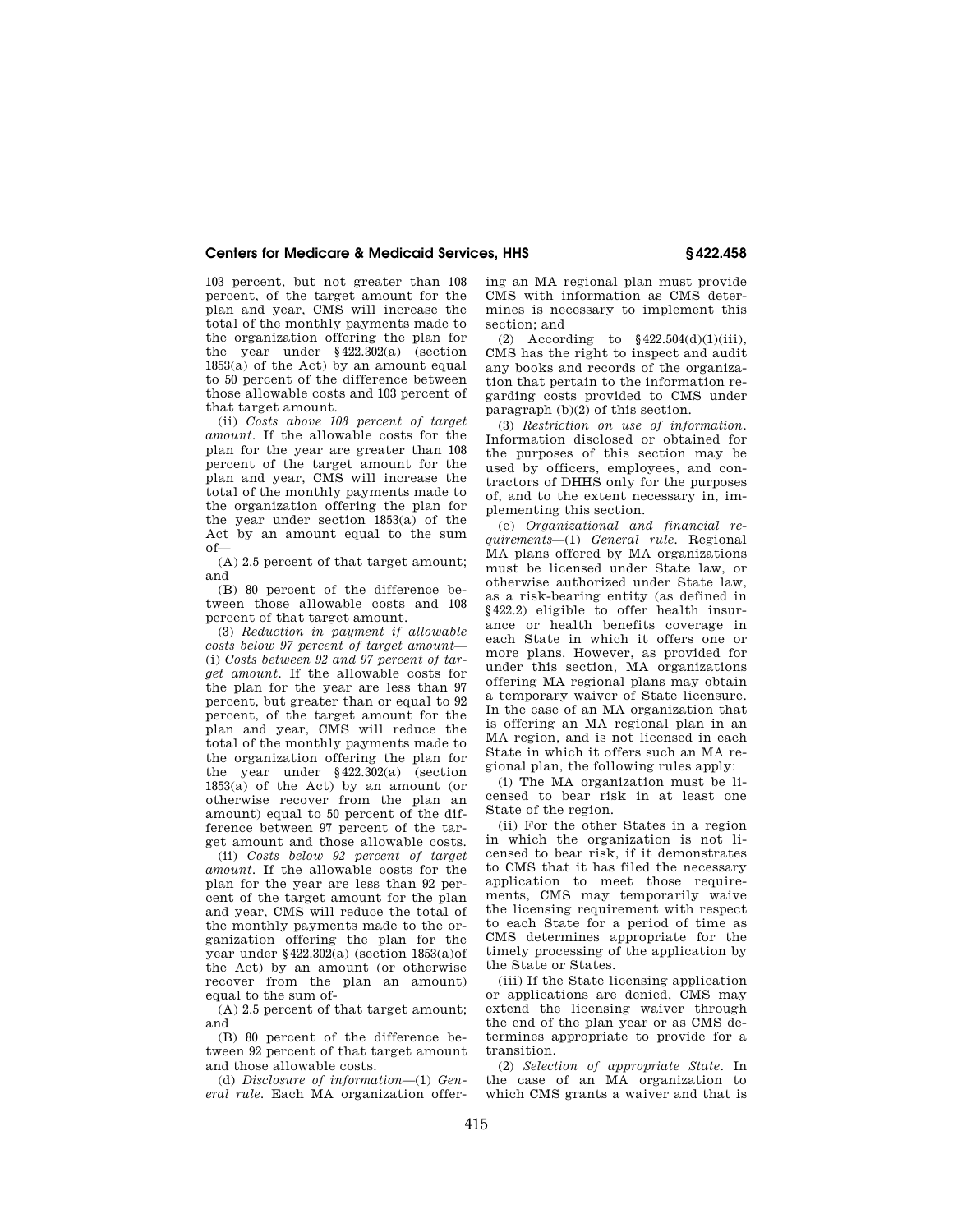licensed in more than one State in a region, the MA organization will select one of the States, the rules of which shall apply in States where the organization is not licensed for the period of the waiver.

[70 FR 4732, Jan. 28, 2005, as amended at 70 FR 52027, Sept. 1, 2005; 76 FR 21568, Apr. 15, 2011]

# **Subpart K—Application Procedures and Contracts for Medicare Advantage Organizations**

SOURCE: 63 FR 35099, June 26, 1998, unless otherwise noted.

## **§ 422.500 Scope and definitions.**

(a) *Scope.* This subpart sets forth application requirements for entities seeking a contract as a Medicare organization offering an MA plan, including MA organizations offering a specialized MA plan for special needs individuals. MA organizations offering prescription drug plans must, in addition to the requirements of this part, follow the requirements of part 423 of this chapter specifically related to the prescription drug benefit.

(b) *Definitions.* For purposes of this subpart, the following definitions apply:

*Business transaction* means any of the following kinds of transactions:

(1) Sale, exchange, or lease of property.

(2) Loan of money or extension of credit.

(3) Goods, services, or facilities furnished for a monetary consideration, including management services, but not including—

(i) Salaries paid to employees for services performed in the normal course of their employment; or

(ii) Health services furnished to the MA organization's enrollees by hospitals and other providers, and by MA organization staff, medical groups, or independent practice associations, or by any combination of those entities.

*Clean claim* means—

(1) A claim that has no defect, impropriety, lack of any required substantiating documentation (consistent with §422.310(d)) or particular circumstance

**§ 422.500 42 CFR Ch. IV (10–1–13 Edition)** 

requiring special treatment that prevents timely payment; and

(2) A claim that otherwise conforms to the clean claim requirements for equivalent claims under original Medicare.

*Downstream entity* means any party that enters into an acceptable written arrangement below the level of the arrangement between an MA organization (or contract applicant) and a first tier entity. These written arrangements continue down to the level of the ultimate provider of both health and administrative services.

*First tier entity* means any party that enters into an acceptable written arrangement with an MA organization or contract applicant to provide administrative services or health care services for a Medicare eligible individual.

*Party in interest* includes the following:

(1) Any director, officer, partner, or employee responsible for management or administration of an MA organization.

(2) Any person who is directly or indirectly the beneficial owner of more than 5 percent of the organization's equity; or the beneficial owner of a mortgage, deed of trust, note, or other interest secured by and valuing more than 5 percent of the organization.

(3) In the case of an MA organization organized as a nonprofit corporation, an incorporator or member of such corporation under applicable State corporation law.

(4) Any entity in which a person described in paragraph  $(1)$ ,  $(2)$ , or  $(3)$  of this definition:

(i) Is an officer, director, or partner; or

(ii) Has the kind of interest described in paragraphs (1), (2), or (3) of this definition.

(5) Any person that directly or indirectly controls, is controlled by, or is under common control with, the MA organization.

(6) Any spouse, child, or parent of an individual described in paragraph (1), (2), or (3) of this definition.

*Related entity* means any entity that is related to the MA organization by common ownership or control and—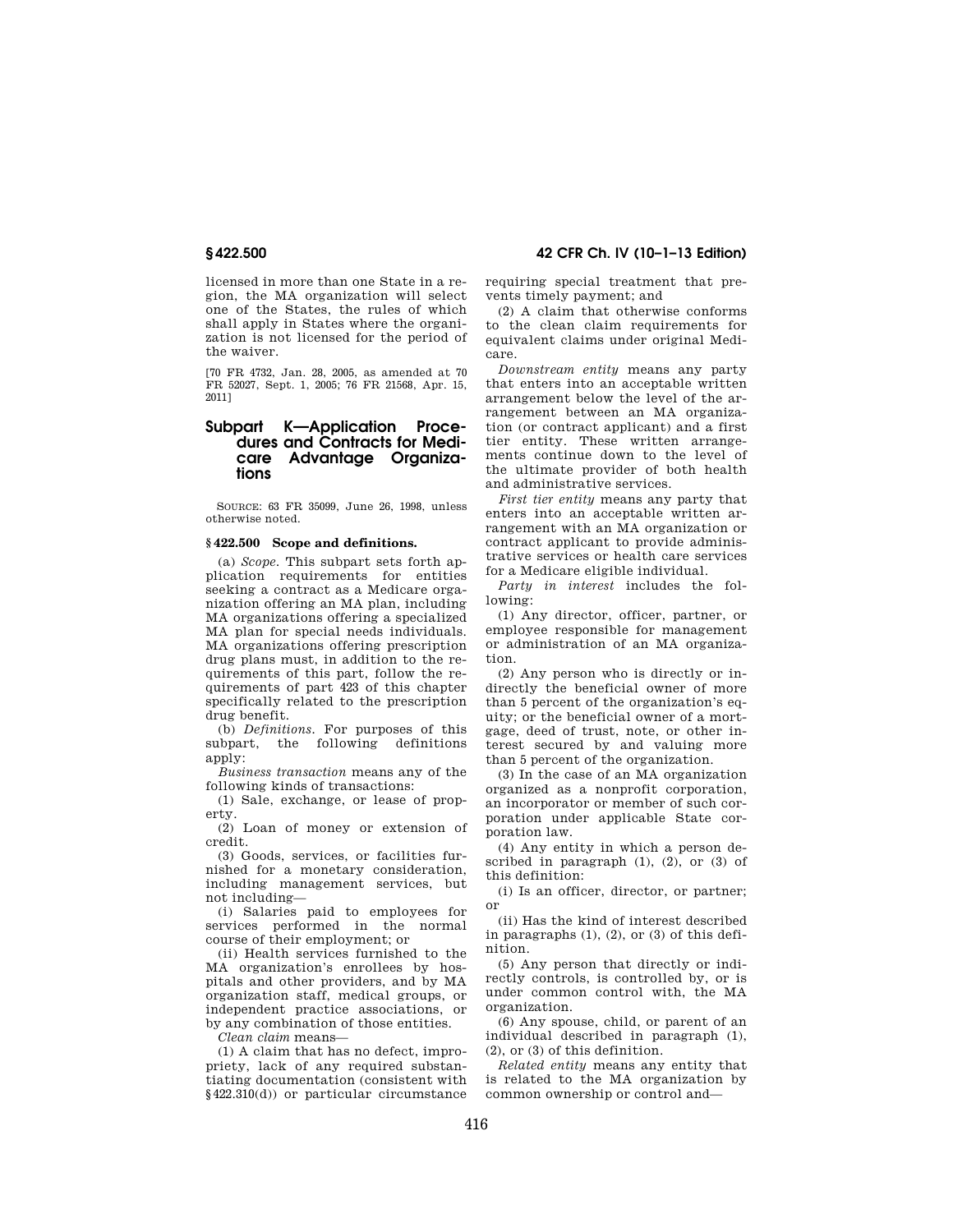(1) Performs some of the MA organization's management functions under contract or delegation;

(2) Furnishes services to Medicare enrollees under an oral or written agreement; or

(3) Leases real property or sells materials to the MA organization at a cost of more than \$2,500 during a contract period.

*Significant business transaction* means any business transaction or series of transactions of the kind specified in the above definition of ''business transaction'' that, during any fiscal year of the MA organization, have a total value that exceeds \$25,000 or 5 percent of the MA organization's total operating expenses, whichever is less.

[65 FR 35099, June 26, 1998, as amended at 65 FR 40327, June 29, 2000; 70 FR 4736, Jan. 28, 2005; 70 FR 52027, Sept. 1, 2005; 77 FR 22167, Apr. 12, 2012]

## **§ 422.501 Application requirements.**

(a) *Scope.* This section sets forth application requirements for entities that seek a contract as an MA organization offering an MA plan and additional application requirements for MA organizations seeking to offer a Specialized MA Plan for Special Needs Individuals.

(b) *Completion of a notice of intent to apply.* (1) An organization submitting an application under this section for a particular contract year must first submit a completed Notice of Intent to Apply by the date established by CMS. CMS will not accept applications from organizations that do not first submit a timely Notice of Intent to Apply.

(2) Submitting a Notice of Intent to Apply does not bind that organization to submit an application for the applicable contract year.

(3) An organization's decision not to submit an application after submitting a Notice of Intent To Apply will not form the basis of any action taken against the organization by CMS.

(c) *Completion of an application.* (1) In order to obtain a determination on whether it meets the requirements to become an MA organization and is qualified to provide a particular type of MA plan, an entity, or an individual authorized to act for the entity (the applicant) must fully complete all parts of a certified application, in the form and manner required by CMS, including the following:

(i) Documentation of appropriate State licensure or State certification that the entity is able to offer health insurance or health benefits coverage that meets State-specified standards applicable to MA plans, and is authorized by the State to accept prepaid capitation for providing, arranging, or paying for the comprehensive health care services to be offered under the MA contract.

(ii) For regional plans, documentation of application for State licensure in any State in the region that the organization is not already licensed.

(iii) For Specialized MA Plans for Special Needs Individuals, documentation that the entity meets the requirements of  $\S$  422.2; 422.4(a)(1)(iv); 422.101(f); 422.107, if applicable; and  $422.152(g)$  of this part.

(2) The authorized individual must thoroughly describe how the entity and MA plan meet, or will meet, all the requirements described in this part.

(d) *Responsibility for making determinations.* (1) CMS is responsible for determining whether an entity qualifies as an MA organization and whether proposed MA plans meet the requirements of this part.

(2) A CMS determination that an entity is qualified to act as an MA organization is distinct from the bid negotiation that occurs under subpart F of this part and such negotiation is not subject to the appeals provisions included in subpart N of this part.

(e) *Resubmittal of an application.* An application that has been denied by CMS for a particular contract year may not be resubmitted until the beginning of the application cycle for the following contract year.

(f) *Disclosure of application information under the Freedom of Information Act.*  An applicant submitting material that he or she believes is protected from disclosure under 5 U.S.C. 552, the Freedom of Information Act, or because of exemptions provided in 45 CFR part 5 (the Department's regulations providing exceptions to disclosure), must label the material ''privileged'' and include an explanation of the applicability of an exception described in 45 CFR part 5.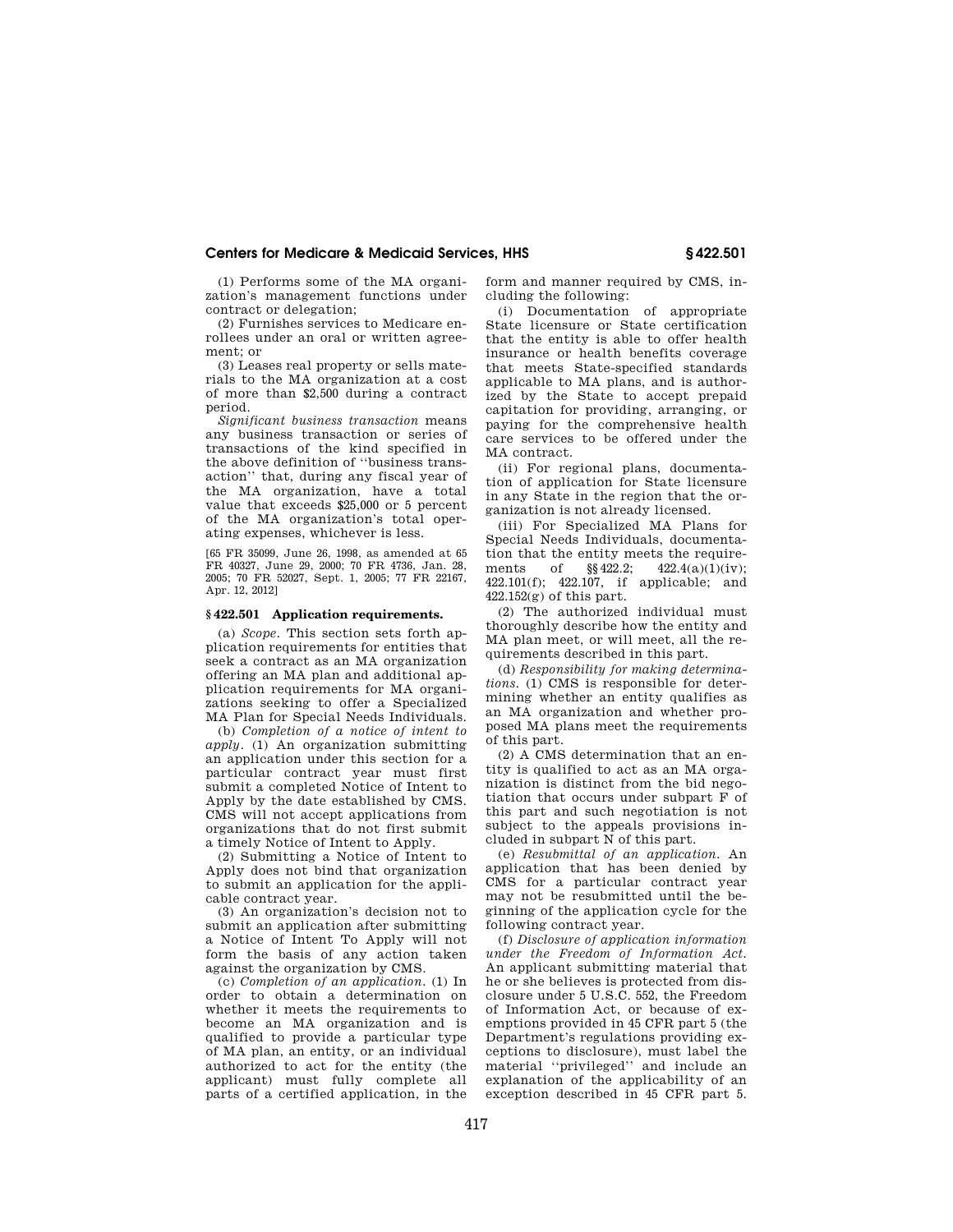Any final decisions as to whether material is privileged is the final decision of the Secretary.

[70 FR 4736, Jan. 28, 2005, as amended at 75 FR 19809, Apr. 15, 2010; 77 FR 22167, Apr. 12, 2012]

#### **§ 422.502 Evaluation and determination procedures.**

(a) *Basis for evaluation and determination.* (1) With the exception of evaluations conducted under paragraph (b) of this section, CMS evaluates an application for an MA contract or for a Specialized MA Plan for Special Needs Individuals solely on the basis of information contained in the application itself and any additional information that CMS obtains through other means such as on-site visits.

(2) After evaluating all relevant information, CMS determines whether the applicant's application meets all the requirements described in this part.

(b) *Use of information from a current or prior contract.* (1) Except as provided in paragraphs (b)(2) through (b)(4) of this section, if an MA organization fails during the 14 months preceding the deadline established by CMS for the submission of contract qualification applications to comply with the requirements of the Part C program under any current or prior contract with CMS under title XVIII of the Act or fails to complete a corrective action plan during the 14 months preceding the deadline established by CMS for the submission of contract qualification applications, CMS may deny an application based on the applicant's failure to comply with the requirements of the Part C program under any current or prior contract with CMS even if the applicant currently meets all of the requirements of this part.

(2) In the absence of 14 months of performance history, CMS may deny an application based on a lack of information available to determine an applicant's capacity to comply with the requirements of the MA program.

(3) If CMS has terminated, under §422.510, or non-renewed, under §422.506(b), an MA organization's contract, effective within the 38 months preceding the deadline established by CMS for the submission of contract

**§ 422.502 42 CFR Ch. IV (10–1–13 Edition)** 

qualification applications, CMS may deny an application based on the applicant's substantial failure to comply with the requirements of the Part C program even if the applicant currently meets all of the requirements of this part.

(4) During the same 38-month period as specified in (b)(3) of this section, CMS may deny an application where the applicant's covered persons also served as covered persons for the terminated or non-renewed contract. A ''covered person'' as used in this paragraph means one of the following:

(i) All owners of terminated organizations who are natural persons, other than shareholders who have an ownership interest of less than 5 percent.

(ii) An owner in whole or part interest in any mortgage, deed of trust, note or other obligation secured (in whole or in part) by the organization, or any of the property or assets thereof, which whole or part interest is equal to or exceeds 5 percent of the total property, and assets of the organization.

(iii) A member of the board of directors or board of trustees of the entity, if the organization is organized as a corporation.

(c) *Notice of determination.* Within timeframes determined by CMS, it notifies each applicant that applies for an MA contract or to be designated a Specialized MA Plan for Special Needs Individuals under this part of its determination and the basis for the determination. The determination is one of the following:

(1) *Approval of application.* If CMS approves the application, it gives written notice to the applicant, indicating that it qualifies to contract as an MA organization.

(2) *Intent to deny.* (i) If CMS finds that the applicant does not appear to be able to meet the requirements for an MA organization or Specialized MA Plan for Special Needs Individuals, CMS gives the applicant notice of intent to deny the application for an MA contract or for a Specialized MA Plan for Special Needs Individuals a summary of the basis for this preliminary finding.

(ii) Within 10 days from the intent to deny, the applicant must respond in writing to the issues or other matters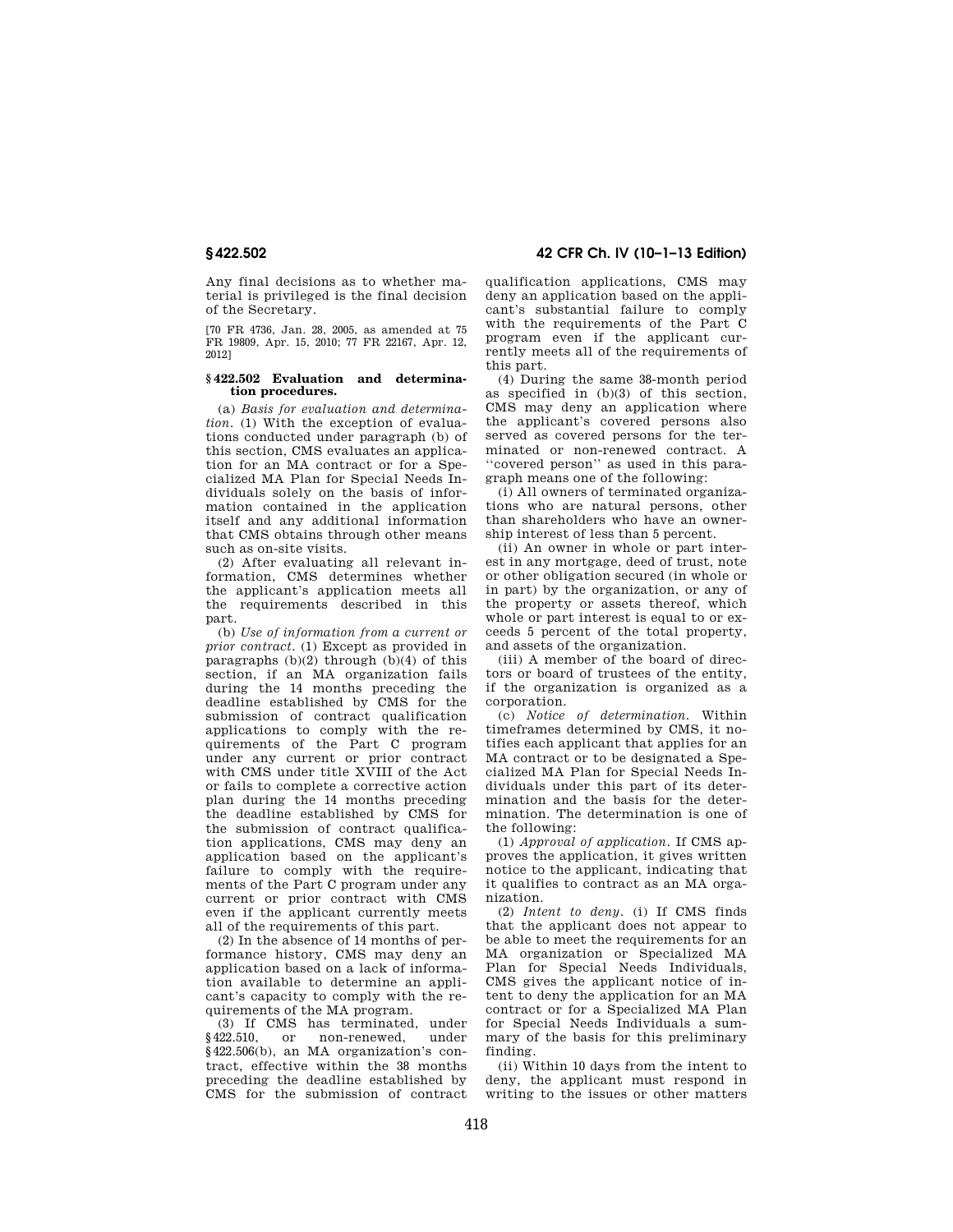that were the basis for CMS' preliminary finding and must revise its application to remedy any defects CMS identified.

(iii) If CMS does not receive a revised application within 10 days from the date of the notice, or if after timely submission of a revised application, CMS still finds that the applicant does not appear qualified or has not provided CMS enough information to allow CMS to evaluate the application, CMS will deny the application.

(3) *Denial of application.* If CMS denies the application, it gives written notice to the contract applicant indicating—

(i) That the applicant is not qualified to contract as an MA organization under Part C of title XVIII of the Act and/or is not qualified to offer a Specialized MA Plan for Special Needs Individuals;

(ii) The reasons why the applicant is not qualified; and

(iii) The applicant's right to request a hearing in accordance with the procedures specified in subpart N of this part.

[70 FR 4736, Jan. 28, 2005, as amended at 75 FR 19809, Apr. 15, 2010; 76 FR 21568, Apr. 15, 2011; 77 FR 22167, Apr. 12, 2012]

# **§ 422.503 General provisions.**

(a) *Basic rule.* In order to qualify as an MA organization, enroll beneficiaries in any MA plans it offers, and be paid on behalf of Medicare beneficiaries enrolled in those plans, an MA organization must enter into a contract with CMS.

(b) *Conditions necessary to contract as an MA organization.* Any entity seeking to contract as an MA organization must:

(1) Complete an application as described in §422.501.

(2) Be licensed by the State as a risk bearing entity in each State in which it seeks to offer an MA plan as defined in §422.2.

(3) Meet the minimum enrollment requirements of §422.514, unless waived under §422.514(b).

(4) Have administrative and management arrangements satisfactory to CMS, as demonstrated by at least the following:

(i) A policy making body that exercises oversight and control over the MA organization's policies and personnel to ensure that management actions are in the best interest of the organization and its enrollees.

(ii) Personnel and systems sufficient for the MA organization to organize, implement, control, and evaluate financial and marketing activities, the furnishing of services, the quality improvement program, and the administrative and management aspects of the organization.

(iii) At a minimum, an executive manager whose appointment and removal are under the control of the policy making body.

(iv) A fidelity bond or bonds, procured and maintained by the MA organization, in an amount fixed by its policymaking body but not less than \$100,000 per individual, covering each officer and employee entrusted with the handling of its funds. The bond may have reasonable deductibles, based upon the financial strength of the MA organization.

(v) Insurance policies or other arrangements, secured and maintained by the MA organization and approved by CMS to insure the MA organization against losses arising from professional liability claims, fire, theft, fraud, embezzlement, and other casualty risks.

(vi) Adopt and implement an effective compliance program, which must include measures that prevent, detect, and correct non-compliance with CMS' program requirements as well as measures that prevent, detect, and correct fraud, waste, and abuse. The compliance program must, at a minimum, include the following core requirements:

(A) Written policies, procedures, and standards of conduct that—

(*1*) Articulate the organization's commitment to comply with all applicable Federal and State standards;

(*2*) Describe compliance expectations as embodied in the standards of conduct;

(*3*) Implement the operation of the compliance program;

(*4*) Provide guidance to employees and others on dealing with potential compliance issues;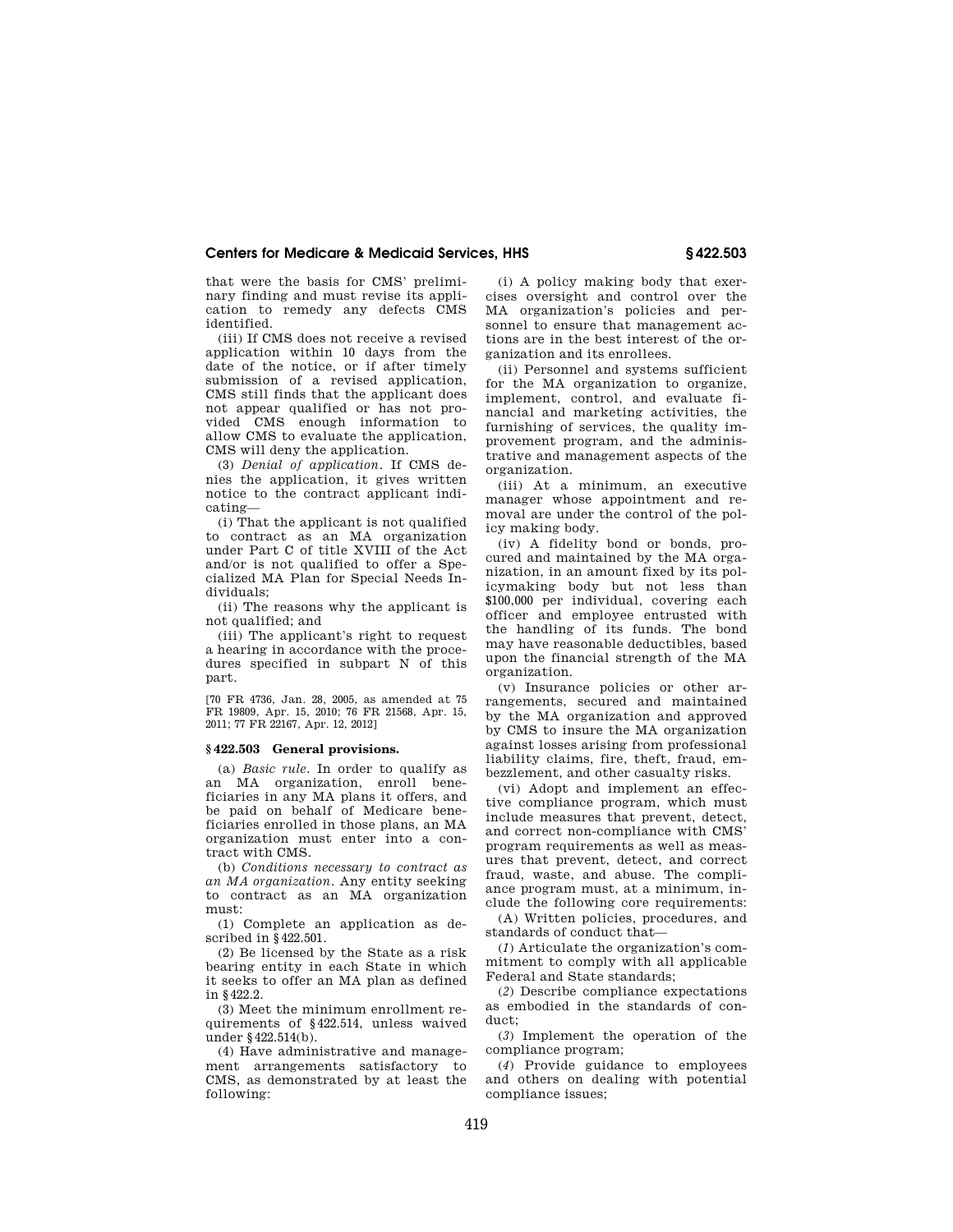(*5*) Identify how to communicate compliance issues to appropriate compliance personnel;

(*6*) Describe how potential compliance issues are investigated and resolved by the organization; and

(*7*) Include a policy of non-intimidation and non-retaliation for good faith participation in the compliance program, including but not limited to reporting potential issues, investigating issues, conducting self-evaluations, audits and remedial actions, and reporting to appropriate officials.

(B) The designation of a compliance officer and a compliance committee who report directly and are accountable to the organization's chief executive or other senior management.

(*1*) The compliance officer, vested with the day-to-day operations of the compliance program, must be an employee of the MA organization, parent organization or corporate affiliate. The compliance officer may not be an employee of the MA organization's first tier, downstream or related entity.

(*2*) The compliance officer and the compliance committee must periodically report directly to the governing body of the MA organization on the activities and status of the compliance program, including issues identified, investigated, and resolved by the compliance program.

(*3*) The governing body of the MA organization must be knowledgeable about the content and operation of the compliance program and must exercise reasonable oversight with respect to the implementation and effectiveness of the compliance programs.

(C)(*1*) Each MA organization must establish and implement effective training and education between the compliance officer and organization employees, the MA organization's chief executive or other senior administrator, managers and governing body members, and the MA organization's first tier, downstream, and related entities. Such training and education must occur at a minimum annually and must be made a part of the orientation for a new employee, new first tier, downstream and related entities, and new appointment to a chief executive, manager, or governing body member.

# **§ 422.503 42 CFR Ch. IV (10–1–13 Edition)**

(*2*) First tier, downstream, and related entities who have met the fraud, waste, and abuse certification requirements through enrollment into the Medicare program are deemed to have met the training and educational requirements for fraud, waste, and abuse.

(D) Establishment and implementation of effective lines of communication, ensuring confidentiality, between the compliance officer, members of the compliance committee, the MA organization's employees, managers and governing body, and the MA organization's first tier, downstream, and related entities. Such lines of communication must be accessible to all and allow compliance issues to be reported including a method for anonymous and confidential good faith reporting of potential compliance issues as they are identified.

(E) Well-publicized disciplinary standards through the implementation of procedures which encourage good faith participation in the compliance program by all affected individuals. These standards must include policies that—

(*1*) Articulate expectations for reporting compliance issues and assist in their resolution,

(*2*) Identify noncompliance or unethical behavior; and

(*3*) Provide for timely, consistent, and effective enforcement of the standards when noncompliance or unethical behavior is determined.

(F) Establishment and implementation of an effective system for routine monitoring and identification of compliance risks. The system should include internal monitoring and audits and, as appropriate, external audits, to evaluate the MA organization, including first tier entities', compliance with CMS requirements and the overall effectiveness of the compliance program.

(G) Establishment and implementation of procedures and a system for promptly responding to compliance issues as they are raised, investigating potential compliance problems as identified in the course of self-evaluations and audits, correcting such problems promptly and thoroughly to reduce the potential for recurrence, and ensure ongoing compliance with CMS requirements.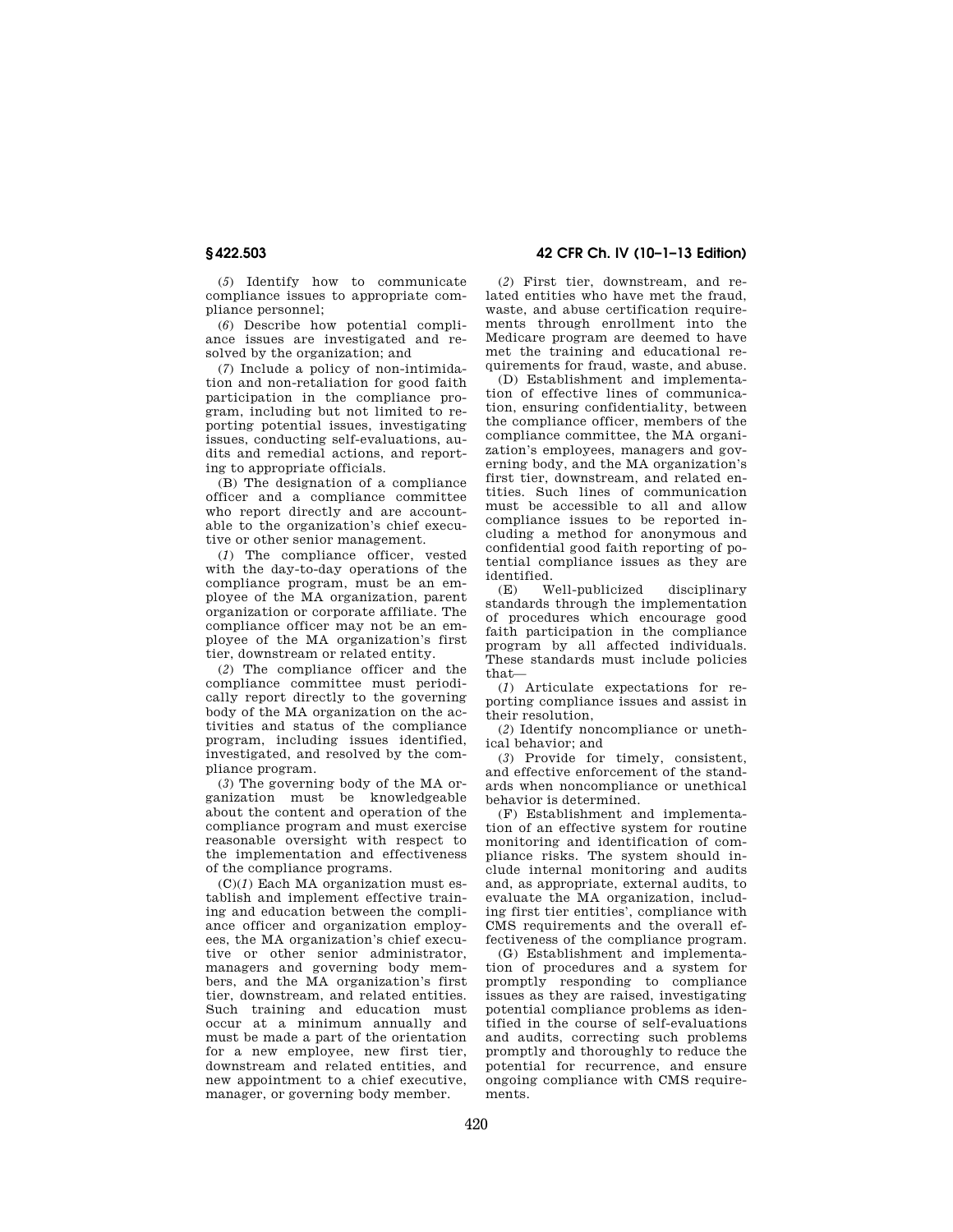(*1*) If the MA organization discovers evidence of misconduct related to payment or delivery of items or services under the contract, it must conduct a timely, reasonable inquiry into that conduct.

(*2*) The MA organization must conduct appropriate corrective actions (for example, repayment of overpayments, disciplinary actions against responsible employees) in response to the potential violation referenced in paragraph  $(b)(4)(vi)(G)(1)$  of this section.

(*3*) The MA organization should have procedures to voluntarily self-report potential fraud or misconduct related to the MA program to CMS or its designee.

(5) Not accept new enrollees under a section 1876 reasonable cost contract in any area in which it seeks to offer an MA plan.

(6) The MA organization's contract must not have been non-renewed under §422.506 within the past 2 years unless—

(i) During the 6-month period beginning on the date the organization notified CMS of the intention to non-renew the most recent previous contract, there was a change in the statute or regulations that had the effect of increasing MA payments in the payment area or areas at issue; or

(ii) CMS has otherwise determined that circumstances warrant special consideration.

(7) Not have terminated a contract by mutual consent under which, as a condition of the consent, the MA organization agreed that it was not eligible to apply for new contracts or service area expansions for a period of 2 years per §422.508(c) of this subpart.

(c) *Contracting authority.* Under the authority of section 1857(c)(5) of the Act, CMS may enter into contracts under this part without regard to Federal and Departmental acquisition regulations set forth in title 48 of the CFR and provisions of law or other regulations relating to the making, performance, amendment, or modification of contracts of the United States if CMS determines that those provisions are inconsistent with the efficient and effective administration of the Medicare program.

(d) *Protection against fraud and beneficiary protections.* (1) CMS annually audits the financial records (including data relating to Medicare utilization, costs, and computation of the bid) of at least one-third of the MA organizations offering MA plans. These auditing activities are subject to monitoring by the Comptroller General.

(2) Each contract under this section must provide that CMS, or any person or organization designated by CMS has the right to:

(i) Inspect or otherwise evaluate the quality, appropriateness, and timeliness of services performed under the MA contract:

(ii) Inspect or otherwise evaluate the facilities of the organization when there is reasonable evidence of some need for such inspection; and

(iii) Audit and inspect any books, contracts, and records of the MA organization that pertain to—

(A) The ability of the organization or its first tier or downstream providers to bear the risk of potential financial losses; or

(B) Services performed or determinations of amounts payable under the contract.

(e) *Severability of contracts.* The contract must provide that, upon CMS's request—

(1) The contract will be amended to exclude any MA plan or State-licensed entity specified by CMS; and

(2) A separate contract for any such excluded plan or entity will be deemed to be in place when such a request is made.

[63 FR 35099, June 26, 1998, as amended at 65 FR 40327, June 29, 2000. Redesignated at 70 FR 4736, Jan. 28, 2005, and amended at 70 FR 4737, Jan. 28, 2005; 70 FR 52027, Sept. 1, 2005; 70 FR 76198, Dec. 23, 2005; 72 FR 68722, Dec. 5, 2007; 75 FR 19809, Apr. 15, 2010]

# **§ 422.504 Contract provisions.**

The contract between the MA organization and CMS must contain the following provisions:

(a) *Agreement to comply with regulations and instructions.* The MA organization agrees to comply with all the applicable requirements and conditions set forth in this part and in general instructions. An MA organization's compliance with paragraphs (a)(1) through  $(a)(13)$  of this section is material to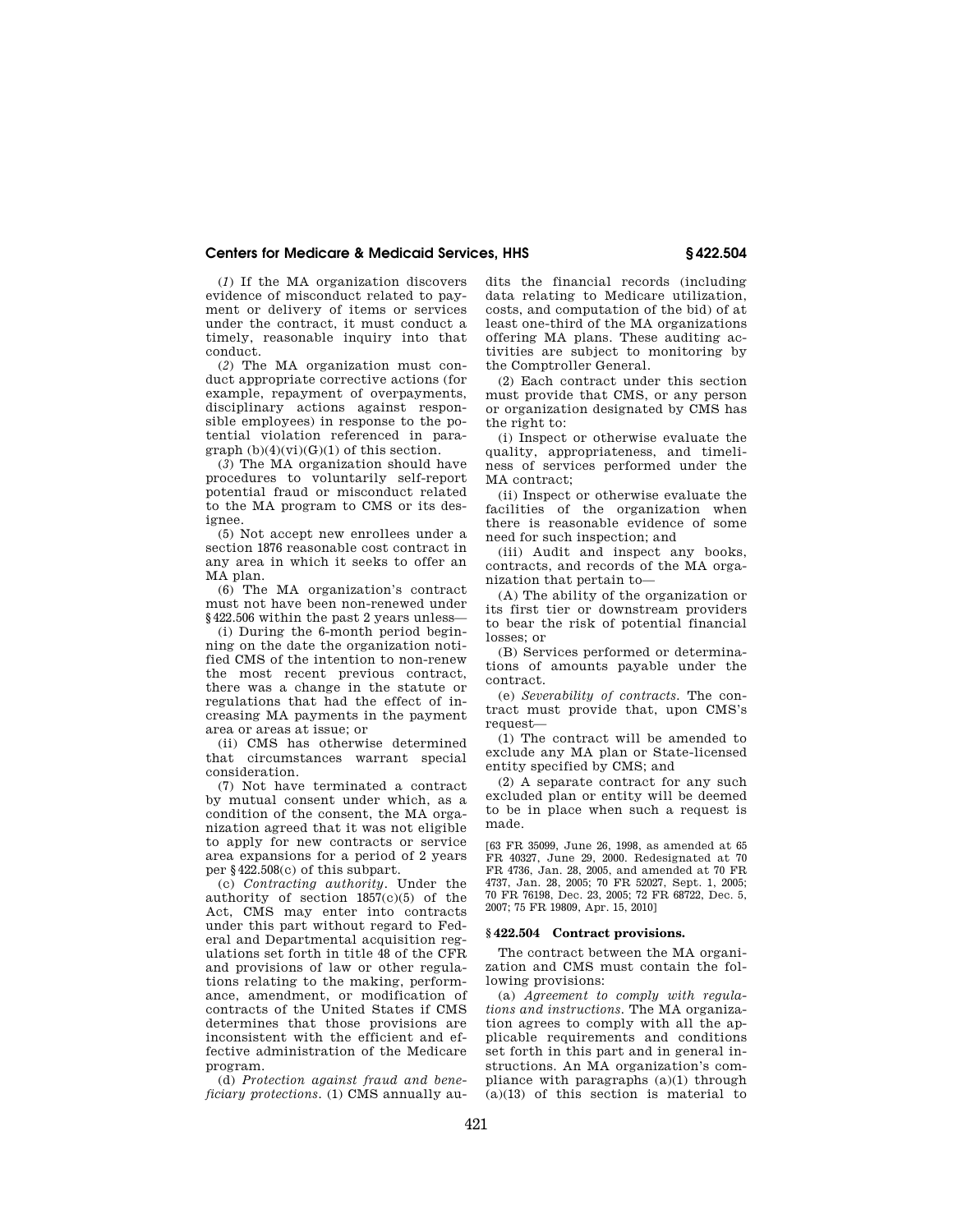**§ 422.504 42 CFR Ch. IV (10–1–13 Edition)** 

performance of the contract. The MA organization agrees—

(1) To accept new enrollments, make enrollments effective, process voluntary disenrollments, and limit involuntary disenrollments, as provided in subpart B of this part.

(2) That it will comply with the prohibition in §422.110 on discrimination in beneficiary enrollment.

(3) To provide—

(i) The basic benefits as required under §422.101 and, to the extent applicable, supplemental benefits under §422.102; and

(ii) Access to benefits as required under subpart C of this part;

(iii) In a manner consistent with professionally recognized standards of health care, all benefits covered by Medicare.

(4) To disclose information to beneficiaries in the manner and the form prescribed by CMS as required under §422.111;

(5) To operate a quality assurance and performance improvement program and have an agreement for external quality review as required under subpart D of this part;

(6) To comply with all applicable provider requirements in subpart E of this part, including provider certification requirements, anti-discrimination requirements, provider participation and consultation requirements, the prohibition on interference with provider advice, limits on provider indemnification, rules governing payments to providers, and limits on physician incentive plans;

(7) To comply with all requirements in subpart M of this part governing coverage determinations, grievances, and appeals;

(8) To comply with the reporting requirements in §422.516 and the requirements in §422.310 for submitting data to CMS;

(9) That it will be paid under the contract in accordance with the payment rules in subpart G of this part;

(10) To develop its annual bid, and submit all required information on premiums, benefits, and cost-sharing by not later than the first Monday in June, as provided in subpart F of this part;

(11) That its contract may not be renewed or may be terminated in accordance with this subpart and subpart N of this part.

(12) To comply with all requirements that are specific to a particular type of MA plan, such as the special rules for private fee-for-service plans in §§422.114 and 422.216 and the MSA requirements in §§422.56, 422.103, and 422.262; and

(13) To comply with the confidentiality and enrollee record accuracy requirements in §422.118.

(14) Maintain a fiscally sound operation by at least maintaining a positive net worth (total assets exceed total liabilities).

(15) Address complaints received by CMS against the MAO by—

(i) Addressing and resolving complaints in the CMS complaint tracking system.

(ii) Displaying a link to the electronic complaint form on the Medicare.gov Internet Web site on the MA plan's main Web page.

(16) An MA organization's compliance with paragraphs (a)(1) through (15) and (c) of this section is material to performance of the contract.

(17) To maintain administrative and management capabilities sufficient for the organization to organize, implement, and control the financial, marketing, benefit administration, and quality improvement activities related to the delivery of Part C services.

(18) To maintain a Part C summary plan rating score of at least 3 stars. A Part C summary plan rating is calculated by taking an average of a contract's Part C performance measure scores.

(b) *Communication with CMS.* The MA organization must have the capacity to communicate with CMS electronically.

(c) *Prompt payment.* The MA organization must comply with the prompt payment provisions of §422.520 and with instructions issued by CMS, as they apply to each type of plan included in the contract.

(d) *Maintenance of records.* The MA organization agrees to maintain for 10 years books, records, documents, and other evidence of accounting procedures and practices that—

(1) Are sufficient to do the following: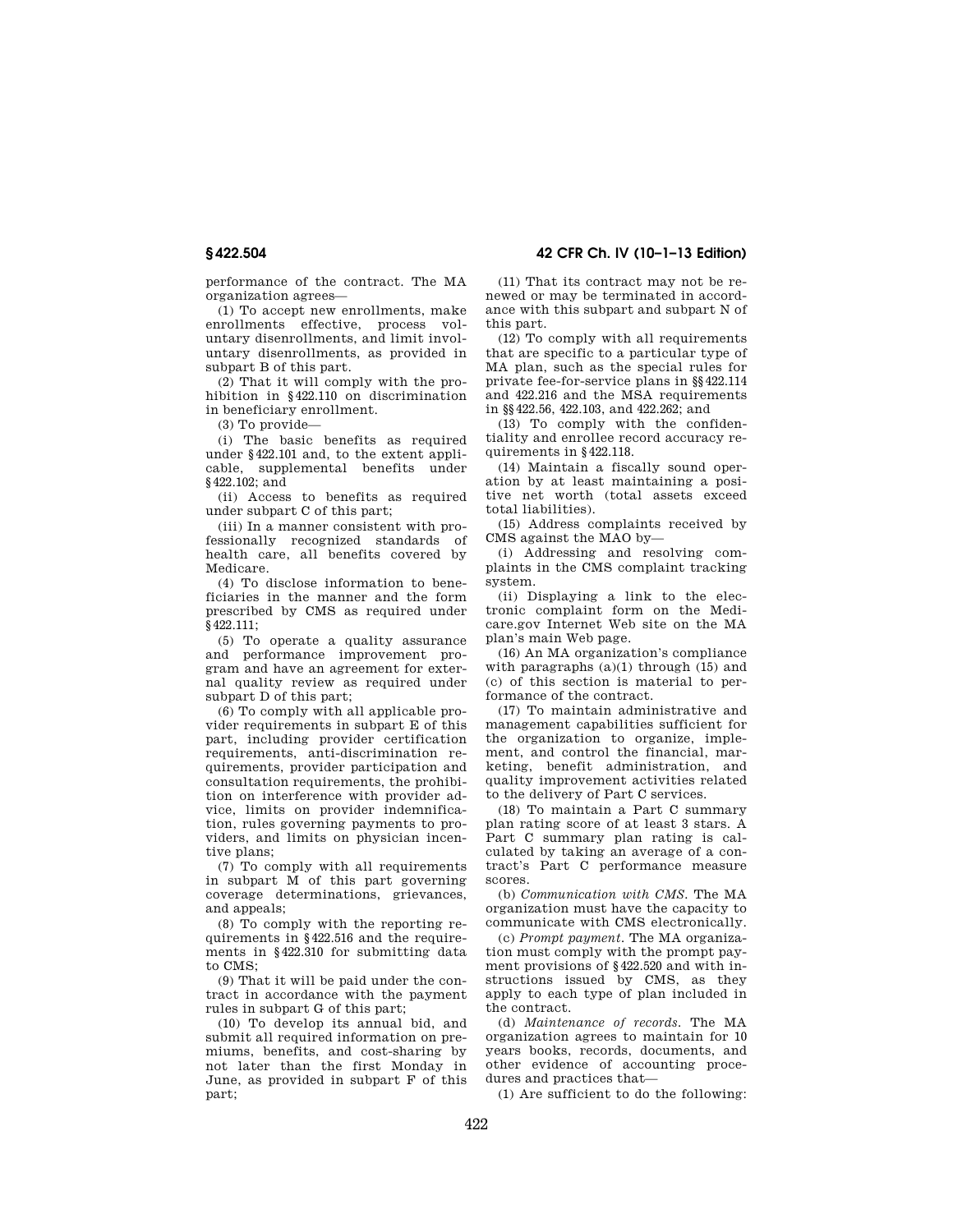(i) Accommodate periodic auditing of the financial records (including data related to Medicare utilization, costs, and computation of the bid) of MA organizations.

(ii) Enable CMS to inspect or otherwise evaluate the quality, appropriateness and timeliness of services performed under the contract, and the facilities of the organization.

(iii) Enable CMS to audit and inspect any books and records of the MA organization that pertain to the ability of the organization to bear the risk of potential financial losses, or to services performed or determinations of amounts payable under the contract.

(iv) Properly reflect all direct and indirect costs claimed to have been incurred and used in the preparation of the bid proposal.

(v) Establish component rates of the bid for determining additional and supplementary benefits.

(vi) Determine the rates utilized in setting premiums for State insurance agency purposes and for other government and private purchasers; and

(2) Include at least records of the following:

(i) Ownership and operation of the MA organization's financial, medical, and other record keeping systems.

(ii) Financial statements for the current contract period and 10 prior periods.

(iii) Federal income tax or informational returns for the current contract period and 10 prior periods.

(iv) Asset acquisition, lease, sale, or other action.

(v) Agreements, contracts, and subcontracts.

(vi) Franchise, marketing, and management agreements.

(vii) Schedules of charges for the MA organization's fee-for-service patients.

(viii) Matters pertaining to costs of operations.

(ix) Amounts of income received by source and payment.

(x) Cash flow statements.

(xi) Any financial reports filed with other Federal programs or State authorities.

(e) *Access to facilities and records.* The MA organization agrees to the following:

(1) HHS, the Comptroller General, or their designee may evaluate, through inspection, audit, or other means—

(i) The quality, appropriateness, and timeliness of services furnished to Medicare enrollees under the contract;

(ii) Compliance with CMS requirements for maintaining the privacy and security of protected health information and other personally identifiable information of Medicare enrollees;

(iii) The facilities of the MA organization to include computer and other electronic systems; and

(iv) The enrollment and disenrollment records for the current contract period and 10 prior periods.

(2) HHS, the Comptroller General, or their designees may audit, evaluate, or inspect any books, contracts, medical records, patient care documentation, and other records of the MA organization, related entity, contractor, subcontractor, or its transferee that pertain to any aspect of services performed, reconciliation of benefit liabilities, and determination of amounts payable under the contract, or as the Secretary may deem necessary to enforce the contract.

(3) The MA organization agrees to make available, for the purposes specified in paragraph (d) of this section, its premises, physical facilities and equipment, records relating to its Medicare enrollees, and any additional relevant information that CMS may require.

(4) HHS, the Comptroller General, or their designee's right to inspect, evaluate, and audit extends through 10 years from the end of the final contract period or completion of audit, whichever is later unless—

(i) CMS determines there is a special need to retain a particular record or group of records for a longer period and notifies the MA organization at least 30 days before the normal disposition date;

(ii) There has been a termination, dispute, or allegation of fraud or similar fault by the MA organization, in which case the retention may be extended to 6 years from the date of any resulting final resolution of the termination, dispute, fraud, or similar fault; or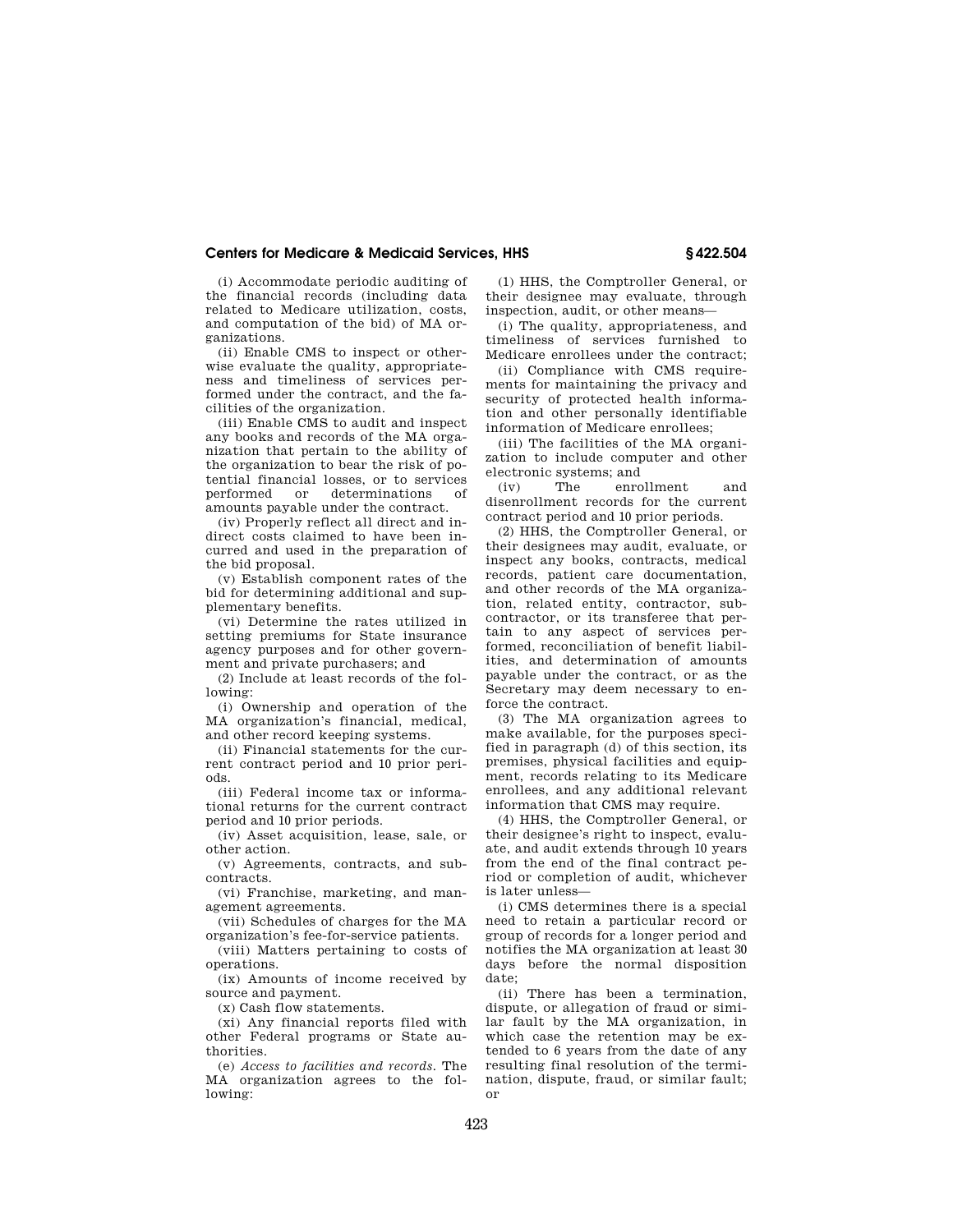**§ 422.504 42 CFR Ch. IV (10–1–13 Edition)** 

(iii) CMS determines that there is a reasonable possibility of fraud or similar fault, in which case CMS may inspect, evaluate, and audit the MA organization at any time.

(f) *Disclosure of information.* The MA organization agrees to submit—

(1) To CMS, certified financial information that must include the following:

(i) Such information as CMS may require demonstrating that the organization has a fiscally sound operation.

(ii) Such information as CMS may require pertaining to the disclosure of ownership and control of the MA organization.

(2) To CMS, all information that is necessary for CMS to administer and evaluate the program and to simultaneously establish and facilitate a process for current and prospective beneficiaries to exercise choice in obtaining Medicare services. This information includes, but is not limited to:

(i) The benefits covered under an MA plan;

(ii) The MA monthly basic beneficiary premium and MA monthly supplemental beneficiary premium, if any, for the plan or in the case of an MSA plan, the MA monthly MSA premium.

(iii) The service area and continuation area, if any, of each plan and the enrollment capacity of each plan;

(iv) Plan quality and performance indicators for the benefits under the plan including—

(A) Disenrollment rates for Medicare enrollees electing to receive benefits through the plan for the previous 2 years;

(B) Information on Medicare enrollee satisfaction;

(C) Information on health outcomes;

(D) The recent record regarding compliance of the plan with requirements of this part, as determined by CMS; and

(E) Other information determined by CMS to be necessary to assist beneficiaries in making an informed choice among MA plans and traditional Medicare;

(v) Information about beneficiary appeals and their disposition;

(vi) Information regarding all formal actions, reviews, findings, or other similar actions by States, other regulatory bodies, or any other certifying or accrediting organization;

(vii) To CMS, any other information deemed necessary by CMS for the administration or evaluation of the Medicare program.

(3) To its enrollees all informational requirements under §422.64 and, upon an enrollee's, request the financial disclosure information required under §422.516.

(g) *Beneficiary financial protections.*  The MA organization agrees to comply with the following requirements:

(1) Effective January 1, 2010, each MA organization must adopt and maintain arrangements satisfactory to CMS to protect its enrollees from incurring liability (for example, as a result of an organization's insolvency or other financial difficulties) for payment of any fees that are the legal obligation of the MA organization. To meet this requirement, the MA organization must—

(i) Ensure that all contractual or other written arrangements with providers prohibit the organization's providers from holding any enrollee liable for payment of any such fees;

(ii) Indemnify the enrollee for payment of any fees that are the legal obligation of the MA organization for services furnished by providers that do not contract, or that have not otherwise entered into an agreement with the MA organization, to provide services to the organization's enrollees; and

(iii) For all MA organizations with enrollees eligible for both Medicare and Medicaid, specify in contracts with providers that such enrollees will not be held liable for Medicare Part A and B cost sharing when the State is responsible for paying such amounts, and inform providers of Medicare and Medicaid benefits, and rules for enrollees eligible for Medicare and Medicaid. The MA plans may not impose cost-sharing that exceeds the amount of cost-sharing that would be permitted with respect to the individual under title XIX if the individual were not enrolled in such a plan. The contracts must state that providers will—

(A) Accept the MA plan payment as payment in full, or

(B) Bill the appropriate State source.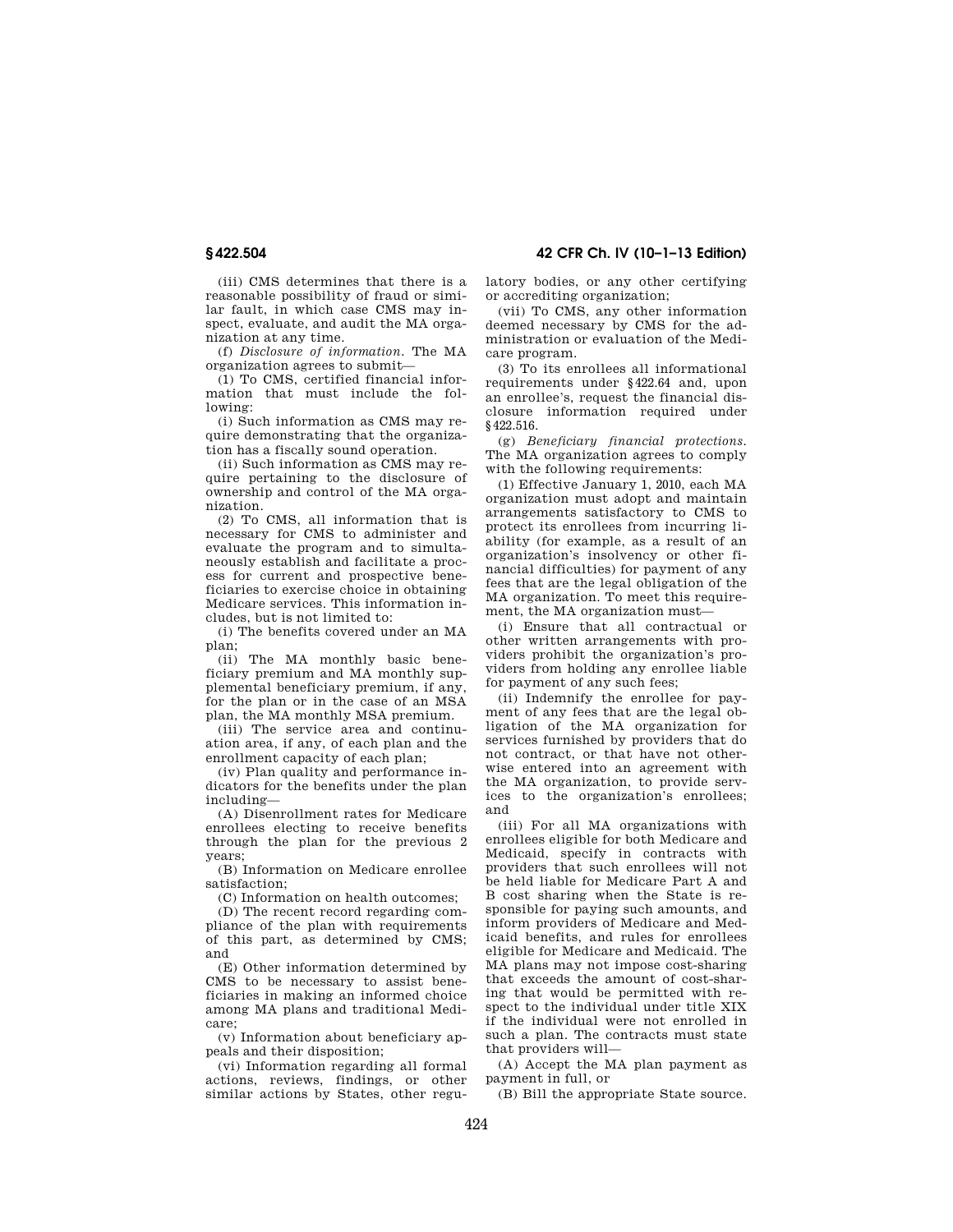(2) The MA organization must provide for continuation of enrollee health care benefits—

(i) For all enrollees, for the duration of the contract period for which CMS payments have been made; and

(ii) For enrollees who are hospitalized on the date its contract with CMS terminates, or, in the event of an insolvency, through discharge.

(3) In meeting the requirements of this paragraph, other than the provider contract requirements specified in paragraph  $(g)(1)(i)$  of this section, the MA organization may use—

(i) Contractual arrangements;

(ii) Insurance acceptable to CMS;

(iii) Financial reserves acceptable to CMS; or

(iv) Any other arrangement acceptable to CMS.

(h) *Requirements of other laws and regulations.* The MA organization agrees to comply with-

(1) Federal laws and regulations designed to prevent or ameliorate fraud, waste, and abuse, including, but not limited to, applicable provisions of Federal criminal law, the False Claims Act (31 U.S.C. 3729 et. seq.), and the anti-kickback statute (section 1128B(b)) of the Act); and

(2) HIPAA administrative simplification rules at 45 CFR parts 160, 162, and 164.

(i) *MA organization relationship with first tier, downstream, and related entities.* (1) Notwithstanding any relationship(s) that the MA organization may have with first tier, downstream, and related entities, the MA organization maintains ultimate responsibility for adhering to and otherwise fully complying with all terms and conditions of its contract with CMS.

(2) The MA organization agrees to require all first tier, downstream, and related entities to agree that—

(i) HHS, the Comptroller General, or their designees have the right to audit, evaluate, and inspect any books, contracts, computer or other electronic systems, including medical records and documentation of the first tier, downstream, and entities related to CMS' contract with the MA organization.

(ii) HHS', the Comptroller General's, or their designee's right to inspect, evaluate, and audit any pertinent information for any particular contract period will exist through 10 years from the final date of the contract period or from the date of completion of any audit, whichever is later.

(3) All contracts or written arrangements between MA organizations and first tier, downstream, and related entities must contain the following:

(i) Enrollee protection provisions that provide, consistent with para $graph (g)(1)$  of this section, arrangements that prohibit providers from holding an enrollee liable for payment of any fees that are the obligation of the MA organization.

(ii) Accountability provisions that indicate that the MA organization may only delegate activities or functions to a first tier, downstream, or related entity, in a manner consistent with the requirements set forth at paragraph (i)(4) of this section.

(iii) A provision requiring that any services or other activity performed by a first tier, downstream, and related entity in accordance with a contract are consistent and comply with the MA organization's contractual obligations.

(4) If any of the MA organizations' activities or responsibilities under its contract with CMS are delegated to other parties, the following requirements apply to any first tier, downstream and related entity:

(i) Each and every contract must specify delegated activities and reporting responsibilities.

(ii) Each and every contract must either provide for revocation of the delegation activities and reporting requirements or specify other remedies in instances where CMS or the MA organization determine that such parties have not performed satisfactorily.

(iii) Each and every contract must specify that the performance of the parties is monitored by the MA organization on an ongoing basis.

(iv) Each and every contract must specify that either—

(A) The credentials of medical professionals affiliated with the party or parties will be either reviewed by the MA organization; or

(B) The credentialing process will be reviewed and approved by the MA organization and the MA organization must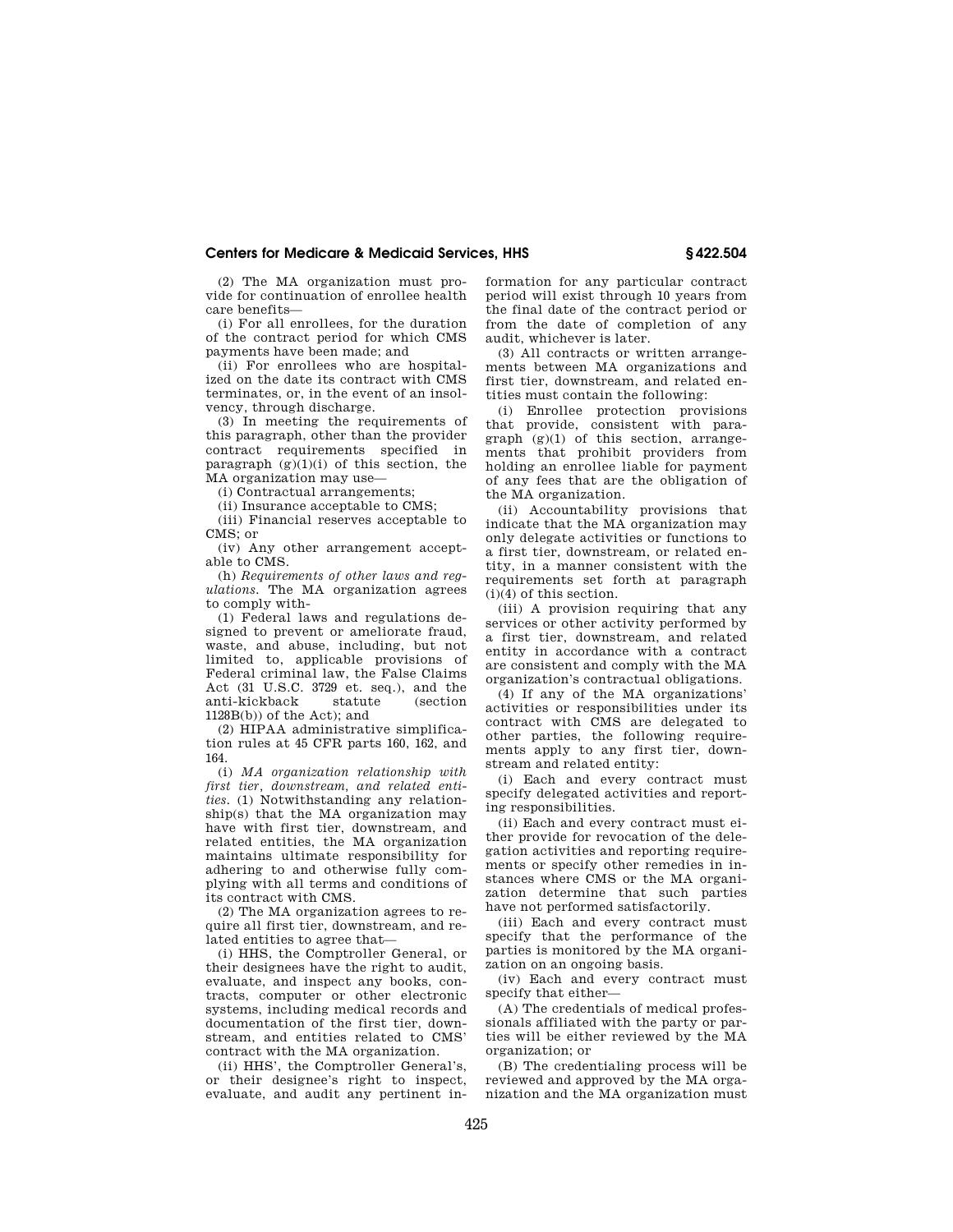**§ 422.504 42 CFR Ch. IV (10–1–13 Edition)** 

audit the credentialing process on an ongoing basis.

(v) All contracts or written arrangements must specify that the related entity, contractor, or subcontractor must comply with all applicable Medicare laws, regulations, and CMS instructions.

(5) If the MA organization delegates selection of the providers, contractors, or subcontractor to another organization, the MA organization's contract with that organization must state that the CMS-contracting MA organization retains the right to approve, suspend, or terminate any such arrangement.

(j) *Additional contract terms.* The MA organization agrees to include in the contract such other terms and conditions as CMS may find necessary and appropriate in order to implement requirements in this part.

(k) *Severability of contracts.* The contract must provide that, upon CMS's request—

(1) The contract will be amended to exclude any MA plan or State-licensed entity specified by CMS; and

(2) A separate contract for any such excluded plan or entity will be deemed to be in place when such a request is made.

(l) *Certification of data that determine payment.* As a condition for receiving a monthly payment under subpart G of this part, the MA organization agrees that its chief executive officer (CEO), chief financial officer (CFO), or an individual delegated the authority to sign on behalf of one of these officers, and who reports directly to such officer, must request payment under the contract on a document that certifies (based on best knowledge, information, and belief) the accuracy, completeness, and truthfulness of relevant data that CMS requests. Such data include specified enrollment information, encounter data, and other information that CMS may specify.

(1) The CEO, CFO, or an individual delegated the authority to sign on behalf of one of these officers, and who reports directly to such officer, must certify that each enrollee for whom the organization is requesting payment is validly enrolled in an MA plan offered by the organization and the information relied upon by CMS in determining payment (based on best knowledge, information, and belief) is accurate, complete, and truthful.

(2) The CEO, CFO, or an individual delegated with the authority to sign on behalf of one of these officers, and who reports directly to such officer, must certify (based on best knowledge, information, and belief) that the data it submits under §422.310 are accurate, complete, and truthful.

(3) If such data are generated by a related entity, contractor, or subcontractor of an MA organization, such entity, contractor, or subcontractor must similarly certify (based on best knowledge, information, and belief) the accuracy, completeness, and truthfulness of the data.

(4) The CEO, CFO, or an individual delegated the authority to sign on behalf of one of these officers, and who reports directly to such officer, must certify (based on best knowledge, information, and belief) that the information in its bid submission is accurate, complete, and truthful and fully conforms to the requirements in §422.254.

(m)(1) CMS may determine that an MA organization is out of compliance with a Part C requirement when the organization fails to meet performance standards articulated in the Part C statutes, regulations, or guidance.

(2) If CMS has not already articulated a measure for determining noncompliance, CMS may determine that a MA organization is out of compliance when its performance in fulfilling Part C requirements represents an outlier relative to the performance of other MA organizations.

(n) *Release of summary CMS payment data.* The contract must provide that the MA organization acknowledges that CMS releases to the public summary reconciled CMS payment data after the reconciliation of Part C and Part D payments for the contract year as follows:

(1) For Part C, the following data—

(i) Average per member per month CMS payment amount for A/B (original Medicare) benefits for each MA plan offered, standardized to the 1.0 (average risk score) beneficiary.

(ii) Average per member per month CMS rebate payment amount for each MA plan offered (or, in the case of MSA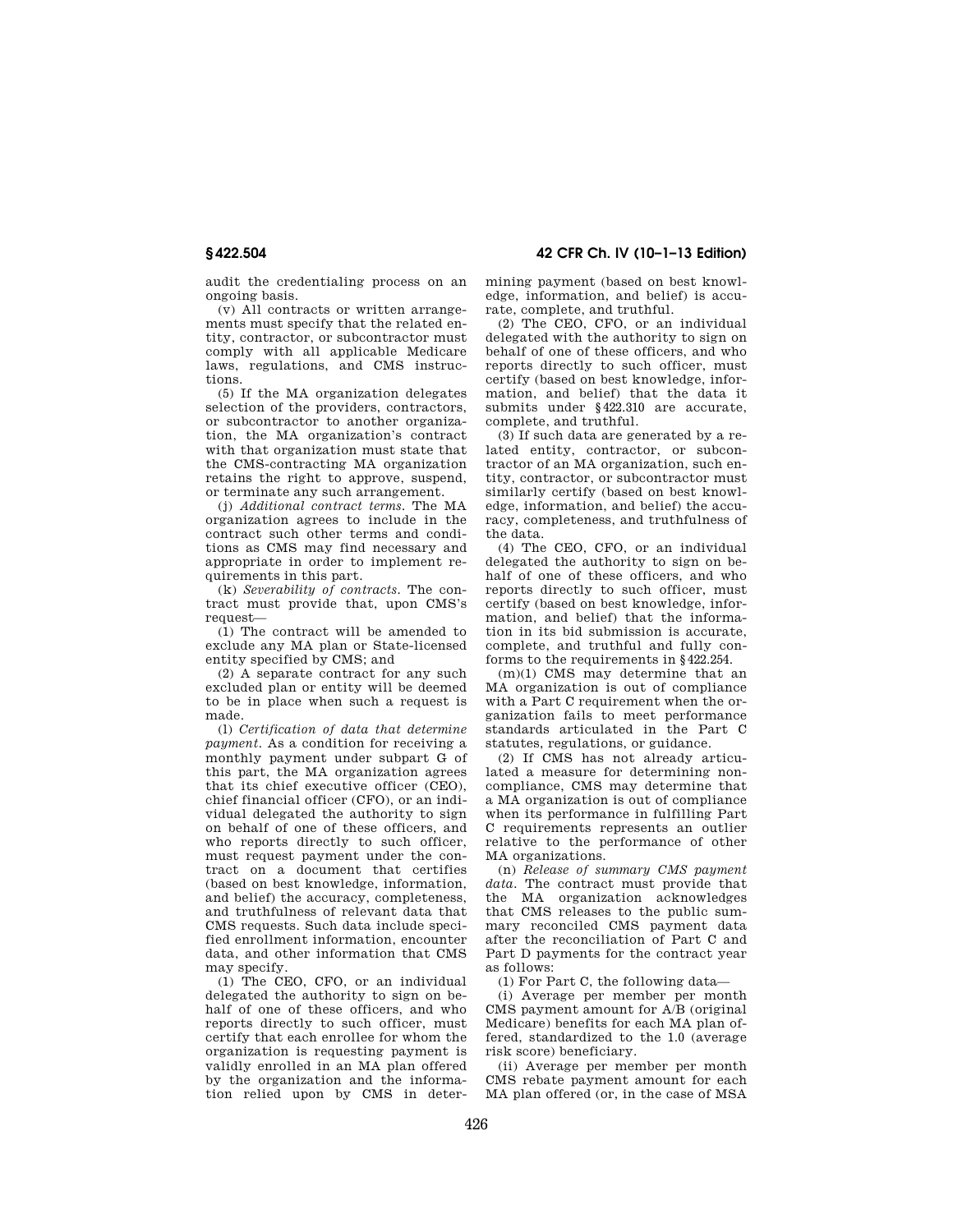plans, the monthly MSA deposit amount).

(iii) Average Part C risk score for each MA plan offered.

(iv) County level average per member per month CMS payment amount for each plan type in that county, weighted by enrollment and standardized to the 1.0 (average risk score) beneficiary in that county.

(2) For Part D plan sponsors, plan payment data in accordance with §423.505(o) of this subchapter.

[63 FR 35099, June 26, 1998; 63 FR 52614, Oct. 1, 1998, as amended at 64 FR 7980, Feb. 17, 1999; 65 FR 40327, June 29, 2000. Redesignated at 70 FR 4736, Jan. 28, 2005 as amended at 70 FR 4737, Jan. 28, 2005; 70 FR 52027, Sept. 1, 2005; 72 FR 68723, Dec. 5, 2007; 73 FR 54250, Sept. 18, 2008; 74 FR 1542, Jan. 12, 2009; 75 FR 19810, Apr. 15, 2010; 76 FR 21568, Apr. 15, 2011; 77 FR 22168, Apr. 12, 2012]

#### **§ 422.505 Effective date and term of contract.**

(a) *Effective date.* The contract is effective on the date specified in the contract between the MA organization and CMS and, for a contract that provides for coverage under an MSA plan, not earlier than January 1999.

(b) *Term of contract.* Each contract is for a period of at least 12 months.

(c) *Renewal of contract.* In accordance with 422.506, contracts are renewed annually only if the MA organization has not provided CMS with a notice of intention not to renew and CMS has not provided the MA organization with a notice of intention not to renew.

(d) *Renewal of contract contingent on reaching agreement on the bid.* Although an MA organization may be determined qualified to renew its contract under this section, if the organization and CMS cannot reach agreement on the bid under subpart F of this part, no renewal will take place, and the failure to reach an agreement is not subject to the appeals provisions in subpart N of this part.

[63 FR 35099, June 26, 1998, as amended at 65 FR 40328, June 29, 2000. Redesignated at 70 FR 4736, Jan. 28, 2005 as amended at 70 FR 4737, Jan. 28, 2005; 72 FR 68723, Dec. 5, 2007]

# **§ 422.506 Nonrenewal of contract.**

(a) *Nonrenewal by an MA organization.*  (1) An MA organization may elect not to renew its contract with CMS as of the end of the term of the contract for any reason provided it meets the timeframes for doing so set forth in paragraphs (a)(2) and (a)(3) of this section.

(2) If an MA organization does not intend to renew its contract, it must notify—

(i) CMS in writing, by the first Monday in June of the year in which the contract would end;

(ii) Each Medicare enrollee by mail at least 90 calendar days before the date on which the nonrenewal is effective. The MA organization must also provide information about alternative enrollment options by doing one or more of the following:

(A) Provide a CMS approved written description of alternative MA plan, MA–PD plan, and PDP options available for obtaining qualified Medicare services within the beneficiaries' region.

(B) Place outbound calls to all affected enrollees to ensure beneficiaries know who to contact to learn about their enrollment options.

(3) CMS may accept a nonrenewal notice submitted after the first Monday in June if—

(i) The MA organization notifies its Medicare enrollees in accordance with paragraph  $(a)(2)(ii)$  of this section; and

(ii) Acceptance is not inconsistent with the effective and efficient administration of the Medicare program.

(4) If an MA organization does not renew a contract under this paragraph (a), CMS will not enter into a contract with the organization for 2 years unless there are special circumstances that warrant special consideration, as determined by CMS.

(5) During the same 2-year period as specified in paragraph (a)(4) of this section, CMS will not contract with an organization whose covered persons also served as covered persons for the nonrenewing sponsor. A ''covered person'' as used in this paragraph means one of the following:

(i) All owners of nonrenewed or terminated organizations who are natural persons, other than shareholders who have an ownership interest of less than 5 percent.

(ii) An owner in whole or part interest in any mortgage, deed of trust, note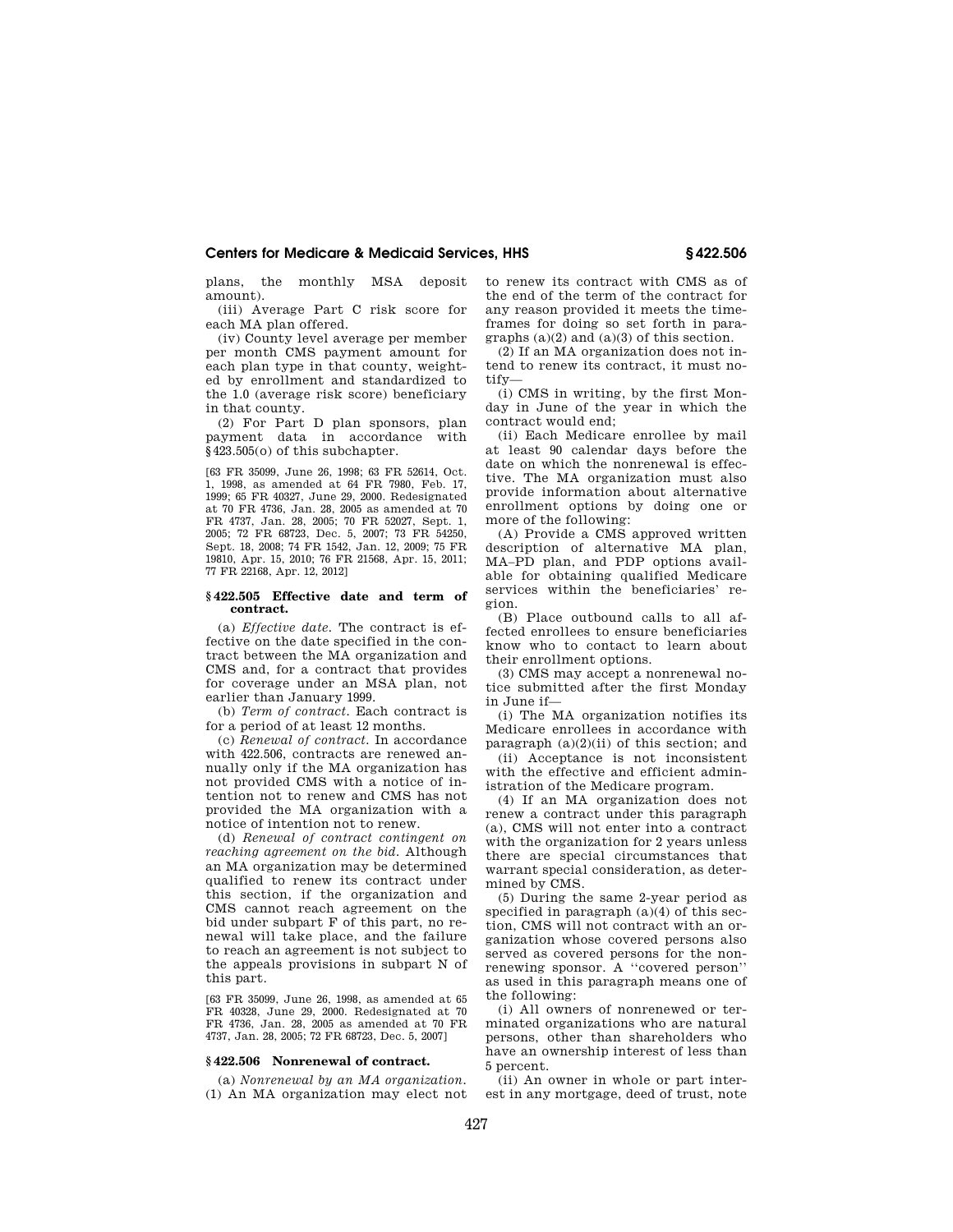or other obligation secured (in whole or in part) by the organization, or any of the property or assets thereof, which whole or part interest is equal to or exceeds 5 percent of the total property, and assets of the organization.

(iii) A member of the board of directors or board of trustees of the entity, if the organization is organized as a corporation.

(b) *CMS decision not to renew.* (1) CMS may elect not to authorize renewal of a contract for any of the following reasons:

(i) The MA organization has not fully implemented or shown discernable progress in implementing quality improvement projects as defined in  $\frac{1}{9}$  422.152(d).

(ii) For any of the reasons listed in §422.510(a), which would also permit CMS to terminate the contract.

(iii) The MA organization has committed any of the acts in §422.752(a) that would support the imposition of intermediate sanctions or civil money penalties under subpart O of this part.

(iv) The contract must be nonrenewed as to an individual MA plan if that plan does not have a sufficient number of enrollees to establish that it is a viable independent plan option.

(2) *Notice of non-renewal.* CMS provides notice of its decision not to authorize renewal of a contract as follows:

(i) To the MA organization by August 1 of the contract year.

(ii) To each of the MA organization's Medicare enrollees by mail at least 90 calendar days before the date on which the nonrenewal is effective, or at the conclusion of the appeals process if applicable.

(3) *Opportunity to develop and implement a corrective action plan.* (i) Before providing a notice of intent of nonrenewal of the contract, CMS will provide the MA organization with notice specifying the MA organization's deficiencies and a reasonable opportunity of at least 30 calendar days to develop and implement a corrective action plan to correct the deficiencies.

(ii) The MA organization is solely responsible for the identification, development, and implementation of its corrective action plan and for demonstrating to CMS that the underlying

**§ 422.508 42 CFR Ch. IV (10–1–13 Edition)** 

deficiencies have been corrected within the time period specified by CMS in the notice requesting corrective action.

(4) *Notice of appeal rights.* CMS gives the MA organization written notice of its right to appeal the decision not to renew in accordance with §422.644.

[63 FR 35099, June 26, 1998, as amended at 65 FR 40328, June 29, 2000; 67 FR 13289, Mar. 22, 2002; 70 FR 4737, Jan. 28, 2005; 72 FR 68723, Dec. 5, 2007; 74 FR 1542, Jan. 12, 2009; 75 FR 19811, Apr. 15, 2010; 76 FR 21568, Apr. 15, 2011]

#### **§ 422.508 Modification or termination of contract by mutual consent.**

(a) A contract may be modified or terminated at any time by written mutual consent.

(1) If the contract is terminated by mutual consent, except as provided in paragraph (b) of this section, the MA organization must provide notice to its Medicare enrollees and the general public as provided in  $$422.512(b)(2)$  and  $(b)(3)$ .

(2) If the contract is modified by mutual consent, the MA organization must notify its Medicare enrollees of any changes that CMS determines are appropriate for notification within timeframes specified by CMS.

(b) If the contract terminated by mutual consent is replaced the day following such termination by a new MA contract, the MA organization is not required to provide the notice specified in paragraph (a)(1) of this section.

(c) *Agreement to limit new MA applications.* As a condition of the consent to a mutual termination CMS will require, as a provision of the termination agreement language prohibiting the MA organization from applying for new contracts or service area expansions for a period of 2 years, absent circumstances warranting special consideration.

(d) *Prohibition against Part C program participation by organizations whose owners, directors, or management employees served in a similar capacity with another organization that mutually terminated its Medicare contract within the previous 2 years.* During the same 2-year period, CMS will not contract with an organization whose covered persons also served as covered persons for the mutually terminating sponsor. A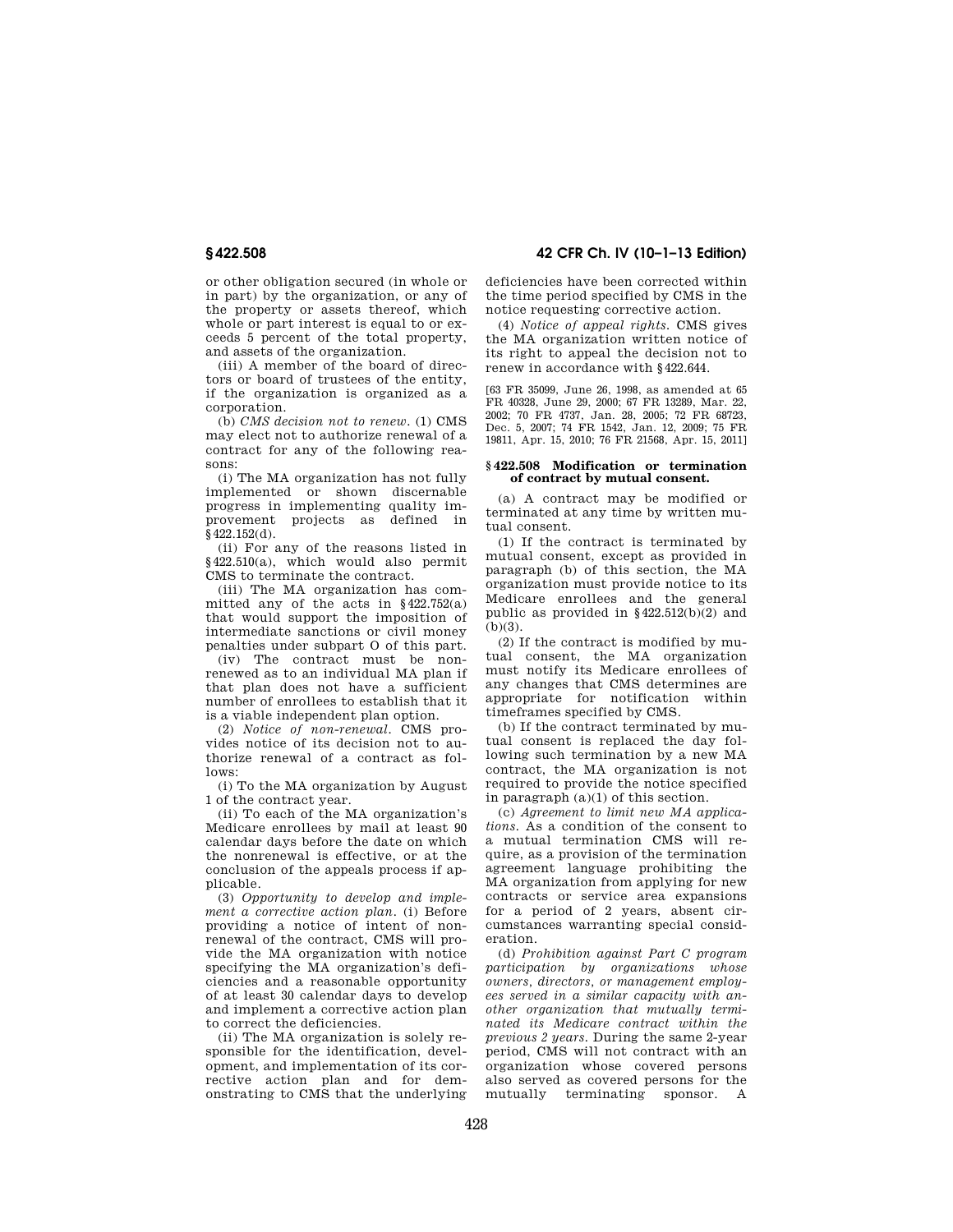''covered person'' as used in this paragraph means one of the following:

(1) All owners of nonrenewal or terminated organizations who are natural persons, other than shareholders who have an ownership interest of less than 5 percent.

(2) An owner in whole or part interest in any mortgage, deed of trust, note or other obligation secured (in whole or in part) by the organization, or any of the property or assets thereof, which whole or part interest is equal to or exceeds 5 percent of the total property, and assets of the organization.

(3) A member of the board of directors of the entity, if the organization is organized as a corporation.

[63 FR 35099, June 26, 1998, as amended at 75 FR 19811, Apr. 15, 2010; 76 FR 21569, Apr. 15, 2011]

#### **§ 422.510 Termination of contract by CMS.**

(a) *Termination by CMS.* CMS may at any time terminate a contract if CMS determines that the MA organization meets any of the following:

(1) Has failed substantially to carry out the contract.

(2) Is carrying out the contract in a manner that is inconsistent with the efficient and effective administration of this part.

(3) No longer substantially meets the applicable conditions of this part.

(4) Based on creditable evidence, has committed or participated in false, fraudulent or abusive activities affecting the Medicare, Medicaid or other State or Federal health care programs, including submission of false or fraudulent data.

(5) Substantially fails to comply with the requirements in subpart M of this part relating to grievances and appeals.

(6) Fails to provide CMS with valid data as required under §422.310.

(7) Fails to implement an acceptable quality assessment and performance improvement program as required under subpart D of this part.

(8) Substantially fails to comply with the prompt payment requirements in §422.520.

(9) Substantially fails to comply with the service access requirements in §422.112 or §422.114.

(10) Fails to comply with the requirements of §422.208 regarding physician incentive plans.

(11) Substantially fails to comply with the marketing requirements in subpart V of this part.

(12) Fails to comply with the regulatory requirements contained in this part or part 423 of this chapter or both.

(13) Fails to meet CMS performance requirements in carrying out the regulatory requirements contained in this part or part 423 of this chapter or both.

(14) Achieves a Part C summary plan rating of less than 3 stars for 3 consecutive contract years. Plan ratings issued by CMS before September 1, 2012 are not included in the calculation of the 3-year period.

(15) Has failed to report MLR data in a timely and accurate manner in accordance with §422.2460.

(b) *Notice.* If CMS decides to terminate a contract it gives notice of the termination as follows:

(1) *Termination of contract by CMS.* (i) CMS notifies the MA organization in writing 90 days before the intended date of the termination.

(ii) The MA organization notifies its Medicare enrollees of the termination by mail at least 30 days before the effective date of the termination.

(iii) The MA organization notifies the general public of the termination at least 30 days before the effective date of the termination by publishing a notice in one or more newspapers of general circulation in each community or county located in the MA organization's service area.

(2) *Expedited termination of contract by CMS.* (i) The procedures specified in paragraph  $(b)(1)$  of this section do not apply if-

(A) CMS determines that a delay in termination, resulting from compliance with the procedures provided in this part prior to termination, would pose an imminent and serious risk to the health of the individuals enrolled with the MA organization; or

(B) The MA organization experiences financial difficulties so severe that its ability to make necessary health services available is impaired to the point of posing an imminent and serious risk to the health of its enrollees, or otherwise fails to make services available to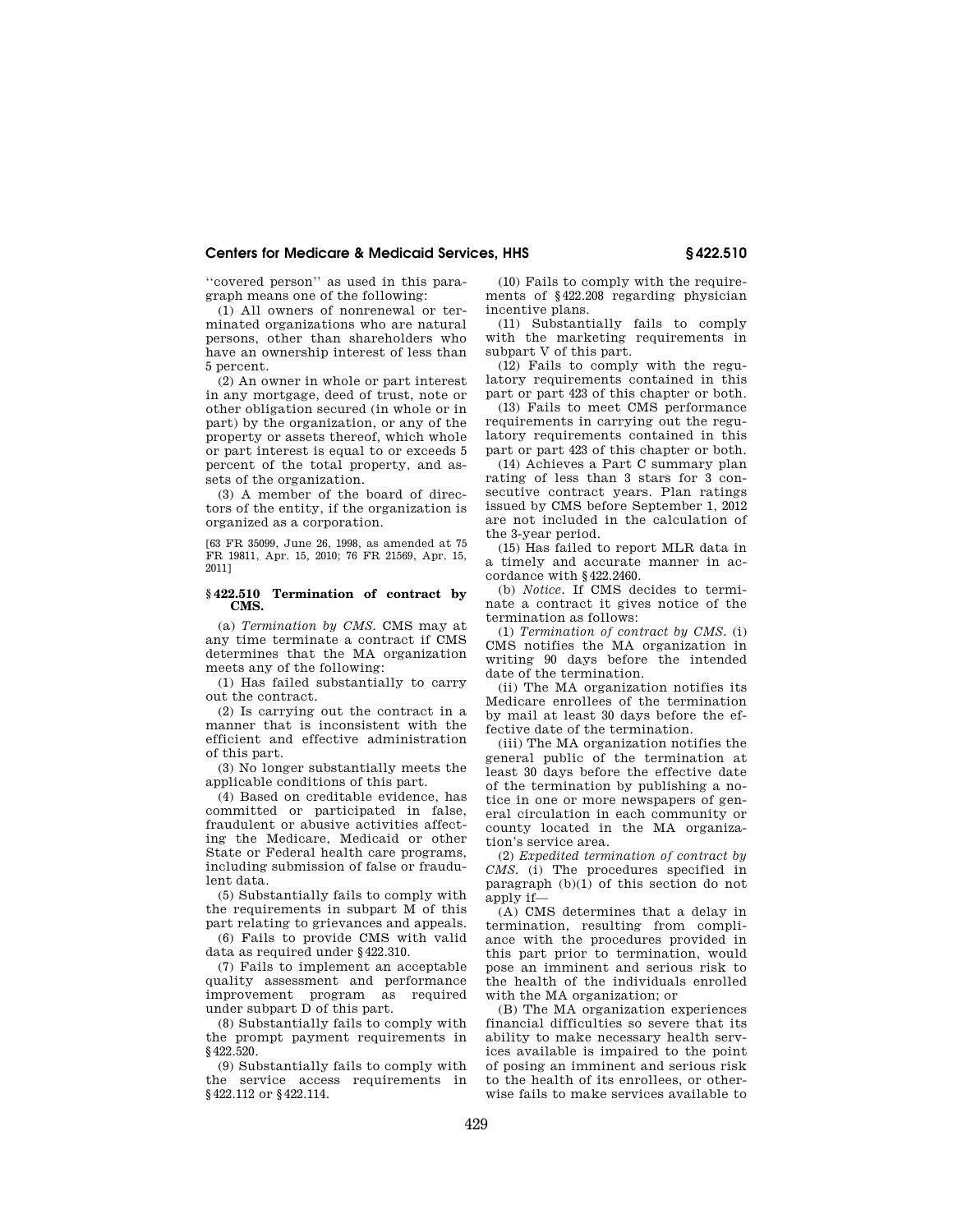**§ 422.512 42 CFR Ch. IV (10–1–13 Edition)** 

the extent that such a risk to health exists; or

(C) The contract is being terminated based on the grounds specified in paragraph (a)(4) of this section.

(ii) CMS notifies the MA organization in writing that its contract will be terminated on a date specified by CMS. If a termination is effective in the middle of a month, CMS has the right to recover the prorated share of the capitation payments made to the MA organization covering the period of the month following the contract termination.

(iii) CMS notifies the MA organization's Medicare enrollees in writing of CMS's decision to terminate the MA organization's contract. This notice occurs no later than 30 days after CMS notifies the plan of its decision to terminate the MA contract. CMS simultaneously informs the Medicare enrollees of alternative options for obtaining Medicare services, including alternative MA organizations in a similar geographic area and original Medicare.

(iv) CMS notifies the general public of the termination no later than 30 days after notifying the plan of CMS's decision to terminate the MA contract. This notice is published in one or more newspapers of general circulation in each community or county located in the MA organization's service area.

(c) *Opportunity to develop and implement a corrective action plan*—(1) *General.* (i) Before providing a notice of intent to terminate the contract, CMS will provide the MA organization with notice specifying the MA organization's deficiencies and a reasonable opportunity of at least 30 calendar days to develop and implement a corrective action plan to correct the deficiencies.

(ii) The MA organization is solely responsible for the identification, development, and implementation of its corrective action plan and for demonstrating to CMS that the underlying deficiencies have been corrected within the time period specified by CMS in the notice requesting corrective action.

(2) *Exceptions.* The MA organization will not be provided with an opportunity to develop and implement a corrective action plan prior to termination if—

(i) CMS determines that a delay in termination, resulting from compliance with the procedures provided in this part prior to termination, would pose an imminent and serious risk to the health of the individuals enrolled with the MA organization:

(ii) The MA organization experiences financial difficulties so severe that its ability to make necessary health services available is impaired to the point of posing an imminent and serious risk to the health of its enrollees, or otherwise fails to make services available to the extent that such a risk to health exists; or

(iii) The contract is being terminated based on the violation specified in (a)(4) of this section.

(d) *Appeal rights.* If CMS decides to terminate a contract, it sends written notice to the MA organization informing it of its termination appeal rights in accordance with subpart N of this part.

[63 FR 35099, June 26, 1998, as amended at 65 FR 40328, June 29, 2000; 70 FR 52027, Sept. 1, 2005; 72 FR 68723, Dec. 5, 2007; 75 FR 19811, Apr. 15, 2010; 77 FR 22168, Apr. 12, 2012; 78 FR 31307, May 23, 2013]

# **§ 422.512 Termination of contract by the MA organization.**

(a) *Cause for termination.* The MA organization may terminate the MA contract if CMS fails to substantially carry out the terms of the contract.

(b) *Notice.* The MA organization must give advance notice as follows:

(1) To CMS, at least 90 days before the intended date of termination. This notice must specify the reasons why the MA organization is requesting contract termination.

(2) To its Medicare enrollees, at least 60 days before the termination effective date. This notice must include a written description of alternatives available for obtaining Medicare services within the services area, including alternative MA plans, Medigap options, original Medicare and must receive CMS approval.

(3) To the general public at least 60 days before the termination effective date by publishing an CMS-approved notice in one or more newspapers of general circulation in each community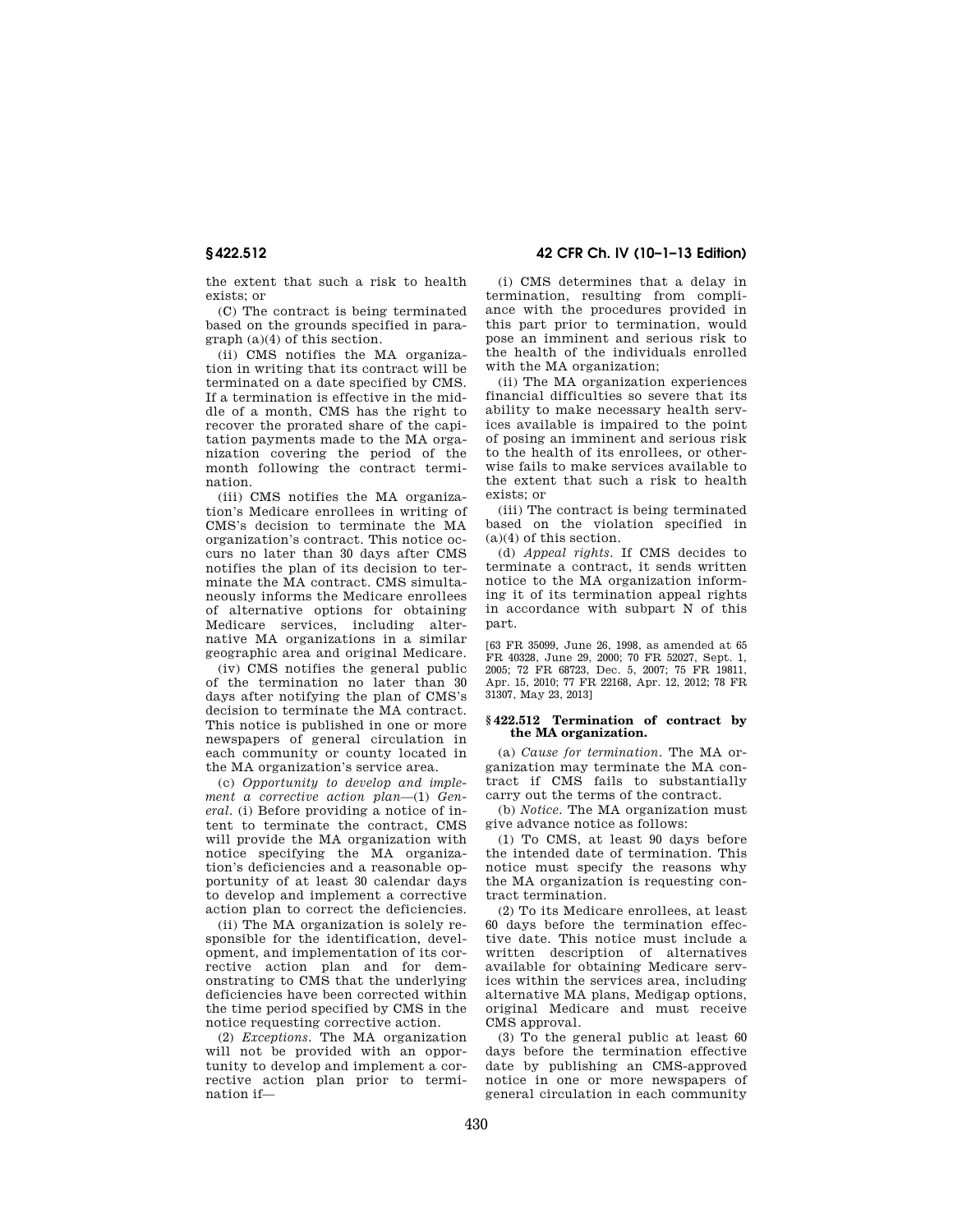or county located in the MA organization's geographic area.

(c) *Effective date of termination.* The effective date of the termination is determined by CMS and is at least 90 days after the date CMS receives the MA organization's notice of intent to terminate.

(d) *CMS's liability.* CMS's liability for payment to the MA organization ends as of the first day of the month after the last month for which the contract is in effect.

(e) *Effect of termination by the organization.* (1) CMS does not enter into an agreement with an organization that has terminated its contract within the preceding 2 years unless there are circumstances that warrant special consideration, as determined by CMS.

(2) During the same 2-year period specified in paragraph (e)(1) of this section, CMS will not contract with an organization whose covered persons also served as covered persons for the terminating sponsor. A ''covered person'' as used in this paragraph means one of the following:

(i) All owners of nonrenewal or terminated organizations who are natural persons, other than shareholders who have an ownership interest of less than 5 percent.

(ii) An owner in whole or part interest in any mortgage, deed of trust, note or other obligation secured (in whole or in part) by the organization, or any of the property or assets thereof, which whole or part interest is equal to or exceeds 5 percent of the total property and assets of the organization.

(iii) A member of the board of directors of the entity, if the organization is organized as a corporation.

[63 FR 35099, June 26, 1998, as amended at 67 FR 13288, Mar. 22, 2002; 76 FR 21569, Apr. 15, 2011]

### **§ 422.514 Minimum enrollment requirements.**

(a) *Basic rule.* Except as provided in paragraph (b) of this section, CMS does not enter into a contract under this subpart unless the organization meets the following minimum enrollment requirement—

(1) At least 5,000 individuals (or 1,500 individuals if the organization is a PSO) are enrolled for the purpose of receiving health benefits from the organization; or

(2) At least 1,500 individuals (or 500 individuals if the organization is a PSO) are enrolled for purposes of receiving health benefits from the organization and the organization primarily serves individuals residing outside of urbanized areas as defined in §412.62(f) (or, in the case of a PSO, the PSO meets the requirements in §422.352(c)).

(3) Except as provided for in paragraph (b) of this section, an MA organization must maintain a minimum enrollment as defined in paragraphs (a)(1) and (a)(2) of this section for the duration of its contract.

(b) *Minimum enrollment waiver.* (1) For a contract applicant or MA organization that does not meet the applicable requirement of paragraph (a) of this section at application for an MA contract or during the first 3 years of the contract, CMS may waive the minimum enrollment requirement as provided for below. To receive a waiver, a contract applicant or MA organization must demonstrate to CMS's satisfaction that it is capable of administering and managing an MA contract and is able to manage the level of risk required under the contract. Factors that CMS takes into consideration in making this evaluation include the extent to which—

(i) The contract applicant or MA organization's management and providers have previous experience in managing and providing health care services under a risk-based payment arrangement to at least as many individuals as the applicable minimum enrollment for the entity as described in paragraph (a) of this section, or

(ii) The contract applicant or MA organization has the financial ability to bear financial risk under an MA contract. In determining whether an organization is capable of bearing risk, CMS considers factors such as the organization's management experience as described in paragraph  $(b)(1)(i)$  of this section and stop-loss insurance that is adequate and acceptable to CMS; and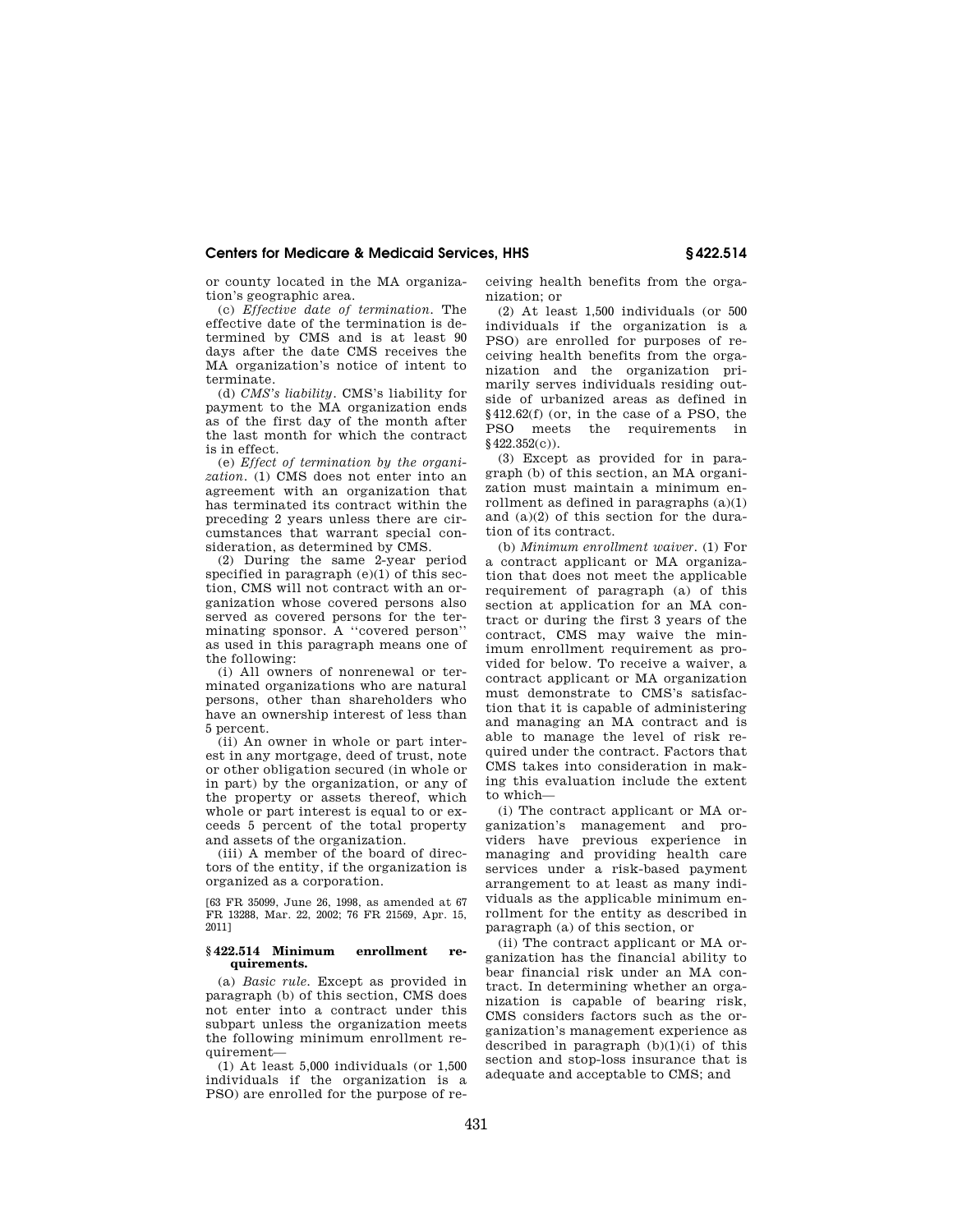(iii) The contract applicant or MA organization is able to establish a marketing and enrollment process that allows it to meet the applicable enrollment requirement specified in paragraph (a) of this section before completion of the third contract year.

(2) If an MA organization fails to meet the enrollment requirement in the first year, CMS may waive the minimum requirements for another year provided that the organization—

(i) Requests an additional minimum enrollment waiver no later than 120 days before the end of the first year;

(ii) Continues to demonstrate it is capable of administering and managing an MA contract and is able to manage the level of risk; and,

(iii) Demonstrates an acceptable marketing and enrollment process. Enrollment projections for the second year of the waiver will become the organization's transitional enrollment standard.

(3) If an MA organization fails to meet the enrollment requirement in the second year, CMS may waive the minimum requirements for the third year only if the organization has attained the transitional enrollment standard as described in paragraph  $(b)(2)(iii)$  of this section.

(c) Failure to meet enrollment requirements. CMS may elect not to renew its contract with an MA organization that fails to meet the applicable enrollment requirement in paragraph (a) of this section

[63 FR 35099, June 26, 1998, as amended at 65 FR 40328, June 29, 2000]

#### **§ 422.516 Validation of Part C reporting requirements.**

(a) *Required information.* Each MA organization must have an effective procedure to develop, compile, evaluate, and report to CMS, to its enrollees, and to the general public, at the times and in the manner that CMS requires, and while safeguarding the confidentiality of the doctor-patient relationship, statistics and other information with respect to the following:

(1) The cost of its operations.

(2) The patterns of utilization of its services.

(3) The availability, accessibility, and acceptability of its services.

**§ 422.516 42 CFR Ch. IV (10–1–13 Edition)** 

(4) To the extent practical, developments in the health status of its enrollees.

(5) Information demonstrating that the MA organization has a fiscally sound operation.

(6) Other matters that CMS may require.

(b) *Significant business transactions.*  Each MA organization must report to CMS annually, within 120 days of the end of its fiscal year (unless for good cause shown, CMS authorizes an extension of time), the following:

(1) A description of significant business transactions (as defined in §422.500) between the MA organization and a party in interest.

(2) With respect to those transactions—

(i) A showing that the costs of the transactions listed in paragraph (c) of this section do not exceed the costs that would be incurred if these transactions were with someone who is not a party in interest; or

(ii) If they do exceed, a justification that the higher costs are consistent with prudent management and fiscal soundness requirements.

(3) A combined financial statement for the MA organization and a party in interest if either of the following conditions is met:

(i) Thirty-five percent or more of the costs of operation of the MA organization go to a party in interest.

(ii) Thirty-five percent or more of the revenue of a party in interest is from the MA organization.

(c) *Requirements for combined financial statements.* (1) The combined financial statements required by paragraph (b)(3) of this section must display in separate columns the financial information for the MA organization and each of the parties in interest.

(2) Inter-entity transactions must be eliminated in the consolidated column.

(3) The statements must have been examined by an independent auditor in accordance with generally accepted accounting principles and must include appropriate opinions and notes.

(4) Upon written request from an MA organization showing good cause, CMS may waive the requirement that the<br>organization's combined financial organization's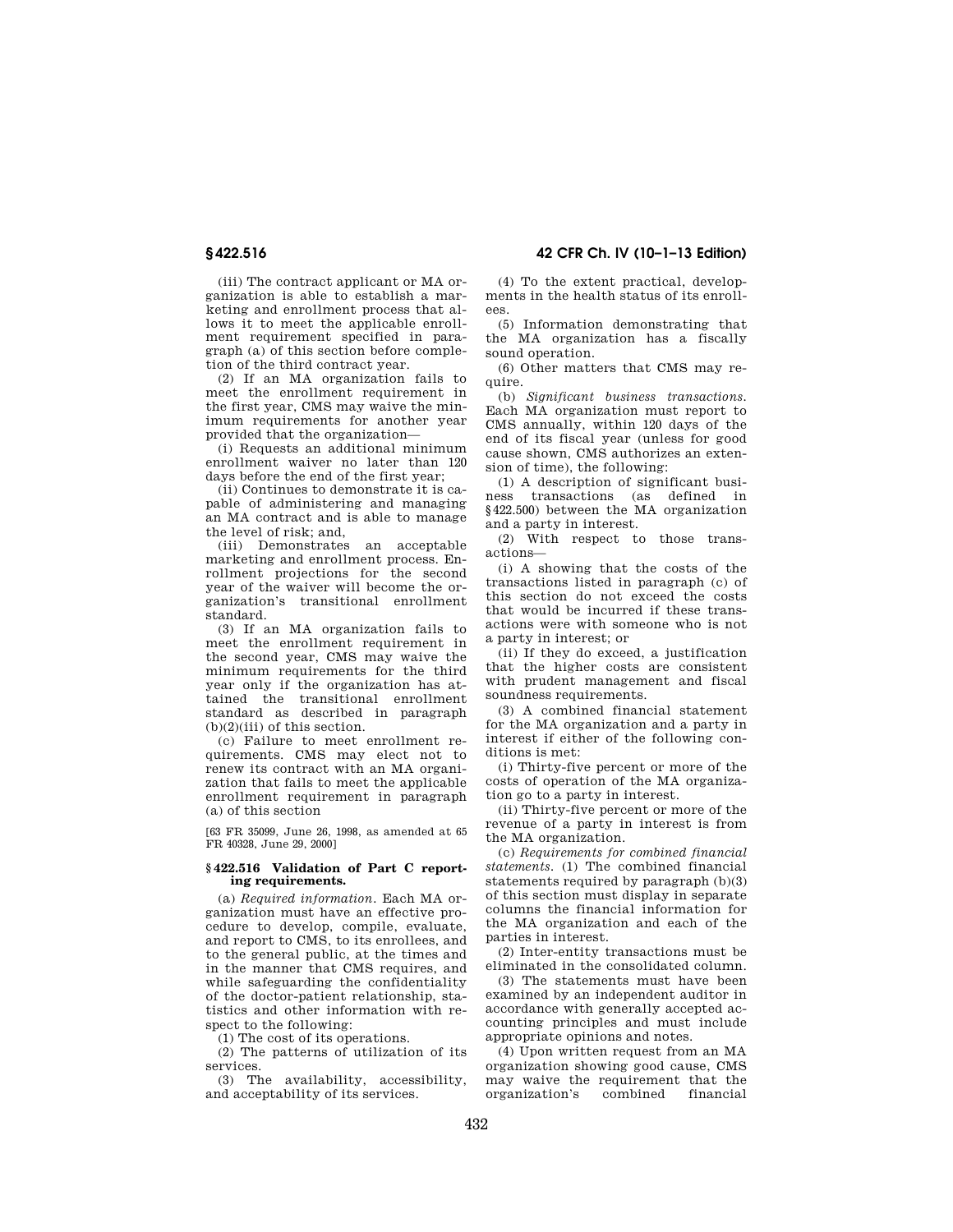statement include the financial information required in this paragraph (c) with respect to a particular entity.

(d) *Reporting and disclosure under ERISA.* (1) For any employees' health benefits plan that includes an MA organization in its offerings, the MA organization must furnish, upon request, the information the plan needs to fulfill its reporting and disclosure obligations (with respect to the particular MA organization) under the Employee Retirement Income Security Act of 1974 (ERISA).

(2) The MA organization must furnish the information to the employer or the employer's designee, or to the plan administrator, as the term ''administrator'' is defined in ERISA.

(e) *Loan information.* Each organization must notify CMS of any loans or other special financial arrangements it makes with contractors, subcontractors and related entities.

(f) *Enrollee access to Information.* Each MA organization must make the information reported to CMS under §422.502(f)(1) available to its enrollees upon reasonable request.

(g) *Data validation.* Each Part C sponsor must subject information collected under paragraph (a) of this section to a yearly independent audit to determine their reliability, validity, completeness, and comparability in accordance with specifications developed by CMS.

[63 FR 35099, June 26, 1998, as amended at 75 FR 19812, Apr. 15, 2010]

# **§ 422.520 Prompt payment by MA organization.**

(a) *Contract between CMS and the MA organization.* (1) The contract between CMS and the MA organization must provide that the MA organization will pay 95 percent of the ''clean claims'' within 30 days of receipt if they are submitted by, or on behalf of, an enrollee of an MA private fee-for-service plan or are claims for services that are not furnished under a written agreement between the organization and the provider.

(2) The MA organization must pay interest on clean claims that are not paid within 30 days in accordance with sections 1816(c)(2)(B) and 1842(c)(2)(B).

(3) All other claims from non-contracted providers must be paid or denied within 60 calendar days from the date of the request.

(b)(1) *Contracts between MA organizations and providers and suppliers.* Contracts or other written agreements between MA organizations and providers must contain a prompt payment provision, the terms of which are developed and agreed to by both the MA organization and the relevant provider.

(2) The MA organization is obligated to pay contracted providers under the terms of the contract between the MA organization and the provider.

(c) *Failure to comply.* If CMS determines, after giving notice and opportunity for hearing, that an MA organization has failed to make payments in accordance with paragraph (a) of this section, CMS may provide—

(1) For direct payment of the sums owed to providers, or MA private feefor-service plan enrollees; and

(2) For appropriate reduction in the amounts that would otherwise be paid to the organization, to reflect the amounts of the direct payments and the cost of making those payments.

(d) A CMS decision to not conduct a hearing under paragraph (c) of this section does not disturb any potential<br>remedy under State law for remedy under State law for 1866(a)(1)(O) of the Act.

[63 FR 35099, June 26, 1998, as amended at 65 FR 40328, June 29, 2000; 70 FR 4738, Jan. 28, 2005]

# **§ 422.521 Effective date of new significant regulatory requirements.**

CMS will not implement, other than at the beginning of a calendar year, requirements under this part that impose a new significant cost or burden on MA organizations or plans, unless a different effective date is required by statute.

[68 FR 50858, Aug. 22, 2003]

### **§ 422.524 Special rules for RFB societies.**

In order to participate as an MA organization, an RFB society—

(a) May not impose any limitation on membership based on any factor related to health status; and

(b) Must offer, in addition to the MA RFB plan, health coverage to individuals who are members of the church or convention or group of churches with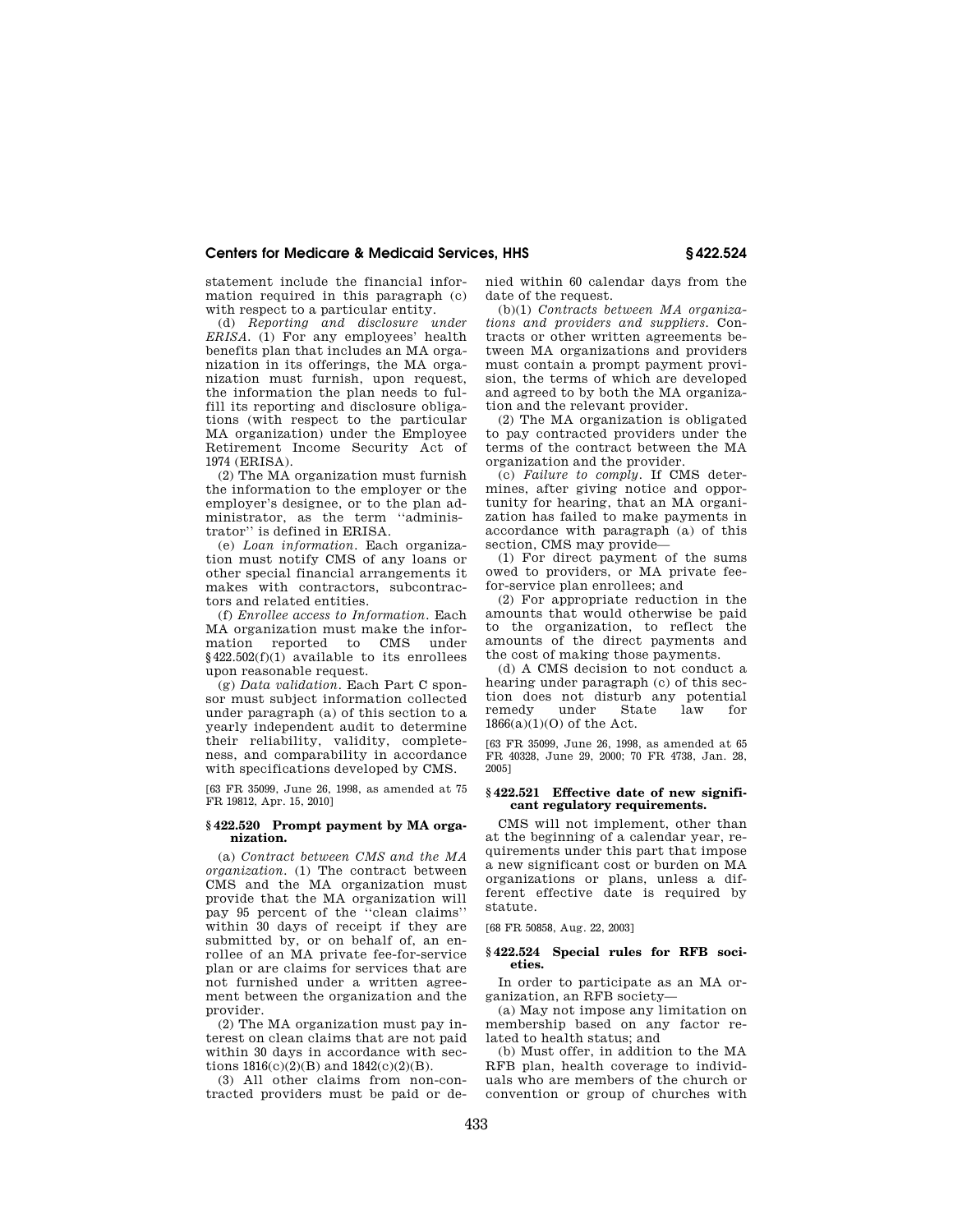which the society is affiliated, but who are not entitled to receive benefits from the Medicare program.

# **§ 422.527 Agreements with Federally qualified health centers.**

The contract between the MA organization and CMS must specify that—

(a) The MA organization must pay a Federally qualified health center (FQHC) a similar amount to what it pays other providers for similar services.

(b) Under such a contract, the FQHC must accept this payment as payment in full, except for allowable cost sharing which it may collect.

(c) Financial incentives, such as risk pool payments or bonuses, and financial withholdings are not considered in determining the payments made by CMS under §422.316(a).

[70 FR 4738, Jan. 28, 2005]

# **Subpart L—Effect of Change of Ownership or Leasing of Facilities During Term of Contract**

SOURCE: 63 FR 35067, June 26, 1998, unless otherwise noted.

EDITORIAL NOTE: Nomenclature changes to subpart L of part 422 appear at 63 FR 35106, June 26, 1998.

#### **§ 422.550 General provisions.**

(a) *What constitutes change of ownership*—(1) *Partnership.* The removal, addition, or substitution of a partner, unless the partners expressly agree otherwise as permitted by applicable State law, constitutes a change of ownership.

(2) *Asset transfer.* Transfer of title and property to another party constitutes change of ownership.

(3) *Corporation.* (i) The merger of the MA organization's corporation into another corporation or the consolidation of the MA organization with one or more other corporations, resulting in a new corporate body, constitutes a change of ownership.

(ii) Transfer of corporate stock or the merger of another corporation into the MA organization's corporation, with the MA organization surviving, does not ordinarily constitute change of ownership.

**§ 422.527 42 CFR Ch. IV (10–1–13 Edition)** 

(b) *Advance notice requirement.* (1) An MA organization that has a Medicare contract in effect and is considering or negotiating a change in ownership must notify CMS at least 60 days before the anticipated effective date of the change. The MA organization must also provide updated financial information and a discussion of the financial and solvency impact of the change of ownership on the surviving organization.

(2) If the MA organization fails to give CMS the required notice timely, it continues to be liable for capitation payments that CMS makes to it on behalf of Medicare enrollees after the date of change of ownership.

(c) *Novation agreement defined.* A novation agreement is an agreement among the current owner of the MA organization, the prospective new owner, and CMS—

(1) That is embodied in a document executed and signed by all three parties;

(2) That meets the requirements of §422.552; and

(3) Under which CMS recognizes the new owner as the successor in interest to the current owner's Medicare contract.

(d) *Effect of change of ownership without novation agreement.* Except to the extent provided in paragraph (b)(2) of this section, the effect of a change of ownership without a novation agreement is that—

(1) The existing contract becomes invalid; and

(2) If the new owner wishes to participate in the Medicare program, it must apply for, and enter into, a contract in accordance with subpart K of this part.

(e) *Effect of change of ownership with novation agreement.* If the MA organization submits a novation agreement that meets the requirements of §422.552, and CMS signs it, the new owner becomes the successor in interest to the current owner's Medicare contract.

[60 FR 45681, Sept. 1, 1995. Redesignated and amended at 63 FR 35067, 35106, June 26, 1998; 63 FR 52614, Oct. 1, 1998; 65 FR 40328, June 29, 2000; 70 FR 4738, Jan. 28, 2005]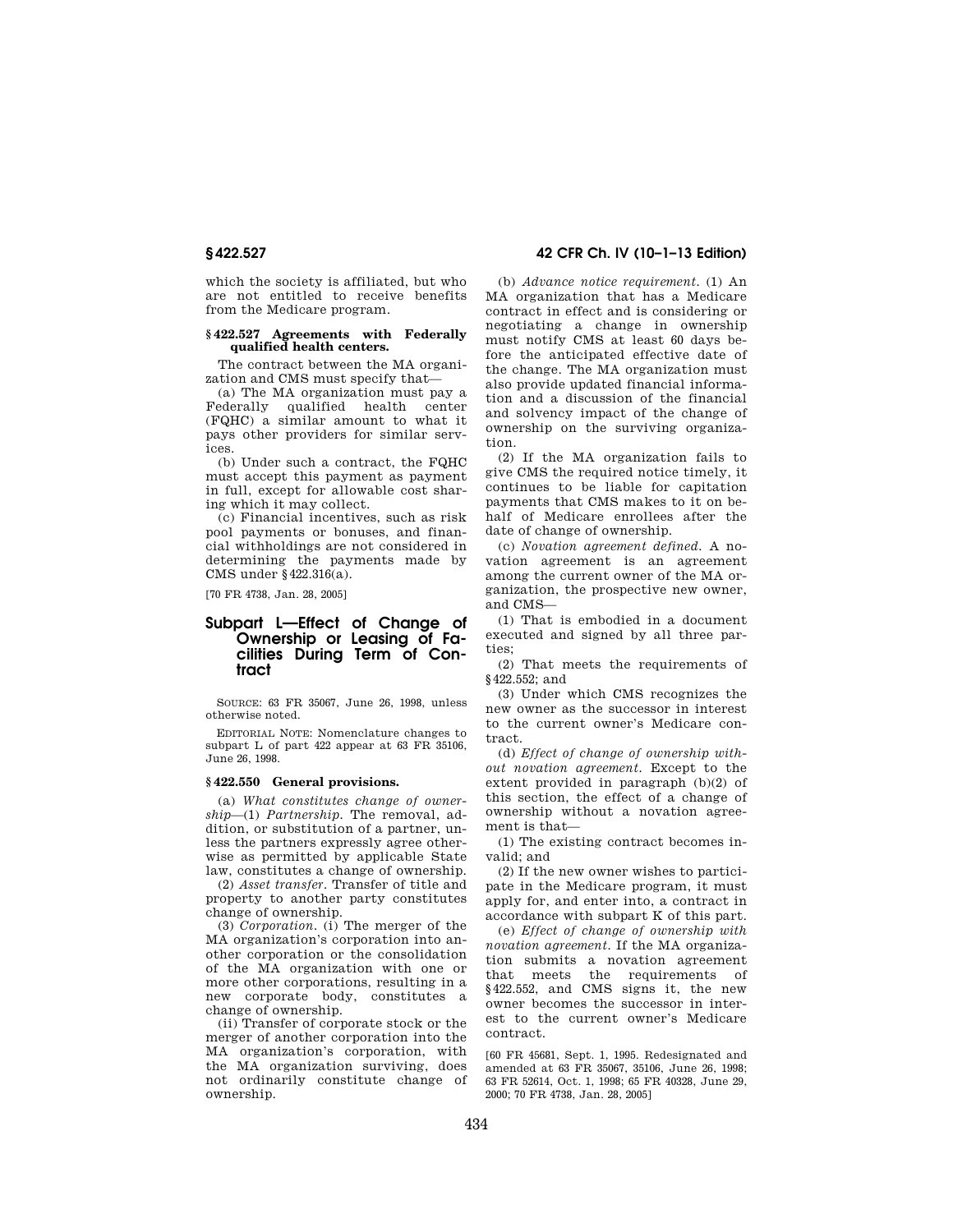# **§ 422.552 Novation agreement requirements.**

(a) *Conditions for CMS approval of a novation agreement.* CMS approves a novation agreement if the following conditions are met:

(1) *Advance notification.* The MA organization notifies CMS at least 60 days before the date of the proposed change of ownership. The MA organization also provides CMS with updated financial information and a discussion of the financial and solvency impact of the change of ownership on the surviving organization.

(2) *Advance submittal of agreement.*  The MA organization submits to CMS, at least 30 days before the proposed change of ownership date, three signed copies of the novation agreement containing the provisions specified in paragraph (b) of this section, and one copy of other relevant documents required by CMS.

(3) *CMS's determination.* CMS determines that—

(i) The proposed new owner is in fact a successor in interest to the contract;

(ii) Recognition of the new owner as a successor in interest to the contract is in the best interest of the Medicare program; and

(iii) The successor organization meets the requirements to qualify as an MA organization under subpart K of this part.

(b) *Provisions of a novation agreement*—(1) *Assumption of contract obligations.* The new owner must assume all obligations under the contract.

(2) *Waiver of right to reimbursement.*  The previous owner must waive its rights to reimbursement for covered services furnished during the rest of the current contract period.

(3) *Guarantee of performance.* (i) The previous owner must guarantee performance of the contract by the new owner during the contract period; or

(ii) The new owner must post a performance bond that is satisfactory to CMS.

(4) *Records access.* The previous owner must agree to make its books and records and other necessary information available to the new owner and to CMS to permit an accurate determination of costs for the final settlement of the contract period.

[50 FR 1346, Jan. 10, 1985, as amended at 56 FR 8853, Mar. 1, 1991; 58 FR 38079, July 15, 1993; 60 FR 45681, Sept. 1, 1995. Redesignated and amended at 63 FR 35067, 35106, June 26, 1998; 70 FR 52027, Sept. 1, 2005]

#### **§ 422.553 Effect of leasing of an MA organization's facilities.**

(a) *General effect of leasing.* If an MA organization leases all or part of its facilities to another entity, the other entity does not acquire MA organization status under section 1876 of the Act.

(b) *Effect of lease of all facilities.* (1) If an MA organization leases all of its facilities to another entity, the contract terminates.

(2) If the other entity wishes to participate in Medicare as an MA organization, it must apply for and enter into a contract in accordance with subpart K of this part.

(c) *Effect of partial lease of facilities.* If the MA organization leases part of its facilities to another entity, its contract with CMS remains in effect while CMS surveys the MA organization to determine whether it continues to be in compliance with the applicable requirements and qualifying conditions specified in subpart K of this part.

[50 FR 1346, Jan. 10, 1985; 50 FR 20570, May 17, 1985, as amended at 58 FR 38079, July 15, 1993; 60 FR 45681, Sept. 1, 1995. Redesignated and amended at 63 FR 35067, 35106, June 26, 1998; 70 FR 52027, Sept. 1, 2005]

# **Subpart M—Grievances, Organization Determinations and Appeals**

SOURCE: 63 FR 35107, June 26, 1998, unless otherwise noted.

#### **§ 422.560 Basis and scope.**

(a) *Statutory basis.* (1) Section 1852(f) of the Act provides that an MA organization must establish meaningful grievance procedures.

(2) Section 1852(g) of the Act establishes requirements that an MA organization must meet concerning organization determinations and appeals.

(3) Section 1869 of the Act specifies the amount in controversy needed to pursue a hearing and judicial review and authorizes representatives to act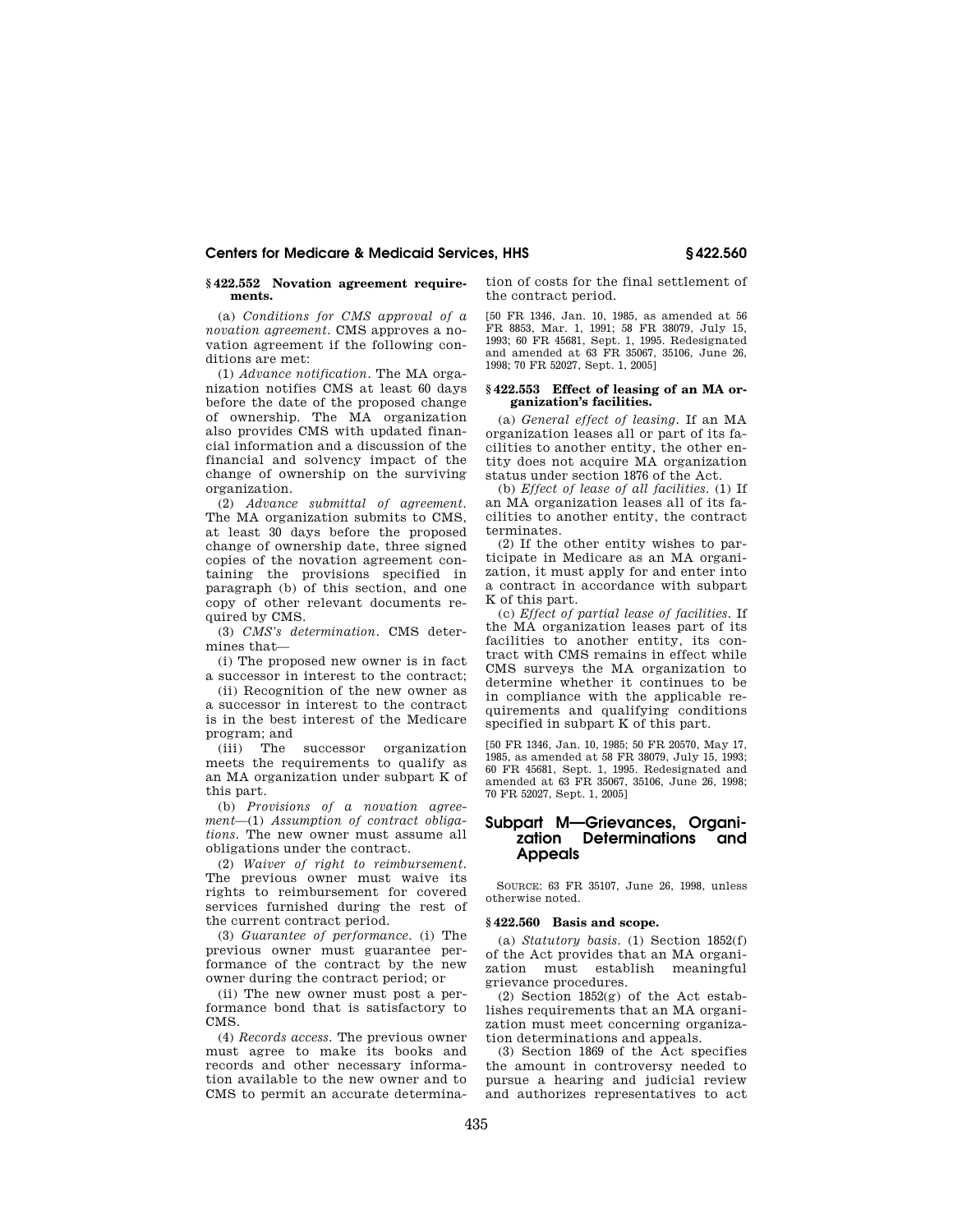on behalf of individuals that seek appeals. These provisions are incorporated for MA appeals by section  $1852(g)(5)$  of the Act and part 405 of this chapter.

(b) *Scope.* This subpart sets forth—

(1) Requirements for MA organizations with respect to grievance procedures, organization determinations, and appeal procedures.

(2) The rights of MA enrollees with respect to organization determinations, and grievance and appeal procedures.

(3) The rules concerning notice of noncoverage of inpatient hospital care.

(4) The rules that apply when an MA enrollee requests immediate QIO review of a determination that he or she no longer needs inpatient hospital care.

(c) *Relation to ERISA requirements.*  Consistent with section  $1857(i)(2)$  of the Act, provisions of this subpart may, to the extent applicable under regulations adopted by the Secretary of Labor, apply to claims for benefits under group health plans subject to the Employee Retirement Income Security Act.

[63 FR 35107, June 26, 1998, as amended at 70 FR 4738, Jan. 28, 2005]

#### **§ 422.561 Definitions.**

As used in this subpart, unless the context indicates otherwise—

*Appeal* means any of the procedures that deal with the review of adverse organization determinations on the health care services the enrollee believes he or she is entitled to receive, including delay in providing, arranging for, or approving the health care services (such that a delay would adversely affect the health of the enrollee), or on any amounts the enrollee must pay for a service, as defined under §422.566(b). These procedures include reconsiderations by the MA organization, and if necessary, an independent review entity, hearings before ALJs, review by the Medicare Appeals Council (MAC), and judicial review.

*Enrollee* means an MA eligible individual who has elected an MA plan offered by an MA organization.

*Grievance* means any complaint or dispute, other than one that constitutes an organization determination, expressing dissatisfaction with

**§ 422.561 42 CFR Ch. IV (10–1–13 Edition)** 

any aspect of an MA organization's or provider's operations, activities, or behavior, regardless of whether remedial action is requested.

*Physician* has the meaning given the term in section 1861(r) of the Act.

*Representative* means an individual appointed by an enrollee or other party, or authorized under State or other applicable law, to act on behalf of an enrollee or other party involved in the grievance or appeal. Unless otherwise stated in this subpart, the representative will have all the rights and responsibilities of an enrollee or party in filing a grievance, and in obtaining an organization determination or in dealing with any of the levels of the appeals process, subject to the applicable rules described in part 405 of this chapter.

[63 FR 35067, June 26, 1998, as amended at 65 FR 40328, June 29, 2000; 68 FR 16667, Apr. 4, 2003; 70 FR 4738, Jan. 28, 2005; 75 FR 19812, Apr. 15, 2010]

# **§ 422.562 General provisions.**

(a) *Responsibilities of the MA organization.* (1) An MA organization, with respect to each MA plan that it offers, must establish and maintain—

(i) A grievance procedure as described in §422.564 for addressing issues that do not involve organization determinations;

(ii) A procedure for making timely organization determinations;

(iii) Appeal procedures that meet the requirements of this subpart for issues that involve organization determinations; and

(2) An MA organization must ensure that all enrollees receive written information about the—

(i) Grievance and appeal procedures that are available to them through the MA organization; and

(ii) Complaint process available to the enrollee under the QIO process as set forth under section 1154(a)(14) of the Act.

(3) In accordance with subpart K of this part, if the MA organization delegates any of its responsibilities under this subpart to another entity or individual through which the organization provides health care services, the MA organization is ultimately responsible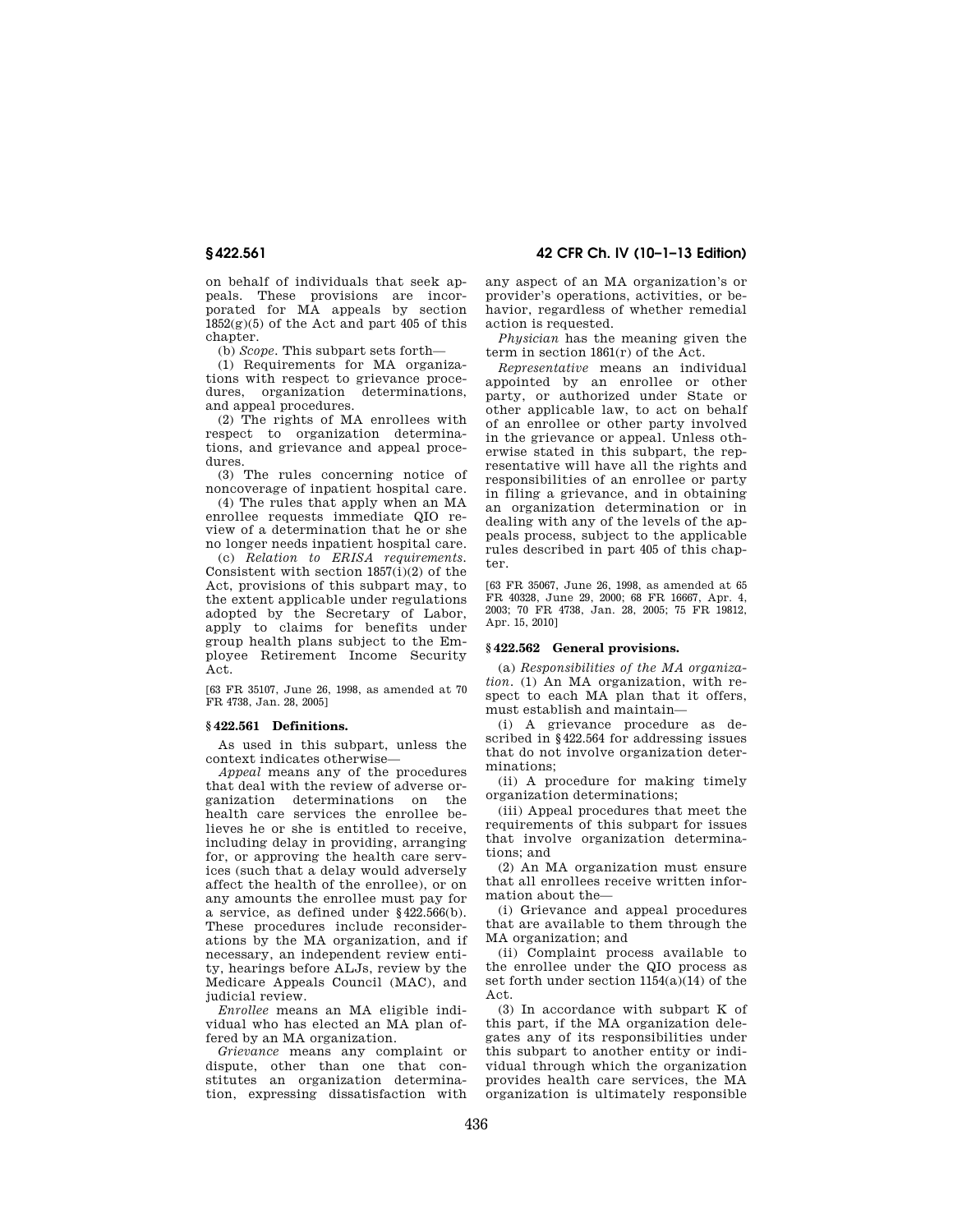for ensuring that the entity or individual satisfies the relevant requirements of this subpart.

(4) An MA organization must employ a medical director who is responsible for ensuring the clinical accuracy of all organization determinations and reconsiderations involving medical necessity. The medical director must be a physician with a current and unrestricted license to practice medicine in a State, Territory, Commonwealth of the United States (that is, Puerto Rico), or the District of Columbia.

(b) *Rights of MA enrollees.* In accordance with the provisions of this subpart, enrollees have the following rights:

(1) The right to have grievances between the enrollee and the MA organization heard and resolved, as described in §422.564.

(2) The right to a timely organization determination, as provided under §422.566.

(3) The right to request an expedited organization determination, as provided under §422.570.

(4) If dissatisfied with any part of an organization determination, the following appeal rights:

(i) The right to a reconsideration of the adverse organization determination by the MA organization, as provided under §422.578.

(ii) The right to request an expedited reconsideration, as provided under §422.584.

(iii) If, as a result of a reconsideration, an MA organization affirms, in whole or in part, its adverse organization determination, the right to an automatic reconsidered determination made by an independent, outside entity contracted by CMS, as provided in §422.592.

(iv) The right to an ALJ hearing if the amount in controversy is met, as provided in §422.600.

(v) The right to request MAC review of the ALJ hearing decision, as provided in §422.608.

(vi) The right to judicial review of the hearing decision if the amount in controversy is met, as provided in §422.612.

(c) *Limits on when this subpart applies.*  (1) If an enrollee receives immediate QIO review (as provided in §422.622) of a determination of noncoverage of inpatient hospital care—

(i) The enrollee is not entitled to review of that issue by the MA organization; and

(ii) The QIO review decision is subject only to the appeal procedures set forth in parts 476 and 478 of this chapter.

(2) If an enrollee has no further liability to pay for services that were furnished by an MA organization, a determination regarding these services is not subject to appeal.

(d) *When other regulations apply.* Unless this subpart provides otherwise, the regulations in part 405 of this chapter (concerning the administrative review and hearing processes and representation of parties under titles II and XVIII of the Act), apply under this subpart to the extent they are appropriate.

[63 FR 35067, June 26, 1998, as amended at 65 FR 40329, June 29, 2000; 70 FR 4738, Jan. 28, 2005; 70 FR 52027, Sept. 1, 2005; 76 FR 21569, Apr. 15, 2011]

# **§ 422.564 Grievance procedures.**

(a) *General rule.* Each MA organization must provide meaningful procedures for timely hearing and resolving grievances between enrollees and the organization or any other entity or individual through which the organization provides health care services under any MA plan it offers.

(b) *Distinguished from appeals.* Grievance procedures are separate and distinct from appeal procedures, which address organization determinations as defined in §422.566(b). Upon receiving a complaint, an MA organization must promptly determine and inform the enrollee whether the complaint is subject to its grievance procedures or its appeal procedures.

(c) *Distinguished from the quality improvement organization (QIO) complaint process.* Under section 1154(a)(14) of the Act, the QIO must review beneficiaries' written complaints about the quality of services they have received under the Medicare program. This process is separate and distinct from the grievance procedures of the MA organization. For quality of care issues, an enrollee may file a grievance with the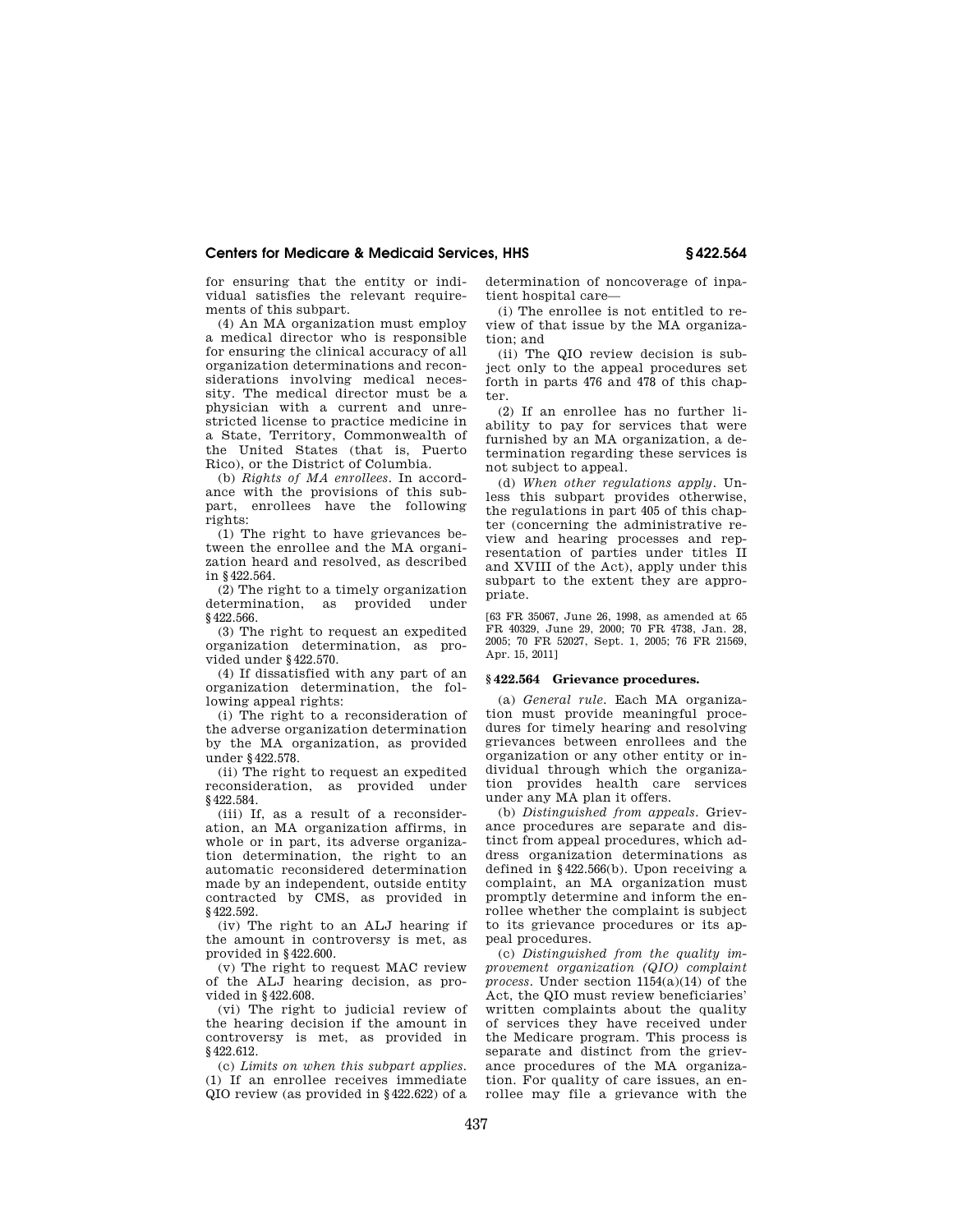MA organization; file a written complaint with the QIO, or both. For any complaint submitted to a QIO, the MA organization must cooperate with the QIO in resolving the complaint.

(d) *Method for filing a grievance.* (1) An enrollee may file a grievance with the MA organization either orally or in writing.

(2) An enrollee must file a grievance no later than 60 days after the event or incident that precipitates the grievance.

(e) *Grievance disposition and notification.* (1) The MA organization must notify the enrollee of its decision as expeditiously as the case requires, based on the enrollee's health status, but no later than 30 days after the date the organization receives the oral or written grievance.

(2) The MA organization may extend the 30-day timeframe by up to 14 days if the enrollee requests the extension or if the organization justifies a need for additional information and documents how the delay is in the interest of the enrollee. When the MA organization extends the deadline, it must immediately notify the enrollee in writing of the reasons for the delay.

(3) The MA organization must inform the enrollee of the disposition of the grievance in accordance with the following procedures:

(i) All grievances submitted in writing must be responded to in writing.

(ii) Grievances submitted orally may be responded to either orally or in writing, unless the enrollee requests a written response.

(iii) All grievances related to quality of care, regardless of how the grievance is filed, must be responded to in writing. The response must include a description of the enrollee's right to file a written complaint with the QIO. For any complaint submitted to a QIO, the MA organization must cooperate with the QIO in resolving the complaint.

(f) *Expedited grievances.* An MA organization must respond to an enrollee's grievance within 24 hours if:

(1) The complaint involves an MA organization's decision to invoke an extension relating to an organization determination or reconsideration.

(2) The complaint involves an MA organization's refusal to grant an enroll-

**§ 422.566 42 CFR Ch. IV (10–1–13 Edition)** 

ee's request for an expedited organization determination under §422.570 or reconsideration under §422.584.

(g) *Recordkeeping.* The MA organization must have an established process to track and maintain records on all grievances received both orally and in writing, including, at a minimum, the date of receipt, final disposition of the grievance, and the date that the MA organization notified the enrollee of the disposition.

[68 FR 16667, Apr. 4, 2003, as amended at 70 FR 4738, Jan. 28, 2005]

# **§ 422.566 Organization determinations.**

(a) *Responsibilities of the MA organization.* Each MA organization must have a procedure for making timely organization determinations (in accordance with the requirements of this subpart) regarding the benefits an enrollee is entitled to receive under an MA plan, including basic benefits as described under §422.100(c)(1) and mandatory and optional supplemental benefits as described under §422.102, and the amount, if any, that the enrollee is required to pay for a health service. The MA organization must have a standard procedure for making determinations, in accordance with §422.568, and an expedited procedure for situations in which applying the standard procedure could seriously jeopardize the enrollee's life, health, or ability to regain maximum function, in accordance with §§422.570 and 422.572.

(b) *Actions that are organization determinations.* An organization determination is any determination made by an MA organization with respect to any of the following:

(1) Payment for temporarily out of the area renal dialysis services, emergency services, post-stabilization care, or urgently needed services.

(2) Payment for any other health services furnished by a provider other than the MA organization that the enrollee believes—

(i) Are covered under Medicare; or

(ii) If not covered under Medicare, should have been furnished, arranged for, or reimbursed by the MA organization.

(3) The MA organization's refusal to provide or pay for services, in whole or in part, including the type or level of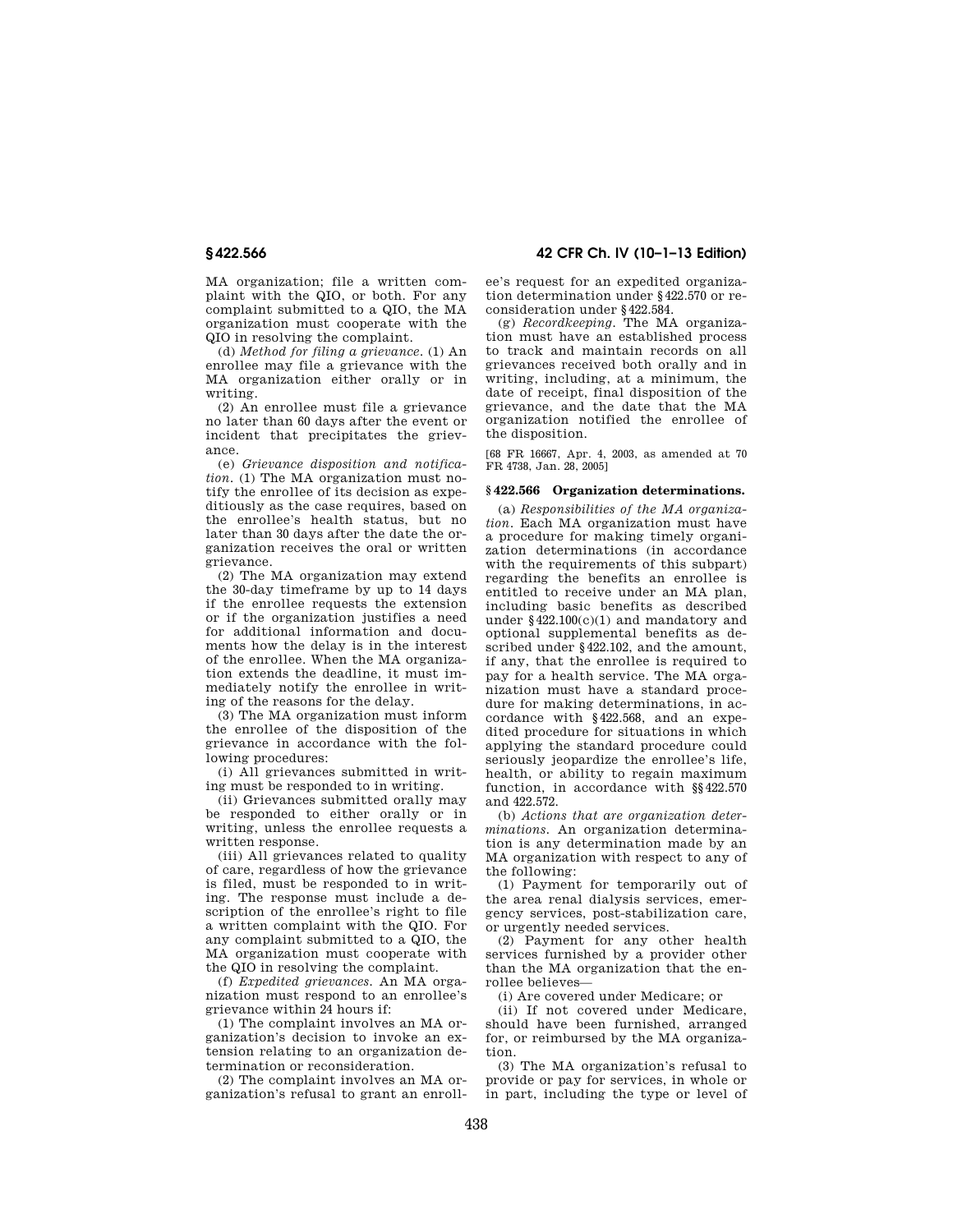services, that the enrollee believes should be furnished or arranged for by the MA organization.

(4) Reduction, or premature discontinuation, of a previously authorized ongoing course of treatment.

(5) Failure of the MA organization to approve, furnish, arrange for, or provide payment for health care services in a timely manner, or to provide the enrollee with timely notice of an adverse determination, such that a delay would adversely affect the health of the enrollee.

(c) *Who can request an organization determination.* (1) Those individuals or entities who can request an organization determination are—

(i) The enrollee (including his or her representative);

(ii) Any provider that furnishes, or intends to furnish, services to the enrollee; or

(iii) The legal representative of a deceased enrollee's estate.

(2) Those who can request an expedited determination are—

(i) The enrollee (including his or her representative); or

(ii) A physician (regardless of whether the physician is affiliated with the MA organization).

(d) *Who must review organization determinations.* If the MA organization expects to issue a partially or fully adverse medical necessity (or any substantively equivalent term used to describe the concept of medical necessity) decision based on the initial review of the request, the organization determination must be reviewed by a physician or other appropriate health care professional with sufficient medical and other expertise, including knowledge of Medicare coverage criteria, before the MA organization issues the organization determination decision. The physician or other health care professional must have a current and unrestricted license to practice within the scope of his or her profession in a State, Territory, Commonwealth of the United States (that is,

Puerto Rico), or the District of Columbia.

[63 FR 35067, June 26, 1998, as amended at 65 FR 40329, June 29, 2000; 68 FR 50858, Aug. 22, 2003; 70 FR 4739, Jan. 28, 2005; 75 FR 19812, Apr. 15, 2010; 75 FR 32859, June 10, 2010; 76 FR 21569, Apr. 15, 2011]

#### **§ 422.568 Standard timeframes and notice requirements for organization determinations.**

(a) *Method and place for filing a request.* An enrollee must ask for a standard organization determination by making a request with the MA organization or, if applicable, to the entity responsible for making the determination (as directed by the MA organization), in accordance with the following:

(1) The request may be made orally or in writing, except as provided in paragraph (a)(2) of this section.

(2) Requests for payment must be made in writing (unless the MA organization or entity responsible for making the determination has implemented a voluntary policy of accepting verbal payment requests).

(b) *Timeframe for requests for service.*  When a party has made a request for a service, the MA organization must notify the enrollee of its determination as expeditiously as the enrollee's health condition requires, but no later than 14 calendar days after the date the organization receives the request for a standard organization determination. The MA organization may extend the timeframe by up to 14 calendar days if the enrollee requests the extension or if the organization justifies a need for additional information and how the delay is in the interest of the enrollee (for example, the receipt of additional medical evidence from noncontract providers may change an MA organization's decision to deny). When the MA organization extends the timeframe, it must notify the enrollee in writing of the reasons for the delay, and inform the enrollee of the right to file an expedited grievance if he or she disagrees with the MA organization's decision to grant an extension.

(c) *Timeframe for requests for payment.*  The MA organization must process requests for payment according to the ''prompt payment'' provisions set forth in §422.520.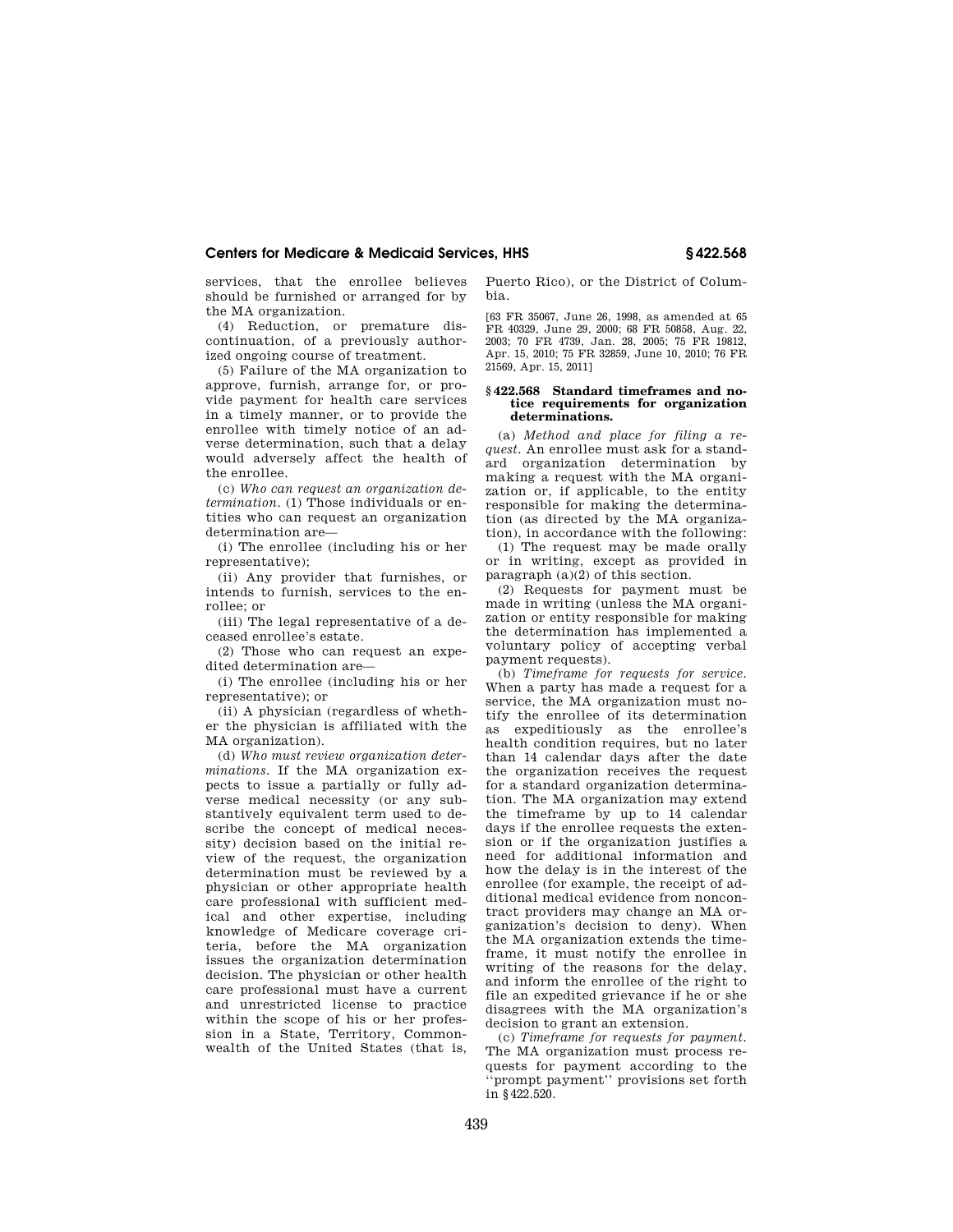(d) *Written notice for MA organization denials.* The MA organization must give the enrollee a written notice if—

(1) An MA organization decides to deny service or payment in whole or in part, or reduce or prematurely discontinue the level of care for a previously authorized ongoing course of treatment.

(2) An enrollee requests an MA organization to provide an explanation of a practitioner's denial of an item or service, in whole or in part.

(e) *Form and content of the MA organization notice.* The notice of any denial under paragraph (d) of this section must—

(1) Use approved notice language in a readable and understandable form;

(2) State the specific reasons for the denial;

(3) Inform the enrollee of his or her right to a reconsideration;

(4)(i) For service denials, describe both the standard and expedited reconsideration processes, including the enrollee's right to, and conditions for, obtaining an expedited reconsideration and the rest of the appeal process; and

(ii) For payment denials, describe the standard reconsideration process and the rest of the appeal process; and

(5) Comply with any other notice requirements specified by CMS.

(f) *Effect of failure to provide timely notice.* If the MA organization fails to provide the enrollee with timely notice of an organization determination as specified in this section, this failure itself constitutes an adverse organization determination and may be appealed.

[65 FR 40329, June 29, 2000, as amended at 70 FR 4739, Jan. 28, 2005; 70 FR 52027, Sept. 1, 2005; 75 FR 19812, Apr. 15, 2010; 75 FR 32859, June 10, 2010]

#### **§ 422.570 Expediting certain organization determinations.**

(a) *Request for expedited determination.*  An enrollee or a physician (regardless of whether the physician is affiliated with the MA organization) may request that an MA organization expedite an organization determination involving the issues described in  $§422.566(b)(3)$ and (b)(4). (This does not include requests for payment of services already furnished.)

# **§ 422.570 42 CFR Ch. IV (10–1–13 Edition)**

(b) *How to make a request.* (1) To ask for an expedited determination, an enrollee or a physician must submit an oral or written request directly to the MA organization or, if applicable, to the entity responsible for making the determination, as directed by the MA organization.

(2) A physician may provide oral or written support for a request for an expedited determination.

(c) *How the MA organization must process requests.* The MA organization must establish and maintain the following procedures for processing requests for expedited determinations:

(1) Establish an efficient and convenient means for individuals to submit oral or written requests. The MA organization must document all oral requests in writing and maintain the documentation in the case file.

(2) Promptly decide whether to expedite a determination, based on the following requirements:

(i) For a request made by an enrollee the MA organization must provide an expedited determination if it determines that applying the standard timeframe for making a determination could seriously jeopardize the life or health of the enrollee or the enrollee's ability to regain maximum function.

(ii) For a request made or supported by a physician, the MA organization must provide an expedited determination if the physician indicates that applying the standard timeframe for making a determination could seriously jeopardize the life or health of the enrollee or the enrollee's ability to regain maximum function.

(d) *Actions following denial.* If an MA organization denies a request for expedited determination, it must take the following actions:

(1) Automatically transfer a request to the standard timeframe and make the determination within the 14-day timeframe established in §422.568 for a standard determination. The 14-day period begins with the day the MA organization receives the request for expedited determination.

(2) Give the enrollee prompt oral notice of the denial and subsequently deliver, within 3 calendar days, a written letter that—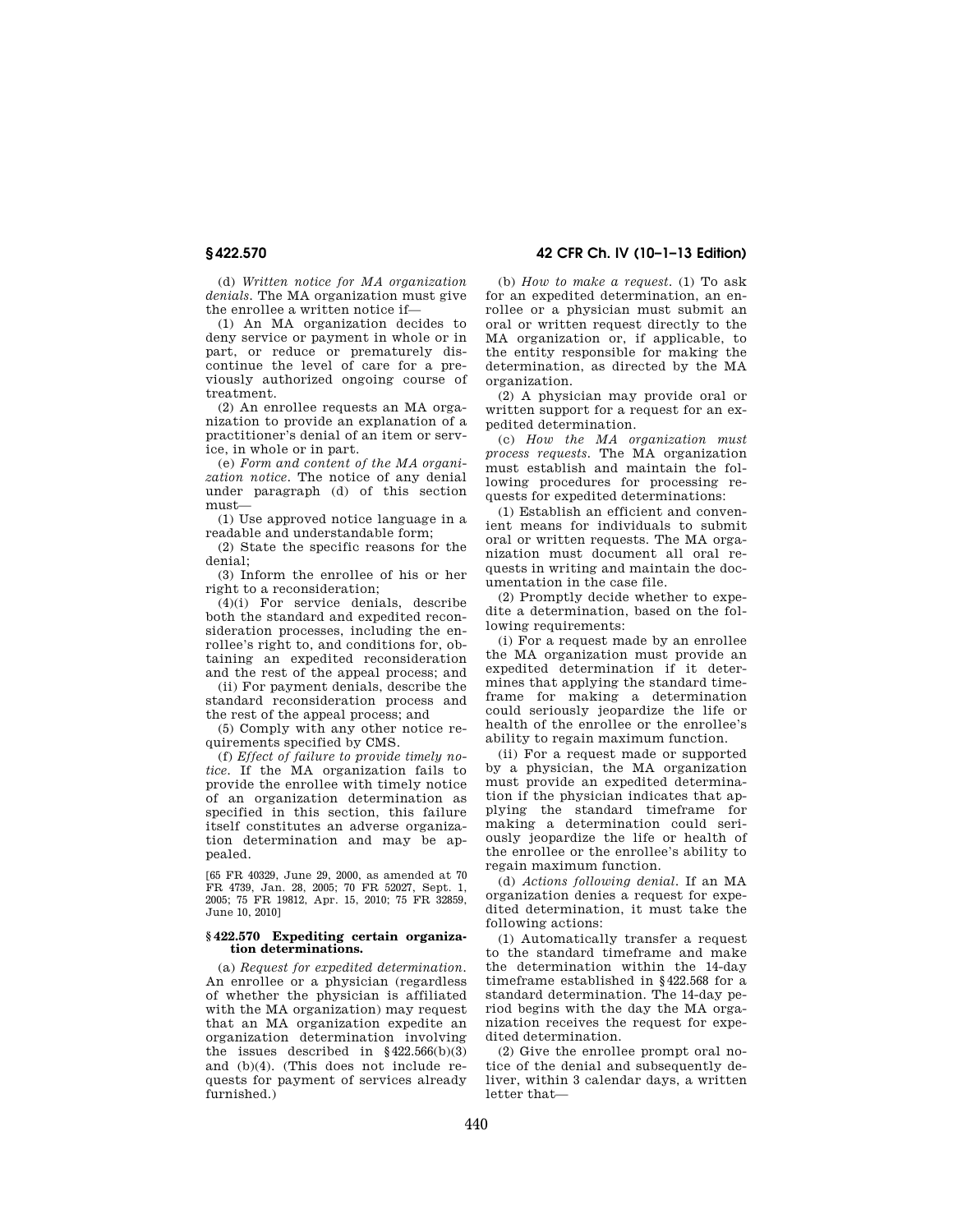(i) Explains that the MA organization will process the request using the 14 day timeframe for standard determinations;

(ii) Informs the enrollee of the right to file an expedited grievance if he or she disagrees with the MA organization's decision not to expedite; and

(iii) Informs the enrollee of the right to resubmit a request for an expedited determination with any physician's support; and

(iv) Provides instructions about the grievance process and its timeframes.

(e) *Action on accepted request for expedited determination.* If an MA organization grants a request for expedited determination, it must make the determination and give notice in accordance with §422.572.

(f) *Prohibition of punitive action.* An MA organization may not take or threaten to take any punitive action against a physician acting on behalf or in support of an enrollee in requesting an expedited determination.

[63 FR 35107, June 26, 1998, as amended at 65 FR 40329, June 29, 2000; 70 FR 4739, Jan. 28, 2005]

#### **§ 422.572 Timeframes and notice requirements for expedited organization determinations.**

(a) *Timeframe.* Except as provided in paragraph (b) of this section, an MA organization that approves a request for expedited determination must make its determination and notify the enrollee (and the physician involved, as appropriate) of its decision, whether adverse or favorable, as expeditiously as the enrollee's health condition requires, but no later than 72 hours after receiving the request.

(b) *Extensions.* The MA organization may extend the 72–hour deadline by up to 14 calendar days if the enrollee requests the extension or if the organization justifies a need for additional information and how the delay is in the interest of the enrollee (for example, the receipt of additional medical evidence from noncontract providers may change an MA organization's decision to deny). When the MA organization extends the deadline, it must notify the enrollee in writing of the reasons for the delay and inform the enrollee of the right to file an expedited grievance

if he or she disagrees with the MA organization's decision to grant an extension. The MA organization must notify the enrollee of its determination as expeditiously as the enrollee's health condition requires, but no later than upon expiration of the extension.

(c) *Confirmation of oral notice.* If the MA organization first notifies an enrollee of an adverse expedited determination orally, it must mail written confirmation to the enrollee within 3 calendar days of the oral notification.

(d) *How the MA organization must request information from noncontract providers.* If the MA organization must receive medical information from noncontract providers, the MA organization must request the necessary information from the noncontract provider within 24 hours of the initial request for an expedited organization determination. Noncontract providers must make reasonable and diligent efforts to expeditiously gather and forward all necessary information to assist the MA organization in meeting the required timeframe. Regardless of whether the MA organization must request information from noncontract providers, the MA organization is responsible for meeting the timeframe and notice requirements of this section.

(e) *Content of the notice of expedited determination.* (1) The notice of any expedited determination must state the specific reasons for the determination in understandable language.

(2) If the determination is not completely favorable to the enrollee, the notice must—

(i) Inform the enrollee of his or her right to a reconsideration;

(ii) Describe both the standard and expedited reconsideration processes, including the enrollee's right to request, and conditions for obtaining, an expedited reconsideration, and the rest of the appeal process; and

(iii) Comply with any other requirements specified by CMS.

(f) *Effect of failure to provide a timely notice.* If the MA organization fails to provide the enrollee with timely notice of an expedited organization determination as specified in this section,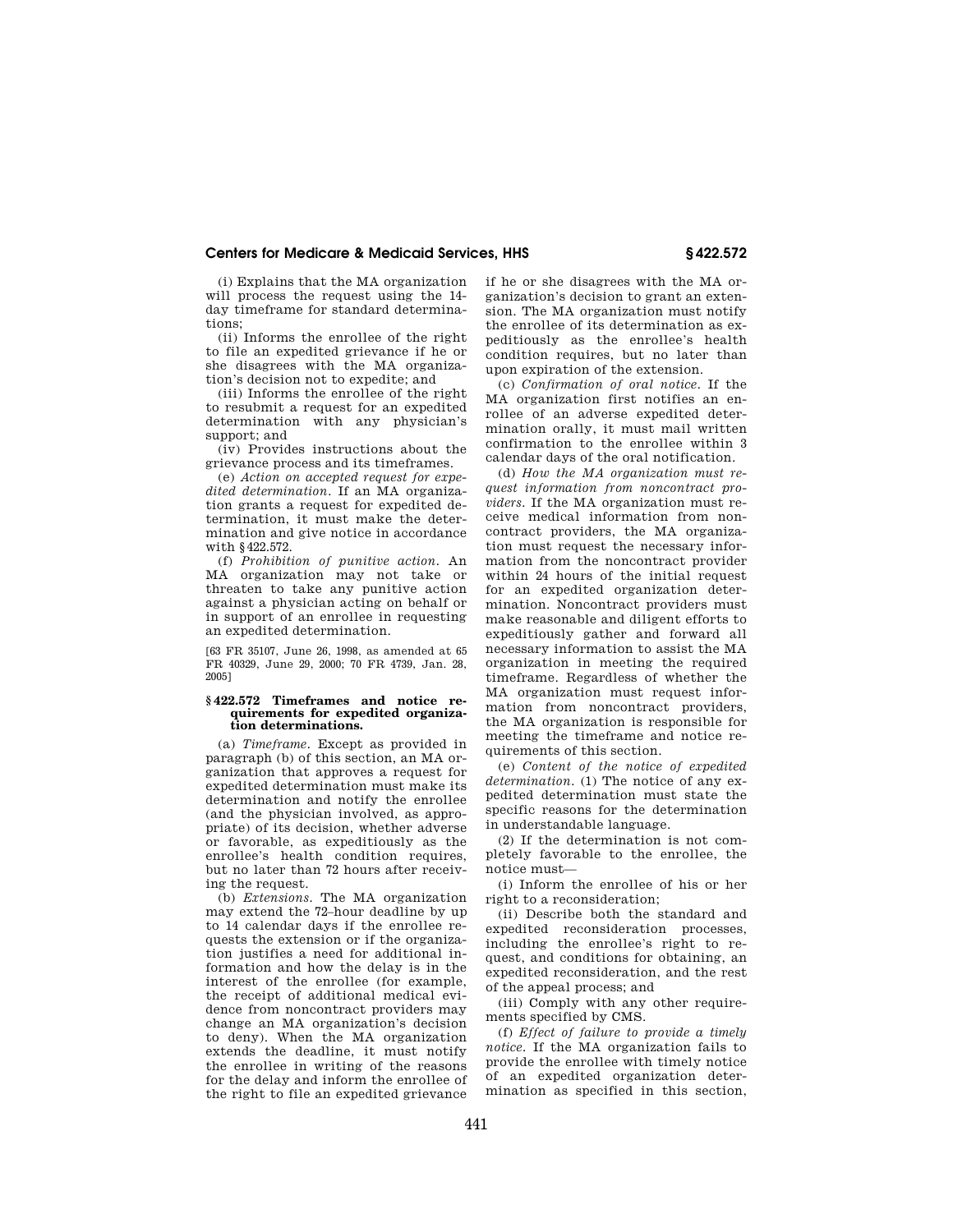this failure itself constitutes an adverse organization determination and may be appealed.

[63 FR 35107, June 26, 1998, as amended at 65 FR 40329, June 29, 2000; 70 FR 4739, Jan. 28, 2005]

### **§ 422.574 Parties to the organization determination.**

The parties to the organization determination are—

(a) The enrollee (including his or her representative);

(b) An assignee of the enrollee (that is, a physician or other provider who has furnished a service to the enrollee and formally agrees to waive any right to payment from the enrollee for that service);

(c) The legal representative of a deceased enrollee's estate; or

(d) Any other provider or entity (other than the MA organization) determined to have an appealable interest in the proceeding.

[63 FR 35107, June 26, 1998, as amended at 75 FR 19812, Apr. 15, 2010]

#### **§ 422.576 Effect of an organization determination.**

The organization determination is binding on all parties unless it is reconsidered under §§422.578 through 422.596 or is reopened and revised under §422.616.

# **§ 422.578 Right to a reconsideration.**

Any party to an organization determination (including one that has been reopened and revised as described in §422.616) may request that the determination be reconsidered under the procedures described in §422.582, which address requests for a standard reconsideration. A physician who is providing treatment to an enrollee may, upon providing notice to the enrollee, request a standard reconsideration of a pre-service request for reconsideration on the enrollee's behalf as described in §422.582. An enrollee or physician (acting on behalf of an enrollee) may request an expedited reconsideration as described in §422.584.

[74 FR 1542, Jan. 12, 2009]

# **§ 422.574 42 CFR Ch. IV (10–1–13 Edition)**

# **§ 422.580 Reconsideration defined.**

A reconsideration consists of a review of an adverse organization determination, the evidence and findings upon which it was based, and any other evidence the parties submit or the MA organization or CMS obtains.

# **§ 422.582 Request for a standard reconsideration.**

(a) *Method and place for filing a request.* A party to an organization determination or, upon providing notice to the enrollee, a physician who is treating an enrollee and acting on the enrollee's behalf, must ask for a reconsideration of the determination by making a written request to the MA organization that made the organization determination. The MA organization may adopt a policy for accepting oral requests.

(b) *Timeframe for filing a request.* Except as provided in paragraph (c) of this section, a request for reconsideration must be filed within 60 calendar days from the date of the notice of the organization determination.

(c) *Extending the time for filing a request.* (1) *General rule.* If a party or physician acting on behalf of an enrollee shows good cause, the MA organization may extend the timeframe for filing a request for reconsideration.

(2) *How to request an extension of timeframe.* If the 60-day period in which to file a request for reconsideration has expired, a party to the organization determination or a physician acting on behalf of an enrollee may file a request for reconsideration with the MA organization. The request for reconsideration and to extend the timeframe must—

(i) Be in writing; and

(ii) State why the request for reconsideration was not filed on time.

(d) *Parties to the reconsideration.* The parties to the reconsideration are the parties to the organization determination, as described in §422.574, and any other provider or entity (other than the MA organization) whose rights with respect to the organization determination may be affected by the reconsideration, as determined by the entity that conducts the reconsideration.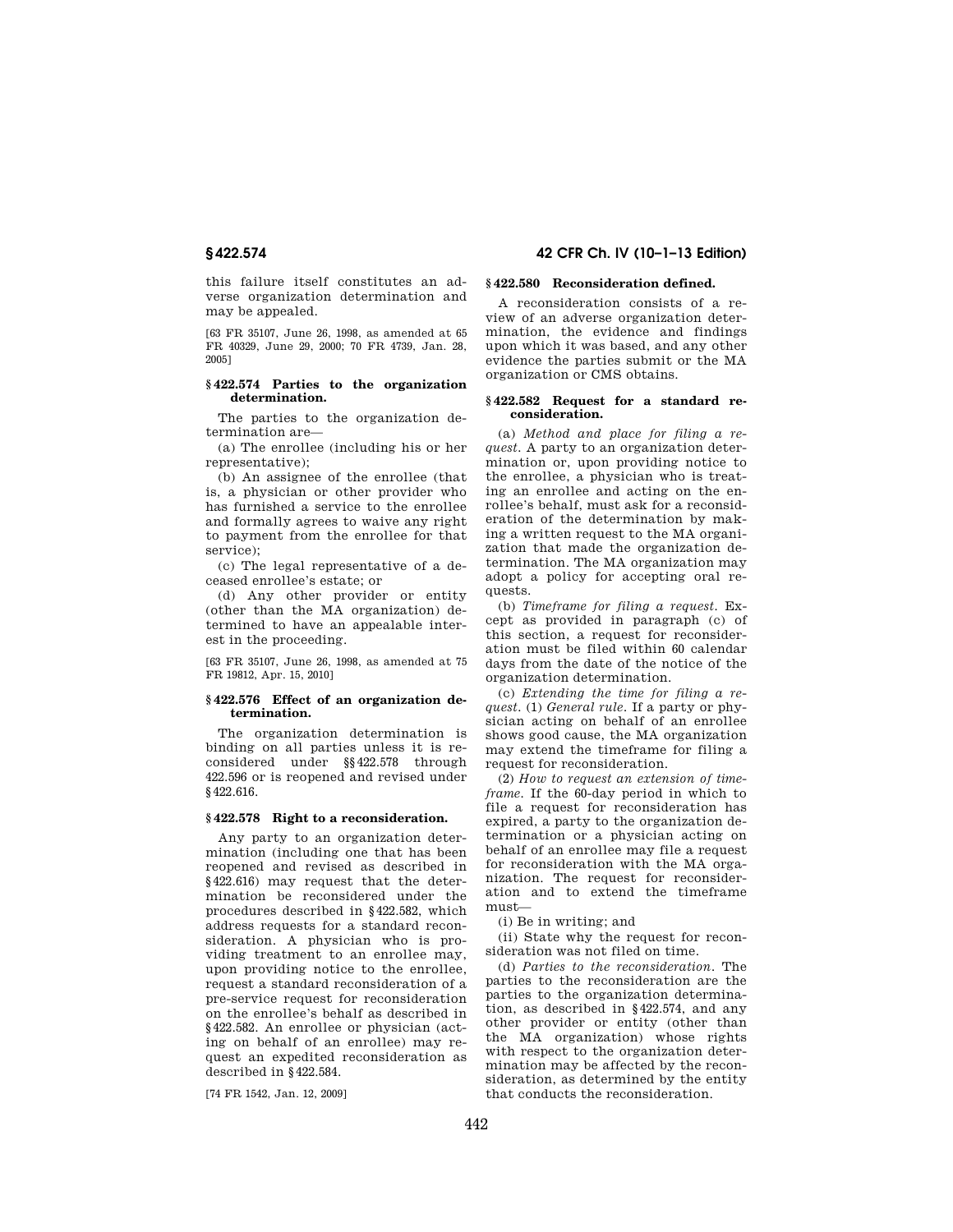(e) *Withdrawing a request.* The party or physician acting on behalf of an enrollee who files a request for reconsideration may withdraw it by filing a written request for withdrawal at one of the places listed in paragraph (a) of this section.

[74 FR 1542, Jan. 12, 2009]

#### **§ 422.584 Expediting certain reconsiderations.**

(a) *Who may request an expedited reconsideration.* An enrollee or a physician (regardless of whether he or she is affiliated with the MA organization) may request that an MA organization expedite a reconsideration of a determination that involves the issues described in  $§422.566(b)(3)$  and  $(b)(4)$ . (This does not include requests for payment of services already furnished.)

(b) *How to make a request.* (1) To ask for an expedited reconsideration, an enrollee or a physician acting on behalf of an enrollee must submit an oral or written request directly to the MA organization or, if applicable, to the entity responsible for making the reconsideration, as directed by the MA organization.

(2) A physician may provide oral or written support for a request for an expedited reconsideration.

(c) *How the MA organization must process requests.* The MA organization must establish and maintain the following procedures for processing requests for expedited reconsiderations:

(1) *Handling of requests.* The MA organization must establish an efficient and convenient means for individuals to submit oral or written requests, document all oral requests in writing, and maintain the documentation in the case file.

(2) *Prompt decision.* Promptly decide on whether to expedite the reconsideration or follow the timeframe for standard reconsideration based on the following requirements:

(i) For a request made by an enrollee, the MA organization must provide an expedited reconsideration if it determines that applying the standard timeframe for reconsidering a determination could seriously jeopardize the life or health of the enrollee or the enrollee's ability to regain maximum function.

(ii) For a request made or supported by a physician, the MA organization must provide an expedited reconsideration if the physician indicates that applying the standard timeframe for conducting a reconsideration could seriously jeopardize the life or health of the enrollee or the enrollee's ability to regain maximum function.

(d) *Actions following denial.* If an MA organization denies a request for expedited reconsideration, it must take the following actions:

(1) Automatically transfer a request to the standard timeframe and make the determination within the 30-day timeframe established in §422.590(a). The 30-day period begins the day the MA organization receives the request for expedited reconsideration.

(2) Give the enrollee prompt oral notice, and subsequently deliver, within 3 calendar days, a written letter that—

(i) Explains that the MA organization will process the enrollee's request using the 30-day timeframe for standard reconsiderations;

(ii) Informs the enrollee of the right to file a grievance if he or she disagrees with the organization's decision not to expedite;

(iii) Informs the enrollee of the right to resubmit a request for an expedited reconsideration with any physician's support; and

(iv) Provides instructions about the grievance process and its timeframes.

(e) *Action following acceptance of a request.* If an MA organization grants a request for expedited reconsideration, it must conduct the reconsideration and give notice in accordance with §422.590.

(f) *Prohibition of punitive action.* An MA organization may not take or threaten to take any punitive action against a physician acting on behalf or in support of an enrollee in requesting an expedited reconsideration.

[63 FR 35107, June 26, 1998, as amended at 65 FR 40330, June 29, 2000; 70 FR 4739, Jan. 28, 2005]

#### **§ 422.586 Opportunity to submit evidence.**

The MA organization must provide the parties to the reconsideration with a reasonable opportunity to present evidence and allegations of fact or law,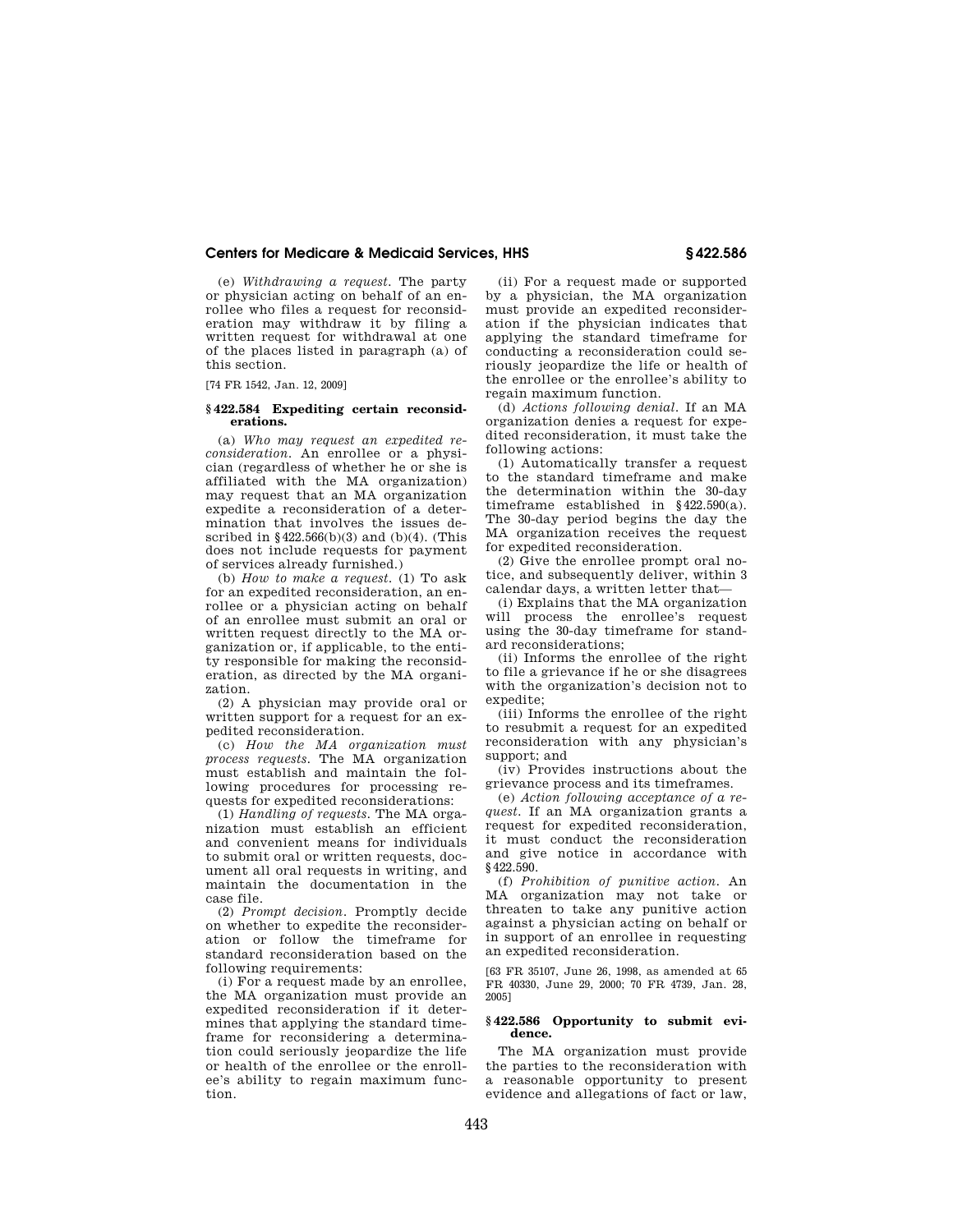related to the issue in dispute, in person as well as in writing. In the case of an expedited reconsideration, the opportunity to present evidence is limited by the short timeframe for making a decision. Therefore, the MA organization must inform the parties of the conditions for submitting the evidence.

#### **§ 422.590 Timeframes and responsibility for reconsiderations.**

(a) *Standard reconsideration: Request for services.* (1) If the MA organization makes a reconsidered determination that is completely favorable to the enrollee, the MA organization must issue the determination (and effectuate it in accordance with §422.618(a)) as expeditiously as the enrollee's health condition requires, but no later than 30 calendar days from the date it receives the request for a standard reconsideration. The MA organization may extend the timeframe by up to 14 calendar days if the enrollee requests the extension or if the organization justifies a need for additional information and how the delay is in the interest of the enrollee (for example, the receipt of additional medical evidence from noncontract providers may change an MA organization's decision to deny). When the MA organization extends the timeframe, it must notify the enrollee in writing of the reasons for the delay, and inform the enrollee of the right to file an expedited grievance if he or she disagrees with the MA organization's decision to grant an extension. For extensions, the MA organization must issue and effectuate its determination as expeditiously as the enrollee's health condition requires, but no later than upon expiration of the extension.

(2) If the MA organization makes a reconsidered determination that affirms, in whole or in part, its adverse organization determination, it must prepare a written explanation and send the case file to the independent entity contracted by CMS as expeditiously as the enrollee's health condition requires, but no later than 30 calendar days from the date it receives the request for a standard reconsideration (or no later than the expiration of an extension described in paragraph  $(a)(1)$ of this section). The organization must make reasonable and diligent efforts to

**§ 422.590 42 CFR Ch. IV (10–1–13 Edition)** 

assist in gathering and forwarding information to the independent entity.

(b) *Standard reconsideration: Request for payment.* (1) If the MA organization makes a reconsidered determination that is completely favorable to the enrollee, the MA organization must issue its reconsidered determination to the enrollee (and effectuate it in accordance with  $$422.618(a)$  no later than 60 calendar days from the date it receives the request for a standard reconsideration.

(2) If the MA organization affirms, in whole or in part, its adverse organization determination, it must prepare a written explanation and send the case file to the independent entity contracted by CMS no later than 60 calendar days from the date it receives the request for a standard reconsideration. The organization must make reasonable and diligent efforts to assist in gathering and forwarding information to the independent entity.

(c) *Effect of failure to meet timeframe for standard reconsideration.* If the MA organization fails to provide the enrollee with a reconsidered determination within the timeframes specified in paragraph (a) or paragraph (b) of this section, this failure constitutes an affirmation of its adverse organization determination, and the MA organization must submit the file to the independent entity in the same manner as described under paragraphs (a)(2) and (b)(2) of this section.

(d) *Expedited reconsideration*—(1) *Timeframe.* Except as provided in paragraph (d)(2) of this section, an MA organization that approves a request for expedited reconsideration must complete its reconsideration and give the enrollee (and the physician involved, as appropriate) notice of its decision as expeditiously as the enrollee's health condition requires but no later than 72 hours after receiving the request.

(2) *Extensions.* The MA organization may extend the 72–hour deadline by up to 14 calendar days if the enrollee requests the extension or if the organization justifies a need for additional information and how the delay is in the interest of the enrollee (for example, the receipt of additional medical evidence from noncontract providers may change an MA organization's decision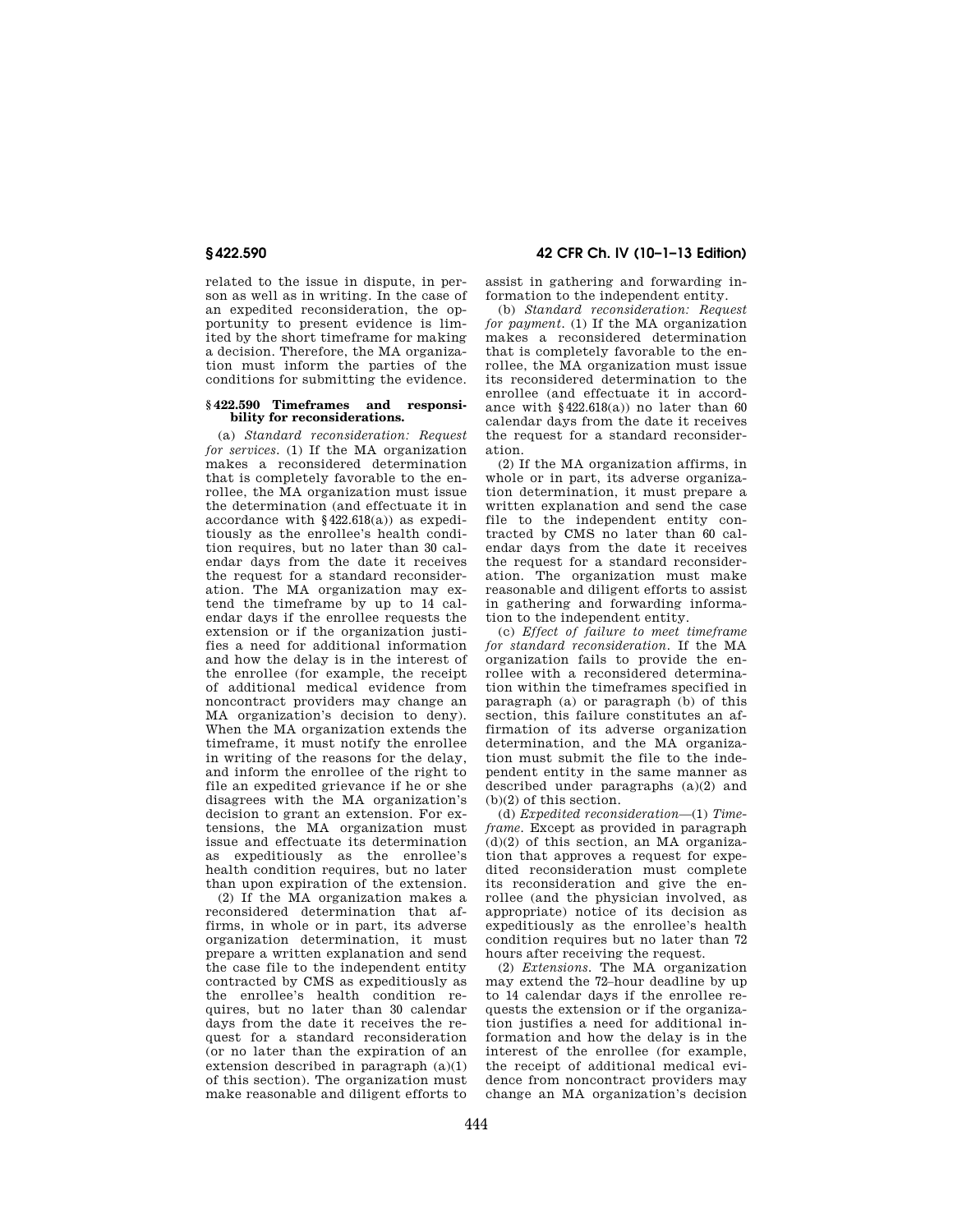to deny). When the MA organization extends the timeframe, it must notify the enrollee in writing of the reasons for the delay, and inform the enrollee of the right to file an expedited grievance if he or she disagrees with the MA organization's decision to grant an extension. The MA organization must notify the enrollee of its determination as expeditiously as the enrollee's health condition requires but no later than upon expiration of the extension.

(3) *Confirmation of oral notice.* If the MA organization first notifies an enrollee of a completely favorable expedited reconsideration, it must mail written confirmation to the enrollee within 3 calendar days.

(4) *How the MA organization must request information from noncontract providers.* If the MA organization must receive medical information from noncontract providers, the MA organization must request the necessary information from the noncontract provider within 24 hours of the initial request for an expedited reconsideration. Noncontract providers must make reasonable and diligent efforts to expeditiously gather and forward all necessary information to assist the MA organization in meeting the required timeframe. Regardless of whether the MA organization must request information from noncontract providers, the MA organization is responsible for meeting the timeframe and notice requirements.

(5) *Affirmation of an adverse expedited organization determination.* If, as a result of its reconsideration, the MA organization affirms, in whole or in part, its adverse expedited organization determination, the MA organization must submit a written explanation and the case file to the independent entity contracted by CMS as expeditiously as the enrollee's health condition requires, but not later than within 24 hours of its affirmation. The organization must make reasonable and diligent efforts to assist in gathering and forwarding information to the independent entity.

(e) *Notification of enrollee.* If the MA organization refers the matter to the independent entity as described under this section, it must concurrently notify the enrollee of that action.

(f) *Failure to meet timeframe for expedited reconsideration.* If the MA organization fails to provide the enrollee with the results of its reconsideration within the timeframe described in paragraph (d) of this section, this failure constitutes an adverse reconsidered determination, and the MA organization must submit the file to the independent entity within 24 hours of expiration of the timeframe set forth in paragraph (d) of this section.

(g) *Who must reconsider an adverse organization determination.* (1) A person or persons who were not involved in making the organization determination must conduct the reconsideration.

(2) When the issue is the MA organization's denial of coverage based on a lack of medical necessity (or any substantively equivalent term used to describe the concept of medical necessity), the reconsidered determination must be made by a physician with expertise in the field of medicine that is appropriate for the services at issue. The physician making the reconsidered determination need not, in all cases, be of the same specialty or subspecialty as the treating physician.

[63 FR 35107, June 26, 1998, as amended at 65 FR 40330, June 29, 2000; 70 FR 4739, Jan. 28, 2005]

# **§ 422.592 Reconsideration by an independent entity.**

(a) When the MA organization affirms, in whole or in part, its adverse organization determination, the issues that remain in dispute must be reviewed and resolved by an independent, outside entity that contracts with CMS.

(b) The independent outside entity must conduct the review as expeditiously as the enrollee's health condition requires but must not exceed the deadlines specified in the contract.

(c) When the independent entity conducts a reconsideration, the parties to the reconsideration are the same parties listed in §422.582(d) who qualified during the MA organization's reconsideration, with the addition of the MA organization.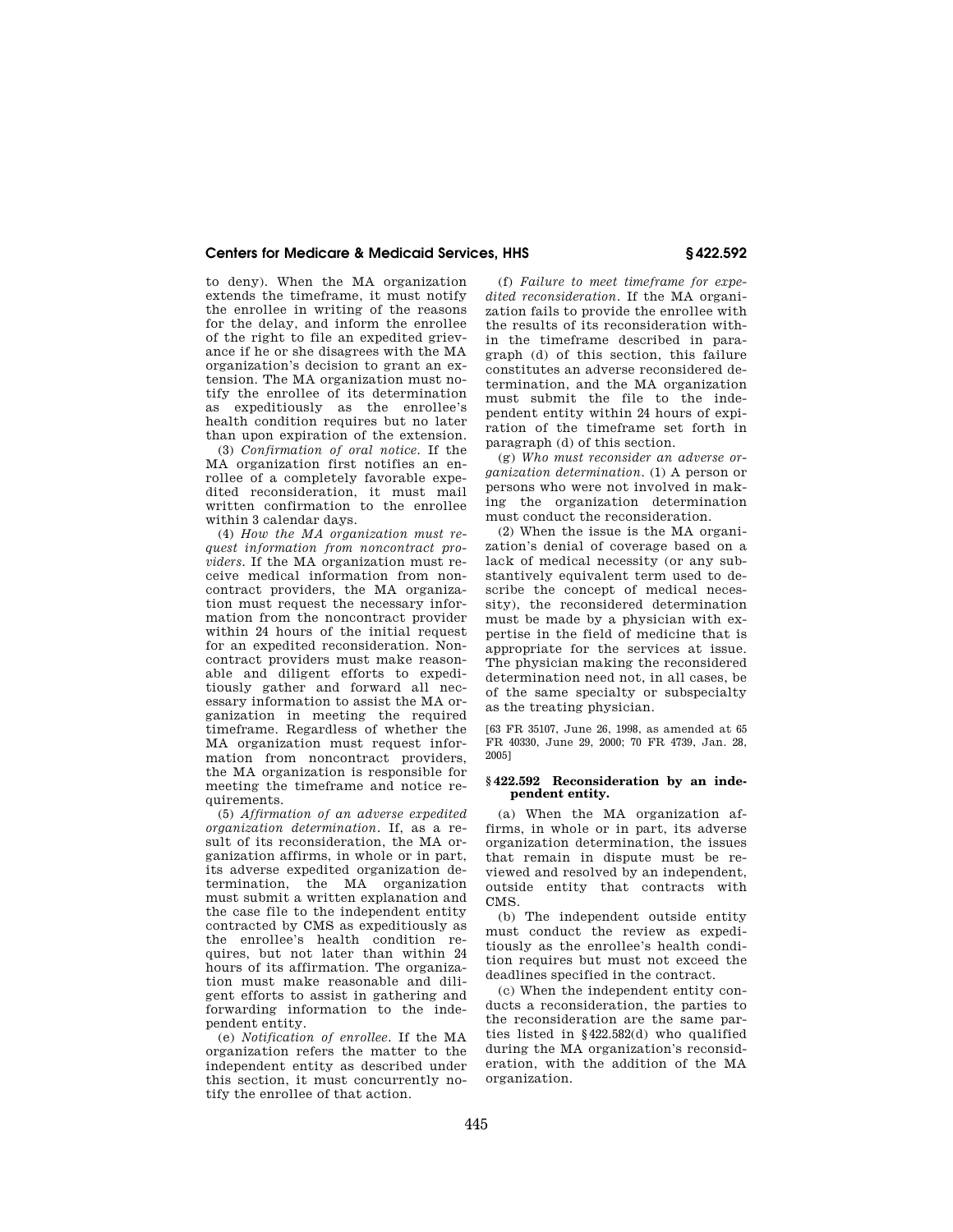# **§ 422.594 Notice of reconsidered determination by the independent entity.**

(a) *Responsibility for the notice.* When the independent entity makes the reconsidered determination, it is responsible for mailing a notice of its reconsidered determination to the parties and for sending a copy to CMS.

(b) *Content of the notice.* The notice must—

(1) State the specific reasons for the entity's decisions in understandable language;

(2) If the reconsidered determination is adverse (that is, does not completely reverse the MA organization's adverse organization determination), inform the parties of their right to an ALJ hearing if the amount in controversy is \$100 or more;

(3) Describe the procedures that a party must follow to obtain an ALJ hearing; and

(4) Comply with any other requirements specified by CMS.

[63 FR 35107, June 26, 1998, as amended at 65 FR 40330, June 29, 2000]

### **§ 422.596 Effect of a reconsidered determination.**

A reconsidered determination is final and binding on all parties unless a party other than the MA organization files a request for a hearing under the provisions of §422.602, or unless the reconsidered determination is revised under §422.616.

[65 FR 40331, June 29, 2000]

# **§ 422.600 Right to a hearing.**

(a) If the amount remaining in controversy after reconsideration meets the threshold requirement established annually by the Secretary, any party to the reconsideration (except the MA organization) who is dissatisfied with the reconsidered determination has a right to a hearing before an ALJ.

(b) The amount remaining in controversy, which can include any combination of Part A and Part B services, is computed in accordance with part 405 of this chapter.

(c) If the basis for the appeal is the MA organization's refusal to provide services, CMS uses the projected value

**§ 422.594 42 CFR Ch. IV (10–1–13 Edition)** 

of those services to compute the amount remaining in controversy.

[63 FR 35107, June 26, 1998, as amended at 70 FR 4740, Jan. 28, 2005]

#### **§ 422.602 Request for an ALJ hearing.**

(a) *How and where to file a request.* A party must file a written request for a hearing with the entity specified in the IRE's reconsideration notice.

(b) *When to file a request.* Except when an ALJ extends the time frame as provided in part 405 of this chapter, a party must file a request for a hearing within 60 days of the date of the notice of a reconsidered determination. The time and place for a hearing before an ALJ will be set in accordance with §405.1020.

(c) *Parties to a hearing.* The parties to a hearing are the parties to the reconsideration, the MA organization, and any other person or entity whose rights with respect to the reconsideration may be affected by the hearing, as determined by the ALJ.

(d) *Insufficient amount in controversy.*  (1) If a request for a hearing clearly shows that the amount in controversy is less than that required under §422.600, the ALJ dismisses the request.

(2) If, after a hearing is initiated, the ALJ finds that the amount in controversy is less than the amount required under §422.600, the ALJ discontinues the hearing and does not rule on the substantive issues raised in the appeal.

[63 FR 35107, June 26, 1998, as amended at 70 FR 4740, Jan. 28, 2005]

# **§ 422.608 Medicare Appeals Council (MAC) review.**

Any party to the hearing, including the MA organization, who is dissatisfied with the ALJ hearing decision, may request that the MAC review the ALJ's decision or dismissal. The regulations under part 405 of this chapter regarding MAC review apply to matters addressed by this subpart to the extent that they are appropriate.

[70 FR 4740, Jan. 28, 2005]

# **§ 422.612 Judicial review.**

(a) *Review of ALJ's decision.* Any party, including the MA organization,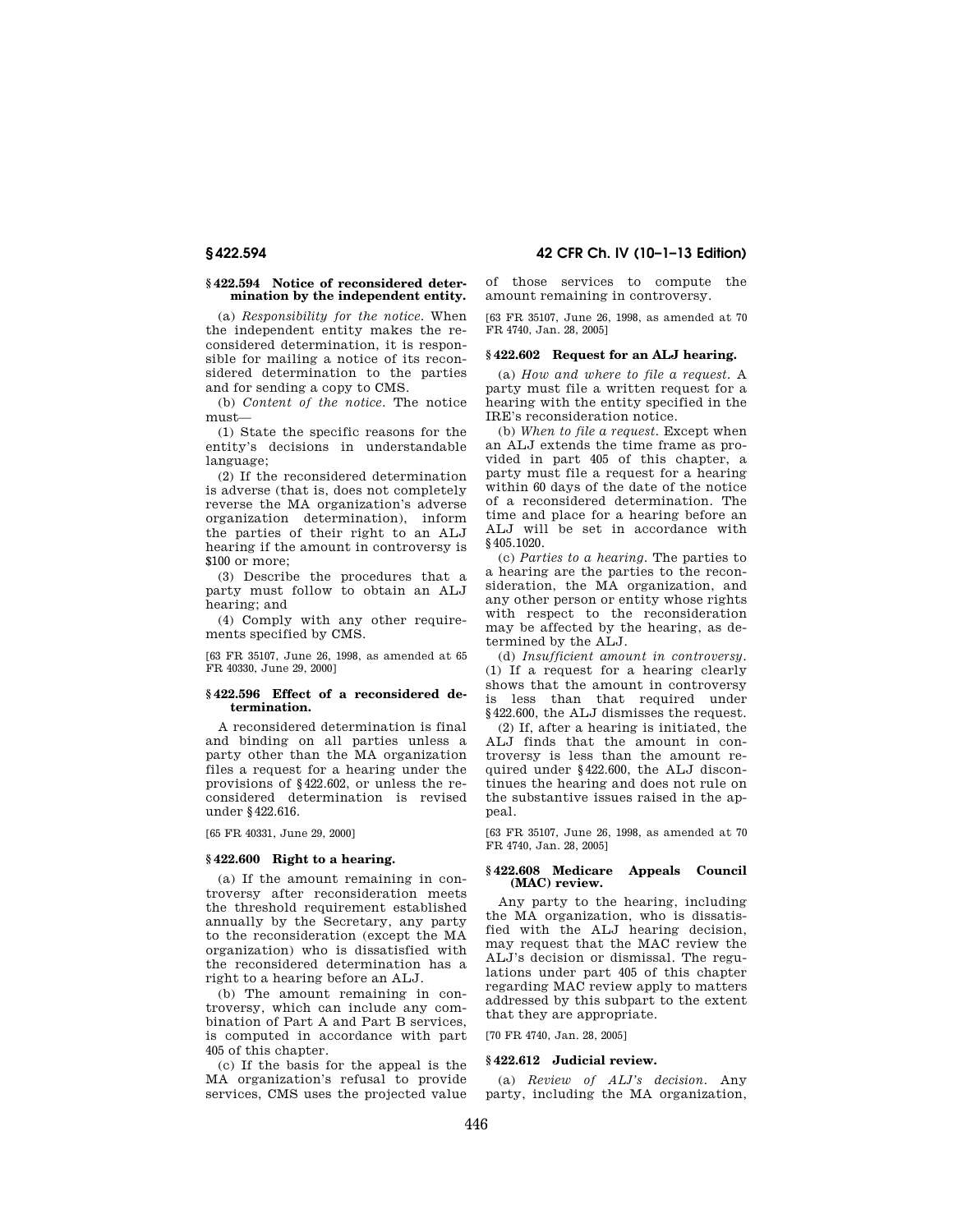may request judicial review (upon notifying the other parties) of an ALJ's decision if—

(1) The Board denied the party's request for review; and

(2) The amount in controversy meets the threshold requirement established annually by the Secretary.

(b) *Review of MAC decision.* Any party, including the MA organization, may request judicial review (upon notifying the other parties) of the MAC decision if it is the final decision of CMS and the amount in controversy meets the threshold established in paragraph  $(a)(2)$  of this section.

(c) *How to request judicial review.* In order to request judicial review, a party must file a civil action in a district court of the United States in accordance with section 205(g) of the Act. See part 405 of this chapter for a description of the procedures to follow in requesting judicial review.

[63 FR 35107, June 26, 1998; 63 FR 52614, Oct. 1, 1998, as amended at 65 FR 40331, June 29, 2000; 70 FR 4740, Jan. 28, 2005]

#### **§ 422.616 Reopening and revising determinations and decisions.**

(a) An organization or reconsidered determination made by an MA organization, a reconsidered determination made by the independent entity described in §422.592, or the decision of an ALJ or the MAC that is otherwise final and binding may be reopened and revised by the entity that made the determination or decision, under the rules in part 405 of this chapter.

(b) Reopening may be at the instigation of any party.

(c) The filing of a request for reopening does not relieve the MA organization of its obligation to make payment or provide services as specified in §422.618.

(d) Once an entity issues a revised determination or decision, any party may file an appeal.

[63 FR 35107, June 26, 1998; 63 FR 52614, Oct. 1, 1998, as amended at 70 FR 4740, Jan. 28, 2005]

# **§ 422.618 How an MA organization must effectuate standard reconsidered determinations or decisions.**

(a) *Reversals by the MA organization*— (1) *Requests for service.* If, on reconsideration of a request for service, the MA organization completely reverses its organization determination, the organization must authorize or provide the service under dispute as expeditiously as the enrollee's health condition requires, but no later than 30 calendar days after the date the MA organization receives the request for reconsideration (or no later than upon expiration of an extension described in  $§$ 422.590(a)(1)).

(2) *Requests for payment.* If, on reconsideration of a request for payment, the MA organization completely reverses its organization determination, the organization must pay for the service no later than 60 calendar days after the date the MA organization receives the request for reconsideration.

(b) *Reversals by the independent outside entity*—(1) *Requests for service.* If, on reconsideration of a request for service. the MA organization's determination is reversed in whole or in part by the independent outside entity, the MA organization must authorize the service under dispute within 72 hours from the date it receives notice reversing the determination, or provide the service under dispute as expeditiously as the enrollee's health condition requires, but no later than 14 calendar days from that date. The MA organization must inform the independent outside entity that the organization has effectuated the decision.

(2) *Requests for payment.* If, on reconsideration of a request for payment, the MA organization's determination is reversed in whole or in part by the independent outside entity, the MA organization must pay for the service no later than 30 calendar days from the date it receives notice reversing the organization determination. The MA organization must inform the independent outside entity that the organization has effectuated the decision.

(c) *Reversals other than by the MA organization or the independent outside entity*—(1) *General rule.* If the independent outside entity's determination is reversed in whole or in part by the ALJ, or at a higher level of appeal, the MA organization must pay for, authorize, or provide the service under dispute as expeditiously as the enrollee's health condition requires, but no later than 60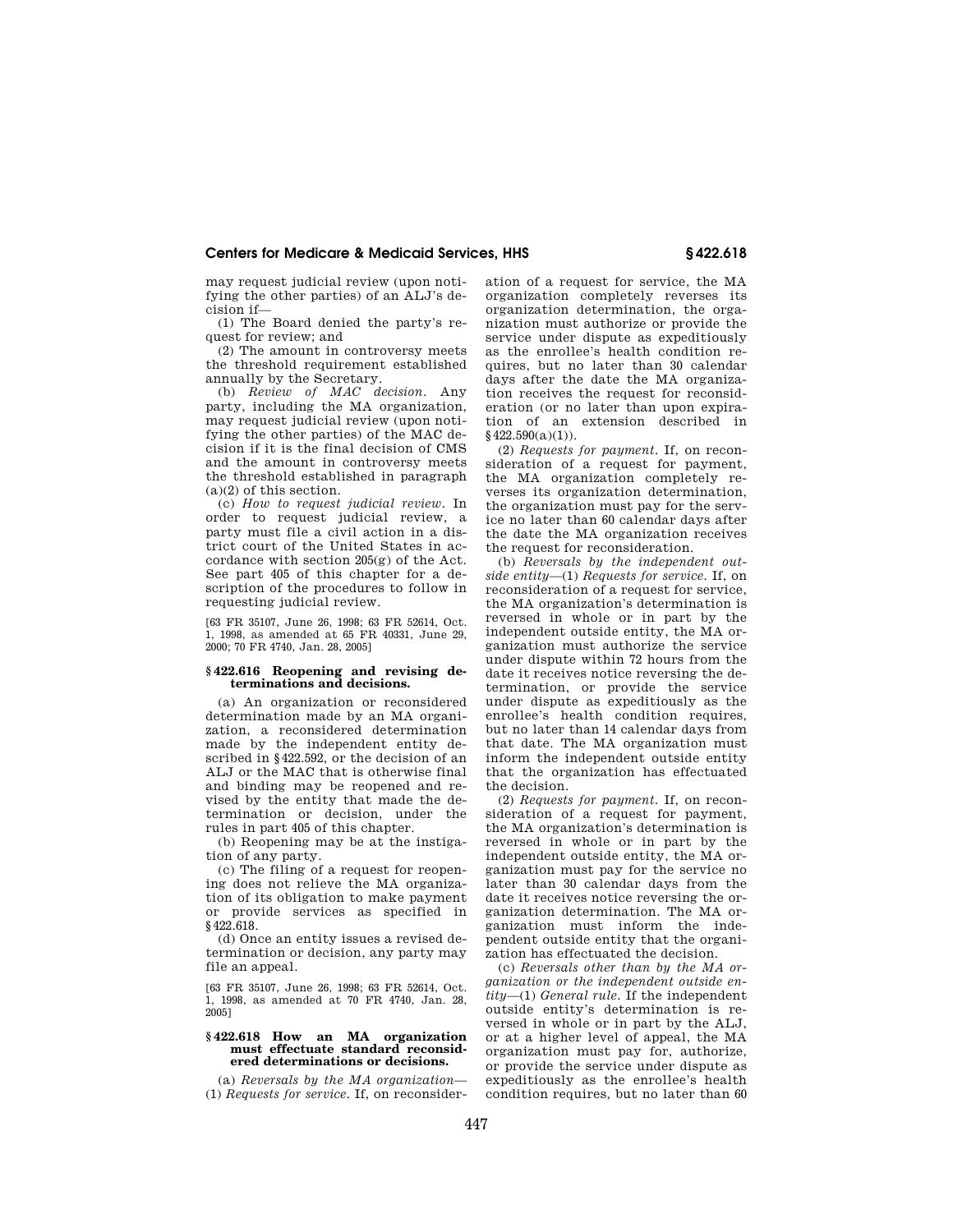calendar days from the date it receives notice reversing the determination. The MA organization must inform the independent outside entity that the organization has effectuated the decision or that it has appealed the decision.

(2) *Effectuation exception when the MA organization files an appeal with the Medicare Appeals Council.* If the MA organization requests Medicare Appeals Council (the Board) review consistent with §422.608, the MA organization may await the outcome of the review before it pays for, authorizes, or provides the service under dispute. A MA organization that files an appeal with the Board must concurrently send a copy of its appeal request and any accompanying documents to the enrollee and must notify the independent outside entity that it has requested an appeal.

[63 FR 35107, June 26, 1998, as amended at 65 FR 40331, June 29, 2000; 68 FR 50858, Aug. 22, 2003]

#### **§ 422.619 How an MA organization must effectuate expedited reconsidered determinations.**

(a) *Reversals by the MA organization.* If on reconsideration of an expedited request for service, the MA organization completely reverses its organization determination, the MA organization must authorize or provide the service under dispute as expeditiously as the enrollee's health condition requires, but no later than 72 hours after the date the MA organization receives the request for reconsideration (or no later than upon expiration of an extension described in  $\S 422.590(d)(2)$ .

(b) *Reversals by the independent outside entity.* If the MA organization's determination is reversed in whole or in part by the independent outside entity, the MA organization must authorize or provide the service under dispute as expeditiously as the enrollee's health condition requires but no later than 72 hours from the date it receives notice reversing the determination. The MA organization must inform the independent outside entity that the organization has effectuated the decision.

(c) *Reversals other than by the MA organization or the independent outside entity*—(1) *General rule.* If the independent outside entity's expedited determination is reversed in whole or in part by

# **§ 422.619 42 CFR Ch. IV (10–1–13 Edition)**

the ALJ, or at a higher level of appeal, the MA organization must authorize or provide the service under dispute as expeditiously as the enrollee's health condition requires, but no later than 60 days from the date it receives notice reversing the determination. The MA organization must inform the independent outside entity that the organization has effectuated the decision.

(2) *Effectuation exception when the MA organization files an appeal with the Medicare Appeals Council.* If the MA organization requests Medicare Appeals Council (the Board) review consistent with §422.608, the MA organization may await the outcome of the review before it authorizes or provides the service under dispute. A MA organization that files an appeal with the Board must concurrently send a copy of its appeal request and any accompanying documents to the enrollee and must notify the independent outside entity that it has requested an appeal.

[65 FR 40331, June 29, 2000, as amended at 68 FR 50859, Aug. 22, 2003]

#### **§ 422.620 Notifying enrollees of hospital discharge appeal rights.**

(a) *Applicability and scope.* (1) For purposes of §§422.620 and 422.622, the term hospital is defined as any facility providing care at the inpatient hospital level, whether that care is short term or long term, acute or non acute, paid through a prospective payment system or other reimbursement basis, limited to specialty care or providing a broader spectrum of services. This definition also includes critical access hospitals.

(2) For purposes of §§422.620 and 422.622, a discharge is a formal release of an enrollee from an inpatient hospital.

(b) *Advance written notice of hospital discharge rights.* For all Medicare Advantage enrollees, hospitals must deliver valid, written notice of an enrollee's rights as a hospital inpatient including discharge appeal rights. The hospital must use a standardized notice, as specified by CMS, in accordance with the following procedures:

(1) *Timing of notice.* The hospital must provide the notice at or near admission, but no later than 2 calendar days following the enrollee's admission to the hospital.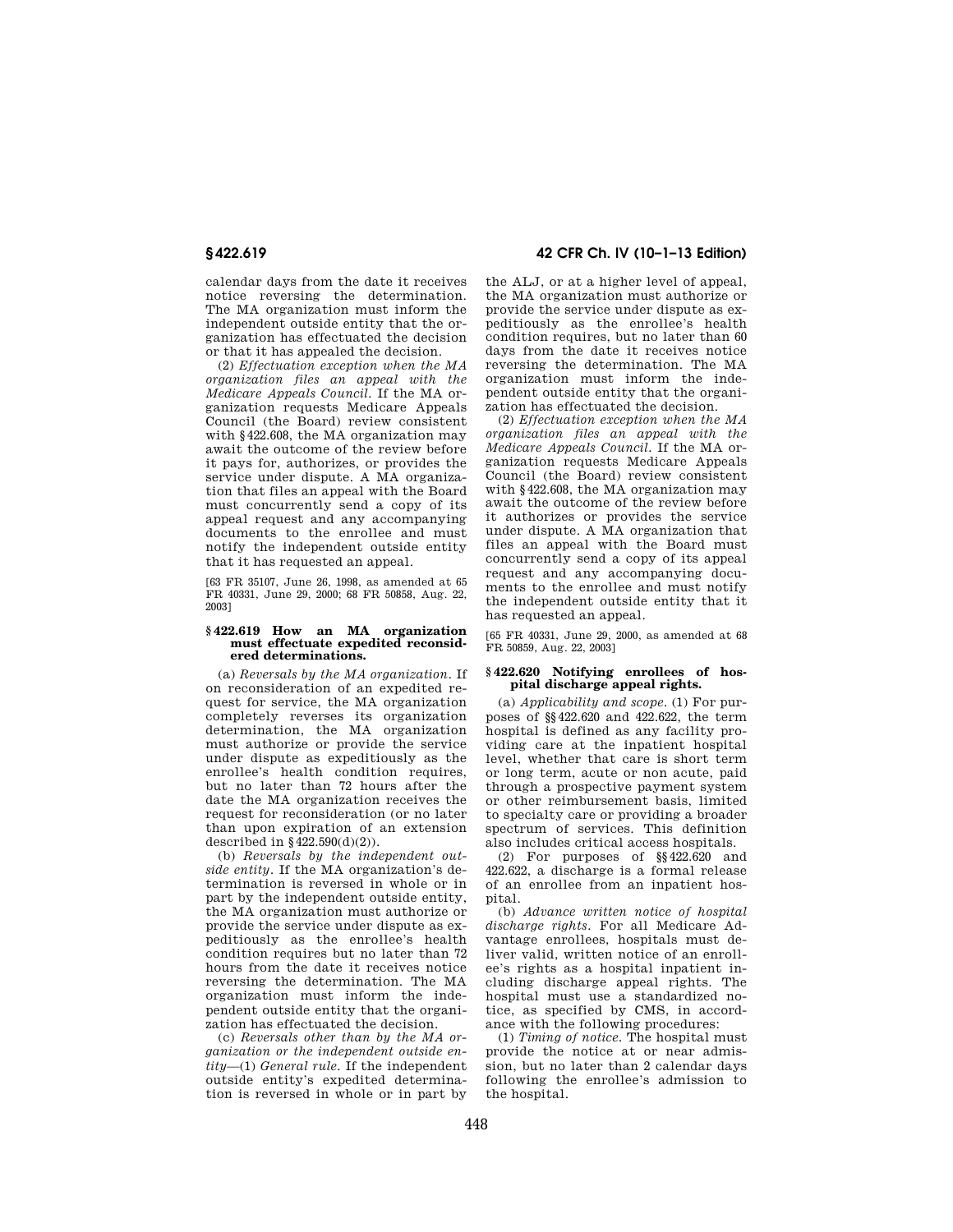(2) *Content of the notice.* The notice of rights must include the following information:

(i) The enrollee's rights as a hospital inpatient, including the right to benefits for inpatient services and for post hospital services in accordance with 1866(a)(1)(M) of the Act.

(ii) The enrollee's right to request an immediate review, including a description of the process under §422.622 and the availability of other appeals processes if the enrollee fails to meet the deadline for an immediate review.

(iii) The circumstances under which an enrollee will or will not be liable for charges for continued stay in the hospital in accordance with  $1866(a)(1)(M)$ of the Act.

(iv) The enrollee's right to receive additional information in accordance with section  $§422.622(e)$ .

(v) Any other information required by CMS.

(3) *When delivery of notice is valid.* Delivery of the written notice of rights described in this section is valid if—

(i) The enrollee (or the enrollee's representative) has signed and dated the notice to indicate that he or she has received the notice and can comprehend its contents, except as provided in paragraph (b)(4) of this section; and

(ii) The notice is delivered in accordance with paragraph (b)(1) of this section and contains all the elements described in paragraph  $(b)(2)$  of this section.

(4) *If an enrollee refuses to sign the notice*. The hospital may annotate its notice to indicate the refusal, and the date of refusal is considered the date of receipt of the notice.

(c) *Follow up notification*. (1) The hospital must present a copy of the signed notice described in paragraph (b)(2) of this section to the enrollee (or enrollee's representative) prior to discharge. The notice should be given as far in advance of discharge as possible, but not more than 2 calendar days before discharge.

(2) Follow up notification is not required if the notice required under 422.620(b) is delivered within 2 calendar days of discharge.

(d) *Physician concurrence required*. Before discharging an enrollee from the inpatient hospital level of care, the MA organization must obtain concurrence from the physician who is responsible for the enrollee's inpatient care.

[71 FR 68723, Nov. 27, 2006]

# **§ 422.622 Requesting immediate QIO review of the decision to discharge from the inpatient hospital.**

(a) *Enrollee's right to an immediate QIO review*. An enrollee has a right to request an immediate review by the QIO when an MA organization or hospital (acting directly or through its utilization committee), with physician concurrence determines that inpatient care is no longer necessary.

(b) *Requesting an immediate QIO review*. (1) An enrollee who wishes to exercise the right to an immediate review must submit a request to the QIO that has an agreement with the hospital as specified in §476.78 of this chapter. The request must be made no later than the day of discharge and may be in writing or by telephone.

(2) The enrollee, or his or her representative, upon request by the QIO, must be available to discuss the case.

(3) The enrollee may, but is not required to, submit written evidence to be considered by a QIO in making its decision.

(4) An enrollee who makes a timely request for an immediate QIO review in accordance with paragraph (b)(1) of this section is subject to the financial liability protections under paragraph (f) of this section, as applicable.

(5) When an enrollee does not request an immediate QIO review in accordance with paragraph (b) of this section, he or she may request expedited reconsideration by the MA organization as described in §422.584, but the financial liability rules of paragraph (f) of this section do not apply.

(c) *Burden of proof*. When an enrollee (or his or her representative, if applicable) requests an immediate review by a QIO, the burden of proof rests with the MA organization to demonstrate that discharge is the correct decision, either on the basis of medical necessity, or based on other Medicare coverage policies. Consistent with paragraph (e)(2) of this section, the MA organization should supply any and all information that a QIO requires to sustain the organization's discharge determination.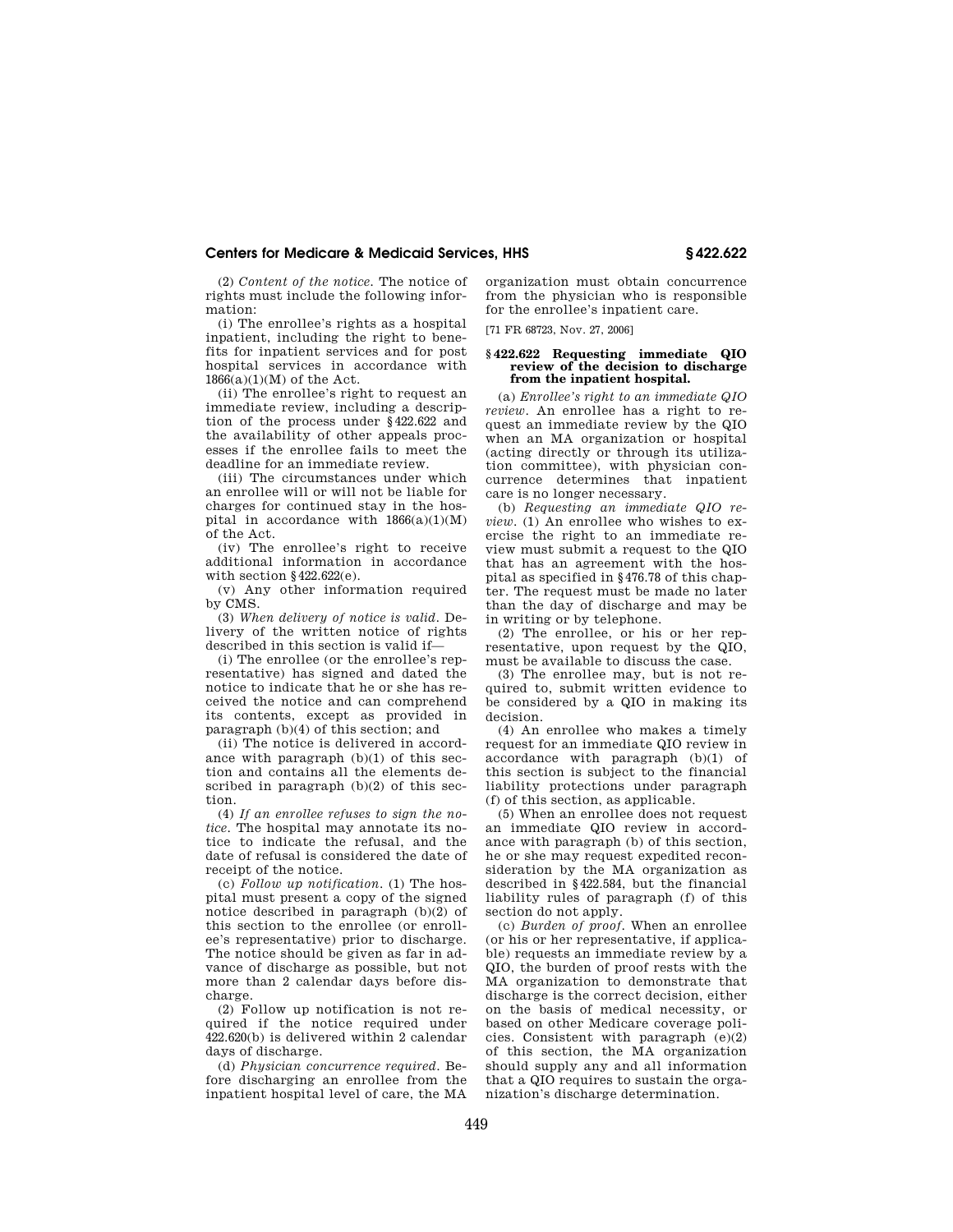**§ 422.622 42 CFR Ch. IV (10–1–13 Edition)** 

(d) *Procedures the QIO must follow*. (1) When the QIO receives the enrollee's request for an immediate review under paragraph (b), the QIO must notify the MA organization and the hospital that the enrollee has filed a request for an immediate review.

(2) The QIO determines whether the hospital delivered valid notice consistent with §422.620(b)(3).

(3) The QIO examines the medical and other records that pertain to the services in dispute.

(4) The QIO must solicit the views of the enrollee (or his or her representative) who requested the immediate QIO review.

(5) The QIO must provide an opportunity for the MA organization to explain why the discharge is appropriate.

(6) When the enrollee requests an immediate QIO review in accordance with paragraph (b)(1) of this section, the QIO must make a determination and notify the enrollee, the hospital, the MA organization, and the physician of its determination within one calendar day after it receives all requested pertinent information.

(7) If the QIO does not receive the information needed to sustain an MA organization's decision to discharge, it may make its determination based on the evidence at hand, or it may defer a decision until it receives the necessary information. If this delay results in extended Medicare coverage of an individual's hospital services, the MA organization may be held financially liable for these services, as determined by the QIO.

(8) When the QIO issues its determination, the QIO must notify the enrollee, the MA organization, the physician, and hospital of its decision by telephone, followed by a written notice that must include the following information:

(i) The basis for the determination.

(ii) A detailed rationale for the determination.

(iii) An explanation of the Medicare payment consequences of the determination and the date an enrollee becomes fully liable for the services.

(iv) Information about the enrollee's right to a reconsideration of the QIO's determination as set forth in §422.626(f), including how to request a reconsideration and the time period for doing so.

(e) *Responsibilities of the MA organization and hospital*. (1) When the QIO notifies an MA organization that an enrollee has requested an immediate QIO review, the MA organization must, directly or by delegation, deliver a detailed notice to the enrollee as soon as possible, but no later than noon of the day after the QIO's notification. The detailed notice must include the following information:

(i) A detailed explanation of why services are either no longer reasonable and necessary or are no longer covered.

(ii) A description of any applicable Medicare coverage rule, instruction, or other Medicare policy including information about how the enrollee may obtain a copy of the Medicare policy from the MA organization.

(iii) Any applicable MA organization policy, contract provision, or rationale upon which the discharge determination was based.

(iv) Facts specific to the enrollee and relevant to the coverage determination sufficient to advise the enrollee of the applicability of the coverage rule or policy to the enrollee's case.

(v) Any other information required by CMS.

(2) Upon notification by the QIO of a request for an immediate review, the MA organization must supply any and all information, including a copy of the notices sent to the enrollee, as specified in §422.620(b) and (c) and paragraph (e)(1) of this section, that the QIO needs to decide on the determination. The MA organization must supply this information as soon as possible, but no later than noon of the day after the QIO notifies the MA organization that a request for an expedited determination has been received from the enrollee. The MA organization must make the information available by phone (with a written record made of any information not transmitted initially in writing) and/or in writing, as determined by the QIO.

(3) In response to a request from the MA organization, the hospital must supply all information that the QIO needs to make its determination, including a copy of the notices required as specified in §422.620(b) and (c) and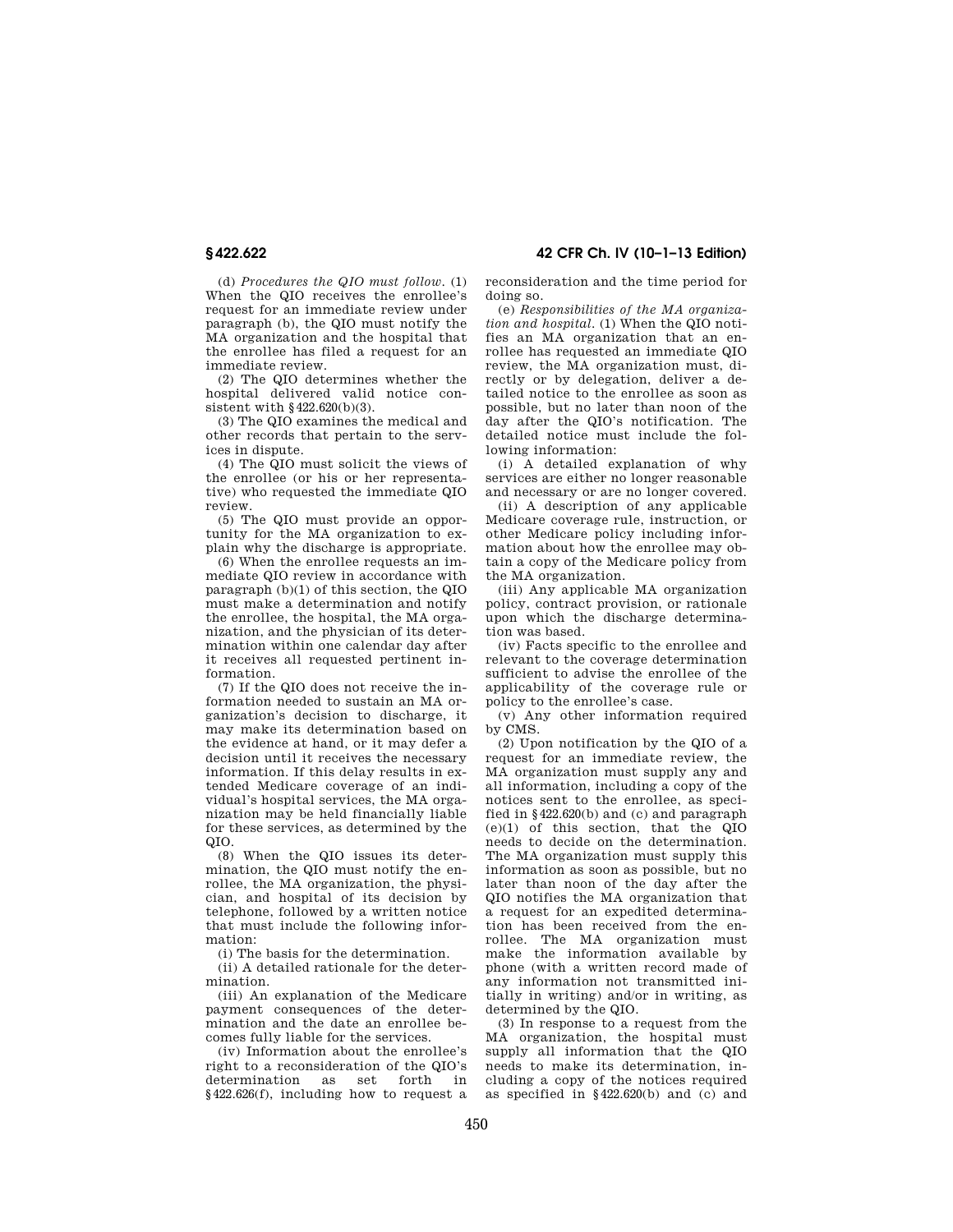paragraph (e)(1) of this section. The hospital must furnish this information as soon as possible, but no later than by close of business of the day the MA organization notifies the hospital of the request for information. At the discretion of the QIO, the hospital must make the information available by phone or in writing (with a written record of any information not transmitted initially in writing).

(4) Upon an enrollee's request, the MA organization must provide the enrollee a copy of, or access to, any documentation sent to the QIO by the MA organization, including written records of any information provided by telephone. The MA organization may charge the enrollee a reasonable amount to cover the costs of duplicating the documentation for the enrollee and/or delivering the documentation to the enrollee. The MA organization must accommodate such a request by no later than close of business of the first day after the day the material is requested.

(f) *Coverage during QIO expedited review.* (1) An MA organization is financially responsible for coverage of services as provided in this paragraph, regardless of whether it has delegated responsibility for authorizing coverage or discharge determinations to its providers.

(2) When the MA organization determines that hospital services are not, or are no longer, covered,

(i) If the MA organization authorized coverage of the inpatient admission directly or by delegation (or the admission constitutes emergency or urgently needed care, as described in §§422.2 and 422.112(c)), the MA organization continues to be financially responsible for the costs of the hospital stay when an appeal is filed under paragraph (a)(1) of this section until noon of the day after the QIO notifies the enrollee of its review determination, except as provided in paragraph (b)(5) of this section. If coverage of the hospital admission was never approved by the MA organization or the admission does not constitute emergency or urgently needed care as described in  $\S$ §422.2 and 422.112 $(c)$ , the MA organization is liable for the hospital costs only if it is determined on

appeal that the hospital stay should have been covered under the MA plan. (ii) The hospital may not charge the

MA organization (or the enrollee) if— (A) It was the hospital (acting on behalf of the enrollee) that filed the re-

quest for immediate QIO review; and

(B) The QIO upholds the non-coverage determination made by the MA organization.

(3) If the QIO determines that the enrollee still requires inpatient hospital care, the hospital must provide the enrollee with a notice consistent with §422.620(c) of this subpart when the hospital or MA organization once again determines that the enrollee no longer requires inpatient hospital care.

(4) If the hospital determines that inpatient hospital services are no longer necessary, the hospital may not charge the enrollee for inpatient services received before noon of the day after the QIO notifies the enrollee of its review determination.

(g) *Effect of an expedited QIO determination.* The QIO determination is binding upon the enrollee, physician, hospital, and MA organization except in the following circumstances:

(1) *Right to request a reconsideration.* If the enrollee is still an inpatient in the hospital and is dissatisfied with the determination, he or she may request a reconsideration according to the procedures described in  $§422.626(g)$ .

(2) *Right to pursue the standard appeal process.* If the enrollee is no longer an inpatient in the hospital and is dissatisfied with this determination, the enrollee may appeal to an ALJ, the MAC, or a federal court, as provided for under this subpart.

[71 FR 68723, Nov. 27, 2006, as amended at 75 FR 19812, Apr. 15, 2010; 76 FR 21569, Apr. 15, 2011]

### **§ 422.624 Notifying enrollees of termination of provider services.**

(a) *Applicability.* (1) For purposes of §§422.624 and 422.626, the term provider includes home health agencies (HHAs), skilled nursing facilities (SNFs), and comprehensive outpatient rehabilitation facilities (CORFs).

(2) *Termination of service defined.* For purposes of this section and §422.626, a termination of service is the discharge of an enrollee from covered provider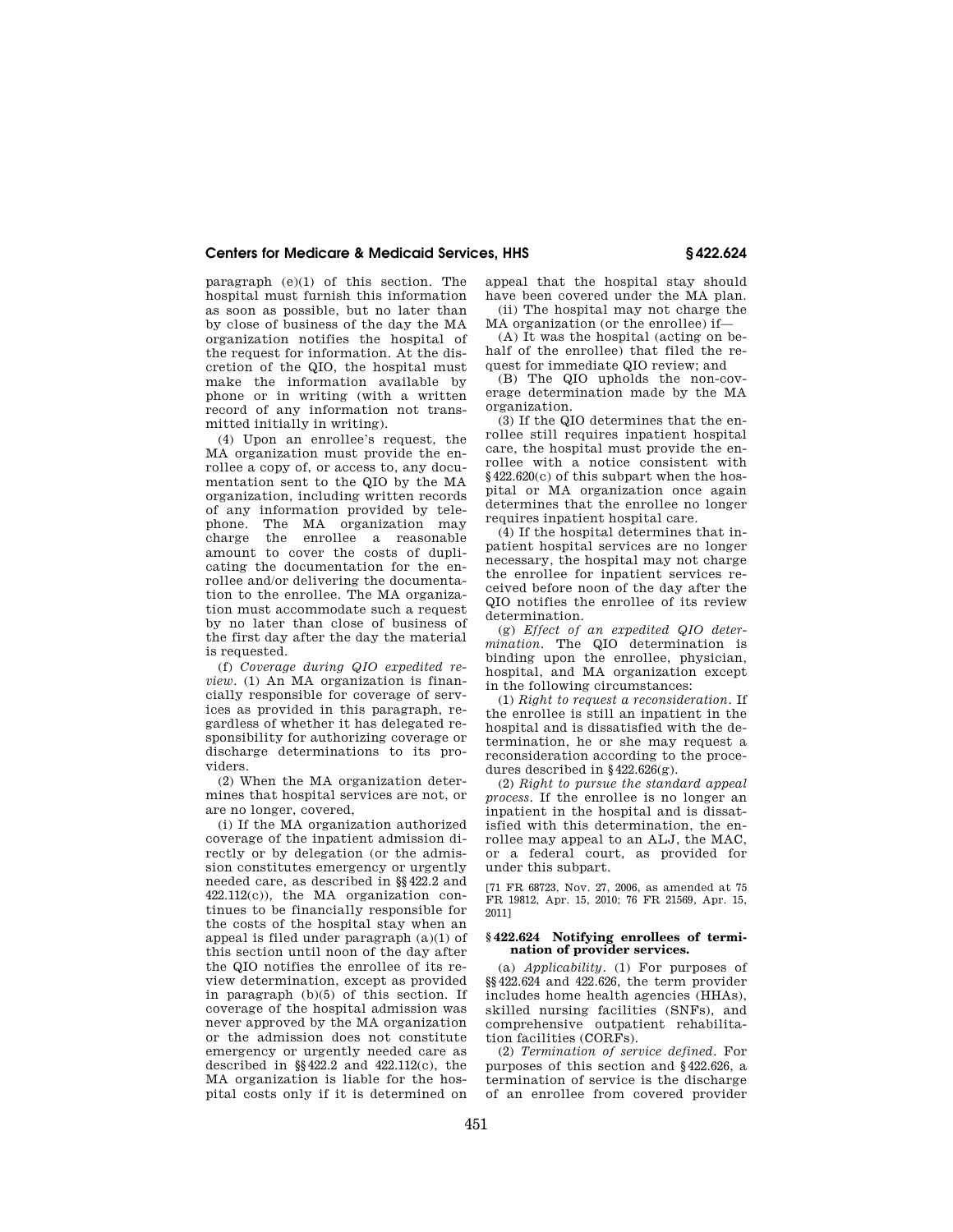services, or discontinuation of covered provider services, when the enrollee has been authorized by the MA organization, either directly or by delegation, to receive an ongoing course of treatment from that provider. Termination includes cessation of coverage at the end of a course of treatment preauthorized in a discrete increment, regardless of whether the enrollee agrees that such services should end.

(b) *Advance written notification of termination.* Prior to any termination of service, the provider of the service must deliver valid written notice to the enrollee of the MA organization's decision to terminate services. The provider must use a standardized notice, required by the Secretary, in accordance with the following procedures—

(1) *Timing of notice.* The provider must notify the enrollee of the MA organization's decision to terminate covered services no later than two days before the proposed end of the services. If the enrollee's services are expected to be fewer than two days in duration, the provider should notify the enrollee at the time of admission to the provider. If, in a non-institutional setting, the span of time between services exceeds two days, the notice should be given no later than the next to last time services are furnished.

(2) *Content of the notice.* The standardized termination notice must include the following information:

(i) The date that coverage of services ends.

(ii) The date that the enrollee's financial liability for continued services begins.

(iii) A description of the enrollee's right to a fast-track appeal under §422.626, including information about how to contact an independent review entity (IRE), an enrollee's right (but not obligation) to submit evidence showing that services should continue, and the availability of other MA appeal procedures if the enrollee fails to meet the deadline for a fast-track IRE appeal.

(iv) The enrollee's right to receive detailed information in accordance with §422.626 (e)(1) and (2).

(v) Any other information required by the Secretary.

**§ 422.626 42 CFR Ch. IV (10–1–13 Edition)** 

(c) *When delivery of notice is valid.* Delivery of the termination notice is not valid unless—

(1) The enrollee (or the enrollee's representative) has signed and dated the notice to indicate that he or she has received the notice and can comprehend its contents; and

(2) The notice is delivered in accordance with paragraph (b)(1) of this section and contains all the elements described in paragraph (b)(2) of this section.

(d) *Financial liability for failure to deliver valid notice.* An MA organization is financially liable for continued services until 2 days after the enrollee receives valid notice as specified under paragraph (c) of this section. An enrollee may waive continuation of services if he or she agrees with being discharged sooner than 2 days after receiving the notice.

[68 FR 16667, Apr. 4, 2003, as amended at 75 FR 19812, Apr. 15, 2010]

#### **§ 422.626 Fast-track appeals of service terminations to independent review entities (IREs).**

(a) *Enrollee's right to a fast-track appeal of an MA organization's termination decision.* An enrollee of an MA organization has a right to a fast-track appeal of an MA organization's decision to terminate provider services.

(1) An enrollee who desires a fasttrack appeal must submit a request for an appeal to an IRE under contract with CMS, in writing or by telephone, by noon of the first day after the day of delivery of the termination notice. If, due to an emergency, the IRE is closed and unable to accept the enrollee's request for a fast-track appeal, the enrollee must file a request by noon of the next day that the IRE is open for business.

(2) When an enrollee fails to make a timely request to an IRE, he or she may request an expedited reconsideration by the MA organization as described in §422.584.

(3) If, after delivery of the termination notice, an enrollee chooses to leave a provider or discontinue receipt of covered services on or before the proposed termination date, the enrollee may not later assert fast-track IRE appeal rights under this section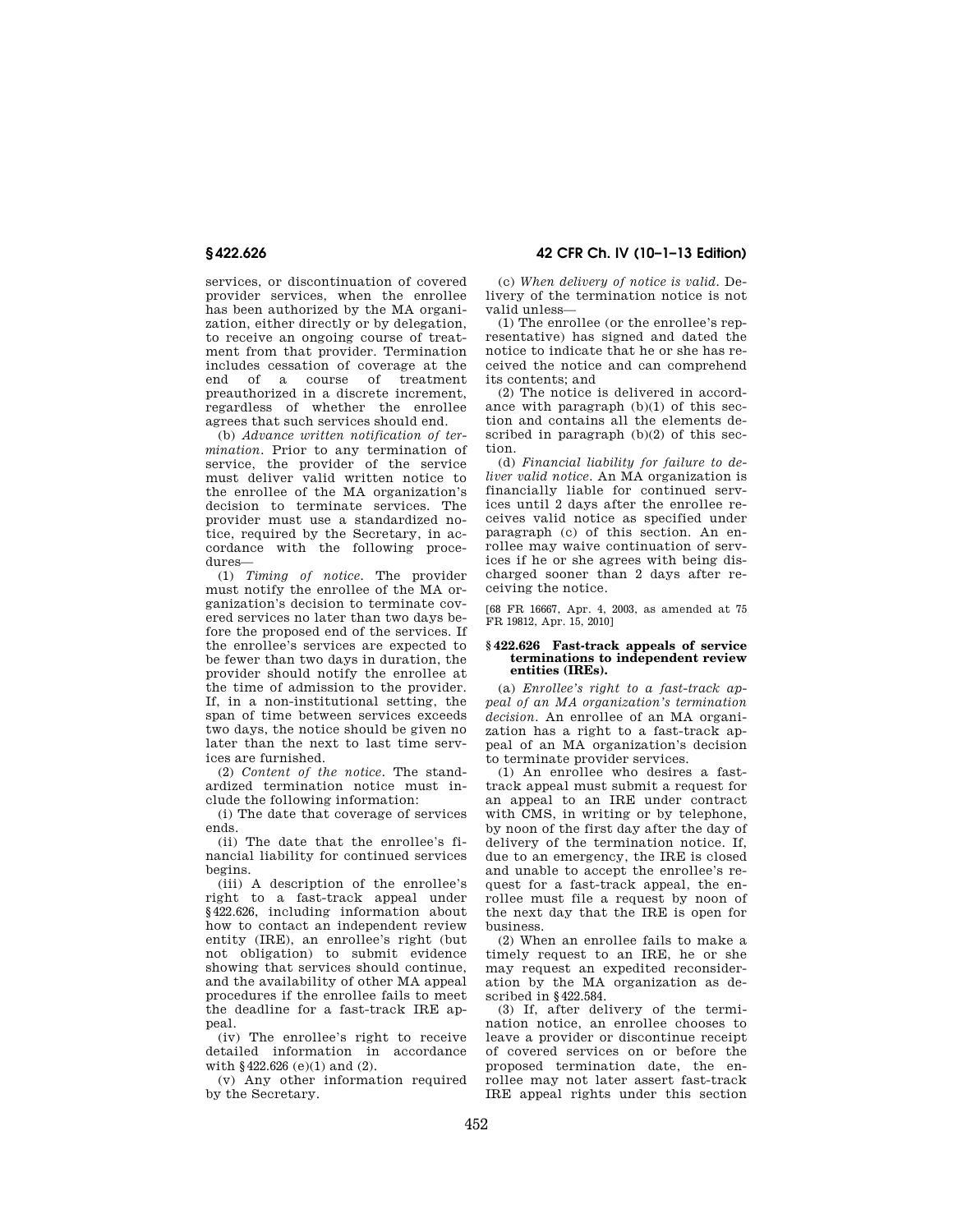relative to the services or expect the services to resume, even if the enrollee requests an appeal before the discontinuation date in the termination notice.

(b) *Coverage of provider services.* Coverage of provider services continues until the date and time designated on the termination notice, unless the enrollee appeals and the IRE reverses the MA organization's decision. If the IRE's decision is delayed because the MA organization did not timely supply necessary information or records, the MA organization is liable for the costs of any additional coverage required by the delayed IRE decision. If the IRE finds that the enrollee did not receive valid notice, coverage of provider services by the MA organization continues until at least two days after valid notice has been received. Continuation of coverage is not required if the IRE determines that coverage could pose a threat to the enrollee's health or safety.

(c) *Burden of proof.* When an enrollee appeals an MA organization's decision to terminate services to an IRE, the burden of proof rests with the MA organization to demonstrate that termination of coverage is the correct decision, either on the basis of medical necessity, or based on other Medicare coverage policies.

(1) To meet this burden, the MA organization must supply any and all information that an IRE requires to sustain the MA organization's termination decision, consistent with paragraph (e) of this section.

(2) The enrollee may submit evidence to be considered by an IRE in making its decision.

(3) The MA organization or an IRE may require an enrollee to authorize release to the IRE of his or her medical records, to the extent that the records are necessary for the MA organization to demonstrate the correctness of its decision or for an IRE to determine the appeal.

(d) *Procedures an IRE must follow.* (1) On the date an IRE receives the enrollee's request for an appeal, the IRE must immediately notify the MA organization and the provider that the enrollee has filed a request for a fasttrack appeal, and of the MA organization's responsibility to submit documentation consistent with paragraph  $(e)(3)$  of this section.

(2) When an enrollee requests a fasttrack appeal, the IRE must determine whether the provider delivered a valid notice of the termination decision, and whether a detailed notice has been provided, consistent with paragraph  $(e)(1)$ of this section.

(3) The IRE must notify CMS about each case in which it determines that improper notification occurs.

(4) Before making its decision, the IRE must solicit the enrollee's views regarding the reason(s) for termination of services as specified in the detailed written notice provided by the MA organization, or regarding any other reason that the IRE uses as the basis of its review determination.

(5) An IRE must make a decision on an appeal and notify the enrollee, the MA organization, and the provider of services, by close of business of the day after it receives the information necessary to make the decision. If the IRE does not receive the information needed to sustain an MA organization's decision to terminate services, it may make a decision on the case based on the information at hand, or it may defer its decision until it receives the necessary information. If the IRE defers its decision, coverage of the services by the MA organization would continue until the decision is made, consistent with paragraph (b) of this section, but no additional termination notice would be required.

(e) *Responsibilities of the MA organization.* (1) When an IRE notifies an MA organization that an enrollee has requested a fast-track appeal, the MA organization must send a detailed notice to the enrollee by close of business of the day of the IRE's notification. The detailed termination notice must include the following information:

(i) A specific and detailed explanation why services are either no longer reasonable and necessary or are no longer covered.

(ii) A description of any applicable Medicare coverage rule, instruction or other Medicare policy including citations, to the applicable Medicare policy rules, or the information about how the enrollee may obtain a copy of the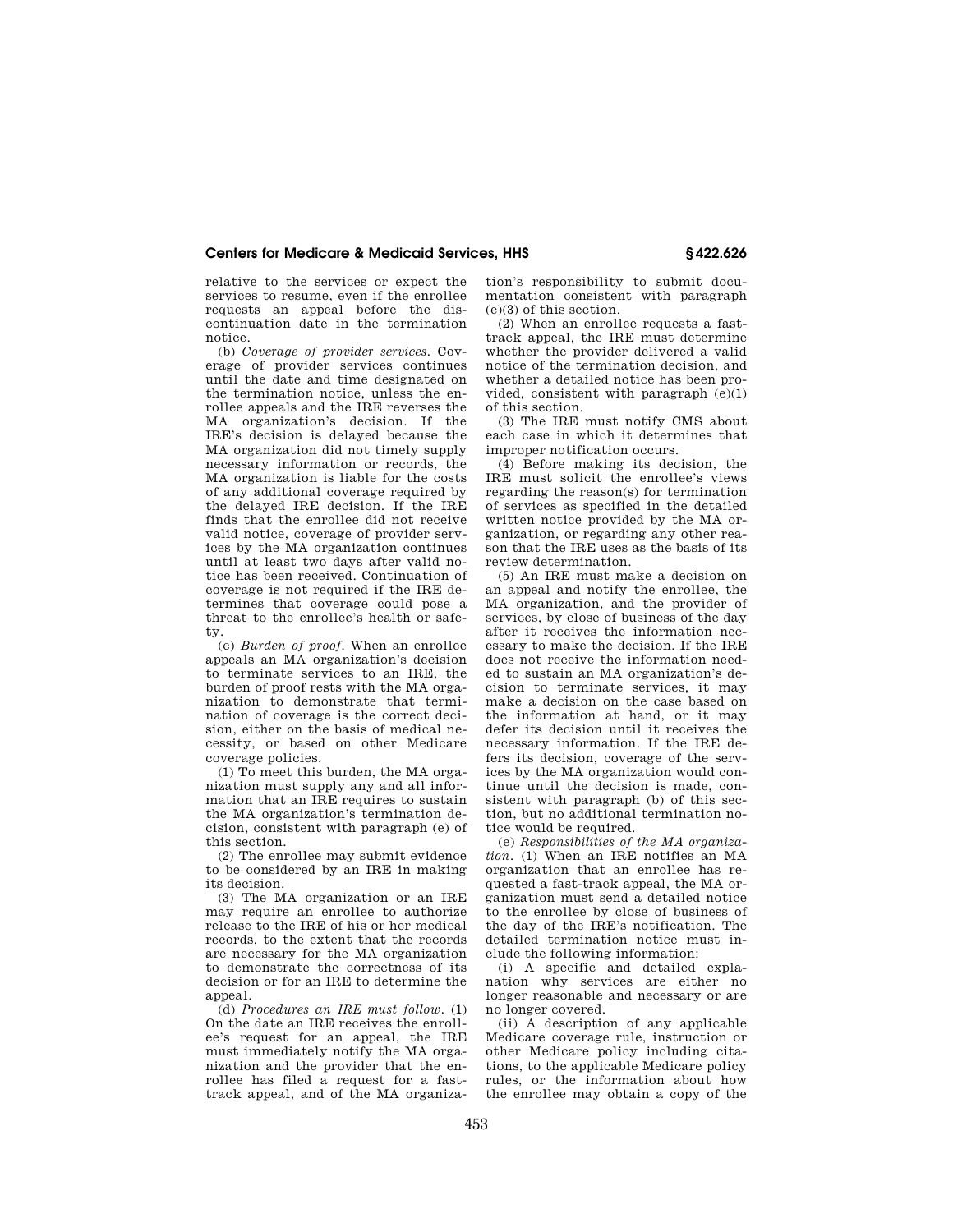Medicare policy from the MA organization.

(iii) Any applicable MA organization policy, contract provision, or rationale upon which the termination decision was based.

(iv) Facts specific to the enrollee and relevant to the coverage determination that are sufficient to advise the enrollee of the applicability of the coverage rule or policy to the enrollee's case.

(v) Any other information required by CMS.

 $(2)$  Upon an enrollee's request, the MA organization must provide the enrollee a copy of, or access to, any documentation sent to the IRE by the MA organization, including records of any information provided by telephone. The MA organization may charge the enrollee a reasonable amount to cover the costs of duplicating the information for the enrollee and/or delivering the documentation to the enrollee. The MA organization must accommodate such a request by no later than close of business of the first day after the day the material is requested.

(3) Upon notification by the IRE of a fast-track appeal, the MA organization must supply any and all information, including a copy of the notice sent to the enrollee, that the IRE needs to decide on the appeal. The MA organization must supply this information as soon as possible, but no later than by close of business of the day that the IRE notifies the MA organization that an appeal has been received from the enrollee. The MA organization must make the information available by phone (with a written record made of what is transmitted in this manner) and/or in writing, as determined by the IRE.

(4) An MA organization is financially responsible for coverage of services as provided in paragraph (b) of this section, regardless of whether it has delegated responsibility for authorizing coverage or termination decisions to its providers.

(f) *Responsibilities of the provider.* If an IRE reverses an MA organization's termination decision, the provider must provide the enrollee with a new notice consistent with §422.624(b) of this subpart.

**§ 422.641 42 CFR Ch. IV (10–1–13 Edition)** 

(g) *Reconsiderations of IRE decisions.*  (1) If the IRE upholds an MA organization's termination decision in whole or in part, the enrollee may request, no later than 60 days after notification that the IRE has upheld the decision that the IRE reconsider its original decision.

(2) The IRE must issue its reconsidered determination as expeditiously as the enrollee's health condition requires but no later than within 14 days of receipt of the enrollee's request for a reconsideration.

(3) If the IRE reaffirms its decision, in whole or in part, the enrollee may appeal the IRE's reconsidered determination to an ALJ, the MAC, or a Federal court, as provided for under this subpart.

(4) If on reconsideration the IRE determines that coverage of provider services should terminate on a given date, the enrollee is liable for the costs of continued services after that date unless the IRE's decision is reversed on appeal. If the IRE's decision is reversed on appeal, the MA organization must reimburse the enrollee, consistent with the appealed decision, for the costs of any covered services for which the enrollee has already paid the MA organization or provider.

[68 FR 16667, Apr. 4, 2003, as amended at 75 FR 19812, Apr. 15, 2010; 76 FR 21569, Apr. 15, 2011]

# **Subpart N—Medicare Contract Determinations and Appeals**

SOURCE: 63 FR 35113, June 26, 1998, unless otherwise noted.

# **§ 422.641 Contract determinations.**

This subpart establishes the procedures for making and reviewing the following contract determinations:

(a) A determination that an entity is not qualified to enter into a contract with CMS under Part C of title XVIII of the Act.

(b) A determination to terminate a contract with an MA organization in accordance with §422.510(a).

(c) A determination not to authorize a renewal of a contract with an MA organization in accordance with  $\bar{8}422.506(b)$ .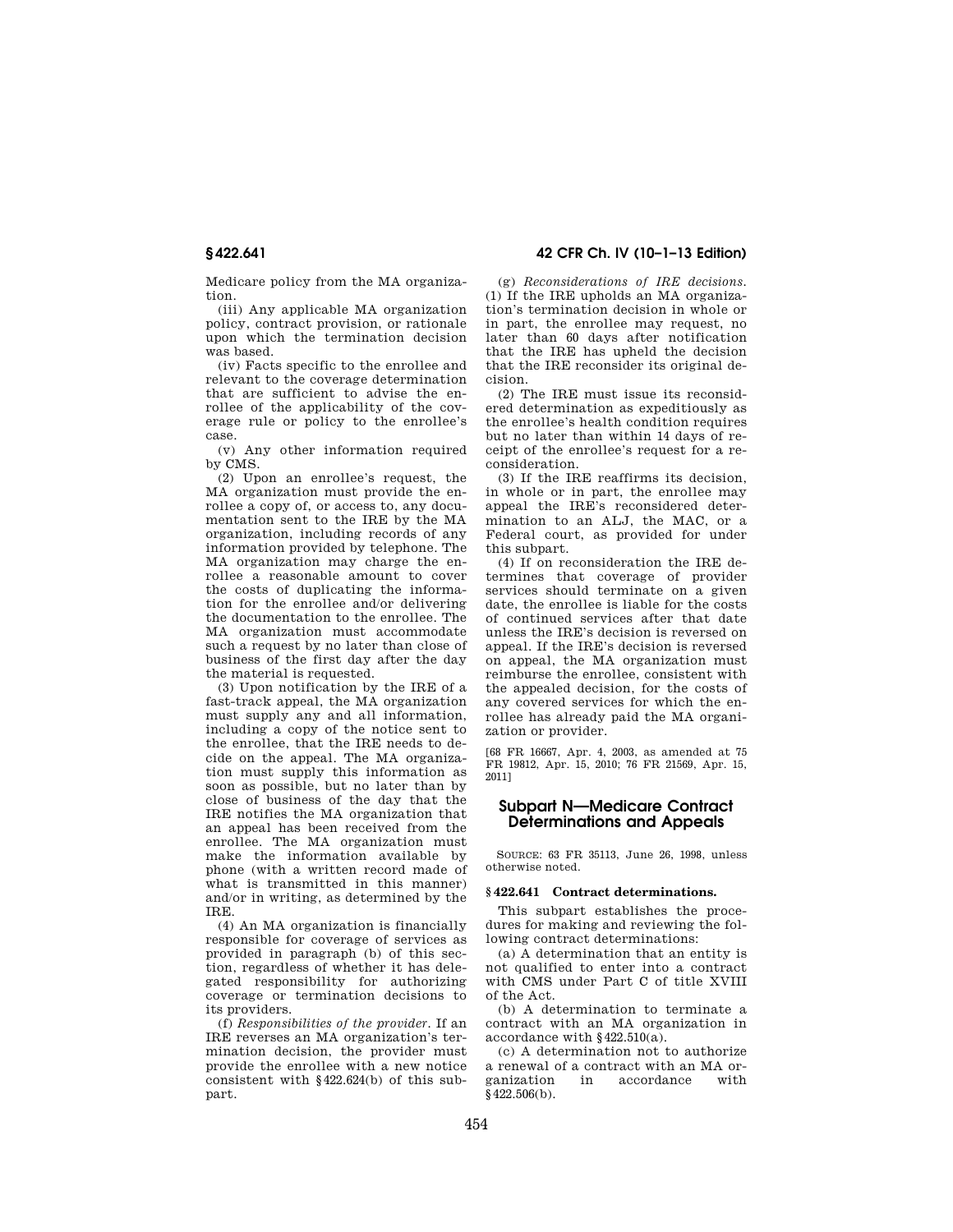(d) A determination that an entity is not qualified to offer a Specialized MA Plan for Special Needs Individuals as defined in  $\S$  422.2 and 422.4(a)(1)(iv).

[63 FR 35113, June 26, 1998, as amended at 77 FR 22168, Apr. 12, 2012]

# **§ 422.644 Notice of contract determination.**

(a) When CMS makes a contract determination, it gives the MA organization written notice.

(b) The notice specifies—

(1) The reasons for the determination; and

(2) The MA organization's right to request a hearing.

(c) *CMS-initiated terminations*—(1) *General rule.* Except as provided in (c)(2) of this section, CMS mails notice to the MA organization 90 calendar days before the anticipated effective date of the termination.

(2) *Exception*. If a contract is termi-<br>nated in accordance with in accordance §422.510(b)(2)(i) of this part, CMS notifies the MA organization of the date that it will terminate the MA organization's contract.

(d) When CMS determines that it will not authorize a contract renewal, CMS mails the notice to the MA organization by August 1 of the current contract year.

[63 FR 35113, June 26, 1998, as amended at 72 FR 68724, Dec. 5, 2007; 75 FR 19813, Apr. 15, 2010]

#### **§ 422.646 Effect of contract determination.**

The contract determination is final and binding unless a timely request for a hearing is filed under 422.662.

[72 FR 68724, Dec. 5, 2007]

#### **§ 422.660 Right to a hearing, burden of proof, standard of proof, and standards of review.**

(a) *Right to a hearing.* The following parties are entitled to a hearing:

(1) A contract applicant that has been determined to be unqualified to enter into a contract with CMS under Part C of Title XVIII of the Act in accordance with §422.501 and §422.502.

(2) An MA organization whose contract has been terminated under §422.510 of this part.

(3) An MA organization whose contract has not been renewed under §422.506 of this part.

(4) An MA organization who has had an intermediate sanction imposed in accordance with §422.752(a) through (b) of this part.

(5) An applicant that has been determined to be unqualified to offer a Specialized MA Plan for Special Needs Individuals.

(b) *Burden of proof, standard of proof, and standards of review at a hearing.* (1) During a hearing to review a contract<br>determination as described at determination as described at §422.641(a) of this subpart, the applicant has the burden of proving by a preponderance of the evidence that CMS' determination was inconsistent with the requirements of §422.501 and §422.502 of this part.

(2) During a hearing to review a contract determination as described at §422.641(b) of this subpart, the MA organization has the burden of proving by a preponderance of the evidence that CMS' determination was inconsistent with the requirements of §422.506 of this part.

(3) During a hearing to review a contract determination as described at §422.641(c) of this subpart, the MA organization has the burden of proving by a preponderance of the evidence that CMS' determination was inconsistent with the requirements of §422.510 of this part.

(4) During a hearing to review the imposition of an intermediate sanction as described at §422.750 of this part, the MA organization has the burden of proving by a preponderance of the evidence that CMS' determination was inconsistent with the requirements of §422.752 of this part.

(5) During a hearing to review a determination as described at §422.641(d) of this subpart, the applicant has the burden of proving by a preponderance of the evidence that CMS' determination was inconsistent with the require-<br>ments of  $\frac{\$422.2}{2}$   $\frac{422.4(a)(1)(iv)}{2}$ ments of  $\sqrt{$}422.2$ ;  $422.4(a)(1)(iv)$ ; 422.101(f); 422.107, if applicable; and  $422.152(r)$  of this part.

(c) *Timing of favorable decisions.* Notice of any decision favorable to the MA organization appealing a determination that it is not qualified to enter into a contract with CMS must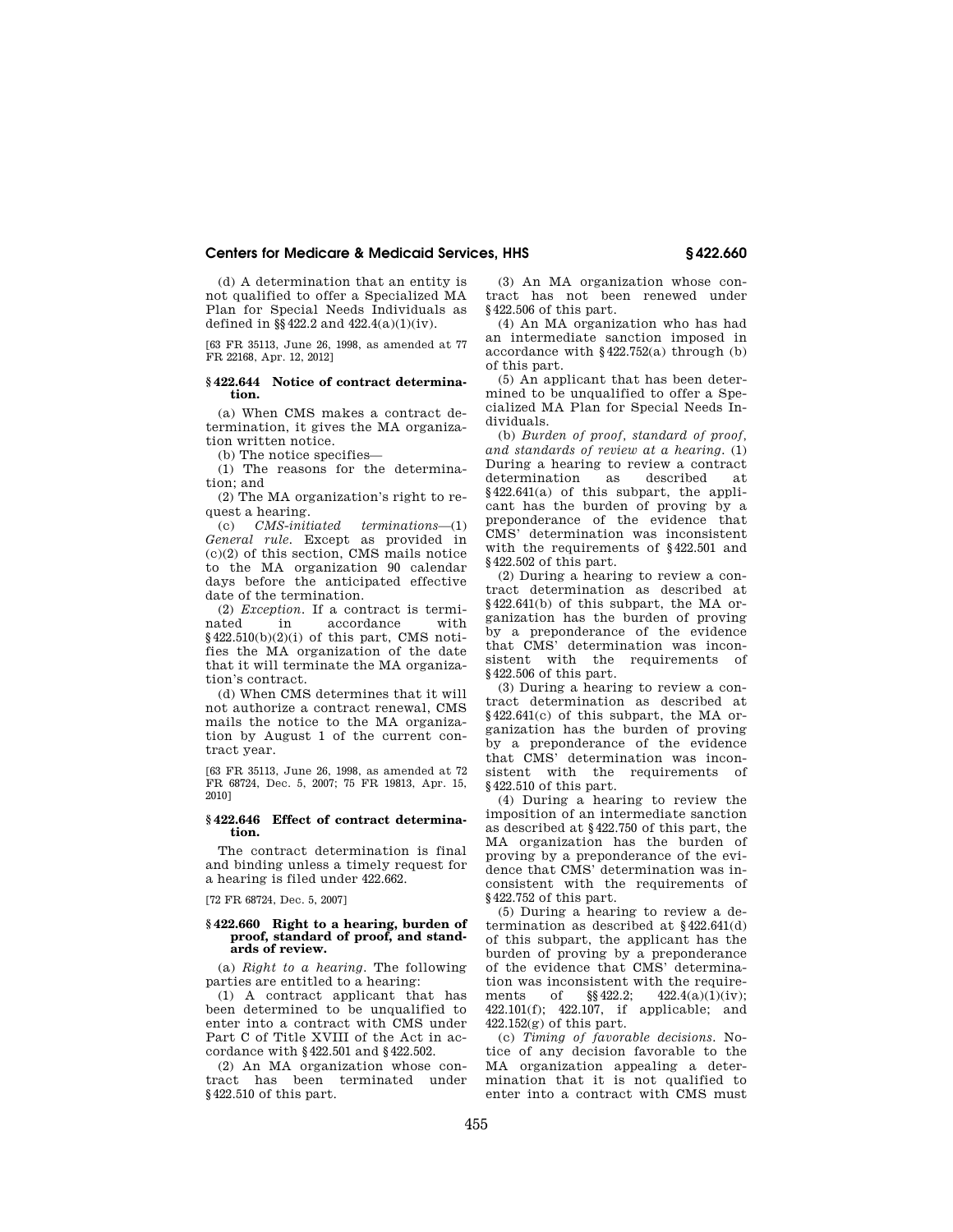be issued by September 1 for the contract in question to be effective on January 1 of the following year.

[75 FR 19813, Apr. 15, 2010, as amended at 77 FR 22168, Apr. 12, 2012]

# **§ 422.662 Request for hearing.**

(a) *Method and place for filing a request.* (1) A request for a hearing must be made in writing and filed by an authorized official of the contract applicant or MA organization that was the party to the determination under the appeal.

(2) The request for the hearing must be filed in accordance with the requirements specified in the notice.

(b) *Time for filing a request.* A request for a hearing must be filed within 15 calendar days after the receipt of the notice of the contract determination or intermediate sanction.

(c) *Parties to a hearing.* The parties to a hearing must be—

(1) The parties described in §422.660;

(2) At the discretion of the hearing officer, any interested parties who make a showing that their rights may be prejudiced by the decision to be rendered at the hearing; and

(3) CMS.

[63 FR 35113, June 26, 1998, as amended at 65 FR 40332, June 29, 2000; 72 FR 68724, Dec. 5, 2007; 75 FR 19813, Apr. 15, 2010]

#### **§ 422.664 Postponement of effective date of a contract determination when a request for a hearing is filed timely.**

(a) *Hearing.* When a request for a hearing is timely filed, CMS will postpone the proposed effective date of the contract determination listed at 422.641 until a hearing decision is reached and affirmed by the Administrator following review according to 422.692 in instances where an MA organization or CMS requests Administrator review and the Administrator accepts the matter for review.

(b) *Exceptions:* (1) If a final decision is not reached on CMS' determination for an initial contract by July 15, CMS will not enter into a contract with the applicant for the following year.

(2) A contract terminated in accordance with  $$422.510(b)(2)(i)$  of this part will be terminated on the date speci-

**§ 422.662 42 CFR Ch. IV (10–1–13 Edition)** 

fied by CMS and will not be postponed if a hearing is requested.

[72 FR 68724, Dec. 5, 2007, as amended at 75 FR 19813, Apr. 15, 2010]

# **§ 422.666 Designation of hearing offi- cer.**

CMS designates a hearing officer to conduct the hearing. The hearing officer need not be an ALJ.

# **§ 422.668 Disqualification of hearing officer.**

(a) A hearing officer may not conduct a hearing in a case in which he or she is prejudiced or partial to any party or has any interest in the matter pending for decision.

(b) A party to the hearing who objects to the designated hearing officer must notify that officer in writing at the earliest opportunity.

(c) The hearing officer must consider the objections, and may, at his or her discretion, either proceed with the hearing or withdraw.

(1) If the hearing officer withdraws, CMS designates another hearing officer to conduct the hearing.

(2) If the hearing officer does not withdraw, the objecting party may, after the hearing, present objections and request that the officer's decision be revised or a new hearing be held before another hearing officer. The objections must be submitted in writing to CMS.

# **§ 422.670 Time and place of hearing.**

(a) The hearing officer—

(1) Fixes a time and place for the hearing, which is not to exceed 30 calendar days after the receipt of the request for the hearing; and

(2) Sends written notice to the parties that informs the parties of the general and specific issues to be resolved, the burden of proof, and information about the hearing procedure.

(b)(1) The hearing officer may, on his or her own motion, change the time and place of the hearing.

(2) The hearing officer may adjourn or postpone the hearing.

(c)(1) The MA organization or CMS may request an extension by filing a written request no later than 10 calendar days prior to the scheduled hearing.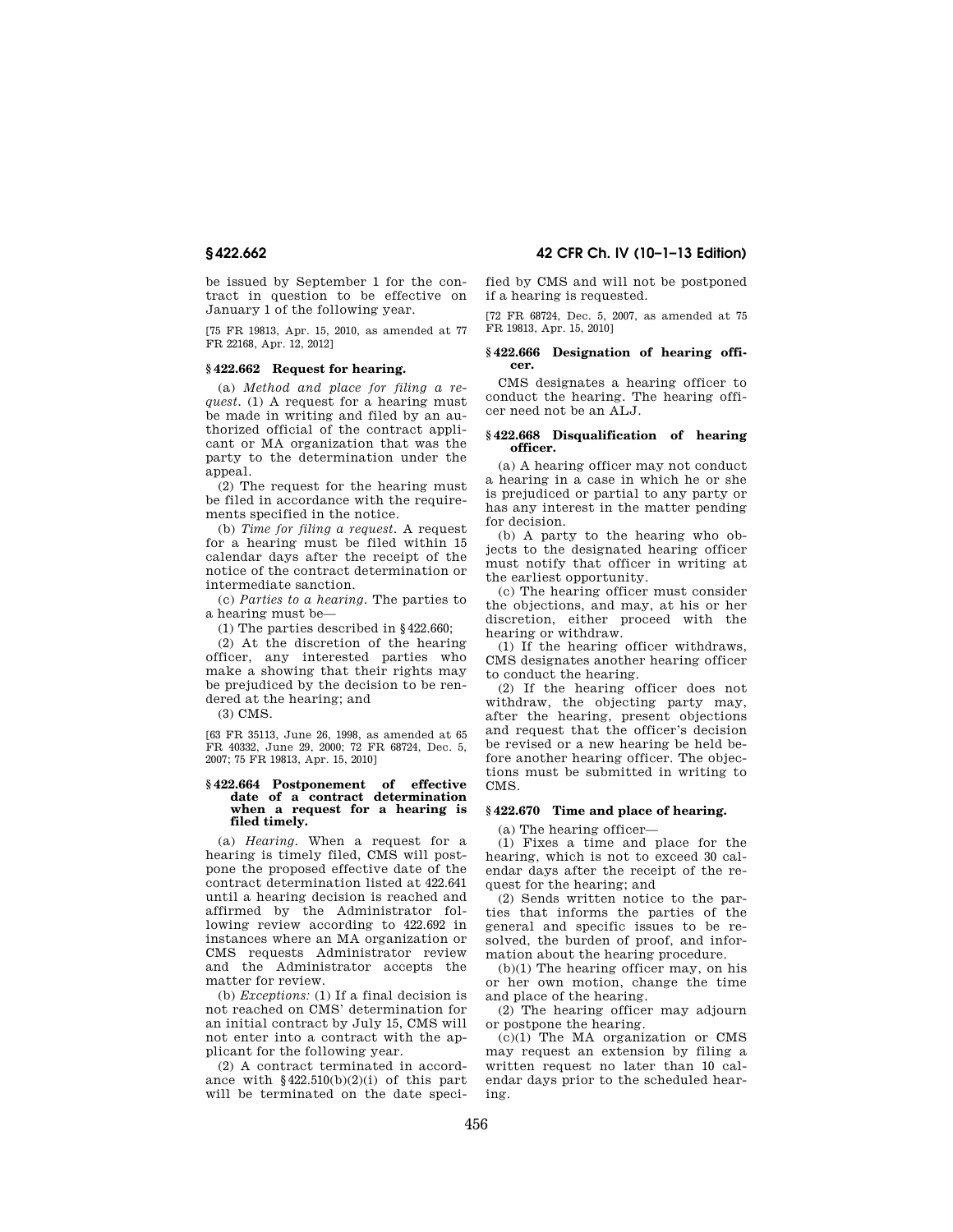(2) When either the MA organization or CMS requests an extension, the hearing officer will provide a one-time 15 calendar day extension.

(3) Additional extensions may be granted at the discretion of the hearing officer.

[75 FR 19813, Apr. 15, 2010]

#### **§ 422.672 Appointment of representatives.**

A party may appoint as its representative at the hearing anyone not disqualified or suspended from acting as a representative before the Secretary or otherwise prohibited by law.

# **§ 422.674 Authority of representatives.**

(a) A representative appointed and qualified in accordance with §422.672 may, on behalf of the represented party—

(1) Gives or accepts any notice or request pertinent to the proceedings set forth in this subpart;

(2) Presents evidence and allegations as to facts and law in any proceedings affecting that party; and

(3) Obtains information to the same extent as the party.

(b) A notice or request sent to the representative has the same force and effect as if it had been sent to the party.

#### **§ 422.676 Conduct of hearing.**

(a) The hearing is open to the parties and to the public.

(b) The hearing officer inquires fully into all the matters at issue and receives in evidence the testimony of witnesses and any documents that are relevant and material.

(c) The hearing officer provides the parties an opportunity to enter any objection to the inclusion of any document.

(d) The MA organization bears the burden of going forward and must first present evidence and argument before CMS presents its evidence and argument.

[63 FR 35113, June 26, 1998, as amended at 75 FR 19813, Apr. 15, 2010]

# **§ 422.678 Evidence.**

The hearing officer rules on the admissibility of evidence and may admit evidence that would be inadmissible under rules applicable to court procedures.

# **§ 422.680 Witnesses.**

(a) The hearing officer may examine the witnesses.

(b) The parties or their representatives are permitted to examine their witnesses and cross-examine witnesses of other parties.

# **§ 422.682 Witness lists and documents.**

Witness lists and documents must be identified and exchanged at least 5 calendar days before the scheduled hearing.

[75 FR 19813, Apr. 15, 2010]

#### **§ 422.684 Prehearing and summary judgment.**

(a) *Prehearing.* The hearing officer may schedule a prehearing conference if he or she believes that a conference would more clearly define the issues.

(b) *Summary judgment.* Either party to the hearing may ask the hearing officer to rule on a motion for summary judgment.

[72 FR 68725, Dec. 5, 2007]

# **§ 422.686 Record of hearing.**

(a) A complete record of the proceedings at the hearing is made and transcribed and made available to all parties upon request.

(b) The record may not be closed until a hearing decision has been issued.

#### **§ 422.688 Authority of hearing officer.**

In exercising his or her authority, the hearing officer must comply with the provisions of title XVIII and related provisions of the Act, the regulations issued by the Secretary, and general instructions issued by CMS in implementing the Act.

# **§ 422.690 Notice and effect of hearing decision.**

(a) As soon as practical after the close of the hearing, the hearing officer issues a written decision that—

(1) Is based upon the evidence of record; and

(2) Contains separately numbered findings of fact and conclusions of law.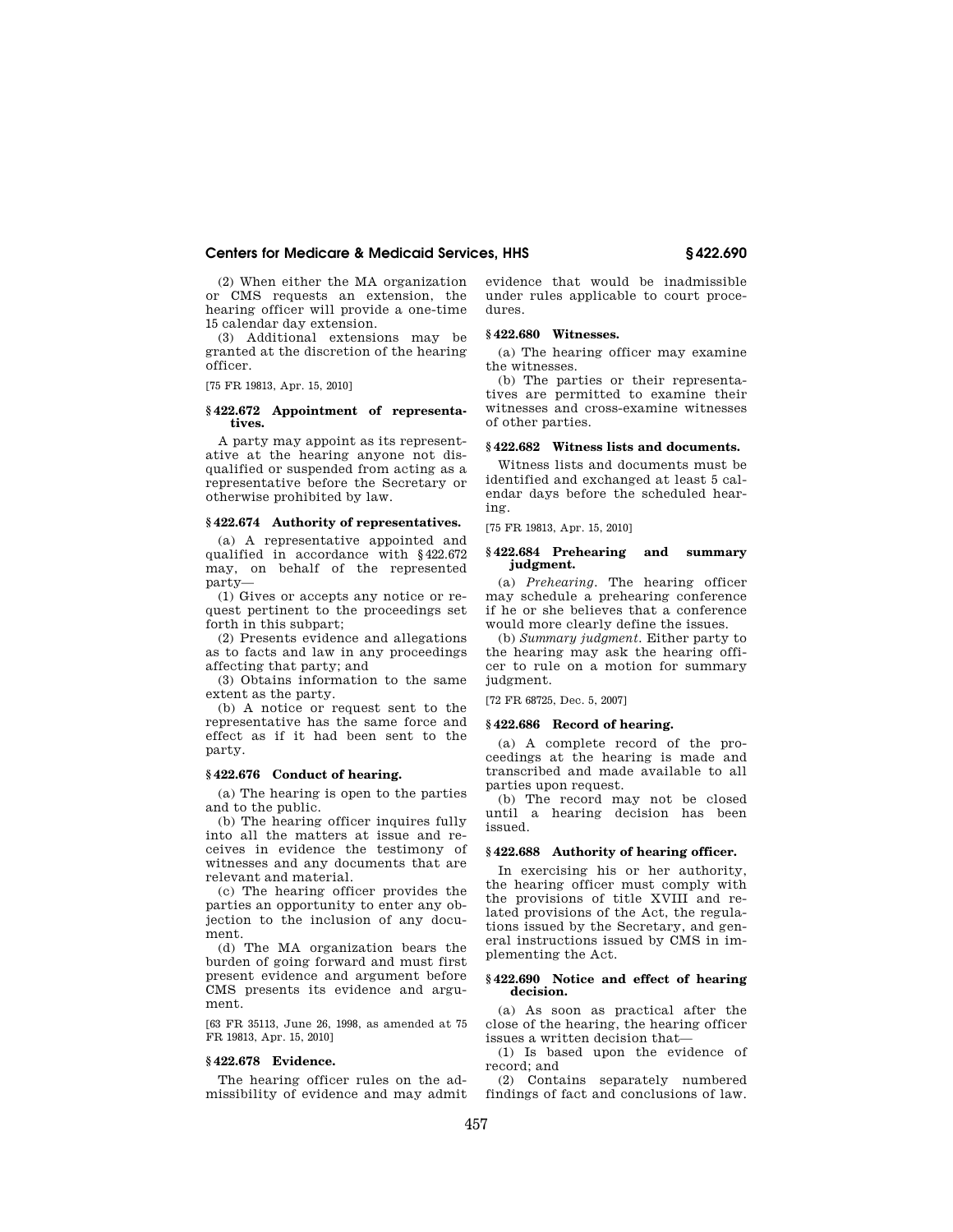(b) The hearing officer provides a copy of the hearing decision to each party.

(c) The hearing decision is final and binding unless it is reversed or modified by the Administrator following review under §422.692, or reopened and revised in accordance with §422.696.

# **§ 422.692 Review by the Administrator.**

(a) *Request for review by Administrator.*  CMS or an MA organization that has received a hearing decision may request a review by the Administrator within 15 calendar days after receipt of the hearing decision as provided under §422.690(b). Both the MA organization and CMS may provide written arguments to the Administrator for review.

(b) *Decision to review the hearing decision.* After receiving a request for review, the Administrator has the discretion to elect to review the hearing decision in accordance with paragraph (d) of this section or to decline to review the hearing decision.

(c) *Notification of Administrator determination.* The Administrator notifies both parties of his or her determination regarding review of the hearing decision within 30 calendar days after receipt of request for review. If the Administrator declines to review the hearing decision or the Administrator does not make a determination regarding review within 30 calendar days, the decision of the hearing officer is final.

(d) *Review by the Administrator.* If the Administrator elects to review the hearing decision regarding a contract determination, the Administrator shall review the hearing officer's decision and determine, based upon this decision, the hearing record, and any written arguments submitted by the MA organization or CMS, whether the determination should be upheld, reversed, or modified.

(e) *Decision by the Administrator.* The Administrator issues a written decision, and furnishes the decision to the MA organization requesting review.

[63 FR 35113, June 26, 1998, as amended at 72 FR 68725, Dec. 5, 2007; 75 FR 19813, Apr. 15, 2010]

# **§ 422.692 42 CFR Ch. IV (10–1–13 Edition)**

#### **§ 422.694 Effect of Administrator's decision.**

A decision by the Administrator under section 422.692 is final and binding unless it is reopened and revised in accordance with §422.696.

#### **§ 422.696 Reopening of a contract determination or decision of a hearing officer or the Administrator.**

(a) *Contract determination.* CMS may reopen and revise an initial determination upon its own motion.

(b) *Decision of hearing officer.* A decision of a hearing officer that is unfavorable to any party and is otherwise final may be reopened and revised by the hearing officer upon the officer's own motion within one year of the notice of the hearing decision. Another hearing officer designated by CMS may reopen and revise the decision if the hearing officer who issued the decision is unavailable.

(c) *Decision of Administrator.* A decision by the Administrator that is otherwise final may be reopened and revised by the Administrator upon the Administrator's own motion within one year of the notice of the Administrator's decision.

(d) *Notices.* (1) The notice of reopening and of any revisions following the reopening is mailed to the parties.

(2) The notice of revision specifies the reasons for revisions.

[63 FR 35113, June 26, 1998, as amended at 72 FR 68725, Dec. 5, 2007; 75 FR 19814, Apr. 15, 2010]

# **Subpart O—Intermediate Sanctions**

SOURCE: 63 FR 35115, June 26, 1998, unless otherwise noted.

#### **§ 422.750 Types of intermediate sanctions and civil money penalties.**

(a) The following intermediate sanctions may be imposed and will continue in effect until CMS is satisfied that the deficiencies that are the basis for the sanction determination have been corrected and are not likely to recur:

(1) Suspension of the MA organization's enrollment of Medicare beneficiaries.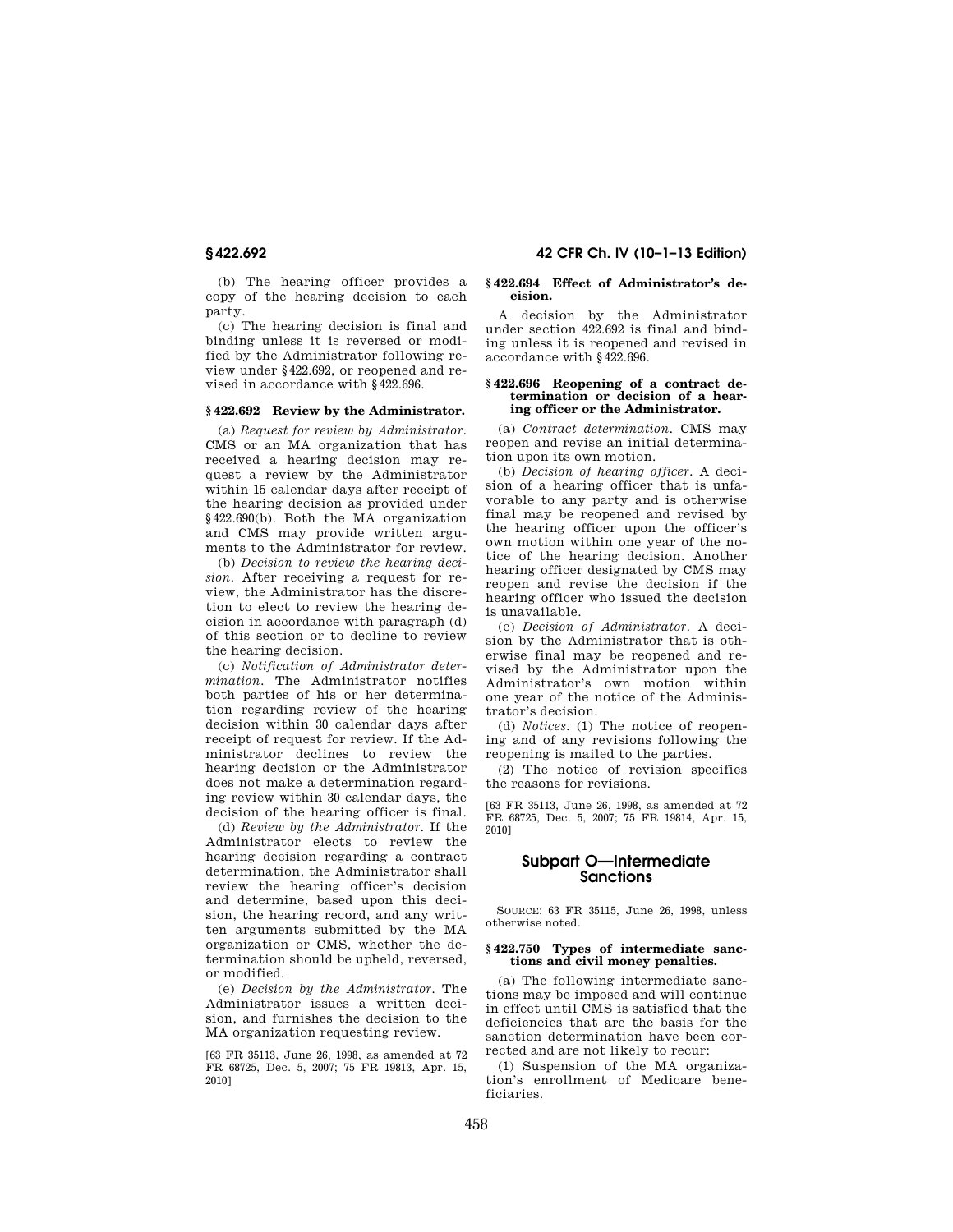(2) Suspension of payment to the MA organization for Medicare beneficiaries enrolled after the date CMS notifies the organization of the intermediate sanction.

(3) Suspension of all marketing activities to Medicare beneficiaries by an MA organization.

(b) CMS may impose civil money penalties as specified in 422.760.

[72 FR 68725, Dec. 5, 2007, as amended at 75 FR 19814, Apr. 15, 2010]

#### **§ 422.752 Basis for imposing intermediate sanctions and civil money penalties.**

(a) *All intermediate sanctions.* For the violations listed in this paragraph, CMS may impose one or more of the sanctions specified in §422.750(a) of this subpart on any MA organization with a contract. The MA organization may also be subject to other remedies authorized under law.

(1) Fails substantially to provide medically necessary items and services that are required (under law or under the contract) to be provided to an individual covered under the contract, if the failure has adversely affected (or has the substantial likelihood of adversely affecting) the individual.

(2) Imposes on MA enrollees premiums in excess of the monthly basic and supplemental beneficiary premiums permitted under section 1854 of the Act and subpart F of this part.

(3) Acts to expel or refuses to re-enroll a beneficiary in violation of the provisions of this part.

(4) Engages in any practice that would reasonably be expected to have the effect of denying or discouraging enrollment (except as permitted by this part) by eligible individuals with the organization whose medical condition or history indicates a need for substantial future medical services.

(5) Misrepresents or falsifies information that it furnishes—

(i) To CMS; or

(ii) To an individual or to any other entity.

(6) Fails to comply with the requirements of §422.206, which prohibits interference with practitioners' advice to enrollees.

(7) Fails to comply with §422.216, which requires the organization to enforce the limit on balance billing under a private fee-for service plan.

(8) Employs or contracts with an individual or entity who is excluded from participation in Medicare under section 1128 or 1128A of the Act (or with an entity that employs or contracts with such an excluded individual or entity) for the provision of any of the following:

(i) Health care.

(ii) Utilization review.

(iii) Medical social work.

(iv) Administrative services.

(b) *Suspension of enrollment and marketing.* If CMS makes a determination that could lead to a contract termination under 422.510(a), CMS may impose the intermediate sanctions at 422.750(a)(1) and (a)(3).

(c) *Civil money penalties*—(1) *CMS.* In addition to, or in place of, any intermediate sanctions, CMS may impose civil money penalties in the amounts specified in  $422.760$  for any of the deter-<br>minations at  $422.510(a)$ , except minations 422.510(a)(4).

(2) *OIG.* In addition to, or in place of any intermediate sanctions imposed by CMS, the OIG, in accordance with part 1003 of Chapter V of this title, may impose civil money penalties for the following:

(i) Violations listed at 422.752(a).

(ii) Determinations made pursuant to 422.510(a)(4).

[63 FR 35115, June 26, 1998; 63 FR 52614, Oct. 1, 1998, as amended at 69 FR 78338, Dec. 30, 2004; 70 FR 4741, Jan. 28, 2005; 70 FR 52027, Sept. 1, 2005; 72 FR 68725, Dec. 5, 2007; 75 FR 19814, Apr. 15, 2010]

### **§ 422.756 Procedures for imposing intermediate sanctions and civil money penalties.**

(a) *Notice of intermediate sanction and opportunity to respond*—(1) *Notice of intent.* Before imposing the intermediate sanction, CMS—

(i) Sends a written notice to the MA organization stating the nature and basis of the proposed intermediate sanction and the MA organization's right to a hearing as specified in paragraph (b) of this section; and

(ii) Sends the OIG a copy of the notice.

(2) *Opportunity to respond.* CMS allows the MA organization 10 calendar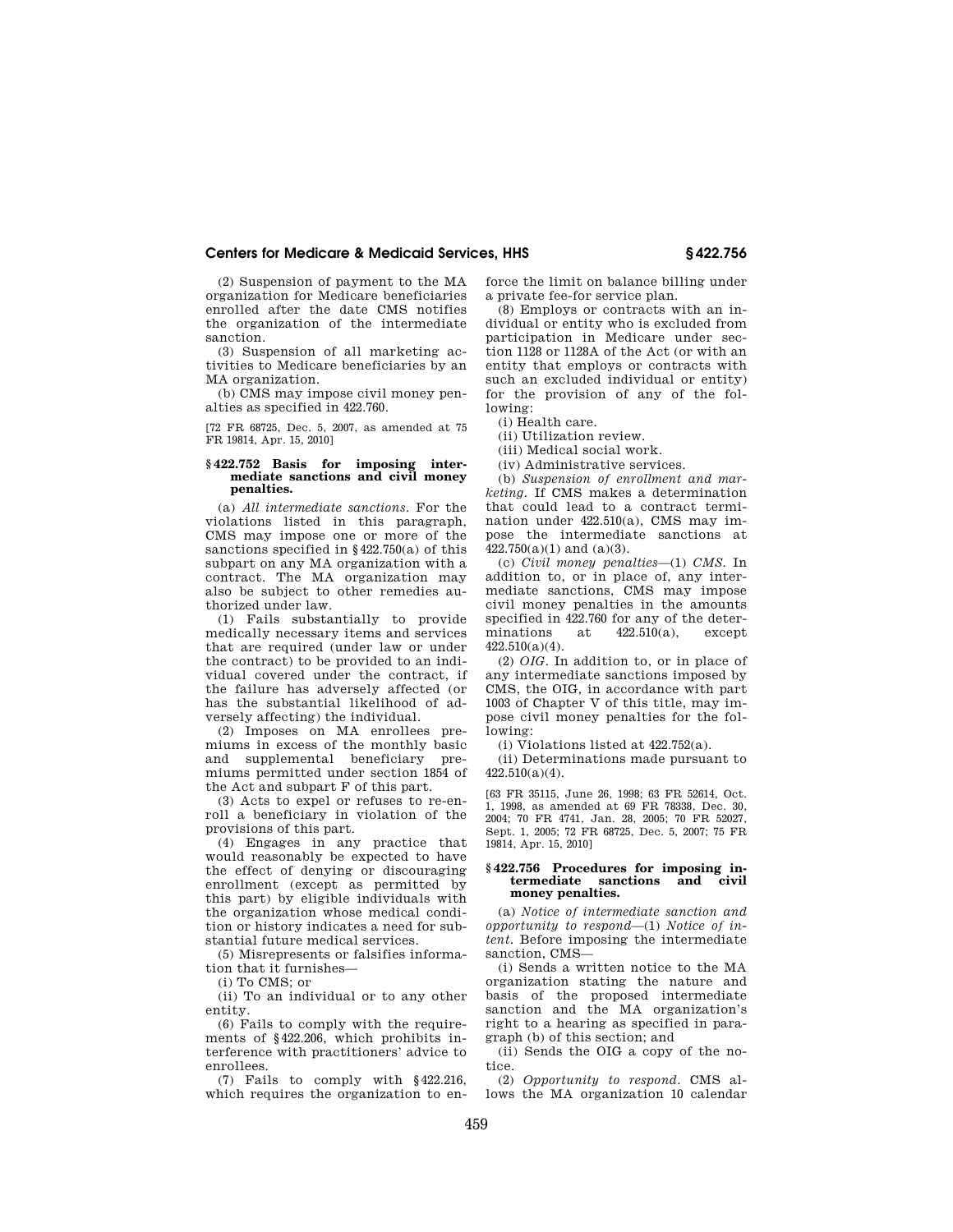days from receipt of the notice to provide a written rebuttal. CMS considers receipt of notice as the day after notice is sent by fax, e-mail, or submitted for overnight mail.

(b) *Hearing.* (1) The MA organization may request a hearing before a CMS hearing officer.

(2) A written request must be received by the designated CMS office within 15 calendar days after the receipt of the notice.

(3) A request for a hearing under §422.660 does not delay the date specified by CMS when the sanction becomes effective.

(4) The MA organization must follow the right to a hearing procedure as specified at §422.660 through §422.684.

(c) *Effective date and duration of sanctions*—(1) *Effective date.* The effective date of the sanction is the date specified by CMS in the notice.

(2) *Exception.* If CMS determines that the MA organization's conduct poses a serious threat to an enrollee's health and safety, CMS may make the sanction effective on an earlier date that CMS specifies.

(3) *Duration of sanction.* The sanction remains in effect until CMS is satisfied that the deficiencies that are the basis for the sanction determination have been corrected and are not likely to recur.

(i) CMS may require that the MA organization hire an independent auditor to provide CMS with additional information to determine if the deficiencies that are the basis for the sanction determination have been corrected and are not likely to recur. The independent auditor must work in accord-.<br>ance with CMS specifications and must be willing to attest that a complete and full independent review has been performed.

(ii) In instances where marketing or enrollment or both intermediate sanctions have been imposed, CMS may require an MA organization to market or to accept enrollments or both for a limited period of time in order to assist CMS in making a determination as to whether the deficiencies that are the bases for the intermediate sanctions have been corrected and are not likely to recur.

**§ 422.758 42 CFR Ch. IV (10–1–13 Edition)** 

(A) If, following this time period, CMS determines the deficiencies have not been corrected or are likely to recur, the intermediate sanctions will remain in effect until such time that CMS is assured the deficiencies have been corrected and are not likely to recur.

(B) The MA organization does not have a right to a hearing under  $§422.660(a)(4)$  of this part to challenge CMS' determination to keep the intermediate sanctions in effect.

(d) *Termination by CMS.* In addition to or as an alternative to the sanctions described in paragraph (c) of this section, CMS may decline to authorize the renewal of an organization's contract in accordance with §422.506(b)(2) and (b)(3), or terminate the contract in accordance with §422.510.

(e) Notice to impose *civil money penalties*—(1) *CMS notice to OIG.* If CMS determines that an MA organization has failed to comply with a requirement as described in 422.752, CMS notifies the OIG of this determination. OIG may impose a civil money penalty upon an MA organization as specified 422.752(c)(2).

(2) *CMS notice of civil money penalties to MA organizations.* If CMS makes a determination to impose a CMP as described in  $422.752(c)(1)$ , CMS will send a written notice of the Agency's decision to impose a civil money penalty to include—

(i) A description of the basis for the determination.

(ii) The basis for the penalty.

(iii) The amount of the penalty.

(iv) The date the penalty is due.

(v) The MA organization's right to a hearing under subpart T of this part.

(vi) Information about where to file the request for hearing.

[63 FR 35113, June 26, 1998, as amended at 68 FR 50859, Aug. 22, 2003; 70 FR 4741, Jan. 28, 2005; 72 FR 68725, Dec. 5, 2007; 73 FR 55764, Sept. 26, 2008; 75 FR 19814, Apr. 15, 2010]

#### **§ 422.758 Collection of civil money penalties imposed by CMS.**

(a) When an MA organization does not request a hearing, CMS initiates collection of the civil money penalty following the expiration of the timeframe for requesting an ALJ hearing as specified in subpart T of this part.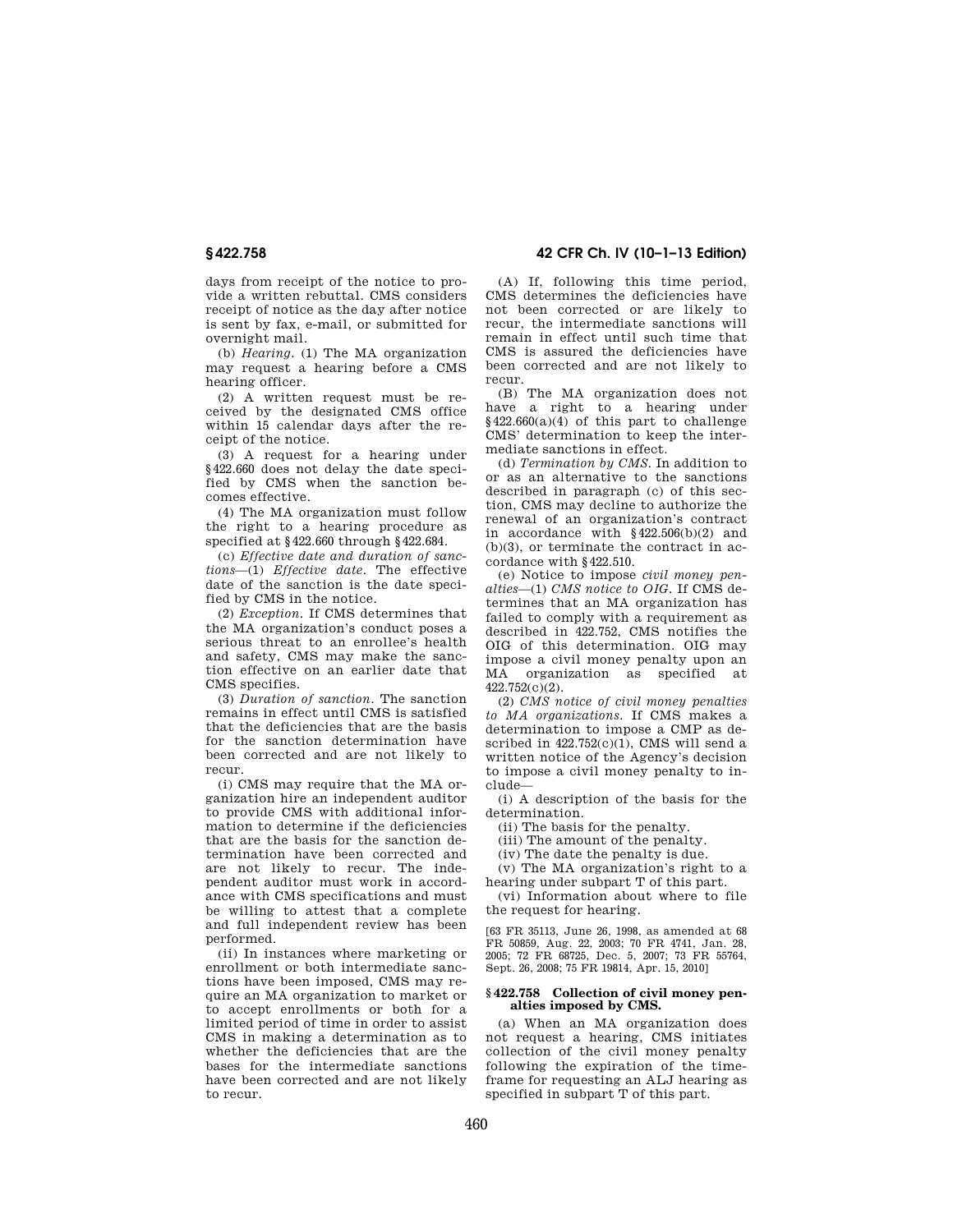(b) If an MA organization requests a hearing and CMS' decision to impose a civil money penalty is upheld, CMS may initiate collection of the civil money penalty once the administrative decision is final.

[72 FR 68726, Dec. 5, 2007]

#### **§ 422.760 Determinations regarding the amount of civil money penalties and assessment imposed by CMS.**

(a) *Determining the appropriate amount of any penalty.* In determining the amount of penalty imposed under  $422.752(c)(1)$ , CMS will consider as appropriate:

(1) The nature of the conduct;

(2) The degree of culpability of the MA organization;

(3) The harm which resulted or could have resulted from the conduct of MA organization;

(4) The financial condition of the MA organization;

(5) The history of prior offenses by the MA organization or principals of the MA organization; and,

(6) Such other matters as justice may require.

(b) *Amount of penalty.* CMS may impose civil money penalties in the following amounts:

(1) If the deficiency on which the determination is based has directly adversely affected (or has the substantial likelihood of adversely affecting) one or more MA enrollees—up to \$25,000 for each determination.

(2) If the deficiency on which the determination is based has directly adversely affected (or has the substantial likelihood of adversely affecting) one or more MA enrollees, CMS may calculate a CMP of up to \$25,000 for each MA enrollee directly adversely affected (or with the substantial likelihood of being adversely affected) by a deficiency.

(3) For each week that a deficiency remains uncorrected after the week in which the MA organization receives CMS' notice of the determination—up to \$10,000.

(4) If CMS makes a determination that a MA organization has terminated its contract other than in a manner described under 422.512 and that the MA organization has therefore failed to substantially carry out the terms of the contract—\$250 per Medicare enrollee from the terminated MA plan or plans at the time the MA organization terminated its contract, or \$100,000, whichever is greater.

[72 FR 68726, Dec. 5, 2007, as amended at 74 FR 1542, Jan. 12, 2009]

#### **§ 422.762 Settlement of penalties.**

For civil money penalties imposed by CMS, CMS may settle civil money penalty cases at any time before a final decision is rendered.

[72 FR 68726, Dec. 5, 2007]

# **§ 422.764 Other applicable provisions.**

The provisions of section 1128A of the Act (except subsections (a) and (b)) apply to civil money penalties under this subpart to the same extent that they apply to a civil money penalty or procedure under section 1128A of the Act.

[63 FR 35115, June 26, 1998. Redesignated at 72 FR 68726, Dec. 5, 2007]

# **Subparts P–S [Reserved]**

# **Subpart T—Appeal procedures for Civil Money Penalties**

SOURCE: 72 FR 68726, Dec. 5, 2007, unless otherwise noted.

#### **§ 422.1000 Basis and scope.**

(a) *Statutory basis.* (1) Section 1128A(c)(2) of the Act provides that the Secretary may not collect a civil money penalty until the affected party has had notice and opportunity for a hearing.

(2) Section 1857(g) of the Act provides that, for MA organizations out of compliance with the requirements in part 422 specified remedies may be imposed instead of, or in addition to, termination of the MA organization's contract. Section  $1857(g)(4)$  of the Act makes certain provisions of section 1128A of the Act applicable to civil money penalties imposed on MA organizations.

(b) [Reserved]

#### **§ 422.1002 Definitions.**

As used in this subpart—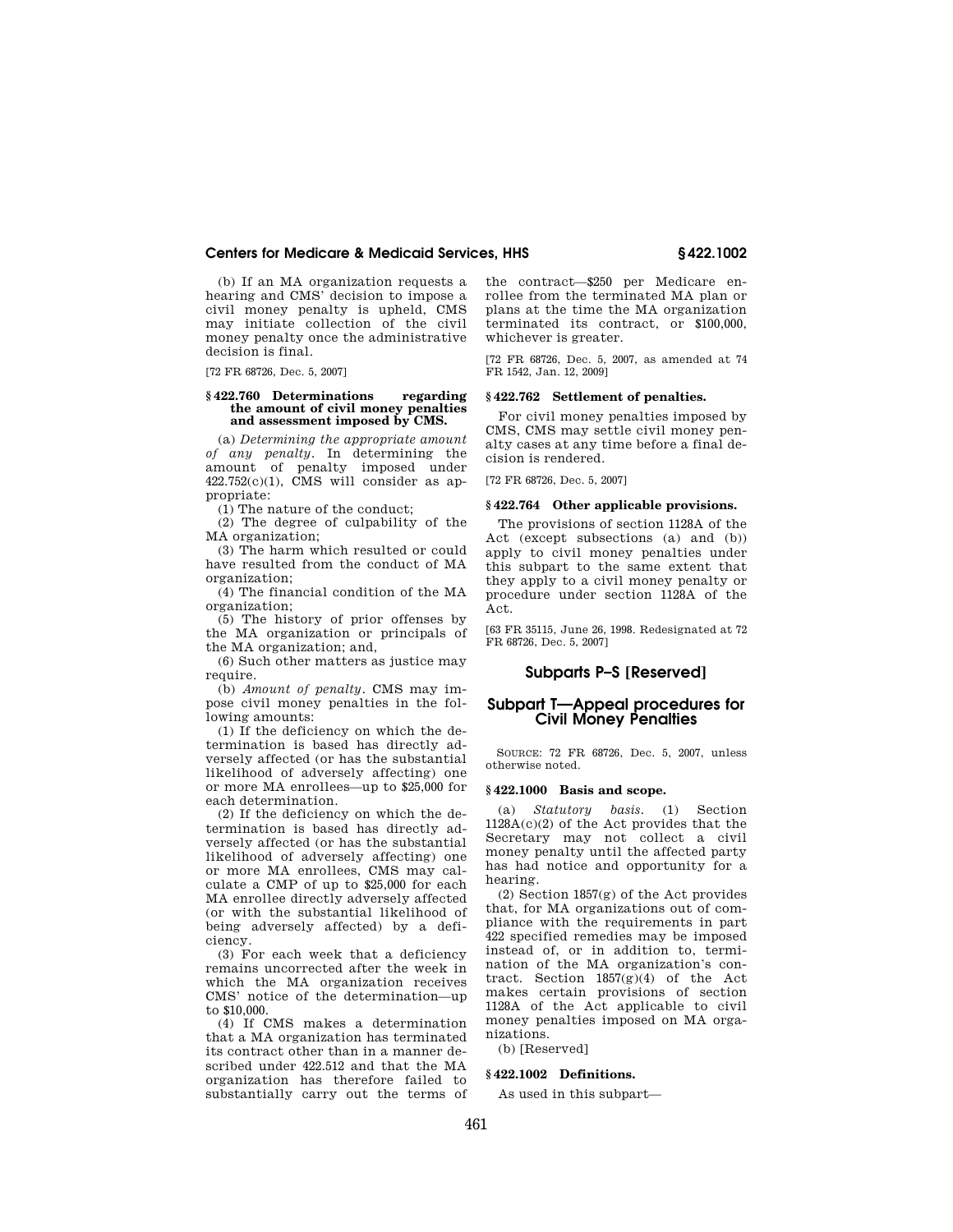*Affected party* means an MA organization impacted by an initial determination or if applicable, by any subsequent determination or decision issued under this part. For this definition, ''*party*'' means the affected party or CMS, as appropriate.

*ALJ* stands for Administrative Law Judge.

*Departmental Appeals Board or Board*  means a Board established in the Office of the Secretary to provide impartial review of disputed decisions made by the operating components of the Department.

*MA organization* has the meaning given the term in 422.2.

# **§ 422.1004 Scope and applicability.**

(a) *Scope.* This subpart sets forth procedures for reviewing initial determinations that CMS makes with respect to the matters specified in paragraph (b) of this section.

(b) *Initial determinations by CMS.* CMS makes initial determinations with respect to the imposition of civil money penalties in accordance with part 422, subpart O.

# **§ 422.1006 Appeal rights.**

(a) *Appeal rights of MA organizations.*  (1) Any MA organization dissatisfied with an initial determination as specified in 422.1004, has a right to a hearing before an ALJ in accordance with this subpart and may request Departmental Appeals Board review of the ALJ decision.

(2) MA organizations may request judicial review of the Departmental Appeals Board's decision that imposes a CMP.

(b) [Reserved]

# **§ 422.1008 Appointment of representatives.**

(a) An affected party may appoint as its representative anyone not disqualified or suspended from acting as a representative in proceedings before the Secretary or otherwise prohibited by law.

(b) If the representative appointed is not an attorney, the party must file written notice of the appointment with the ALJ or the Departmental Appeals Board.

# **§ 422.1004 42 CFR Ch. IV (10–1–13 Edition)**

(c) If the representative appointed is an attorney, the attorney's statement that he or she has the authority to represent the party is sufficient.

#### **§ 422.1010 Authority of representatives.**

(a) A representative appointed and qualified in accordance with §422.1008 may, on behalf of the represented party—

(1) Give and accept any notice or request pertinent to the proceedings set forth in this part;

(2) Present evidence and allegations as to facts and law in any proceedings affecting that party to the same extent as the party; and

(3) Obtain information to the same extent as the party.

(b) A notice or request may be sent to the affected party, to the party's representative, or to both. A notice or request sent to the representative has the same force and effect as if it had been sent to the party.

# **§ 422.1012 Fees for services of representatives.**

Fees for any services performed on behalf of an affected party by an attorney appointed and qualified in accordance with §422.1008 are not subject to the provisions of section 206 of Title II of the Act, which authorizes the Secretary to specify or limit those fees.

#### **§ 422.1014 Charge for transcripts.**

A party that requests a transcript of prehearing or hearing proceedings or Board review must pay the actual or estimated cost of preparing the transcript unless, for good cause shown by that party, the payment is waived by the ALJ or the Departmental Appeals Board, as appropriate.

#### **§ 422.1016 Filing of briefs with the Administrative Law Judge or Departmental Appeals Board, and opportunity for rebuttal.**

(a) *Filing of briefs and related documents.* If a party files a brief or related document such as a written argument. contention, suggested finding of fact, conclusion of law, or any other written statement, it must submit an original and 1 copy to the ALJ or the Departmental Appeals Board, as appropriate.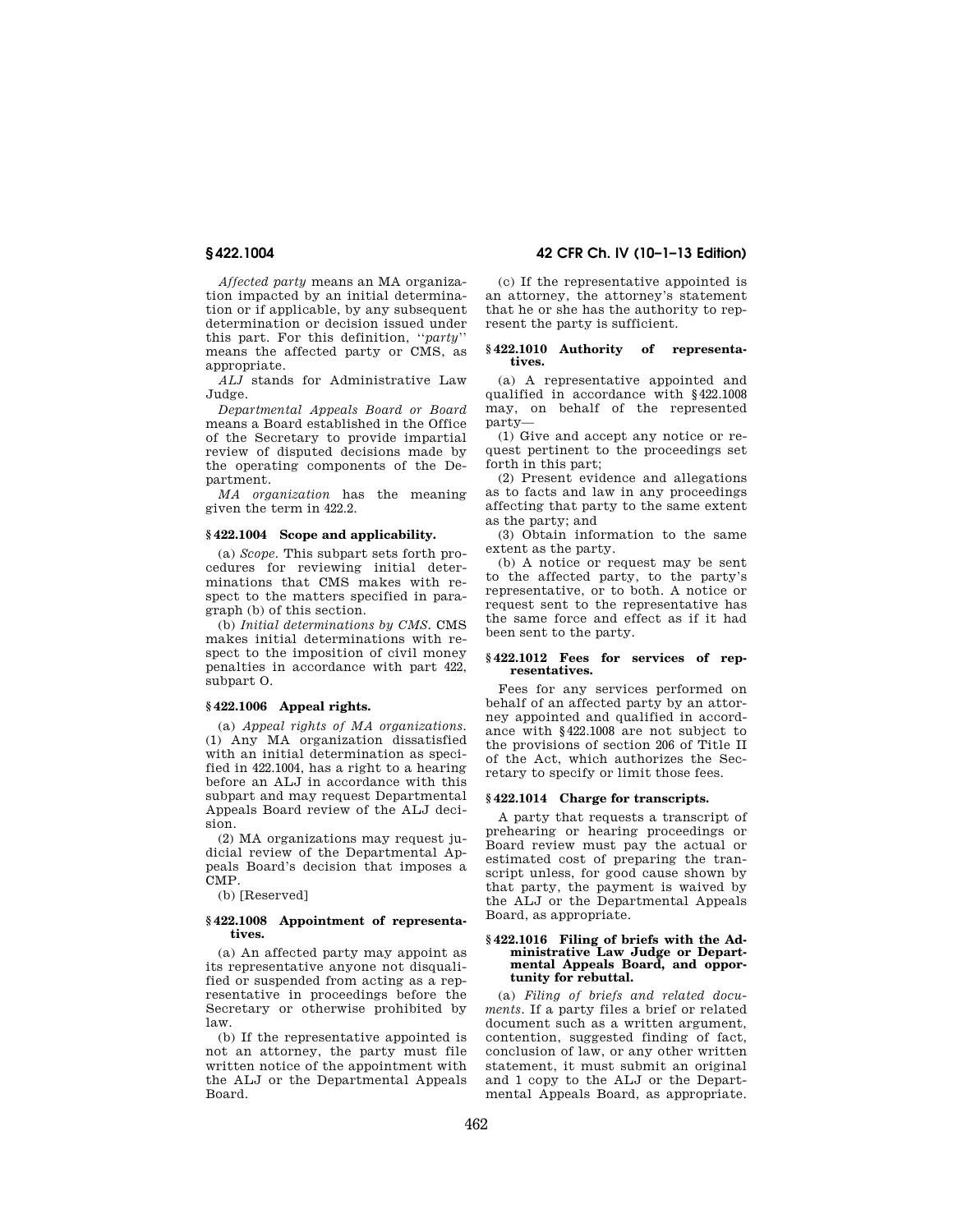The material may be filed by mail or in person and must include a statement certifying that a copy has been furnished to the other party.

(b) *Opportunity for rebuttal.* (1) The other party will have 20 days from the date of mailing or personal service to submit any rebuttal statement or additional evidence. If a party submits a rebuttal statement or additional evidence, it must file an original and 1 copy with the ALJ or the Board and furnish a copy to the other party.

(2) The ALJ or the Board will grant an opportunity to reply to the rebuttal statement only if the party shows good cause.

## **§ 422.1018 Notice and effect of initial determinations.**

(a) *Notice of initial determination.*  CMS, as required under  $§422.756(f)(2),$ mails notice of an initial determination to the affected party, setting forth the basis or reasons for the determination, the effect of the determination, and the party's right to a hearing, and information about where to file the request for hearing.

(b) *Effect of initial determination.* An initial determination is binding unless—

(1) The affected party requests a hearing; or

(2) CMS revises its decision.

### **§ 422.1020 Request for hearing.**

(a) *Manner and timing of request.* (1) An MA organization is entitled to a hearing as specified in §422.1006 and may file a request for a hearing with the Departmental Appeals Board office specified in the initial determination.

(2) The MA organization or its legal representative or other authorized official must file the request, in writing, to the appropriate Departmental Appeals Board office, with a copy to CMS, within 60 calendar days from receipt of the notice of initial determination, to request a hearing before an ALJ to appeal any determination by CMS to impose a civil money penalty.

(b) *Content of request for hearing.* The request for hearing must—

(1) Identify the specific issues, and the findings of fact and conclusions of law with which the affected party disagrees; and

(2) Specify the basis for each contention that the finding or conclusion of law is incorrect.

### **§ 422.1022 Parties to the hearing.**

The parties to the hearing are the affected party and CMS, as appropriate.

### **§ 422.1024 Designation of hearing official.**

(a) The Chair of the Departmental Appeals Board, or his or her delegate designates an ALJ or a member or members of the Departmental Appeals Board to conduct the hearing.

(b) If appropriate, the Chair or the delegate may substitute another ALJ or another member or other members of the Departmental Appeals Board to conduct the hearing.

(c) As used in this part, ''ALJ'' includes a member or members of the Departmental Appeals Board who are designated to conduct a hearing.

### **§ 422.1026 Disqualification of Administrative Law Judge.**

(a) An ALJ may not conduct a hearing in a case in which he or she is prejudiced or partial to the affected party or has any interest in the matter pending for decision.

(b) A party that objects to the ALJ designated to conduct the hearing must give notice of its objections at the earliest opportunity.

(c) The ALJ will consider the objections and decide whether to withdraw or proceed with the hearing.

(1) If the ALJ withdraws, another ALJ will be designated to conduct the hearing.

(2) If the ALJ does not withdraw, the objecting party may, after the hearing, present its objections to the Departmental Appeals Board as reasons for changing, modifying, or reversing the ALJ's decision or providing a new hearing before another ALJ.

## **§ 422.1028 Prehearing conference.**

(a) At any time before the hearing, the ALJ may call a prehearing conference for the purpose of delineating the issues in controversy, identifying the evidence and witnesses to be presented at the hearing, and obtaining stipulations accordingly.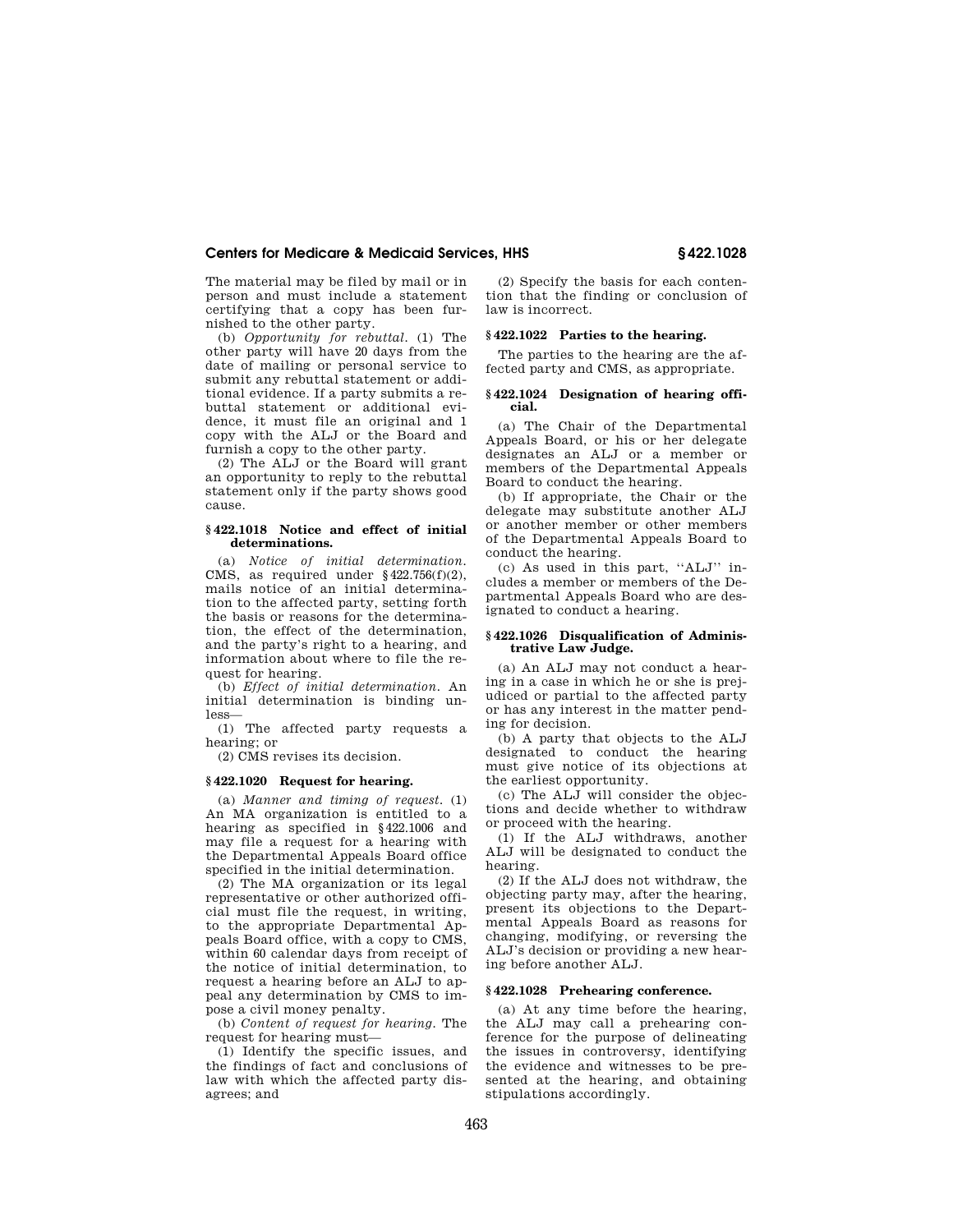(b) On the request of either party or on his or her own motion, the ALJ may adjourn the prehearing conference and reconvene at a later date.

### **§ 422.1030 Notice of prehearing conference.**

(a) *Timing of notice.* The ALJ will fix a time and place for the prehearing conference and mail written notice to the parties at least 10 calendar days before the scheduled date.

(b) *Content of notice.* The notice will inform the parties of the purpose of the conference and specify what issues are sought to be resolved, agreed to, or excluded.

(c) *Additional issues.* Issues other than those set forth in the notice of determination or the request for hearing may be considered at the prehearing conference if—

(1) Either party gives timely notice to that effect to the ALJ and the other party; or

(2) The ALJ raises the issues in the notice of prehearing conference or at the conference.

### **§ 422.1032 Conduct of prehearing conference.**

(a) The prehearing conference is open to the affected party or its representative, to the CMS representatives and their technical advisors, and to any other persons whose presence the ALJ considers necessary or proper.

(b) The ALJ may accept the agreement of the parties as to the following:

(1) Facts that are not in controversy.

(2) Questions that have been resolved favorably to the affected party after the determination in dispute.

(3) Remaining issues to be resolved.

(c) The ALJ may request the parties to indicate the following:

(1) The witnesses that will be present to testify at the hearing.

(2) The qualifications of those witnesses.

(3) The nature of other evidence to be submitted.

## **§ 422.1034 Record, order, and effect of prehearing conference.**

(a) *Record of prehearing conference.* (1) A record is made of all agreements and stipulations entered into at the prehearing conference.

# **§ 422.1030 42 CFR Ch. IV (10–1–13 Edition)**

(2) The record may be transcribed at the request of either party or the ALJ.

(b) *Order and opportunity to object.* (1) The ALJ issues an order setting forth the results of the prehearing conference, including the agreements made by the parties as to facts not in controversy, the matters to be considered at the hearing, and the issues to be resolved.

(2) Copies of the order are sent to all parties and the parties have 10 calendar days to file objections to the order.

(3) After the 10 calendar days have elapsed, the ALJ settles the order.

(c) *Effect of prehearing conference.* The agreements and stipulations entered into at the prehearing conference are binding on all parties, unless a party presents facts that, in the opinion of the ALJ, would make an agreement unreasonable or inequitable.

## **§ 422.1036 Time and place of hearing.**

(a) The ALJ fixes a time and place for the hearing and gives the parties written notice at least 10 calendar days before the scheduled date.

(b) The notice informs the parties of the general and specific issues to be resolved at the hearing.

### **§ 422.1038 Change in time and place of hearing.**

(a) The ALJ may change the time and place for the hearing either on his or her own initiative or at the request of a party for good cause shown, or may adjourn or postpone the hearing.

(b) The ALJ may reopen the hearing for receipt of new evidence at any time before mailing the notice of hearing decision.

(c) The ALJ gives the parties reasonable notice of any change in time or place or any adjournment or reopening of the hearing.

### **§ 422.1040 Joint hearings.**

When two or more affected parties have requested hearings and the same or substantially similar matters are at issue, the ALJ may, if all parties agree, fix a single time and place for the prehearing conference or hearing and conduct all proceedings jointly. If joint hearings are held, a single record of the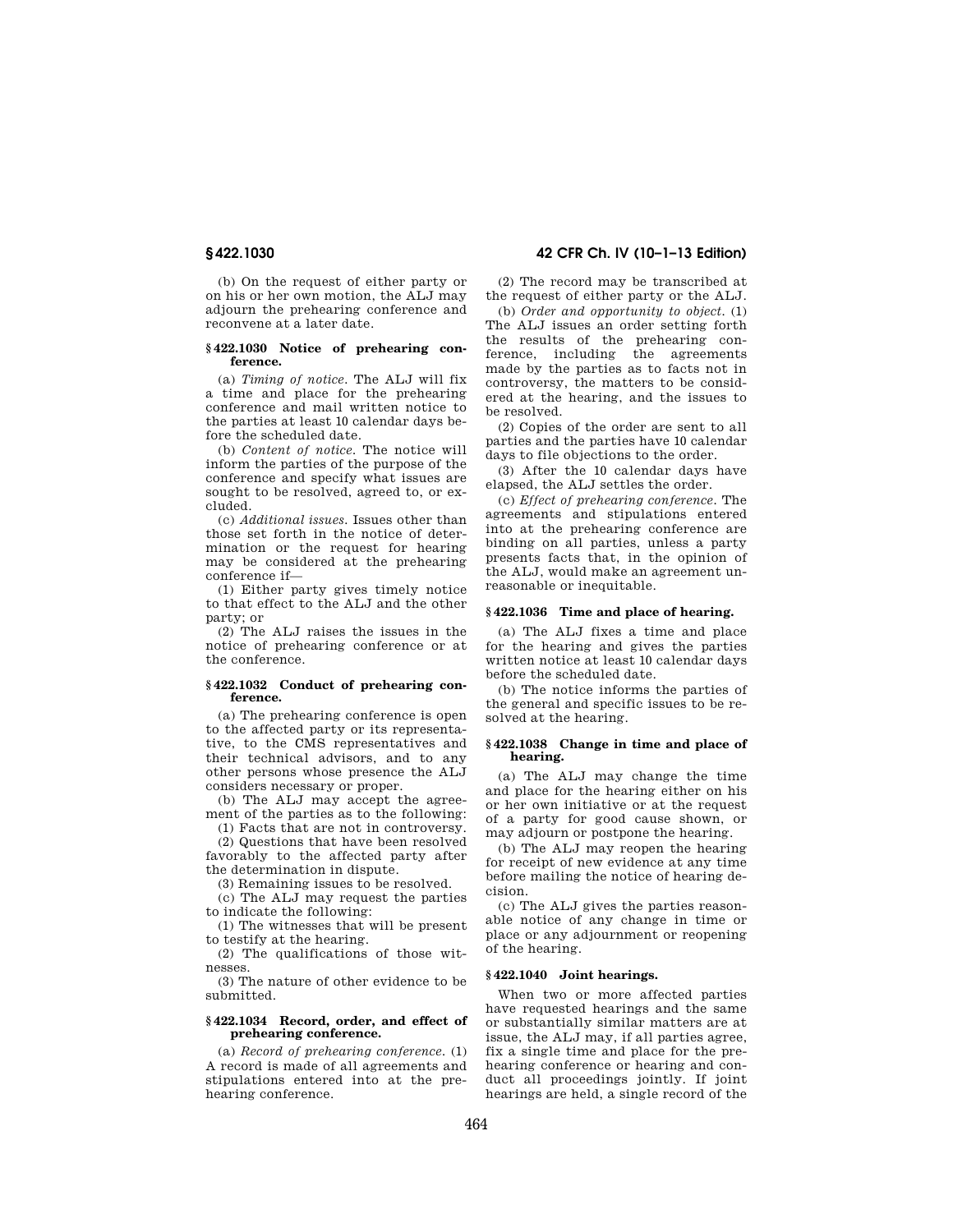proceedings is made and a separate decision issued with respect to each affected party.

# **§ 422.1042 Hearing on new issues.**

(a) *Basic rules.* (1) Within the time limits specified in paragraph (b) of this section, the ALJ may, at the request of either party, or on his or her own motion, provide a hearing on new issues that impinge on the rights of the affected party.

(2) The ALJ may consider new issues even if CMS has not made initial determinations on them, and even if they arose after the request for hearing was filed or after a prehearing conference.

(3) The ALJ may give notice of hearing on new issues at any time after the hearing request is filed and before the hearing record is closed.

(b) *Notice and conduct of hearing on new issues.* (1) Unless the affected party waives its right to appear and present evidence, notice of the time and place of hearing on any new issue will be given to the parties in accordance with §422.1036.

(2) After giving notice, the ALJ will, except as provided in paragraph (c) of this section, proceed to hearing on new issues in the same manner as on an issue raised in the request for hearing.

(c) *Remand to CMS.* At the request of either party, or on his or her own motion, in lieu of a hearing under paragraph (b) of this section, the ALJ may remand the case to CMS for consideration of the new issue and, if appropriate, a determination. If necessary, the ALJ may direct CMS to return the case to the ALJ for further proceedings.

### **§ 422.1044 Subpoenas.**

(a) *Basis for issuance.* The ALJ, upon his or her own motion or at the request of a party, may issue subpoenas if they are reasonably necessary for the full presentation of a case.

(b) *Timing of request by a party.* The party must file a written request for a subpoena with the ALJ at least 5 calendar days before the date set for the hearing.

(c) *Content of request.* The request must:

(1) Identify the witnesses or documents to be produced;

(2) Describe their addresses or location with sufficient particularity to permit them to be found; and

(3) Specify the pertinent facts the party expects to establish by the witnesses or documents, and indicate why those facts could not be established without use of a subpoena.

(d) *Method of issuance.* Subpoenas are issued in the name of the Secretary.

## **§ 422.1046 Conduct of hearing.**

(a) *Participants in the hearing.* The hearing is open to the parties and their representatives and technical advisors, and to any other persons whose presence the ALJ considers necessary or proper.

(b) *Hearing procedures.* (1) The ALJ inquires fully into all of the matters at issue, and receives in evidence the testimony of witnesses and any documents that are relevant and material.

(2) If the ALJ believes that there is relevant and material evidence available which has not been presented at the hearing, he may, at any time before mailing of notice of the decision, reopen the hearing to receive that evidence.

(3) The ALJ decides the order in which the evidence and the arguments of the parties are presented and the conduct of the hearing.

(4) CMS has the burden of coming forward with evidence related to disputed findings that is sufficient (together with any undisputed findings and legal authority) to establish a prima facie case that CMS has a legally sufficient basis for its determination.

(5) The affected party has the burden of coming forward with evidence sufficient to establish the elements of any affirmative argument or defense which it offers.

(6) The affected party bears the ultimate burden of persuasion. To prevail, the affected party must prove by a preponderance of the evidence on the record as a whole that there is no basis for the determination.

(c) *Review of the penalty.* When an administrative law judge finds that the basis for imposing a civil money penalty exists, as specified in 422.752, the administrative law judge may not—

(1) Set a penalty of zero or reduce a penalty to zero, or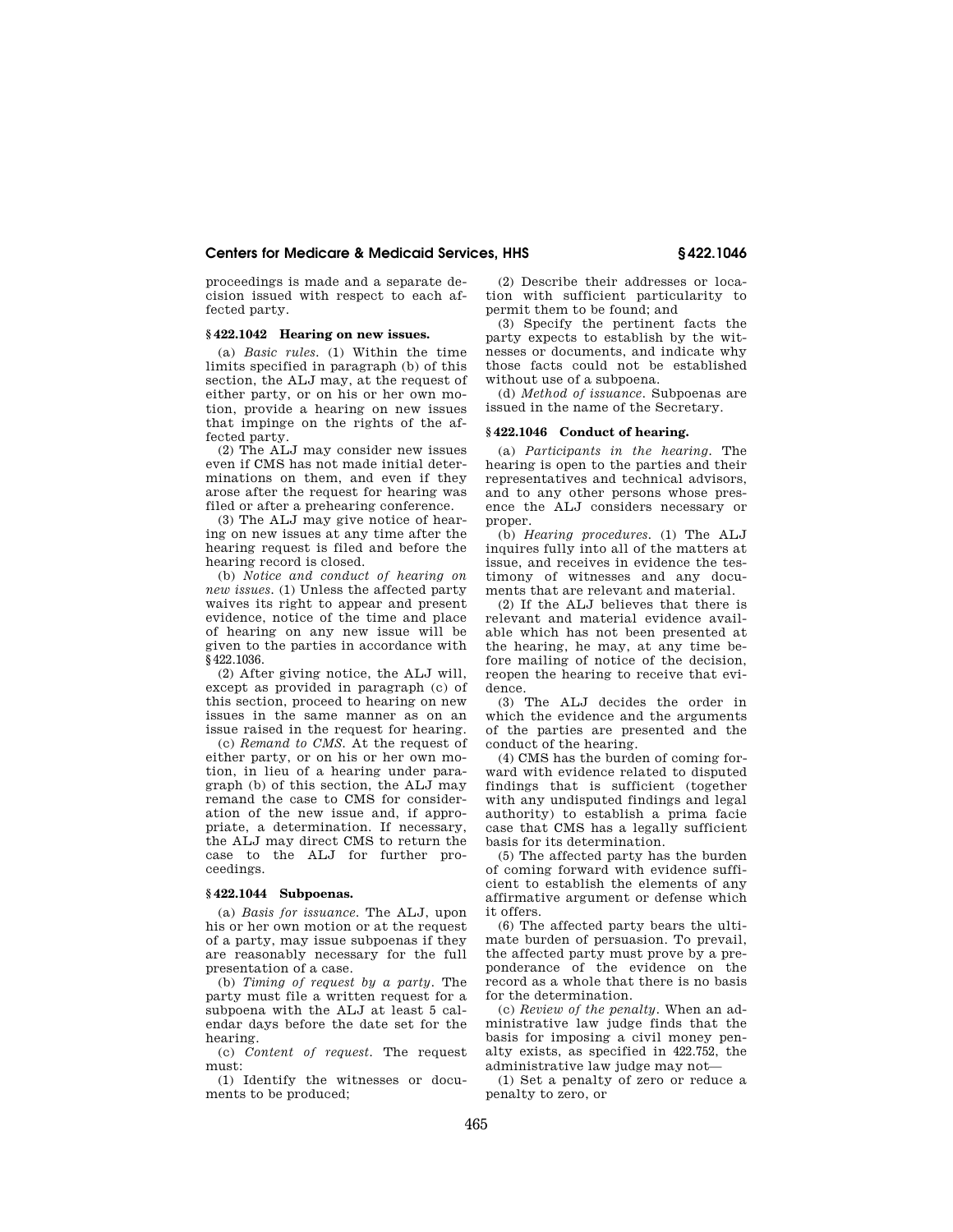(2) Review the exercise of discretion by CMS to impose a civil money penalty.

## **§ 422.1048 Evidence.**

Evidence may be received at the hearing even though inadmissible under the rules of evidence applicable to court procedure. The ALJ rules on the admissibility of evidence.

## **§ 422.1050 Witnesses.**

Witnesses at the hearing testify under oath or affirmation. The representative of each party is permitted to examine his or her own witnesses subject to interrogation by the representative of the other party. The ALJ may ask any questions that he or she deems necessary. The ALJ rules upon any objection made by either party as to the propriety of any question.

### **§ 422.1052 Oral and written summation.**

The parties to a hearing are allowed a reasonable time to present oral summation and to file briefs or other written statements of proposed findings of fact and conclusions of law. Copies of any briefs or other written statements must be sent in accordance with §422.1016.

### **§ 422.1054 Record of hearing.**

A complete record of the proceedings at the hearing is made and transcribed in all cases.

## **§ 422.1056 Waiver of right to appear and present evidence.**

(a) *Waiver procedures.* (1) If an affected party wishes to waive its right to appear and present evidence at the hearing, it must file a written waiver with the ALJ.

(2) If the affected party wishes to withdraw a waiver, it may do so, for good cause, at any time before the ALJ mails notice of the hearing decision.

(b) *Effect of waiver.* If the affected party waives the right to appear and present evidence, the ALJ need not conduct an oral hearing except in one of the following circumstances:

(1) The ALJ believes that the testimony of the affected party or its rep-

# **§ 422.1048 42 CFR Ch. IV (10–1–13 Edition)**

resentatives or other witnesses is necessary to clarify the facts at issue.

(2) CMS shows good cause for requiring the presentation of oral evidence.

(c) *Dismissal for failure to appear.* If, despite the waiver, the ALJ sends notice of hearing and the affected party fails to appear, or to show good cause for the failure, the ALJ will dismiss the appeal in accordance with 422.1060.

(d) *Hearing without oral testimony.*  When there is no oral testimony, the ALJ will—

(1) Make a record of the relevant written evidence that was considered in making the determination being appealed, and of any additional evidence submitted by the parties;

(2) Furnish to each party copies of the additional evidence submitted by the other party; and

(3) Give both parties a reasonable opportunity for rebuttal.

(e) Handling of briefs and related statements. If the parties submit briefs or other written statements of evidence or proposed findings of facts or conclusions of law, those documents will be handled in accordance with 422.1016.

### **§ 422.1058 Dismissal of request for hearing.**

(a) The ALJ may, at any time before mailing the notice of the decision, dismiss a hearing request if a party withdraws its request for a hearing or the affected party asks that its request be dismissed.

(b) An affected party may request a dismissal by filing a written notice with the ALJ.

### **§ 422.1060 Dismissal for abandonment.**

(a) The ALJ may dismiss a request for hearing if it is abandoned by the party that requested it.

(b) The ALJ may consider a request for hearing to be abandoned if the party or its representative—

(1) Fails to appear at the prehearing conference or hearing without having previously shown good cause for not appearing; and

(2) Fails to respond, within 10 calendar days after the ALJ sends a ''show cause'' notice, with a showing of good cause.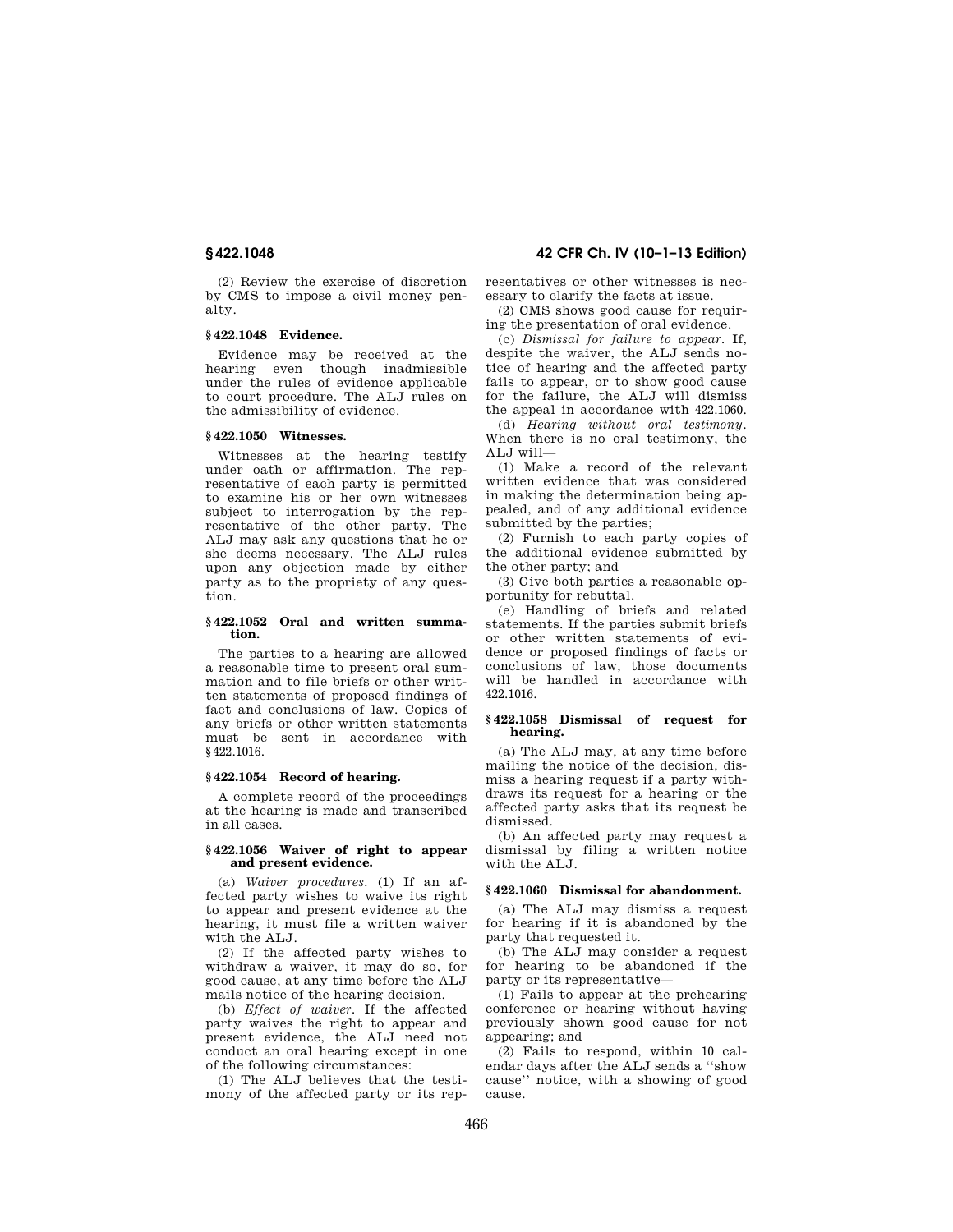# **§ 422.1062 Dismissal for cause.**

On his or her own motion, or on the motion of a party to the hearing, the ALJ may dismiss a hearing request either entirely or as to any stated issue, under any of the following circumstances:

(a) *Res judicata.* There has been a previous determination or decision with respect to the rights of the same affected party on the same facts and law pertinent to the same issue or issues which has become final either by judicial affirmance or, without judicial consideration, because the affected party did not timely request reconsideration, hearing, or review, or commence a civil action with respect to that determination or decision.

(b) *No right to hearing.* The party requesting a hearing is not a proper party or does not otherwise have a right to a hearing.

(c) *Hearing request not timely filed.* The affected party did not file a hearing request timely and the time for filing has not been extended.

### **§ 422.1064 Notice and effect of dismissal and right to request review.**

(a) Notice of the ALJ's dismissal action is mailed to the parties. The notice advises the affected party of its right to request that the dismissal be vacated as provided in §422.1066.

(b) The dismissal of a request for hearing is binding unless it is vacated by the ALJ or the Departmental Appeals Board.

## **§ 422.1066 Vacating a dismissal of request for hearing.**

An ALJ may vacate any dismissal of a request for hearing if a party files a request to that effect within 60 calendar days from receipt of the notice of dismissal and shows good cause for vacating the dismissal.

### **§ 422.1068 Administrative Law Judge's decision.**

(a) *Timing, basis and content.* As soon as practical after the close of the hearing, the ALJ issues a written decision in the case. The decision is based on the evidence of record and contains separate numbered findings of fact and conclusions of law.

(b) *Notice and effect.* A copy of the decision is mailed to the parties and is binding on them unless—

(1) A party requests review by the Departmental Appeals Board within the time period specified in §422.846, and the Board reviews the case;

(2) The Departmental Appeals Board denies the request for review and the party seeks judicial review by filing an action in a United States District Court or, in the case of a civil money penalty, in a United States Court of Appeals;

(3) The decision is revised by an ALJ or the Departmental Appeals Board; or

(4) The decision is a recommended decision directed to the Board.

### **§ 422.1070 Removal of hearing to Departmental Appeals Board.**

(a) At any time before the ALJ receives oral testimony, the Board may remove to itself any pending request for a hearing.

(b) Notice of removal is mailed to each party.

(c) The Board conducts the hearing in accordance with the rules that apply to ALJ hearings under this subpart.

### **§ 422.1072 Remand by the Administrative Law Judge.**

(a) If CMS requests remand, and the affected party concurs in writing or on the record, the ALJ may remand any case properly before him or her to CMS for a determination satisfactory to the affected party.

(b) The ALJ may remand at any time before notice of hearing decision is mailed.

### **§ 422.1074 Right to request Departmental Appeals Board review of Administrative Law Judge's decision or dismissal.**

Either of the parties has a right to request Departmental Appeals Board review of the ALJ's decision or dismissal order, and the parties are so informed in the notice of the ALJ's action.

## **§ 422.1076 Request for Departmental Appeals Board review.**

(a) *Manner and time of filing.* (1) Any party that is dissatisfied with an ALJ's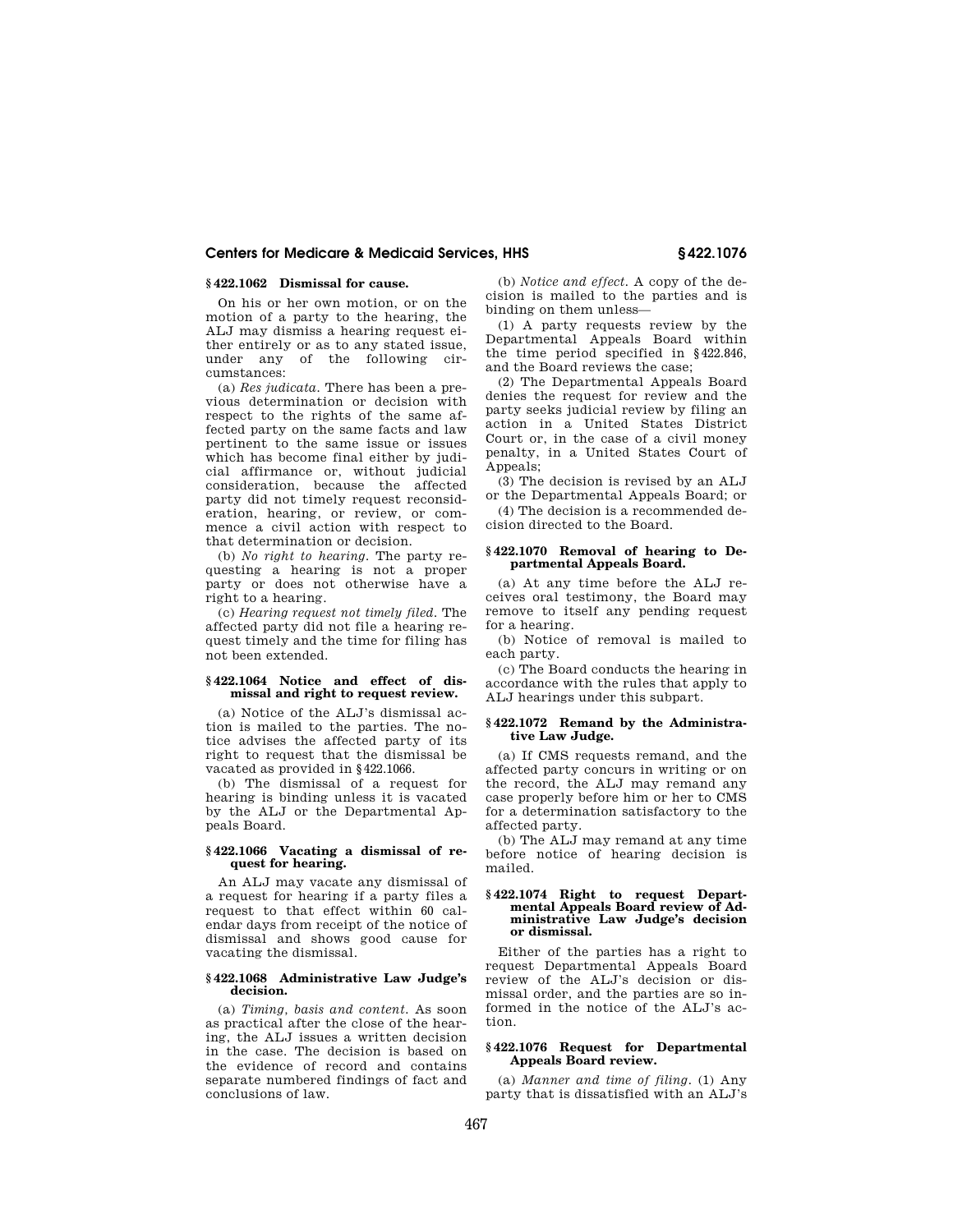decision or dismissal of a hearing request, may file a written request for review by the Departmental Appeals Board.

(2) The requesting party or its representative or other authorized official must file the request with the DAB within 60 calendar days from receipt of the notice of decision or dismissal, unless the Board, for good cause shown by the requesting party, extends the time for filing.

(b) *Content of request for review.* A request for review of an ALJ decision or dismissal must specify the issues, the findings of fact or conclusions of law with which the party disagrees, and the basis for contending that the findings and conclusions are incorrect.

## **§ 422.1078 Departmental Appeals Board action on request for review.**

(a) *Request by CMS.* The Departmental Appeals Board may dismiss, deny, or grant a request made by CMS for review of an ALJ decision or dismissal.

(b) *Request by the affected party.* The Board may deny or grant the affected party's request for review or may dismiss the request for one of the following reasons:

(1) The affected party requests dismissal of its request for review.

(2) The affected party did not file timely or show good cause for late filing.

(3) The affected party does not have a right to review.

(4) A previous determination or decision, based on the same facts and law, and regarding the same issue, has become final through judicial affirmance or because the affected party failed to timely request reconsideration, hearing, Board review, or judicial review, as appropriate.

(c) *Effect of dismissal.* The dismissal of a request for Departmental Appeals Board review is binding and not subject to further review.

(d) *Review panel.* If the Board grants a request for review of the ALJ's decision, the review will be conducted by a panel of three members of the Board, designated by the Chair or Deputy Chair.

# **§ 422.1078 42 CFR Ch. IV (10–1–13 Edition)**

### **§ 422.1080 Procedures before the Departmental Appeals Board on review.**

The parties are given, upon request, a reasonable opportunity to file briefs or other written statements as to fact and law, and to appear before the Departmental Appeals Board to present evidence or oral arguments. Copies of any brief or other written statement must be sent in accordance with §422.1016.

### **§ 422.1082 Evidence admissible on review.**

(a) The Departmental Appeals Board may admit evidence into the record in addition to the evidence introduced at the ALJ hearing, (or the documents considered by the ALJ if the hearing was waived), if the Board considers that the additional evidence is relevant and material to an issue before it.

(b) If it appears to the Board that additional relevant evidence is available, the Board will require that it be produced.

(c) Before additional evidence is admitted into the record—

(1) Notice is mailed to the parties (unless they have waived notice) stating that evidence will be received regarding specified issues; and

(2) The parties are given a reasonable time to comment and to present other evidence pertinent to the specified issues.

(d) If additional evidence is presented orally to the Board, a transcript is prepared and made available to any party upon request.

## **§ 422.1084 Decision or remand by the Departmental Appeals Board.**

(a) When the Departmental Appeals Board reviews an ALJ's decision or order of dismissal, or receives a case remanded by a court, the Board may either issue a decision or remand the case to an ALJ for a hearing and decision or a recommended decision for final decision by the Board.

(b) In a remanded case, the ALJ initiates additional proceedings and takes other actions as directed by the Board in its order of remand, and may take other action not inconsistent with that order.

(c) Upon completion of all action called for by the remand order and any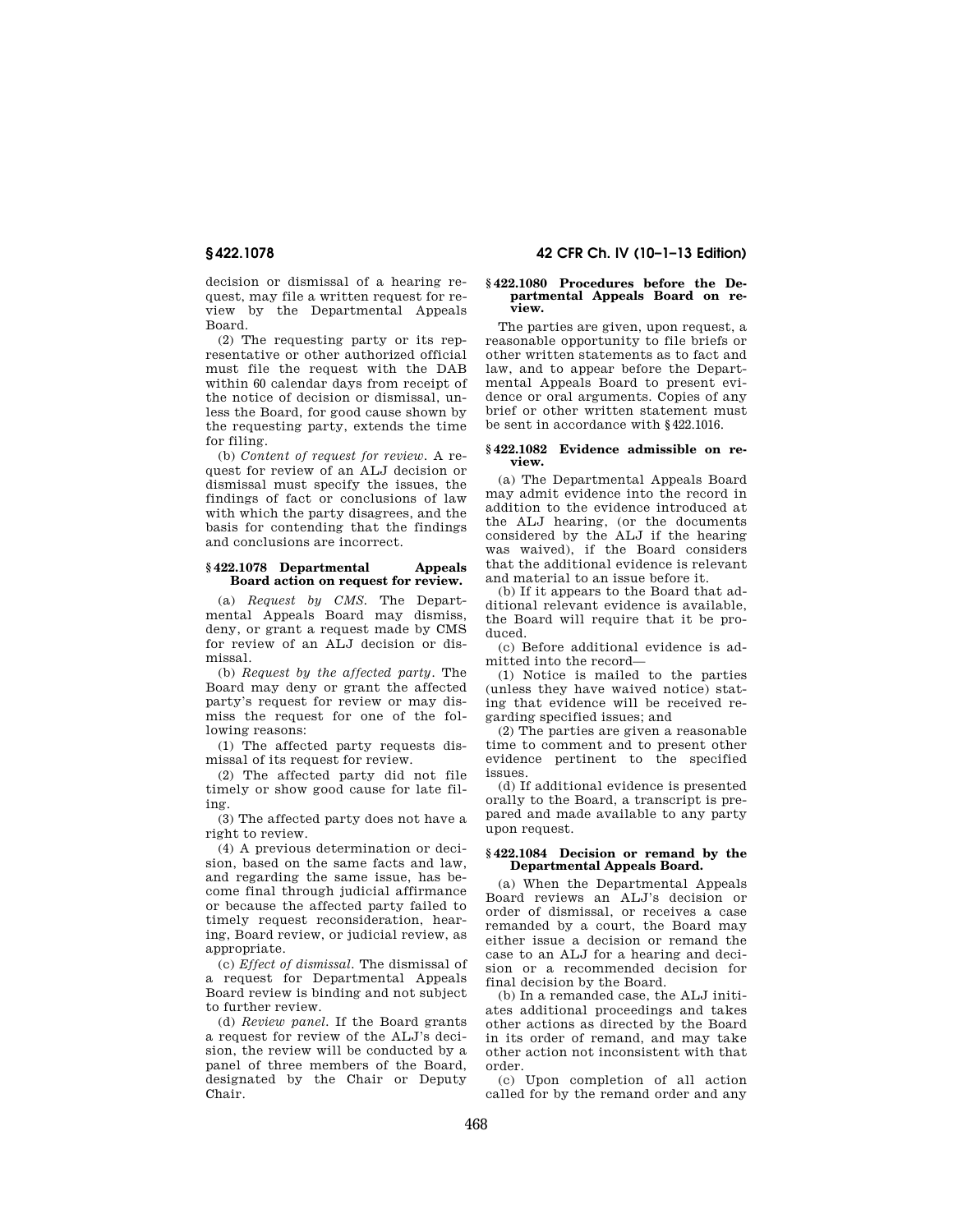other consistent action, the ALJ promptly makes a decision or, as specified by the Board, certifies the case to the Board with a recommended decision.

(d) The parties have 20 calendar days from the date of a notice of a recommended decision to submit to the Board any exception, objection, or comment on the findings of fact, conclusions of law, and recommended decision.

(e) After the 20-calendar day period, the Board issues its decision adopting, modifying or rejecting the ALJ's recommended decision.

(f) If the Board does not remand the case to an ALJ, the following rules apply:

(1) The Board's decision—

(i) Is based upon the evidence in the hearing record and any further evidence that the Board receives during its review;

(ii) Is in writing and contains separate numbered findings of fact and conclusions of law; and

(iii) May modify, affirm, or reverse the ALJ's decision.

(2) A copy of the Board's decision is mailed to each party.

## **§ 422.1086 Effect of Departmental Appeals Board Decision.**

(a) *General rule.* The Board's decision is binding unless—

(1) The affected party has a right to judicial review and timely files a civil action in a United States District Court or, in the case of a civil money penalty, in a United States Court of Appeals; or

(2) The Board reopens and revises its decision in accordance with §422.862.

(b) *Right to judicial review.* Section 422.1006 specifies the circumstances under which an affected party has a right to seek judicial review.

(c) *Special Rules:* Civil Money Penalty—Finality of Board's decision. When CMS imposes a civil money penalty, notice of the Board's decision (or denial of review) is the final administrative action that initiates the 60-day period for seeking judicial review.

### **§ 422.1088 Extension of time for seeking judicial review.**

(a) Any affected party that is dissatisfied with a Departmental Appeals Board decision and is entitled to judicial review must commence civil action within 60 calendar days from receipt of the notice of the Board's decision, unless the Board extends the time in accordance with paragraph (c) of this section.

(b) The request for extension must be filed in writing with the Board before the 60-calendar day period ends.

(c) For good cause shown, the Board may extend the time for commencing civil action.

### **§ 422.1090 Basis, timing, and authority for reopening an Administrative Law Judge or Board decision.**

(a) *Basis and timing for reopening.* An ALJ of Departmental Appeals Board decision may be reopened, within 60 calendar days from the date of the notice of decision, upon the motion of the ALJ or the Board or upon the petition of either party to the hearing.

(b) *Authority to reopen.* (1) A decision of the Departmental Appeals Board may be reopened only by the Departmental Appeals Board.

(2) A decision of an ALJ may be reopened by that ALJ, by another ALJ if that one is not available, or by the Departmental Appeals Board. For purposes of this paragraph, an ALJ is considered to be unavailable if the ALJ has died, terminated employment, or been transferred to another duty station, is on leave of absence, or is unable to conduct a hearing because of illness.

## **§ 422.1092 Revision of reopened decision.**

(a) *Revision based on new evidence.* If a reopened decision is to be revised on the basis of new evidence that was not included in the record of that decision, the ALJ or the Departmental Appeals Board—

(1) Notifies the parties of the proposed revision; and

(2) Unless the parties waive their right to hearing or appearance—

(i) Grants a hearing in the case of an ALJ revision; and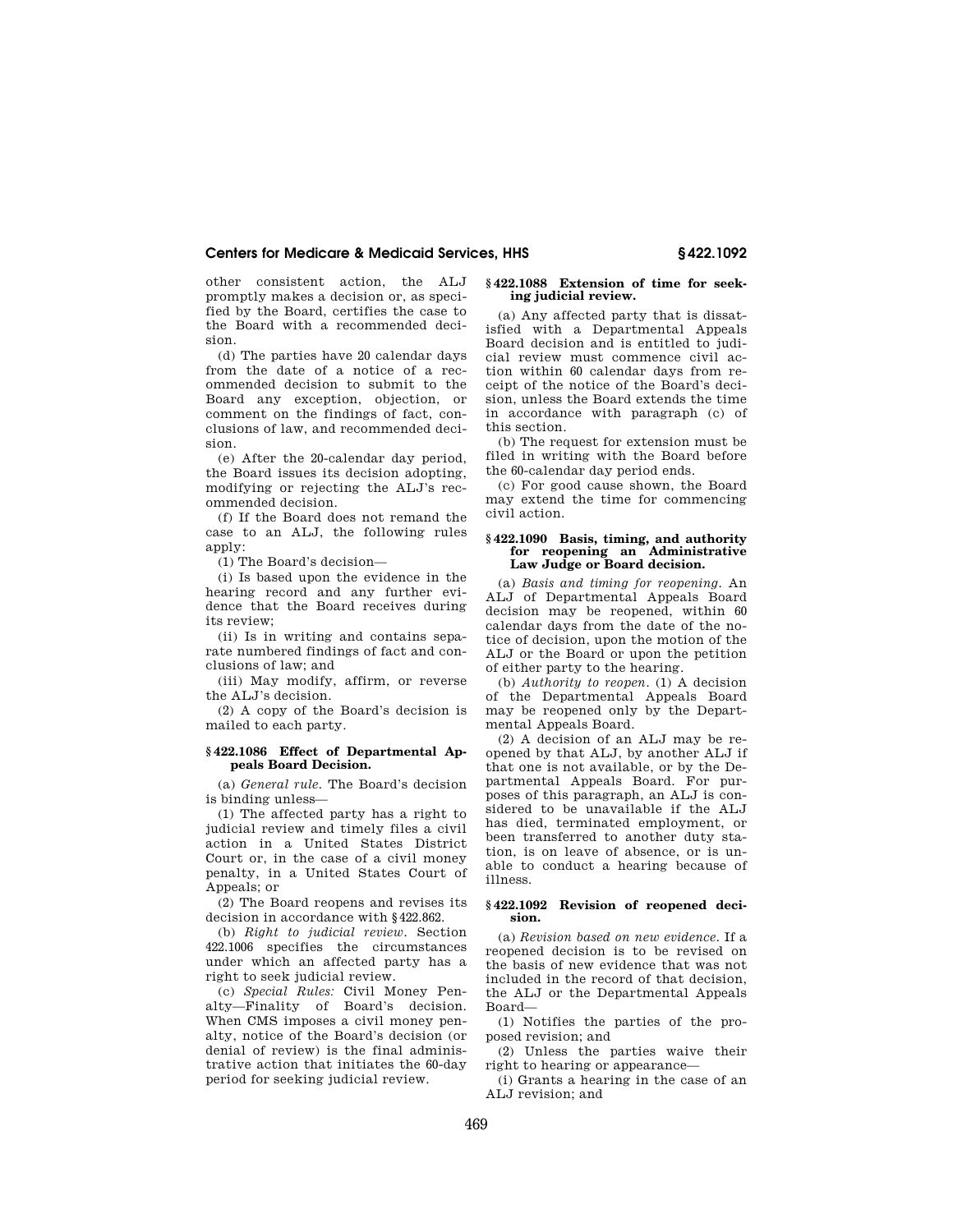(ii) Grants opportunity to appear in the case of a Board revision.

(b) *Basis for revised decision and right to review*.

(1) If a revised decision is necessary, the ALJ or the Departmental Appeals Board, as appropriate, renders it on the basis of the entire record.

(2) If the decision is revised by an ALJ, the Departmental Appeals Board may review that revised decision at the request of either party or on its own motion.

### **§ 422.1094 Notice and effect of revised decision.**

(a) *Notice.* The notice mailed to the parties states the basis or reason for the revised decision and informs them of their right to Departmental Appeals Board review of an ALJ revised decision, or to judicial review of a Board reviewed decision.

(b) *Effect*—(1) *ALJ revised decision.* An ALJ revised decision is binding unless it is reviewed by the Departmental Appeals Board.

(2) *Departmental Appeals Board revised decision.* A Board revised decision is binding unless a party files a civil action in a district court of the United States within the time frames specified in 422.858.

# **Subpart U [Reserved]**

# **Subpart V—Medicare Advantage Marketing Requirements**

SOURCE: 73 FR 54220, Sept. 18, 2008, unless otherwise noted.

## **§ 422.2260 Definitions concerning marketing materials.**

As used in this subpart—

*Marketing materials.* Marketing materials include any informational materials targeted to Medicare beneficiaries which:

(1) Promote the MA organization, or any MA plan offered by the MA organization.

(2) Inform Medicare beneficiaries that they may enroll, or remain enrolled in, an MA plan offered by the MA organization.

(3) Explain the benefits of enrollment in an MA plan, or rules that apply to enrollees.

# **§ 422.1094 42 CFR Ch. IV (10–1–13 Edition)**

(4) Explain how Medicare services are covered under an MA plan, including conditions that apply to such coverage.

(5) May include, but are not limited to, the following:

(i) General audience materials such as general circulation brochures, newspapers, magazines, television, radio, billboards, yellow pages, or the Internet.

(ii) Marketing representative materials such as scripts or outlines for telemarketing or other presentations.

(iii) Presentation materials such as slides and charts.

(iv) Promotional materials such as brochures or leaflets, including materials for circulation by third parties (for example, physicians or other providers).

(v) Membership communication materials such as membership rules, subscriber agreements, member handbooks and wallet card instructions to enrollees.

(vi) Letters to members about contractual changes; changes in providers, premiums, benefits, plan procedures etc.

(vii) *Membership activities* (for example, materials on rules involving nonpayment of premiums, confirmation of enrollment or disenrollment, or nonclaim specific notification information).

(6) *Marketing materials exclude ad hoc enrollee communications materials, meaning* informational materials that—

(i) Are targeted to current enrollees; (ii) Are customized or limited to a subset of enrollees or apply to a specific situation;

(iii) Do not include information about the plan's benefit structure; and

(iv) Apply to a specific situation or cover claims processing or other operational issues.

[73 FR 54220, Sept. 18, 2008, as amended at 75 FR 19814, Apr. 15, 2010]

### **§ 422.2262 Review and distribution of marketing materials.**

(a) *CMS review of marketing materials.*  (1) Except as provided in paragraph (b) of this section, an MA organization may not distribute any marketing materials (as defined in §422.2260 of this subpart), or election forms, or make such materials or forms available to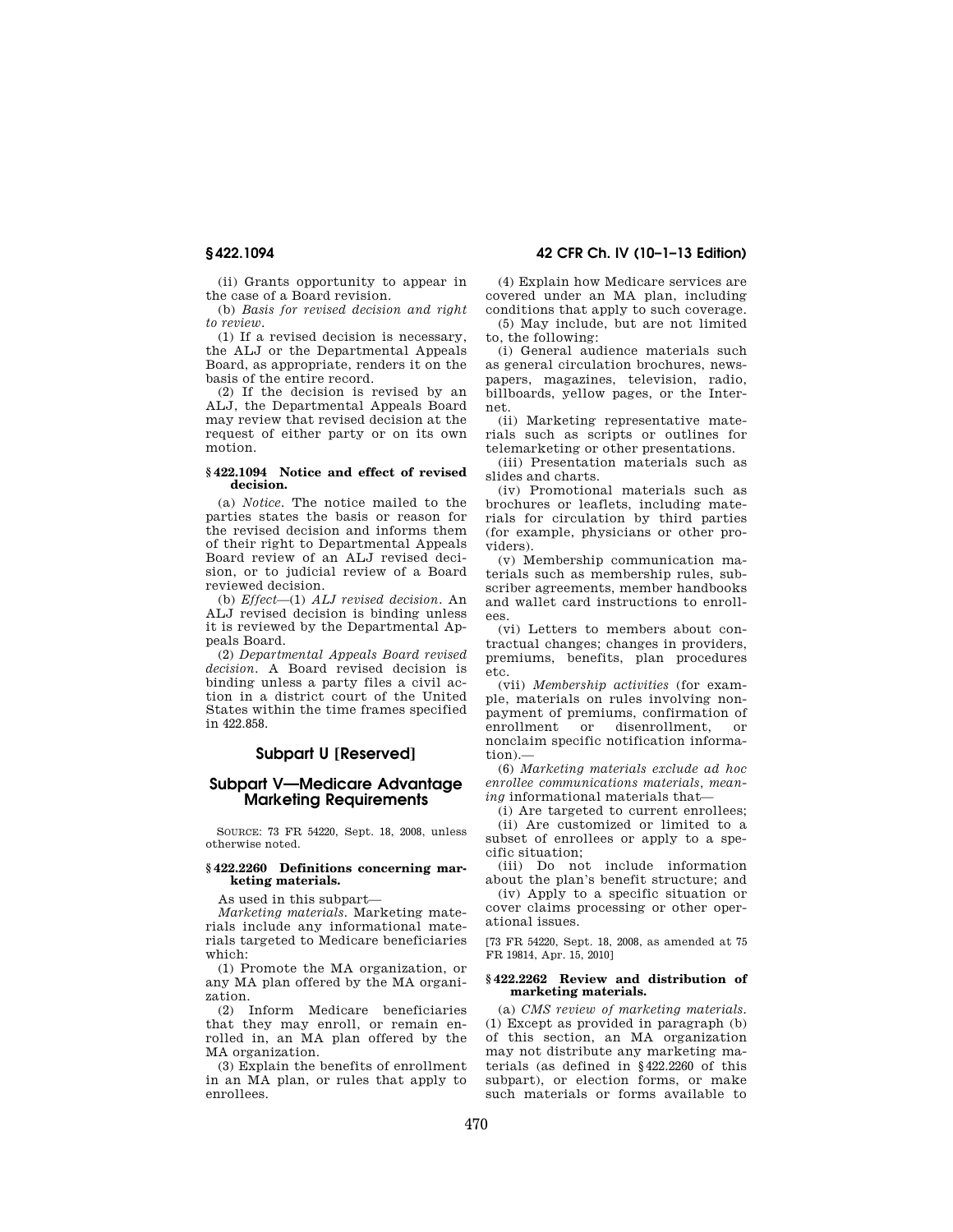individuals eligible to elect an MA organization unless—

(i) At least 45 days (or 10 days if using certain types of marketing materials that use, without modification, proposed model language and format, including standardized language and formatting, as specified by CMS) before the date of distribution the MA organization has submitted the material or form to CMS for review under the guidelines in §422.2264 of this subpart; and

(ii) CMS does not disapprove the distribution of new material or form.

(2) [Reserved]

(b) *File and use.* The MA organization may distribute certain types of marketing material, designated by CMS, 5 days following their submission to CMS if the MA organization certifies that in the case of these marketing materials, it followed all applicable marketing guidelines and, when applicable, used model language specified by CMS without modification.

(c) *Standardized model marketing materials.* When specified by CMS, organizations must use standardized formats and language in model materials.

(d) *Ad hoc enrollee communication materials.* Ad hoc enrollee communication materials may be reviewed by CMS, which may upon review determine that such materials must be modified, or may no longer be used.

[73 FR 54220, Sept. 18, 2008, as amended at 75 FR 19814, Apr. 15, 2010]

### **§ 422.2264 Guidelines for CMS review.**

In reviewing marketing material or election forms under §422.2262 of this part, CMS determines that the marketing materials—

(a) Provide, in a format (and, where appropriate, print size), and using standard terminology that may be specified by CMS, the following information to Medicare beneficiaries interested in enrolling:

(1) Adequate written description of rules (including any limitations on the providers from whom services can be obtained), procedures, basic benefits and services, and fees and other charges;

(2) Adequate written description of any supplemental benefits and services;

(3) Adequate written explanation of the grievance and appeals process, including differences between the two, and when it is appropriate to use each; and

(4) Any other information necessary to enable beneficiaries to make an informed decision about enrollment.

(b) Notify the general public of its enrollment period in an appropriate manner, through appropriate media, throughout its service area and if applicable, continuation areas.

(c) Include in written materials notice that the MA organization is authorized by law to refuse to renew its contract with CMS, that CMS also may refuse to renew the contract, and that termination or non-renewal may result in termination of the beneficiary's enrollment in the plan.

(d) Ensure that materials are not materially inaccurate or misleading or otherwise make material misrepresentations.

(e) For markets with a significant non-English speaking population, provide materials in the language of these individuals. Specifically, MA organizations must translate marketing materials into any non-English language that is the primary language of at least 5 percent of the individuals in a plan benefit package (PBP) service area.

[73 FR 54220, Sept. 18, 2008, as amended at 76 FR 21569, Apr. 15, 2011]

# **§ 422.2266 Deemed approval.**

If CMS has not disapproved the distribution of marketing materials or forms submitted by an MA organization with respect to an MA plan in an area, CMS is deemed not to have disapproved the distribution in all other areas covered by the MA plan and organization except with regard to any portion of the material or form that is specific to the particular area.

## **§ 422.2268 Standards for MA organization marketing.**

In conducting marketing activities, MA organizations may not—

(a) Provide cash or other monetary rebates as an inducement for enrollment or otherwise.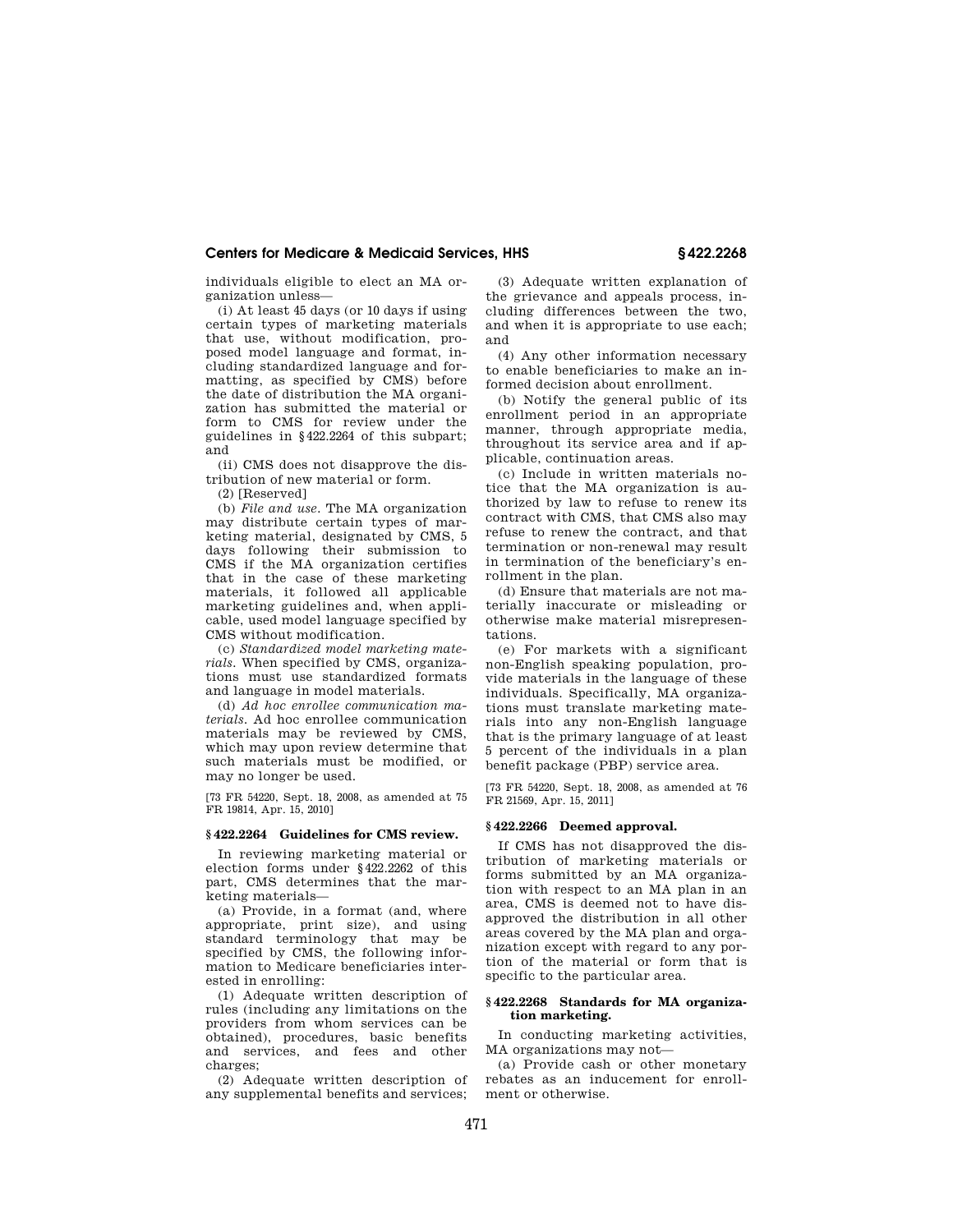(b) Offer gifts to potential enrollees, unless the gifts are of nominal (as defined in the CMS Marketing Guidelines) value, are offered to all potential enrollees without regard to whether or not the beneficiary enrolls, and are not in the form of cash or other monetary rebates.

(c) Engage in any discriminatory activity such as, for example, attempts to recruit Medicare beneficiaries from higher income areas without making comparable efforts to enroll Medicare beneficiaries from lower income areas.

(d) Solicit door-to-door for Medicare beneficiaries or through other unsolicited means of direct contact, including calling a beneficiary without the beneficiary initiating the contact.

(e) Engage in activities that could mislead or confuse Medicare beneficiaries, or misrepresent the MA organization. The MA organization may not claim it is recommended or endorsed by CMS or Medicare or that CMS or Medicare recommends that the beneficiary enroll in the MA plan. It may, however, explain that the organization is approved for participation in Medicare.

(f) Market non-health care related products to prospective enrollees during any MA or Part D sales activity or presentation. This is considered crossselling and is prohibited.

(g) Market any health care related product during a marketing appointment beyond the scope agreed upon by the beneficiary, and documented by the plan, prior to the appointment (48 hours in advance, when practicable).

(h) Market additional health related lines of plan business not identified prior to an individual appointment without a separate scope of appointment identifying the additional lines of business to be discussed.

(i) Distribute marketing materials for which, before expiration of the 45 day period, the MA organization receives from CMS written notice of disapproval because it is inaccurate or misleading, or misrepresents the MA organization, its marketing representatives, or CMS.

(j) Use providers or provider groups to distribute printed information comparing the benefits of different health plans unless the providers, provider

**§ 422.2272 42 CFR Ch. IV (10–1–13 Edition)** 

groups, or pharmacies accept and display materials from all health plans with which the providers, provider groups, or pharmacies contract. The use of publicly available comparison information is permitted if approved by CMS in accordance with the Medicare marketing guidance.

(k) Conduct sales presentations or distribute and accept MA plan enrollment forms in provider offices or other areas where health care is delivered to individuals, except in the case where such activities are conducted in common areas in health care settings.

(l) Conduct sales presentations or distribute and accept plan applications at educational events.

(m) Employ MA plan names that suggest that a plan is not available to all Medicare beneficiaries. This prohibition shall not apply to MA plan names in effect on July 31, 2000.

(n) Display the names and/or logos of co-branded network providers on the organization's member identification card, unless the provider names, and/or logos are related to the member selection of specific provider organizations (for example, physicians, hospitals). Other marketing materials (as defined in §422.2260) that include names and/or logos of provider co-branding partners must clearly indicate that other providers are available in the network.

(o) Engage in any other marketing activity prohibited by CMS in its marketing guidance.

(p) Provide meals for potential enrollees, which is prohibited, regardless of value.

(q) Use a plan name that does not include the plan type. The plan type should be included at the end of the plan name.

[73 FR 54220, Sept. 18, 2008, as amended at 73 FR 54250, Sept. 18, 2008; 76 FR 54634, Sept. 1, 2011]

### **§ 422.2272 Licensing of marketing representatives and confirmation of marketing resources.**

In its marketing, the MA organization must:

(a) Demonstrate to CMS' satisfaction that marketing resources are allocated to marketing to the disabled Medicare population as well as beneficiaries age 65 and over.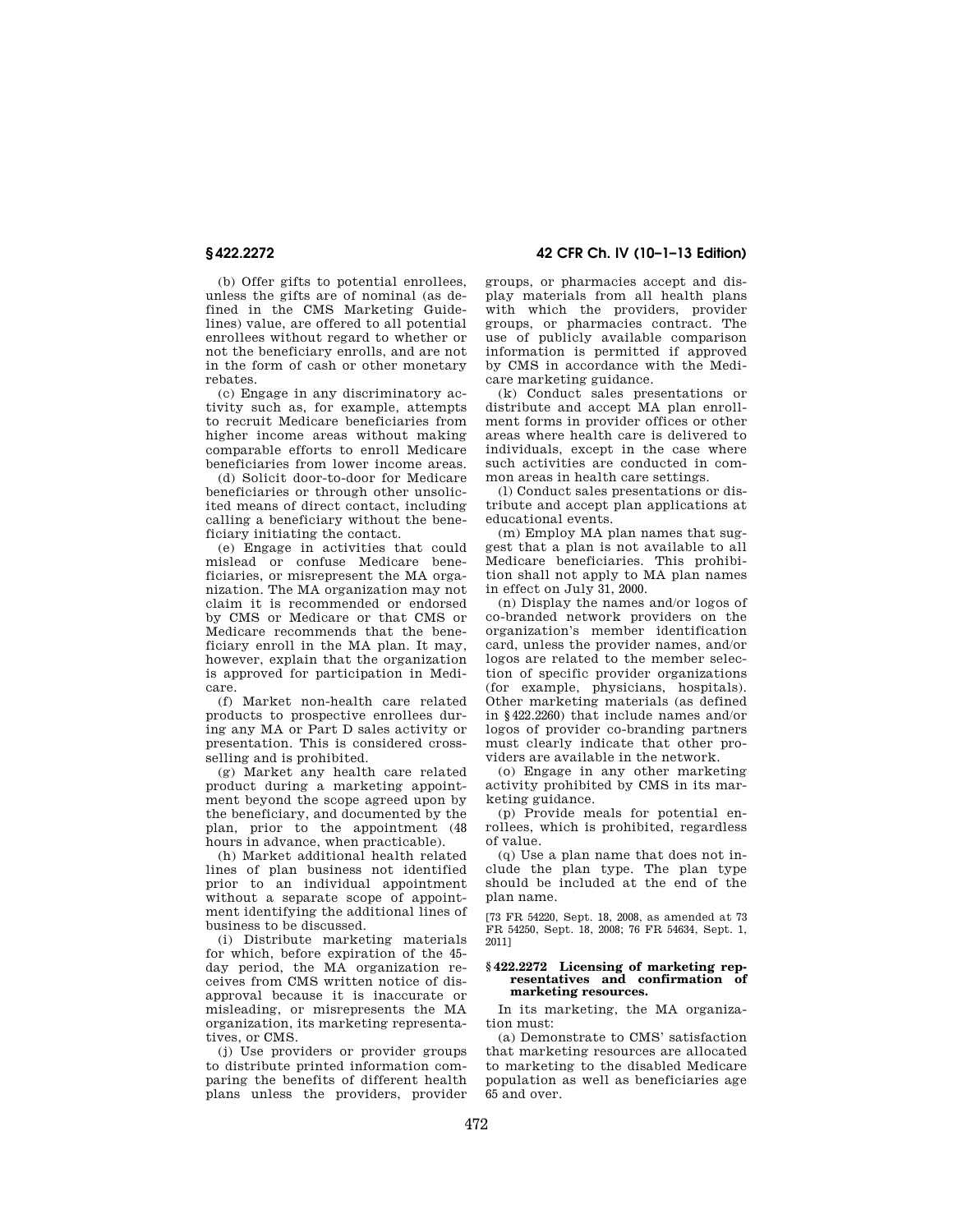(b) Establish and maintain a system for confirming that enrolled beneficiaries have, in fact, enrolled in the MA plan, and understand the rules applicable under the plan.

(c) Employ as marketing representatives only individuals who are licensed by the State to conduct marketing activities (as defined in the Medicare Marketing Guidelines) in that State, and whom the organization has informed that State it has appointed, consistent with the appointment process provided for under State law.

(d) Report to the State in which the MAO appoints an agent or broker, the termination of any such agent or broker, including the reasons for such termination if State law requires that the reasons for the termination be reported.

(e) Terminate upon discovery any unlicensed agent or broker employed as a marketing representative and notify any beneficiaries enrolled by an unqualified agent or broker of the agent's or broker's status and, if requested, of their options to confirm enrollment or make a plan change (including a special election period, as described in  $$422.62(b)(3)(ii)$ .

[73 FR 54220, Sept. 18, 2008, as amended at 73 FR 54250, Sept. 18, 2008; 76 FR 21569, Apr. 15, 2011]

## **§ 422.2274 Broker and agent requirements.**

For purposes of this section ''compensation'' includes pecuniary or nonpecuniary remuneration of any kind relating to the sale or renewal of a policy including, but not limited to, commissions, bonuses, gifts, prizes, awards, and finder's fees. ''Compensation'' does not include the payment of fees to comply with State appointment laws, training, certification, and testing costs; reimbursement for mileage to, and from, appointments with beneficiaries; or reimbursement for actual costs associated with beneficiary sales appointments such as venue rent, snacks, and materials. If a MA organization markets through independent (that is, non-employee) brokers or agents, the requirements in paragraph (a) of this section must be met. The requirements in paragraphs (b) through (e) of this section must be met if a MA

organization markets through any broker or agent, whether independent (that is, non-employee) or employed.

(a) Agents and brokers must be compensated as follows:

(1) An MA organization (or other entity on its behalf) may provide compensation to a broker or agent for the sale of an MA product if the following requirements are met:

(i) The compensation amount paid by plan sponsors to an independent broker or agent:

(A) For an initial enrollment of a Medicare beneficiary into an MA plan, must be at or below the fair market value (FMV) cut-off amounts published annually by CMS.

(B) For renewals, must be an amount equal to 50 percent of the initial compensation in paragraph  $(a)(1)(i)(A)$  of this section.

(ii) [Reserved]

(iii) The independent broker or agent is paid a renewal compensation for each of the next 5 years that the enrollee remains in the plan in an amount equal to 50 percent of the initial year compensation amount (creating a 6-year compensation cycle).

(iv) If the MA organization contracts with a third party entity such as a Field Marketing Organization or similar type entity to sell its insurance products, or perform services (for example, training, customer service, or agent recruitment)—

(A) The total amount paid by the MA organization to the third party and its agents for enrollment of a beneficiary into a plan, if any, must be made in accordance with paragraph (a)(1) of this section; and

(B) The amount paid to the third party for services other than selling insurance products, if any, must be fairmarket value and must not exceed an amount that is commensurate with the amounts paid by the MA organization to a third party for similar services during each of the previous 2 years.

(2) [Reserved]

(3) No entity shall provide aggregate compensation to its agents or brokers and no agent or broker shall receive aggregate compensation greater than the renewal compensation payable by the replacing plan on renewal policies if an existing policy is replaced with a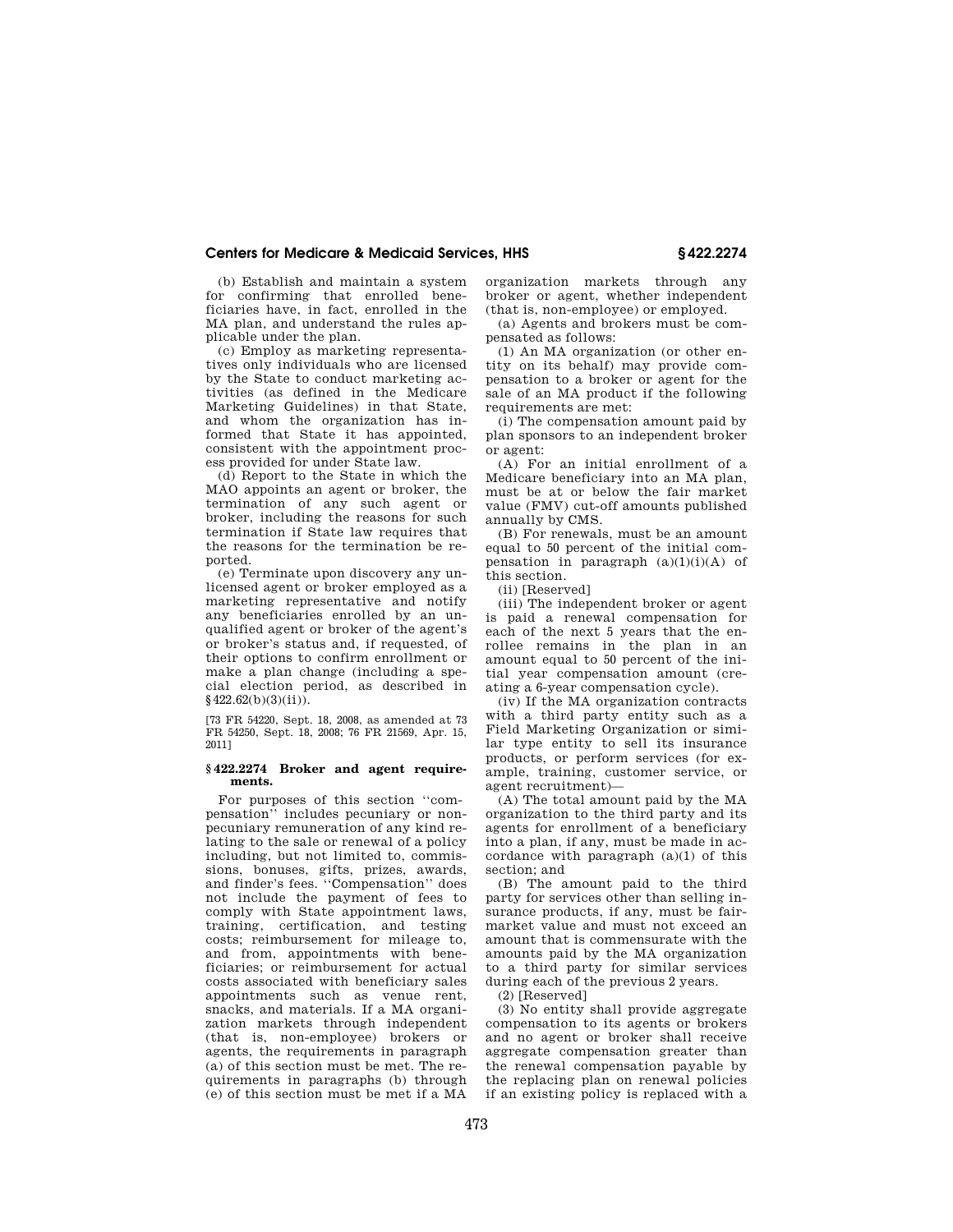like plan type during the first year and 5 renewal years (6-year compensation cycle).

(i) For purposes of this section, ''like plan type'' means PDP replaced with another PDP, MA or MA–PD replaced with another MA or MA–PD, or cost plan replaced with another cost plan.

(ii) Replacements between different plan types (for which a new compensation is paid) include—PDP and MA–PD, PDP and cost plans, or MA–PD and cost plans.

(4) Compensation may only be paid for the beneficiary's months of enrollment during a plan year (that is, January through December).

(i) Subject to paragraph (a)(4)(ii) of this section, compensation payments may be made up front for the entire current plan year or in installments throughout the year.

(ii) When a beneficiary disenrolls from a plan during the—

(A) First 3 months of enrollment, the plan must recover all compensation paid to agents and brokers.

(B) Fourth through 12th month of their enrollment (within a single plan year), the plan must recover compensation paid to agents and brokers for those months of the plan year for which the beneficiary is not enrolled.

(5) Organizations and sponsors must establish a compensation structure for new and replacement enrollments and renewals effective in a given plan year. Compensation structures must be in place by the beginning of the plan marketing period, October 1.

(6) Compensation structures must be available upon CMS request including for audits, investigations, and to resolve complaints.

(b) It must ensure that all agents selling Medicare products are trained annually through a CMS endorsed or approved training program or as specified by CMS, on Medicare rules and regulations specific to the plan products they intend to sell.

(c) It must ensure agents selling Medicare products are tested annually by CMS endorsed or approved training program or as specified by CMS.

(d) Upon CMS' request, the organization must provide to CMS, in a form consistent with current CMS guidance,

**§ 422.2276 42 CFR Ch. IV (10–1–13 Edition)** 

the information necessary for it to conduct oversight of marketing activities.

(e) It must comply with State requests for information about the performance of a licensed agent or broker as part of a state investigation into the individual's conduct. CMS will establish and maintain a memorandum of understanding (MOU) to share compliance and oversight information with States that agree to the MOU.

(f) A plan sponsor must report annually, as directed by CMS—

(1) Whether it intends to use independent agents or brokers or both in the upcoming plan year; and

(2) If applicable, the specific amount or range of amounts independent agents or brokers or both will be paid.

[73 FR 54250, Sept. 18, 2008, as amended at 73 FR 67412, Nov. 14, 2008; 76 FR 21569, Apr. 15, 2011; 76 FR 54634, Sept. 1, 2011; 77 FR 22168, Apr. 12, 2012]

### **§ 422.2276 Employer group retiree marketing.**

MA organizations may develop marketing materials designed for members of an employer group who are eligible for employer-sponsored benefits through the MA organization, and furnish these materials only to the group members. These materials are not subject to CMS prior review and approval.

# **Subpart W [Reserved]**

# **Subpart X—Requirements for a Minimum Medical Loss Ratio**

SOURCE: 78 FR 31307, May 23, 2013, unless otherwise noted.

## **§ 422.2400 Basis and scope.**

This subpart is based on section  $1857(e)(4)$  of the Act, and sets forth medical loss ratio requirements for Medicare Advantage organizations, and financial penalties and sanctions against MA organizations when minimum medical loss ratios are not achieved by MA organizations.

## **§ 422.2401 Definitions.**

*Non-claims costs* means those expenses for administrative services that are not—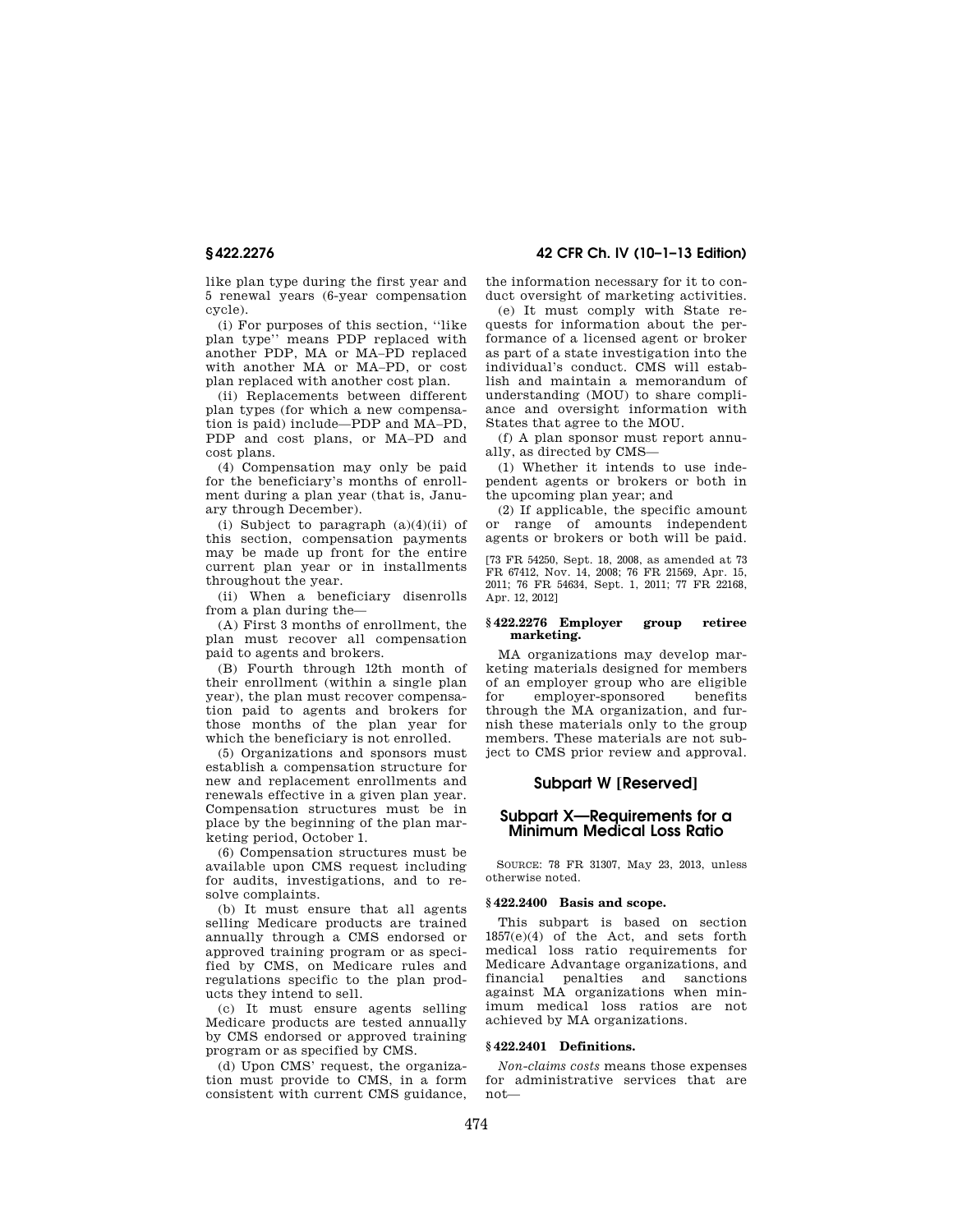(1) Incurred claims (as provided in §422.2420(b)(2) through (4));

(2) Expenditures on quality improving activities (as provided in §422.2430); (3) Licensing and regulatory fees (as

provided in §422.2420(c)(2)(i)); (4) State and Federal taxes and as-

sessments (as provided in §422.2420(c)(2)(ii) and (iii)).

[78 FR 31307, May 23, 2013; 78 FR 43821, July 22, 2013]

## **§ 422.2410 General requirements.**

(a) For contracts beginning in 2014 or later, an MA organization (defined at §422.2) is required to report an MLR for each contract under this part for each contract year.

(b) *MLR requirement.* If CMS determines for a contract year that an MA organization has an MLR for a contract that is less than 0.85, the MA organization has not met the MLR requirement and must remit to CMS an amount equal to the product of the following:

(1) The total revenue of the MA contract for the contract year.

(2) The difference between 0.85 and the MLR for the contract year.

(c) If CMS determines that an MA organization has an MLR for a contract that is less than 0.85 for 3 or more consecutive contract years, CMS does not permit the enrollment of new enrollees under the contract for coverage during the second succeeding contract year.

(d) If CMS determines that an MA organization has an MLR for a contract that is less than 0.85 for 5 consecutive contract years, CMS terminates the contract per  $§422.510(b)(1)$  and (d) effective as of the second succeeding contract year.

## **§ 422.2420 Calculation of the medical loss ratio.**

(a) *Determination of MLR.* (1) The MLR for each contract under this part is the ratio of the numerator (as defined in paragraph (b) of this section) to the denominator (as defined in paragraph (c) of this section). An MLR may be increased by a credibility adjustment according to the rules at §422.2440, or subject to an adjustment determined by CMS to be warranted based on exceptional circumstances for

areas outside the 50 states and the District of Columbia.

(2) The MLR for an MA contract—

(i) Not offering Medicare prescription drug benefits must only reflect costs and revenues related to the benefits defined at §422.100(c); and

(ii) That includes MA–PD plans (defined at §422.2) must also reflect costs and revenues for benefits described at §423.104(d) through (f) of this chapter.

(b) Determining the *MLR numerator.*  (1) For a contract year, the numerator of the MLR for an MA contract (other than an MSA contract) must equal the sum of paragraphs  $(b)(1)(i)$  through (iii) of this section, and the numerator of the MLR for an MSA contract must equal the sum of paragraphs  $(b)(1)(i)$ , (iii), and (iv) of this section. The numerator must be determined in accordance with paragraphs (b)(5) and (6) of this section.

(i) Incurred claims for all enrollees, as defined in paragraphs (b)(2) through (4) of this section.

(ii) The amount of the reduction, if any, in the Part B premium for all MA plan enrollees under the contract for the contract year.

(iii) The expenditures under the contract for activities that improve health care quality, as defined in §422.2430.

(iv) The amount of the annual deposit into the medical savings account described at  $§422.4(a)(2)$ .

(2) *Incurred claims for clinical services and prescription drug costs.* Incurred claims must include the following:

(i) Direct claims that the MA organization pays to providers (including under capitation contracts with physicians) for covered services, described at paragraph  $(a)(2)$  of this section provided to all enrollees under the contract.

(ii) For an MA contract that includes MA–PD plans (described in paragraph  $(a)(2)$  of this section), drug costs provided to all enrollees under the contract, as defined at  $$423.2420(b)(2)(i)$  of this chapter.

(iii) Unpaid claims reserves for the current contract year, including claims reported in the process of adjustment.

(iv) Percentage withholds from payments made to contracted providers.

(v) Incurred but not reported claims based on past experience, and modified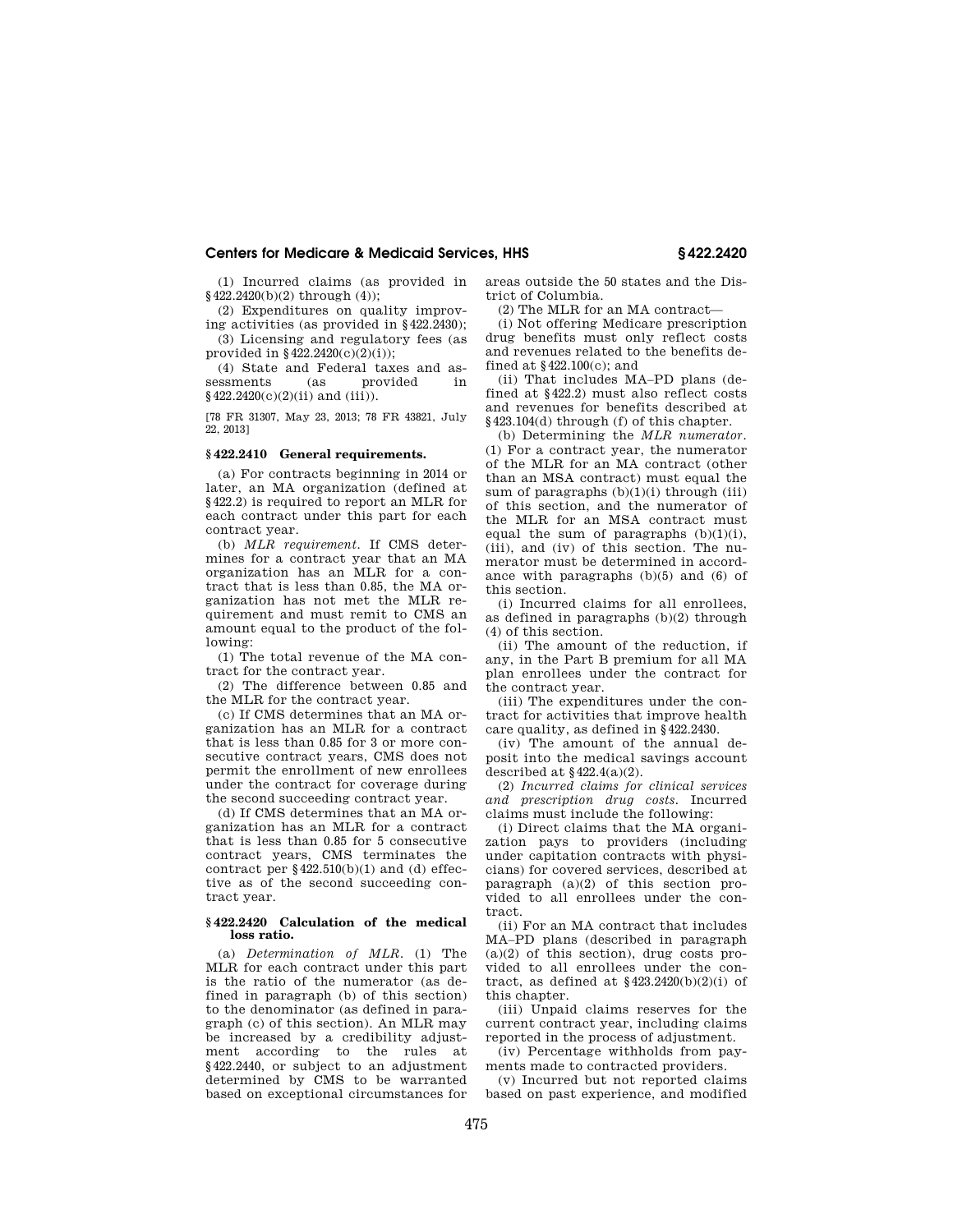to reflect current conditions such as changes in exposure, claim frequency or severity.

(vi) Changes in other claims-related reserves.

(vii) Claims that are recoverable for anticipated coordination of benefits.

(viii) Claims payments recoveries received as a result of subrogation.

(ix) Claims payments recoveries as a result of fraud reduction efforts, not to exceed the amount of fraud reduction expenses.

(x) Reserves for contingent benefits and the medical claim portion of lawsuits.

(xi) The amount of incentive and bonus payments made to providers.

(3) Adjustments that must be deducted from incurred claims include the following:

(i) Overpayment recoveries received from providers.

(4) *Exclusions from incurred claims.*  The following amounts must not be included in incurred claims:

(i) Non-claims costs, as defined in §422.2401, which include the following:

(A) Amounts paid to third party vendors for secondary network savings.

(B) Amounts paid to third party vendors for any of the following:

(*1*) Network development.

(*2*) Administrative fees.

(*3*) Claims processing.

(*4*) Utilization management.

(C) Amounts paid, including amounts paid to a provider, for professional or administrative services that do not represent compensation or reimbursement for covered services provided to an enrollee, such as the following:

(*1*) Medical record copying costs.

(*2*) Attorneys' fees.

(*3*) Subrogation vendor fees.

(*4*) Bona fide service fees.

(*5*) Compensation to any of the following:

(*i*) Paraprofessionals.

(*ii*) Janitors.

(*iii*) Quality assurance analysts.

(*iv*) Administrative supervisors.

(*v*) Secretaries to medical personnel.

(*vi*) Medical record clerks.

(ii) Amounts paid to CMS as a remittance under §422.2410(b).

(5) Incurred claims under this part for policies issued by one MA organization and later assumed by another en-

**§ 422.2420 42 CFR Ch. IV (10–1–13 Edition)** 

tity must be reported by the assuming organizations for the entire MLR reporting year during which the policies were assumed and no incurred claims under this part for that contract year must be reported by the ceding MA organization.

(6) Reinsured incurred claims for a block of business that was subject to indemnity reinsurance and administrative agreements effective before March 23, 2010, for which the assuming entity is responsible for 100 percent of the ceding entity's financial risk and takes on all of the administration of the block, must be reported by the assuming issuer and must not be reported by the ceding issuer.

(c) *Determining the MLR denominator.*  For a contract year, the denominator of the MLR for an MA contract must equal the total revenue under the contract. Total revenue under the contract is as described in paragraph (c)(1) of this section, net of deductions described in paragraph (c)(2) of this section, taking into account the exclusions described in paragraph (c)(3) of this section, and n accordance with paragraphs  $(c)(4)$  and  $(c)(5)$  of this section.

(1) CMS' payments to the MA organization for all enrollees under a contract, reported on a direct basis, including the following:

(i) Payments under §422.304(a)(1) through (3) and (c).

(ii) The amount applied to reduce the Part B premium, as provided under  $§$ 422.266(b)(3).

(iii) Payments under  $§422.304(b)(1)$ , as reconciled per  $$423.329(c)(2)(ii)$  of this chapter.

(iv) All premiums paid by or on behalf of enrollees to the MA organization as a condition of receiving coverage under an MA plan, including CMS' payments for low income premium subsidies under §422.304(b)(2).

(v) All unpaid premium amounts that an MA organization could have collected from enrollees in the MA plan(s) under the contract.

(vi) All changes in unearned premium reserves.

(vii) Payments under §423.315(e) of this chapter.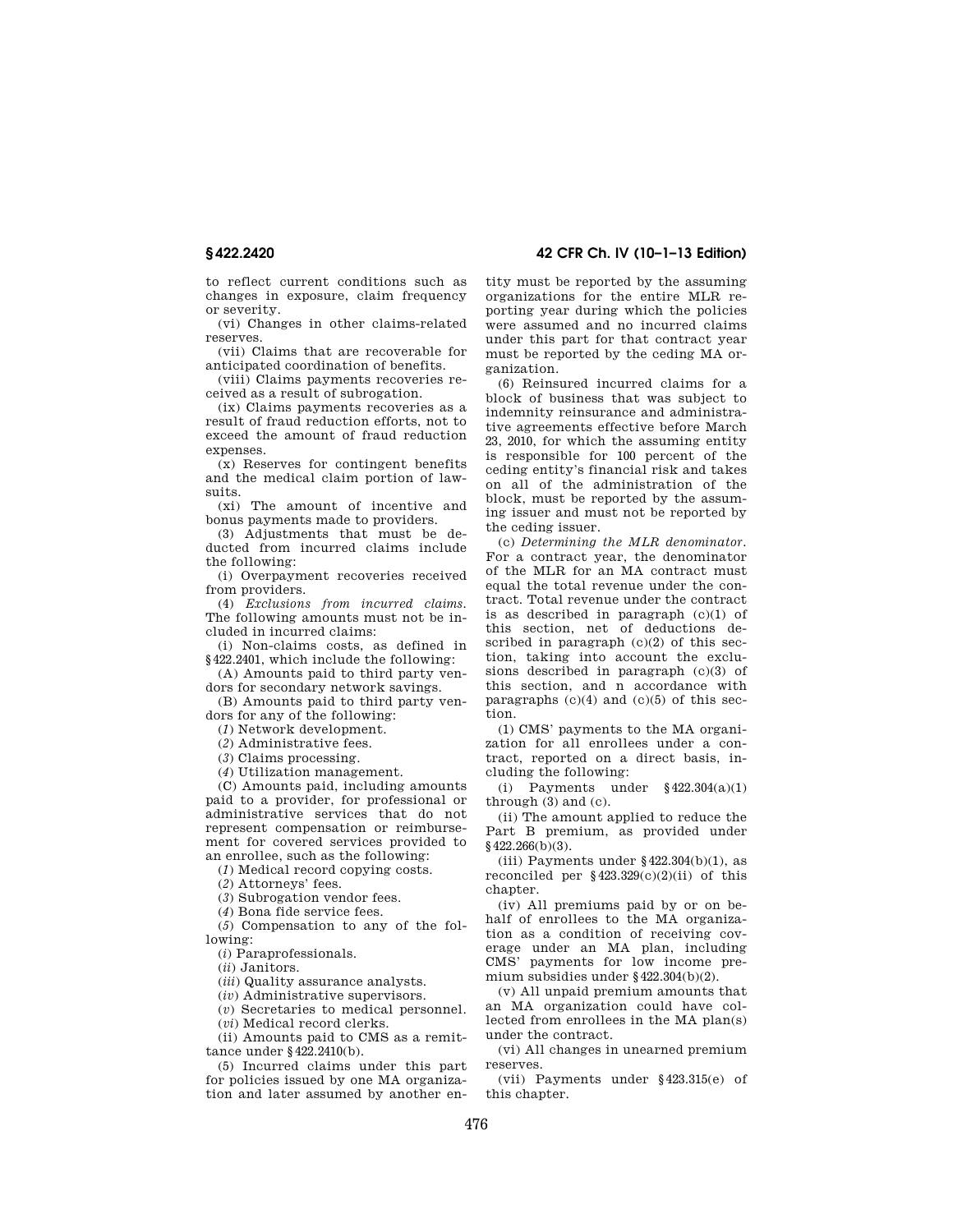(2) The following amounts must be deducted from total revenue in calculating the MLR:

(i) *Licensing and regulatory fees.* (A) Statutory assessments to defray the operating expenses of any State or Federal department, such as the ''user fee'' described in section 1857(e)(2) of the Act.

(B) Examination fees in lieu of premium taxes as specified by State law.

(ii) *Federal taxes and assessments.* All Federal taxes and assessments allocated to health insurance coverage.

(iii) *State taxes and assessments.* State taxes and assessments such as the following:

(A) Any industry-wide (or subset) assessments (other than surcharges on specific claims) paid to the State directly.

(B) Guaranty fund assessments.

(C) Assessments of State industrial boards or other boards for operating expenses or for benefits to sick employed persons in connection with disability benefit laws or similar taxes levied by States.

(D) State income, excise, and business taxes other than premium taxes.

(iv) *Community benefit expenditures.*  Community benefit expenditures are payments made by a Federal income tax-exempt MA organization for community benefit expenditures as defined in paragraph  $(c)(2)(iv)(A)$  of this section, limited to the amount defined in paragraph  $(c)(2)(iv)(B)$  of this section, and allocated to a contract as required under paragraph (d)(1) of this section.

(A) Community benefit expenditures means expenditures for activities or programs that seek to achieve the objectives of improving access to health services, enhancing public health and relief of government burden.

(B) Such payment may be deducted up to the limit of either 3 percent of total revenue under this part or the highest premium tax rate in the State for which the Part D sponsor is licensed, multiplied by the Part D sponsor's earned premium for the contract.

(3) The following amounts must not be included in total revenue:

(i) The amount of unpaid premiums for which the MA organization can demonstrate to CMS that it made a reasonable effort to collect.

(ii) The following EHR payments and adjustments:

(A) EHR incentive payments for meaningful use of certified electronic health records by qualifying MAOs, MA EPs and MA-affiliated eligible hospitals that are administered under 42 CFR part 495 subpart C.

(B) EHR payment adjustments for a failure to meet meaningful use requirements that are administered under 42 CFR part 495 subpart C.

(iii) Coverage Gap Discount Program payments under §423.2320 of this chapter.

(4) Total revenue (as defined at §422.2420(c)) for policies issued by one MA organization and later assumed by another entity must be reported by the assuming entity for the entire MLR reporting year during which the policies were assumed and no revenue under this part for that contract year must be reported by the ceding MA organization.

(5) Total revenue (as defined at  $§422.2420(c)$  that is reinsured for a block of business that was subject to indemnity reinsurance and administrative agreements effective prior to March 23, 2010, for which the assuming entity is responsible for 100 percent of the ceding entity's financial risk and takes on all of the administration of the block, must be reported by the assuming issuer and must not be reported by the ceding issuer.

(d) *Allocation of expense*—(1) *General requirements.* (i) Each expense must be included under only one type of expense, unless a portion of the expense fits under the definition of or criteria for one type of expense and the remainder fits into a different type of expense, in which case the expense must be prorated between types of expenses.

(ii) Expenditures that benefit multiple contracts, or contracts other than those being reported, including but not limited to those that are for or benefit self-funded plans, must be reported on a pro rata share.

(2) *Description of the methods used to allocate expenses.* (i) Allocation to each category must be based on a generally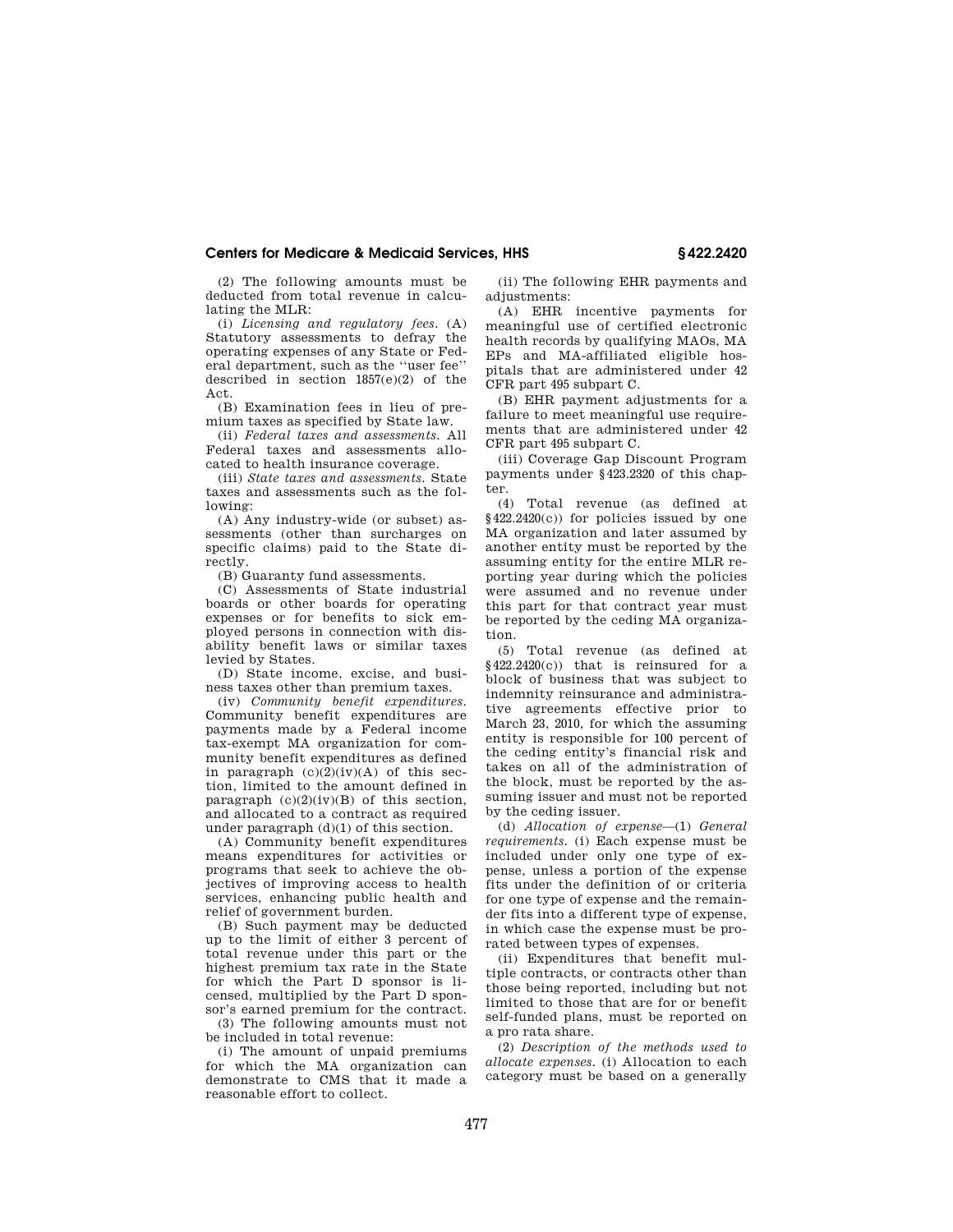accepted accounting method that is expected to yield the most accurate results. Specific identification of an expense with an activity that is represented by one of the categories in §422.2420(b) or (c) will generally be the most accurate method.

(ii) Shared expenses, including expenses under the terms of a management contract, must be apportioned pro rata to the contracts incurring the expense.

 $(iii)(A)$  Any basis adopted to apportion expenses must be that which is expected to yield the most accurate results and may result from special studies of employee activities, salary ratios, premium ratios or similar analyses.

(B) Expenses that relate solely to the operations of a reporting entity, such as personnel costs associated with the adjusting and paying of claims, must be borne solely by the reporting entity and are not to be apportioned to other entities within a group.

[78 FR 31307, May 23, 2013; 78 FR 43821, July 22, 2013]

### **§ 422.2430 Activities that improve health care quality.**

(a) *Activity requirements.* Activities conducted by an MA organization to improve quality must fall into one of the categories in paragraph (a)(1) of this section and meet all of the requirements in paragraph (a)(2) of this section.

(1) *Categories of quality improving activities.* The activity must be designed to achieve one or more of the following:

(i) To improve health outcomes through the implementation of activities such as quality reporting, effective case management, care coordination, chronic disease management, and medication and care compliance initiatives, including through the use of the medical homes model as defined for purposes of section 3602 of the Patient Protection and Affordable Care Act, for treatment or services under the plan or coverage.

(ii) To prevent hospital readmissions through a comprehensive program for hospital discharge that includes patient-centered education and counseling, comprehensive discharge plan-

**§ 422.2430 42 CFR Ch. IV (10–1–13 Edition)** 

ning, and post-discharge reinforcement by an appropriate health care professional.

(iii) To improve patient safety and reduce medical errors through the appropriate use of best clinical practices, evidence-based medicine, and health information technology under the plan or coverage.

(iv) To promote health and wellness.

(v) To enhance the use of health care data to improve quality, transparency, and outcomes and support meaningful use of health information technology. Such activities, such as Health Information Technology (HIT) expenses, are required to accomplish the activities that improve health care quality and that are designed for use by health plans, health care providers, or enrollees for the electronic creation, maintenance, access, or exchange of health information, and are consistent with meaningful use requirements, and which may in whole or in part improve quality of care, or provide the technological infrastructure to enhance current quality improving activities or make new quality improvement initiatives possible.

(2) The activity must be designed for all of the following:

(i) To improve health quality.

(ii) To increase the likelihood of desired health outcomes in ways that are capable of being objectively measured and of producing verifiable results and achievements.

(iii) To be directed toward individual enrollees or incurred for the benefit of specified segments of enrollees or provide health improvements to the population beyond those enrolled in coverage as long as no additional costs are incurred due to the non-enrollees.

(iv) To be grounded in evidence-based medicine, widely accepted best clinical practice, or criteria issued by recognized professional medical associations, accreditation bodies, government agencies or other nationally recognized health care quality organizations.

(b) *Exclusions.* Expenditures and activities that must not be included in quality improving activities include, but are not limited to, the following:

(1) Those that are designed primarily to control or contain costs.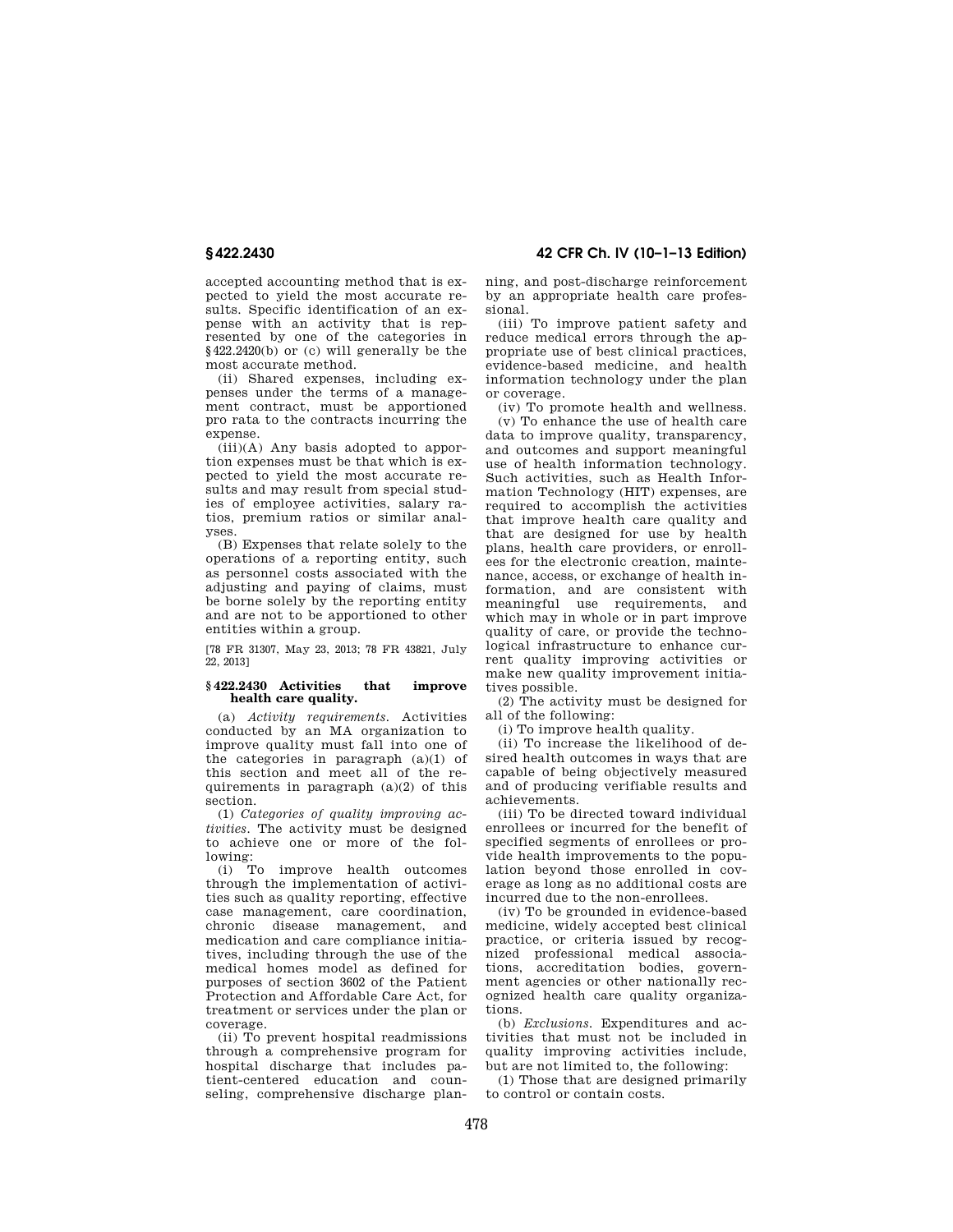(2) The pro rata share of expenses that are for lines of business or products other than those being reported, including but not limited to, those that are for or benefit self-funded plans.

(3) Those which otherwise meet the definitions for quality improving activities but which were paid for with grant money or other funding separate from premium revenue.

(4) Those activities that can be billed or allocated by a provider for care delivery and that are reimbursed as clinical services.

(5) Establishing or maintaining a claims adjudication system, including costs directly related to upgrades in health information technology that are designed primarily or solely to improve claims payment capabilities or to meet regulatory requirements for processing claims, including ICD–10 implementation costs in excess of 0.3 percent of total revenue under this part, and maintenance of ICD–10 code sets adopted in accordance with to the Health Insurance Portability and Accountability Act (HIPAA), 42 U.S.C. 1320d–2, as amended.

(6) That portion of the activities of health care professional hotlines that does not meet the definition of activities that improve health quality.

(7) All retrospective and concurrent utilization review.

(8) Fraud prevention activities.

(9) The cost of developing and executing provider contracts and fees associated with establishing or managing a provider network, including fees paid to a vendor for the same reason.

(10) Provider credentialing.

(11) Marketing expenses.

(12) Costs associated with calculating and administering individual enrollee or employee incentives.

(13) That portion of prospective utilization review that does not meet the definition of activities that improve health quality.

(14) Any function or activity not expressly permitted by CMS under this part.

## **§ 422.2440 Credibility adjustment.**

(a) An MA organization may add a credibility adjustment to a contract's MLR if the contract's experience is partially credible, as determined by CMS.

(b) An MA organization may not add a credibility adjustment to a contract's MLR if the contract's experience is fully credible, as determined by CMS.

(c) For those contract years for which a contract has non-credible experience for their MLR, sanctions under §422.2410(b) through (d) will not apply.

(d) CMS defines and publishes definitions of partial credibility, full credibility, and non-credibility and the credibility factors through the notice and comment process of publishing the Advance Notice and Final Rate Announcement.

# **§ 422.2450 [Reserved]**

# **§ 422.2460 Reporting requirements.**

For each contract year, each MA organization must submit a report to CMS, in a timeframe and manner specified by CMS, which includes but is not limited to the data needed by the MA organization to calculate and verify the MLR and remittance amount, if any, for each contract, such as incurred claims, total revenue, expenditures on quality improving activities, non-claims costs, taxes, licensing and regulatory fees, and any remittance owed to CMS under §422.2410.

### **§ 422.2470 Remittance to CMS if the applicable MLR requirement is not met.**

(a) *General requirement.* For each contract year, an MA organization must provide a remittance to CMS if the contract's MLR does not meet the minimum MLR requirement required by §422.2410(b) of this subpart.

(b) *Amount of remittance.* For each contract that does not meet the MLR requirement for a contract year, the MA organization must remit to CMS the amount by which the MLR requirement exceeds the contract's actual MLR multiplied by the total revenue of the contract, as provided in §422.2420(c), for the contract year.

(c) *Timing of remittance.* CMS deducts the remittance from plan payments in a timely manner after the MLR is reported, on a schedule determined by CMS.